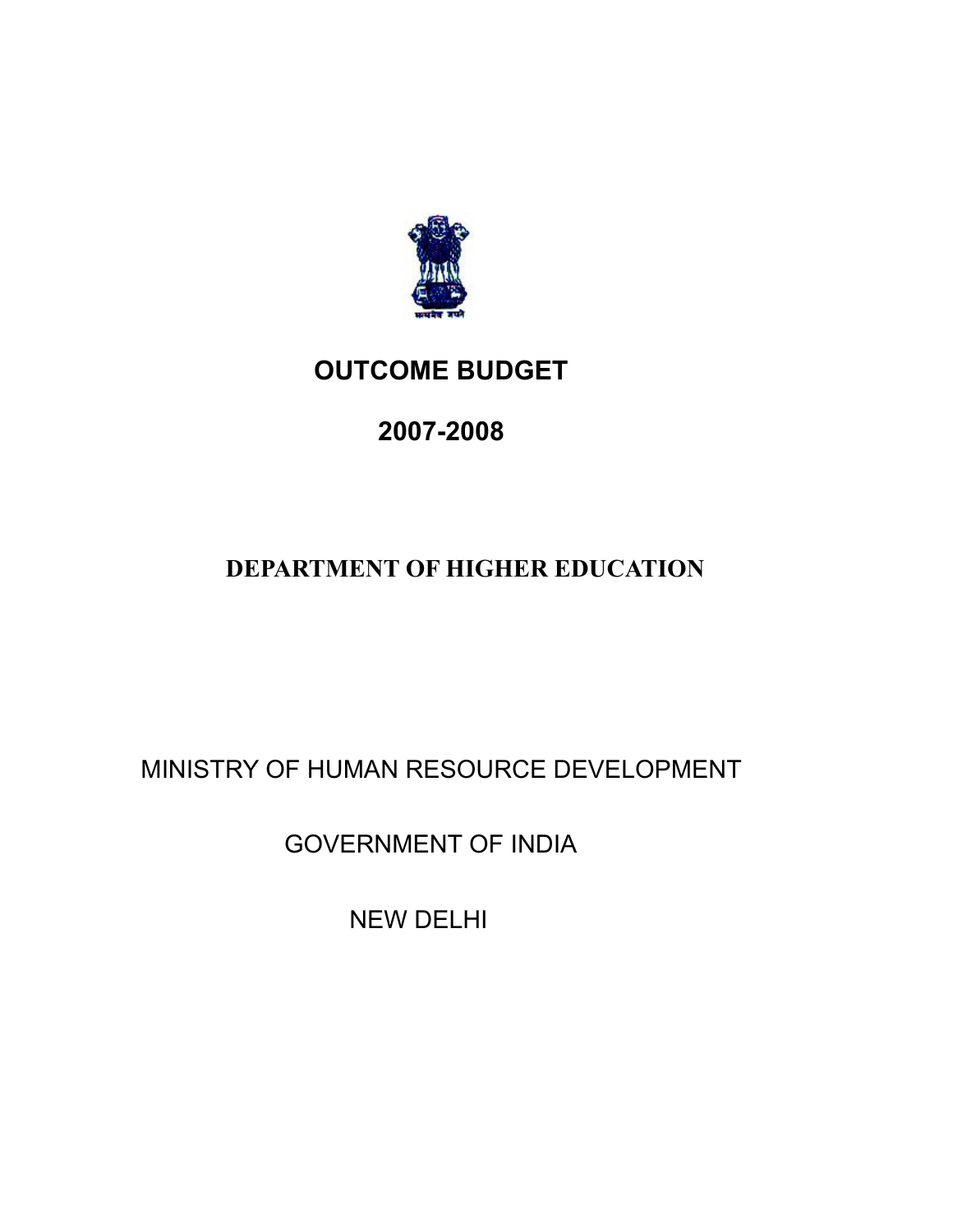### **CONTENTS**

| <b>Executive Summary</b>                                            | <u>Page No.</u><br>$1 - 3$ |
|---------------------------------------------------------------------|----------------------------|
| <b>Chapter-I</b><br>Introduction                                    | $4-6$                      |
| <b>Chapter-II</b><br><b>Outlay and Projected Outcomes</b>           | $7 - 63$                   |
| <b>Chapter-III</b><br>Major Reforms Measures and Policy Initiatives | 64-68                      |
| <b>Chapter-IV</b><br><b>Review of Past Performances</b>             | 69-79                      |
| <b>Chapter-V</b><br><b>Financial Review</b>                         | 80-82                      |
| <b>Chapter-VI</b><br>Review of Statutory/ Autonomous Bodies         | 83-115                     |
| <b>APPENDIX</b><br>Appendix I- Trend of Expenditure                 | 116                        |

| Appendix II- Overall Trends in Expenditure vis a vis Budget<br>Estimates/ Revised Estimates in Recent Year (Plan)          | 117-123 |
|----------------------------------------------------------------------------------------------------------------------------|---------|
| Appendix III- Overall Trends in Expenditure vis a vis Budget<br>Estimates/ Revised Estimates in Recent Year (Non-<br>Plan) | 124-128 |
| Appendix IV- Object Head-wise Expenditure                                                                                  | 129     |
| Appendix V- Utilization Certificate in respect of Grants/ Loans<br>Released                                                | 130     |
| Appendix VI- Position of Unspent Balance with State<br>Governments & Other Implementing Agencies                           | 131     |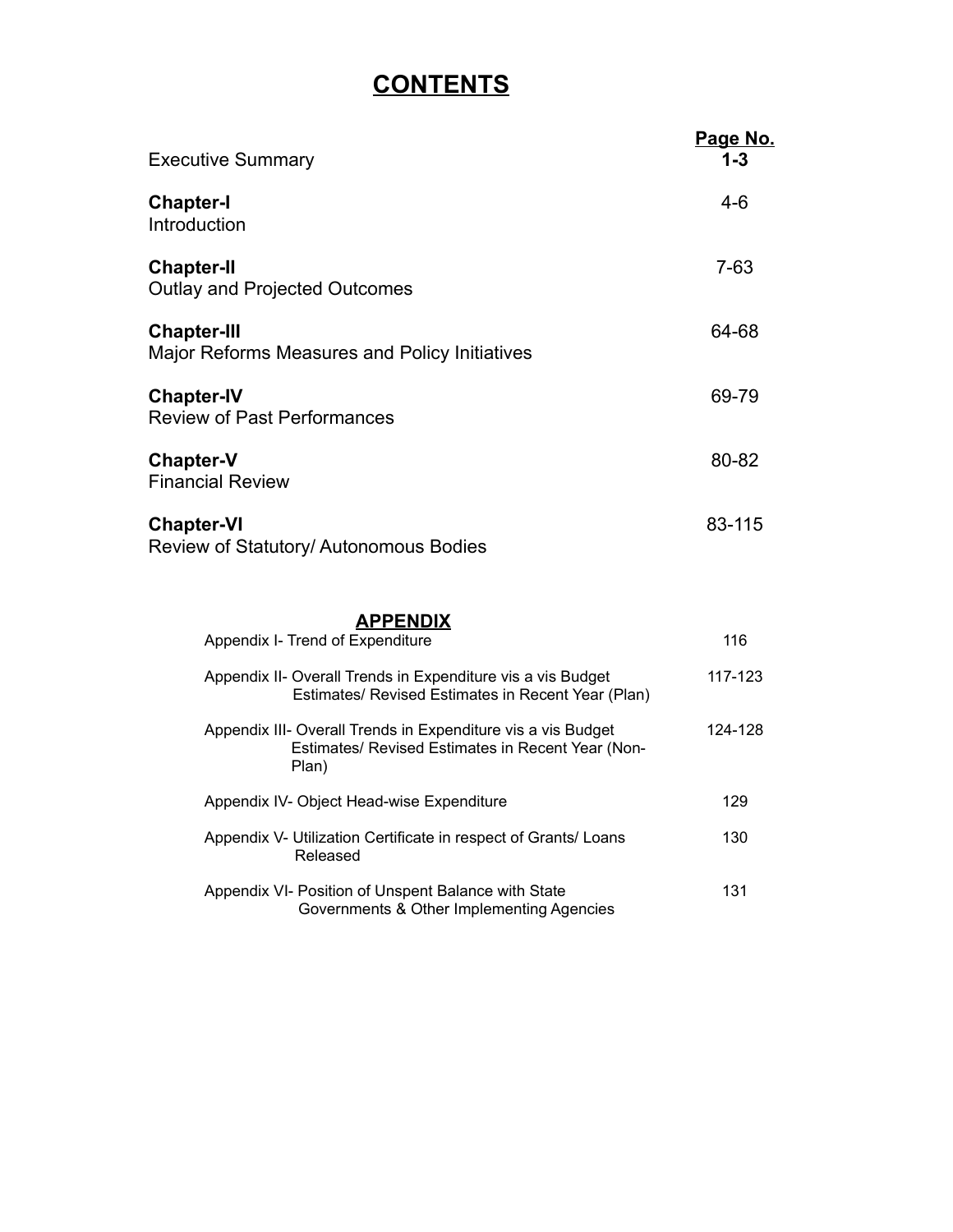#### **EXECUTIVE SUMMARY**

There has been an upsurge in the demand for higher education after independence of the country in 1947, and a virtual explosion in the number of Universities and colleges. As against 27 degree awarding institutions in 1950-51, India has now (as on 28.02.2007) a system of higher education with 375 degree awarding institutions like Universities, deemed to be Universities etc.

Education is on the Concurrent List subject to Entry 66 in the Union List of the Constitution. This gives exclusive Legislative Power to the Central Government for coordination and determination of standards in institutions of higher education or research, and scientific and technical institutions. The Union Government is responsible for major policies relating to higher education in the country. In discharging its responsibility, it has established statutory bodies such as,

Universities Grants Commission – for coordination, determination and maintenance of standards in higher education,

All India Council for Technical Education – for proper planning and coordinated development of technical education system throughout the country

Distance Education Council – for promotion of Open University and Distance Education system and for coordination and determination of standards of teaching, evaluation and research in such systems.

University Grants Commission (UGC) is responsible for coordination determination, and maintenance of standards, release of grants. Professional councils such as All India Council for Technical Education (AICTE), Distance Education Council (DEC), are responsible for recognition of courses, promotion of professional institutions and providing grants to undergraduate programmes and various awards. National Assessment and Accreditation Council (NAAC) is an autonomous institution established by the UGC in 1994 to assess and accredit institutions of higher education that volunteer for the process, based on prescribed criteria. 129 Universities and 2954 colleges/institutions have been accredited by NAAC so far.

The advances in information and communication technology provide great opportunities to enhance teaching and learning in higher education by both on campus and distance education. The Open University System was initiated in the country to augment opportunities for higher education as an instrument of democratizing education and also to make it a lifelong process. The first open University in the country was established by Andhra Pradesh in 1982. In 1985, the Indira Gandhi National Open University (IGNOU) was established under an Act of Parliament. The IGNOU has designed, developed and delivered high quality academic programmes in the Humanities, Sciences and Social Sciences as well as in professional areas like Computer Applications, Engineering, Management, Nursing and Tourism. The University has currently 125 programmes comprising 900 courses to offer. Most of the University's programmes are structured on modular pattern, leading to the award of certificates, diplomas and degrees. The Open University programmes have proved to be highly cost effective. The current indications are that their cost is much lower than the cost normally incurred by the traditional system on comparable programmes. The Open Universities arrive at lower cost through economies of scale since a part of its fixed cost will get distributed over a larger number of students.

EDUSAT the first Indian satellite built exclusively for serving the educational sector is a collaborative project of the Ministry of Human Resource Development, Indira Gandhi National Open University, and the Department of Space/ Indian Space Research Organization. It is mainly intended to meet the demand for an interactive satellite based distance education system for the country. It strongly reflects India's commitment to use space technology for national development especially for the development of the population in remote and rural locations.

Over the decades, the Department has also established or substantially funded a number of premier institutions, which have come to acquire a reputation for excellence. Some of these are:

- 7 Indian Institutes of Technology (IITs)
- 6 Indian Institutes of Management (IIMs)
- Indian Institute of Science (IISc), Bangalore,
- >Indian School of Mines, Dhanbad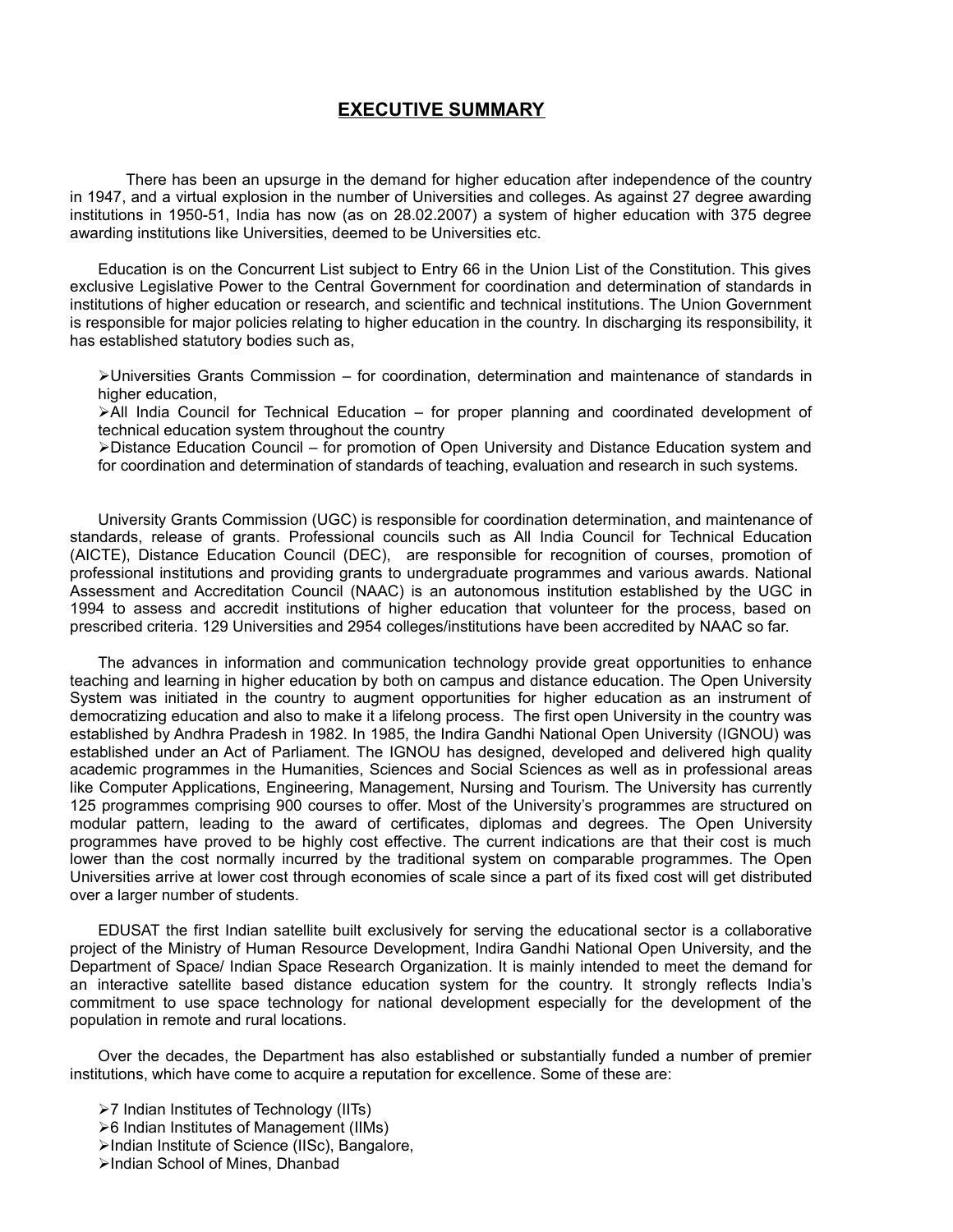18 Central Universities, including IGNOU

>3 Indian Institutes of Information Technology (IIITs)

20 National Institutes of Technology (NITs)

As part of the ongoing efforts to setup new Institutions, Government of India has setup two Indian Institute of Science for Education & Research (IISER) at Kolkata and Pune while a third one has been approved for Mohali (Punjab). Two more IISERs are also proposed to be setup. In keeping with the efforts to create facilities for Higher Education in the North East, Government of India has decided to setup an Indian Institute of Management at Shillong. Besides, Government of India has decided to conver two State Universities viz. Rajiv Gandhi University, Itanagar in Anurachal Pradesh and Tripura University in Agartala into Central Universies. Further, a Central Universities is also being setup in Gangtok, Sikkim.

About 98% of the Budget of the Department is spent in the form of Grant in aid to various autonomous bodies and institutions for implementing programmes of the department are implemented through autonomous bodies. These organizations enjoy autonomy in discharge of their functions keeping in view overall policy of the Government. The performance of these bodies is reviewed by respective Boards of Management and Finance Committees to which officers from the respective administrative department as also representative from AICTE, UGC and Finance are nominated. In the Department also the approval for sanction of grant in aid is scrutinized keeping in view the provisions of General Financial Rules and the instructions issued by Ministry of Finance from time to time. Necessary checks are also exercised to ensure that adequate amount of grants are released at the appropriate time and no amount lies with the grantee institution unutilized. Chapter V – Financial review summarises the extent of Utilisation Certificate due and the unspent balance lying with the grantee institutions/State Governments. The outlay institution wise and the grants released are posted on the Ministry's website on a monthly basis by the Chief Controller of Accounts.

The Department has nominated all the Divisional Heads as Public Information Officers for the purpose of Right to Information Act, 2005. Besides this, the list of documents as required under the said Act are also placed on the Department's website. Wherever the grants are released to voluntary organizations, the system has been streamlined and the details of the scheme, their announcement, and the grants released are placed on the website and updated on a regular basis. All autonomous institutions under the Department have also nominated Public Information Officers under the RTI Act.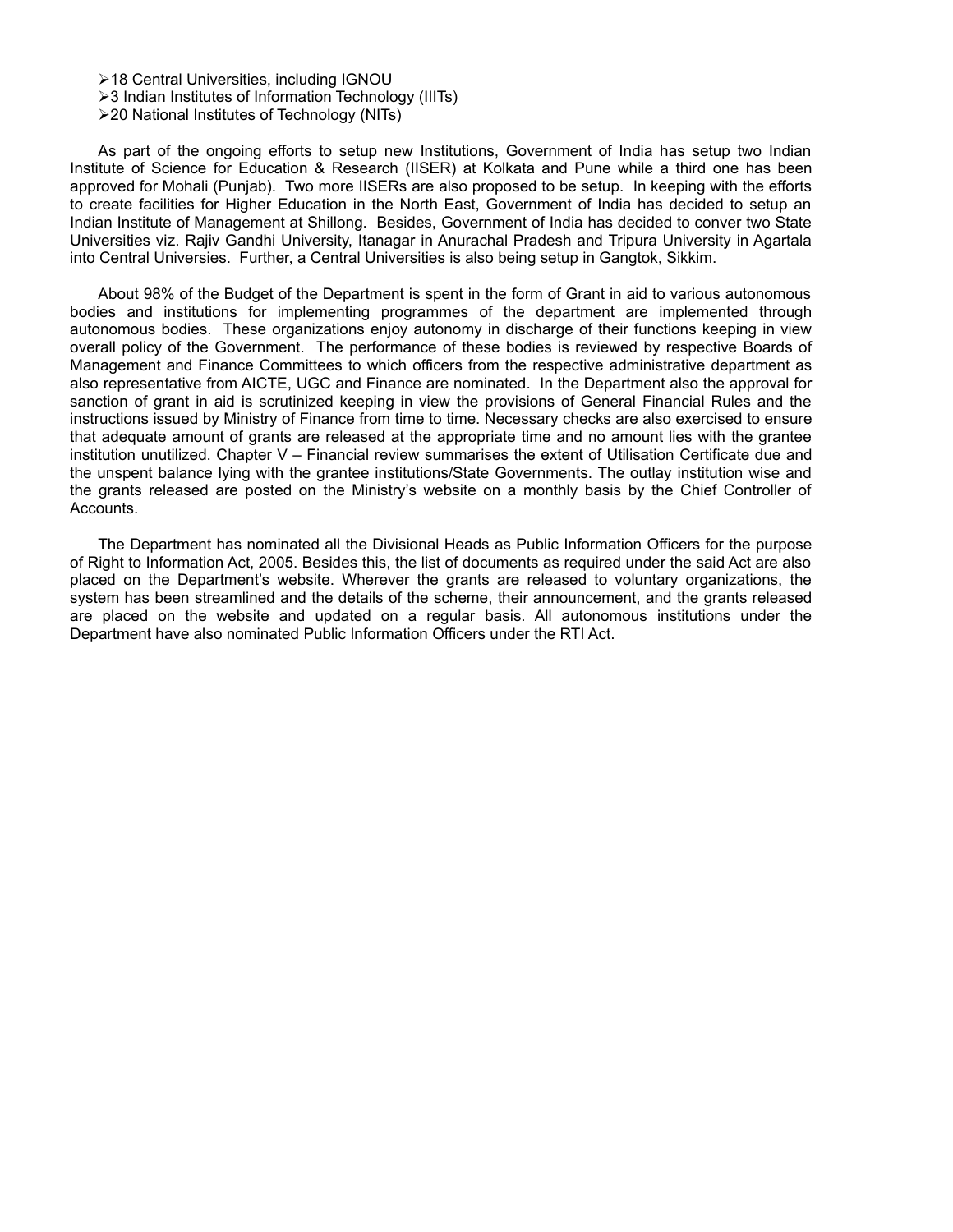#### **CHAPTER- I**

#### **INTRODUCTION**

#### **FUNCTIONS**

The functions of the Department of Higher Education are to evolve educational policy in all its aspects and to coordinate and determine standards in higher education including research. The Department is also entrusted with the responsibility to expand and develop technical education, to improve quality of text books, to administer scholarships and other schemes, to foster and encourage studies and research in Sanskrit and other classical languages and to coordinate its functions with the programmes of assistance and other activities of UNESCO.

Main Objectives of the Department of Higher Education of the Government of India can be stated to be the following:

1.Laying down of National Policy on Education, and overseeing its implementation.

2.Planned development, including expansion of access and qualitative improvement in University & Higher Education, and Technical Education with special attention to disadvantaged groups, e.g. Scheduled Castes, Scheduled Tribes, Girls, Minorities and Disabled

3.Development of Indian Languages

4.Scholarships to deserving students

5.Promotion of Books and administration of Copyright Act

6.International Cooperation in the field of Education, including with UNESCO.

#### **ORGANIZATIONAL STRUCTURE**

The Ministry of Human Resource Development is headed by the Minister of Human Resource Development. He is currently assisted by two Ministers of State. The Minister provides policy and overall leadership to the Ministry.

At the executive level, the Department of Higher Education is headed by a Secretary, who is assisted by one Additional Secretary, and several Joint Secretaries or equivalent officers. Each Joint Secretary heads a Bureau. At present, work of the Department is divided into six Bureaux as follows:

> University & Higher Education, Minorities Education, Book Promotion & Copyrights Technical Education Distance Education & Scholarships Planning

- UNESCO, International Cooperation, Admin., Coordination, Policy, Statistics & **Languages**
- Integrated Finance Division

The Department of Higher Education carries out substantial part of its work through autonomous organizations, chiefly the following:

#### **1. University & Higher Education**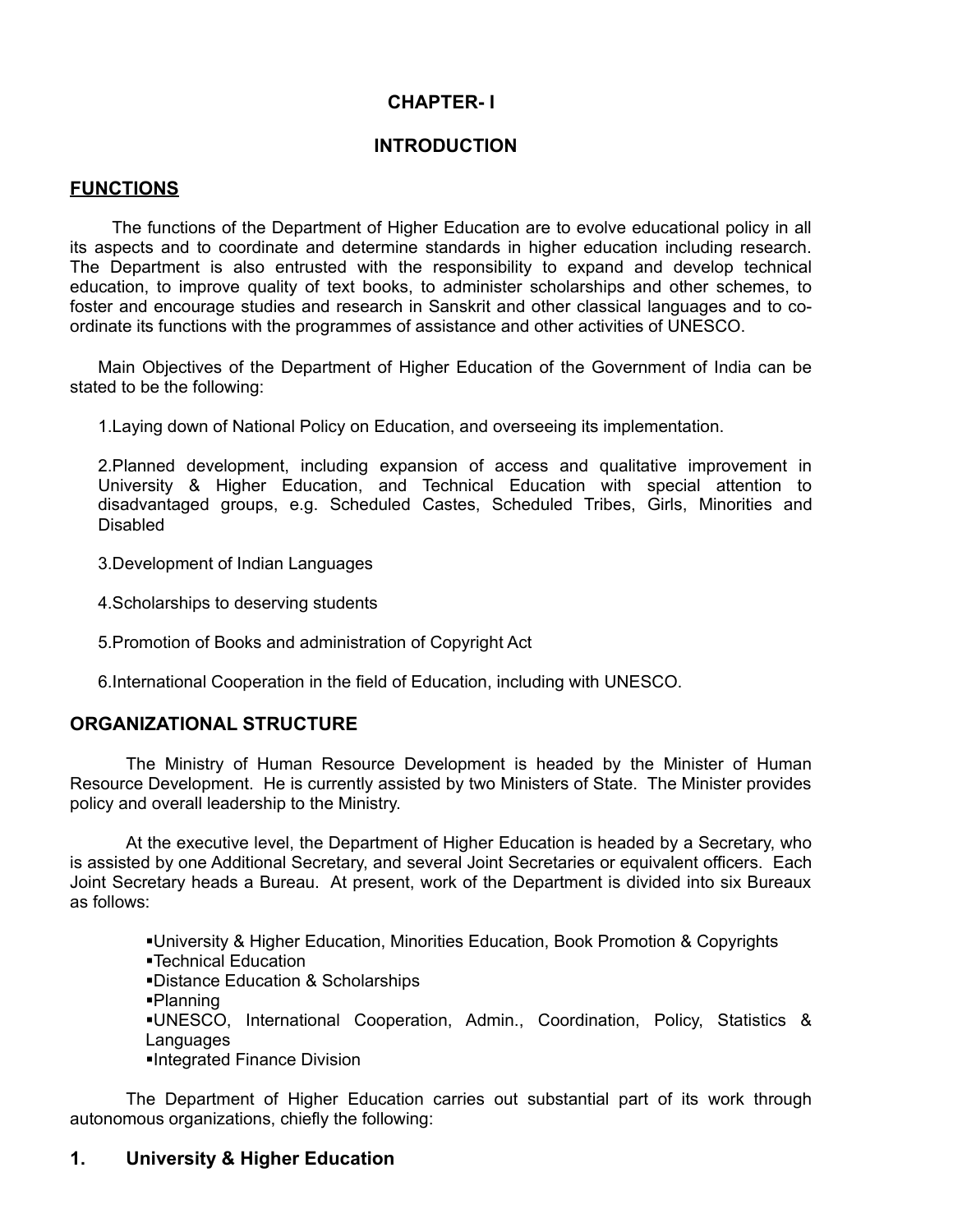- University Grants Commission (UGC)
- Indian Council of Social Science Research (ICSSR)
- Indian Council of Historical Research (ICHR)
- Indian Council of Philosophical Research (ICPR)
- **≻19 Central Universities**
- Indian Institute of Advanced Studies (IIAS), Shimla

#### **2. Technical Education**

- All India Council of Technical Education (AICTE)
- 7 Indian Institutes of Technology (IITs)
- 6 Indian Institutes of Management (IIMs)
- 20 National Institutes of Technology (NITs)
- 3 Indian Institutes of Information Technology (IIITs)
- 4 National Institutes of Technical Teachers' Training & Research (NITTTRs)
- 4 Regional Boards of Apprenticeship/ Practical Training
- ▶ 2 Indian Institutes of Science for Education and Research

#### **3. Languages**

Three Deemed University in the field of Sanskrit, viz. Rashtriya Sanskrit Sansthan (RSKS), New Delhi, Shri Lal Bahadur Shastri Rashtriya Sanskrit Vidyapeeth (SLBSRSV), New Delhi, and Rashtriya Sanskrit Vidyapeeth (RSV), Tirupati.

≻Kendirya Hindi Sansthan (KHS), Agra

Central Institute of English & Foreign Languages (CIEFL), Hyderabad

National Council for Promotion of Urdu Languages (NCPUL)

National Council for Promotion of Sindhi Language (NCPSL)

#### **4. Miscellaneous**

National University of Educational Planning & Administration (NIEPA)

National Book Trust (NBT)

National Commission for Minority Educational Institutions (NCMEI)

In additional to the above, the Department also has three attached offices and one Public Sector Undertaking (PSU) as given below:

#### **5. Attached Offices**

Central Hindi Directorate (CHD), New Delhi

Commission for Scientific & Technical Terminology (CSTT), New Delhi

Central Institute of Indian Languages (CIIL), Mysore

#### **6. PSU**

Educational Consultants (India) Limited (Ed.CIL), Noida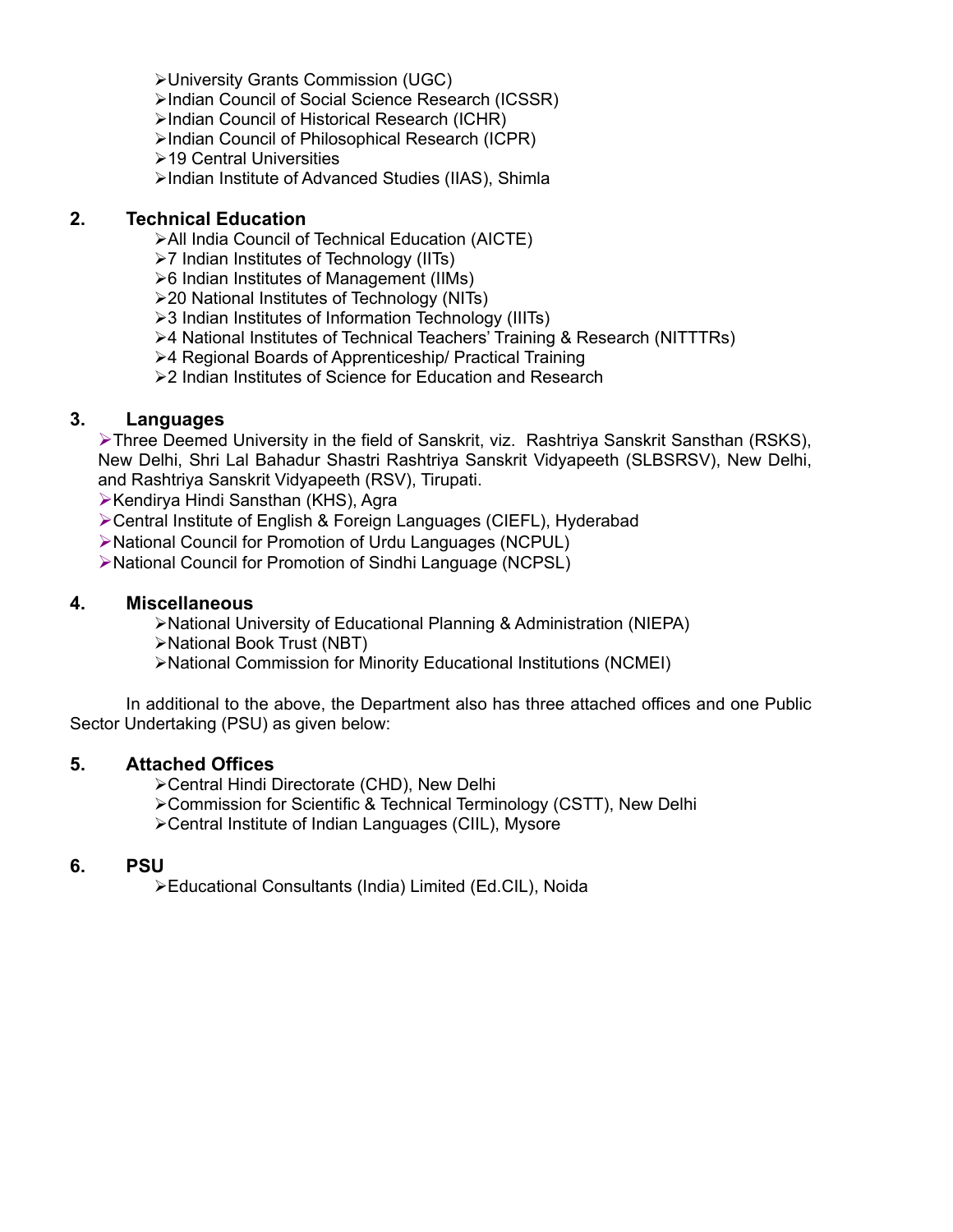### **CHAPTER-II**

### **OUTLAY AND PROJECTED OUTCOMES**

| Remarks/<br><b>Risk Factors</b> |
|---------------------------------|
|                                 |
|                                 |
|                                 |
| 8                               |
|                                 |
|                                 |
|                                 |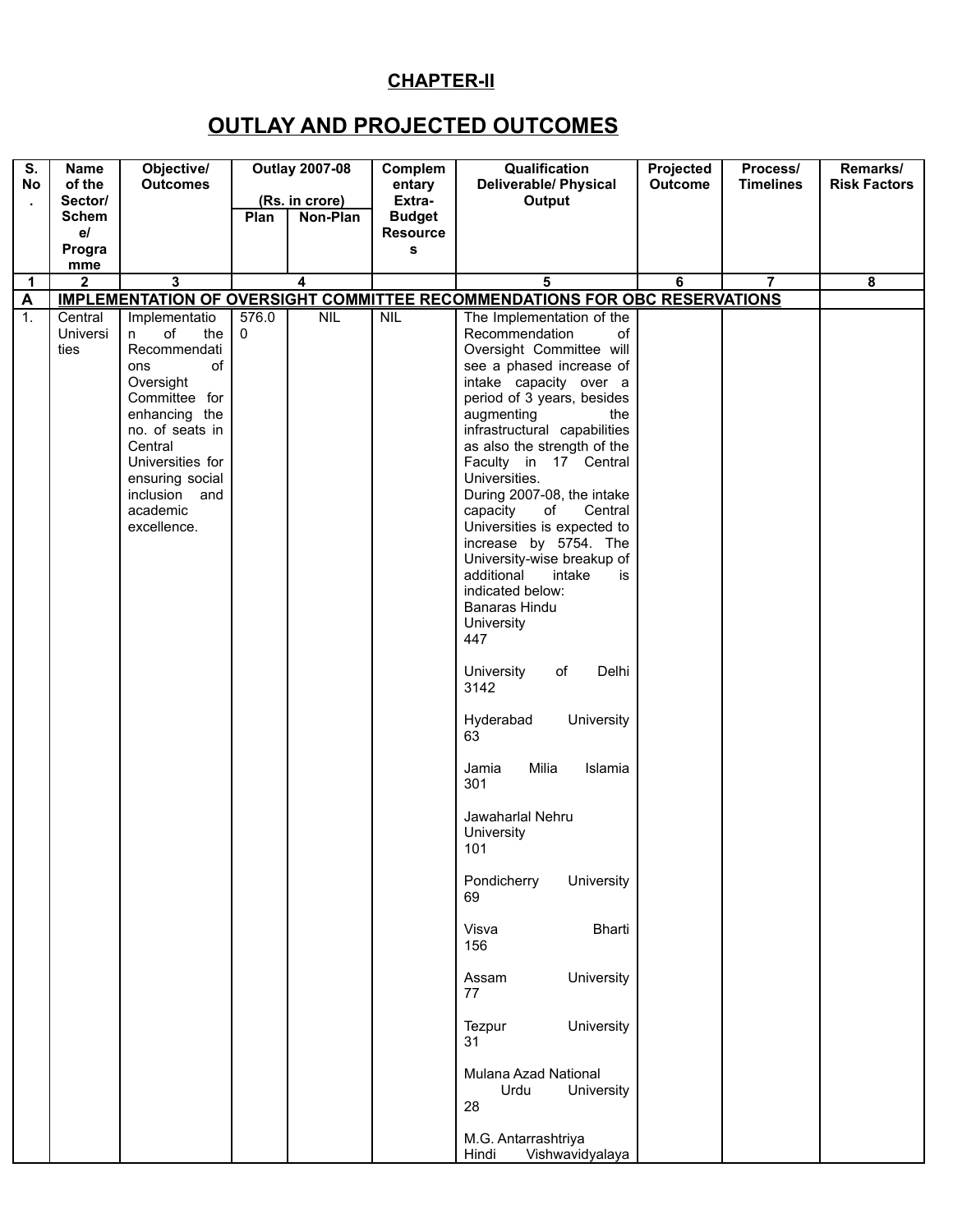|                                                                                                                                                                  |                                                                                                                                                                                                                                                                                                                                                                                                                                                                                                                                                                                                                                                                 |        | 12                                                                                                                                                                                                                                                                                                                                                                                                                                                                                                                                                                                                                                                                                                                                                                                             |                                                                                                                                                      |                                                                                                                                                                                             |
|------------------------------------------------------------------------------------------------------------------------------------------------------------------|-----------------------------------------------------------------------------------------------------------------------------------------------------------------------------------------------------------------------------------------------------------------------------------------------------------------------------------------------------------------------------------------------------------------------------------------------------------------------------------------------------------------------------------------------------------------------------------------------------------------------------------------------------------------|--------|------------------------------------------------------------------------------------------------------------------------------------------------------------------------------------------------------------------------------------------------------------------------------------------------------------------------------------------------------------------------------------------------------------------------------------------------------------------------------------------------------------------------------------------------------------------------------------------------------------------------------------------------------------------------------------------------------------------------------------------------------------------------------------------------|------------------------------------------------------------------------------------------------------------------------------------------------------|---------------------------------------------------------------------------------------------------------------------------------------------------------------------------------------------|
|                                                                                                                                                                  |                                                                                                                                                                                                                                                                                                                                                                                                                                                                                                                                                                                                                                                                 |        | University of Allahabad<br>1134                                                                                                                                                                                                                                                                                                                                                                                                                                                                                                                                                                                                                                                                                                                                                                |                                                                                                                                                      |                                                                                                                                                                                             |
|                                                                                                                                                                  |                                                                                                                                                                                                                                                                                                                                                                                                                                                                                                                                                                                                                                                                 |        | North Eastern<br>Hill<br>University<br>64                                                                                                                                                                                                                                                                                                                                                                                                                                                                                                                                                                                                                                                                                                                                                      |                                                                                                                                                      |                                                                                                                                                                                             |
|                                                                                                                                                                  |                                                                                                                                                                                                                                                                                                                                                                                                                                                                                                                                                                                                                                                                 |        | Nagaland<br>University<br>33                                                                                                                                                                                                                                                                                                                                                                                                                                                                                                                                                                                                                                                                                                                                                                   |                                                                                                                                                      |                                                                                                                                                                                             |
|                                                                                                                                                                  |                                                                                                                                                                                                                                                                                                                                                                                                                                                                                                                                                                                                                                                                 |        | <b>Mizoram</b><br>University<br>20                                                                                                                                                                                                                                                                                                                                                                                                                                                                                                                                                                                                                                                                                                                                                             |                                                                                                                                                      |                                                                                                                                                                                             |
|                                                                                                                                                                  |                                                                                                                                                                                                                                                                                                                                                                                                                                                                                                                                                                                                                                                                 |        | Babasahab Bhimrao<br>Ambedkar<br>University<br>17                                                                                                                                                                                                                                                                                                                                                                                                                                                                                                                                                                                                                                                                                                                                              |                                                                                                                                                      |                                                                                                                                                                                             |
|                                                                                                                                                                  |                                                                                                                                                                                                                                                                                                                                                                                                                                                                                                                                                                                                                                                                 |        | Manipur<br>University<br>59                                                                                                                                                                                                                                                                                                                                                                                                                                                                                                                                                                                                                                                                                                                                                                    |                                                                                                                                                      |                                                                                                                                                                                             |
| <b>Technical Education</b>                                                                                                                                       |                                                                                                                                                                                                                                                                                                                                                                                                                                                                                                                                                                                                                                                                 |        |                                                                                                                                                                                                                                                                                                                                                                                                                                                                                                                                                                                                                                                                                                                                                                                                |                                                                                                                                                      |                                                                                                                                                                                             |
| 2.<br>Indian<br>Institute<br>of<br>Technol<br>ogy<br>$(IIIs)$ $@$<br>Delhi,<br>Mumbai<br>Roorkee<br>Guwaha<br>ti,<br>Chennai<br>, Kanpur<br>and<br>Kharagp<br>ur | Implementation<br>of<br>recommendations of<br>Oversight Committee<br>for enhancing<br>the<br>number of seats in<br>Technical/<br>Engineering colleges<br>for ensuring<br>both<br>social inclusion and<br>academic excellence.<br>The objective is to<br>provide access to<br>higher education to<br>signicantly<br>larger<br>section of socially<br>backward/weaker<br>section of population<br>without<br>sacrificing<br>academic excellence<br>in the process of<br>expansion<br>and<br>without<br>losing<br>competitive edge in<br>the<br>emerging<br>knowledge<br>society<br>that can propel India<br>into a position of<br>global<br>knowledge<br>economy. | 988.00 | The implementation of the<br>recommendation<br>of<br>Oversight Committee will<br>see a phased increase of<br>intake capacity of the<br>Institutes over a period of<br>three years. This will also<br>necessitate<br>augmenting<br>the<br>infrastructural<br>capabilities as also the<br>strength of faculty in all<br>the technical Institutions.<br>The intake capacity is<br>expected to increase by<br>1788 i.e. by about 16%<br>during the year in IITs.<br>Institution-wise<br>The<br>breakup of the additional<br>intake is indicated below:<br><b>Additional</b><br>%<br>Intake<br>IIT, Delhi<br>151<br>10%<br>IIT, Mumbai<br>209<br>13%<br>IIT, Roorkee 309<br>18%<br>13%<br>IIT, Guwahati 101<br>IIT, Chennai<br>13%<br>204<br>18%<br>IIT, Kanpur<br>267<br>13%<br>IIT, Kg'pur<br>295 | Providing<br>world-<br>class high<br>quality<br>Technical<br>Education<br>at<br>Undergrad<br>uate, post<br>graduate,<br>and<br>Research<br>Scholars. | 1. Timely<br>approval<br>οf<br>competent<br>authority.<br>2. Award<br>of contract<br>for<br>civil/<br>works/<br>equipment<br>3.<br>Recruitme<br>nt<br>οf<br>faculty and<br>support<br>staff |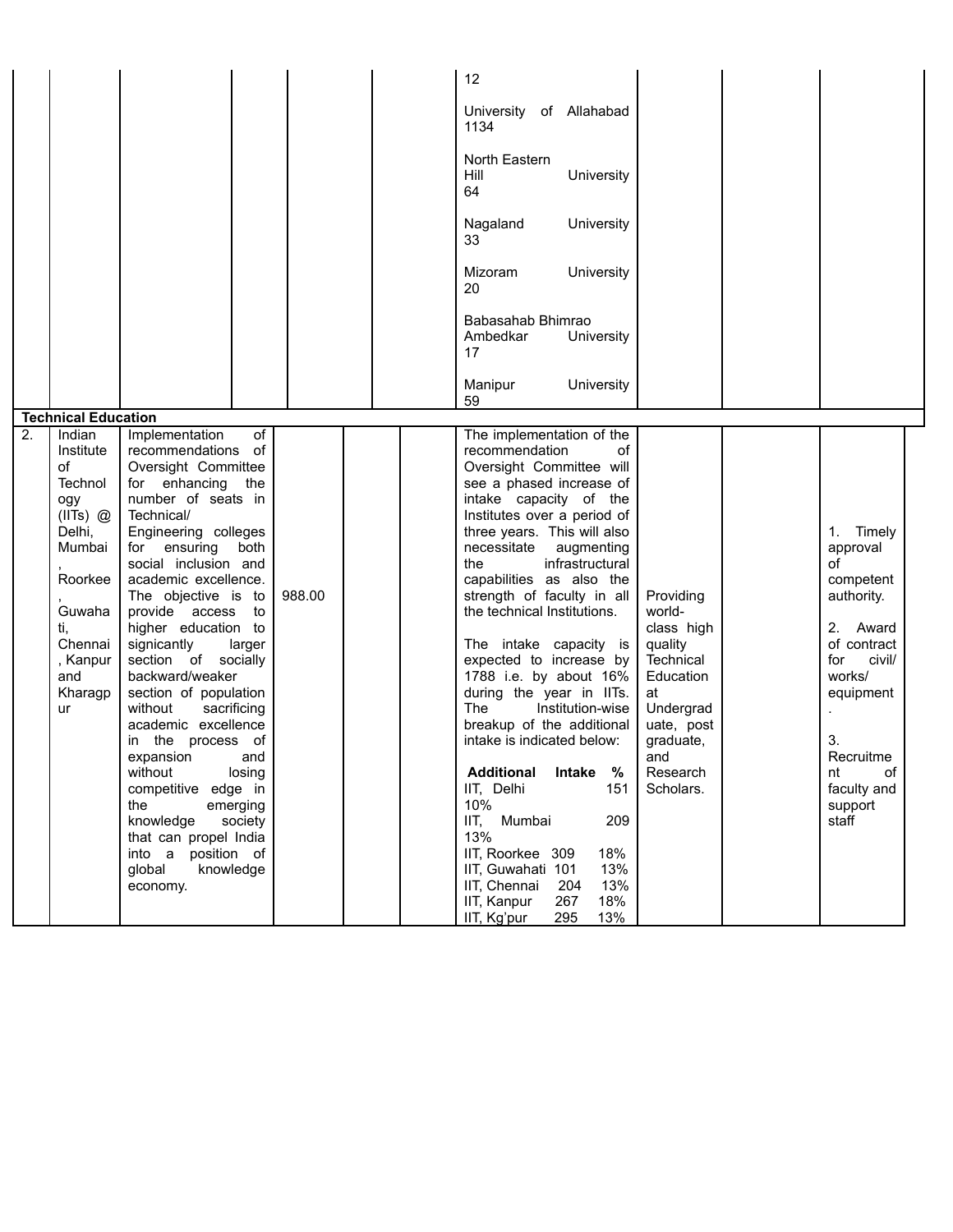| 3.<br>4.<br>5.   | Indian<br>Institute<br>of<br>Manage<br>ment<br>(IIMs)<br>Indian<br>Institute<br>of<br>Science<br>(IISc.),<br>Bangalo<br>re<br>National<br>Institute | Implementation<br>of<br>recommendations of<br>Oversight Committee<br>for enhancing<br>the<br>number of seats in<br>Technical/<br>Engineering colleges<br>both<br>for ensuring<br>social inclusion and<br>academic excellence.<br>The objective is to | 80.00  | <b>NIL</b> | <b>NIL</b> | The intake capacity is<br>expected to increase by<br>157 in IIMs, i.e. by about<br>11% on an average in<br>2007-08.<br><b>The</b><br>Institution-wise<br>breakup of the additional<br>intake is indicated below:<br><b>Additional Intake</b><br>%<br>16%<br>45<br>Lucknow<br>6%<br>18<br>Calcutta<br>30<br>Bangalore |  | Timely<br>1.<br>approval<br>of<br>competent               |
|------------------|-----------------------------------------------------------------------------------------------------------------------------------------------------|------------------------------------------------------------------------------------------------------------------------------------------------------------------------------------------------------------------------------------------------------|--------|------------|------------|----------------------------------------------------------------------------------------------------------------------------------------------------------------------------------------------------------------------------------------------------------------------------------------------------------------------|--|-----------------------------------------------------------|
| 6.               | of<br>Technol<br>ogy<br>(NITs)<br>National                                                                                                          | provide access to<br>higher education to<br>signicantly<br>larger<br>section of socially<br>backward/weaker                                                                                                                                          |        |            |            | 13%<br>Ahmedabad<br>34<br>12%<br>Indore<br>8%<br>15<br>15<br>8%<br>Kozhikode                                                                                                                                                                                                                                         |  | authority.<br>2.<br>Award<br>of contract<br>civil/<br>for |
|                  | Institute<br>of<br>Industri<br>al                                                                                                                   | section of population<br>sacrificing<br>without<br>academic excellence<br>in the process of<br>expansion                                                                                                                                             | 90.00  | <b>NIL</b> | <b>NIL</b> | The intake capacity is<br>expected to increase from<br>280 to 330 students i.e. by<br>about 18% in 2007-08.                                                                                                                                                                                                          |  | works/<br>equipment<br>3.                                 |
| $\overline{7}$ . | Enginee<br>ring<br>(NIIE),<br>Mumbai<br>Sant                                                                                                        | and<br>without<br>losing<br>competitive edge in<br>the<br>emerging<br>knowledge<br>society                                                                                                                                                           | 780.00 | NIL        | NIL        | The intake capacity is<br>expected to increase by<br>3831 i.e. by about 25% in<br>2007-08 in NITs                                                                                                                                                                                                                    |  | Recruitme<br>of<br>nt<br>faculty and<br>support           |
|                  | Longow<br>al<br>Instt.of<br>Engg. &<br>Technol                                                                                                      | that can propel India<br>into a position of<br>global<br>knowledge<br>economy.                                                                                                                                                                       |        |            |            | Institution-wise<br>The<br>breakup of the additional<br>intake is indicated below:<br><b>Additional</b><br>Intake                                                                                                                                                                                                    |  | staff                                                     |
|                  | ogy,<br>Longow<br>al,<br>Punjab                                                                                                                     |                                                                                                                                                                                                                                                      |        |            |            | $\%$<br>102<br>Kurukshetra<br>12%                                                                                                                                                                                                                                                                                    |  |                                                           |
| 8.               | Indian<br>School<br>of<br>Mines,                                                                                                                    |                                                                                                                                                                                                                                                      |        |            |            | Jaipur<br>247<br>27%<br>Allahabad<br>106<br>10%                                                                                                                                                                                                                                                                      |  |                                                           |
|                  | Dhanba<br>d                                                                                                                                         |                                                                                                                                                                                                                                                      |        |            |            | 282<br>Bhopal<br>27%<br>Surat<br>250<br>36%                                                                                                                                                                                                                                                                          |  |                                                           |
|                  |                                                                                                                                                     |                                                                                                                                                                                                                                                      |        |            |            | 317<br>Calicut<br>27%<br>60                                                                                                                                                                                                                                                                                          |  |                                                           |
|                  |                                                                                                                                                     |                                                                                                                                                                                                                                                      |        |            |            | Hamirpur<br>10%<br>Jalandhar<br>165                                                                                                                                                                                                                                                                                  |  |                                                           |
|                  |                                                                                                                                                     |                                                                                                                                                                                                                                                      |        |            |            | 21%<br>237<br>Durgapur<br>27%                                                                                                                                                                                                                                                                                        |  |                                                           |
|                  |                                                                                                                                                     |                                                                                                                                                                                                                                                      |        |            |            | Agartala<br>135<br>54%<br>Jamshedpur<br>100                                                                                                                                                                                                                                                                          |  |                                                           |
|                  |                                                                                                                                                     | Implementation<br>of<br>recommendations of<br>Oversight Committee                                                                                                                                                                                    |        |            |            | 18%<br>Silchar<br>106<br>27%                                                                                                                                                                                                                                                                                         |  |                                                           |
|                  |                                                                                                                                                     | for enhancing<br>the<br>number of seats in<br>Technical/                                                                                                                                                                                             |        |            |            | Rourkela<br>235<br>29%                                                                                                                                                                                                                                                                                               |  | Timely<br>1.                                              |
|                  |                                                                                                                                                     | Engineering colleges<br>for ensuring<br>both                                                                                                                                                                                                         |        |            |            | Patna<br>102<br>18%<br>136<br>Raipur                                                                                                                                                                                                                                                                                 |  | approval<br>οf                                            |
|                  |                                                                                                                                                     | social inclusion and<br>academic excellence.<br>The objective is to                                                                                                                                                                                  |        |            |            | 18%<br>218<br>Surathkal<br>27%                                                                                                                                                                                                                                                                                       |  | competent<br>authority.                                   |
|                  |                                                                                                                                                     | provide access to                                                                                                                                                                                                                                    |        |            |            | 71<br>Srinagar                                                                                                                                                                                                                                                                                                       |  | Award<br>2.                                               |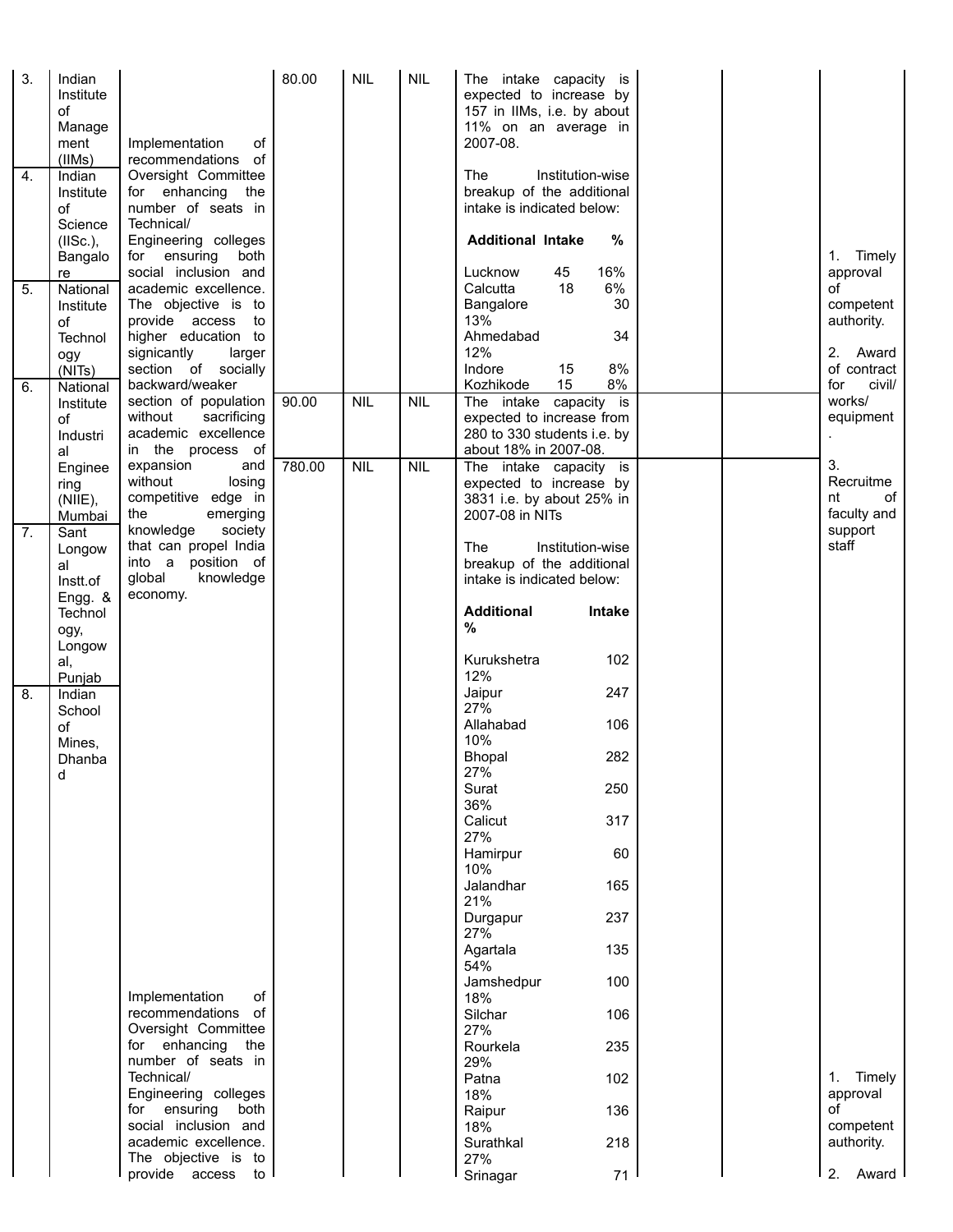| 9.  | National<br>Institute<br>of<br>Foundry                                                                                                                                   |                                                                                                                                                  | 8.00  | <b>NIL</b> | <b>NIL</b> | The intake capacity is<br>expected to increase by<br>137 i.e. by about 54% in<br>2007-08                                                                                                         |                                                                |
|-----|--------------------------------------------------------------------------------------------------------------------------------------------------------------------------|--------------------------------------------------------------------------------------------------------------------------------------------------|-------|------------|------------|--------------------------------------------------------------------------------------------------------------------------------------------------------------------------------------------------|----------------------------------------------------------------|
|     | & Forge<br>Technol<br>ogy,<br>Ranchi.                                                                                                                                    | Implementation<br>οf<br>recommendations of<br>Oversight Committee<br>for enhancing<br>the                                                        | 12.00 | <b>NIL</b> | <b>NIL</b> | The intake capacity is<br>expected to increase by<br>42 i.e. by about 18% in<br>2007-08                                                                                                          |                                                                |
| 10. | School<br>of<br>Plannin<br>g &                                                                                                                                           | number of seats in<br>Technical/<br>Engineering colleges<br>for ensuring<br>both                                                                 | 30.00 | NIL        | <b>NIL</b> | The intake capacity is<br>expected to increase by<br>133 i.e. by about 27% in<br>2007-08                                                                                                         |                                                                |
|     | Architec<br>ture,<br>New<br>Delhi.                                                                                                                                       | social inclusion and<br>academic excellence.<br>The objective is to<br>provide access<br>to                                                      | 12.00 | <b>NIL</b> | <b>NIL</b> | The intake capacity is<br>expected to increase by<br>61 i.e. by about 18% in<br>2007-08                                                                                                          | Timely<br>1.<br>approval<br>of                                 |
| 11. | Indian<br>Institute<br>of<br>Informat                                                                                                                                    | higher education to<br>larger<br>signicantly<br>section of socially<br>backward/weaker                                                           | 14.00 | NIL        | <b>NIL</b> | Intake<br>capacity<br>is<br>expected to be increased<br>by 120 seats in 2007-08<br>which is about 50%                                                                                            | competent<br>authority.<br>2. Award                            |
|     | ion<br>Technol<br>ogy<br>$(III)$ ,<br>Allahab<br>ad                                                                                                                      | section of population<br>without<br>sacrificing<br>academic excellence<br>in the process of<br>expansion<br>and<br>without<br>losing             | 12.00 | <b>NIL</b> | <b>NIL</b> | The intake capacity is<br>expected to increase by<br>99 i.e. by about 16%<br>during<br>the year<br>in<br><b>NITTTRS</b><br><b>The</b><br>Institution-wise                                        | of contract<br>civil/<br>for<br>works/<br>equipment            |
| 12. | Atal<br>Bhari<br>Vajpaye<br>e-Indian<br>Institute<br>of<br>Informat<br>ion<br>Technol<br>ogy &<br>Manage<br>ment<br>(ABV-<br>IIIT&M),<br>Gwalior                         | competitive edge in<br>the<br>emerging<br>knowledge<br>society<br>that can propel India<br>into a position of<br>global<br>knowledge<br>economy. |       |            |            | breakup of the additional<br>intake is indicated below:<br><b>Additional</b><br>$\%$<br>Intake<br>Chandigarh<br>49<br>18%<br>Kolkotta<br>54%<br>29<br>Chennai<br>10<br>54%<br>54%<br>8<br>Bhopal | 3.<br>Recruitme<br>of<br>nt<br>faculty and<br>support<br>staff |
| 13. | Pandit<br>Dwarka<br>Prasad<br>Mishra<br>Indian<br>Institute<br>of<br>Informat<br>ion<br>Technol<br>ogy,<br>Design<br>&<br>Manufa<br>cturing<br>(IIITDM)<br>Jabalpu<br>r. |                                                                                                                                                  |       |            |            |                                                                                                                                                                                                  |                                                                |
| 14. | <b>Nationa</b><br>I Instt.<br>of<br><b>Technic</b><br>al<br><b>Teacher</b>                                                                                               |                                                                                                                                                  |       |            |            |                                                                                                                                                                                                  |                                                                |
|     | $\mathbf{s}'$<br><b>Trainin</b><br>&<br>g                                                                                                                                |                                                                                                                                                  |       |            |            |                                                                                                                                                                                                  |                                                                |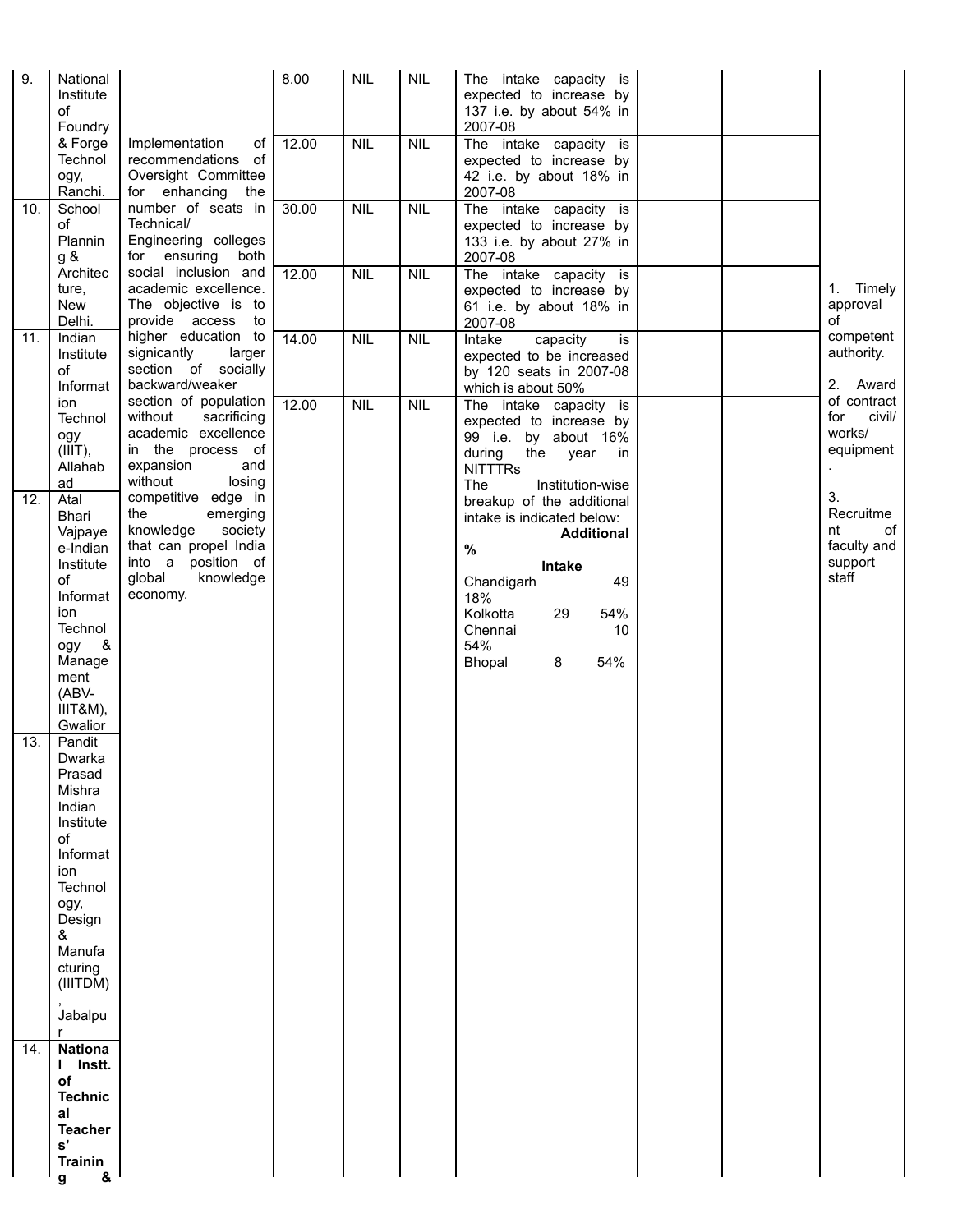|  | Education<br>through ICT | of talent and<br>life<br>long<br>learning,<br>development<br>of knowledge<br>modules<br>to<br>address<br>to<br>the<br>personalized<br>of<br>needs<br>learners,<br>having right<br>content<br>to<br>take care of<br>their<br>aspirations,<br>their<br>and<br>delivery<br>through ICT.<br>Certification<br>of<br>competencie<br>of<br>s<br>the<br>human<br>resources<br>acquired<br>through<br>formal<br>or<br>non-formal<br>means<br>as<br>also<br>to<br>develop and<br>maintain the<br>database<br>having profile<br>of<br>human<br>resources.<br>order to<br>In<br>deliver<br>the<br>of<br>benefits<br>ICT enabled<br>learning<br>including<br>academic,<br>vocational<br>and life skills,<br>Mission<br>the<br>would<br>also<br>focus<br>attention on<br>six challenge<br>areas with a<br>view<br>to<br>achieving<br>technological<br>breakthrough<br>in the field of<br>$($ a) very low<br>cost,<br>low<br>power<br>consuming<br>access |  |  |  | curriculum based videos<br>and web<br>courses<br>for<br>various<br>classes<br>and<br>various subjects<br>2. Standardization quality<br>assurance<br>and<br>formatting of Contents<br>already available or being<br>generated<br>3. Pedagogical research<br>for enhancing efficiency of<br>learning modules<br>4.<br>Research<br>for<br>development of very low<br>cost.<br>low<br>power-<br>consuming access device<br>5.<br>Spreading<br>Digital<br>literacy<br>6. Creation of virtual<br>reality laboratories<br>for<br>practical exposures.<br>7. Conversion of Content<br>available in beta format<br>video tapes to digital<br>format<br>8. Evolution of Standards<br>for setting up Virtual<br><b>Technical Universities</b><br>9. Stabilising a System for<br>electronically<br>disbursing<br>college and<br>university<br>level Scholarships. | y of Indian<br>students<br>to the<br>"Knowledg<br>e world" in<br>cyberspac<br>e<br>to make<br>them<br>'Netizens',<br>enhancem<br>ent of their<br>self-<br>learning<br>skills;<br>developm<br>ent of their<br>competen<br>cies for<br>on-line<br>problem<br>solving<br>and<br>learning. | drafting |  | Timely<br>1.<br>approval<br>of<br>competent<br>authority.<br>2. Award<br>of contract<br>civil/<br>for<br>works/<br>equipment<br>3.<br>Recruitme<br>of<br>nt<br>faculty and<br>support<br>staff |
|--|--------------------------|--------------------------------------------------------------------------------------------------------------------------------------------------------------------------------------------------------------------------------------------------------------------------------------------------------------------------------------------------------------------------------------------------------------------------------------------------------------------------------------------------------------------------------------------------------------------------------------------------------------------------------------------------------------------------------------------------------------------------------------------------------------------------------------------------------------------------------------------------------------------------------------------------------------------------------------------|--|--|--|-------------------------------------------------------------------------------------------------------------------------------------------------------------------------------------------------------------------------------------------------------------------------------------------------------------------------------------------------------------------------------------------------------------------------------------------------------------------------------------------------------------------------------------------------------------------------------------------------------------------------------------------------------------------------------------------------------------------------------------------------------------------------------------------------------------------------------------------------------|----------------------------------------------------------------------------------------------------------------------------------------------------------------------------------------------------------------------------------------------------------------------------------------|----------|--|------------------------------------------------------------------------------------------------------------------------------------------------------------------------------------------------|
|--|--------------------------|--------------------------------------------------------------------------------------------------------------------------------------------------------------------------------------------------------------------------------------------------------------------------------------------------------------------------------------------------------------------------------------------------------------------------------------------------------------------------------------------------------------------------------------------------------------------------------------------------------------------------------------------------------------------------------------------------------------------------------------------------------------------------------------------------------------------------------------------------------------------------------------------------------------------------------------------|--|--|--|-------------------------------------------------------------------------------------------------------------------------------------------------------------------------------------------------------------------------------------------------------------------------------------------------------------------------------------------------------------------------------------------------------------------------------------------------------------------------------------------------------------------------------------------------------------------------------------------------------------------------------------------------------------------------------------------------------------------------------------------------------------------------------------------------------------------------------------------------------|----------------------------------------------------------------------------------------------------------------------------------------------------------------------------------------------------------------------------------------------------------------------------------------|----------|--|------------------------------------------------------------------------------------------------------------------------------------------------------------------------------------------------|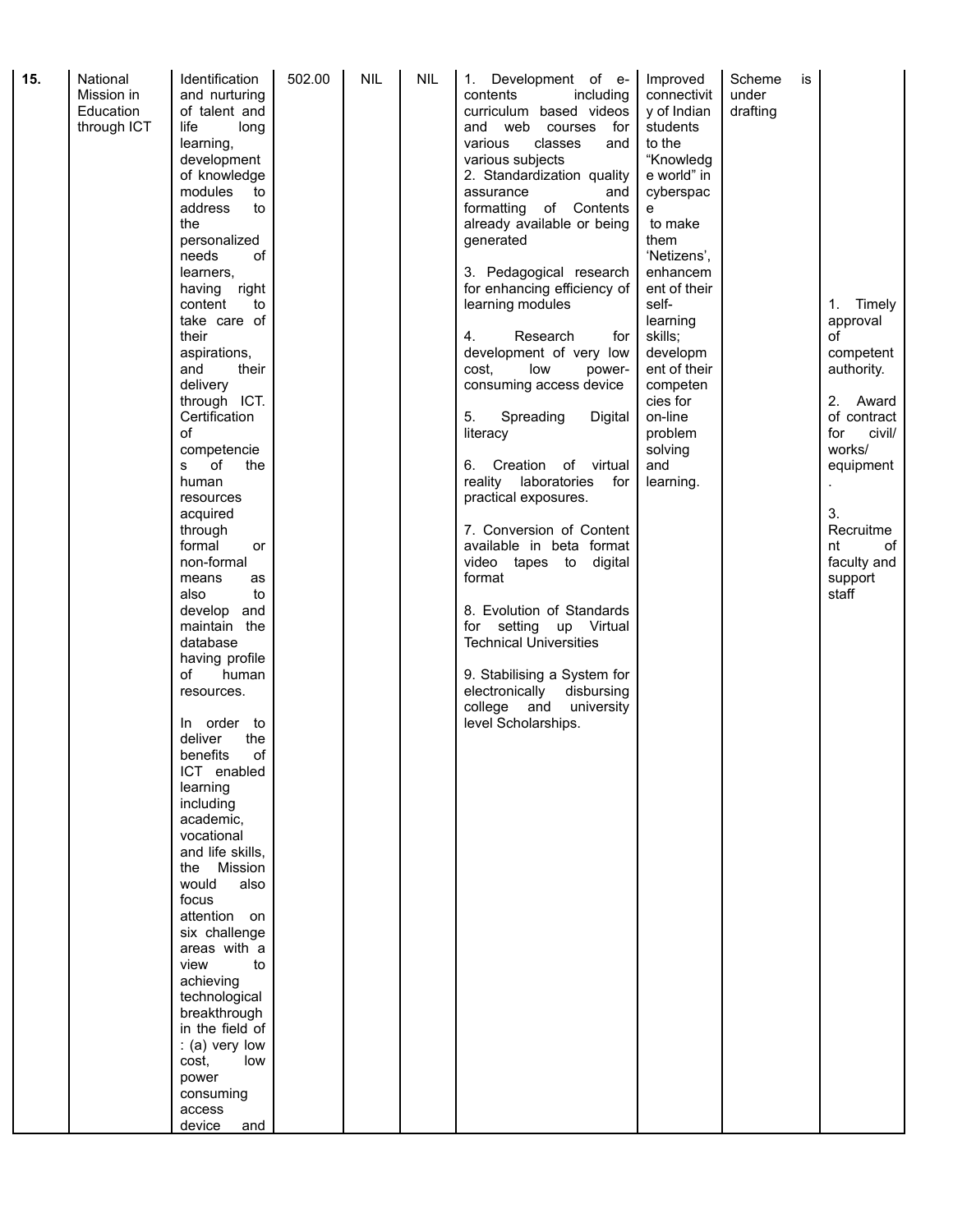| free<br>bandwidth for           |  |  |  |  |
|---------------------------------|--|--|--|--|
| every Indian,<br>(b) research   |  |  |  |  |
| in                              |  |  |  |  |
| pedagogical<br>techniques       |  |  |  |  |
| and                             |  |  |  |  |
| development<br>of               |  |  |  |  |
| pedagogicall<br>efficient<br>у  |  |  |  |  |
| learning<br>modules for         |  |  |  |  |
| entire<br>the                   |  |  |  |  |
| spectrum of                     |  |  |  |  |
| learners, (c)<br>standardizati  |  |  |  |  |
| on<br>and<br>quality            |  |  |  |  |
| assurance of                    |  |  |  |  |
| contents<br>to<br>make<br>them  |  |  |  |  |
| world<br>class                  |  |  |  |  |
| (d) research<br>in the field of |  |  |  |  |
| virtual reality                 |  |  |  |  |
| laboratories,(<br>e) techniques |  |  |  |  |
| and                             |  |  |  |  |
| strategies for<br>imparting     |  |  |  |  |
| digital literacy                |  |  |  |  |
| to<br>every<br>Indian,<br>and   |  |  |  |  |
| (f) creation of<br>virtual      |  |  |  |  |
| technological                   |  |  |  |  |
| university.                     |  |  |  |  |
| The Mission                     |  |  |  |  |
| would<br>also<br>attempt<br>to  |  |  |  |  |
| build<br>knowledge              |  |  |  |  |
| network                         |  |  |  |  |
| between and<br>within           |  |  |  |  |
| institutions of                 |  |  |  |  |
| higher<br>learning<br>in        |  |  |  |  |
| county<br>the                   |  |  |  |  |
| with a view to<br>achieving     |  |  |  |  |
| critical mass<br>of             |  |  |  |  |
| researchers                     |  |  |  |  |
| in any given<br>field.          |  |  |  |  |
|                                 |  |  |  |  |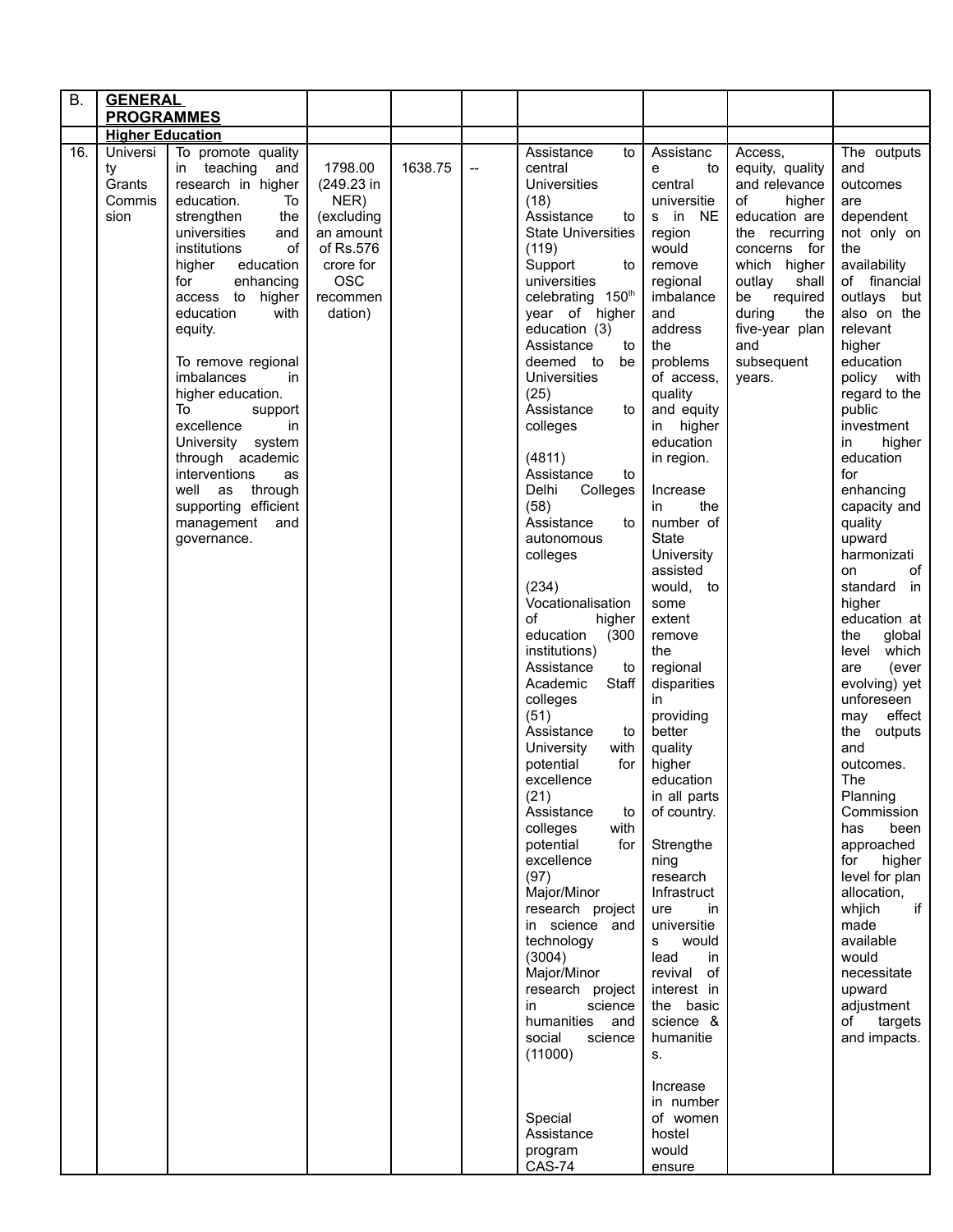|  |  |  | <b>DSA-145</b>                          | higher                                       |  |
|--|--|--|-----------------------------------------|----------------------------------------------|--|
|  |  |  | <b>DRS-251</b>                          | access to<br>higher                          |  |
|  |  |  | <b>Studies</b><br>Area                  | access                                       |  |
|  |  |  | program                                 | education                                    |  |
|  |  |  | (10)                                    | among                                        |  |
|  |  |  | center)<br>Hostels<br>for               | women.<br>The                                |  |
|  |  |  | women<br>(232)                          | women                                        |  |
|  |  |  | institutions)                           | study                                        |  |
|  |  |  | Women<br>Study<br>Centers               | centers<br>would                             |  |
|  |  |  |                                         | contribute                                   |  |
|  |  |  | (31)                                    | to                                           |  |
|  |  |  | Networking<br>of<br><b>Universities</b> | empower<br>ment for                          |  |
|  |  |  | (150)                                   | women                                        |  |
|  |  |  | Remedial                                | through                                      |  |
|  |  |  | coaching<br>for                         | focus on                                     |  |
|  |  |  | SC/ST<br>(110)<br>centers)              | gender<br>issues and                         |  |
|  |  |  | Special cells for                       | rights.                                      |  |
|  |  |  | SC/ST                                   |                                              |  |
|  |  |  | (25)                                    | The<br>remedial                              |  |
|  |  |  | Remedial                                | coaching                                     |  |
|  |  |  | coaching<br>for                         | centers                                      |  |
|  |  |  | disadvantage<br>minority groups         | and other<br>scheme                          |  |
|  |  |  | (78)                                    | meant for                                    |  |
|  |  |  |                                         | the                                          |  |
|  |  |  | Higher education<br>for person with     | weaker<br>and                                |  |
|  |  |  | special<br>needs                        | marginaliz                                   |  |
|  |  |  | (19 universities                        | ed section                                   |  |
|  |  |  | and colleges)                           | of society<br>justice of                     |  |
|  |  |  |                                         | the SC/ST                                    |  |
|  |  |  |                                         | and                                          |  |
|  |  |  |                                         | disadvant<br>aged                            |  |
|  |  |  |                                         | minority                                     |  |
|  |  |  |                                         | groups                                       |  |
|  |  |  |                                         | besides<br>bringing                          |  |
|  |  |  |                                         | the people                                   |  |
|  |  |  |                                         | with                                         |  |
|  |  |  |                                         | disabilities<br>the<br>in                    |  |
|  |  |  |                                         | developm                                     |  |
|  |  |  |                                         | ent                                          |  |
|  |  |  |                                         | mainstrea<br>by<br>m                         |  |
|  |  |  |                                         | providing                                    |  |
|  |  |  |                                         | success to                                   |  |
|  |  |  |                                         | higher<br>education.                         |  |
|  |  |  |                                         | UGC info.                                    |  |
|  |  |  |                                         | Net shall                                    |  |
|  |  |  |                                         | enable the<br>University                     |  |
|  |  |  |                                         | system to                                    |  |
|  |  |  |                                         | reap the                                     |  |
|  |  |  |                                         | benefits of<br>$\mathsf{I}\mathsf{T}$<br>for |  |
|  |  |  |                                         | knowledge                                    |  |
|  |  |  |                                         | assimilatio                                  |  |
|  |  |  |                                         | n,                                           |  |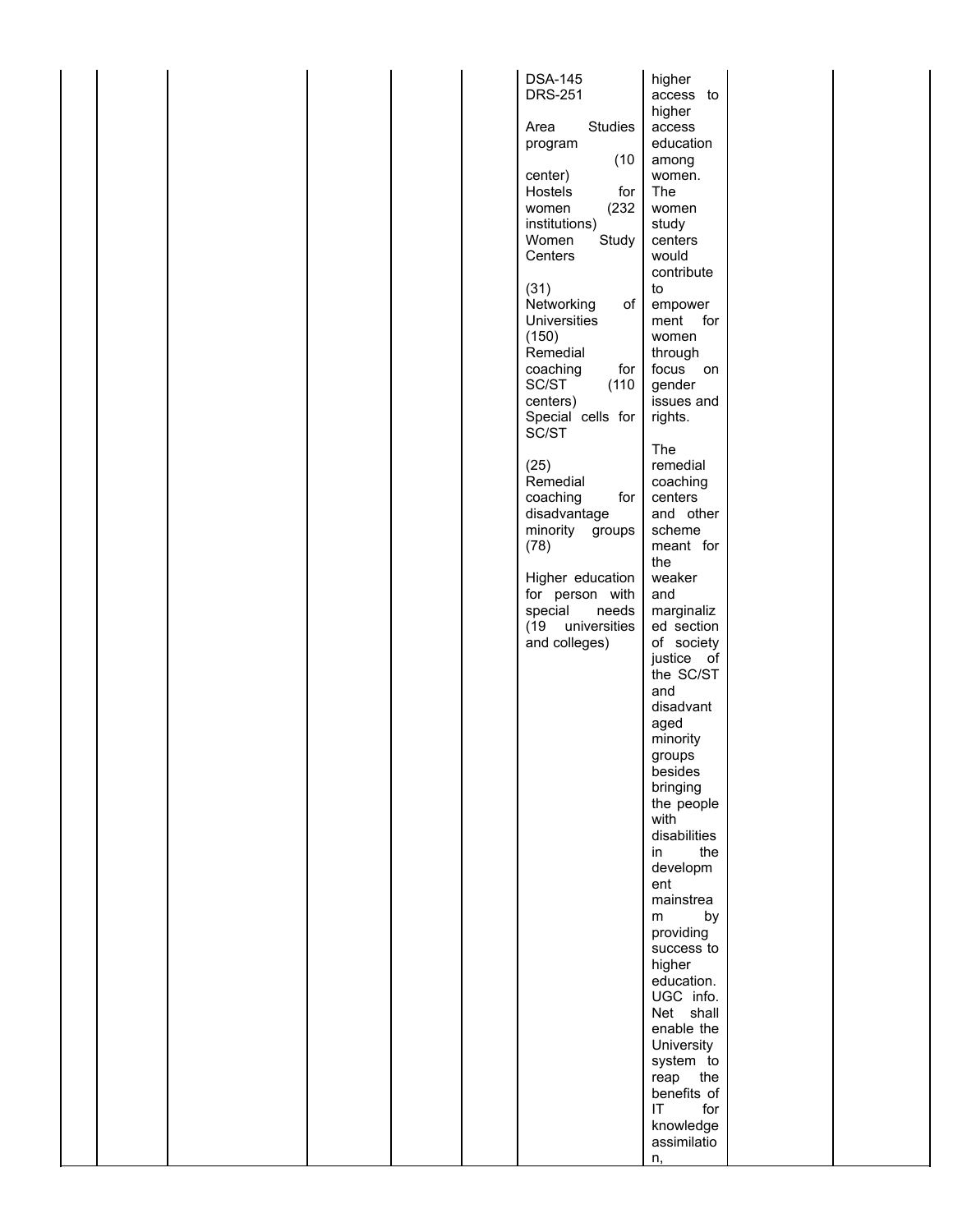|     |                                                              |                                                                                                                                                                                                                                                                                                                                                                                                                                    |                           |       |                                                                                                                                                               |                                                                                                                                                                                                                                                                                                                        | generation<br>and<br>delivery.<br>Greater<br>thrust on<br>Vocalionlis<br>ation shall<br>make the<br>higher<br>education<br>relevant to<br>self<br>employme<br>nt market.<br>The<br>centers for<br>excellence<br>inter<br>University<br>college<br>strengthen<br>ing<br>research<br>infrastruct<br>ure<br><b>SAPMRP</b><br>and<br>academic<br>staff<br>college<br>are<br>expected<br>to<br>contribute<br>in<br>enhancing<br>the quality<br>of<br>teaching<br>and<br>research<br>the<br>in<br>University<br>system. |                                                                                                                                                                                                                                                                                                                    |                                                         |
|-----|--------------------------------------------------------------|------------------------------------------------------------------------------------------------------------------------------------------------------------------------------------------------------------------------------------------------------------------------------------------------------------------------------------------------------------------------------------------------------------------------------------|---------------------------|-------|---------------------------------------------------------------------------------------------------------------------------------------------------------------|------------------------------------------------------------------------------------------------------------------------------------------------------------------------------------------------------------------------------------------------------------------------------------------------------------------------|-------------------------------------------------------------------------------------------------------------------------------------------------------------------------------------------------------------------------------------------------------------------------------------------------------------------------------------------------------------------------------------------------------------------------------------------------------------------------------------------------------------------|--------------------------------------------------------------------------------------------------------------------------------------------------------------------------------------------------------------------------------------------------------------------------------------------------------------------|---------------------------------------------------------|
| 17. | Indian<br>Council<br>of<br>Social<br>Science<br>Researc<br>h | To<br>coordinate<br>research in social<br>sciences<br>to<br>encourage<br>of<br>programmes<br>inter-disciplinary<br>research and to<br>take<br>necessary<br>measures such as<br>financial<br>providing<br>and<br>technical<br>assistance.<br>guidance,<br>advice,<br>review progress of<br>research in social<br>sciences and bring<br>publications<br>out<br>etc. as are vital for<br>promotion of social<br>sciences<br>in<br>the | 22.20<br>(2.22 in<br>NER) | 24.00 | .0042<br>5<br>Sale<br>from<br>the<br>priced<br>Public<br>ations<br>Journ<br>als<br>etc.<br>Photo<br>copyi<br>ng<br>charg<br>es,<br>suppl<br>οf<br>v<br>Biblio | •Research Grant<br>Plan<br>$-60$<br>(on<br>going 150)<br>·Fellowship Plan<br>- 280 (on going<br>fellowship 120)-<br>•Maintenance of<br>Research<br>Institutes P/NP -<br>27<br>•Regional<br>Centres - P/NP -<br>6<br>•International<br>Collaboration<br>Plan - 150<br>•Training<br>Courses Plan -<br>20<br>·Publication | The<br>activities<br>of<br>the<br>Council<br>would help<br>in<br>exploring<br>new areas<br>of<br>research<br>in<br>social<br>sciences.<br>The<br>outcome<br>of<br>the<br>research<br>projects<br>undertake<br>or<br>n<br>financed                                                                                                                                                                                                                                                                                 | The<br>applications/<br>proposals for<br>fellowships,<br>research<br>grants,<br>seminars,<br>workshops<br>courses<br>etc.<br>would<br>be<br>invited in the<br>beginning<br>of<br>financial<br>the<br>The<br>year.<br>financial<br>assistance to<br>the<br>ongoing<br>projects<br>and<br>fellowships<br>shall<br>be | Subject<br>to<br>approval of<br>competent<br>authority. |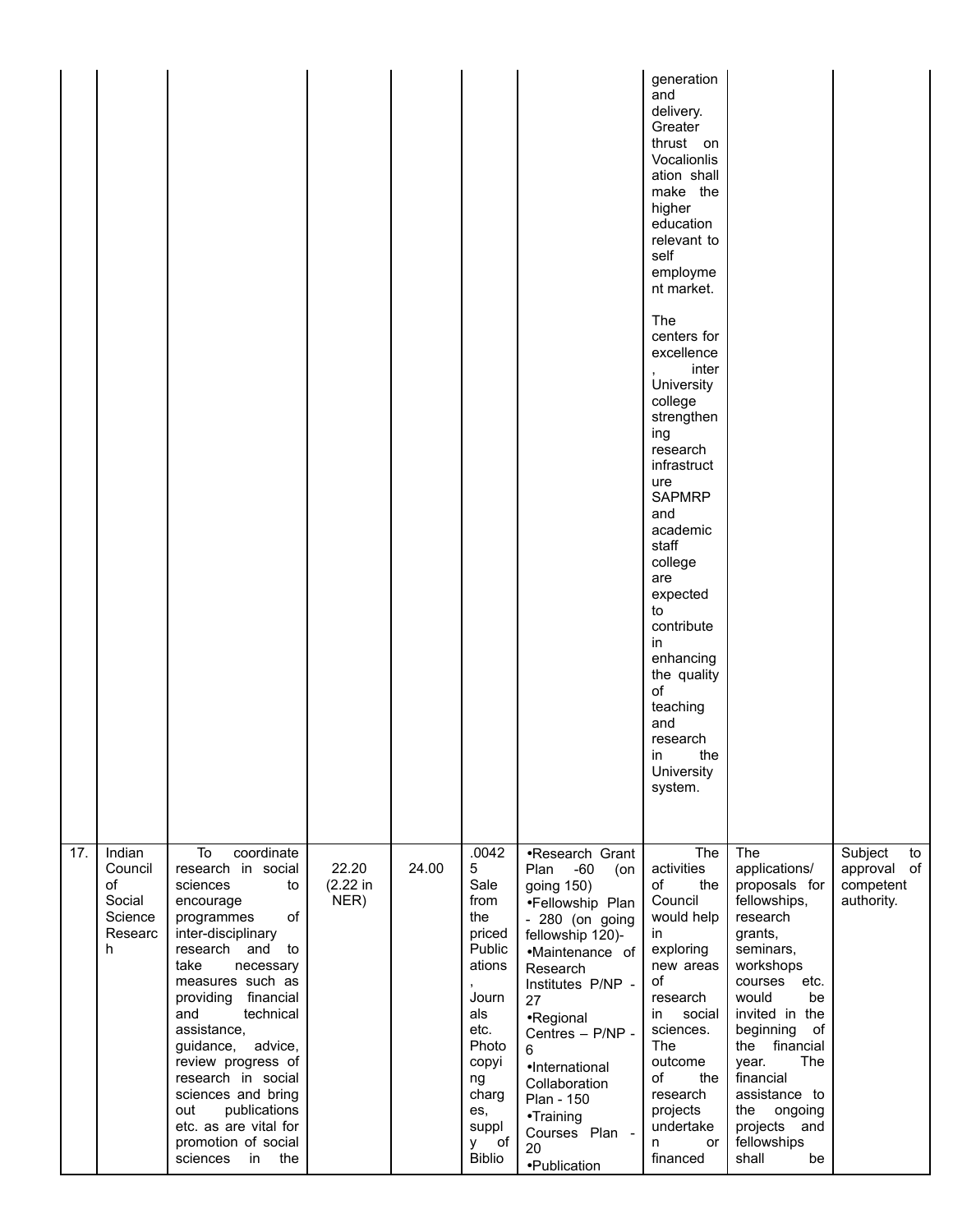|     |                                                            | country.<br>To achieve its<br>the<br>objectives,<br>Council<br>provide<br>financial assistance<br>institutes<br>to<br>involves<br>the<br>in.<br>research in social<br>sciences, enter into<br>international<br>collaborations,<br>award fellowships,<br>provide<br>research<br>grant, study grants<br>and documentation<br>services.<br>The<br>also<br>Council<br>publishes a half-<br>yearly<br>journal<br>the<br>alongwith<br>proceedings of the<br>seminars<br>and<br>workshops.                                                                                                                                                                                                                                                                                                                                                                                                                                                                            |                          |      | graph<br>у,<br>hiring<br>of<br>confer<br>ence<br>hall,<br>hostel<br>rooms<br>rent              | Division Plan - 60<br>•Documentation<br>Services Plan -<br>3000<br>•Data Bank Plan<br>$-1$<br>$\bullet$ Study<br>Grants<br>Plan - 120<br>$\bullet$ Other<br>Programmes<br>Plan - 130<br>$\bullet$ North<br>East<br>Programme Plan<br>$-60$                                                                                                                                                                                                                                                                                                                                                                                       | the<br>by<br>Council<br>are likely<br>to be of<br>use<br>for<br>giving<br>a<br>new<br>direction<br>the<br>to<br>policies in<br>socio-<br>economic<br>sector of<br>the<br>country.                                                                                                                                                                                                                                                                                                                                             | provided after<br>reviewing<br>their<br>Progress;<br>providing<br>maintenance<br>grant to the<br>grantee<br>institutions is<br>ongoing<br>an<br>process. The<br>Council<br>proposes<br>to<br>undertake<br>its<br>activities<br>in<br>accordance<br>with the Annual<br>Action Plan. |                                                         |
|-----|------------------------------------------------------------|----------------------------------------------------------------------------------------------------------------------------------------------------------------------------------------------------------------------------------------------------------------------------------------------------------------------------------------------------------------------------------------------------------------------------------------------------------------------------------------------------------------------------------------------------------------------------------------------------------------------------------------------------------------------------------------------------------------------------------------------------------------------------------------------------------------------------------------------------------------------------------------------------------------------------------------------------------------|--------------------------|------|------------------------------------------------------------------------------------------------|----------------------------------------------------------------------------------------------------------------------------------------------------------------------------------------------------------------------------------------------------------------------------------------------------------------------------------------------------------------------------------------------------------------------------------------------------------------------------------------------------------------------------------------------------------------------------------------------------------------------------------|-------------------------------------------------------------------------------------------------------------------------------------------------------------------------------------------------------------------------------------------------------------------------------------------------------------------------------------------------------------------------------------------------------------------------------------------------------------------------------------------------------------------------------|------------------------------------------------------------------------------------------------------------------------------------------------------------------------------------------------------------------------------------------------------------------------------------|---------------------------------------------------------|
| 18. | Indian<br>Council<br>of<br>Historic<br>al<br>Researc<br>h. | The Government of<br>India<br>established<br>the ICHR in 1972<br>as an autonomous<br>institution with a<br>view to providing<br>financial assistance<br>for<br>historical<br>research<br>and<br>encouraging<br>and<br>fostering objective<br>and<br>scientific<br>writing of history.<br>The broad aims of<br>the Council are to<br>bring<br>historians<br>together<br>and<br>provide a forum for<br>exchange of views<br>among them; to<br>sponsor<br>historical<br>research<br>programme<br>and<br>projects and assist<br>institutions<br>and<br>organizations<br>engaged<br>in<br>historical research;<br>award<br>to<br>and<br>administer<br>fellowships<br>for<br>historical research<br>by<br>students,<br>teachers and other<br>research workers;<br>organize<br>to<br>and<br>support seminars,<br>workshops<br>and<br>conferences for the<br>promotion<br>οf<br>historical research;<br>and to develop and<br>support centres for<br>documentation and | 4.00<br>(0.40 in<br>NER) | 5.25 | 0.05<br>crore<br>reven<br>ues<br>for<br><b>ICHR</b><br>public<br>ations<br>and<br>journa<br>ls | 1 <sub>1</sub><br>Research<br>Project<br>25<br>2 Fellowships(Jr.<br>PDF and National<br>200<br>3 Study cum<br>Travel<br>Grant<br>125<br>4 Foreign Travel<br>Grant<br>30<br>5 Pub. Subsidy<br>50<br>6 CEP<br>03<br>7 ICHR Seminar/<br>Conf.<br>07<br>8 Assistance to<br>professional<br>prganization of<br>historians<br>for holding<br>seminar, symposia<br>and conferences<br>60<br>9 ICHR own<br>publications<br>including<br>publication of<br><b>ICHR</b> seminar<br>manuscript. 30<br>10<br>Computerization of<br><b>ICHR</b><br>the<br>library<br>11<br>Towards<br>Freedom Project<br>bз<br>12 Economic<br>History Project | The<br>Council<br>reiterates<br>that<br>its<br>activities<br>planned<br>out of the<br>projected<br>budget<br>estimates<br>would help<br>in.<br>exploring<br>new areas<br>of<br>research<br>in History<br>and<br>its<br>progress.<br>The<br>Council's<br>publication<br>s, which<br>are quite<br>many<br>every<br>year,<br>projects<br>Indian<br>expertise<br>in history<br>both in the<br>country<br>and<br>the<br>world<br>at<br>the<br>highest<br>levels.<br>The<br>promotion<br>of<br>research<br>in history<br>especially |                                                                                                                                                                                                                                                                                    | Subject<br>to<br>approval by<br>competent<br>authority. |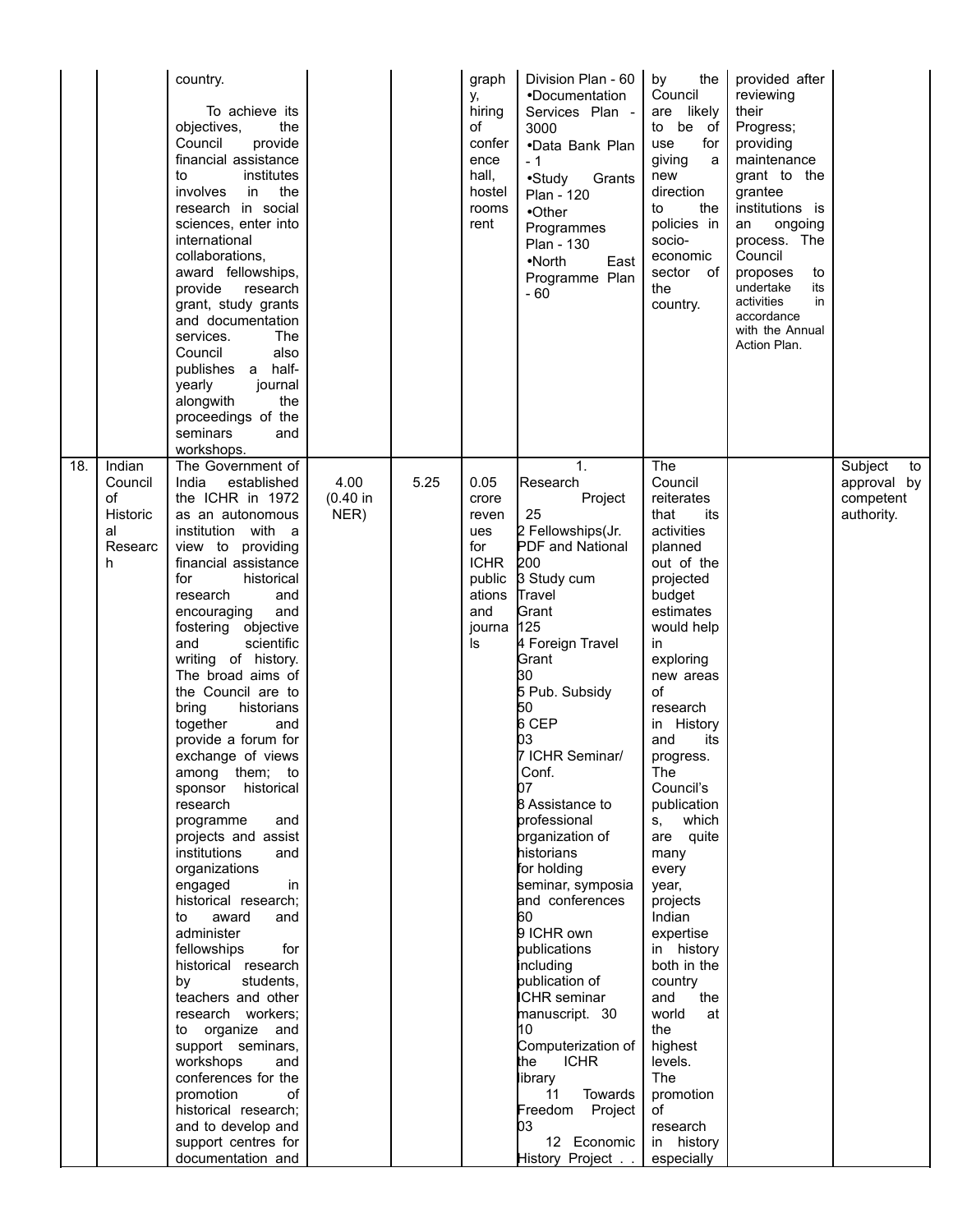library service s orie nte d toward s historical rese arch. **The ICHR** h a s taken a broad view o f history so a s to inclu d e in its fold th e history o f society, economy, art, literature, philosophy, science a n d tech n olo g y , epigraphy, n umismatics, archaeology, socioeco n omic formatio n s a n d allie d su bjects.

0 3 1 3 Dictio n ary Project 0 3 14 Translation of core books in 16 languages. 5 0 Th e followin g Ne w projects are also u n d ertake n (i)Persia n Historical Texts and ranslation (i i )Glo b al He g emo nies a n d th e Writin g o f History in the 19<sup>th</sup> ahd 20<sup>th</sup> centuries (ili)Religion and Society in Pre modern South Asia Position of Religious Fundamentalism ahd Historiography in India and Pakista n (iv)Memory and History: History before Historians. Th e prese n t a dva nceme n t in scie ntific world o f comp uterizatio n is one of the most essential requirements for a n institutio n like ICHR. At present th ere are two re gio n al o ffices, one at Guwahati and another at Bangalore. The Co u ncil is required to be co n n ecte d with these Centres on the Internet to have the day-tod a y informatio n in all resp ect, esp ecially in th e field of historical rese arch. Th The said gional ce ntre s are to b e strengthened and provid e d n ecessary e q uipme nt, materials a n d library to facilitate historians/archae ologist/epigraphis t to attract and al t

In dia n history to th e o utsid e world is done through intern atio n colla b orati o n a n d aca d emic linka g e s fo r th e e nrichme n o f kn owle d g e in th e vast d omain o f history.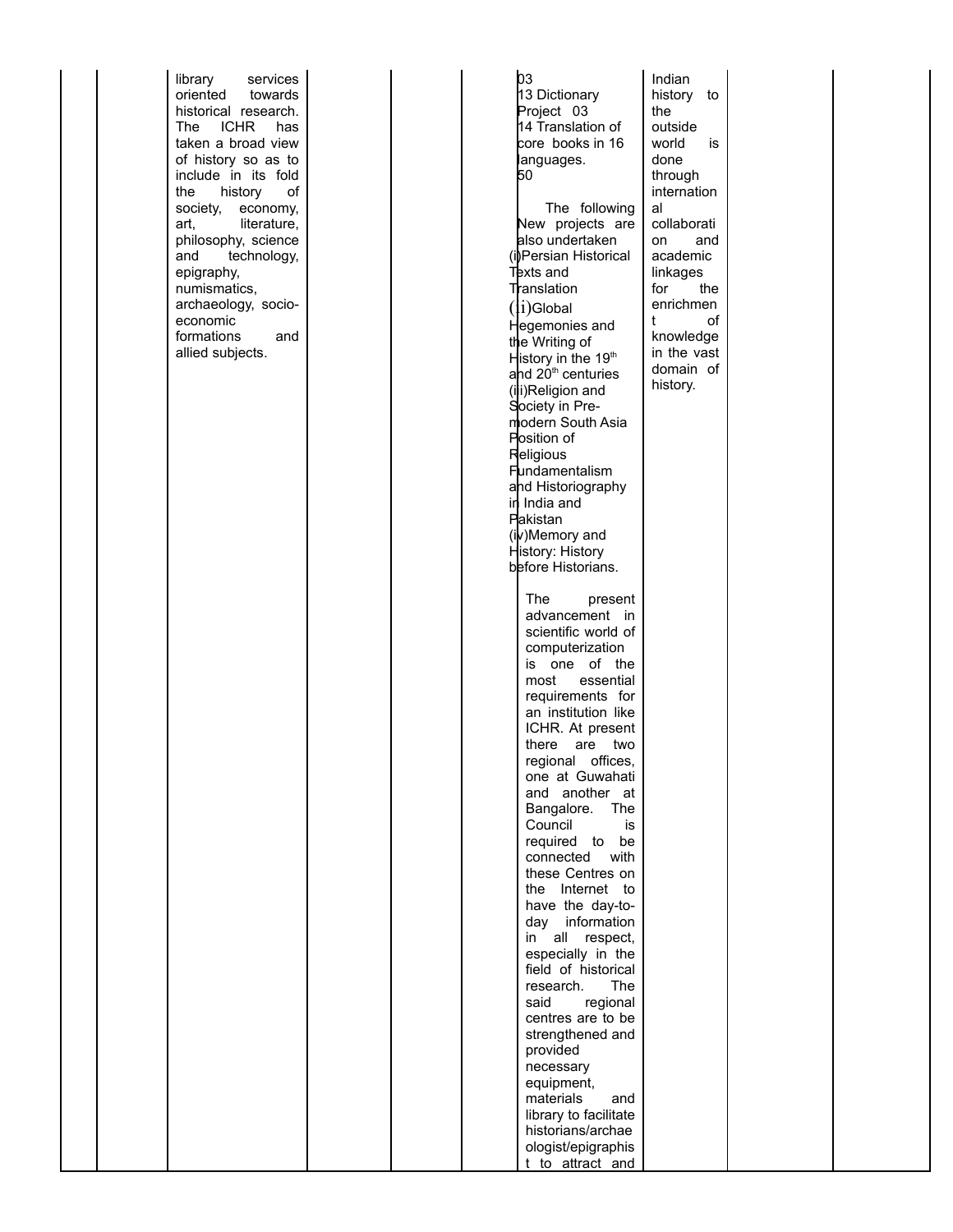| 19. | National<br>Council<br>of Rural<br>Institute<br>s<br>(N.C.R.1) | -To Promote rural<br>higher education on<br>lines<br>the<br>οf<br>Mahatma Gandhi's<br>revolutionary ideas<br>on education, so as<br>to<br>take<br>up<br>challenges<br>of<br>micro-planning,<br>for<br>transformation<br>οf<br>rural<br>areas<br>as<br>in<br>envisaged<br>National Policy on<br>Education<br>(NPE)<br>1986,<br>-To<br>Consolidate,<br>network<br>and<br>develop institutions<br>engaged<br>in<br>οf<br>programmes<br>Gandhian<br>Basic<br>Education<br>and<br>Naitalim;<br>To<br>encourage<br>other<br>educational<br>institutions<br>and<br>voluntary agencies<br>develop<br>to<br>in<br>accordance<br>with<br>Gandhian<br>οf<br>philosophy<br>education.<br>-Design a variety of<br>courses at tertiary<br>level<br>around<br>emerging<br>rural<br>occupation;<br>the<br>-Strengthen<br>content of all these<br>institutions<br>with<br>emphasis<br>on<br>science<br>and<br>technology;<br>-Encourage<br>field<br>oriented courses of<br>rural institutes;<br>-To<br>promote<br>research as a tool<br>for social and rural<br>development;<br>-To<br>promote<br>extension services | 1.45<br>(0.15 in<br>NER) | 0.50 | $\qquad \qquad \qquad -$                 | involve<br>the<br>scholars<br>in<br>southern<br>and<br>northeastern<br>regions of our<br>country.<br>1)Strengthening<br>of Rural Higher<br>Education - 0.20<br>2) Assistance to<br>Nai Talim<br>Gandhian Basic<br>education<br>$institutions -$<br>0.65<br>3) Assistance to<br>Nai Talim<br><b>Gandhian Basic</b><br>Education<br>institutions of<br>North East<br>Region - 0.15<br>4) Integration of<br>Gandhian<br>institution<br>through<br>networking of<br>Rural Education,<br>Training, field<br>Research with<br>different<br>organizations /<br>institutions - 0.05<br>5) Promotion of<br><b>Rural Higher</b><br>Education<br>through<br>developing<br>courses and<br>modules on<br>Gandhian<br>education,<br>development,<br>economics,<br>management<br>approaches<br>values etc. 0.10<br>6)Strengthening<br>of NCRI<br>establishment-<br>0.05 | All<br>the<br>Projects<br>proposed<br>to<br>be<br>funded<br>at<br>aim<br>meeting<br>the<br>objectives<br>of Council | The<br>for<br>time<br>completion of<br>these projects<br>ranges from 1<br>years to<br>3<br>years                               |                                                         |
|-----|----------------------------------------------------------------|-----------------------------------------------------------------------------------------------------------------------------------------------------------------------------------------------------------------------------------------------------------------------------------------------------------------------------------------------------------------------------------------------------------------------------------------------------------------------------------------------------------------------------------------------------------------------------------------------------------------------------------------------------------------------------------------------------------------------------------------------------------------------------------------------------------------------------------------------------------------------------------------------------------------------------------------------------------------------------------------------------------------------------------------------------------------------------------------------------|--------------------------|------|------------------------------------------|----------------------------------------------------------------------------------------------------------------------------------------------------------------------------------------------------------------------------------------------------------------------------------------------------------------------------------------------------------------------------------------------------------------------------------------------------------------------------------------------------------------------------------------------------------------------------------------------------------------------------------------------------------------------------------------------------------------------------------------------------------------------------------------------------------------------------------------------------------|---------------------------------------------------------------------------------------------------------------------|--------------------------------------------------------------------------------------------------------------------------------|---------------------------------------------------------|
|     |                                                                | to the community<br>through micro level<br>planning and                                                                                                                                                                                                                                                                                                                                                                                                                                                                                                                                                                                                                                                                                                                                                                                                                                                                                                                                                                                                                                             |                          |      |                                          |                                                                                                                                                                                                                                                                                                                                                                                                                                                                                                                                                                                                                                                                                                                                                                                                                                                          |                                                                                                                     |                                                                                                                                |                                                         |
| 20. | Indian<br>Institute<br>of<br>Advanc<br>ed<br>Study,<br>Shimla  | The objectives of<br>the Institute are to<br>free<br>have<br>and<br>creative inquiry into<br>themes<br>the<br>and<br>problems of life and<br>thought which have                                                                                                                                                                                                                                                                                                                                                                                                                                                                                                                                                                                                                                                                                                                                                                                                                                                                                                                                     | 2.40                     | 4.00 | 0.15<br>crore<br>by<br>way<br>οf<br>sale | 1(a) Fellowships<br>Ongoing -<br>20<br>$New -$<br>15<br>(b) National                                                                                                                                                                                                                                                                                                                                                                                                                                                                                                                                                                                                                                                                                                                                                                                     | The Institute The<br>stipulates<br>that<br>activities<br>of<br>projected                                            | Institute<br>would<br>initiate<br>its process<br>of<br>inviting<br>planned out applications<br>the and proposals<br>for<br>the | Subject<br>to<br>approval by<br>competent<br>authority. |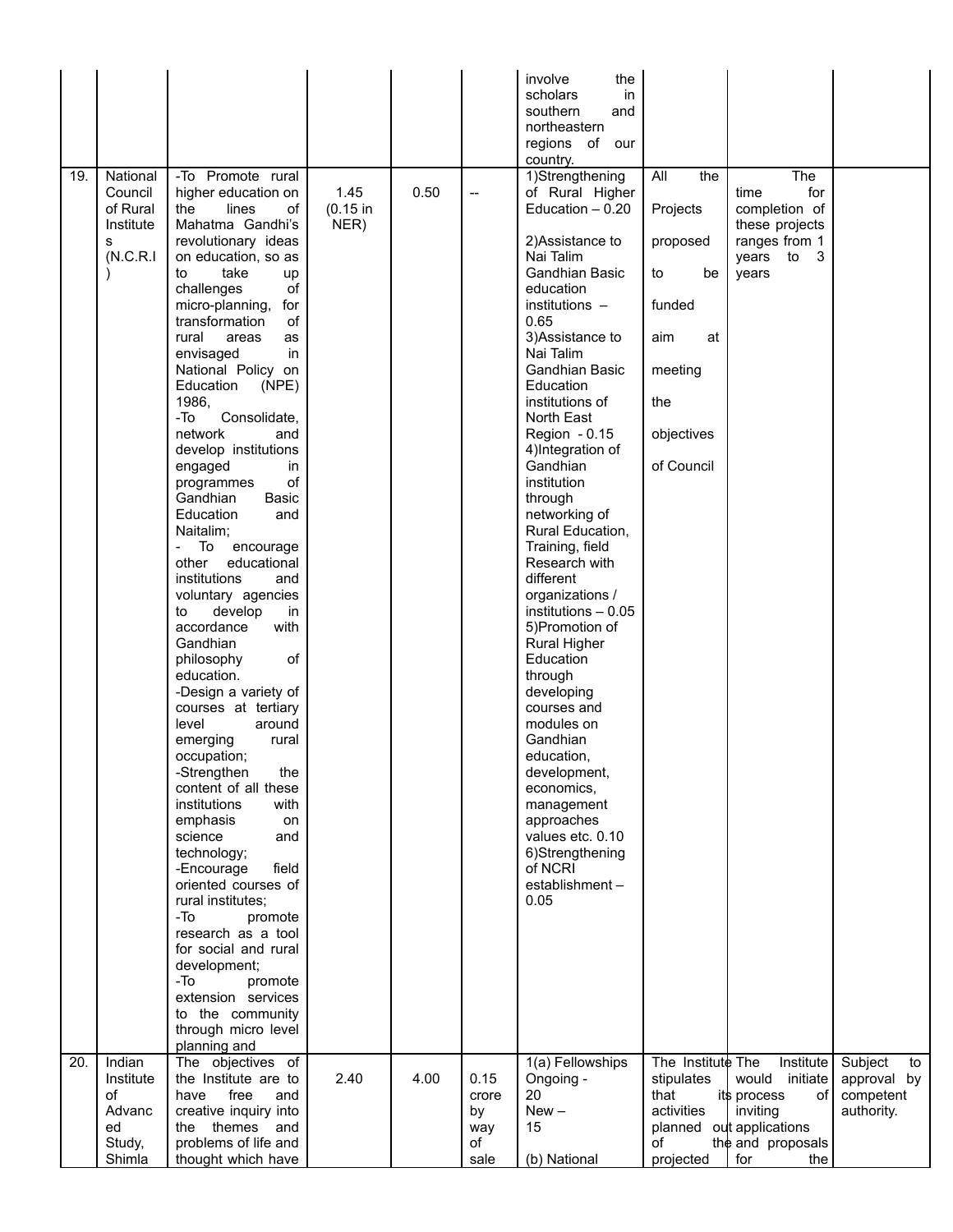|                 |                                                                                                      | deep<br>human<br>significance and to<br>provide<br>an<br>environment<br>for<br>suitable<br>academic research<br>scholars,<br>to<br>particularly<br>in<br>selected subjects in<br>fields<br>the<br>οf<br>Humanities, Social<br>Sciences, Natural<br>Sciences,<br>Indian<br>&<br>Culture<br>Comparative<br>Religions. |      |    | of<br><b>IIAS</b><br>Public<br>ations<br>and<br>incom<br>е<br>from<br>entry<br>fee.                                                    | Fellowships<br>Ongoing-<br>nil<br>$New -$<br>10<br>2 (a). National<br>Seminars -<br>12<br>(b). Conferences /<br>Workshops-<br>Ongoing -new- to<br>be decided.<br>3(a) Visiting<br>Professors -<br>Ongoing-<br>3<br>New-<br>10<br>3(b) Visiting<br>Scholars<br>Ongoing<br>16<br>New-<br>30<br>4. Meetings<br>Ongoing-<br>2<br>New-<br>10<br>5. Library Books<br>and Periodicals<br>Ongoing-<br>2400<br>New-<br>5000<br>6. Word Processor<br>for Fellows<br>(Electronic<br>Equipment)<br>Ongoing -<br>4<br>New-<br>10 | budget<br>estimates<br>would<br>in exploring academic-<br>new areas of related<br>Social<br>Sciences<br>and Natural<br>Sciences,<br>Indian<br>Culture,<br>Comparative<br>Religion,<br>and<br>it\$<br>publications<br>would enrich<br>the<br>literature. | fellowship<br>programmes &<br>help other<br>research in activities from<br>Humanities, April 2007 to<br>December,<br>2007.                 |                                                                                                                                                                                     |
|-----------------|------------------------------------------------------------------------------------------------------|---------------------------------------------------------------------------------------------------------------------------------------------------------------------------------------------------------------------------------------------------------------------------------------------------------------------|------|----|----------------------------------------------------------------------------------------------------------------------------------------|---------------------------------------------------------------------------------------------------------------------------------------------------------------------------------------------------------------------------------------------------------------------------------------------------------------------------------------------------------------------------------------------------------------------------------------------------------------------------------------------------------------------|---------------------------------------------------------------------------------------------------------------------------------------------------------------------------------------------------------------------------------------------------------|--------------------------------------------------------------------------------------------------------------------------------------------|-------------------------------------------------------------------------------------------------------------------------------------------------------------------------------------|
| $\overline{21}$ | Project<br>of<br>History<br>οf<br>Indian<br>Science<br>Philoso<br>phy and<br>Culture<br>(PHISP<br>C) | publish<br>To<br>96<br>Volumes/<br>monographs<br>are<br>planned<br>to<br>up<br>2009-10.<br>During<br>2006-07,<br>six<br>Volumes<br>were<br>to<br>proposed<br>publish.<br>During<br>2007-08,<br>nine<br>Volumes<br>are<br>for<br>proposed<br>publication.                                                            | 1.75 | -- | Sales<br>reven<br>ue for<br><b>PHIS</b><br>PC<br>public<br>ations<br>to the<br>tune<br>of Rs.<br>18<br>lakhs<br>is<br>antici<br>pated. | So<br>far<br>47<br>volumes<br>have<br>already<br>been<br>published. Up to<br>2006-07,<br>four<br>volumes will be<br>published during<br>2006-07.<br>Nine<br>Volumes will be<br>published during<br>2007-08.                                                                                                                                                                                                                                                                                                         | <b>PHISPC</b><br>have been<br>publishing<br>Volumes<br>and will be<br>made<br>available<br>for<br>research<br>purpose<br>for various<br>researcher<br>Ph.D.,<br>S,<br>students<br>the<br>of<br>country<br>through                                       | <b>PHISPC</b><br>will<br>achieve target<br>within<br>the<br>financial year<br>2007-08<br>as<br>Annual<br>per<br>Plan<br>Action<br>prepared | There will be<br>no variation<br>for<br>the<br>achieve-<br>ment of the<br>physical<br>target.<br>The<br>outcome<br>shall<br>be<br>subject<br>to<br>the<br>availability<br>of grant. |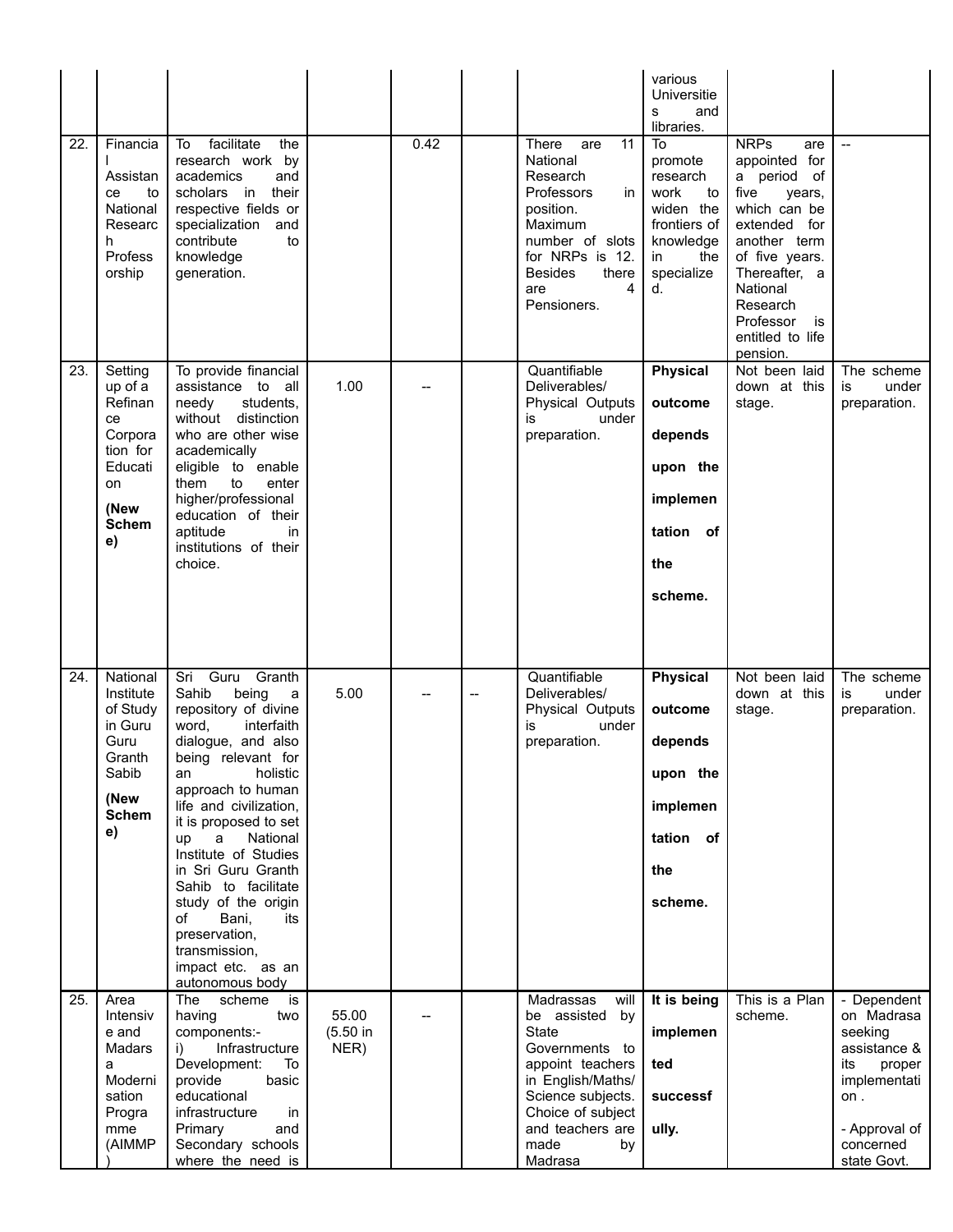|            | school<br>exercise<br>minority<br>communities.<br>ii)<br>Two<br>salary<br>teach<br>Social | felt on the basis of<br>mapping<br>through<br>State Govts. By the<br>identified areas of<br>Madrasa<br>Modernisation:<br>teachers<br>per<br>Madrasa<br>$^{\circledR}$<br>Rs.3000/-<br>p.m.<br>per teachers to<br>Modern<br>Subjects<br>like<br>Science,<br>Math,<br>English<br>and<br><b>Studies</b><br>without<br>interfering<br>in<br>their traditional<br>teaching                                                                                                         |                           |      |                                                                                                                                                                                                                    | Managements.                                                                                                                                                                                                                                                                                                  |                                                                                     |                                                                                                                                                                                                                                                                                                                                                                                                                                                                                                                                                                                                            |                                                                                                                                                                                                                                                                                                                                                                                                                                                                                                                                            |
|------------|-------------------------------------------------------------------------------------------|-------------------------------------------------------------------------------------------------------------------------------------------------------------------------------------------------------------------------------------------------------------------------------------------------------------------------------------------------------------------------------------------------------------------------------------------------------------------------------|---------------------------|------|--------------------------------------------------------------------------------------------------------------------------------------------------------------------------------------------------------------------|---------------------------------------------------------------------------------------------------------------------------------------------------------------------------------------------------------------------------------------------------------------------------------------------------------------|-------------------------------------------------------------------------------------|------------------------------------------------------------------------------------------------------------------------------------------------------------------------------------------------------------------------------------------------------------------------------------------------------------------------------------------------------------------------------------------------------------------------------------------------------------------------------------------------------------------------------------------------------------------------------------------------------------|--------------------------------------------------------------------------------------------------------------------------------------------------------------------------------------------------------------------------------------------------------------------------------------------------------------------------------------------------------------------------------------------------------------------------------------------------------------------------------------------------------------------------------------------|
| 26.<br>(a) | <b>Distance Learning</b><br>Indira Gandhi<br>National Open<br>University<br>(IGNOU)       | To<br>strengthen<br>and<br>diversify<br>offerings of<br>degree,<br>diploma<br>and<br>certificate<br>programme<br>s related to<br>the needs<br>of<br>employmen<br>t<br>as<br>necessary<br>for building<br>me<br>economy of<br>the<br>country;<br>To<br>provide<br>opportuniti<br>for<br>es<br>higher<br>education<br>to a large<br>cross-<br>section of<br>our people,<br>in particular<br>the<br>disadvanta<br>ged<br>segments<br>of society;<br>To<br>promote<br>acquisition | 44.00<br>(4.40 in<br>NER) | 1.00 | <b>Rs.23</b><br>7.71<br>cr.<br>(inco<br>me<br>from<br>own<br>resou<br>rces<br>throu<br>gh fee<br>collec<br>tion<br>and<br>other<br>intern<br>al<br>resou<br>rces<br>to<br>meet<br>recurr<br>ing<br>expen<br>diture | Support the PAN<br>African<br>Е-<br>Network<br>tele-<br>education<br>initiative of the<br>Government<br>of<br>India.<br>Establishment of<br>study centres at<br>Village<br>Knowledge<br>and<br>Village Resource<br>Centres of MS<br>Swaminathan<br>Research<br>Foundation.<br>Establishment of<br>02<br>Rural | Incre<br>in<br>ase<br>enrolment<br>οf<br>students<br>by 4.3 %<br>or<br>by<br>20,000 | The process<br>of<br>enhancement<br>of enrolment<br>has<br>cumulative<br>effect<br>and<br>depends on a<br>series<br>οf<br>factors.<br><b>Different</b><br>components<br>such<br>as<br>creation<br>οf<br>centres,<br>development<br>οf<br>course<br>material<br>and<br>launch<br>of l<br>programme<br>etc of this<br>series<br>has<br>different<br>initiation<br>points.<br>The<br>final decision<br>on initiation of<br>steps<br>depends<br>upon<br>communicatio<br>οf<br>n<br>availability of<br>resources.<br>The work on<br>most of the<br>components<br>is academic in<br>nature<br>and<br>shall<br>be | Non-<br>availability<br>of faculty in<br>the<br>respective<br>disciplines<br>and delay in<br>approval<br>of<br>process<br>various<br>activities<br>may lead to<br>underachiev<br>ement of the<br>targets.<br>Launching<br>or region $-$<br>based<br>programmes<br>is a first $-$<br>effort<br>time<br>by<br>the<br>Regional<br>Centres.<br>The<br>programmes<br>proposed as<br>on date do<br>not<br>have<br>parallel<br>in.<br>the<br>conventional<br>system.<br>It<br>be<br>may<br>difficult<br>to<br>identify the<br>resource<br>persons |
|            |                                                                                           | and<br>up-<br>gradation                                                                                                                                                                                                                                                                                                                                                                                                                                                       |                           |      |                                                                                                                                                                                                                    | <b>Regional Centres</b>                                                                                                                                                                                                                                                                                       |                                                                                     | started<br>immediately                                                                                                                                                                                                                                                                                                                                                                                                                                                                                                                                                                                     |                                                                                                                                                                                                                                                                                                                                                                                                                                                                                                                                            |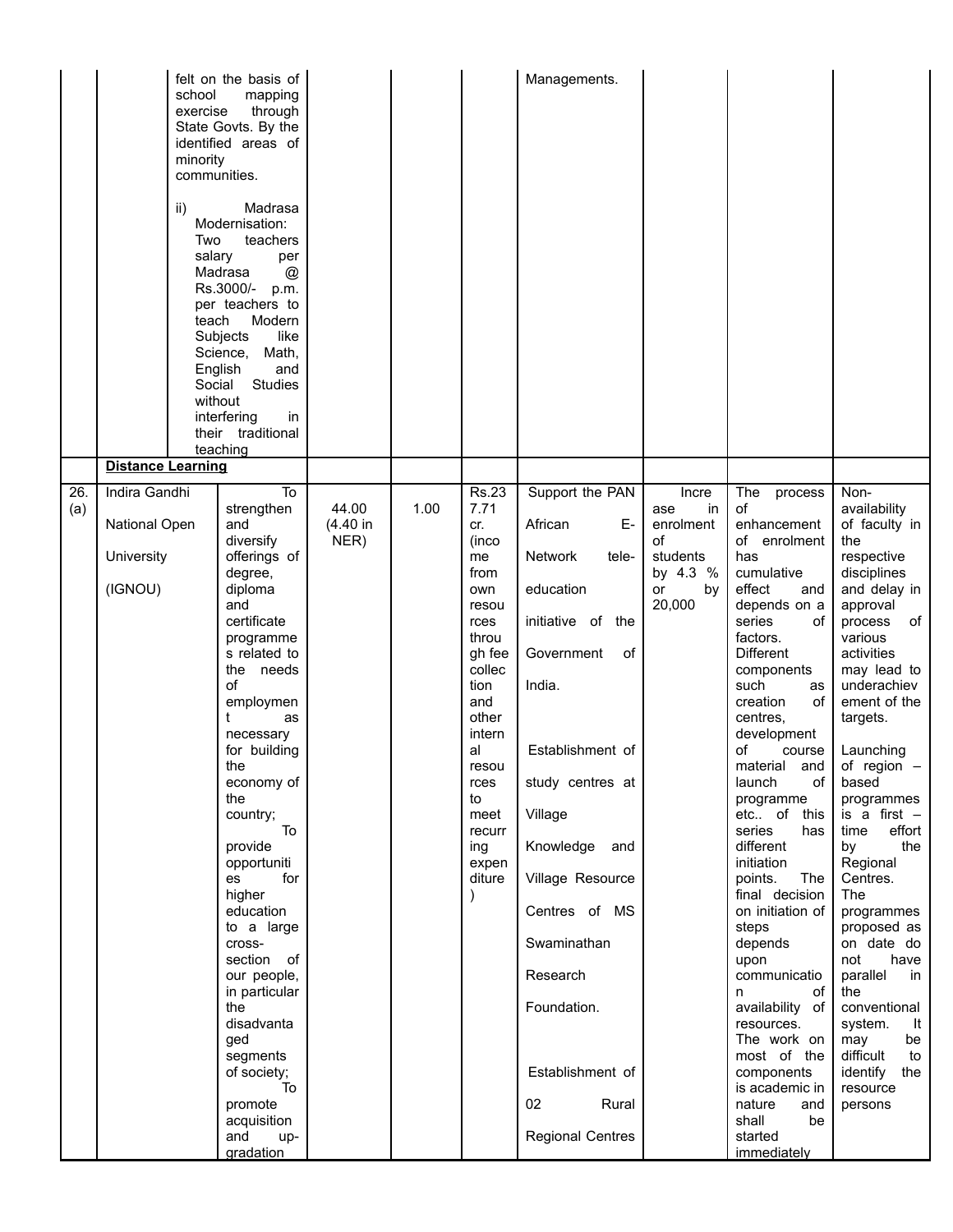| of<br>knowledge<br>and<br>offer                      |  | in the rural areas                      | after<br>availability of<br>resources.                            |  |
|------------------------------------------------------|--|-----------------------------------------|-------------------------------------------------------------------|--|
| opportuniti<br>for<br>es<br>training<br>and          |  | Establishment of<br>25 study centres    | The other set<br>of activities is                                 |  |
| retraining<br>the<br>in<br>contexts of<br>innovation |  | differently<br>for<br>abled<br>with     | to strengthen<br>the measures<br>for use of ICT<br>distance<br>in |  |
| and<br>research;<br>To<br>encourage                  |  | provision<br>for<br>adequate support    | education<br>programmes.                                          |  |
| an<br>innovative<br>system of                        |  | relevant to the                         |                                                                   |  |
| university<br>level<br>education,<br>flexible and    |  | differently abled<br>persons.           | Establishment<br>of 35 ROTs/<br>per quarter.                      |  |
| open with<br>regard<br>to<br>methods<br>and<br>pace  |  | Establishment of                        | 200-250/<br>per                                                   |  |
| of learning,<br>combinatio<br>of<br>n.<br>courses,   |  | 100<br>study<br>at the<br>centres       | quarter.                                                          |  |
| eligibility<br>for<br>enrolment,<br>of<br>age        |  | Educationally<br><b>Backward Blocks</b> |                                                                   |  |
| entry,<br>conduct of<br>examinatio                   |  | identified by the<br>Planning           |                                                                   |  |
| and<br>n<br>delivery of<br>the<br>programme          |  | Commission and<br>Sachar<br>the         |                                                                   |  |
| s<br>to<br>encourage<br>excellence                   |  | Committee.                              |                                                                   |  |
|                                                      |  | Annual                                  |                                                                   |  |
|                                                      |  | enrolment<br>$\mathcal{L}$<br>5.0       |                                                                   |  |
|                                                      |  | lakhs                                   |                                                                   |  |
|                                                      |  | Total enrolment<br>19.0                 |                                                                   |  |
|                                                      |  | 0 lakh                                  |                                                                   |  |
|                                                      |  | New Schools                             |                                                                   |  |
|                                                      |  | proposed:                               |                                                                   |  |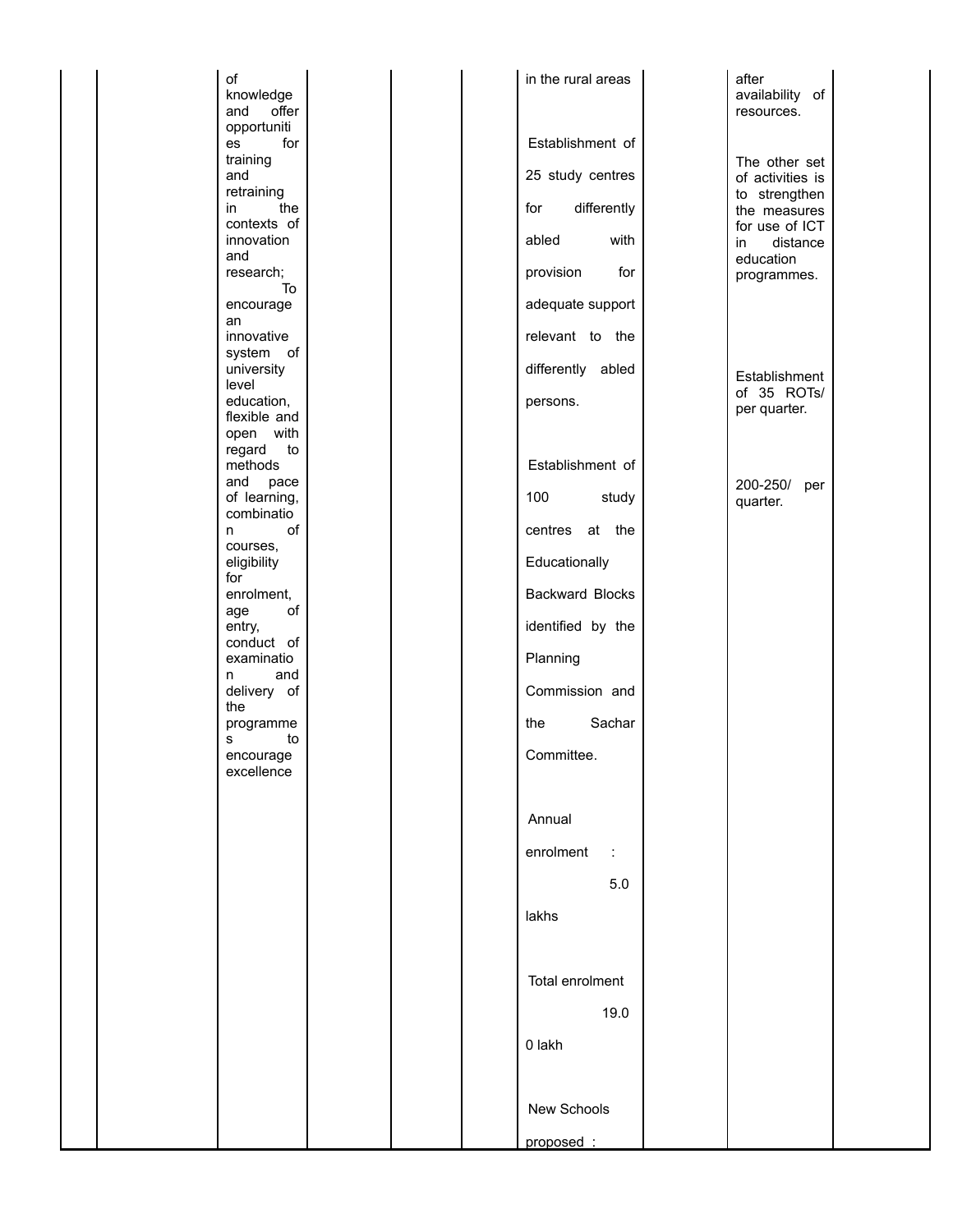|  |  |  | $\boldsymbol{9}$                                 |  |  |
|--|--|--|--------------------------------------------------|--|--|
|  |  |  | New Chairs of                                    |  |  |
|  |  |  | Studies to be                                    |  |  |
|  |  |  | created $: 8$                                    |  |  |
|  |  |  |                                                  |  |  |
|  |  |  | New Centres to                                   |  |  |
|  |  |  | be created :                                     |  |  |
|  |  |  | $\sqrt{2}$                                       |  |  |
|  |  |  |                                                  |  |  |
|  |  |  | New                                              |  |  |
|  |  |  |                                                  |  |  |
|  |  |  | programmes :                                     |  |  |
|  |  |  | 11                                               |  |  |
|  |  |  |                                                  |  |  |
|  |  |  | New courses                                      |  |  |
|  |  |  | $\therefore 60$                                  |  |  |
|  |  |  |                                                  |  |  |
|  |  |  | New Regional                                     |  |  |
|  |  |  | Centres:                                         |  |  |
|  |  |  | $\mathsf 3$                                      |  |  |
|  |  |  |                                                  |  |  |
|  |  |  | New Study                                        |  |  |
|  |  |  | Centres:                                         |  |  |
|  |  |  |                                                  |  |  |
|  |  |  | 100                                              |  |  |
|  |  |  |                                                  |  |  |
|  |  |  | Number of new                                    |  |  |
|  |  |  | overseas                                         |  |  |
|  |  |  | Study Centres                                    |  |  |
|  |  |  | $\ddot{\ddot{\psi}}$<br>$\overline{\phantom{0}}$ |  |  |
|  |  |  |                                                  |  |  |
|  |  |  | Establishment of                                 |  |  |
|  |  |  | ROT :                                            |  |  |
|  |  |  | 140                                              |  |  |
|  |  |  |                                                  |  |  |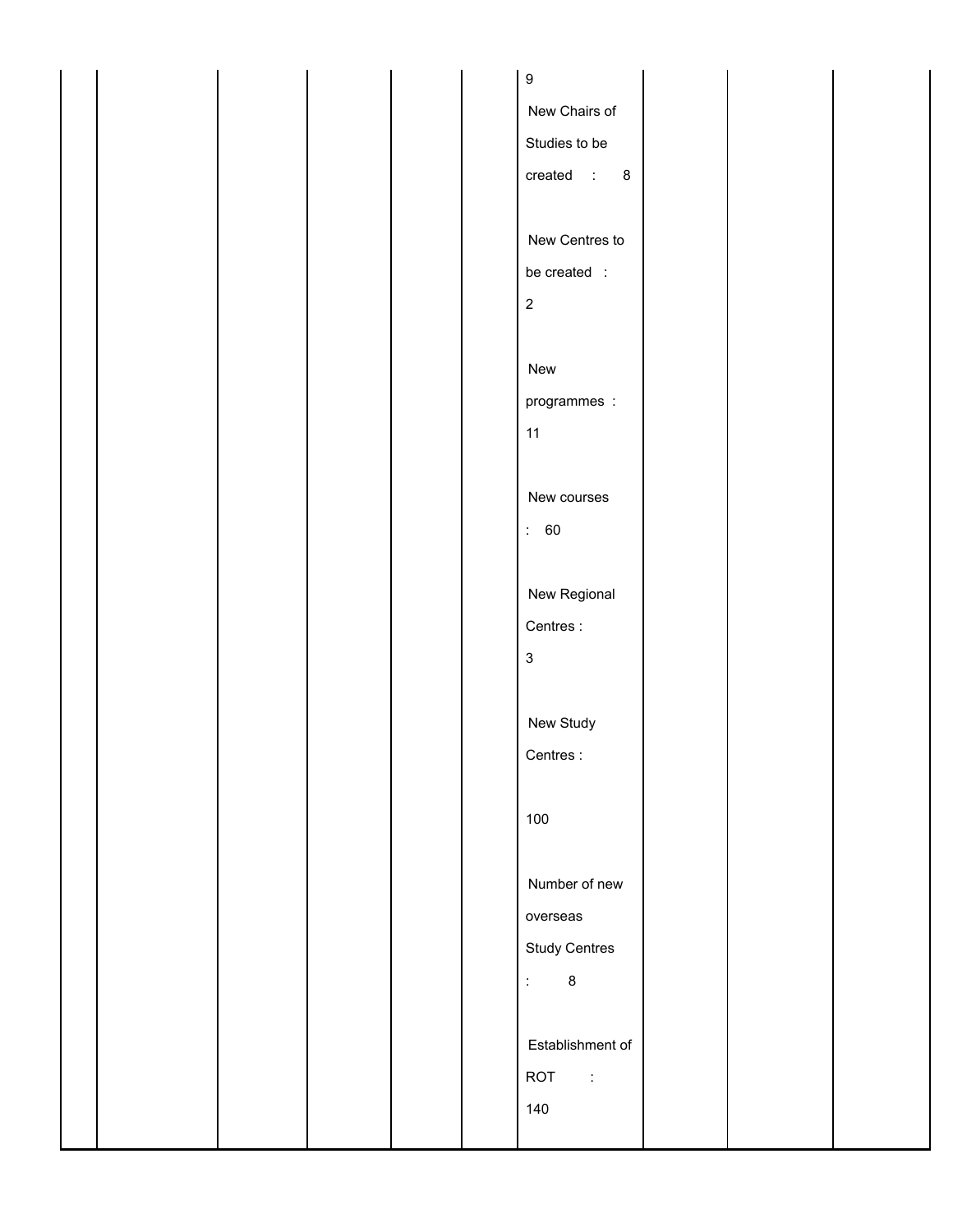|            |                                                              |                                                                                                                                                                                                                                                                                              |                           |      | Establishment of<br><b>SIT</b><br>$\overline{2}$<br>Archiving of 800<br>to 1000 hrs of<br>Audio/video<br>programmes<br>Transmission of<br>1 GD channels                                                                                                           |                                                                                                                                    |                                                                                                                                                                                                                                            |                                                                                                                                                                              |
|------------|--------------------------------------------------------------|----------------------------------------------------------------------------------------------------------------------------------------------------------------------------------------------------------------------------------------------------------------------------------------------|---------------------------|------|-------------------------------------------------------------------------------------------------------------------------------------------------------------------------------------------------------------------------------------------------------------------|------------------------------------------------------------------------------------------------------------------------------------|--------------------------------------------------------------------------------------------------------------------------------------------------------------------------------------------------------------------------------------------|------------------------------------------------------------------------------------------------------------------------------------------------------------------------------|
| 27.<br>(b) | Assistance<br>to State Open<br><b>Universities</b><br>(SOUs) | To<br>Coordinate,<br>promote,<br>assess and<br>accredit<br>open and<br>distance<br>learning<br>systems to<br>determine<br>the<br>standards.<br>Provide<br>financial<br>assistance<br>State<br>to<br>Open<br><b>Universities</b><br>and<br>Distance<br>Education<br>Institutions<br>in India. | 64.00<br>(6.40 in<br>NER) |      | through internet.<br>Number of SOUs<br>to whom financial<br>assistance will be<br>provided: 13<br>Number of CCIs<br>whom<br>to<br>financial<br>assistance will be<br>provided: 75<br>Number<br>of<br>academic<br>of<br>programmes<br>SOUs/CCIs to be<br>supported | Increase<br>the<br>in.<br>enrolme<br>of<br>nt<br>students<br>in SOUs<br>and CCIs<br>by 10 %.                                       | Invitation<br>of<br>proposals30.0<br>4.2007<br>Scrutiny<br>of<br>proposals<br>15.05.2007<br>Decision<br>on<br>Proposals30.<br>06.2007<br>Release<br>of<br>grant31.7.200<br>$\overline{7}$<br>Utilization<br>2007-08<br>Final<br>evaluation | Timely<br>proper<br>utilization of<br>grants,<br>submission<br>of UCs, in<br>time, delay<br>in<br>preparation<br>of<br>proposals,<br>meeting of<br>Council and<br>submission |
| 28.        | <b>Commonwealth</b><br>of Learning                           | Promote<br>education<br>through<br>distance<br>learning<br>among<br>commonwe<br>alth nations<br>with<br>focused<br>attention as<br>activities                                                                                                                                                |                           | 2.46 | of<br><b>Assistance</b><br><b>SOUs</b><br>and<br><b>Distance</b><br><b>Education</b><br>Institutes and<br><b>National</b><br><b>Institute</b><br>of<br><b>Open Schooling</b><br>for<br>their<br>capacity<br>building                                              | Improved<br>efficiency<br>in<br>delivery<br>system of<br>program<br>mes and<br>launch of<br>new<br>program<br>of<br>mes<br>greater | 31.3.2008<br><b>COL</b><br>is<br>an<br>international<br>agency. The<br>budgetary<br>amount<br>is<br>Government<br>of<br>India's<br>contribution<br>and released<br>in<br>one<br>installment                                                | $\blacksquare$                                                                                                                                                               |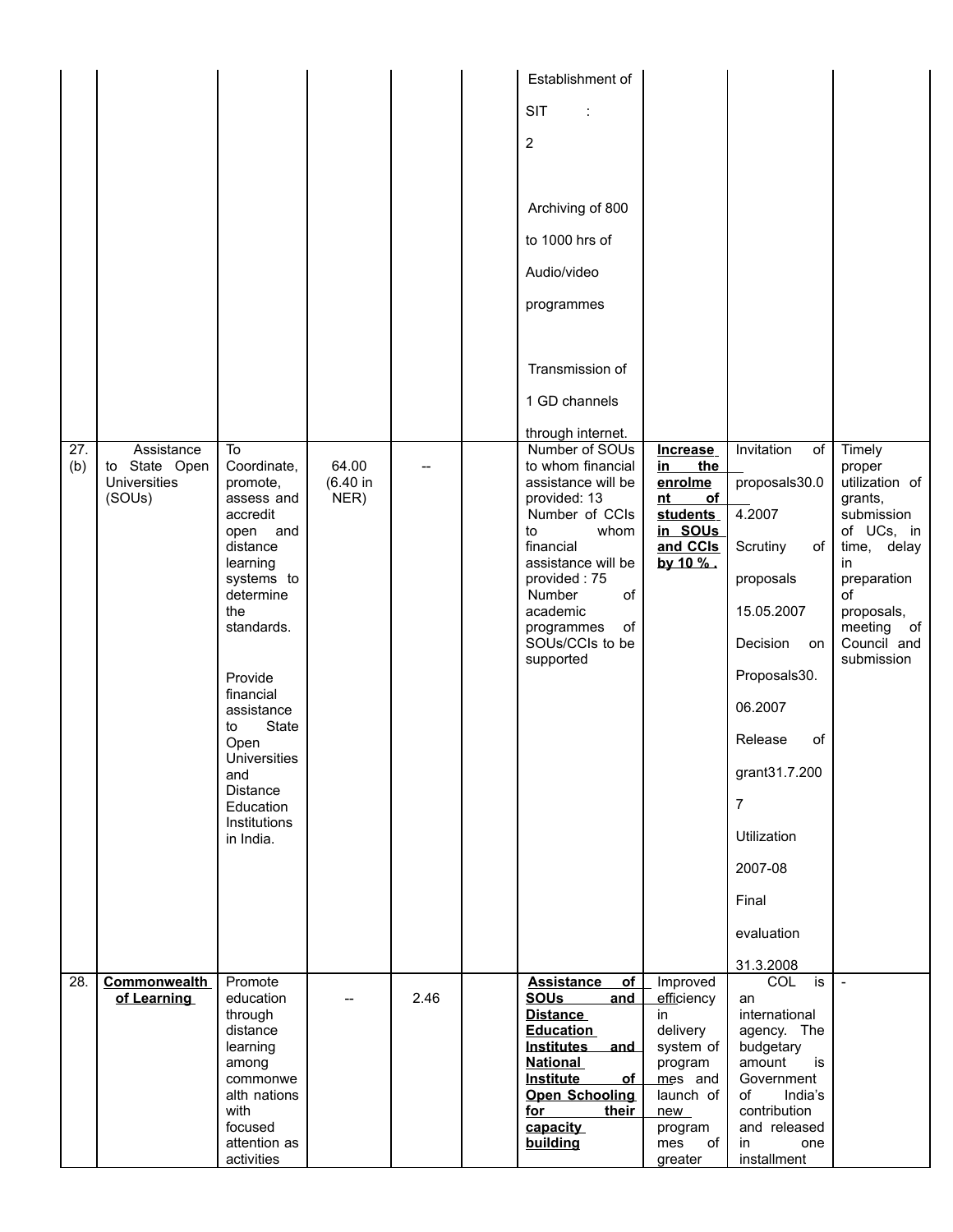|     |                                                                                               | pertaining<br>to<br>developme<br>of<br>nt<br>instructiona<br>material,<br>use of ICT<br>and<br>training.                                                                                                                                                                                                                                                                    |                           |  |                                                                                      | relevance                                                                                              | after<br>approval.                                            |                                                                                                                                                                                                              |
|-----|-----------------------------------------------------------------------------------------------|-----------------------------------------------------------------------------------------------------------------------------------------------------------------------------------------------------------------------------------------------------------------------------------------------------------------------------------------------------------------------------|---------------------------|--|--------------------------------------------------------------------------------------|--------------------------------------------------------------------------------------------------------|---------------------------------------------------------------|--------------------------------------------------------------------------------------------------------------------------------------------------------------------------------------------------------------|
| 29. | Scheme of<br>Scholarships for<br>College and<br>University<br><b>Students</b><br>(New Scheme) | To provide<br>financial<br>assistance<br>to<br>meritorious<br>students of<br>colleges<br>and<br>universities<br>including<br>engineerin<br>g, Medical<br>and<br>professiona<br>programme<br>s with a<br>provision of<br>renewal on<br>to<br>year<br>year basis<br>the<br>within<br>same stage<br>of<br>education<br>subject to<br>fulfillment<br>of eligibility<br>criteria | 14.00<br>(1.40 in<br>NER) |  | 11,700<br>fresh<br>scholarships are<br>expected to be<br>awarded during<br>the year. | 11,700<br>meritorio<br><b>us</b><br>students<br>will<br>be<br>to<br>able<br>pursue<br>their<br>studies | The<br>process<br>will<br>continue<br>throughout<br>the year. | This will be<br>new<br>a<br>scheme.<br>The<br>outcome<br>indicated will<br>be subject to<br>the approval<br>the<br>proposed<br>scheme of<br>scholarships<br>college<br>for<br>and<br>University<br>Stduents. |

|     | Development of Language                                             |                                                    |                              |      |                                                                                                                                            |                                                                                                                                                |        |  |
|-----|---------------------------------------------------------------------|----------------------------------------------------|------------------------------|------|--------------------------------------------------------------------------------------------------------------------------------------------|------------------------------------------------------------------------------------------------------------------------------------------------|--------|--|
| 30. | Directorate of Hindi                                                |                                                    | 9.00<br>in<br>(0.90)<br>NER) | 6.04 |                                                                                                                                            |                                                                                                                                                |        |  |
|     | Scheme of<br><b>Teaching Hindi</b><br>through<br>Correspondenc<br>e | Propagatio<br>and<br>n<br>developme<br>nt of Hindi |                              |      | Preparation and<br>publication<br>of<br>teaching material<br>for the students<br>Ωf<br>various<br>courses<br>run<br>under<br>the<br>scheme | Teaching<br>Τ.<br>Hindi to 10000<br>Students.<br>ii.<br>Personal<br>Contact<br>Programmes<br>for<br>Students-<br>20.<br>iii.<br>Publications-3 | yearly |  |
|     | Hindi through<br>cassettes                                          | -do-                                               |                              |      | Enhancement in<br>the learning rate<br>of Hindi.                                                                                           | i.<br>Preparation<br>of 4 CDs on<br>various topics<br>including Hindi<br>Grammar.                                                              | yearly |  |
|     | Grants to<br>Voluntary Hindi<br>Organizations<br>and DBHP           | Propagatio<br>and<br>n<br>developme<br>nt of Hindi |                              |      | About Ten lakhs<br>non-Hindi<br>speaking people<br>will be able to                                                                         | Grants<br>to<br>220 VHO <sub>s</sub> &<br>Publication<br>Grant with due                                                                        | yearly |  |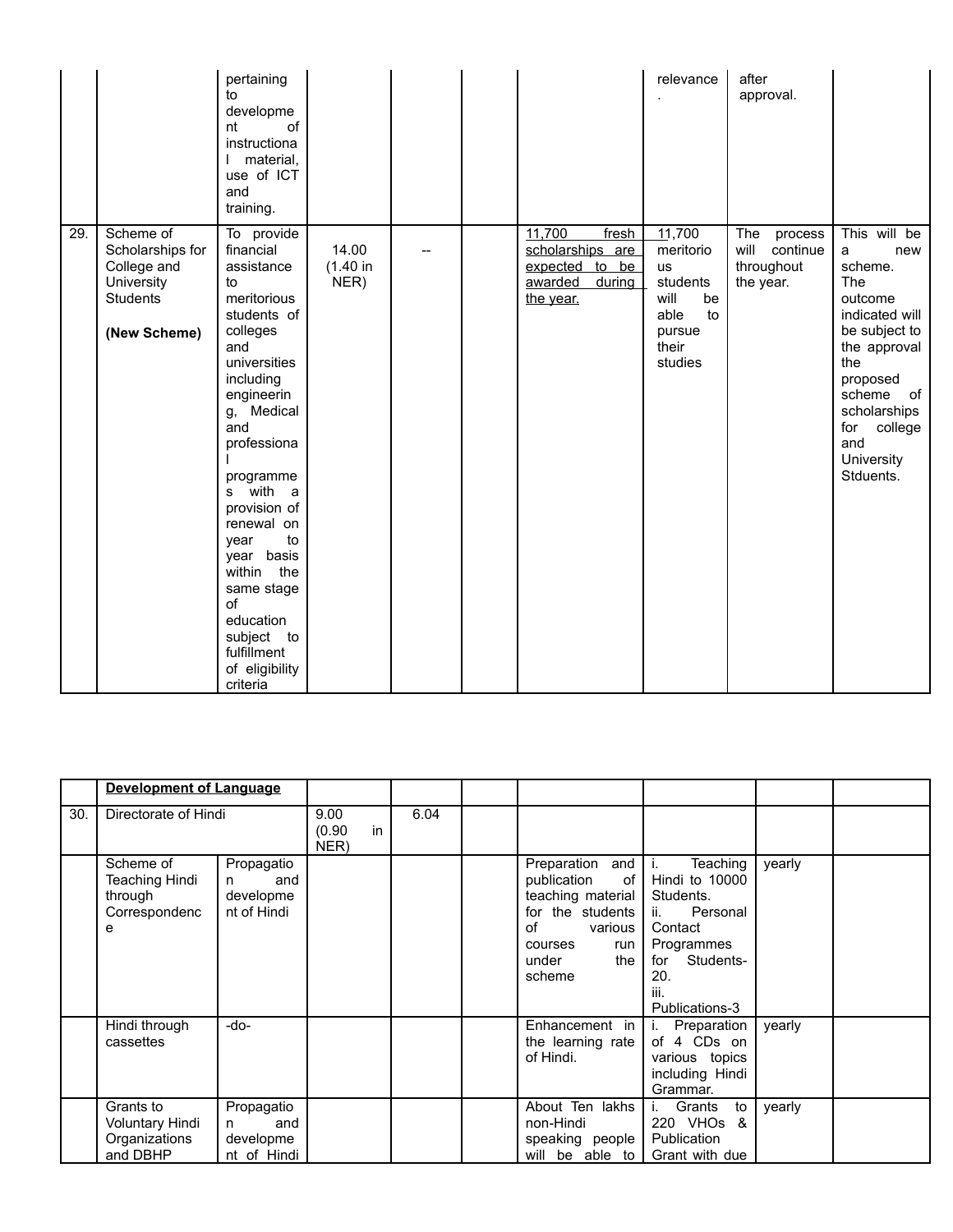|     | sabha                                                                                                       | by<br>Participatio<br>of<br>n<br>general<br>public                                                                                         |                        |    |      | learn Hindi.                                                                                                                                               | emphasis<br>on<br>providing<br>assistance<br>to<br><b>NGOs</b><br>the<br>functioning in<br>North-Eastern<br>States. |          |  |
|-----|-------------------------------------------------------------------------------------------------------------|--------------------------------------------------------------------------------------------------------------------------------------------|------------------------|----|------|------------------------------------------------------------------------------------------------------------------------------------------------------------|---------------------------------------------------------------------------------------------------------------------|----------|--|
|     | Publication<br>i) Publication of<br>Dictionaries &<br>Conversation<br>Guides.<br>ii) Free                   | Propagatio<br>and<br>n<br>developme<br>nt of Hindi<br>by<br>producing<br>dictionaries<br>and<br>Standard<br>reference<br>material.         |                        |    |      | Ensuring<br>i)<br>availability<br>of<br>standard<br>reference<br>material<br>and<br>publications<br>in<br>Hindi.                                           | $\overline{4}$<br>i)<br>Dictionaries/<br>conversation<br>guides.                                                    | yearly   |  |
|     | distribution of<br>Hindi Books to<br>Non-Hindi<br>speaking<br>States.<br>iii) Exhibition of<br>Hindi Books. | <b>This</b><br>includes<br>exhibition<br>of<br>all<br>publication<br>s and free<br>distribution<br>books<br>of<br>purchased                |                        |    |      | For<br>ii)<br>&<br>propagation<br>Development<br>in<br>Hindi                                                                                               | 60000<br>ii)<br><b>Books</b><br>iii)12                                                                              |          |  |
|     | iv) Publication of<br>Bhasha (Bi-<br>monthly),<br>Varshiki &<br>Sahityamala.                                | throuth<br>open<br>advertisem<br>ent.                                                                                                      |                        |    |      | iii) 12 Exhibitions<br>will be held at<br>various places.<br>iv) 4 issue of                                                                                | Exhibitions<br>iv) 06+02                                                                                            |          |  |
|     |                                                                                                             |                                                                                                                                            |                        |    |      | Bhasha<br>Magazine<br>have<br>already been is<br>likely<br>to<br>be<br>published<br>including<br>one<br>special issue on<br>'Bhartiya Yayavar<br>Sahitya'. |                                                                                                                     |          |  |
| V.  | Awards to Hindi<br>Authors.                                                                                 | Propagatio<br>and<br>n<br>developme<br>nt of Hindi<br>by<br>recognizing<br>original<br>writing and<br>translation<br>work<br>of<br>repute. |                        |    |      |                                                                                                                                                            | The<br>Selection<br>of authors is<br>under process.                                                                 | yearly   |  |
| 31. | Commission for Scientific &<br>Tech. Terminology (CSTT)<br>Non-Plan                                         |                                                                                                                                            | 4.00<br>(0.40)<br>NER) | in | 1.65 |                                                                                                                                                            |                                                                                                                     |          |  |
|     | 1. Preparation<br>of technical<br>dictionaries/<br>glossaries                                               | i. Evolution<br>and<br>standardisa<br>tion<br>of<br>technical<br>terms<br>in<br>Hindi<br>in<br>various<br>regional<br>Language             |                        |    |      | Evolution<br>and<br>definition<br>of<br>approximately<br>20000 terms and<br>training<br>around<br>5000 participants                                        | 160<br>Programmes<br>leading<br>to<br>evolving terms<br>to be evolved /<br>defined.                                 | One year |  |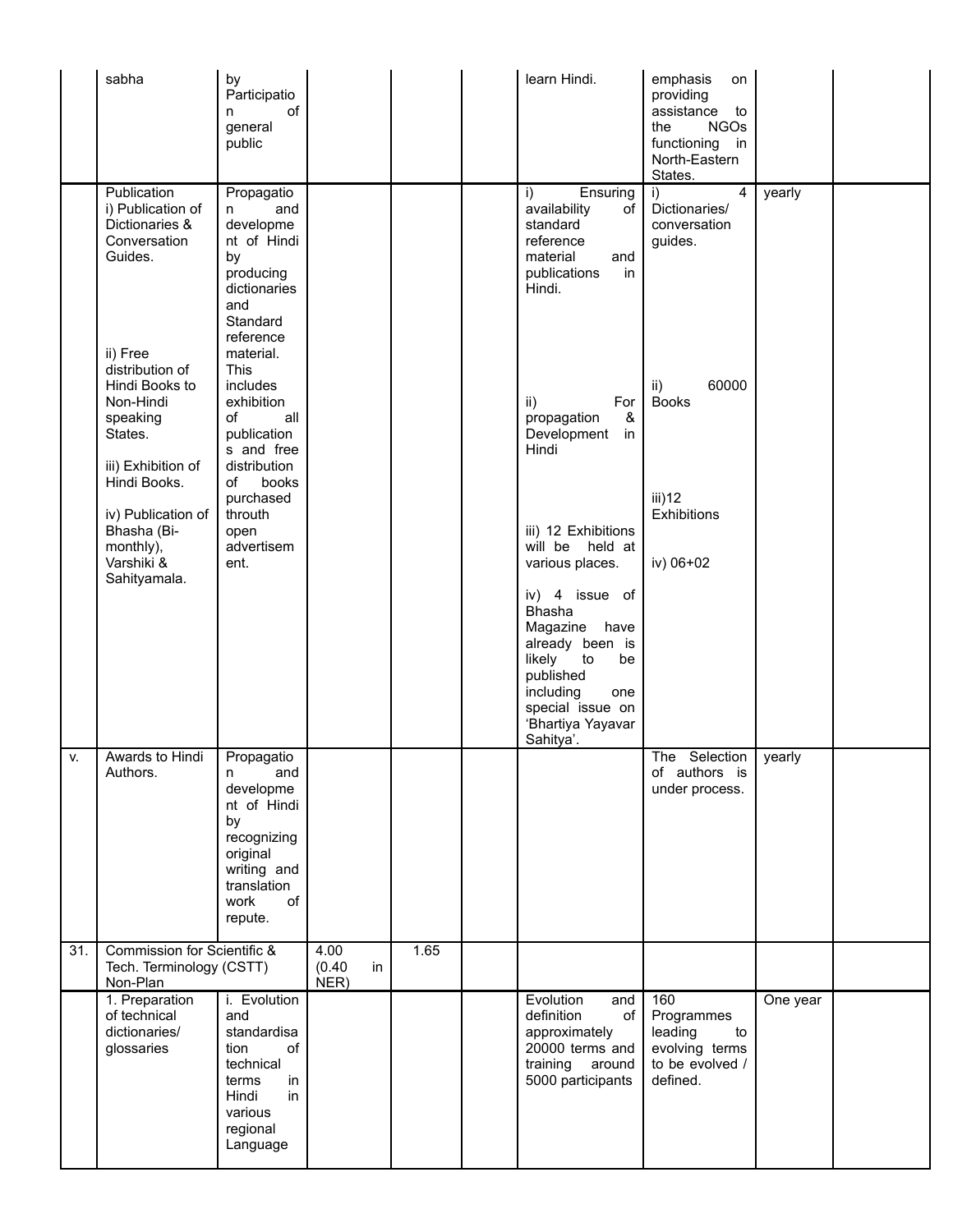| 2. Preparation<br>And Publication<br>Of University<br>Level Books In<br>Hindi/ Regional<br>Languages /<br>Monographic/<br>Digest Journals | xii.<br>Identifying<br>the courses<br>of<br>engineerin<br>g, medical<br>and<br>agriculture<br>and<br>preparing<br>textbooks<br>and<br>reference<br>materials<br>for<br>the<br>three<br>disciplines.                                                    |  | Reference<br>materials,<br>journals,<br>etc.<br>regularly to cater<br>the needs of the<br>targets.                             | 20 Publications                                                                                                                | One Year |                                                                            |
|-------------------------------------------------------------------------------------------------------------------------------------------|--------------------------------------------------------------------------------------------------------------------------------------------------------------------------------------------------------------------------------------------------------|--|--------------------------------------------------------------------------------------------------------------------------------|--------------------------------------------------------------------------------------------------------------------------------|----------|----------------------------------------------------------------------------|
| 3. Scheme Of<br>National<br>Terminology                                                                                                   | xviii.<br>Establishin<br>g National<br>Terminolog<br>y Bank at<br>where<br>all<br>the<br>literature<br>relating to<br>terminology<br>would<br>be<br>available at<br>one place.                                                                         |  | make<br>the<br>To<br>facility available<br>in the form of<br>literatures to the<br>users.                                      | Creation<br>οf<br>national<br>terminology<br>bank.                                                                             | One Year | <b>New</b><br>Scheme<br>proposed in<br>11th<br>the<br>Five<br>Year<br>Plan |
| 4. Scheme Of<br>Production Of<br>Terminology<br>CDs And<br>Maintenance Of<br>Website                                                      | xix.<br>to<br>make<br>available<br>the works<br>the<br>of<br>Commissio<br>$n$ in<br>the<br>of<br>form<br>CDs,<br>updating<br>the website<br>and<br>maintenanc<br>e<br>οf<br>website for<br>the use of<br>the public<br>an<br>in<br>interactive<br>way. |  | To<br>make<br>the<br>terminology<br>literature<br>available in the<br>CD form and to<br>interact with the<br>users on the net. | Creation<br>of<br>atleast 20 CDs<br>of terminology<br>updation<br>and<br>of website in<br>proper<br>and<br>interactive<br>form | One Year |                                                                            |
| 5. Scheme Of<br>Terminology<br>Club<br>Establishment<br>And<br>Maintenance                                                                | XX.<br>Creation of<br>Terminolog<br>y Clubs in<br>all States<br>of<br>the<br>country so<br>that<br>the<br>literature<br>published<br>by<br>the<br>Commissio<br>are<br>n<br>available in                                                                |  | make<br>To<br>the<br>Commission<br>literature<br>available in the<br>through<br>states<br>the Terminology<br>Clubs.            | Establishing at<br>least<br>5<br>terminology<br>clubs in the<br>country in the<br>different<br>states                          | One Year |                                                                            |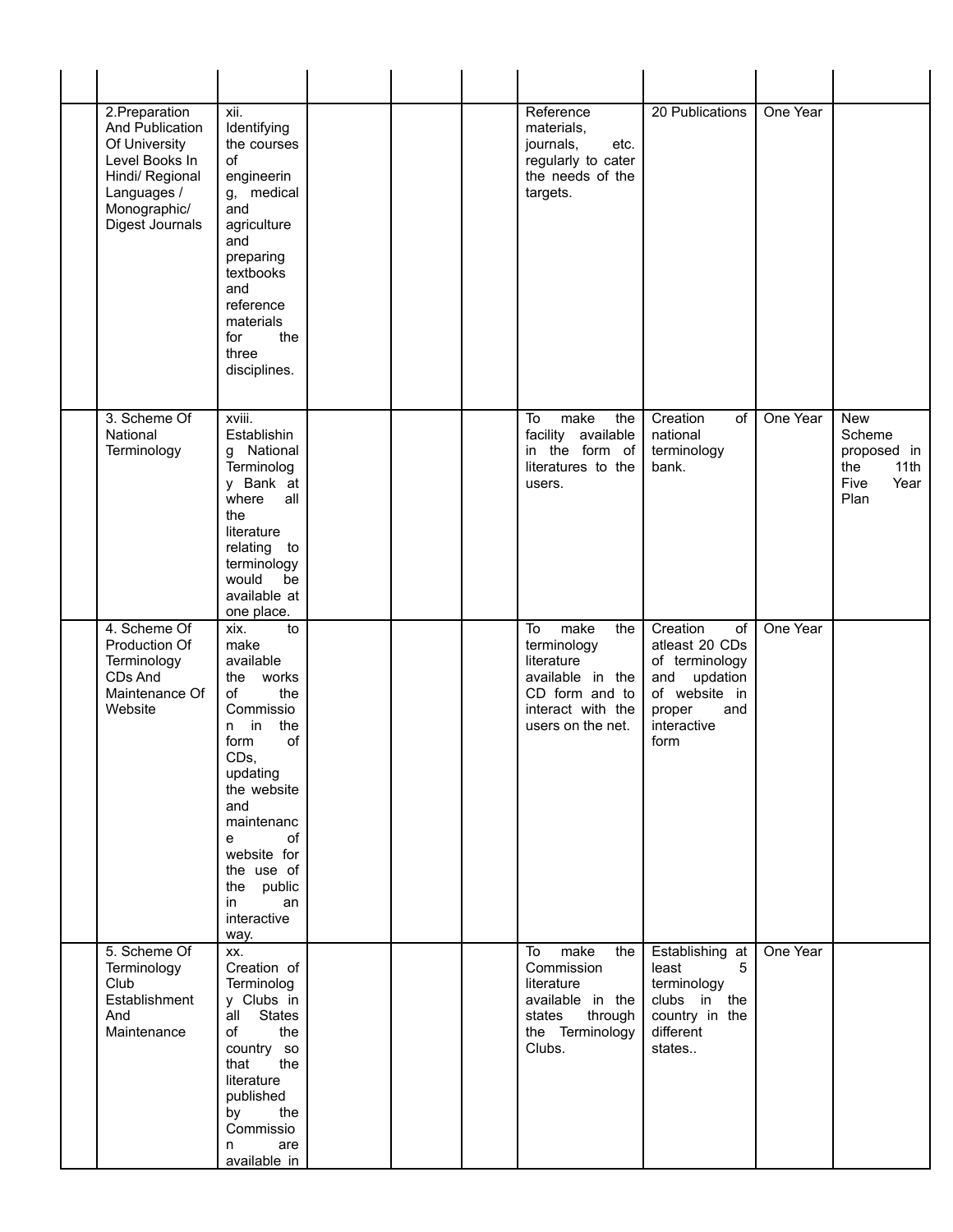|     |                            | the<br>all                  |                 |    |      |                                       |                                  |         |  |
|-----|----------------------------|-----------------------------|-----------------|----|------|---------------------------------------|----------------------------------|---------|--|
|     |                            | States.                     |                 |    |      |                                       |                                  |         |  |
| 32. | Kendriya Hindi             | Promotion                   |                 |    |      | 1. Construction of                    | It<br>is<br>an                   | Yearly. |  |
|     | Shikshan,<br>Mandal, Agra. | of Hindi in<br>India<br>and | 17.00<br>(1.70) | in | 7.40 | Mandal's<br>Buildings-                | advance<br>centre<br>for         |         |  |
|     |                            | abroad.                     | NER)            |    |      | a.) Furnishing                        | training,                        |         |  |
|     |                            |                             |                 |    |      | and construction                      | teaching<br>and                  |         |  |
|     |                            |                             |                 |    |      | of Mysore and                         | research<br>in                   |         |  |
|     |                            |                             |                 |    |      | Delhi Centres                         | Hindi and<br>an                  |         |  |
|     |                            |                             |                 |    |      | b.) Construction                      | apex institute                   |         |  |
|     |                            |                             |                 |    |      | of Auditorium and                     | working in the                   |         |  |
|     |                            |                             |                 |    |      | Laboratories at                       | area of Applied                  |         |  |
|     |                            |                             |                 |    |      | Agra<br>c.) Construction              | Hindi<br>Linguistics.            |         |  |
|     |                            |                             |                 |    |      | of International                      | The<br>main                      |         |  |
|     |                            |                             |                 |    |      | Male Hostel at                        | objective of the                 |         |  |
|     |                            |                             |                 |    |      | Agra.                                 | Sansthan is to                   |         |  |
|     |                            |                             |                 |    |      | d.) Acquisition of                    | bring<br>Indian                  |         |  |
|     |                            |                             |                 |    |      | land at Dimapur,                      | Languages                        |         |  |
|     |                            |                             |                 |    |      | Bhubneswar,<br>Ahmmedabad             | closer to each<br>other<br>and   |         |  |
|     |                            |                             |                 |    |      | and Guwahati.                         | develop Hindi                    |         |  |
|     |                            |                             |                 |    |      | 2. Preparation of                     | as a bridge for                  |         |  |
|     |                            |                             |                 |    |      | Instructional                         | good                             |         |  |
|     |                            |                             |                 |    |      | Material                              | communicabilit                   |         |  |
|     |                            |                             |                 |    |      | a.) Development<br>and Production     | y at all levels.                 |         |  |
|     |                            |                             |                 |    |      | of 16 learners                        | Therefore, the<br>outcome<br>can |         |  |
|     |                            |                             |                 |    |      | dictionaries(Hindi                    | not<br>be                        |         |  |
|     |                            |                             |                 |    |      | and tribal                            | quantified. It is                |         |  |
|     |                            |                             |                 |    |      | languages).                           | intangible.                      |         |  |
|     |                            |                             |                 |    |      | b.) Collection and                    |                                  |         |  |
|     |                            |                             |                 |    |      | folktales in 5                        |                                  |         |  |
|     |                            |                             |                 |    |      | tribal languages.<br>3. Expansion and |                                  |         |  |
|     |                            |                             |                 |    |      | Development of                        |                                  |         |  |
|     |                            |                             |                 |    |      | Orientation and                       |                                  |         |  |
|     |                            |                             |                 |    |      | Refresher                             |                                  |         |  |
|     |                            |                             |                 |    |      | Courses.                              |                                  |         |  |
|     |                            |                             |                 |    |      | a.) Training of                       |                                  |         |  |
|     |                            |                             |                 |    |      | 2000 teachers.<br>4. Innovation in    |                                  |         |  |
|     |                            |                             |                 |    |      | Language                              |                                  |         |  |
|     |                            |                             |                 |    |      | Technology                            |                                  |         |  |
|     |                            |                             |                 |    |      | a.) Preparation of                    |                                  |         |  |
|     |                            |                             |                 |    |      | the AVD, CD and                       |                                  |         |  |
|     |                            |                             |                 |    |      | DVD.                                  |                                  |         |  |
|     |                            |                             |                 |    |      | b.) Development<br>of Website and     |                                  |         |  |
|     |                            |                             |                 |    |      | Launching of                          |                                  |         |  |
|     |                            |                             |                 |    |      | Programmes on                         |                                  |         |  |
|     |                            |                             |                 |    |      | the Website.                          |                                  |         |  |
|     |                            |                             |                 |    |      | 5. Propagation of                     |                                  |         |  |
|     |                            |                             |                 |    |      | Hindi Abroad                          |                                  |         |  |
|     |                            |                             |                 |    |      | a.) Training of<br>100 students       |                                  |         |  |
|     |                            |                             |                 |    |      | from abroad.                          |                                  |         |  |
|     |                            |                             |                 |    |      | 6. Establishment/                     |                                  |         |  |
|     |                            |                             |                 |    |      | Development of                        |                                  |         |  |
|     |                            |                             |                 |    |      | Ahmedabad,                            |                                  |         |  |
|     |                            |                             |                 |    |      | Bhuneswar and                         |                                  |         |  |
|     |                            |                             |                 |    |      | <b>Dimapur Centres</b>                |                                  |         |  |
|     |                            |                             |                 |    |      | a.) Ahmedabad -<br>Training of 350    |                                  |         |  |
|     |                            |                             |                 |    |      | in-service                            |                                  |         |  |
|     |                            |                             |                 |    |      | Teachers/50 pre-                      |                                  |         |  |
|     |                            |                             |                 |    |      | service learners                      |                                  |         |  |
|     |                            |                             |                 |    |      | b.) Bhubneswar                        |                                  |         |  |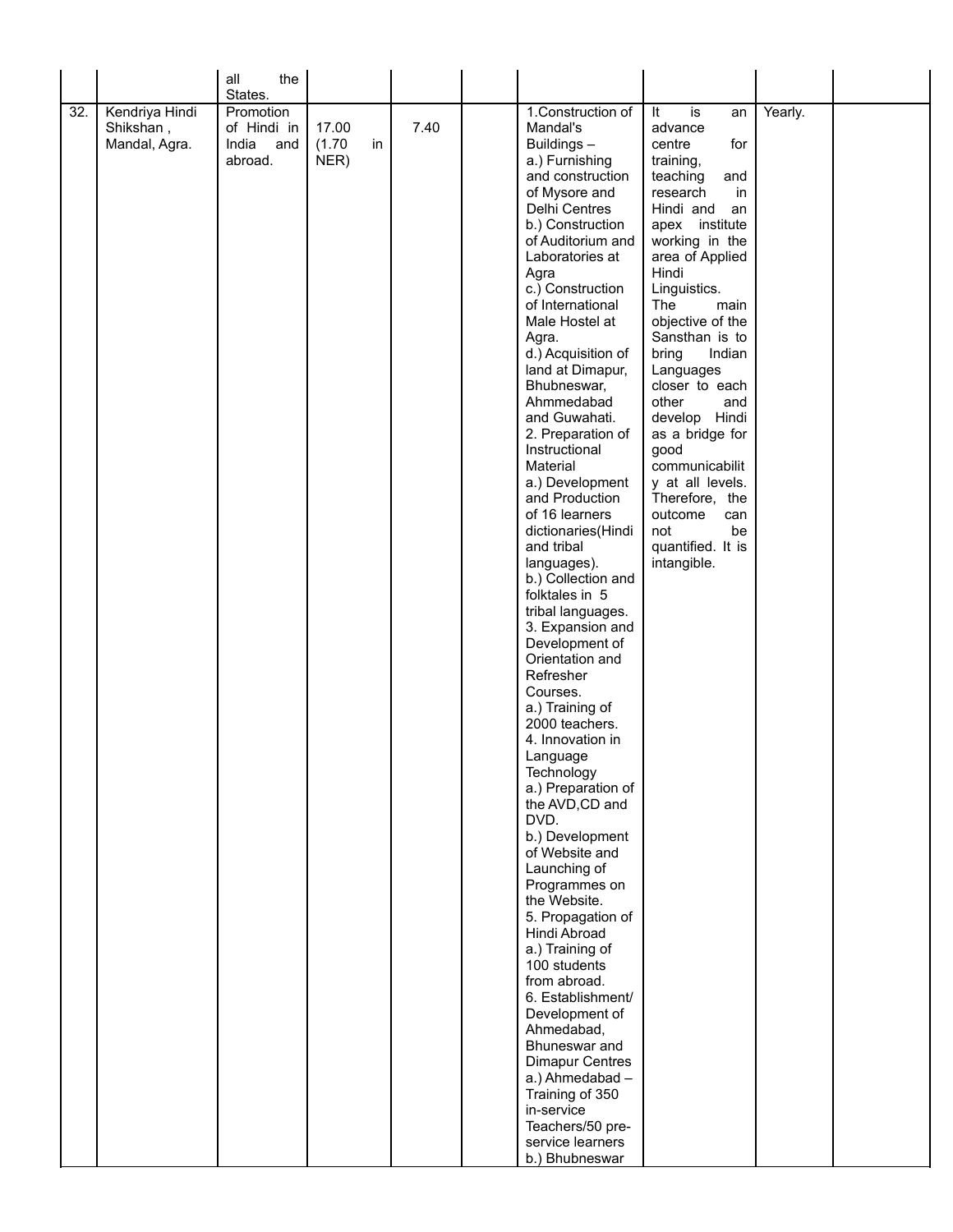|     |                                                                                               |                                                                                                          |                               |      | - Training of 400<br>in-service<br>Teachers/50 pre-<br>service learners.<br>c.) Dimapur -<br>Regular training<br>of 60 teachers<br>and propgramme<br>for 100 teachers.<br>7.<br>Establishement<br>of New Centre at<br>Kolkata.<br>8. Development<br>of Laxical<br>References<br>a.) Entries of 4.5<br>million words in<br>Corpora Scheme<br>b.) Dictionaries<br>under the Hindi<br>Lok Shabad<br>Kosh.                                                                                                        |                      |              |  |
|-----|-----------------------------------------------------------------------------------------------|----------------------------------------------------------------------------------------------------------|-------------------------------|------|---------------------------------------------------------------------------------------------------------------------------------------------------------------------------------------------------------------------------------------------------------------------------------------------------------------------------------------------------------------------------------------------------------------------------------------------------------------------------------------------------------------|----------------------|--------------|--|
| 33. | <b>National Council</b><br>for Promotion of<br>Urdu Language                                  | $\overline{10}$<br>promote,<br>develop<br>and<br>propagate<br>Urdu<br>Language.                          | 17.40<br>(1.74)<br>in<br>NER) |      | 223<br>Running<br>existibgnguageTPand IT skill to<br>centresdu speaking Minority for<br>25 lineting UDduPto employment<br>centres make Ubdullearners are<br>openemployable e work force<br>10 which results<br>Calligraphyaticamolith the main<br>graphic design<br>Centres will be<br>added during the<br>year. 205 Books<br>+ 60 journals will<br>purchased<br>be<br>subject to the<br>approval of E.B<br>and F.C. 56 new<br>titles<br>will<br>be<br>published and 71<br>will<br>titles<br>be<br>reprinted. | To impart<br>n their | One Year     |  |
| 34. | Central Institute<br>of Indian<br>Languages,<br>Mysore and<br>Regional<br>Language<br>Centres | Ten month<br>Teacher<br>Training<br>Course                                                               | 24.10<br>(2.50)<br>in<br>NER) | 8.26 | <b>Teachers</b><br>Trainined<br>561 Nos.                                                                                                                                                                                                                                                                                                                                                                                                                                                                      |                      | 10<br>months |  |
|     |                                                                                               | Orientation<br>Courses /<br>Refresher<br>Courses /<br>National<br>Integration<br>Camps                   |                               |      | 25 courses                                                                                                                                                                                                                                                                                                                                                                                                                                                                                                    |                      | 1 year       |  |
|     |                                                                                               | Seminars /<br>Conference<br>s / Training<br>Programm<br>e / Special<br>Lectures /<br>Project<br>workshop |                               |      | 250 conferences                                                                                                                                                                                                                                                                                                                                                                                                                                                                                               |                      | 1 year       |  |
| (i) | Katha Bharati                                                                                 | (i)Addit                                                                                                 |                               |      | 50 Nos.                                                                                                                                                                                                                                                                                                                                                                                                                                                                                                       | Propagation<br>and   | 1 year       |  |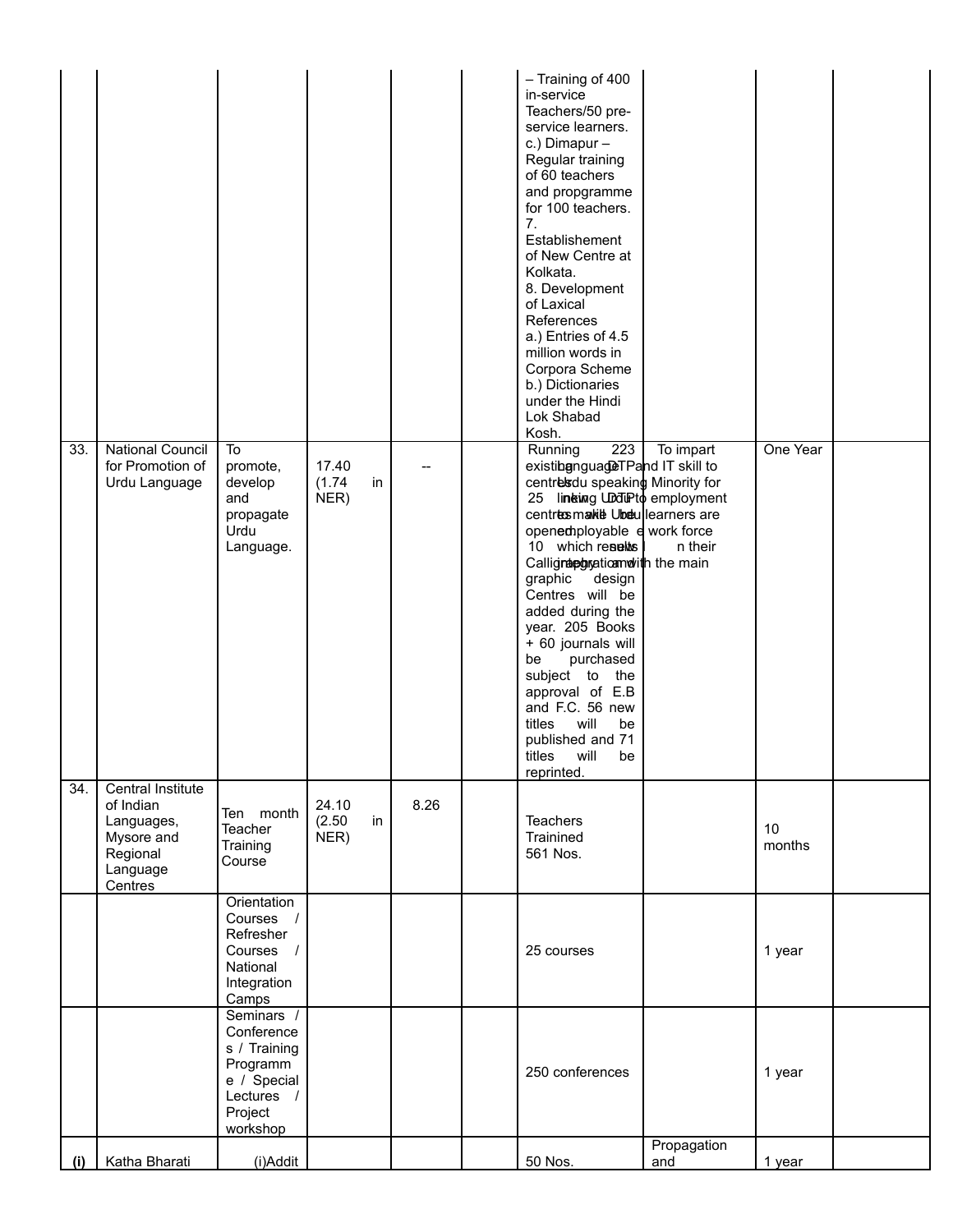|       |                                           | ional<br>Selecti<br>on of<br>books<br>(ii)Assi<br>gnmen<br>of<br>t<br>transla<br>tion<br>(iii)Pub<br>lication                                                                                                                                                                                                                                                                         |  | 25 Nos.<br>25 Nos.                                                                                                                                                                                                                                                                                                                                                                                 | development<br>of all Indian<br>Languages of<br>endangered<br>languages.                       |        |  |
|-------|-------------------------------------------|---------------------------------------------------------------------------------------------------------------------------------------------------------------------------------------------------------------------------------------------------------------------------------------------------------------------------------------------------------------------------------------|--|----------------------------------------------------------------------------------------------------------------------------------------------------------------------------------------------------------------------------------------------------------------------------------------------------------------------------------------------------------------------------------------------------|------------------------------------------------------------------------------------------------|--------|--|
| (ii)  | Bhasha<br>Mandakini                       | 200<br>episodes in<br>a. Bengali<br>b. Kannada<br>c. Marathi<br>d. Tamil                                                                                                                                                                                                                                                                                                              |  | 65 episodes<br>50 episodes<br>20 episodes<br>65 episodes                                                                                                                                                                                                                                                                                                                                           | Propagation<br>and<br>development<br>of all Indian<br>Languages of<br>endangered<br>languages. | 1 Year |  |
| (iii) | Anukriti                                  | Database<br>correction<br>&<br>augmentati<br>on in the<br>site<br>Anukriti.net<br>Translation<br>Today<br>issues 5 &<br>6<br>Translation<br><b>Studies</b><br>bibliograph<br>у<br>Translation<br><b>Studies</b><br>dictionary<br>Preparation<br>of<br>thesaurus<br>National<br>register for<br>translators<br>Machine<br>Translation<br>(English<br>$\sim$<br>Kannada)<br>(about 3/4) |  | Database<br>&<br>correction<br>augmentation in<br>the<br>site<br>Anukriti.net<br>Translation<br>Today - issues 5<br>& 6<br>Translation<br>-<br><b>Studies</b><br>bibliography<br>Translation<br>$\overline{\phantom{0}}$<br><b>Studies</b><br>dictionary<br>- Preparation of<br>thesaurus<br>National register<br>for translators<br>Machine<br>Translation<br>(English<br>Kannada) (about<br>3/4) | Propagation<br>and<br>development<br>of all Indian<br>Languages of<br>endangered<br>languages. | 1 Year |  |
| (iv)  | Bhasha-Bharati<br>& Library<br>Automation | a.Retrocon<br>version of<br>NERLC,<br><b>UTRC</b><br>(Solan) and<br><b>UTRC</b><br>(Lucknow)<br>libraries<br>b. Regular                                                                                                                                                                                                                                                               |  | a.<br>Retroconversion<br>NERLC,<br>of<br><b>UTRC</b><br>(Solan)<br><b>UTRC</b><br>and<br>(Lucknow)<br>libraries<br>b.Regular<br>updation of all<br>other<br>libraries                                                                                                                                                                                                                              | Propagation<br>and<br>development<br>of all Indian<br>Languages of<br>endangered<br>languages. | 1 Year |  |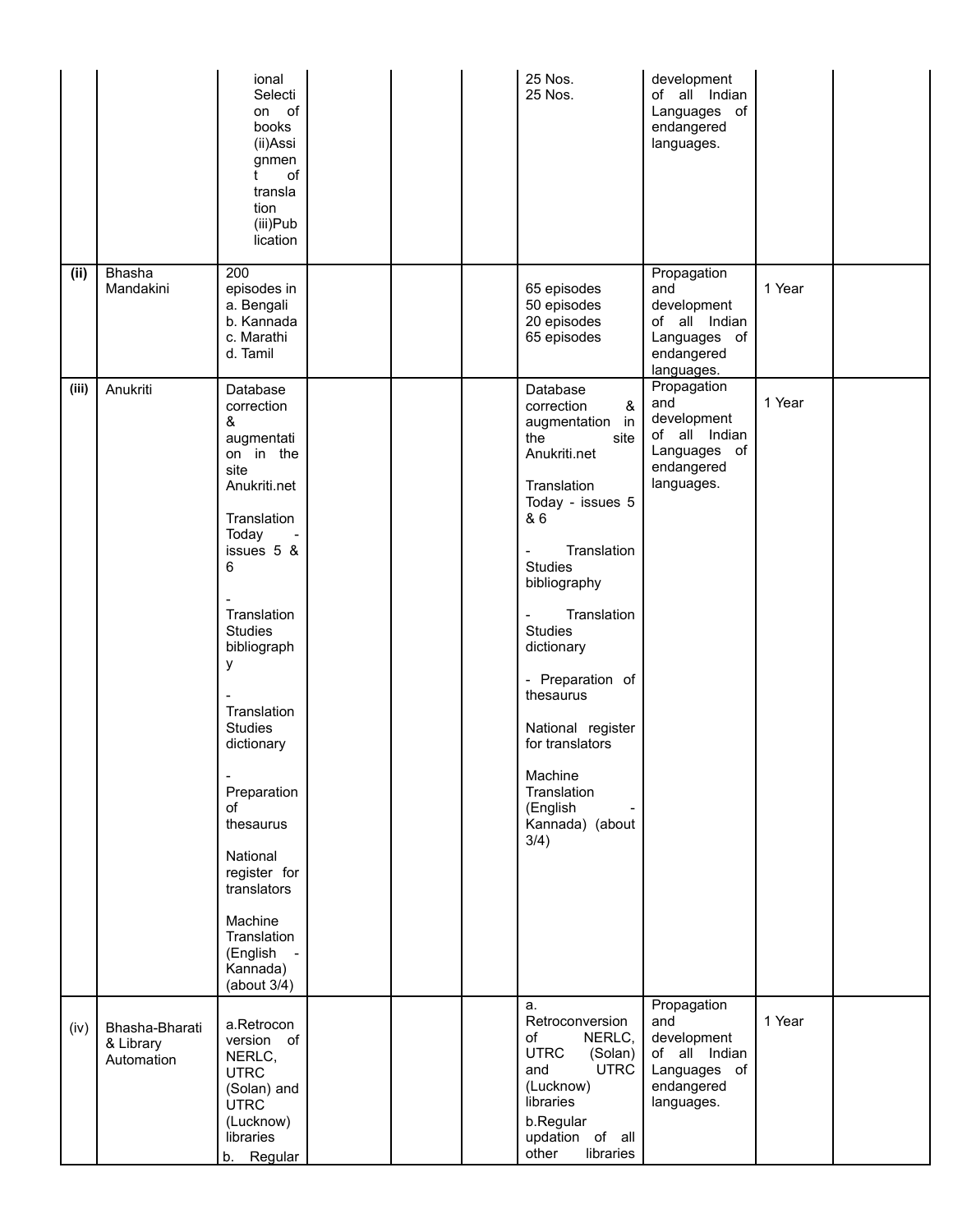|       |                                                                                                   | updation of<br>all<br>other<br>libraries<br>and<br>manuscript<br>orium                           |  | and<br>manuscriptorium                                                                                                                                                                           |                                                                                                |        |                                     |
|-------|---------------------------------------------------------------------------------------------------|--------------------------------------------------------------------------------------------------|--|--------------------------------------------------------------------------------------------------------------------------------------------------------------------------------------------------|------------------------------------------------------------------------------------------------|--------|-------------------------------------|
|       | <b>New</b><br><b>Programmes</b>                                                                   |                                                                                                  |  |                                                                                                                                                                                                  |                                                                                                |        |                                     |
| (vi)  | Linguistic Data<br>Consortium for<br>Indian<br>Languages.                                         |                                                                                                  |  |                                                                                                                                                                                                  | Propagation<br>and<br>development<br>of all Indian<br>Languages of<br>endangered<br>languages. | 1 Year | This will be<br>new<br>a<br>scheme. |
|       | Speech<br>Recognition and<br>Synthesis                                                            | 5<br>languages<br>data<br>collection                                                             |  | 5 languages data<br>collection                                                                                                                                                                   |                                                                                                |        |                                     |
|       | Character<br>Recognition                                                                          | Developme<br>of<br>nt<br>standards                                                               |  | Development of<br>standards                                                                                                                                                                      |                                                                                                |        |                                     |
|       | Natural<br>Language<br>Processing                                                                 | Electronic<br>dictionary<br>$\overline{4}$<br>in<br>languages<br>and POS<br>tagging of<br>corpus |  | Electronic<br>dictionary in 4<br>languages<br>and<br>POS tagging of<br>corpus                                                                                                                    |                                                                                                |        |                                     |
|       | Corpora<br>Creation in<br>Indian<br>Languages                                                     |                                                                                                  |  |                                                                                                                                                                                                  |                                                                                                |        |                                     |
|       | a. Quantum of<br><b>Written Corpus</b><br>in all languages<br>of 8th Schedule                     | million<br>$\mathbf{1}$<br>words                                                                 |  | 1 million words                                                                                                                                                                                  |                                                                                                |        |                                     |
|       | b. Quantum of<br>Spoken Corpus<br>in 10 most<br>popular<br>languages                              | 50 hours                                                                                         |  | 50 hours                                                                                                                                                                                         |                                                                                                |        |                                     |
|       | c. Quantum of<br>Parallel Corpus<br>in English-Hindi<br>and Hindi & five<br>Regional<br>Languages | $\frac{1}{4}$<br>million<br>words                                                                |  | 1/4 million words                                                                                                                                                                                |                                                                                                |        |                                     |
|       | d. Quantum of<br>Specialized<br>Corpora<br>(Speech<br>deficiency etc.,)<br>in 5 languages         | lakh<br>$\mathbf{1}$<br>words                                                                    |  | 1 lakh words                                                                                                                                                                                     |                                                                                                |        |                                     |
| (vii) | National<br>Translation<br>Mission                                                                | Creation of<br>Translation<br>Resources<br>the<br>in<br>country                                  |  | 1.Creation<br>of<br>basic<br>infrastructure for<br>Central Office<br>2.<br>$\mathsf{A}$<br>for<br>translation<br>related projects<br>Scholarships<br>3.<br>and Fellowships<br>Translation<br>for | Propagation<br>and<br>development<br>of all Indian<br>Languages of<br>endangered<br>languages. | 1 Year | This will be<br>a<br>new<br>scheme. |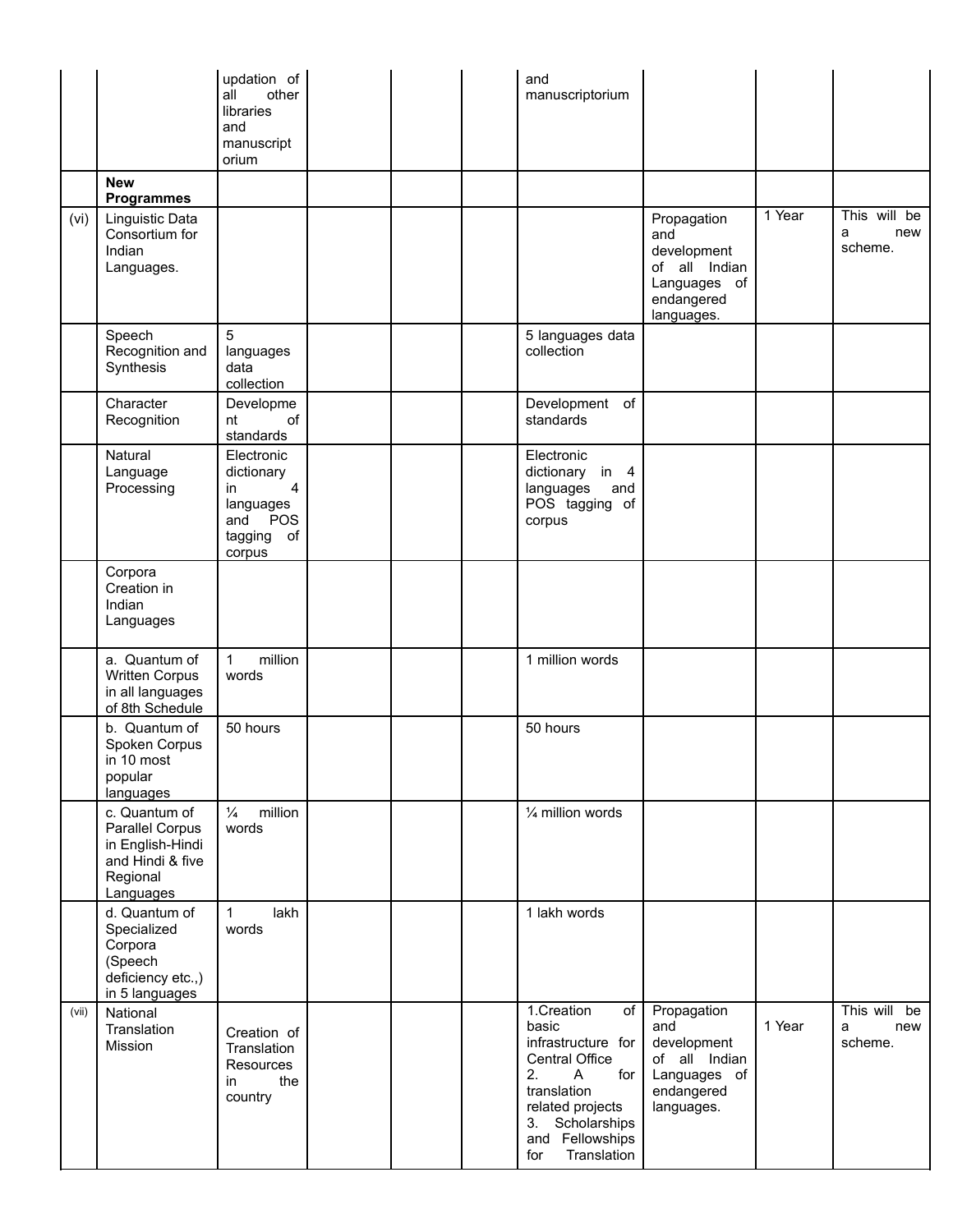|        |                               |  |  | <b>Studies</b><br>4. Development<br>of<br>Basic<br><b>Translation Tools</b><br>5. Translations<br>Awards<br>6.Training<br>for<br>Translators<br>7. Publication<br>of<br>Quality Journal<br>8.One<br>Anuvad<br>Mela                                                                  |                                                                                                                                                                                                                                                                                                                                                                                                                                                                                                                                                                                                                                                                                                                                                                                                                                                                     |                                        |
|--------|-------------------------------|--|--|-------------------------------------------------------------------------------------------------------------------------------------------------------------------------------------------------------------------------------------------------------------------------------------|---------------------------------------------------------------------------------------------------------------------------------------------------------------------------------------------------------------------------------------------------------------------------------------------------------------------------------------------------------------------------------------------------------------------------------------------------------------------------------------------------------------------------------------------------------------------------------------------------------------------------------------------------------------------------------------------------------------------------------------------------------------------------------------------------------------------------------------------------------------------|----------------------------------------|
| (viii) | Linguistic<br>Survey of India |  |  | 1. Classification of<br>Unclassified<br>Languages<br>1.Sub-Grouping<br>and Languages<br><b>Family Affiliations</b><br>of Languages<br>2.Areal/Typologic<br>al classifications<br>of Languages<br>3. Linguistic and<br>Sociolinguistic<br>Descriptions<br>4.Language and<br>Identity | •Reports<br>(Comparable<br>to the Original<br>LSI Volumes)<br>•Grammatical<br>Sketches<br>(Of<br>Individual<br>languages,<br>and also<br>of<br>of<br>group<br>languages)<br>•Lexicon (of<br>each speech<br>variety)<br>•Tagged<br>Corpora<br>(of<br>each<br>major,<br>and<br>minor<br>endangered<br>language)<br>·Bibliograpies<br>(of publications<br>in 101 written<br>languages<br>of<br>India)<br>$\bullet$ Text<br>and<br>Translation<br>database<br>(From and into<br>Indian<br>Languages)<br>·Audio Data,<br>including Folk<br>literature<br>(of<br>each speech<br>variety)<br>·Visual<br>Documentation<br>(of<br>each<br>mother-<br>tongue,<br>although the<br>starting<br>point<br>would<br>be<br>languages)<br>•Linguistic<br>Maps, Charts<br>Graphs<br>and<br>(language-<br>wise,<br>language-<br>family-wise,<br>region-wise,<br>and<br>spread-<br>wise | This will<br>be<br>a<br>new<br>scheme. |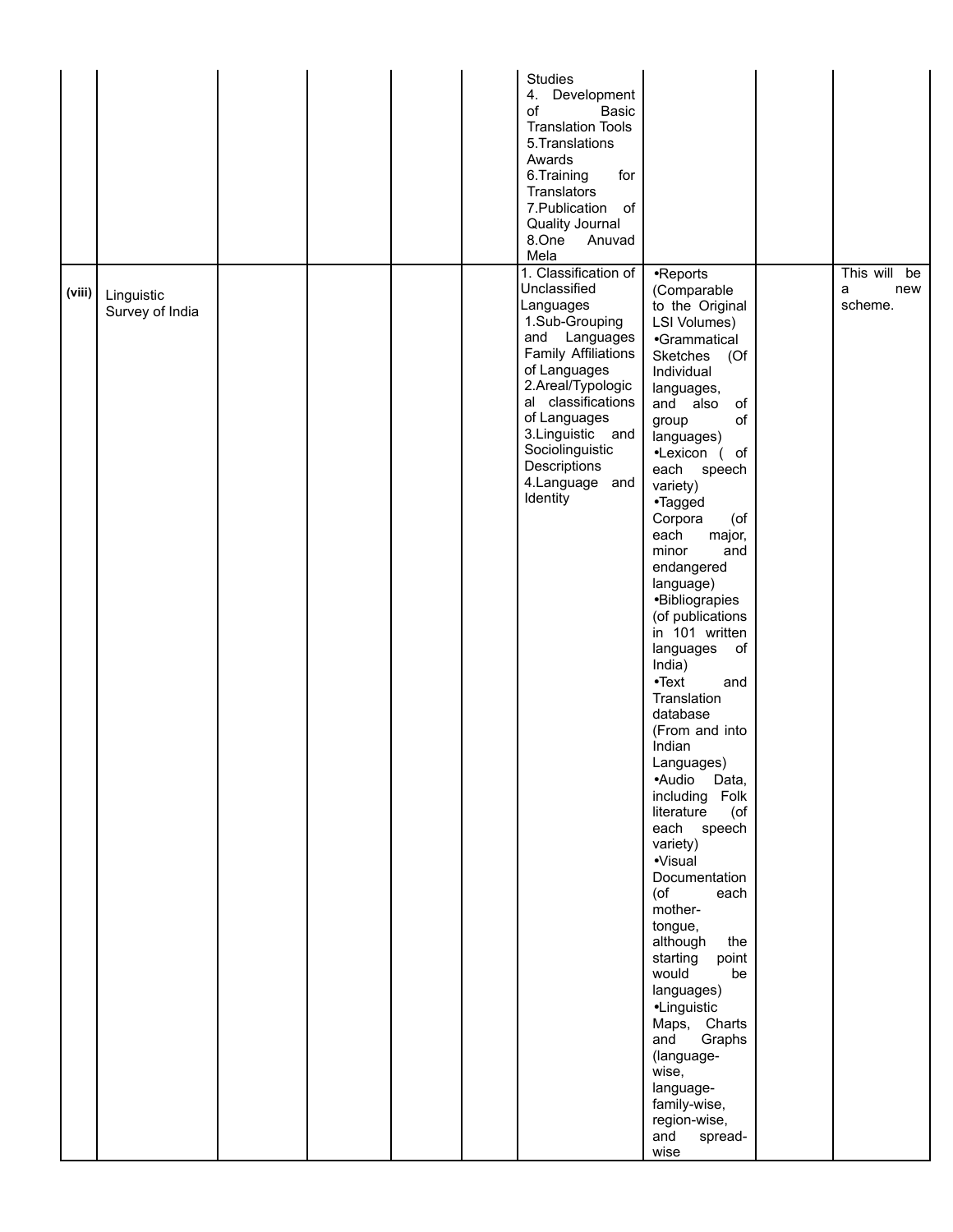|      |                                    |                                                                                                                                                                                                                                                                                                                                                                                                                                                                                                                                   |  |                                                                                                                                                                                                                                                                                                                                                                                                                                                                                                                                                                                                                                                                                                                                                                                                          | •Dialect<br>Atlases<br>and<br>Distribution of<br>Features and<br>Isoglosses<br>(feature-wise<br>and<br>broad<br>dialectal<br>division-wise)<br>•Sociolinguisti<br>c Profiles (of<br>major<br>functions<br>οf<br>the<br>given<br>speech-form,<br>with<br>only<br>sample<br>for<br>surveys<br>larger<br>languages)<br>Archive<br>(Physical and<br>Virtual) |        |                                     |
|------|------------------------------------|-----------------------------------------------------------------------------------------------------------------------------------------------------------------------------------------------------------------------------------------------------------------------------------------------------------------------------------------------------------------------------------------------------------------------------------------------------------------------------------------------------------------------------------|--|----------------------------------------------------------------------------------------------------------------------------------------------------------------------------------------------------------------------------------------------------------------------------------------------------------------------------------------------------------------------------------------------------------------------------------------------------------------------------------------------------------------------------------------------------------------------------------------------------------------------------------------------------------------------------------------------------------------------------------------------------------------------------------------------------------|----------------------------------------------------------------------------------------------------------------------------------------------------------------------------------------------------------------------------------------------------------------------------------------------------------------------------------------------------------|--------|-------------------------------------|
| (ix) | <b>National Testing</b><br>Service | $\bullet$ To<br>formulate<br>concept<br>based<br>continuum<br>graded<br>of<br>syllabi<br>for<br>the courses<br>Indian<br>in<br>languages<br>applicable<br>to all the<br>seven levels<br>general<br>of<br>education.<br>•Develop<br>norms and<br>standards<br>for<br>the<br>above<br>•Demarcate<br>the<br>concepts of<br>aptitude,<br>achievemen<br>t,<br>and<br>proficiency<br>the<br>in<br>of<br>context<br>Native<br>Language /<br>Second<br>Language /<br>Foreign<br>Language<br>•Decide the<br>contents<br>and<br>consequenti |  | •Source<br>and<br>resource<br>reference<br>materials will be<br>$\overline{4}$<br>in<br>procured<br>languages<br>(English+Hindi,<br>Tamil, & Urdu).<br>·Draft formats of<br>syllabi continuum<br>as NL and SL / FL<br>with 4 models in<br>English (2 each<br>for Std XII and<br>Graduation)<br>and<br>transferring them<br>to Hindi, Tamil, &<br>Urdu (total<br>16<br>draft formats for<br>the two levels) in<br>4 languages.<br>•Draft continuum<br>of syllabi<br>for<br>content inputs and<br>consequential<br>effects in $4(1+3)$<br>languages will be<br>made available for<br><b>PILOT</b><br>study<br>through a number<br>of Regional Field<br>Units,<br>as<br>a<br>prelude<br>to<br>develop<br>a<br>centralized<br>mechanism<br>for<br>inter<br>language<br>comparison (with<br>a face validity). | Propagation<br>and<br>development of<br>Indian<br>lall<br>of<br>Languages<br>endangered<br>languages.                                                                                                                                                                                                                                                    | 1 year | This will be<br>new<br>a<br>scheme. |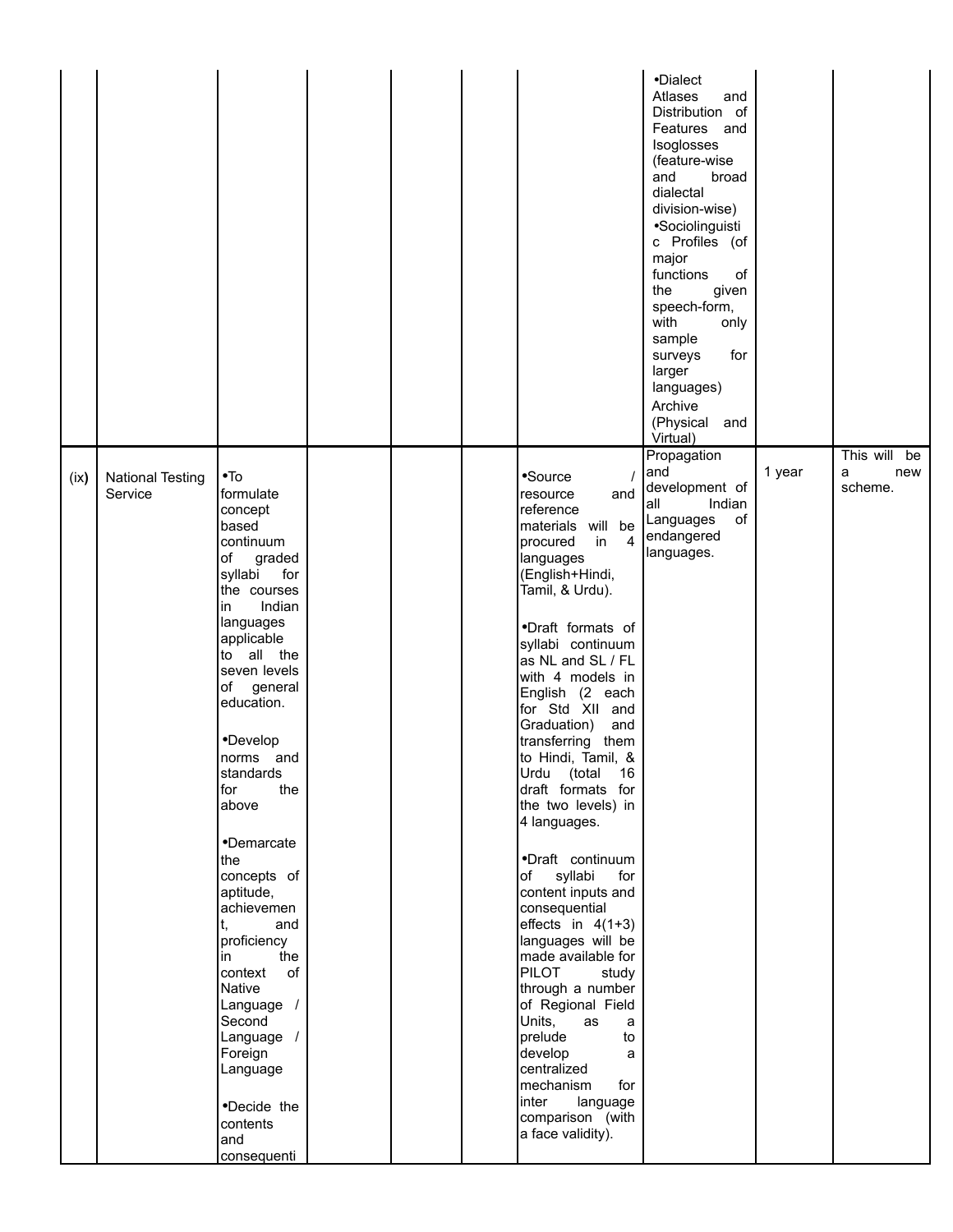|     |                                               | al effects at<br>the levels of<br>std XII and<br>graduation<br>$\bullet$ Take<br>appropriate<br>steps<br>to<br>develop<br>$\mathsf{a}$<br>centralized<br>mechanism<br>consisting of<br>tools<br>and<br>scales.                                                                                                                                                                                                                                                                                                                                                                                                                                                                    |  |                                                                                                                                                                                                                               |                                                                                                |        |                                     |
|-----|-----------------------------------------------|-----------------------------------------------------------------------------------------------------------------------------------------------------------------------------------------------------------------------------------------------------------------------------------------------------------------------------------------------------------------------------------------------------------------------------------------------------------------------------------------------------------------------------------------------------------------------------------------------------------------------------------------------------------------------------------|--|-------------------------------------------------------------------------------------------------------------------------------------------------------------------------------------------------------------------------------|------------------------------------------------------------------------------------------------|--------|-------------------------------------|
| (x) | Pali and<br><b>Buddhist</b><br><b>Studies</b> | The Indo-<br>Aryan<br>$\circ f$<br>family<br>languages<br>has many<br>stages and<br>a number<br>of<br>branches,<br>it<br>and<br>would<br>be<br>the<br>endeavor<br>CIIL's<br>of<br>Centre for<br>Pali<br>and<br><b>Buddhist</b><br>Studies to<br>link<br>literature,<br>text,<br>grammatic<br>al treatises<br>and<br>philosophy<br>with other<br>of<br>stages<br>our<br>Classical<br>languages.<br>It<br>is<br>expected<br>that these<br>studies<br>would help<br>to<br>reconstruct<br>their<br>histories<br>and<br>establish<br>their<br>linkages.<br>ln<br>particular,<br>the Centre<br>will<br>research<br>into<br><b>Buddhist</b><br>literature,<br>teachings,<br>art, etc. to |  | 1.<br>Research<br>Monographs<br>Scholarships<br>2.<br>for<br>Pali<br>and<br><b>Buddhists</b><br><b>Studies</b><br>3.<br>Awards for<br>Pali<br>and<br><b>Buddhists</b><br>Scholars<br>4.<br>Documentations<br>of Research etc. | Propagation<br>and<br>development<br>of all Indian<br>Languages of<br>endangered<br>languages. | 1 Year | This will be<br>a<br>new<br>scheme. |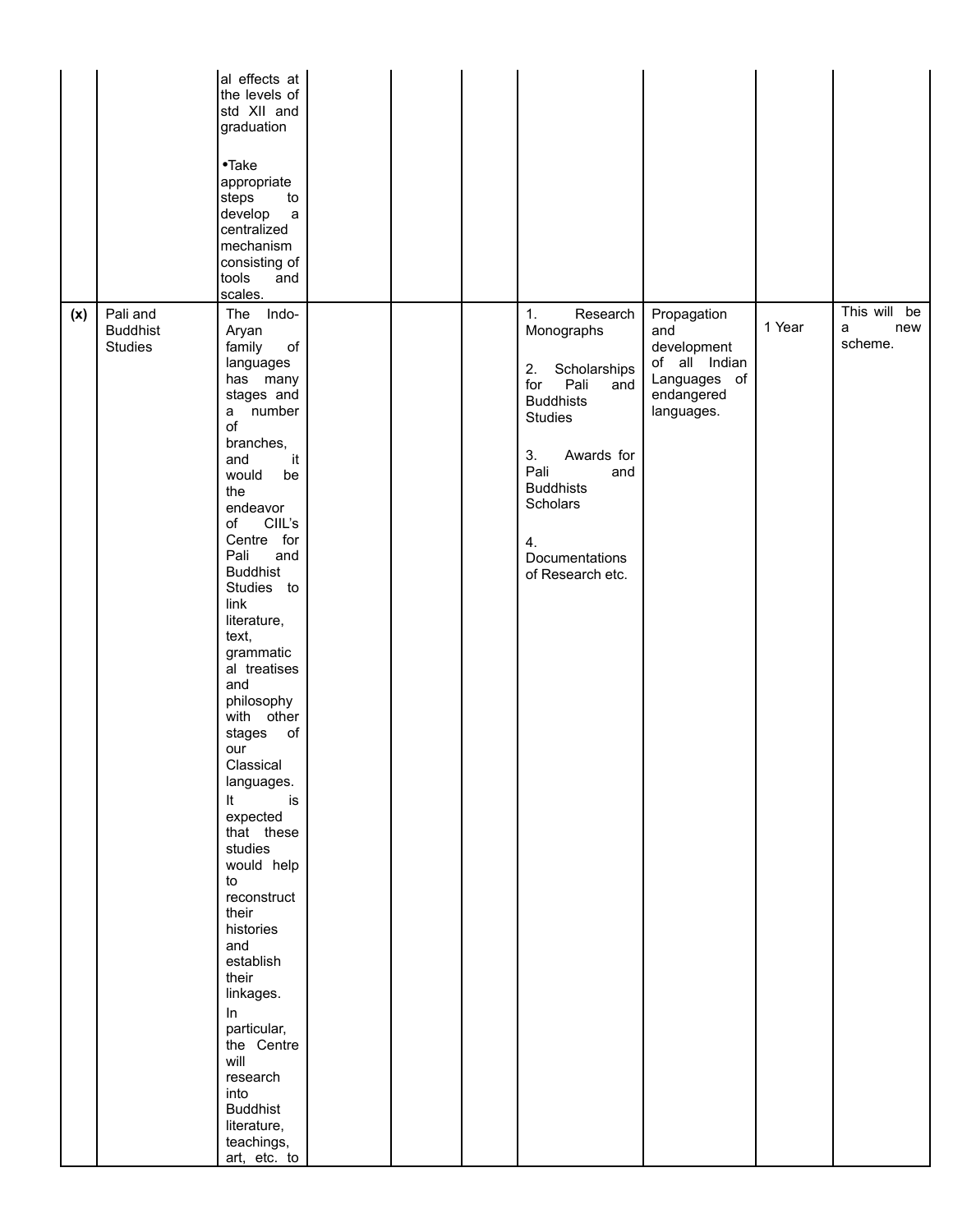| find out if            |  |  |  |  |
|------------------------|--|--|--|--|
| the                    |  |  |  |  |
|                        |  |  |  |  |
| proposed               |  |  |  |  |
| linguistic             |  |  |  |  |
| and cultural           |  |  |  |  |
| ties of Pali           |  |  |  |  |
| languages              |  |  |  |  |
| its<br>with            |  |  |  |  |
| larger                 |  |  |  |  |
| linguistic             |  |  |  |  |
| space<br>$\mathsf{in}$ |  |  |  |  |
| East Asia              |  |  |  |  |
| as well as             |  |  |  |  |
|                        |  |  |  |  |
| in the Sino-           |  |  |  |  |
| Tibetal                |  |  |  |  |
| cultural               |  |  |  |  |
| space.                 |  |  |  |  |
| is<br>It               |  |  |  |  |
| proposed               |  |  |  |  |
| to translate           |  |  |  |  |
| texts from             |  |  |  |  |
| the                    |  |  |  |  |
| classical              |  |  |  |  |
|                        |  |  |  |  |
| phases of              |  |  |  |  |
| Pali<br>and            |  |  |  |  |
| Prakrit and            |  |  |  |  |
| other                  |  |  |  |  |
| ancient                |  |  |  |  |
| Indo-Aryan             |  |  |  |  |
| Languages              |  |  |  |  |
| , and bring            |  |  |  |  |
| out a set of           |  |  |  |  |
| representat            |  |  |  |  |
| Pali<br>ive            |  |  |  |  |
| into<br>texts          |  |  |  |  |
| modern                 |  |  |  |  |
| Indian                 |  |  |  |  |
| Languages              |  |  |  |  |
| and                    |  |  |  |  |
|                        |  |  |  |  |
| English.               |  |  |  |  |
| Further,               |  |  |  |  |
| the<br>since           |  |  |  |  |
| number of              |  |  |  |  |
| experts in             |  |  |  |  |
| Classical              |  |  |  |  |
| Indo-Aryan             |  |  |  |  |
| is                     |  |  |  |  |
| becoming               |  |  |  |  |
| lesser and             |  |  |  |  |
| lesser, the            |  |  |  |  |
| Centre will            |  |  |  |  |
|                        |  |  |  |  |
| take up the            |  |  |  |  |
| issue<br>оf            |  |  |  |  |
| training               |  |  |  |  |
| and                    |  |  |  |  |
| creating               |  |  |  |  |
| the                    |  |  |  |  |
| required               |  |  |  |  |
| manpower               |  |  |  |  |
| to                     |  |  |  |  |
| undertake              |  |  |  |  |
| of<br>study            |  |  |  |  |
| Pali<br>and            |  |  |  |  |
| <b>Buddhist</b>        |  |  |  |  |
|                        |  |  |  |  |
| Studies.               |  |  |  |  |
| Since Pali             |  |  |  |  |
| constitutes            |  |  |  |  |
| only<br>the            |  |  |  |  |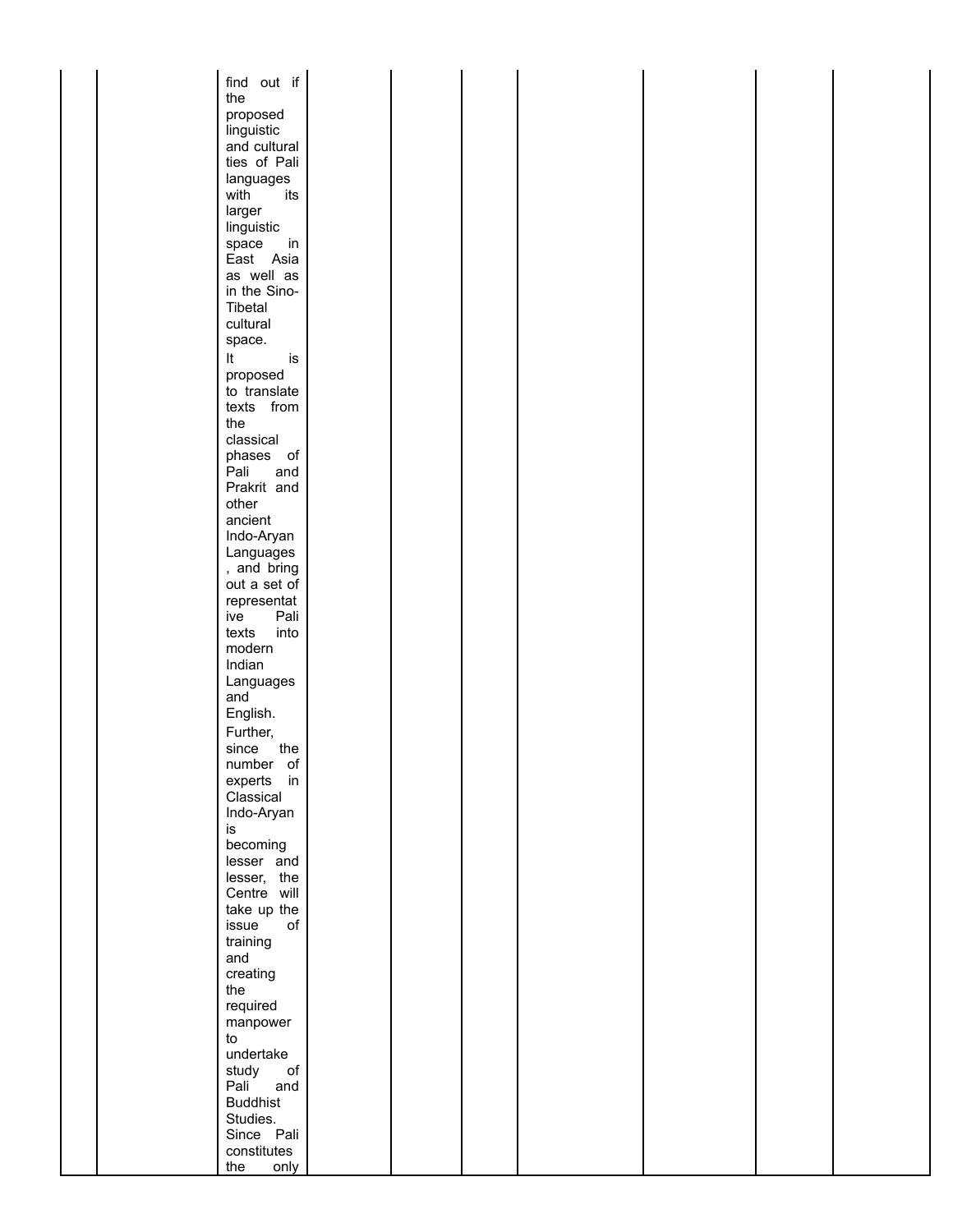| literary        |  |  |  |  |
|-----------------|--|--|--|--|
| tradition       |  |  |  |  |
|                 |  |  |  |  |
| indigenous      |  |  |  |  |
| India<br>to     |  |  |  |  |
| that is not     |  |  |  |  |
| directly        |  |  |  |  |
| related to      |  |  |  |  |
| Hinduism        |  |  |  |  |
| and             |  |  |  |  |
| Sanskritic      |  |  |  |  |
| tradition,      |  |  |  |  |
| and since       |  |  |  |  |
| its literature  |  |  |  |  |
| arose           |  |  |  |  |
| before the      |  |  |  |  |
| influence of    |  |  |  |  |
|                 |  |  |  |  |
| Prakrit         |  |  |  |  |
| became          |  |  |  |  |
| strong          |  |  |  |  |
| making<br>it    |  |  |  |  |
| qualitativel    |  |  |  |  |
| y different     |  |  |  |  |
| from<br>all     |  |  |  |  |
| other           |  |  |  |  |
| traditions,     |  |  |  |  |
| the Centre      |  |  |  |  |
| will attempt    |  |  |  |  |
| to<br>bring     |  |  |  |  |
| them            |  |  |  |  |
| through         |  |  |  |  |
| translation     |  |  |  |  |
|                 |  |  |  |  |
| and             |  |  |  |  |
| analysis        |  |  |  |  |
| into other      |  |  |  |  |
| languages,      |  |  |  |  |
| and<br>also     |  |  |  |  |
| contribute      |  |  |  |  |
| to creation     |  |  |  |  |
| of teaching     |  |  |  |  |
| materials in    |  |  |  |  |
| Pali Since      |  |  |  |  |
| Classical       |  |  |  |  |
| writings in     |  |  |  |  |
| Pali<br>had     |  |  |  |  |
| had its own     |  |  |  |  |
| poetic          |  |  |  |  |
| theory,         |  |  |  |  |
| grammatic       |  |  |  |  |
| al tradition,   |  |  |  |  |
|                 |  |  |  |  |
| and<br>own      |  |  |  |  |
| esthetics,      |  |  |  |  |
| as well as      |  |  |  |  |
| knowledge       |  |  |  |  |
| bases<br>in     |  |  |  |  |
| different       |  |  |  |  |
| fields, the     |  |  |  |  |
| Centre will     |  |  |  |  |
| research        |  |  |  |  |
| into<br>all     |  |  |  |  |
| these           |  |  |  |  |
| areas<br>as     |  |  |  |  |
| well.           |  |  |  |  |
|                 |  |  |  |  |
| The Centre      |  |  |  |  |
| for Pali and    |  |  |  |  |
| <b>Buddhist</b> |  |  |  |  |
| Studies will    |  |  |  |  |
| also create     |  |  |  |  |
| appropriate     |  |  |  |  |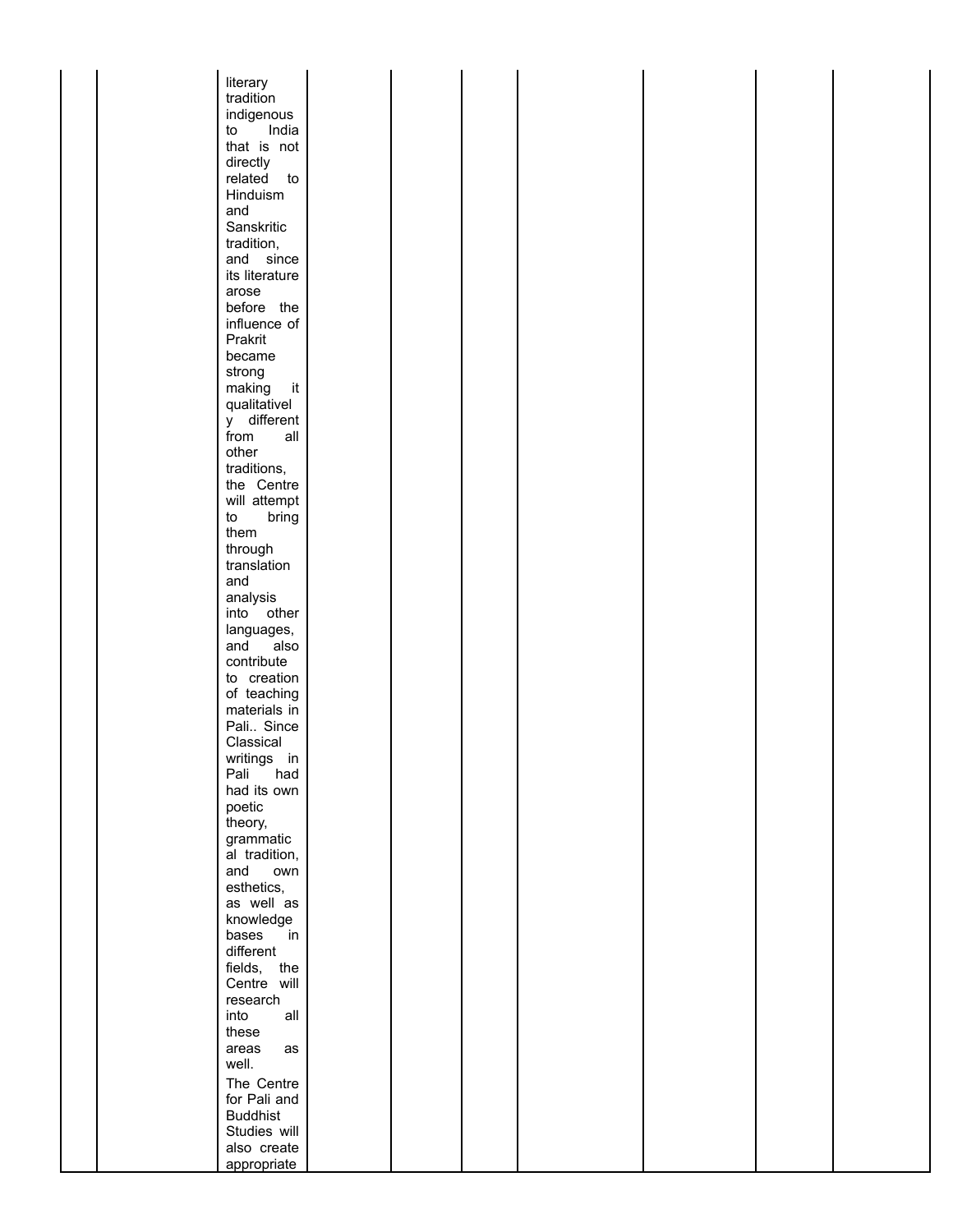|      |                                                                                | teaching<br>and<br>documenta<br>tion<br>material in<br>film<br>print,<br>and<br>electronic<br>media<br>to<br>impart<br>information<br>to general<br>public<br>as<br>well<br>as<br>students. |  |                                                                                                                                                                                                                                                                                                                                                                                                                                                                                                                                                                                                                                                                                                                                                                                                                                                                                                                                           |                                                                                                                                                                                                                                                                                                                                                                                                                                                                                                                                                                                                                 |        |                                     |
|------|--------------------------------------------------------------------------------|---------------------------------------------------------------------------------------------------------------------------------------------------------------------------------------------|--|-------------------------------------------------------------------------------------------------------------------------------------------------------------------------------------------------------------------------------------------------------------------------------------------------------------------------------------------------------------------------------------------------------------------------------------------------------------------------------------------------------------------------------------------------------------------------------------------------------------------------------------------------------------------------------------------------------------------------------------------------------------------------------------------------------------------------------------------------------------------------------------------------------------------------------------------|-----------------------------------------------------------------------------------------------------------------------------------------------------------------------------------------------------------------------------------------------------------------------------------------------------------------------------------------------------------------------------------------------------------------------------------------------------------------------------------------------------------------------------------------------------------------------------------------------------------------|--------|-------------------------------------|
| (xi) | Scheme for<br>Development of<br>Minor and<br>Endangered<br>Indian<br>Languages | Developme<br>nt<br>and<br>Promotion<br>100<br>of<br>Minor<br>Indian<br>Languages                                                                                                            |  | 5.Setting up of<br>Database<br>the<br>Architecture for<br>the Description &<br>Documentation<br>Archiving.<br>6.Selection<br>of<br>languages<br>and<br>schedules,<br>appointment<br>of<br>staff,<br>and<br>purchase<br>of<br>equipment<br>7. Expansion/up-<br>gradation<br>οf<br>website<br>&<br>indexing<br>expanding<br>www.ciilgra<br>mmars.net<br>8.Institution<br>of<br>initial<br>training<br>programmes<br>(i)<br>for the linguists<br>as well as (ii) for<br>the<br>native<br>who<br>speakers<br>would<br>be<br>identified<br>to<br>participate in the<br>project (esp in<br>script<br>development and<br>standardization<br>activities)<br>in<br>different corners<br>of the country.<br>9. Firming up field<br>manual<br>and<br>of<br>instrument<br>data collection<br>10.Organization<br>of<br>seminar/confere<br>nce, and related<br>activities<br>11.Initiating<br>visual<br>documentation<br>activities<br>12.Grants-in-Aid | 1.Setting<br>up of the<br>Database<br>Architectur<br>e for the<br>Descriptio<br>&<br>n<br>Document<br>ation<br>Archiving.<br>2.Selectio<br>of<br>n.<br>languages<br>and<br>schedules,<br>appointme<br>nt of staff,<br>and<br>purchase<br>of<br>equipment<br>3.Expansi<br>on/up-<br>gradation<br>of website<br>& indexing<br>expanding<br>www.ciil<br>gramm<br>ars.net<br>4.Institutio<br>n of initial<br>training<br>programm<br>es (i) for<br>the<br>linguists<br>as well as<br>(ii) for the<br>native<br>speakers<br>who would<br>be<br>identified<br>to<br>participate<br>the<br>in<br>project<br>(esp<br>in | 1 Year | This will be<br>a<br>new<br>scheme. |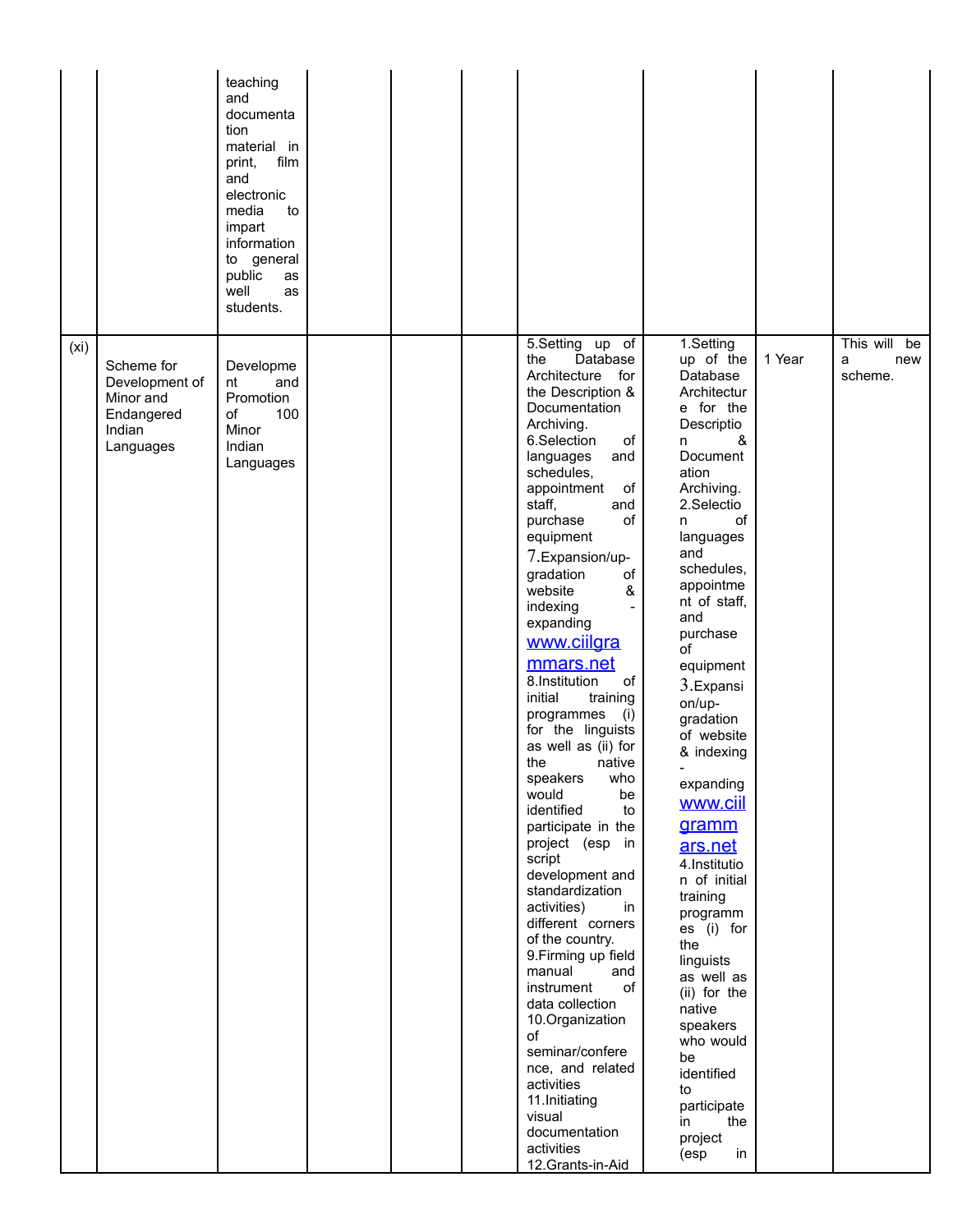|     |                                                                   |                                                                                                                                                           |                              |    | activities.                                                                                                                                                                                          | script<br>developm<br>ent<br>and<br>standardiz<br>ation<br>activities)<br>in different<br>corners of<br>the<br>country.<br>5.Firming<br>field<br>up<br>manual<br>and<br>instrument<br>data<br>of<br>collection<br>6.Organiz<br>ation<br>of<br>seminar/c<br>onference,<br>and<br>related<br>activities<br>7. Initiating<br>visual<br>document<br>ation<br>activities<br>8.Grants-<br>in-Aid<br>activities |        |  |
|-----|-------------------------------------------------------------------|-----------------------------------------------------------------------------------------------------------------------------------------------------------|------------------------------|----|------------------------------------------------------------------------------------------------------------------------------------------------------------------------------------------------------|----------------------------------------------------------------------------------------------------------------------------------------------------------------------------------------------------------------------------------------------------------------------------------------------------------------------------------------------------------------------------------------------------------|--------|--|
| 35. | <b>National Council</b><br>for Promotion of<br>Sindhi<br>Language | Preservatio<br>n of Sindhi<br>Language,<br>which was<br>the<br>on<br>decline<br>thereby<br>saving<br>a<br>vital<br>language<br>of<br>Indian<br>culture    | 1.00                         | -- | Bulk purchase of<br>70<br>Magazines/books<br>75<br>Sindhi<br>Learning Classes<br>2 life time awards<br>and 5 awards to<br>eminent writers<br>in Sindhi<br>Financial<br>assistance to 4<br>academies. | Propagation of<br>Sindhi<br>language and<br>of<br>teaching<br>Sindhi through<br>Sindhi learning<br>classes                                                                                                                                                                                                                                                                                               |        |  |
| 36. | <b>CIEFL Scheme</b>                                               | To provide<br>financial<br>assistance<br>to set up<br>district<br>center<br>in<br>the<br>States/UTs<br>especially<br>in rural and<br>backward<br>regions. | 4.00<br>(0.40)<br>in<br>NER) |    | Training to 5000<br>English teachers                                                                                                                                                                 | spread<br>To<br>English<br>Language<br>Education for<br>meeting<br>employment<br>potential<br>of<br>youth and their<br>global<br>acceptability.<br>Promotes<br>better<br>International<br>understanding                                                                                                                                                                                                  | Yearly |  |
| 37. | Scheme for<br>Development of<br>Tamil                             | 1.<br>Continuatio<br>n of<br>a.)Centre<br>of<br>Excellence<br>b.)Fellowsh<br>ips<br>c.)Ten<br>Major                                                       | 5.00                         |    | Publications - 50<br>Newsletter - 4                                                                                                                                                                  | Presevation &<br>development<br>Tamil<br>of<br>Languages                                                                                                                                                                                                                                                                                                                                                 | 1 Year |  |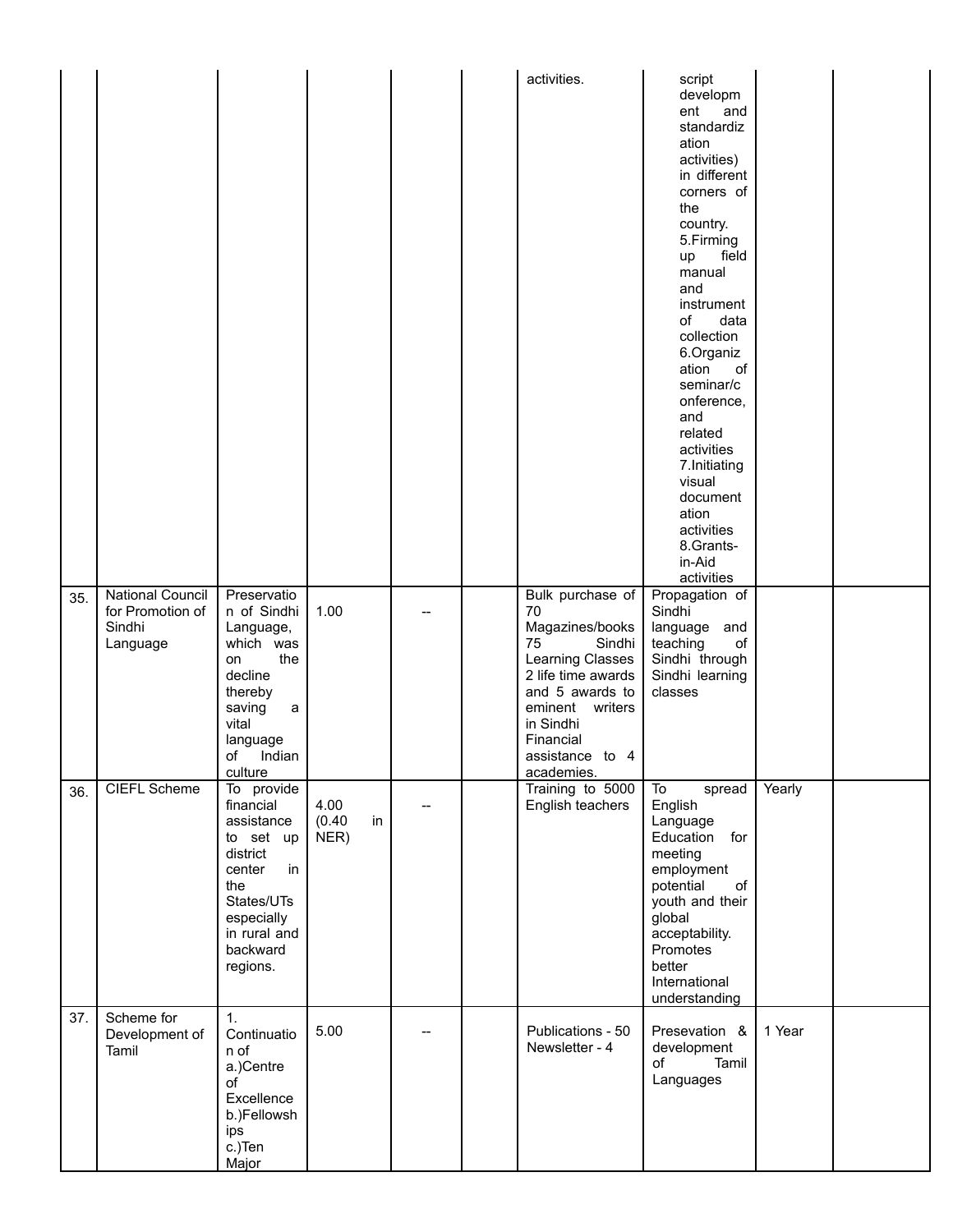|     |                                                  | Projects<br>2. Awards<br>3.<br>Publication<br>s<br>4. Financial<br>Assistance<br>for<br>Minor<br>projects<br>5.<br>Programm<br>es<br>6. Updation<br>of Website<br>7.<br>Continuatio<br>οf<br>n<br>Newsletter<br>8.<br>Establishm<br>ent<br>of<br>Nodal<br>Centres<br>9. Creation<br>of<br><b>Basic</b><br>Infrastructu<br>re for the<br>Central<br>Institute of<br>Classical<br>Tamil<br>in<br>Chennai. |       |       |                                                                                                                                                                                                                                                                                                                                                                                                                                                                                                                                 |                                                                                                                                                                                                                                                                                    |  |
|-----|--------------------------------------------------|---------------------------------------------------------------------------------------------------------------------------------------------------------------------------------------------------------------------------------------------------------------------------------------------------------------------------------------------------------------------------------------------------------|-------|-------|---------------------------------------------------------------------------------------------------------------------------------------------------------------------------------------------------------------------------------------------------------------------------------------------------------------------------------------------------------------------------------------------------------------------------------------------------------------------------------------------------------------------------------|------------------------------------------------------------------------------------------------------------------------------------------------------------------------------------------------------------------------------------------------------------------------------------|--|
| 38. | Rashtariya<br>Sanskrit<br>Sansthan, New<br>Delhi | To<br>preserve,<br>propagate<br>and<br>modernize<br>traditional<br>learning<br>and<br>research in<br>Sanskrit<br>and<br>managing<br>then<br>the<br>campuses<br>established<br>by RSKS;<br>confer<br>to<br>degrees<br>and<br>certificates<br>its<br>to<br>students.<br>Financial<br>assistance<br>Skt.<br>to<br>Organizatio<br>ns/institutio<br>ns and Skt<br>Pathshalas<br>all<br>over<br>India and     | 33.00 | 18.75 | phase<br>llnd<br>of<br>construction will<br>be continued at<br>Puri,<br>Lucknow,<br>Guruvayoor,<br>Jaipur<br>and<br>Sringeri during<br>the year.<br>Enrolment<br>of<br>students in the<br>constituent<br>Campuses may<br>cross 4500 mark<br>and about 16000<br>students<br>are<br>expected to take<br>various Sanskrit<br>examinations.<br>800<br>students<br>admitted<br>in<br>introductory<br>Sanskrit<br>correspondence<br>course in 1 <sup>st</sup> and<br>lind year<br>are<br>expected<br>to<br>complete<br>the<br>course. | $\overline{of}$<br>Creation<br>infrastructure<br>Sanskrit<br>for<br>education,<br>encouragemen<br>t of Students to<br>learn Sanskrit,<br>advancement<br>of<br>Sanskrit<br>Language and<br>meet<br>the<br>employment<br>of<br>potential<br>for<br>youth<br>Sanskrit-<br>based Jobs. |  |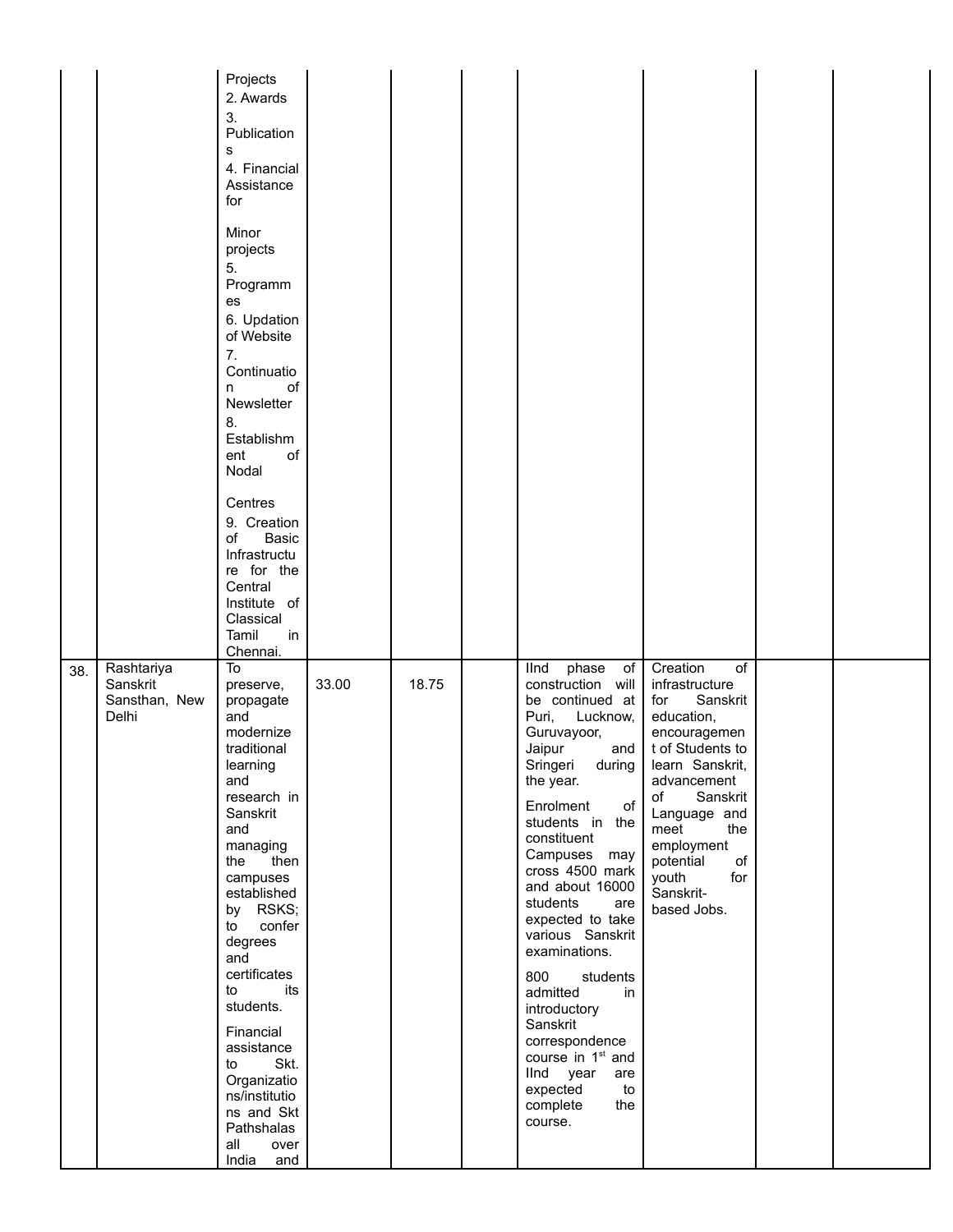|     |                                                                                          | also to 20<br>post<br>graduate<br>level<br>teaching<br>instsitution<br>s and three<br>post-<br>graduate<br>level<br>research<br>institutions<br>under the<br>scheme for<br>assistance<br>to<br>ASMs/Sho<br>dha<br>Sansthans.<br>To<br>give<br>indepth<br>training to<br>young<br>scholars<br>and<br>students in<br>different<br>shastras/di<br>sciplines of<br>Skt.<br>learning<br>under the<br>scheme of<br>Shastra<br>Chudamani<br>To provide<br>grants<br>to<br>scholars for<br>the<br>publication<br>of<br>their<br>original<br>research<br>work<br>and<br>for<br>publishing<br>rare<br>Sanskrit<br>manuscript. |                              |      | About<br>100<br>students will be<br>Ph.D.<br>awarded<br>degree in the<br>Sansthan<br>this<br>year.<br>Formal<br>Non<br>Sanskrit<br>Education<br>in<br>1200<br>Centres<br>been<br>has<br>launched by the<br>Sansthan<br>in<br>2003-04 and will<br>continue during<br>next year.50,000<br>students<br>are<br>expected<br>to<br>benefit.<br>Establishment of<br>two new Adarsah<br>Sanskrit<br>Mahavidyalaya<br>will<br>be<br>accomplished.<br>Action will<br>be<br>initiated<br>to<br>establish<br>two<br>Campuses<br>οf<br>Sansthan.<br>The<br>Sansthan<br>has<br>also<br>introduced<br>Sanskrit<br>Teaching<br>in<br><b>Bhasha</b><br>Mandhakani<br>channel in "Gyan<br>Darshan" through<br>Doordarshan.<br>- It<br>will<br>continue<br>during 2007-08. |                                  |        |  |
|-----|------------------------------------------------------------------------------------------|---------------------------------------------------------------------------------------------------------------------------------------------------------------------------------------------------------------------------------------------------------------------------------------------------------------------------------------------------------------------------------------------------------------------------------------------------------------------------------------------------------------------------------------------------------------------------------------------------------------------|------------------------------|------|---------------------------------------------------------------------------------------------------------------------------------------------------------------------------------------------------------------------------------------------------------------------------------------------------------------------------------------------------------------------------------------------------------------------------------------------------------------------------------------------------------------------------------------------------------------------------------------------------------------------------------------------------------------------------------------------------------------------------------------------------------|----------------------------------|--------|--|
| 39. | Grant to<br>Rashtriya Ved<br>Vidya<br>Pratishthan<br>(Lump-sum<br>Provition)<br>07.00.31 | Study<br>of<br>the Vedas<br>through<br>Pathashala<br>S.<br>Conservati<br>and<br>on<br>Developme<br>of<br>nt<br>tradition of<br>Vedic<br>Studies.                                                                                                                                                                                                                                                                                                                                                                                                                                                                    | 3.00<br>(0.30)<br>in<br>NER) |      | Number<br>of<br>students likely to<br>be enrolled in all<br>the<br>schemes<br>during 2007-08 is<br>4000. Number of<br>institution to be<br>enrolled for grant<br>of<br>financial<br>assistance under<br>Scheme<br>the<br>during 2007-08 is<br>180.                                                                                                                                                                                                                                                                                                                                                                                                                                                                                                      | Preservation of<br>Ved Shastras. | Yearly |  |
| 40. | National Book<br>Trust                                                                   | To produce<br>and                                                                                                                                                                                                                                                                                                                                                                                                                                                                                                                                                                                                   | 7.15                         | 8.90 | 1. Subsidy &<br>core Books                                                                                                                                                                                                                                                                                                                                                                                                                                                                                                                                                                                                                                                                                                                              | Spreading<br>literacy<br>and     |        |  |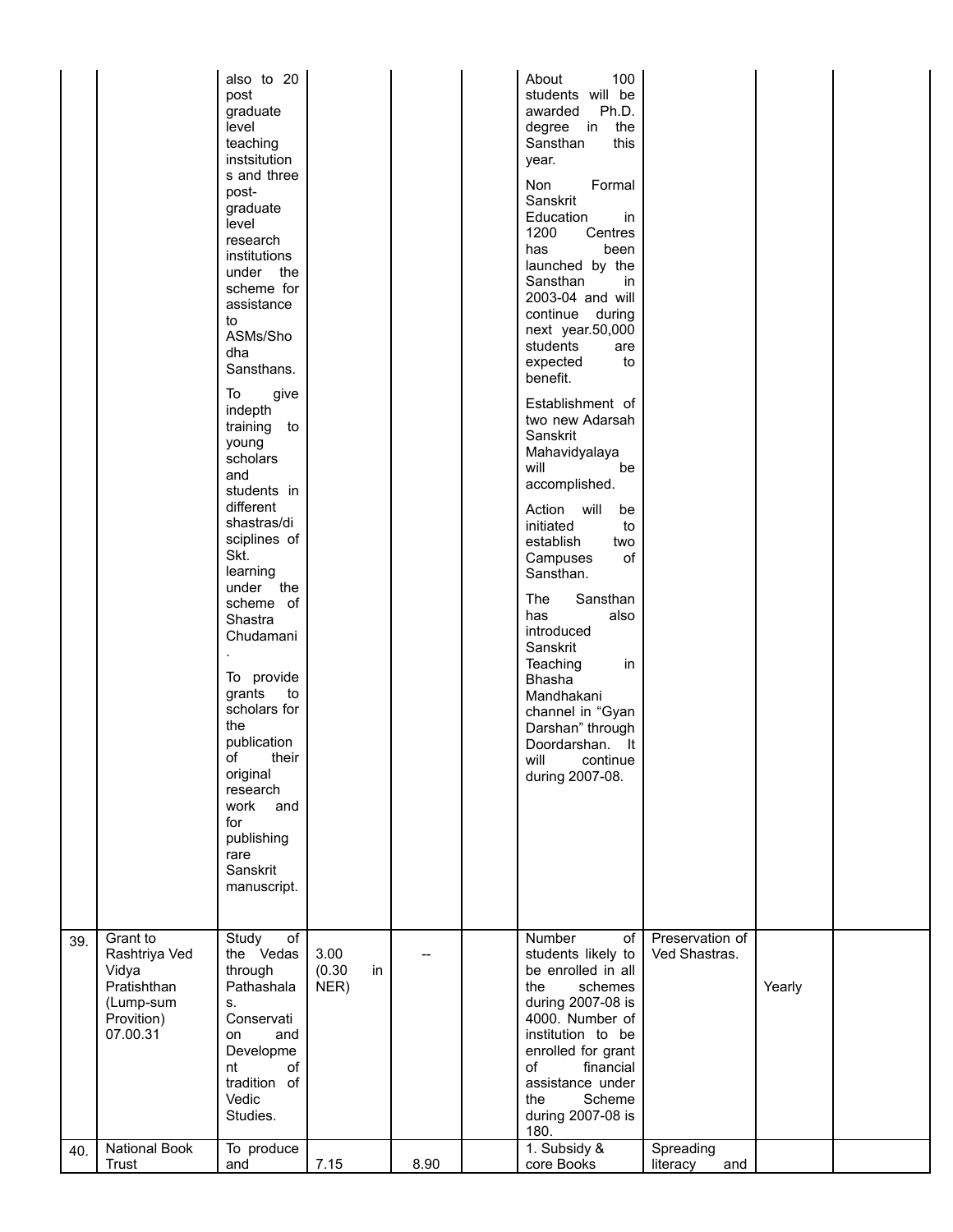|     |                                                                                               | encourage<br>the<br>production<br>of<br>good<br>literature<br>and makes<br>such<br>literature<br>available at<br>moderate<br>prices<br>to<br>the public<br>&<br>to<br>promote<br>and<br>highlight<br>Indian<br>Books and<br>authorship<br>by<br>participatin<br>g in various<br>Internation<br><b>Book</b><br>al<br>Fairs<br>and<br>Exhibitions.                                                                                                                                                     | (0.72)<br>in<br>NER)         |  | Project-5<br>2. Reproduction<br>of Books in<br>Punjabi - 3<br>3. Establishment<br>of Readers Clubs<br>in Schools- 3000<br>4. Participation in<br>Book Fairs-10<br>5. Exhibitions-2<br>6. Organising of<br>short-term<br>training courses<br>on publishing $-4$<br>7. Trust<br>participation in<br>Book Fairs/<br>Exhibitions- 100<br>8. Organizing of<br>village level<br>mobile<br>exhibitions-2000<br>9. Seminars,<br>workshops,<br><b>Advisory Panel</b><br>meeting books<br>release function<br>etc.- 30<br>10. Regional<br>Book Fairs/<br><b>National Book</b><br>Fairs-12 | cultural<br>heritage<br>and<br>ensuring<br>reading habits<br>through<br>book<br>fairs<br>and<br>publications. |                                                                                                                                |                                                                                                                                                                                                                                      |
|-----|-----------------------------------------------------------------------------------------------|------------------------------------------------------------------------------------------------------------------------------------------------------------------------------------------------------------------------------------------------------------------------------------------------------------------------------------------------------------------------------------------------------------------------------------------------------------------------------------------------------|------------------------------|--|---------------------------------------------------------------------------------------------------------------------------------------------------------------------------------------------------------------------------------------------------------------------------------------------------------------------------------------------------------------------------------------------------------------------------------------------------------------------------------------------------------------------------------------------------------------------------------|---------------------------------------------------------------------------------------------------------------|--------------------------------------------------------------------------------------------------------------------------------|--------------------------------------------------------------------------------------------------------------------------------------------------------------------------------------------------------------------------------------|
| 41. | for<br>Scheme<br>Intellectual<br>Property<br>Education,<br>Research<br>and<br>Public Outreach | 1.<br>Encourage<br>study<br>of<br>Intellectual<br>Property<br><b>Rights</b><br>in<br><b>Universities</b><br>and other<br>recognized<br>institutions<br>οf<br>higher<br>education.<br>2. Creating<br>public<br>awareness<br>about<br>Copyright<br><b>IPR</b><br>and<br>matters<br>among<br>public and<br>academic<br>community<br>3.Developi<br>ng<br>and<br>encouragin<br>g study in<br>specialized<br>courses in<br>IPRs in the<br>higher<br>education<br>system.<br>4. Training<br>of<br>enforceme | 4.33<br>(0.43)<br>in<br>NER) |  | Study of IPR in<br>India & creating<br>Public<br>awareness<br>No. of IPR chairs<br>to be supported-<br>14<br>Organising<br>Seminars/<br>Workshops- 4                                                                                                                                                                                                                                                                                                                                                                                                                            | Not<br>quantifiable.                                                                                          | Based<br>upon<br>applicatio<br>ns for the<br>same<br>received<br>Based<br>upon<br>decisions<br>taken to<br>establish<br>Chairs | Non-serious<br>applications<br>are received<br>in<br>large<br>numbers<br>Operationali<br>sing<br>the<br>Chair<br>dependent<br>upon<br>suitable<br>candidate<br>being<br>available for<br>academic<br>positions<br>and/or<br>research |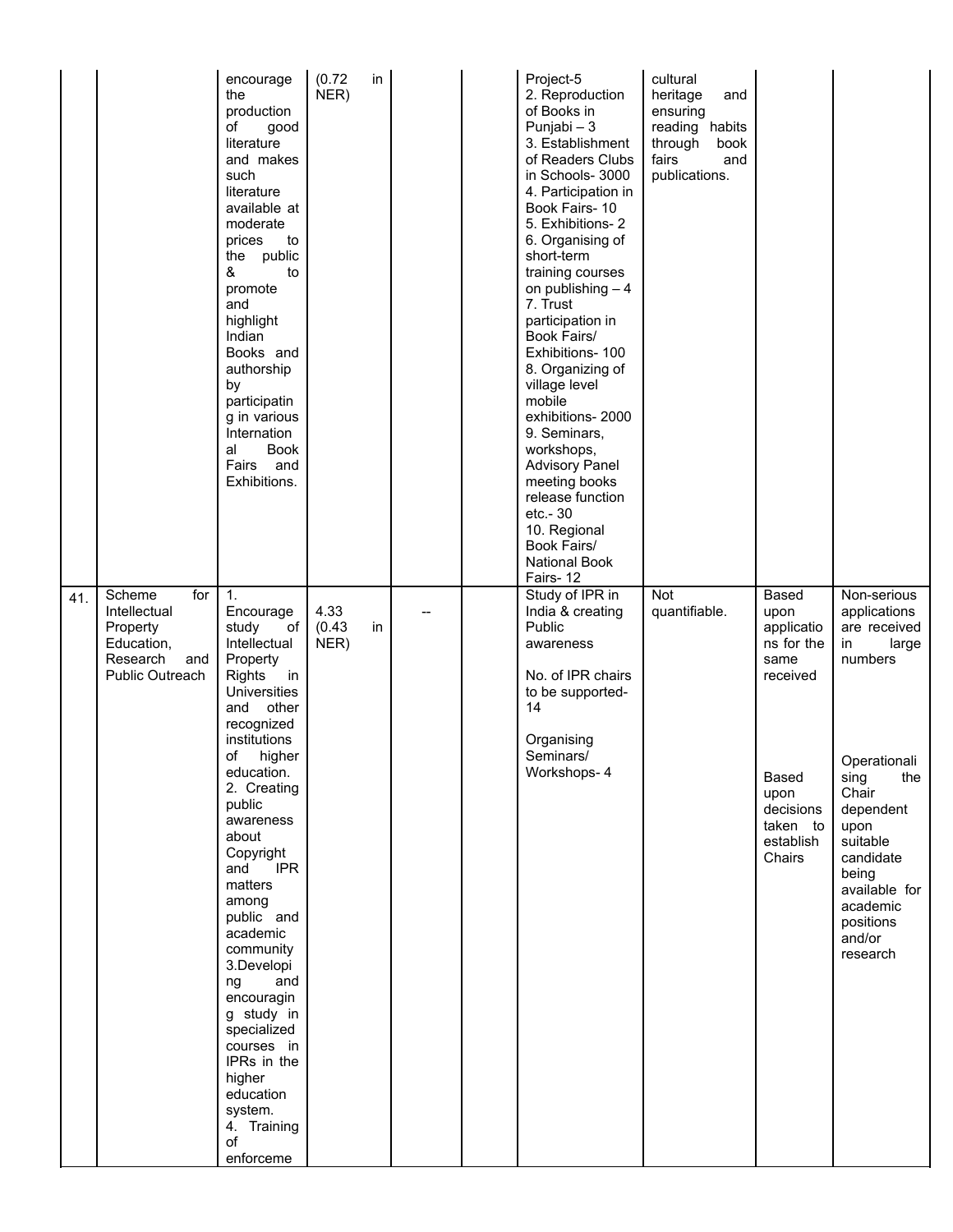|     |                         | nt<br>personnel,<br>namely<br>State<br>police/cust<br>om officials<br>about<br>copyright<br>and related<br>issues.<br>5.<br>Organizing<br>seminars<br>and<br>workshops<br>on<br>copyright<br>matters/IP<br>Rs matters<br>in college,<br>universities<br>and other<br>recognized<br>institutions.                                                                                                                                                                                                                                                                                                             |      |      |                                                                                                                                                                                                                                                                                        |                                                     |                          |                          |
|-----|-------------------------|--------------------------------------------------------------------------------------------------------------------------------------------------------------------------------------------------------------------------------------------------------------------------------------------------------------------------------------------------------------------------------------------------------------------------------------------------------------------------------------------------------------------------------------------------------------------------------------------------------------|------|------|----------------------------------------------------------------------------------------------------------------------------------------------------------------------------------------------------------------------------------------------------------------------------------------|-----------------------------------------------------|--------------------------|--------------------------|
| 42. | Auroville<br>Management | Auroville<br>Foundation<br>established<br>by an Act<br>o <sub>f</sub><br>Parliament<br>for<br>the<br>acquisition<br>and<br>transfer of<br>the<br>undertakin<br>of<br>g<br>Auroville<br>and to vest<br>such<br>undertakin<br>in<br>gs<br>a a<br>Foundation<br>established<br>for<br>the<br>purpose<br>with a view<br>to a making<br>long term<br>arrangeme<br>nts for the<br>better<br>manageme<br>nts<br>and<br>further<br>developme<br>$\mathsf{of}$<br>nt<br>Auroville in<br>accordance<br>with<br>its<br>original<br>charter and<br>for matters<br>concerned<br>therewith<br>or<br>incidental<br>thereto. | 3.67 | 0.74 | As no target for<br>activities<br>these<br>can be fixed, it<br>may<br>not<br>be<br>possible<br>to<br>measure<br>or<br>quantify<br>the<br>under<br>outcome<br>this<br>scheme.<br>Expenditure<br>depends on the<br>number<br>of<br>meetings<br>held<br>and no. of actual<br>participants | $\hspace{0.05cm} -\hspace{0.05cm} -\hspace{0.05cm}$ | $\overline{\phantom{a}}$ | $\overline{\phantom{a}}$ |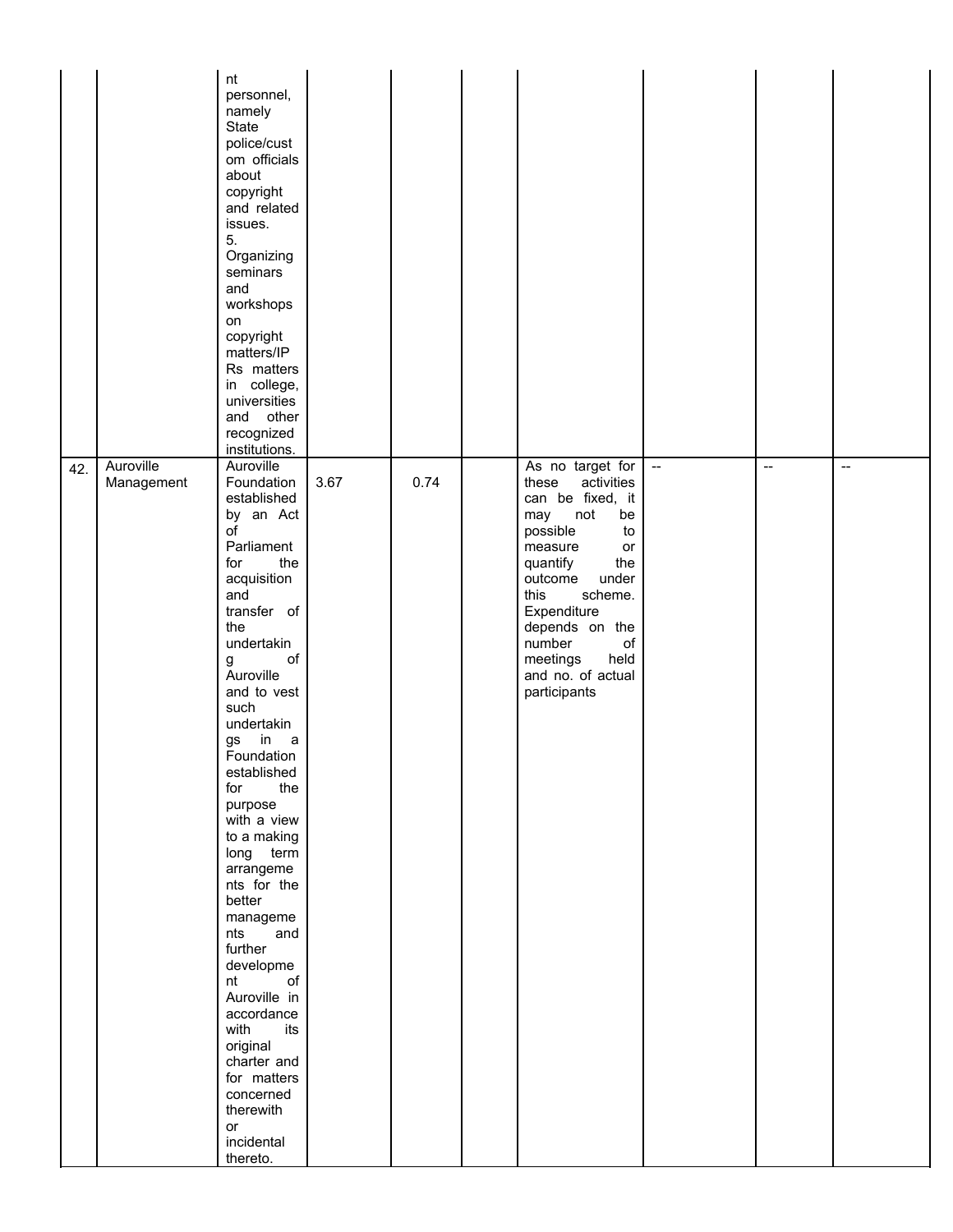| 43. | Contribution to<br>UNESCO: | The budget<br>head          |                          | 6.88                     | <b>Outputs</b><br>quantifiable | not | Furthering    |      |                         | $\overline{\phantom{a}}$ |
|-----|----------------------------|-----------------------------|--------------------------|--------------------------|--------------------------------|-----|---------------|------|-------------------------|--------------------------|
|     |                            | "Contributio                | $\overline{\phantom{a}}$ |                          |                                |     | bilateral     |      |                         |                          |
|     |                            | to<br>n<br>UNESCO",         |                          |                          |                                |     | relations     | with |                         |                          |
|     |                            | meant<br>is<br>for meeting  |                          |                          |                                |     | foreign       |      |                         |                          |
|     |                            | the<br>expenditur           |                          |                          |                                |     | countries     | in   |                         |                          |
|     |                            | e on the<br>following       |                          |                          |                                |     | education     |      |                         |                          |
|     |                            | items:                      |                          |                          |                                |     | sector        | and  |                         |                          |
|     |                            | (i)<br>Contributio          |                          |                          |                                |     | execution     | of   |                         |                          |
|     |                            | n to the<br><b>UNESCO</b>   |                          |                          |                                |     | <b>UNESCO</b> |      |                         |                          |
|     |                            | budget by                   |                          |                          |                                |     |               |      |                         |                          |
|     |                            | virtue<br>of<br>India being |                          |                          |                                |     | related       |      |                         |                          |
|     |                            | Member of<br>this           |                          |                          |                                |     | activities.   |      |                         |                          |
|     |                            | Internation<br>al           |                          |                          |                                |     |               |      |                         |                          |
|     |                            | Organizatio<br>$n$ .;       |                          |                          |                                |     |               |      |                         |                          |
|     |                            | (ii)<br>Voluntary           |                          |                          |                                |     |               |      |                         |                          |
|     |                            | Contributio<br>n to the     |                          |                          |                                |     |               |      |                         |                          |
|     |                            | Internation                 |                          |                          |                                |     |               |      |                         |                          |
|     |                            | al Institute<br>for         |                          |                          |                                |     |               |      |                         |                          |
|     |                            | Educationa<br>I Planning    |                          |                          |                                |     |               |      |                         |                          |
|     |                            | (IIEP),<br>Paris;           |                          |                          |                                |     |               |      |                         |                          |
|     |                            | (iii)Reimbur<br>sement of   |                          |                          |                                |     |               |      |                         |                          |
|     |                            | rent<br>subvention          |                          |                          |                                |     |               |      |                         |                          |
|     |                            | for<br>the<br><b>UNESCO</b> |                          |                          |                                |     |               |      |                         |                          |
|     |                            | New Delhi                   |                          |                          |                                |     |               |      |                         |                          |
|     |                            | Office and<br>(iv)Any       |                          |                          |                                |     |               |      |                         |                          |
|     |                            | other<br>Voluntary          |                          |                          |                                |     |               |      |                         |                          |
|     |                            | Contributio<br>n on the     |                          |                          |                                |     |               |      |                         |                          |
|     |                            | appeal<br>of<br>Director-   |                          |                          |                                |     |               |      |                         |                          |
|     |                            | General,<br>UNESCO.         |                          |                          |                                |     |               |      |                         |                          |
| 44. | <b>UNESCO</b>              | Bilateral                   | 2.80                     | $\overline{\phantom{a}}$ | <b>Outputs</b>                 | not | Furthering    |      | There is                |                          |
|     | Related                    | educational                 |                          |                          | quantifiable                   |     | bilateral     |      | no<br>timefram          |                          |
|     | Activities                 | exchanges                   |                          |                          |                                |     | relations     | with | for<br>e<br>holding     |                          |
|     |                            | with                        |                          |                          |                                |     | foreign       |      | the<br>meetings.        |                          |
|     |                            | various                     |                          |                          |                                |     | countries     | in   | Bilateral<br>Visits are |                          |
|     |                            | countries                   |                          |                          |                                |     | education     |      | finalized<br>after      |                          |
|     |                            | and                         |                          |                          |                                |     | sector        | and  | protracte<br>d          |                          |
|     |                            |                             |                          |                          |                                |     |               |      | correspo                |                          |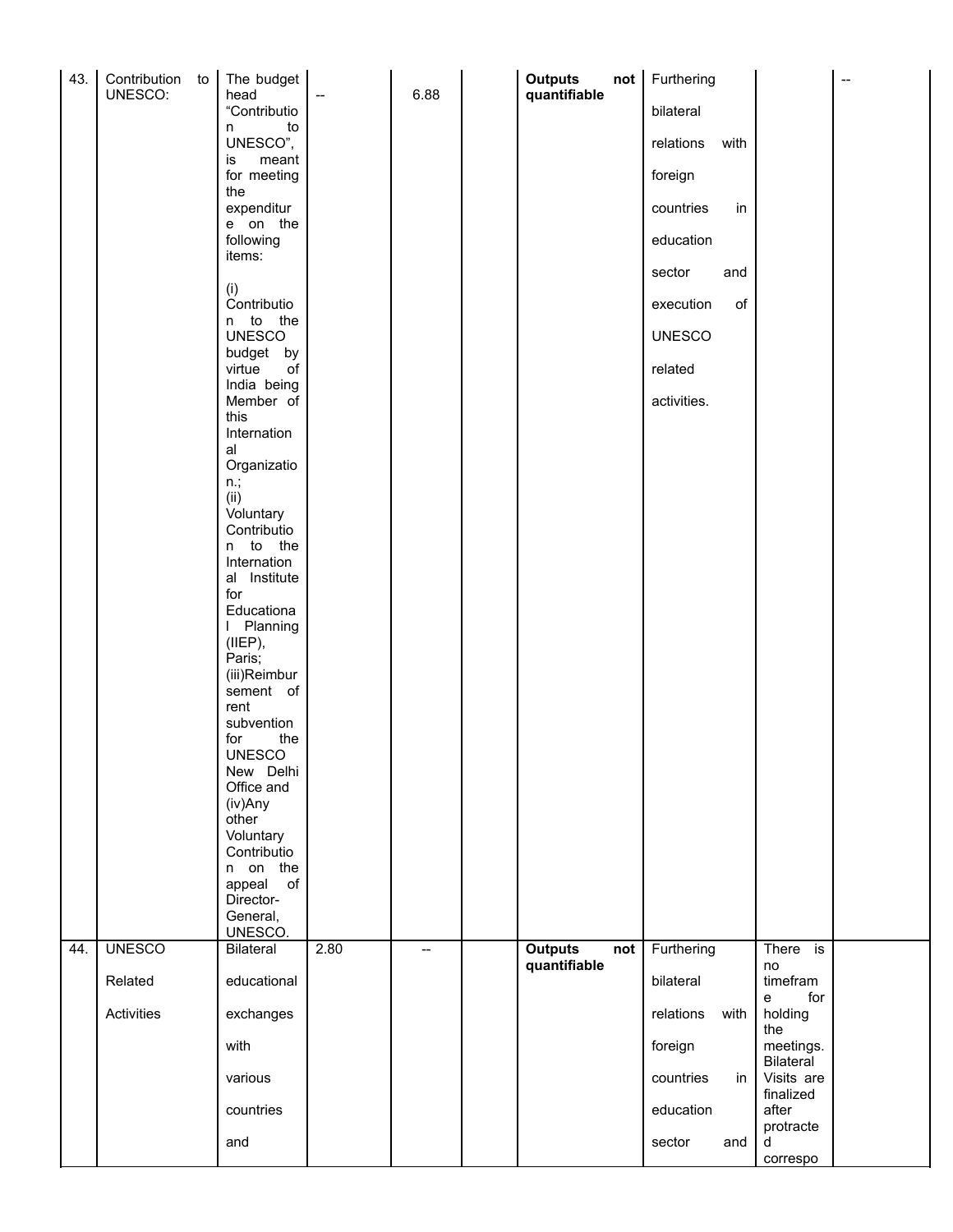| 45. | National                                                             | <b>UNESCO</b><br>related<br>activities<br>The                                                                                                                                                                                                                                                                                                                                                                                                                                                        |    |      | Not quantifiable. | of <sub>1</sub><br>execution<br><b>UNESCO</b><br>related<br>activities.<br>To<br>redress/ | ndence.<br><b>UNESCO</b><br>related<br>activities<br>are<br>carried<br>out<br>in<br>consultati<br>with<br>on<br><b>UNESCO</b><br>and<br>concerne<br>d partner<br>organisati<br>ons.<br>The                                                                                                                                                                                                                                                                                                                                                                                                                                                                   | $---$ |
|-----|----------------------------------------------------------------------|------------------------------------------------------------------------------------------------------------------------------------------------------------------------------------------------------------------------------------------------------------------------------------------------------------------------------------------------------------------------------------------------------------------------------------------------------------------------------------------------------|----|------|-------------------|-------------------------------------------------------------------------------------------|--------------------------------------------------------------------------------------------------------------------------------------------------------------------------------------------------------------------------------------------------------------------------------------------------------------------------------------------------------------------------------------------------------------------------------------------------------------------------------------------------------------------------------------------------------------------------------------------------------------------------------------------------------------|-------|
|     | Commission for<br>Minority<br>Educational<br>Institutions<br>(NCMEI) | <b>NCMEI</b><br>was<br>established<br>by an Act<br>οf<br>Parliament<br>which<br>received<br>the assent<br>of<br>the<br>President<br>6 <sup>th</sup><br>on<br>January,<br>2005.<br><b>NCMEI</b><br>advise the<br>Central<br>Govt.<br>or<br>any State<br>Govt.<br>relating to<br>minority<br>education.<br>Look<br>into<br>specific<br>complaints<br>regarding<br>deprivation<br>or violation<br>of the right<br>of<br>minorities<br>to establish<br>and<br>administer<br>educational<br>institutions. | -- | 2.10 |                   | solve<br>the<br>complaints<br>received by the<br>NCMEI.                                   | <b>NCMEI</b><br>receives<br>the<br>complaint<br>$\mathsf{s}/$<br>petitions<br>relating to<br>violation<br>and<br>deprivatio<br>n of rights<br>of<br>minorities<br>to<br>establish<br>and<br>administe<br>r<br>education<br>al<br>institution<br>s of their<br>choice<br>guarantee<br>d by the<br>Constituti<br>on. The<br>subject<br>matter of<br>the<br>petitions/c<br>omplaints<br>include<br>refusal to<br>issue<br>Minority<br><b>Status</b><br>Certificate<br>non-<br>$\mathbf{r}$<br>issue or<br>delay in<br>the issue<br>of<br>the<br>NOC by<br>the State<br>Governm<br>ents,<br>refusal to<br>allow<br>opening<br>of new<br>colleges/<br>institution |       |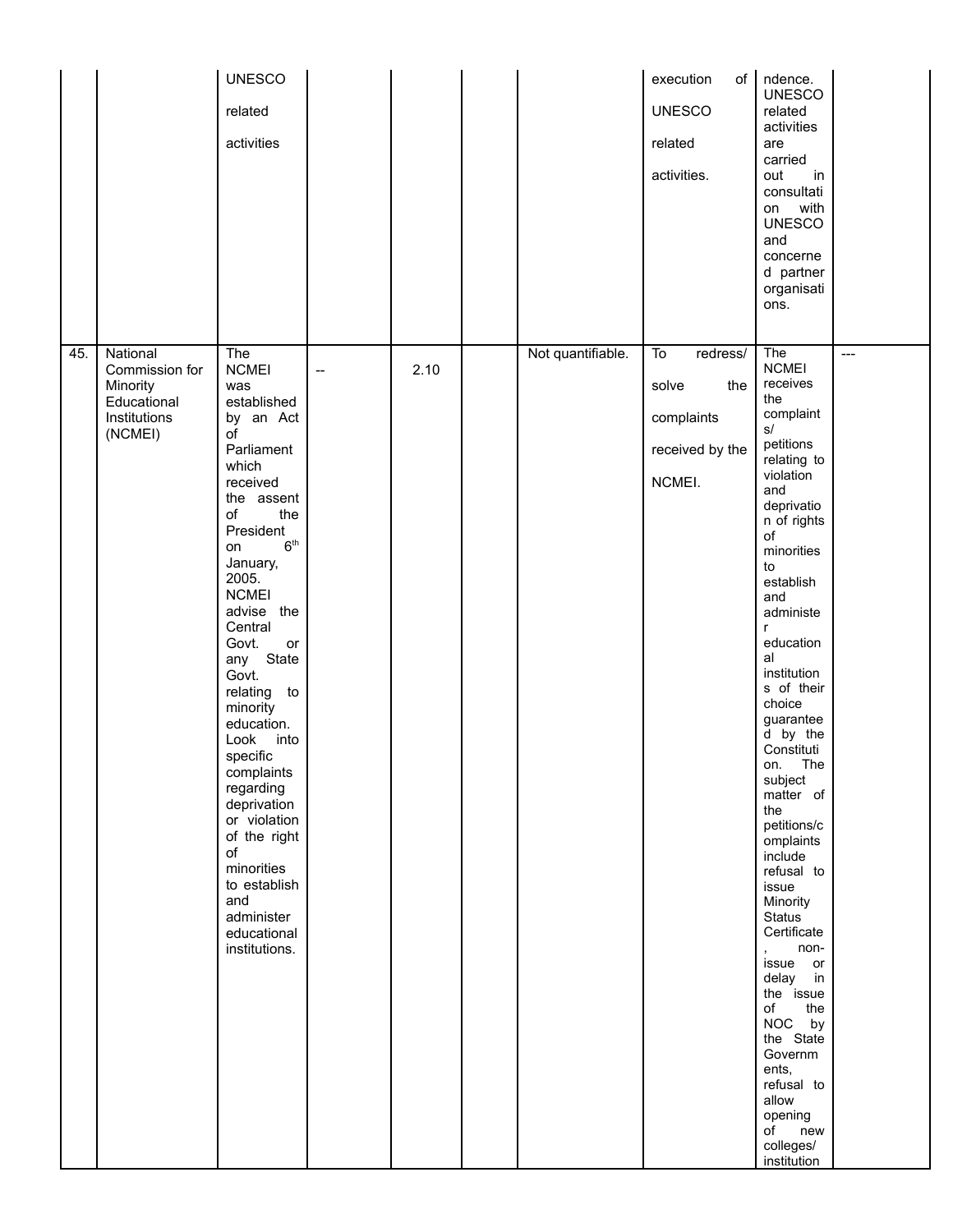|     |                                                                                                         |                                                                                                                                                                                                                                                                                                                                                                                                                                                                                                                                                                                                                                                                                                                                                                                                                               |      |      |                          |                                                                                                                                          |                                                                                                                                                      | s, refusal<br>to<br>allow<br>additional |  |
|-----|---------------------------------------------------------------------------------------------------------|-------------------------------------------------------------------------------------------------------------------------------------------------------------------------------------------------------------------------------------------------------------------------------------------------------------------------------------------------------------------------------------------------------------------------------------------------------------------------------------------------------------------------------------------------------------------------------------------------------------------------------------------------------------------------------------------------------------------------------------------------------------------------------------------------------------------------------|------|------|--------------------------|------------------------------------------------------------------------------------------------------------------------------------------|------------------------------------------------------------------------------------------------------------------------------------------------------|-----------------------------------------|--|
| 46. | National<br>University<br>of<br>Educational<br>Planning<br>&<br>Administration<br>(NUEPA), New<br>Delhi | To<br>undertake,<br>promote<br>and<br>Coordinate<br>research in<br>educational<br>planning<br>and<br>Administrat<br>ion provide<br>training<br>and<br>consultanc<br>y services<br>in this field,<br>to train and<br>orient key<br>level<br>functionarie<br>s as well as<br>senior level<br>administrat<br>from<br>ors<br>the Centre<br>and States<br>to<br>collaborate<br>with other<br>agencies,<br>institutions<br>and<br>organizatio<br>to<br>ns,<br>provide<br>facilities for<br>training<br>and<br>research to<br>other<br>countries<br>particularly<br>the<br>of<br>Asian<br>region<br>in<br>the field of<br>educational<br>planning<br>and<br>administrati<br>on and to<br>prepare,<br>print and<br>publish<br>papers,<br>periodicals<br>and books,<br>share<br>to<br>experience<br>and<br>expertise in<br>the area of | 8.83 | 4.94 | $\overline{\phantom{a}}$ | The target<br>for<br>2007-08 is<br>to<br>conduct<br>54<br>training<br>programmes and<br>to complete the<br>ongoing research<br>projects. | Training<br>of<br>about<br>1600<br>officials/admini<br>strators<br>in<br>Education<br>Sector<br>and<br>rendering<br>of<br>required<br>consultancies. |                                         |  |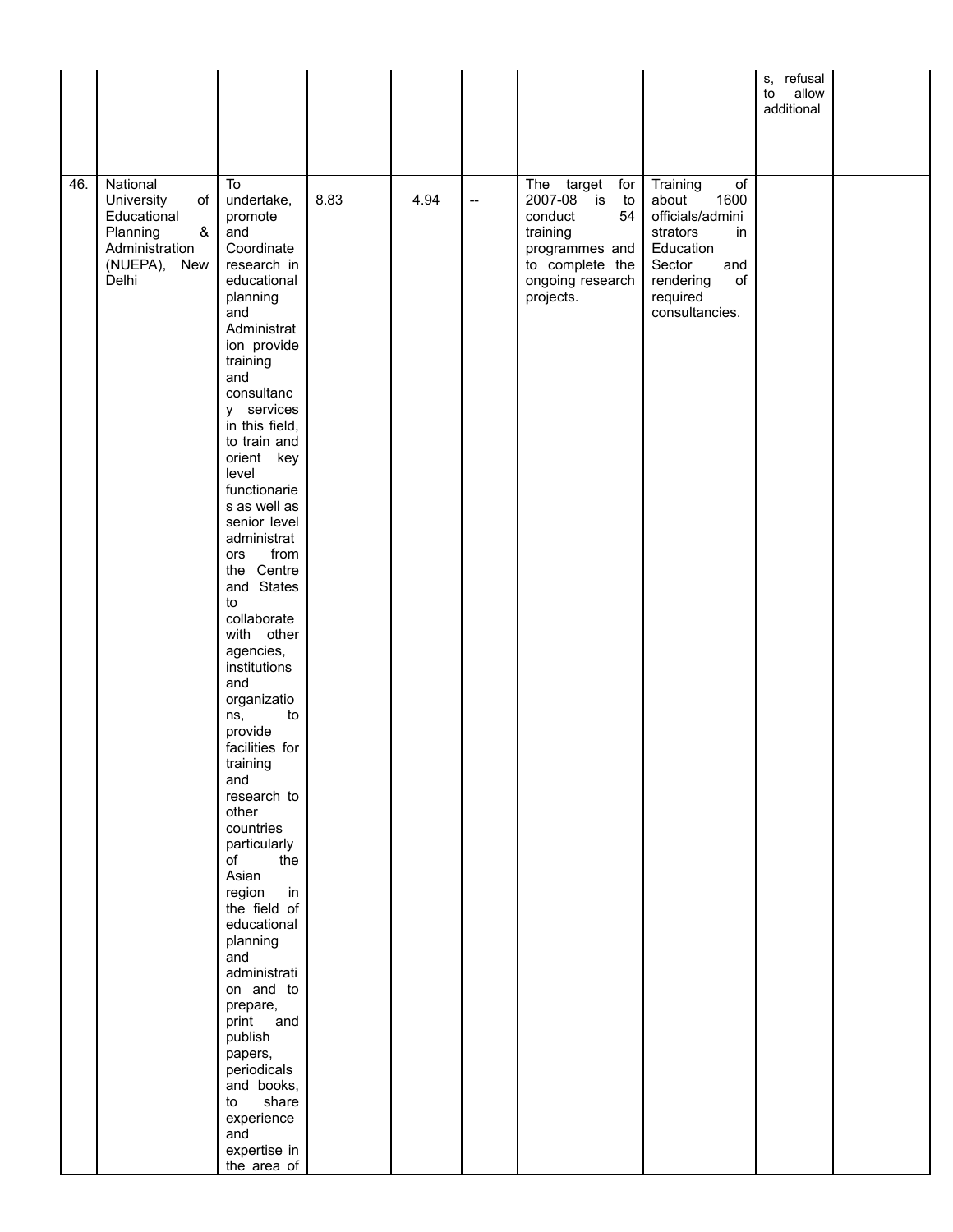|     |                                                 | educational<br>plan<br>and<br>administrati<br>with<br>on<br>other<br>countries<br>and<br>to<br>conduct<br>comparativ<br>studies<br>e –<br>and<br>maintain<br>the library<br>facilities for<br>the<br>furtherance<br>these<br>οf<br>objectives.                                                                                        |                                                                                                                                       |                |                                                                                                                                                                                                                                                                                                                                                                                                                                                                                |                                                                                                                                                                                                                                                                                                                                                                                                                                   |                                                                                                                                                                                                                                                                                         |                          |
|-----|-------------------------------------------------|---------------------------------------------------------------------------------------------------------------------------------------------------------------------------------------------------------------------------------------------------------------------------------------------------------------------------------------|---------------------------------------------------------------------------------------------------------------------------------------|----------------|--------------------------------------------------------------------------------------------------------------------------------------------------------------------------------------------------------------------------------------------------------------------------------------------------------------------------------------------------------------------------------------------------------------------------------------------------------------------------------|-----------------------------------------------------------------------------------------------------------------------------------------------------------------------------------------------------------------------------------------------------------------------------------------------------------------------------------------------------------------------------------------------------------------------------------|-----------------------------------------------------------------------------------------------------------------------------------------------------------------------------------------------------------------------------------------------------------------------------------------|--------------------------|
|     | <b>Technical Education</b>                      |                                                                                                                                                                                                                                                                                                                                       |                                                                                                                                       |                |                                                                                                                                                                                                                                                                                                                                                                                                                                                                                |                                                                                                                                                                                                                                                                                                                                                                                                                                   |                                                                                                                                                                                                                                                                                         |                          |
| 47. | Scheme of<br>Community<br>Polytechnics          | The<br>objective is<br>to ensure<br>that<br>the<br>rural<br>and<br>real Indian<br>gets a fair<br>share<br>οf<br>benefits<br>the<br>from<br>investment<br>in technical<br>education<br>besides<br>creating<br>desired<br>skilled<br>manpower<br>to meet the<br>need of the<br>local<br>economy.                                        | 20.00<br>(2.00)<br>in<br>NER)                                                                                                         | $\overline{a}$ | On an average<br>there are 669<br>diploma<br>level<br>institution in the<br>which<br>country<br>are implementing<br>the scheme at<br>present. On an<br>average<br>each<br>community<br>polytechnic trains<br>500<br>about<br>in<br>persons<br>different<br>need<br>based non formal<br>skills/trade.                                                                                                                                                                           | The scheme of<br>the<br>polytechnics<br>has<br>been<br>reviewed and it<br>has<br>been<br>found to be a<br>useful<br>very<br>for<br>scheme<br>making<br>rural<br>youth<br>employable to<br>a very large<br>extent.                                                                                                                                                                                                                 |                                                                                                                                                                                                                                                                                         |                          |
| 48. | Indian Institutes<br>of<br>Technology<br>(IIIs) | $\overline{7}$<br>To<br>run<br><b>IITs</b><br>(at<br>Delhi,<br>Bombay,<br>Madras,<br>Kanpur,<br>Kharagpur,<br>Guwahati<br>and<br>Roorkee)<br>for<br>imparting<br>high quality<br>technical<br>education<br>to students<br>selected<br>through a<br>national<br>level<br>competitive<br>exam.<br>Upgradatio<br>of<br>n<br>infrastructu | 301.00<br>$(177.30)$ in<br>NER)<br>(excluding<br>an amount<br>of<br>Rs.<br>988.00<br>crores for<br><b>OSC</b><br>recommen<br>dation). | 442.00         | Imparting World-<br>class high quality<br>technical<br>education<br>at<br>undergraduate,<br>postgraduate and<br>Ph.D. level to<br>students selected<br>through<br>a<br>national<br>level<br>competitive exam<br>7 IITs (at<br>in<br>Delhi,<br>Bombay,<br>Madras, Kanpur,<br>Kharagpur,<br>Guwahati<br>and<br>Roorkee)<br>including<br>Upgradation<br>of<br>infrastructure, viz<br>construction<br>of<br>Auditorium,<br>community<br>centre, Hostels,<br>Kendriya<br>Vidyalaya, | The IITs have<br>continued<br>to<br>impart World-<br>class<br>high<br>quality<br>technical<br>education<br>at<br>undergraduate,<br>postgraduate<br>and Ph.D. level<br>students<br>to<br>selected<br>through<br>a<br>national level<br>competitive<br>exam in 7 IITs<br>(at)<br>Delhi,<br>Bombay,<br>Madras,<br>Kanpur,<br>Kharagpur,<br>Guwahati and<br>Roorkee).<br>However, this<br>will not be the<br>direct result of $\vert$ | The<br>process /<br>timelines<br>are taken<br>care<br>οf<br>and<br>quarterly<br>targets<br>for<br>regular<br>flow<br>of<br>funds to<br>the<br>Institutes<br>have<br>been<br>identified.<br>The<br>regular<br>flow<br>of<br>funds<br>and also<br>a<br>constant<br>monitorin<br>will<br>g | $\overline{\phantom{0}}$ |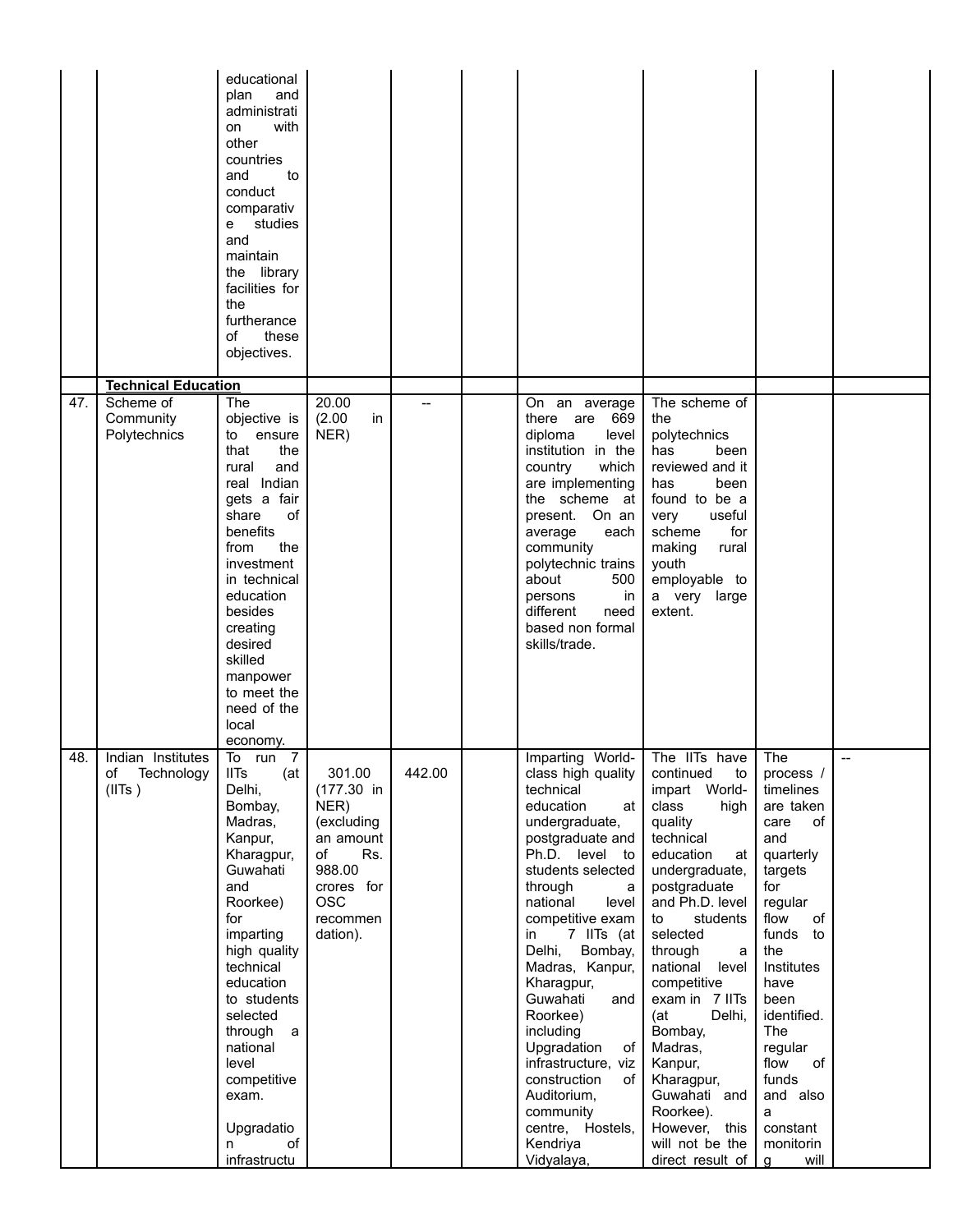|     |                                                               | re<br>Modernizati<br>on of labs<br>and digital<br>resources<br>Expansion<br>οf<br>inter-<br>disciplinary<br>programme<br>/introductio<br>n of new<br>emerging<br>courses. |                                                                                                                                 |       | Halls,<br>Lecture<br>faculty<br>Residence,<br>conference<br>centres,<br>Development of<br>land and internal<br>roads<br>etc.<br>Modernization of<br>labs and digital<br>resources<br>(Development of<br>infrastructure<br>is<br>continue<br>on<br>and<br>basis<br>not<br>linked to any one<br>financial year),<br>expansion<br>of l<br>inter-disciplinary<br>programme/intro<br>duction of new<br>courses<br>in.<br>emerging<br>technologies.                          | the<br>annual<br>outlays of any<br>specific<br>year<br>but cumulative<br>effect of past<br>several year's<br>outlays.<br>Increase<br>in<br>intake<br>of<br>students<br>in<br>various<br>is<br>expected.<br>Introduction of<br>new courses /<br>programmes is<br>projected.<br>Besides,<br>quantitative<br>and qualitative<br>growth in the<br>οf<br>areas<br>research,<br>papers<br>published,<br>publication<br>0f<br>books.<br>organization of<br>conferences,<br>patents / trade<br>marks<br>designs,<br>quality<br>improvement<br>programmes<br>and continuing<br>education<br>programmes<br>is expected. | definitely<br>improve<br>the<br>performa<br>of<br>nce<br>these<br>Institution<br>in<br>s<br>- a<br>fixed time<br>bound<br>manner. |                                                                                                                                                                                    |
|-----|---------------------------------------------------------------|---------------------------------------------------------------------------------------------------------------------------------------------------------------------------|---------------------------------------------------------------------------------------------------------------------------------|-------|------------------------------------------------------------------------------------------------------------------------------------------------------------------------------------------------------------------------------------------------------------------------------------------------------------------------------------------------------------------------------------------------------------------------------------------------------------------------|---------------------------------------------------------------------------------------------------------------------------------------------------------------------------------------------------------------------------------------------------------------------------------------------------------------------------------------------------------------------------------------------------------------------------------------------------------------------------------------------------------------------------------------------------------------------------------------------------------------|-----------------------------------------------------------------------------------------------------------------------------------|------------------------------------------------------------------------------------------------------------------------------------------------------------------------------------|
| 49. | Indian Institutes<br>of Management<br>(IIMs)                  | To provide<br>Quality<br>Manageme<br>nt<br>Education                                                                                                                      | 33.00<br>(10.00)<br>in<br>NER)<br>(excluding<br>an amount<br>of<br>Rs.80.00<br>crores for<br><b>OSC</b><br>recommen<br>dation). | 41.00 | 1. To continue to<br>impart<br>quality<br>management<br>education<br>enhance facilities<br>in r/o Information<br>Technology,<br>infrastructure &<br>Library resource.<br>Improvement is<br>faculty strength &<br>maintain quality<br>of education.<br>2.<br>Duration<br>Programme<br>(PGP-Public<br>Management and<br>Policy)<br>3.<br>To<br>create<br>infrastructure and<br>facilities<br>other<br>including<br>recruitment<br>of<br>faculty at<br>IIM<br>(Shillong). | To continue to<br>provide<br>management<br>education.                                                                                                                                                                                                                                                                                                                                                                                                                                                                                                                                                         |                                                                                                                                   | 1.<br>Timely<br>approval of<br>competent<br>authority.<br>2. Award of<br>contract for<br>civil/ works/<br>equipment.<br>3.<br>Recruitment<br>faculty<br>οf<br>and support<br>staff |
| 50. | Indian<br>Institute<br>of<br>Sceince<br>(IISc.),<br>Bangalore | The<br>Institute is<br>post<br>а<br>graduate                                                                                                                              | 106.00<br>(excluding<br>an amount                                                                                               | 87.15 | To<br>carry<br>out  <br>research in pure<br>applied<br>and<br>sciences,                                                                                                                                                                                                                                                                                                                                                                                                | Enhancement<br>performance &<br>prediction<br>in<br>order to meet                                                                                                                                                                                                                                                                                                                                                                                                                                                                                                                                             |                                                                                                                                   |                                                                                                                                                                                    |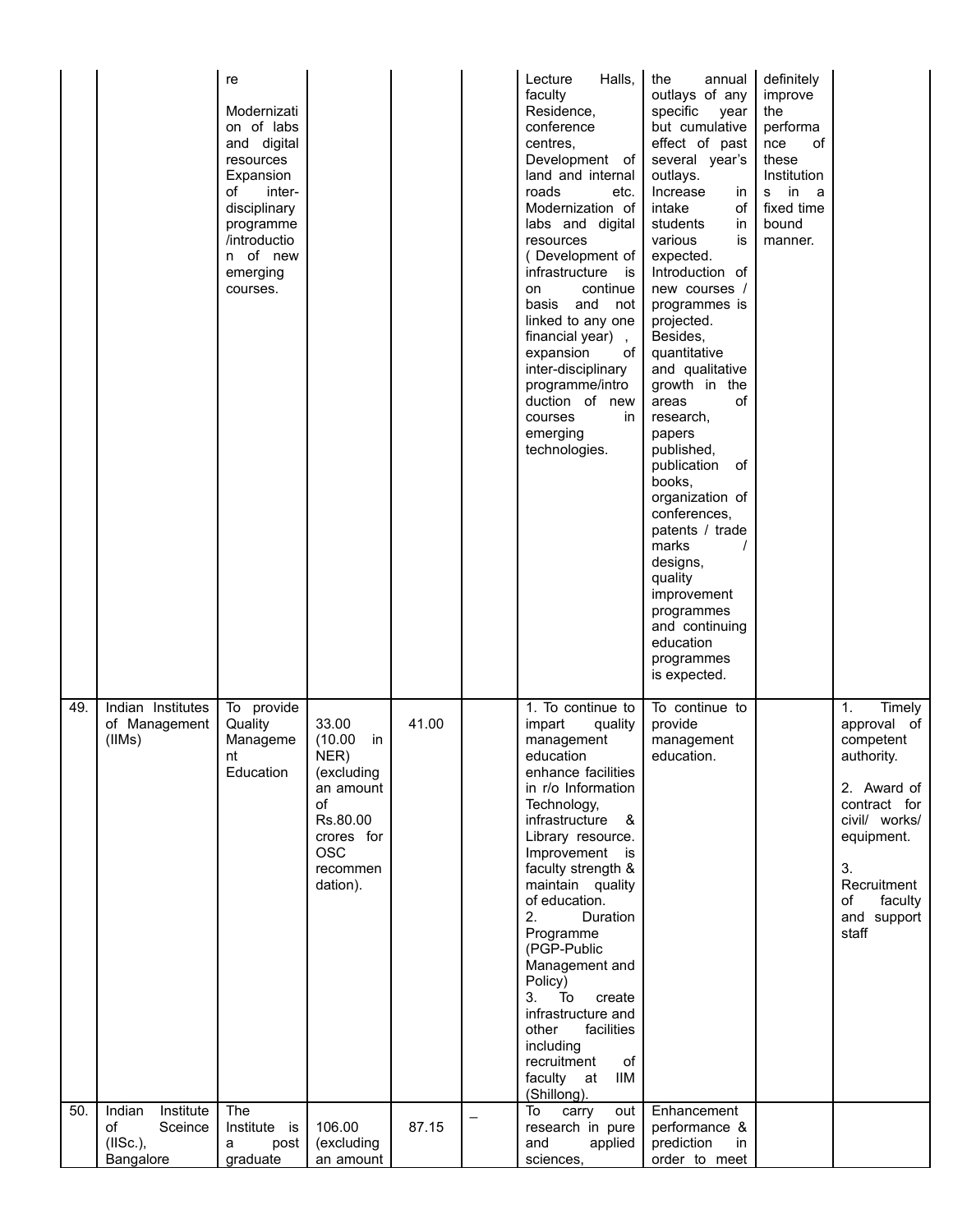|     |                   | Institution<br>providing<br>quality<br>education<br>and<br>excelling in<br>research<br>and<br>developme<br>nt at the<br>cutting<br>of<br>edge<br>several<br>disciplines<br>in Science,<br>Engineerin<br>and<br>g<br>Technology | of<br>Rs.90.00<br>crores for<br><b>OSC</b><br>recommen<br>dation). |      | especially<br>$\mathsf{in}$<br>frontline areas.<br>Upgradation<br>of<br>infrastructure<br>Modernization of<br>labs and digital<br>resources<br>Expansion<br>of<br>inter-disciplinary<br>programme/intro<br>duction of new<br>emerging<br>courses | the challenges<br>of<br>rapidly<br>changing<br>situation<br>in<br>national/<br>International<br>Science<br>Technolgy. |                |                  |
|-----|-------------------|--------------------------------------------------------------------------------------------------------------------------------------------------------------------------------------------------------------------------------|--------------------------------------------------------------------|------|--------------------------------------------------------------------------------------------------------------------------------------------------------------------------------------------------------------------------------------------------|-----------------------------------------------------------------------------------------------------------------------|----------------|------------------|
| 51. | All India Council | (i)<br>Proper                                                                                                                                                                                                                  |                                                                    |      | $(i)$ AICTE<br>will                                                                                                                                                                                                                              | The projected                                                                                                         |                |                  |
| (a) | Technical<br>for  | planning and                                                                                                                                                                                                                   | 100.00<br>(10.00)<br>in                                            | 1.00 | continue<br>to                                                                                                                                                                                                                                   | outcomes                                                                                                              | One Year.      | The approval     |
|     | Education         | coordinated                                                                                                                                                                                                                    | NER)                                                               |      | regulate<br>the                                                                                                                                                                                                                                  | through various                                                                                                       | $\overline{a}$ | process and      |
|     |                   | development                                                                                                                                                                                                                    |                                                                    |      | of<br>functioning                                                                                                                                                                                                                                | activities<br>$\sigma$ f                                                                                              |                | accreditation    |
|     |                   | $\sigma$<br>the                                                                                                                                                                                                                |                                                                    |      | 6200<br>around                                                                                                                                                                                                                                   | AICTE will lead                                                                                                       |                | $\underline{of}$ |
|     |                   | technical                                                                                                                                                                                                                      |                                                                    |      | <b>Institution</b>                                                                                                                                                                                                                               | to growth of                                                                                                          |                | programmes       |
|     |                   | education                                                                                                                                                                                                                      |                                                                    |      | imparting technical                                                                                                                                                                                                                              | technical                                                                                                             |                | are based on     |
|     |                   | system, the                                                                                                                                                                                                                    |                                                                    |      | education<br>$\frac{1}{2}$                                                                                                                                                                                                                       | education                                                                                                             |                | the initiatives  |
|     |                   | promotion                                                                                                                                                                                                                      |                                                                    |      | different                                                                                                                                                                                                                                        | system in the                                                                                                         |                | $\sigma$<br>the  |
|     |                   | of education                                                                                                                                                                                                                   |                                                                    |      | disciplines with an                                                                                                                                                                                                                              | country. Quality                                                                                                      |                | institutions,    |
|     |                   | in relation of                                                                                                                                                                                                                 |                                                                    |      | intake capacity of                                                                                                                                                                                                                               | improvement in                                                                                                        |                | though           |
|     |                   | planned                                                                                                                                                                                                                        |                                                                    |      | about $9$<br>lakhs                                                                                                                                                                                                                               | technical                                                                                                             |                | <b>AICTE</b>     |
|     |                   | quantitative                                                                                                                                                                                                                   |                                                                    |      | students (including                                                                                                                                                                                                                              | education                                                                                                             |                | provides         |
|     |                   | growth and                                                                                                                                                                                                                     |                                                                    |      | diploma<br>level                                                                                                                                                                                                                                 | through                                                                                                               |                | guidelines to    |
|     |                   | the                                                                                                                                                                                                                            |                                                                    |      | institution)                                                                                                                                                                                                                                     | accreditation,                                                                                                        |                | the              |
|     |                   | regulation                                                                                                                                                                                                                     |                                                                    |      | (ii) In addition to                                                                                                                                                                                                                              | improvement in                                                                                                        |                | institutions     |
|     |                   | and proper                                                                                                                                                                                                                     |                                                                    |      | 377<br><b>Institutions</b>                                                                                                                                                                                                                       | of<br>quality                                                                                                         |                | for seeking      |
|     |                   | maintenance                                                                                                                                                                                                                    |                                                                    |      | comprising 1690                                                                                                                                                                                                                                  | faculty member.                                                                                                       |                | approval/        |
|     |                   | of norms                                                                                                                                                                                                                       |                                                                    |      | programmes                                                                                                                                                                                                                                       | Research,                                                                                                             |                | accreditation.   |
|     |                   | and                                                                                                                                                                                                                            |                                                                    |      | already accredited,                                                                                                                                                                                                                              | teaching                                                                                                              |                |                  |
|     |                   | standards in                                                                                                                                                                                                                   |                                                                    |      | accreditation<br>of 1                                                                                                                                                                                                                            | methodology, up                                                                                                       |                |                  |
|     |                   | the technical                                                                                                                                                                                                                  |                                                                    |      | more<br>400                                                                                                                                                                                                                                      | gradation<br>$\sigma$                                                                                                 |                |                  |
|     |                   | education                                                                                                                                                                                                                      |                                                                    |      | <b>Institutes</b>                                                                                                                                                                                                                                | skill<br>and                                                                                                          |                |                  |
|     |                   | system.                                                                                                                                                                                                                        |                                                                    |      | comprising<br>2000                                                                                                                                                                                                                               | knowledge of                                                                                                          |                |                  |
|     |                   | (ii) AICTE                                                                                                                                                                                                                     |                                                                    |      | programmes will                                                                                                                                                                                                                                  | students<br>and                                                                                                       |                |                  |
|     |                   | funds                                                                                                                                                                                                                          |                                                                    |      | completed<br>be                                                                                                                                                                                                                                  | industrial                                                                                                            |                |                  |
|     |                   | various                                                                                                                                                                                                                        |                                                                    |      | the<br>during                                                                                                                                                                                                                                    | growth.                                                                                                               |                |                  |
|     |                   | programmes                                                                                                                                                                                                                     |                                                                    |      | academic<br>vear                                                                                                                                                                                                                                 |                                                                                                                       |                |                  |
|     |                   | . With a                                                                                                                                                                                                                       |                                                                    |      | 2007-08.                                                                                                                                                                                                                                         |                                                                                                                       |                |                  |
|     |                   | view<br>to                                                                                                                                                                                                                     |                                                                    |      | (iii) An amount of                                                                                                                                                                                                                               |                                                                                                                       |                |                  |
|     |                   | achieving                                                                                                                                                                                                                      |                                                                    |      | Rs. 18945 lakhs                                                                                                                                                                                                                                  |                                                                                                                       |                |                  |
|     |                   | the above                                                                                                                                                                                                                      |                                                                    |      | (Plan funds) and                                                                                                                                                                                                                                 |                                                                                                                       |                |                  |
|     |                   | objectives.                                                                                                                                                                                                                    |                                                                    |      | Rs. 6460 lakhs                                                                                                                                                                                                                                   |                                                                                                                       |                |                  |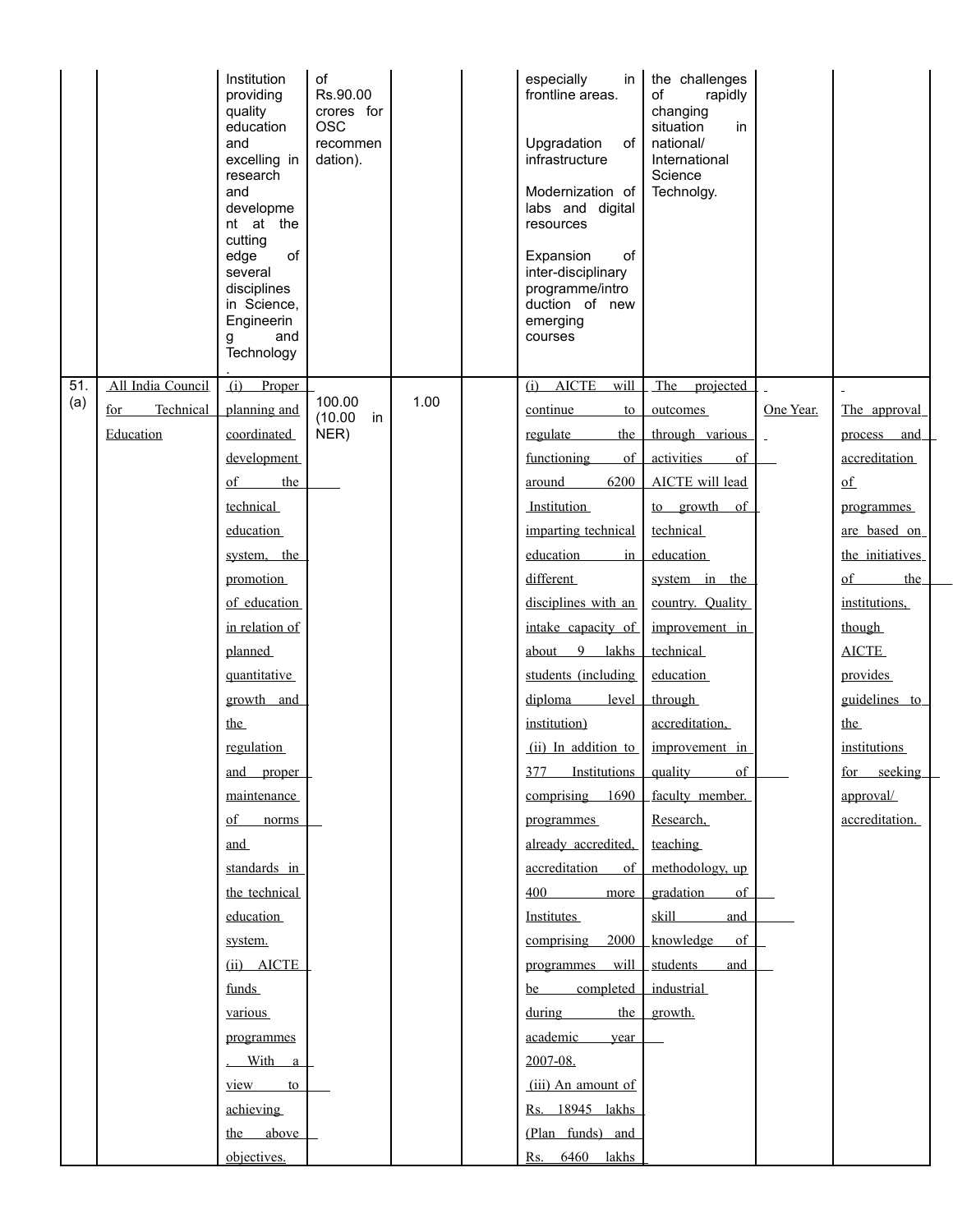|            |                                                    |                                                                                                                                                                                      |                                                                                                                                  |        |                                                                                                       | (Non-Plan Funds                                                                                                                                                                                                                                                                                                                                                                                                                                                                                                                                                                                                                                                                                                    |                                                                                                                                                                                                                                                                                                                                                                                                                                                                                                |                                                                                                                                                                                                                                                                                                                                                                                                                                                                                                                                                                 |                                                                                                                                                                                                 |
|------------|----------------------------------------------------|--------------------------------------------------------------------------------------------------------------------------------------------------------------------------------------|----------------------------------------------------------------------------------------------------------------------------------|--------|-------------------------------------------------------------------------------------------------------|--------------------------------------------------------------------------------------------------------------------------------------------------------------------------------------------------------------------------------------------------------------------------------------------------------------------------------------------------------------------------------------------------------------------------------------------------------------------------------------------------------------------------------------------------------------------------------------------------------------------------------------------------------------------------------------------------------------------|------------------------------------------------------------------------------------------------------------------------------------------------------------------------------------------------------------------------------------------------------------------------------------------------------------------------------------------------------------------------------------------------------------------------------------------------------------------------------------------------|-----------------------------------------------------------------------------------------------------------------------------------------------------------------------------------------------------------------------------------------------------------------------------------------------------------------------------------------------------------------------------------------------------------------------------------------------------------------------------------------------------------------------------------------------------------------|-------------------------------------------------------------------------------------------------------------------------------------------------------------------------------------------------|
|            |                                                    |                                                                                                                                                                                      |                                                                                                                                  |        |                                                                                                       | will be provided to                                                                                                                                                                                                                                                                                                                                                                                                                                                                                                                                                                                                                                                                                                |                                                                                                                                                                                                                                                                                                                                                                                                                                                                                                |                                                                                                                                                                                                                                                                                                                                                                                                                                                                                                                                                                 |                                                                                                                                                                                                 |
|            |                                                    |                                                                                                                                                                                      |                                                                                                                                  |        |                                                                                                       | various institutions                                                                                                                                                                                                                                                                                                                                                                                                                                                                                                                                                                                                                                                                                               |                                                                                                                                                                                                                                                                                                                                                                                                                                                                                                |                                                                                                                                                                                                                                                                                                                                                                                                                                                                                                                                                                 |                                                                                                                                                                                                 |
|            |                                                    |                                                                                                                                                                                      |                                                                                                                                  |        |                                                                                                       |                                                                                                                                                                                                                                                                                                                                                                                                                                                                                                                                                                                                                                                                                                                    |                                                                                                                                                                                                                                                                                                                                                                                                                                                                                                |                                                                                                                                                                                                                                                                                                                                                                                                                                                                                                                                                                 |                                                                                                                                                                                                 |
|            |                                                    |                                                                                                                                                                                      |                                                                                                                                  |        |                                                                                                       |                                                                                                                                                                                                                                                                                                                                                                                                                                                                                                                                                                                                                                                                                                                    |                                                                                                                                                                                                                                                                                                                                                                                                                                                                                                |                                                                                                                                                                                                                                                                                                                                                                                                                                                                                                                                                                 |                                                                                                                                                                                                 |
|            |                                                    |                                                                                                                                                                                      |                                                                                                                                  |        |                                                                                                       |                                                                                                                                                                                                                                                                                                                                                                                                                                                                                                                                                                                                                                                                                                                    |                                                                                                                                                                                                                                                                                                                                                                                                                                                                                                |                                                                                                                                                                                                                                                                                                                                                                                                                                                                                                                                                                 |                                                                                                                                                                                                 |
| 51.<br>(b) | Nation<br>al Institutes of<br>Technology<br>(NITs) | To provide<br>Quality<br>Engineerin<br>&<br>g<br><b>Technical</b><br>Education<br>at the level<br>of<br>undergradu<br>ate,<br>postgradua<br>te<br>and<br>research<br>programme<br>S. | 113.00<br>$(90.60)$ in<br>NER)<br>(excluding<br>an amount<br>of<br>Rs.780.00<br>crores for<br><b>OSC</b><br>recommen<br>dation). | 233.10 | 0<br>(The<br>other<br>sourc<br>es of<br>incom<br>is<br>е<br>throu<br>gh fee<br>and<br>consu<br>Itancy | and stakeholders of<br>technical<br>education.<br>(i)To continue to<br>impart<br>Quality<br>08 Technical<br>50Education to the<br>students through<br>20<br>National<br>Institutes<br>οf<br>Technology<br>(NITs).<br>$(ii)$ To<br>impart<br>Technical<br>Education<br>to<br>50000 students<br>in Engineering &<br>related subjects.<br>Around<br>2500<br>teaching faculty<br>and 4600 Non-<br>teaching staff is<br>presently<br>engaged in these<br>activities.<br>(iii) To<br>provide<br>infrastructure<br>facilities to the<br>students<br>by<br>construction<br>of<br>Messes, Hostels,<br>of<br>upgradation<br>laboratories and<br>Workshops,<br>Modernization of<br>Library<br>and<br>computer centres<br>etc. | By investing in<br>NITs,<br>the<br>Technical<br>Education<br>being imparted<br>would<br>be<br>improved<br>as<br>the<br>students<br>will<br>have<br>access<br>to<br>State $-$ of $-$<br>Modern<br>Art,<br>Laboratory<br>Equipment,<br>Latest Books<br>on the subject<br>in the Library<br>and improved<br>Hostel<br>facilities. With<br>the<br>implementation<br>of<br>new<br>reservation<br>policy of OBCs<br>these<br>above<br>facilities will be<br>further<br>improved and<br>strengthened. | The<br>process /<br>timelines<br>s<br>are<br>taken<br>of<br>care<br>and<br>quarterly<br>targets<br>for<br>regular<br>flow<br>of<br>funds to<br>the<br>Institutes<br>have<br>been<br>identified.<br>The<br>regular<br>flow<br>of<br>funds<br>and also<br>a<br>constant<br>monitorin<br>will<br>g<br>definitely<br>improve<br>the<br>performa<br>nce<br>οf<br>these<br>Institution<br>s in<br>- a<br>fixed time<br>bound<br>manner.<br>From the<br>year<br>2007-<br>2008<br>a<br>quarterly<br>monitorin<br>g will be<br>further<br>strengthe<br>ned and<br>review | $\mathbf{1}$ .<br>Availability<br>οf<br>competent<br>technical<br>faculty in the<br>Institute.<br>2.<br>Timely<br>completion<br>of<br>Hostels<br>and<br>other<br>infrastructur<br>e facilities. |
|            |                                                    |                                                                                                                                                                                      |                                                                                                                                  |        |                                                                                                       |                                                                                                                                                                                                                                                                                                                                                                                                                                                                                                                                                                                                                                                                                                                    |                                                                                                                                                                                                                                                                                                                                                                                                                                                                                                | meeting<br>with the<br><b>Directors</b><br>of<br><b>NITs</b><br>will<br>be<br>engaged<br>every                                                                                                                                                                                                                                                                                                                                                                                                                                                                  |                                                                                                                                                                                                 |
|            |                                                    |                                                                                                                                                                                      |                                                                                                                                  |        |                                                                                                       |                                                                                                                                                                                                                                                                                                                                                                                                                                                                                                                                                                                                                                                                                                                    |                                                                                                                                                                                                                                                                                                                                                                                                                                                                                                | quarter.                                                                                                                                                                                                                                                                                                                                                                                                                                                                                                                                                        |                                                                                                                                                                                                 |
| 52.        | National                                           | iTo train the                                                                                                                                                                        |                                                                                                                                  |        |                                                                                                       |                                                                                                                                                                                                                                                                                                                                                                                                                                                                                                                                                                                                                                                                                                                    |                                                                                                                                                                                                                                                                                                                                                                                                                                                                                                | The                                                                                                                                                                                                                                                                                                                                                                                                                                                                                                                                                             | Projected                                                                                                                                                                                       |
|            | Institute of<br>Industrial                         | practicing<br>executives                                                                                                                                                             | 6.00<br>(excluding                                                                                                               | 17.85  |                                                                                                       | 1. To continue to<br>develop qualified                                                                                                                                                                                                                                                                                                                                                                                                                                                                                                                                                                                                                                                                             | i.Tech<br>nical                                                                                                                                                                                                                                                                                                                                                                                                                                                                                | quarterly<br>targets                                                                                                                                                                                                                                                                                                                                                                                                                                                                                                                                            | outcome<br>is<br>subject<br>to                                                                                                                                                                  |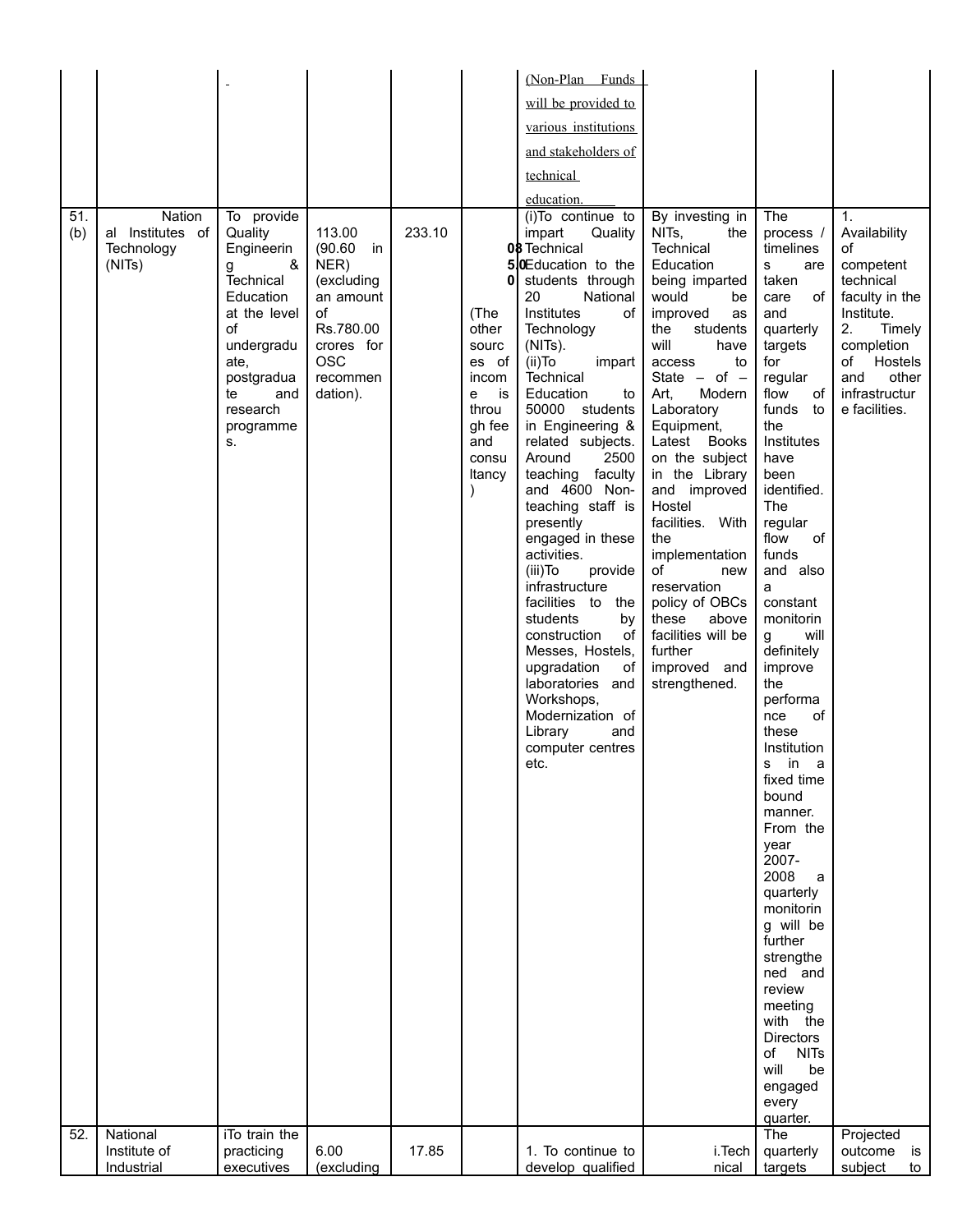|     | Engineering<br>(NIIE), Mumbai                                            | in Technical<br>$\prime$<br>Non-<br>Technical<br>in<br>areas<br>various<br>facts<br>of<br>manageme<br>nt.<br>iiTo provide<br>technical<br>consultancy<br>the<br>to<br>industrial<br>and<br>business<br>organizatio<br>n to find<br>scientific<br>solution to<br>their<br>problems<br>and<br>increase<br>the<br>productivity.<br><b>iiiTo</b><br>develop<br>qualified<br>manpower<br>to cater to<br>the needs<br>of<br>the<br>industries/<br>business<br>with<br>the<br>all<br>over<br>objective of<br>nation<br>building | an amount<br>of<br>Rs.16.00<br>crores for<br><b>OSC</b><br>recommen<br>dation). |      | manpower<br>to<br>the<br>cater<br>to<br>of<br>the<br>needs<br>industries<br>$\prime$<br>business.                                                                                                                                                                                                                | educa<br>tion<br>being<br>impart<br>ed will<br>impro<br>ve.                                                                                                                                                                                                                                                 | for<br>regular<br>flow<br>of<br>funds<br>to<br>the<br>Institute<br>have<br>been<br>identified                      | the<br>varied<br>response<br>from<br>the<br>Industries.        |
|-----|--------------------------------------------------------------------------|--------------------------------------------------------------------------------------------------------------------------------------------------------------------------------------------------------------------------------------------------------------------------------------------------------------------------------------------------------------------------------------------------------------------------------------------------------------------------------------------------------------------------|---------------------------------------------------------------------------------|------|------------------------------------------------------------------------------------------------------------------------------------------------------------------------------------------------------------------------------------------------------------------------------------------------------------------|-------------------------------------------------------------------------------------------------------------------------------------------------------------------------------------------------------------------------------------------------------------------------------------------------------------|--------------------------------------------------------------------------------------------------------------------|----------------------------------------------------------------|
| 53. | National<br>Institute of<br>Foundry &<br>Forge<br>Technology,<br>Ranchi. | To train the<br>practicing<br>executives<br>in<br>Technical/<br>Non<br>-technical<br>in<br>areas<br>various<br>of<br>facts<br>manageme<br>nt.<br>To provide<br>technical<br>consultanc<br>y to the<br>industries<br>and<br>business<br>organizatio<br>ns to find<br>scientific<br>solutions to<br>their<br>problems<br>and<br>increase                                                                                                                                                                                   | 12.00                                                                           | 4.95 | continue to<br>To<br>provide teaching<br>and<br>training<br>programmes,<br>Conduct<br>research<br>in<br>frontier<br>areas<br>pertaining<br>to<br>foundry<br>and<br>forge technology<br>and allied areas<br>and to provide<br>technological<br>guidance<br>and<br>documentation<br>services to the<br>Industries. | 1. By<br>improving<br>the<br>infrastructu   for<br>re<br>NIFFT,<br>Ranchi, the funds to<br>technical<br>education<br>is<br>imparted<br>would<br>improved.<br>2.Seats will<br>be added<br>for<br>implementa<br>tion<br>οf<br>reservation<br>of OBC as<br>recommen<br>dation<br>оf<br>Oversight<br>Committee. | The<br>quarterly<br>targets<br>in regular<br>of<br>flow<br>the<br>Institute<br>being have<br>been<br>be identified | Inadequate<br>infrastructur<br>e may affect<br>the<br>outcome. |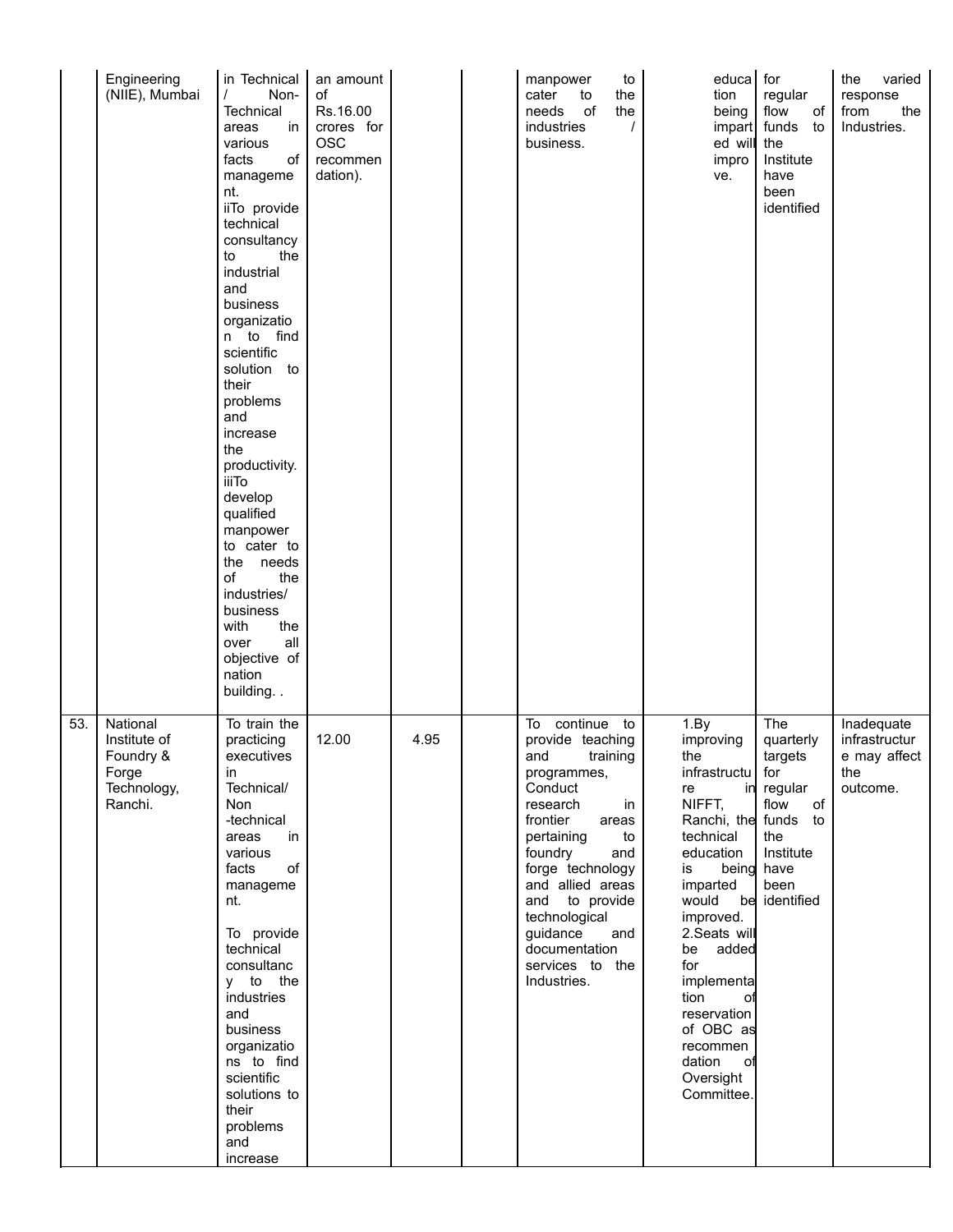|     |                                                                                                                                          | the<br>productivity<br>To develop<br>qualified<br>manpower<br>to cater to<br>the needs<br>of<br>the<br>industries/b<br>usiness<br>with<br>the<br>overall<br>objective of<br>nation<br>building.                                                                                                                                 |                                                                                                                                |       |                                                                                                                                                                                                                                                                                                                                                                                                                   |                                                                                                                                                                                                                                                                                                                                 |                                                                                                                                                                                                             |                                                                                                                                                                                                                                                                                                                                                          |
|-----|------------------------------------------------------------------------------------------------------------------------------------------|---------------------------------------------------------------------------------------------------------------------------------------------------------------------------------------------------------------------------------------------------------------------------------------------------------------------------------|--------------------------------------------------------------------------------------------------------------------------------|-------|-------------------------------------------------------------------------------------------------------------------------------------------------------------------------------------------------------------------------------------------------------------------------------------------------------------------------------------------------------------------------------------------------------------------|---------------------------------------------------------------------------------------------------------------------------------------------------------------------------------------------------------------------------------------------------------------------------------------------------------------------------------|-------------------------------------------------------------------------------------------------------------------------------------------------------------------------------------------------------------|----------------------------------------------------------------------------------------------------------------------------------------------------------------------------------------------------------------------------------------------------------------------------------------------------------------------------------------------------------|
| 54. | School of<br>Planning &<br>Architecture,<br>New Delhi.                                                                                   | To<br>achieve<br>well<br>trained<br>technica<br>manpow<br>er in the<br>field of<br>Architec<br>ture,<br>Plannin<br>and<br>g<br>provides<br>training<br>at<br>various<br>levels in<br>different<br>aspects<br>of<br>Human<br>Habitat<br>and<br>Environ<br>ment.                                                                  | 4.00<br>(excluding<br>an amount<br>of<br>Rs.12.00<br>crores for<br><b>OSC</b><br>recommen<br>dation).                          | 6.30  | continue<br>I.To<br>trained<br>to<br>technical<br>manpower in<br>the field<br>of<br>Architecture,<br>Planning and<br>provides<br>training<br>at<br>various levels<br>different<br>in<br>οf<br>aspects<br>Human<br>Habitat<br>and<br>Environment<br>708<br>to<br>students.<br>II. Efforts<br>is<br>being made to<br>develop<br>the<br>site for new<br>Campus<br>for<br>the School in<br>Vasant Kunj,<br>New Delhi. | i. The Planning<br>&<br>Architectural quarterly<br>Education being targets<br>imparted would for<br>be<br>improved<br>with<br>expansion<br>programmes<br>the School.<br>ii.Intake<br>оf<br>will<br>students<br>increase.                                                                                                        | The<br>regular<br>the flow<br>of<br>funds<br>to<br>of the<br>School<br>have<br>been<br>identified.                                                                                                          | The<br>candidates<br>from<br>the<br>background<br>of<br>Social<br>Sciences<br>are not been<br>attracted by<br>the<br>School<br>due to non<br>availability<br>of<br><b>GATE</b><br>scholarship<br>to them in<br>comparison<br>to<br>Architects/<br>Engineers.                                                                                             |
| 55. | <b>National Instt.</b><br>of Technical<br>Teachers'<br>Training &<br><b>Research</b><br>(Bhopal,<br>Chandigarh,<br>Chennai &<br>Kolkata) | To provide<br>professiona<br>I education<br>and<br>training<br>to<br>teachers of<br>polytechnic<br>engg.<br>S,<br>colleges<br>for<br>advanceme<br>of<br>nt<br>learning<br>$\prime$<br>promoting<br>excellence<br>in technical<br>education<br>and<br>industry.<br>These<br>institutes<br>offer<br>Masters<br>Degree<br>Programm | 12.00<br>(2.40)<br>in<br>NER)<br>(excluding<br>an amount<br>of<br>Rs.12.00<br>crores for<br><b>OSC</b><br>recommen<br>dation). | 18.55 | continue to<br>To<br>provide<br>short<br>term training to<br>of<br>teachers<br>technical<br>institutions,<br>to<br>structure<br>curriculum<br>reforms<br>and<br>produce<br>instructional<br>The<br>resources.<br>research<br>and<br>extension activity<br>involve<br>monitoring direct<br>central<br>assistance<br>of<br>schemes<br><b>MHRD</b>                                                                   | All<br>the<br>activities<br>$\qquad \qquad -$<br>training,<br>research<br>and<br>curriculum<br>&<br>revision<br>instructional<br>resources<br>development<br>are<br>ongoing<br>activities<br>through out the<br>year. NITTTRs<br>envision<br>to<br>become world<br>class resource<br>institutes<br>for<br>technical<br>teachers | Quarter 1<br>$-25%$ of<br>the<br>targets<br><b>Quarter</b><br>83<br><u>–2  </u><br>30%<br>each of<br><u>the</u><br><u>targets</u><br>Quarter-<br>4<br>15%<br>of<br>the<br>projected<br>targets<br>as<br>per | Shortage<br>$\overline{\phantom{a}}$<br>of faculty in<br>technical<br>institutions<br>- Delays in<br>curriculum<br>implementati<br>on by the<br>polytechnics<br>- Inadequate<br><b>States</b><br>support for<br>sponsoring<br>teachers for<br>training<br>programmes<br>of NITTTR<br>and<br>direct<br>Central<br>Assistance<br>Schemes of<br><b>MHRD</b> |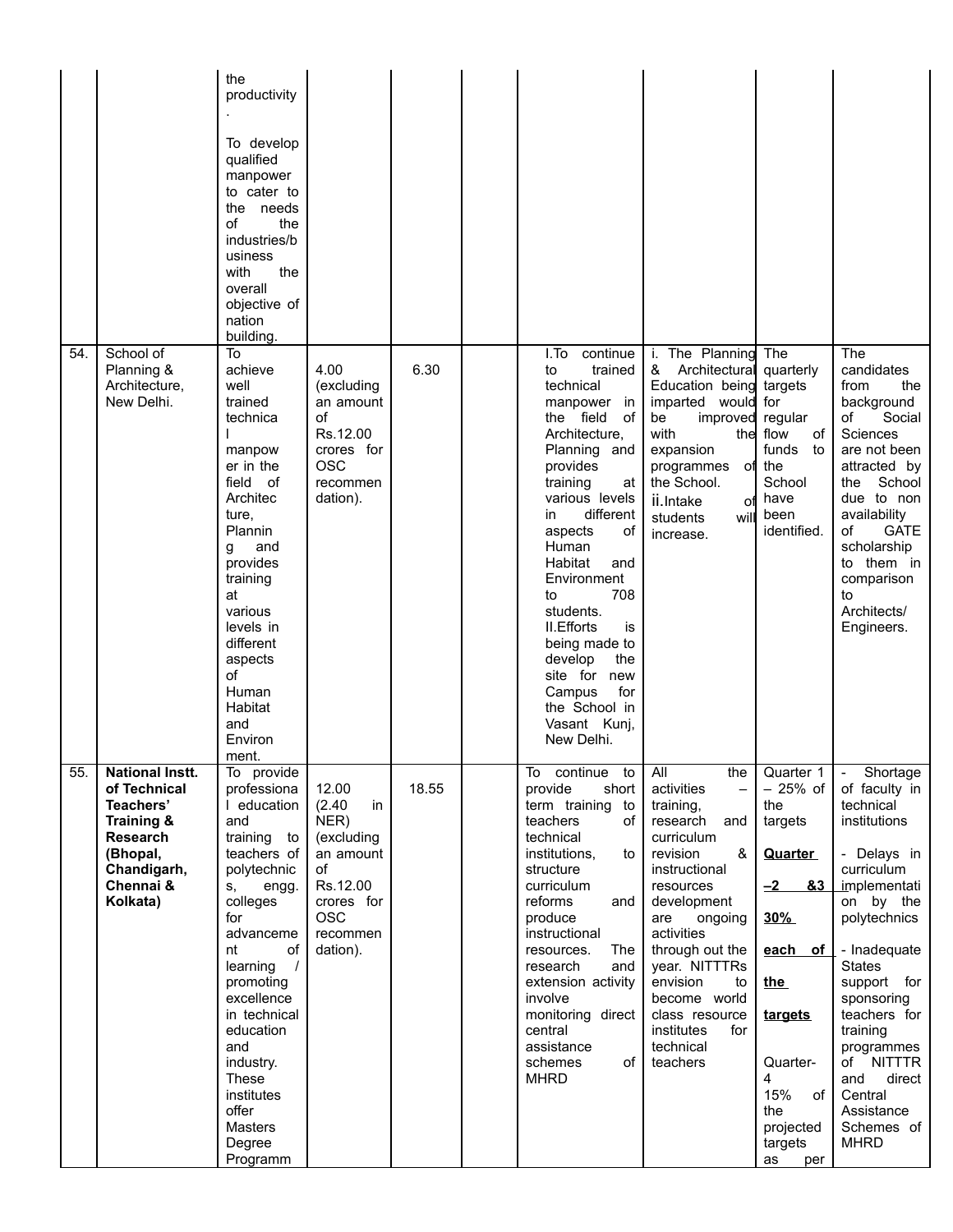|     |                                                                                                                                           | in<br>е<br>addition<br>to<br>Short term<br>training                                                                                                       |                                                                                                        |      |                                                                                                                                                                                                                                                                                                                                                                                                                                                                                   |                                                                                                                                                                          | the MOU<br>between<br>Ministry<br>and<br>respectiv<br>$\mathbf{e}$<br>institution<br>s<br>For<br>all<br>program<br>mes the<br>of<br>no.<br>seats are<br>likely to<br>increase<br>w.e.f.<br>2007-08<br>based on<br>the<br>recomme<br>ndations<br>of OSC | - Delays in<br>procuring<br>equipment,<br>creating<br>infrastructur<br>e and other<br>amenities<br>for students<br>to optimally<br>utilize<br>resources<br>$\overline{\phantom{a}}$<br>Lack of<br>industrial<br>infrastructur<br>and<br>е<br>support<br>in<br>the<br><b>NE</b><br>region. |
|-----|-------------------------------------------------------------------------------------------------------------------------------------------|-----------------------------------------------------------------------------------------------------------------------------------------------------------|--------------------------------------------------------------------------------------------------------|------|-----------------------------------------------------------------------------------------------------------------------------------------------------------------------------------------------------------------------------------------------------------------------------------------------------------------------------------------------------------------------------------------------------------------------------------------------------------------------------------|--------------------------------------------------------------------------------------------------------------------------------------------------------------------------|--------------------------------------------------------------------------------------------------------------------------------------------------------------------------------------------------------------------------------------------------------|-------------------------------------------------------------------------------------------------------------------------------------------------------------------------------------------------------------------------------------------------------------------------------------------|
| 56. | Pandit Dwarka<br>Prasad Mishra<br>Indian Institute<br>of Information<br>Technology,<br>Design &<br>Manufacturing<br>(IIITDM),<br>Jabalpur | To<br>meet<br>the<br>requiremen<br>t of Highly<br>skilled and<br>trained<br>manpower<br>particularly<br>design<br>in<br>and<br>manufactur<br>ing.         | 25.00                                                                                                  |      | 1)<br>Academic/Resea<br>rch activities of<br>Students (UG &<br>PG)<br>2) Good quality<br>teaching<br>and<br>running<br>experimental<br>work<br>and<br>research<br>3) Maintenance<br>of<br>the<br>infrastructure<br>4)<br>Campus<br>Development<br>$i.Phase - 1$<br>Α.<br>Two<br><b>Boys</b><br>Hostel<br>800<br>students<br>B. Lecture Hall 4<br>5) Setting of labs<br>Electronic,<br>for<br>Computer<br>Science,<br>of<br>Workshop<br>Mechanical<br>Engg. and other<br>core labs | Develop<br>and<br>create<br>adequate<br>manpower<br>in<br>the field<br>οf<br>Information<br>Technology<br>to<br>meet<br>the<br>global<br>challenges<br>in<br>IT Section. |                                                                                                                                                                                                                                                        | $\qquad \qquad \qquad$                                                                                                                                                                                                                                                                    |
| 57. | Indian Institute<br>of Information<br>Technology<br>(IIIT), Allahabad                                                                     | To<br>impart<br>education,<br>training,<br>research<br>and<br>developme<br>nt in the<br>field<br>of<br>information<br>technology<br>and related<br>areas. | 12.00<br>(excluding<br>an amount<br>of<br>Rs.30.00<br>crores for<br><b>OSC</b><br>recommen<br>dation). | 4.86 | Expansion of the<br>institutes in terms<br>of<br>student<br>enrolment<br>and<br>establishment of<br>Departments and<br>Centres.<br>Setting<br>up of<br>extension centre<br>at Amethi.<br>1. Increase in<br>the number of<br>courses.<br>2. Increase in                                                                                                                                                                                                                            | Develop and<br>create<br>adequate<br>manpower in<br>the field<br>of<br>Information<br>Technology to<br>the<br>meet<br>global<br>challenges in<br>IT Section.             | $\overline{a}$                                                                                                                                                                                                                                         | $\overline{\phantom{0}}$                                                                                                                                                                                                                                                                  |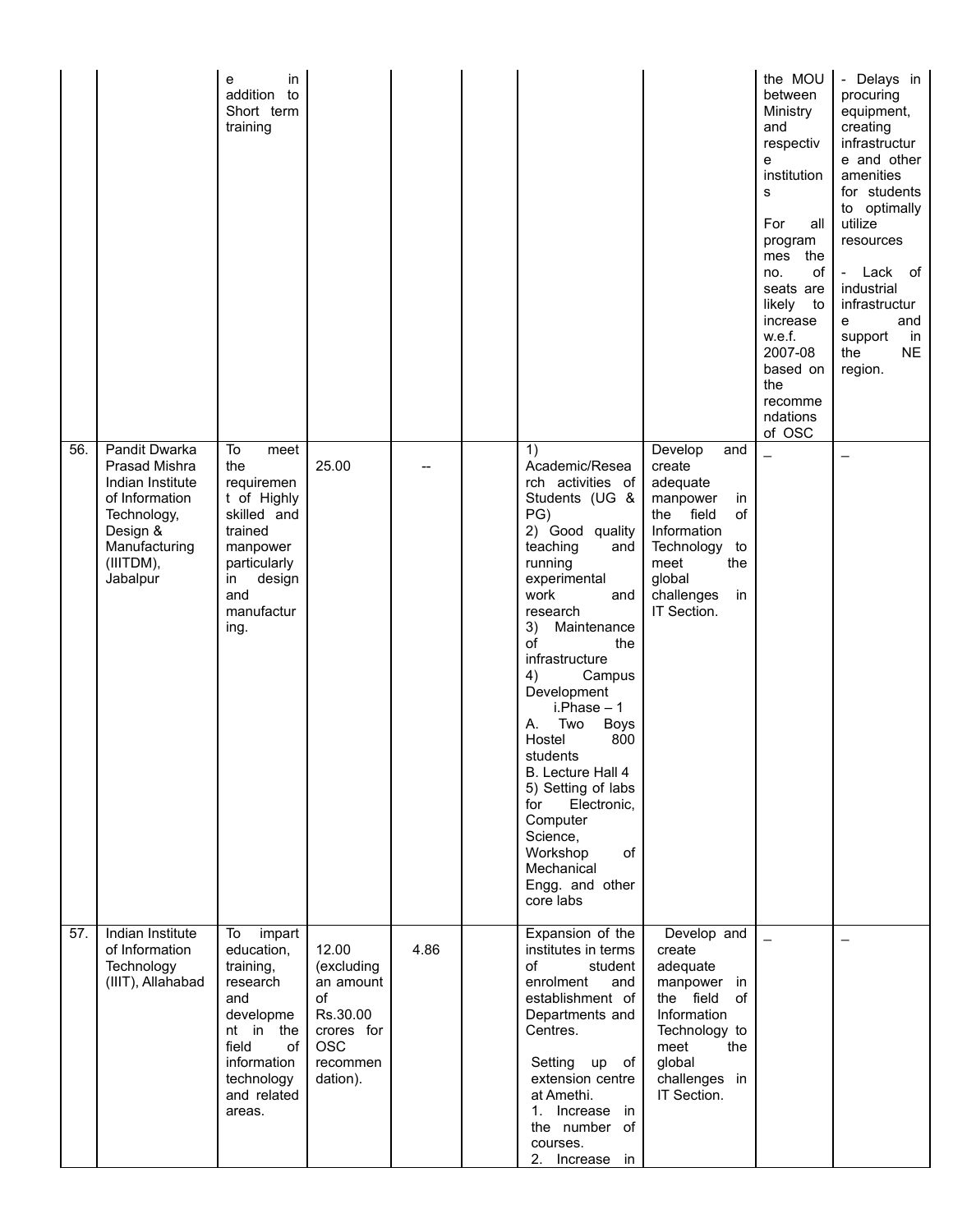| 58. | Atal Bhari<br>Vajpayee-Indian<br>Institute of<br>Information<br>Technology &<br>Management<br>(ABV-IIIT&M),<br>Gwalior                                                                                                                                          | To<br>create<br>facilities for<br>education,<br>research,<br>consultanc<br>and<br>v<br>professiona<br>developme<br>nt in the<br>cusp<br>area<br>of IT and<br>manageme<br>nt<br>developme<br>nt through                                              | 6.00<br>(excluding<br>an amount<br>of<br>Rs.12.00<br>crores for<br><b>OSC</b><br>recommen<br>dation). | 5.20  | number<br>of<br>students.<br>3. Increase in<br>Deptt./ Centres.<br>Expansion of the<br>institutes in terms<br>οf<br>student<br>enrolment<br>and<br>establishment of<br>Departments and<br>Centres.<br>•Increase in the<br>of<br>number<br>courses.<br>•Increase<br>in<br>of<br>number<br>students.<br>$\bullet$ Increase<br>in<br>Deptt./ Centres. | Develop<br>and<br>create<br>adequate<br>manpower<br>in<br>the field<br>of<br>Information<br>Technology<br>to<br>the<br>meet<br>global<br>challenges<br>in<br>IT Section.                                                                                                                                                    |          | $\overline{\phantom{0}}$                                                                                                                                                                                                                                                                                                                                                                       |
|-----|-----------------------------------------------------------------------------------------------------------------------------------------------------------------------------------------------------------------------------------------------------------------|-----------------------------------------------------------------------------------------------------------------------------------------------------------------------------------------------------------------------------------------------------|-------------------------------------------------------------------------------------------------------|-------|----------------------------------------------------------------------------------------------------------------------------------------------------------------------------------------------------------------------------------------------------------------------------------------------------------------------------------------------------|-----------------------------------------------------------------------------------------------------------------------------------------------------------------------------------------------------------------------------------------------------------------------------------------------------------------------------|----------|------------------------------------------------------------------------------------------------------------------------------------------------------------------------------------------------------------------------------------------------------------------------------------------------------------------------------------------------------------------------------------------------|
| 59. | Indian Institute<br>of Information<br>Technology<br>D&M,<br>Kanchipuram,                                                                                                                                                                                        | seamless<br>integration.<br>To<br>meet<br>the<br>requiremen<br>t of Highly<br>skilled and<br>trained<br>manpower<br>particularly<br>design<br>in<br>and<br>manufactur<br>ing                                                                        | 2.00                                                                                                  |       | of<br>•starting<br>academic<br>session<br>from<br>2007-08.<br>of<br>Creation<br>infrastructure.                                                                                                                                                                                                                                                    | Develop<br>and<br>create<br>adequate<br>manpower<br>in<br>field<br>of<br>the<br>Information<br>Technology<br>to<br>meet<br>the<br>global<br>challenges<br>in<br>IT Section.                                                                                                                                                 |          |                                                                                                                                                                                                                                                                                                                                                                                                |
| 60. | Implementation<br>of<br>Apprenticeship<br>Training<br>Scheme in<br>respect of<br>Graduate,<br>Technician and<br>Technician<br>(Vocational)<br>apprentices in<br>four Region<br><b>BOATs/BOPT</b><br>located at<br>Mumbai,<br>Chennai,<br>Kanpur and<br>Kolkata. | To achieve<br>well<br>a<br>trained<br>technical<br>manpower<br>in form of<br>engineers<br>and<br>technians<br>ın<br>engineerin<br>subject<br>$\mathbf{g}$<br>and<br>field<br>technians<br>in<br>vocational<br>subjecfield<br>four<br>in<br>regions. | 22.50<br>(2.25)<br>in.<br>NER)                                                                        | 16.15 | 1.<br>Mumbai<br>30000<br>2.<br>Kanpur<br>20000<br>3.<br>Chennai<br>47000<br>Calcutta<br>4.<br>14000<br>Total<br>111000<br>1. Placement of<br>graduate<br>Technician<br>and<br>Technician<br>(Vocational)<br>apprentices<br>in<br>four<br>Regional<br>BOAT/BOPT.                                                                                    | An<br>estimated<br>107000<br>placement<br><b>of</b><br>graduates<br>Technicians &<br>Technician<br>(vocational)<br>Apprentices in<br>four reasons is<br>anticipated to<br>be achieved.<br>conducting<br>2.<br>the<br>career<br>guidance<br>progrmme,<br>supervisory<br>dev. Prog., &<br>other<br>concomitant<br>activities. | One year | Due to the<br>prevaling<br>low<br>rates pf the<br>stipend<br>for<br>the<br>3<br>categories<br>of<br>apprentices<br>it is seen<br>that<br>the<br>aspirant are<br>reluctant to<br>undergo the<br>apprentices<br>hip training.<br>lf<br>these<br>rates are not<br>enhanced in<br>near future<br>the<br>projected<br>physical<br>outputs may<br>not<br>be<br>achieved to<br>proper<br>a<br>extent. |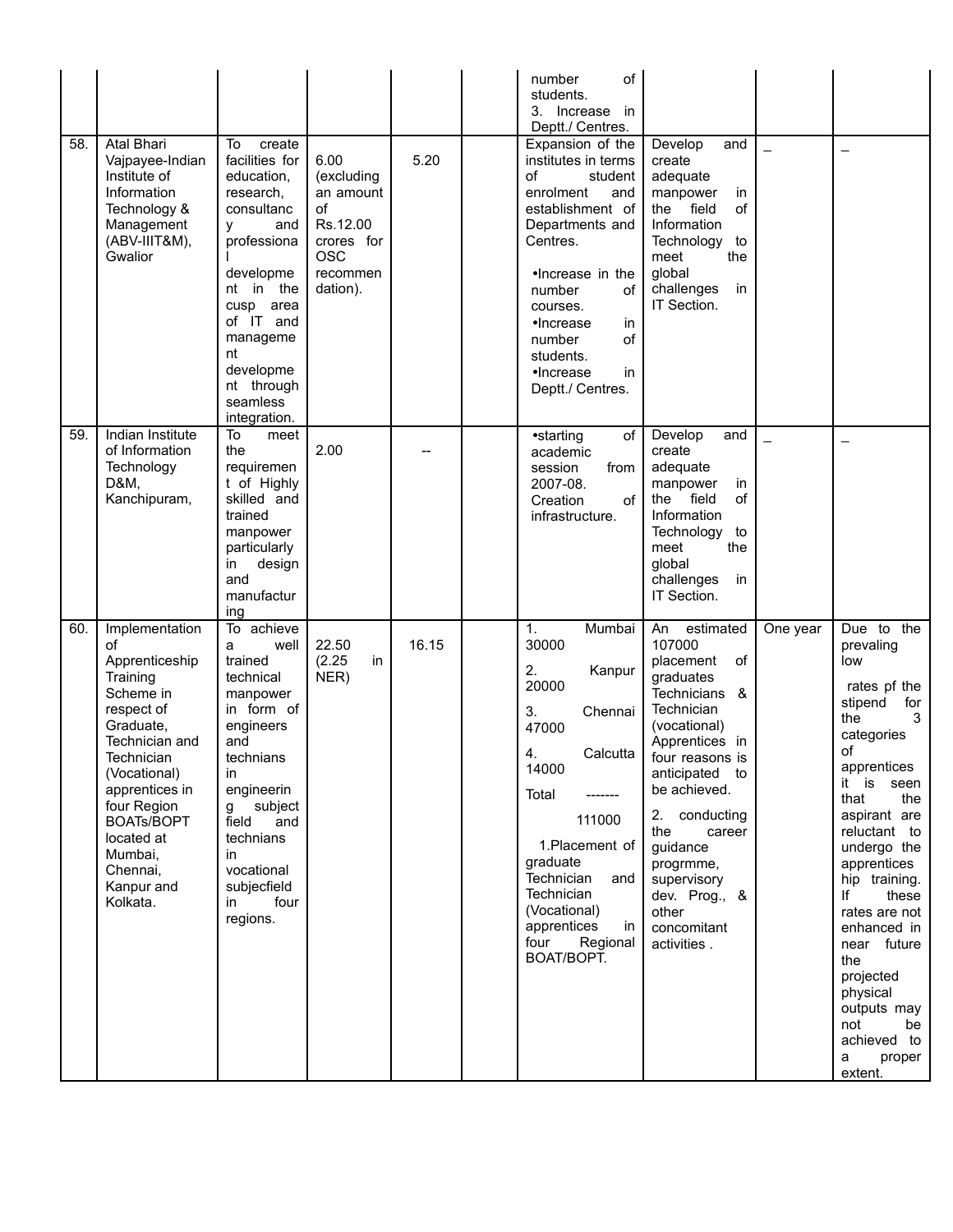|     |                                                                               |                                                                                                                                                         |                                                                                                       |       | An<br>estimated<br>107000<br>placements<br>οf<br>garaduate<br>Technician<br>and<br>Technician<br>(Vocational<br>Apprentices<br>in<br>Regional<br>four<br>BOATs/BOPT.                                                                           |                                                                                                                                                                                                                 |                                                                                                                                                                                       |
|-----|-------------------------------------------------------------------------------|---------------------------------------------------------------------------------------------------------------------------------------------------------|-------------------------------------------------------------------------------------------------------|-------|------------------------------------------------------------------------------------------------------------------------------------------------------------------------------------------------------------------------------------------------|-----------------------------------------------------------------------------------------------------------------------------------------------------------------------------------------------------------------|---------------------------------------------------------------------------------------------------------------------------------------------------------------------------------------|
| 61. | Indian School of<br>Mines, Dhanbad                                            | To<br>i)<br>provide<br>high quality<br>education<br>in the field<br>of<br>Earth<br>Sciences<br>and<br>other<br>Engineerin<br>g<br>branches.             | 8.98<br>(excluding<br>an amount<br>of<br>Rs.58.00<br>crores for<br><b>OSC</b><br>recommen<br>dation). | 17.50 | Building-<br>students<br>hostel,<br>rooms<br>classrooms,<br>laboratory<br>exquipment, no.<br>of library books<br>etc.                                                                                                                          | Construction of<br>boys<br>hostel,<br>hostel,<br>girls<br>expansion<br>of<br>academic<br>buildings etc.                                                                                                         |                                                                                                                                                                                       |
|     |                                                                               | Up<br>ii)<br>gradation<br>of<br>infrastructu<br>re<br>iii)                                                                                              |                                                                                                       |       | Equipment<br>and<br>Laboratory<br>Development-                                                                                                                                                                                                 | Modernization<br>of<br>teaching<br>research<br>and<br>laboratories<br>and workshops                                                                                                                             |                                                                                                                                                                                       |
|     |                                                                               | Introductio<br>n of new<br>emerging<br>courses.                                                                                                         |                                                                                                       |       | Computers/<br>Peripherals/<br>Internet<br>Equipment<br><b>Students</b><br>Amenities/<br>Furniture<br>and<br>fixtures                                                                                                                           | $a.$ )<br>Modernization<br>of<br>computer<br>labs<br>b.)<br>Expansion<br>of<br>internet<br>facility<br>to<br>students<br>hostels<br>and<br>teachers<br>colony/                                                  |                                                                                                                                                                                       |
|     |                                                                               |                                                                                                                                                         |                                                                                                       |       | Books<br>and<br>Journals                                                                                                                                                                                                                       | quarters.<br>Furnishing<br>of<br>student's<br>hostels<br>and<br>student welfare<br>deptt./ sections<br>a.) Purchase of<br>indented books                                                                        |                                                                                                                                                                                       |
|     |                                                                               |                                                                                                                                                         |                                                                                                       |       |                                                                                                                                                                                                                                                | b.) Purchase of<br>journals as per<br>approved lists.                                                                                                                                                           |                                                                                                                                                                                       |
| 62. | Indian Institutes<br>of Science for<br>Education<br>Research<br>$($ IISER $)$ | 1.To create<br>quality<br>education<br>and<br>research in<br>basic<br>sciences.<br>2. To attract<br>and nurture<br>high-quality<br>academic<br>faculty. | 125.00                                                                                                |       | •Apart from the<br>two IISER at &<br>Kolkata<br>and<br>Pune three new<br>IISERs will be<br>setup.<br>•Starting<br>οf<br>academic<br>session in these<br>three<br>new<br><b>IISERs</b><br>from<br>2007-08.<br>of<br>Creation<br>infrastructure. | - Research in<br>core<br>science<br>would increase<br>which<br>are<br>expected after<br>4 yerars.<br>- Internediate<br>outcome would<br>be<br>development<br>οf<br>scientific<br>temper<br>amongst<br>students/ | Timely<br>$\mathbf{1}$ .<br>approval of<br>competent<br>authority.<br>2. Award of<br>contract for<br>civil/ works/<br>equipment.<br>3.<br>Recruitment<br>faculty<br>οf<br>and support |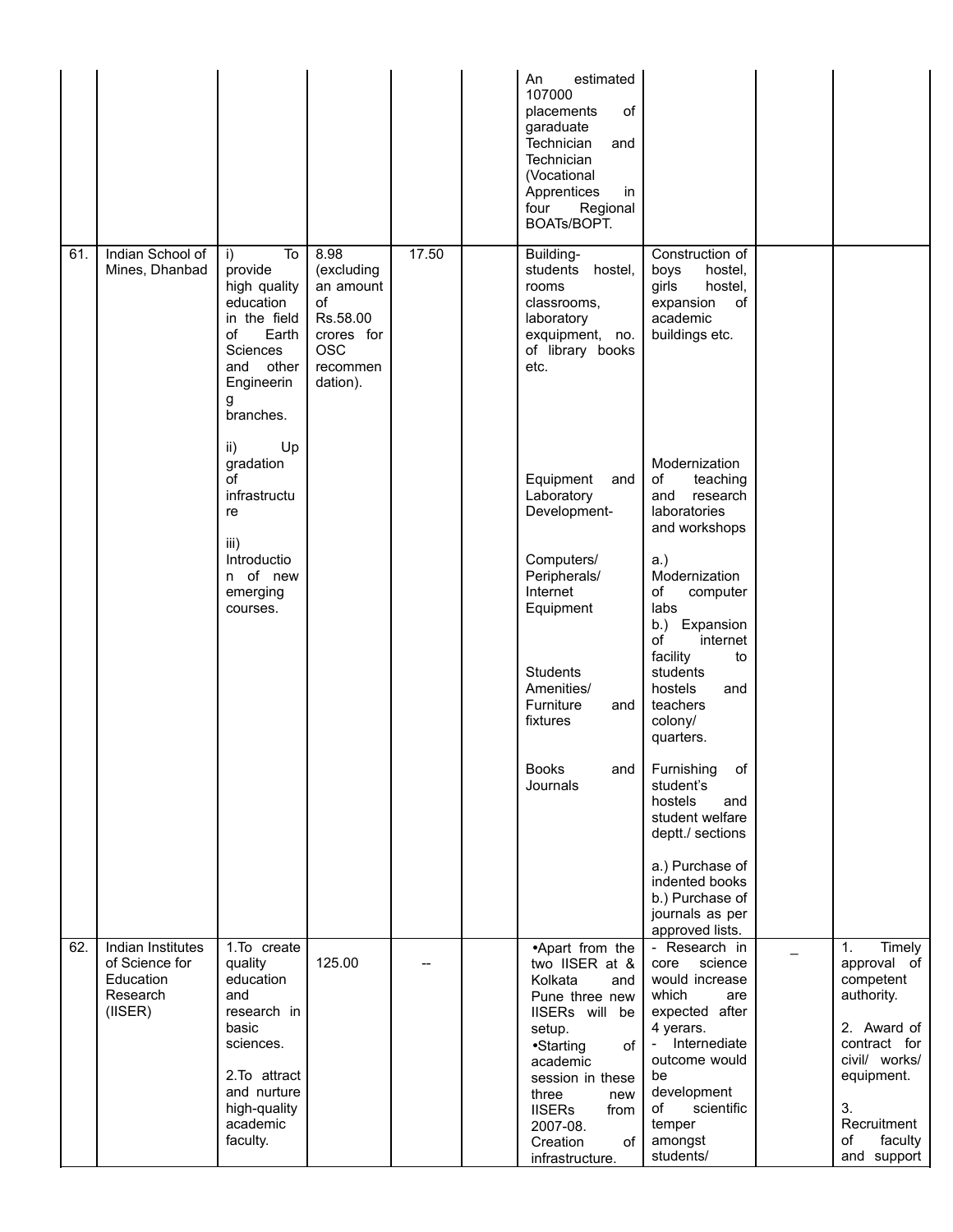|     |                                                                  | 3.To create<br>integrated<br>Masters<br>Programme<br>in sciences,<br>following +2<br>curricula, in<br>order<br>to<br>provide<br>entry into<br>research at<br>a younger<br>ln<br>age.<br>addition,<br>the<br>Institutes<br>will<br>have<br>integrated<br>programme<br>s leading to<br>Masters<br>and Ph.Ds<br>those<br>to<br>who hold a<br>Bachelor's<br>degree<br>in<br>science.<br>4.To make<br>possible a<br>flexible<br>borderless<br>curriculum<br>in sciences. |                               |                          |                                                                                                                                                                                 | researchers.                                                                                                                                                                   | staff                                                  |
|-----|------------------------------------------------------------------|---------------------------------------------------------------------------------------------------------------------------------------------------------------------------------------------------------------------------------------------------------------------------------------------------------------------------------------------------------------------------------------------------------------------------------------------------------------------|-------------------------------|--------------------------|---------------------------------------------------------------------------------------------------------------------------------------------------------------------------------|--------------------------------------------------------------------------------------------------------------------------------------------------------------------------------|--------------------------------------------------------|
| 63. | Up-gradation of<br>Existing/ Setting<br>up of New<br>Polytechnic | 5.To<br>actively<br>forge strong<br>relationship<br>with<br>existing<br>universities<br>and<br>colleges<br>and<br>network<br>with<br>laboratories<br>and<br>institutions.<br>To<br>establish<br>advanced<br>research<br>Laboratorie<br>and<br>s<br>Central<br>facilities.<br>is<br>It<br>proposed<br>setup<br>to<br>Polytechnic<br>Level<br>Institutions<br>in Special<br>Identified<br><b>Districts</b><br>(SID) of the<br>country                                 | 50.00<br>(5.00)<br>in<br>NER) | $\overline{\phantom{0}}$ | With<br>the<br>implementation<br>of the project,<br>more than one<br>lakh<br>students<br>would get the<br>benefit<br>of<br>skills<br>technical<br>and handsome<br>job practice. | The proposed<br>institutions<br>being location<br>specific would<br>substantially<br>benefit<br>the<br>SCs/STs<br>/Minorities of<br>the<br>country<br>besides<br>substantially | Timely<br>1.<br>approval of<br>competent<br>authority. |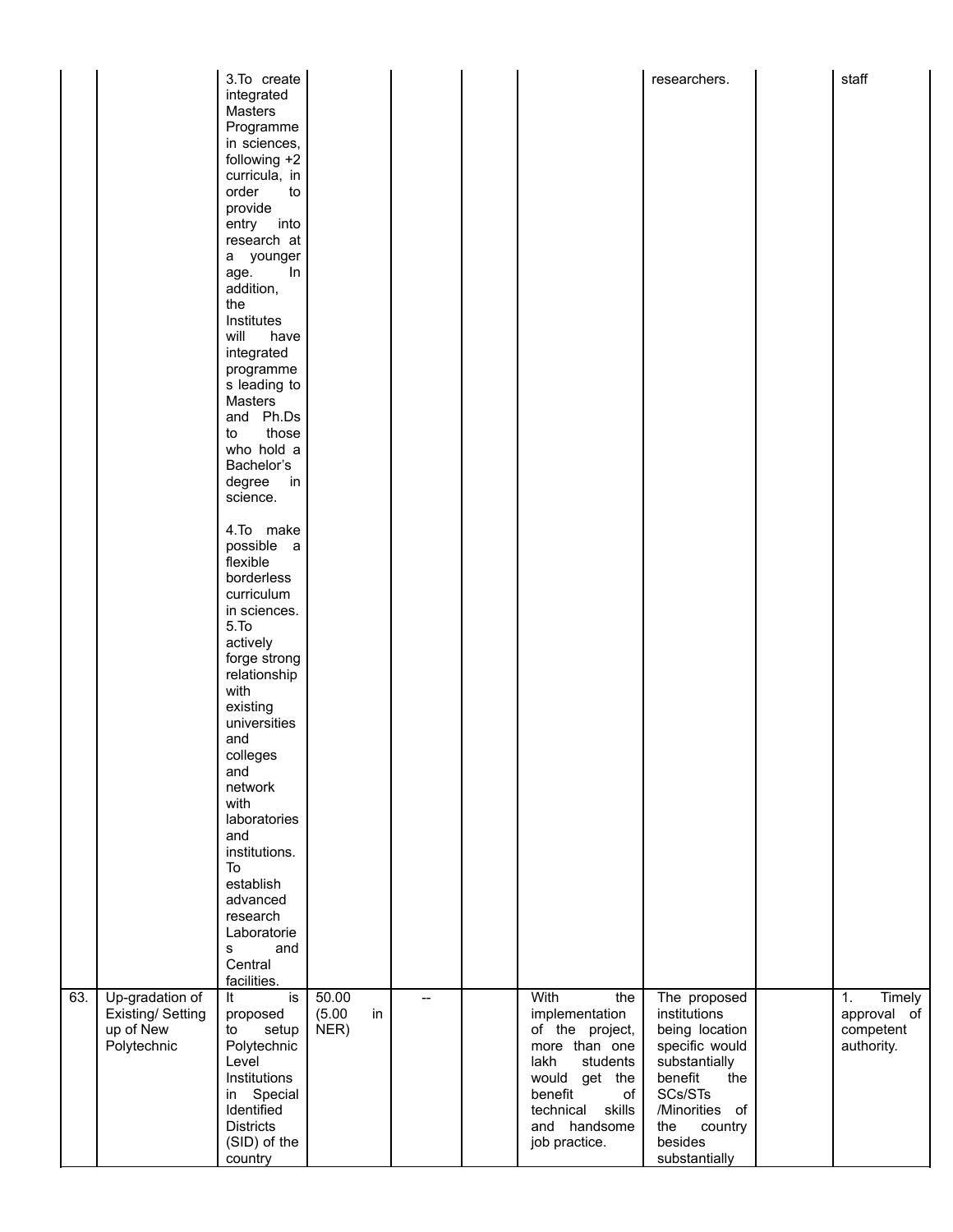|     |                                                                           | having<br>no<br>polytechnic<br>at<br>s<br>present<br>and also to<br>upgrade<br>infrastructu<br>ral facilities<br>of at least<br>one<br>polytechnic<br>these<br>in<br>SIDs.                                                                                                               |                                                                                                        |       |                                                                                                                                                                                | fulfilling<br>the<br>technical<br>manpower<br>need of the<br>Country.                                                                                                    |                                  |                                                                                                                                                                                    |
|-----|---------------------------------------------------------------------------|------------------------------------------------------------------------------------------------------------------------------------------------------------------------------------------------------------------------------------------------------------------------------------------|--------------------------------------------------------------------------------------------------------|-------|--------------------------------------------------------------------------------------------------------------------------------------------------------------------------------|--------------------------------------------------------------------------------------------------------------------------------------------------------------------------|----------------------------------|------------------------------------------------------------------------------------------------------------------------------------------------------------------------------------|
| 64. | Setting up of<br>new Indian<br>Institutes of<br>Information<br>Technology | The<br>new<br><b>IIITs</b><br>will<br>have<br>a<br>special<br>focus on IT<br>and<br>one<br>particular<br>sector<br>of<br>the<br>sciences.<br>technology,<br>or<br>economy<br>life<br>like<br>sciences,<br>design,<br>manufactur<br>ing<br>or<br>financial<br>services.                   | 1.00<br>(0.10)<br>in<br>NER)                                                                           |       | Setting up<br>of<br>new IIITs<br>1. starting<br>of<br>academic<br>session.<br>2. Creation of<br>infrastructure.                                                                | Develop<br>and<br>create<br>adequate<br>manpower<br>in<br>the field<br>of<br>Information<br>Technology<br>to<br>the<br>meet<br>global<br>challenges<br>in<br>IT Section. |                                  | Timely<br>1.<br>approval of<br>competent<br>authority.<br>2. Award of<br>contract for<br>civil/ works/<br>equipment.<br>3.<br>Recruitment<br>οf<br>faculty<br>and support<br>staff |
| 65. | Setting up of<br>three new<br>Indian Institutes<br>of Technology.         | To<br>create<br>world-class<br>institutions<br>for under-<br>graduate<br>and post-<br>graduate<br>education<br>in<br>engineerin<br>g, sciences<br>and<br>humanities<br>as well as<br>social<br>sciences<br>with<br>an<br>intellectuall<br>alive<br>у<br>atmospher<br>of<br>e<br>research | 80.00                                                                                                  |       | The first batch<br>will be of 200 UG<br>students and it<br>will be gradually<br>increased to full<br>strength of 2000<br>in a period of six<br>years.                          | Develop<br>and<br>create<br>adequate<br>manpower<br>in<br>the field<br>of<br>Information<br>Technology<br>to<br>the<br>meet<br>global<br>challenges<br>in<br>IT Section. |                                  | 1.<br>Timely<br>approval of<br>competent<br>authority.<br>2. Award of<br>contract for<br>civil/ works/<br>equipment.<br>3. Recruitment<br>of faculty and<br>support staff          |
| 66. | Sant Longowal<br>Instt.of Engg. &<br>Technology,<br>Longowal,<br>Punjab   | To produce<br>skilled<br>manpower<br>in different<br>levels<br>namely<br>Certificate,<br>Diploma,<br>Degree<br>- &<br>PG<br>programme                                                                                                                                                    | 04.00<br>(excluding<br>an amount<br>οf<br>Rs.22.00<br>crores for<br><b>OSC</b><br>recommen<br>dation). | 10.50 | Offering technical<br>education in the<br>filed<br>οf<br>engineering<br>and<br>technology<br>in<br>courses<br>approved<br>by<br>AICTE/MHRD<br>Certificate - 12<br>Diploma - 10 | Term<br>Long<br>Certificate (12<br>courses<br>with<br>intake of<br>an<br>360 students)<br>10 Courses at<br>Diploma level<br>with an intake<br>of 300students             | 02 years<br>02 years<br>03 years | Shortage of<br>faculty and<br>staff<br>More<br>infrastructur<br>e needed for<br>PG courses<br>Financial                                                                            |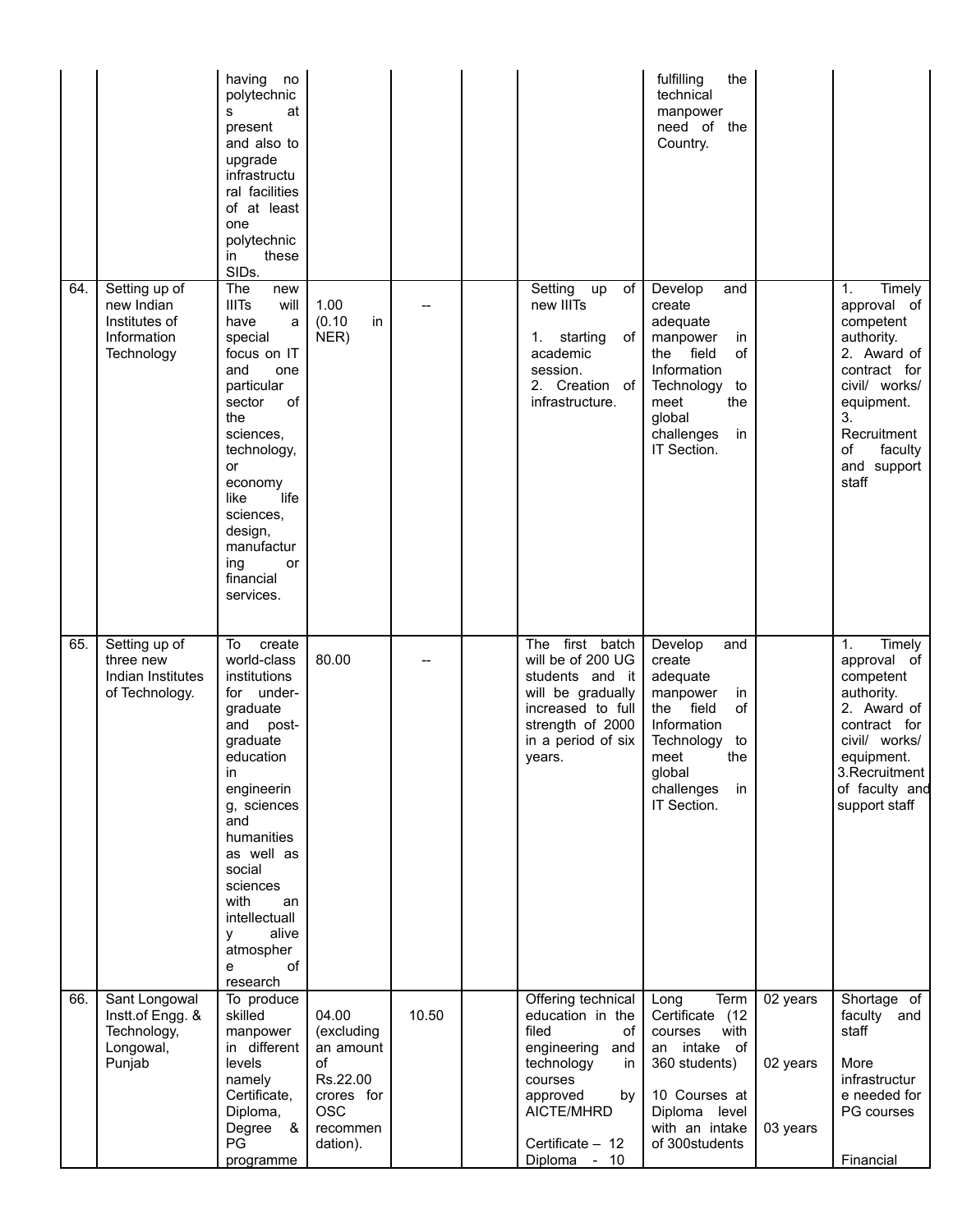| in<br>s<br>different<br>branches<br>of<br>engg.<br>and | Degree<br>$-09$<br><b>PG</b><br>- 04<br>All<br>the courses<br>offered in<br>are                                                                                                                                             | 09<br>courses<br>level<br>Degree<br>with an intake<br>of<br>350<br>students                                                                                      | 02 years<br>(All<br>are                                                                                                                                                       | assistance<br>required<br>from<br>sponsoring<br>agencies                                                                                    |
|--------------------------------------------------------|-----------------------------------------------------------------------------------------------------------------------------------------------------------------------------------------------------------------------------|------------------------------------------------------------------------------------------------------------------------------------------------------------------|-------------------------------------------------------------------------------------------------------------------------------------------------------------------------------|---------------------------------------------------------------------------------------------------------------------------------------------|
| technology.                                            | flexible modular<br>mode<br>and<br>syllabus suited to<br>industries<br>requirements.<br>students<br>The<br>in this<br>joining<br>institute have the<br>freedom<br>to<br>continue courses<br>vertically upto the<br>PG level | 04 PG courses<br>with an intake<br>of 86 students<br>The<br>proposal<br>accord<br>to<br>Deemed to be<br>University<br>status is under<br>active<br>consideration | courses<br>are<br>offered<br>through<br>out<br>the<br>year)<br>For<br>all<br>program<br>mes<br>the<br>0f<br>no.<br>seats are<br>likely<br>to<br>increase<br>w.e.f.<br>2007-08 | Low<br>Willingness<br>of industries<br>other<br>and<br>agencies in<br>involving<br>in<br>Industry<br>Institute<br>Interaction<br>activities |
|                                                        |                                                                                                                                                                                                                             |                                                                                                                                                                  | based on<br>the<br>recomme<br>ndations<br>of OSC                                                                                                                              |                                                                                                                                             |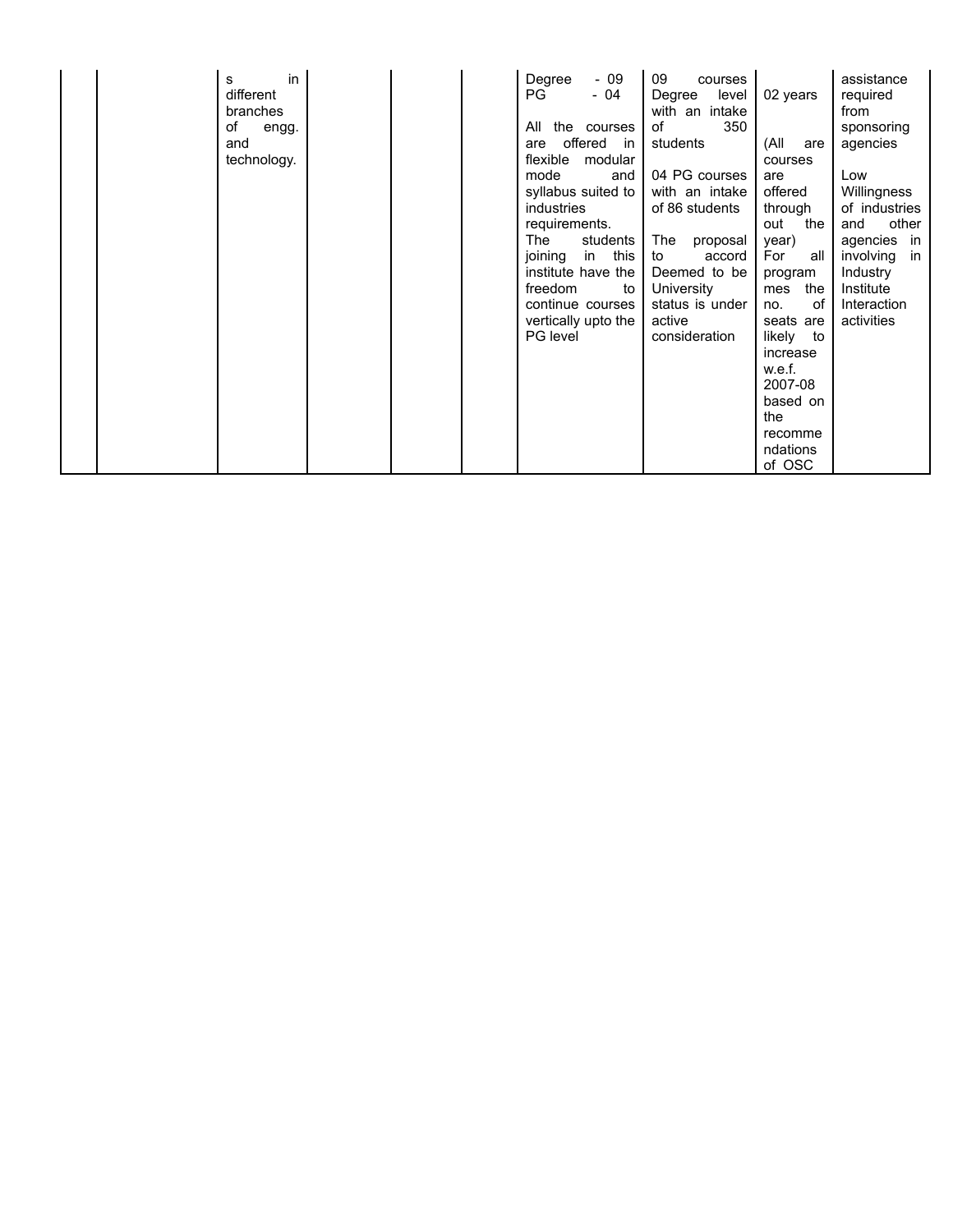| 67. | Technical   | Aims to upscale   | 80.00 | $\overline{\phantom{a}}$ | $\overline{\phantom{a}}$ | 1.                 | The Programme         | The             |  |
|-----|-------------|-------------------|-------|--------------------------|--------------------------|--------------------|-----------------------|-----------------|--|
|     | Education   | and<br>support    |       |                          |                          | Institutions       | will<br>benefit       | process/timeli  |  |
|     | Quality     | ongoing efforts   |       |                          |                          | Developmen         | 16,500                | nes are taken   |  |
|     | Improvement | of Government     |       |                          |                          | t                  | graduating            | care of an      |  |
|     | Programme   | of<br>India<br>in |       |                          |                          |                    | students<br>each      | quarterly       |  |
|     | (TEQIP)     | improving         |       |                          |                          | a.)                | year by imparting     | targets<br>for  |  |
|     |             | of<br>quality     |       |                          |                          | Promotion of       | superior<br>skills    | regular flow of |  |
|     |             | technical         |       |                          |                          | Academic           | and training and      | funds to the    |  |
|     |             | education<br>and  |       |                          |                          | Excellence.        | will also enhance     | Institutes      |  |
|     |             | of<br>capacities  |       |                          |                          | b.)                | the professional      | have<br>been    |  |
|     |             | the institutions  |       |                          |                          | Networking         | development of        | identified.     |  |
|     |             | become<br>to      |       |                          |                          | of                 | 1,000 teachers.       |                 |  |
|     |             | dynamic,          |       |                          |                          | Institutions       | The Programme         |                 |  |
|     |             | demand-driven,    |       |                          |                          | c.) Services       | will end in June,     |                 |  |
|     |             | quality           |       |                          |                          | to                 | 2008.                 |                 |  |
|     |             | conscious,        |       |                          |                          | Community          |                       |                 |  |
|     |             | efficient<br>and  |       |                          |                          | and                | Considering<br>the    |                 |  |
|     |             | forward looking,  |       |                          |                          | Economy            | satisfactory          |                 |  |
|     |             | responsive<br>to  |       |                          |                          |                    | performance<br>of     |                 |  |
|     |             | rapid economic    |       |                          |                          | 2. System          | implementation        |                 |  |
|     |             | and               |       |                          |                          | Managemen          | of Phase I of the     |                 |  |
|     |             | technological     |       |                          |                          | t capacity         | Programme, the        |                 |  |
|     |             | developments      |       |                          |                          | Improvemen         | for<br>dialogue       |                 |  |
|     |             | occurring both    |       |                          |                          | t                  | initiating Phase-II   |                 |  |
|     |             | at national and   |       |                          |                          | During the         | under<br><b>TEQIP</b> |                 |  |
|     |             | international     |       |                          |                          | <b>First Phase</b> | have stated with      |                 |  |
|     |             | levels.           |       |                          |                          | of the             | the World Bank.       |                 |  |
|     |             |                   |       |                          |                          | Programme          | Phase-II is likely    |                 |  |
|     |             |                   |       |                          |                          | 128 well           | to be supported       |                 |  |
|     |             |                   |       |                          |                          | performing         | under XI Five         |                 |  |
|     |             |                   |       |                          |                          | Engineering        | Year Plan and a       |                 |  |
|     |             |                   |       |                          |                          | Institutions       | fuller<br>concept     |                 |  |
|     |             |                   |       |                          |                          | are being          | note would be         |                 |  |
|     |             |                   |       |                          |                          | developed          | prepared.             |                 |  |
|     |             |                   |       |                          |                          | as Centers         |                       |                 |  |
|     |             |                   |       |                          |                          | of                 |                       |                 |  |
|     |             |                   |       |                          |                          | Excellence         |                       |                 |  |
|     |             |                   |       |                          |                          | as Lead            |                       |                 |  |
|     |             |                   |       |                          |                          | Institutions       |                       |                 |  |
|     |             |                   |       |                          |                          | and                |                       |                 |  |
|     |             |                   |       |                          |                          | Networked          |                       |                 |  |
|     |             |                   |       |                          |                          | Institutions.      |                       |                 |  |
|     |             |                   |       |                          |                          | Each Lead          |                       |                 |  |
|     |             |                   |       |                          |                          | Institution        |                       |                 |  |
|     |             |                   |       |                          |                          | has network        |                       |                 |  |
|     |             |                   |       |                          |                          | with               |                       |                 |  |
|     |             |                   |       |                          |                          | minimum 2          |                       |                 |  |
|     |             |                   |       |                          |                          | Engineering        |                       |                 |  |
|     |             |                   |       |                          |                          | Institutions.      |                       |                 |  |
|     |             |                   |       |                          |                          |                    |                       |                 |  |
|     |             |                   |       |                          |                          |                    |                       |                 |  |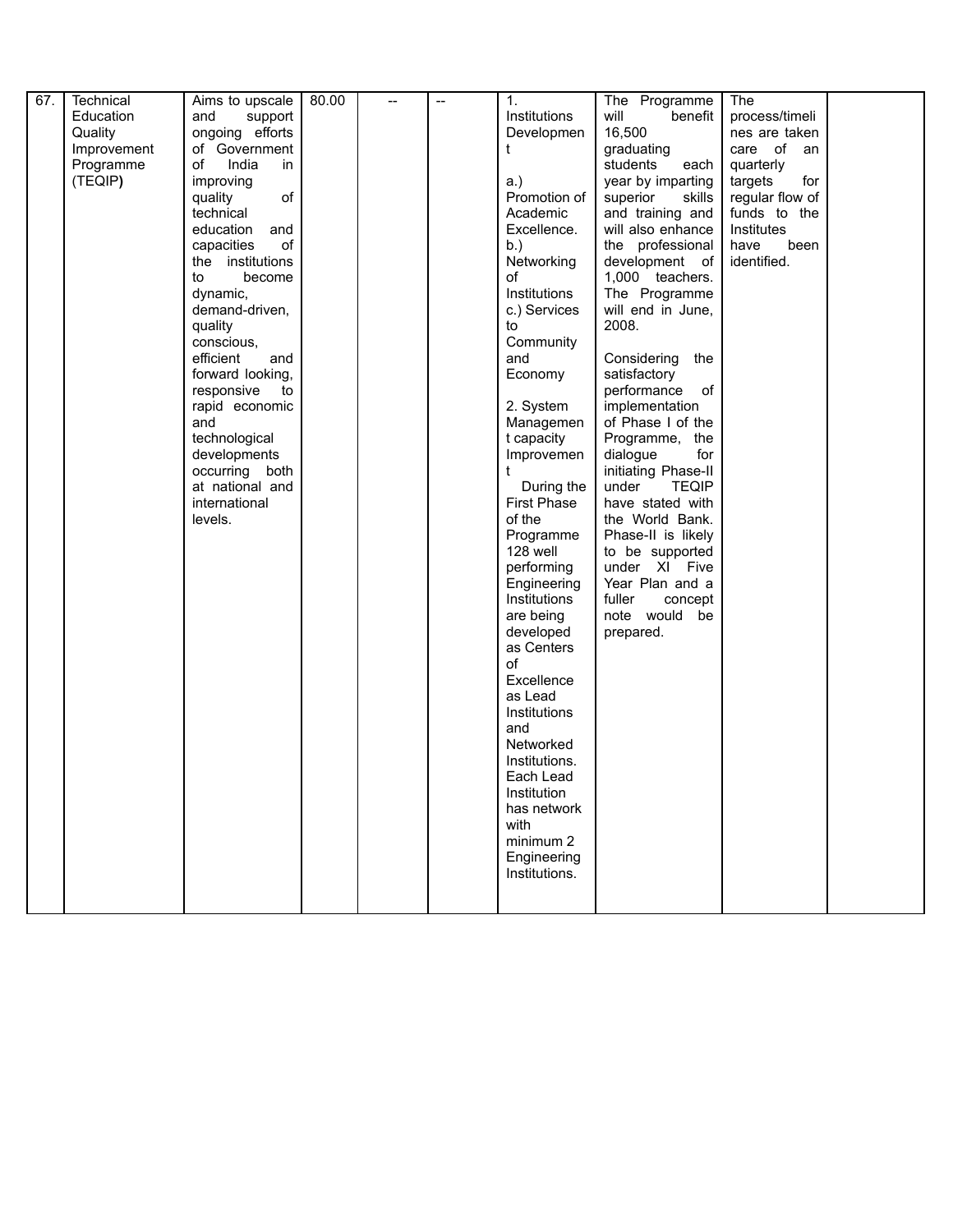| 68. | North       | To produce skilled    |              |       | The $ $        | Term<br>Long     | 02       | Maintenance        |
|-----|-------------|-----------------------|--------------|-------|----------------|------------------|----------|--------------------|
|     | Eastern     | manpower<br>in        | 5.50         | 11.55 | courses        | Certificate (06  | years    | and                |
|     | Regional    | different<br>levels   | in<br>(5.49) |       | offered<br>are | courses)         |          | installation of    |
|     | Instt. Of   | namely Certificate,   | NER)         |       | flexible<br>in | 06 Courses at    | 02       | new facilities     |
|     | Science     | Diploma, Degree &     |              |       | modular        | Diploma level    | years    |                    |
|     | and         | PG programmes in      |              |       | pattern. The   | 07 courses at    |          | Slow pace of       |
|     | Technolog   | different branches    |              |       | students are   | Degree level     | 03       | industrial         |
|     | y, Itanagar | of<br>and<br>engg.    |              |       | given<br>the   | <b>PG</b><br>Few | years    | development        |
|     |             | technology            |              |       | of<br>option   | courses          |          | <b>North</b><br>in |
|     |             | specially catering to |              |       | credit based   |                  | 02       | Eastern            |
|     |             | the requirements of   |              |       | multy<br>point |                  | years    | Region             |
|     |             | NE region             |              |       | entry          |                  | (All are |                    |
|     |             |                       |              |       | Students are   |                  | courses  |                    |
|     |             |                       |              |       | allowed<br>to  |                  | are      |                    |
|     |             |                       |              |       |                |                  | offered  |                    |
|     |             |                       |              |       | move           |                  |          |                    |
|     |             |                       |              |       | upward from    |                  | through  |                    |
|     |             |                       |              |       | lower<br>to    |                  | out the  |                    |
|     |             |                       |              |       | higher         |                  | year)    |                    |
|     |             |                       |              |       | modules        |                  |          |                    |
|     |             |                       |              |       | 90% per        |                  |          |                    |
|     |             |                       |              |       | cent of seats  |                  |          |                    |
|     |             |                       |              |       | are reserved   |                  |          |                    |
|     |             |                       |              |       | North<br>for   |                  |          |                    |
|     |             |                       |              |       | East           |                  |          |                    |
|     |             |                       |              |       | including      |                  |          |                    |
|     |             |                       |              |       | Sikkim.        |                  |          |                    |
|     |             |                       |              |       | Based on an    |                  |          |                    |
|     |             |                       |              |       | entrance       |                  |          |                    |
|     |             |                       |              |       | examination    |                  |          |                    |
|     |             |                       |              |       | students are   |                  |          |                    |
|     |             |                       |              |       |                |                  |          |                    |
|     |             |                       |              |       | admitted.      |                  |          |                    |
|     |             |                       |              |       |                |                  |          |                    |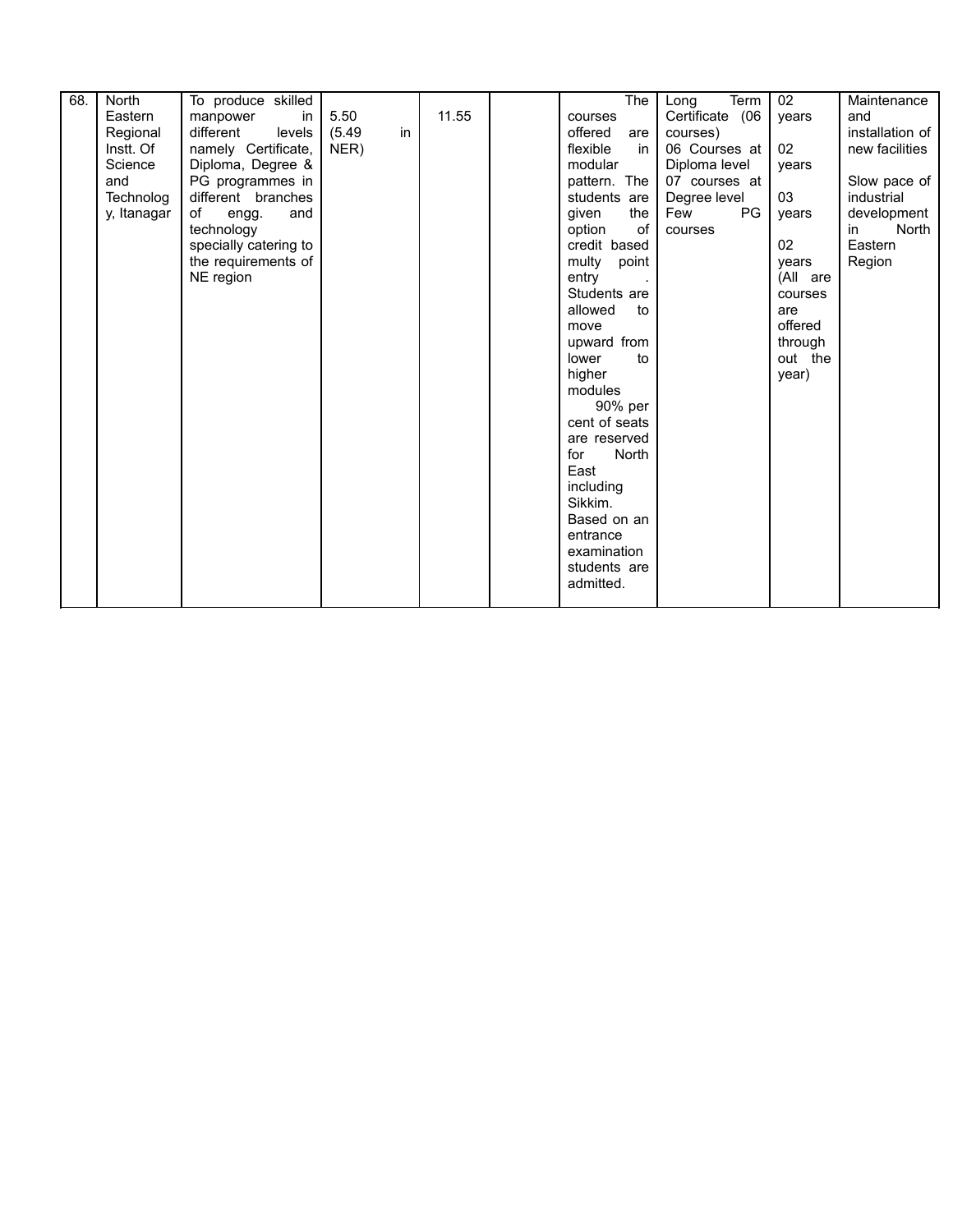#### **CHAPTER III**

#### **MAJOR REFORMS MEASURES AND POLICY INITIATIVES**

#### **1. Implementation of Oversight Committee Recommendations**

Consequent to  $93<sup>rd</sup>$  Amendment of the Constitution, Article 15(5) was inserted, which enabled the States to make by law, for advancement of Scheduled Castes or Scheduled Tribes or any socially and educationally backward classes of citizens insofar as such provision relates to their admission to educational institution, including aided or unaided private educational institutions, other than minority educational institutions established under Art cle 30 (1) of constitution. The Central Government decided to implement the provision of Article 15(5) in respect of educational institutions established, maintained or aided by it and the Central Educational Institutions (Reservation in Admission) Act, 2006 has since come into force. The Act paves the way for implementation of the policy on reservation from the academic session of 2007. In order to ensure that implementation of the policy on reservations would not result in any disadvantage to all categories of citizens seeking admission against unreserved seats, the Act provides that the existing number of unreserved seats would not be reduced. In order to ensure that the quality and standards of education should not affect adversely due to the increase in the number of seats for providing reservation to Other Backward Classes (27%) and proportionate increase in the existing number of seats for the Scheduled Castes and Scheduled Tribes, the Act also provides for phasing the implementation of the policy by institutions over a period of three years.

In order to lay down a road map for implementing the policy of reservation, an Oversight Committee was constituted along with 5 Groups of Specialist separately – one each on subject of Technical Education, Agricultural Education, Medical Education, Management Education and Central University. The committee has recommended and outlay of Rs. 3297.71 Crores for Central Universities Rs. 6745.52 Crores for Centrally funded Engineering Institutes and Rs. 284.97 Crores for Management Education, which would be spent over a period of 5 Years for the proposed expansion of seats in these institutes by 54%. In absolute terms the Annual Intake in Central Universities would increase by 49689 over the currant intake of 92011 while in engineering stream, the increase would be 16440 over 29671. Similarly the intake in Management would increase by 966 over 1791. The number of Faculties would increase by about 9000 during this period. In view of the time lag in creation of infrastructural and academic facilities, the institutions have planned to provide for additional intake in a staggered manner spread over a period of three years.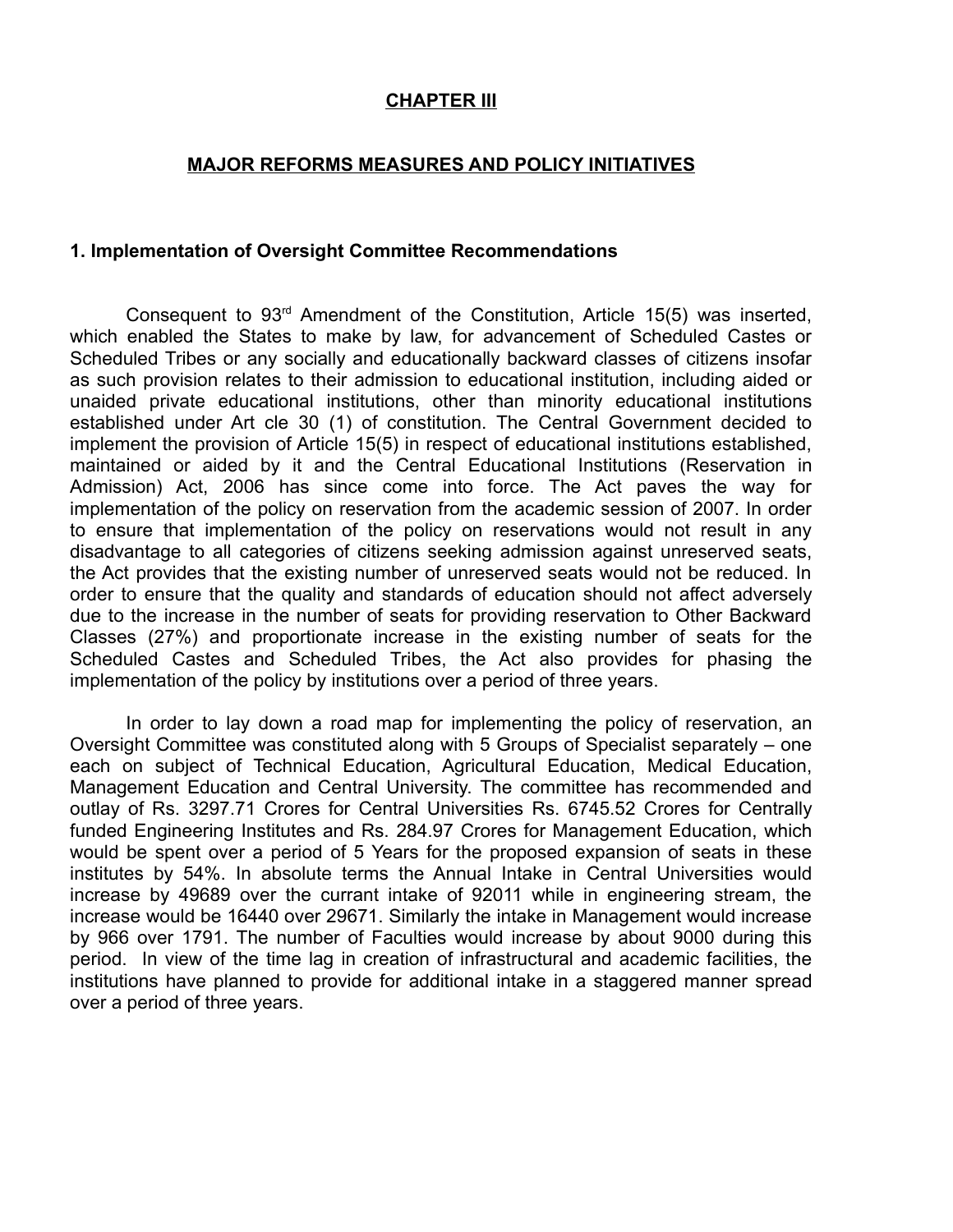As per the Annual Plan Allocations (2007-08), the following amounts have been allocated for implementation of the oversight Committee recommendations:

| 1. UGC (Central Universities)<br>2. Technical Education  | Rs. 576 Crores<br>Rs.2042 crores |
|----------------------------------------------------------|----------------------------------|
| Rs. 80 crores (IIMs)                                     |                                  |
| 3. Information & Communication Technology Rs. 502 crores |                                  |
| Total                                                    | Rs.3200 crores                   |

The allocation of Rs.576 crore towards Central Universities would be utilized towards capacity building in 18 Central Universities spread across the country and administered through University Grants Commission. Similarly, the allocation of Rs.2122 crore would be utilized towards capacity building and other expenses in 7 IITs, 6 IIMs, 20 NITs, 4 NITTTRs, 3 IIITs and other Technical institutions. The institutions have proposed implementation of the recommendation of Oversight Committee for enhancement of required number of seats in a phased manner over a period of time.

In the year 2007-2008, the thrust is on the use of Information and Communication Technology (ICT) to strengthen the system of Open and Distance Learning. In order to deliver the benefits of ICT in the learning process, a new scheme namely "National Mission in Education through ICT" would be launched, with the objective of providing connectivity to the learners to the 'Knowledge World' in cyberspace and to make them 'Netizens' in order to enhance their self-learning skills and develop their capabilities for on-line problem solving. The Mission would also work for creation of knowledge modules with right contents to address to the personalized needs of learners. It also aims for certification of competencies of the learners, acquired through formal or non-formal means, as also to develop and maintain the database having profile of human resources.

In order to deliver the benefits of ICT enabled learning, the Mission would also focus attention on achieving technological breakthrough by developing a very low cost and low power consuming access device, making available free bandwidth, for education purpose, to every Indian, and to build knowledge network between and within institutions of higher learning in the country.

#### **2. LAUNCH of 'SAKSHAT' – AN EDUCATIONAL PORTAL**

Sakshat is a landmark initiative of the Ministry of Human Resource Development (MHRD) to develop a One Stop Education Portal for addressing all the education and learning related needs of students, scholars, teachers and lifelong learners. The portal envisages providing one stop solution to educational requirements of learners ranging from K to 20 covering all fields of study including vocational education and learning for life skills.

This portal has an ambitious vision of catering to the learning needs of more than 50 crore Indians and providing a one stop solution to all the requirements of the learning community. There are three quiding philosophies for this effort  $-$  (a) no talent of the country should be allowed to go waste and (b) all services available through the portal should be free and (c) freely available material on the web should be used so as to avoid reinventing the wheel.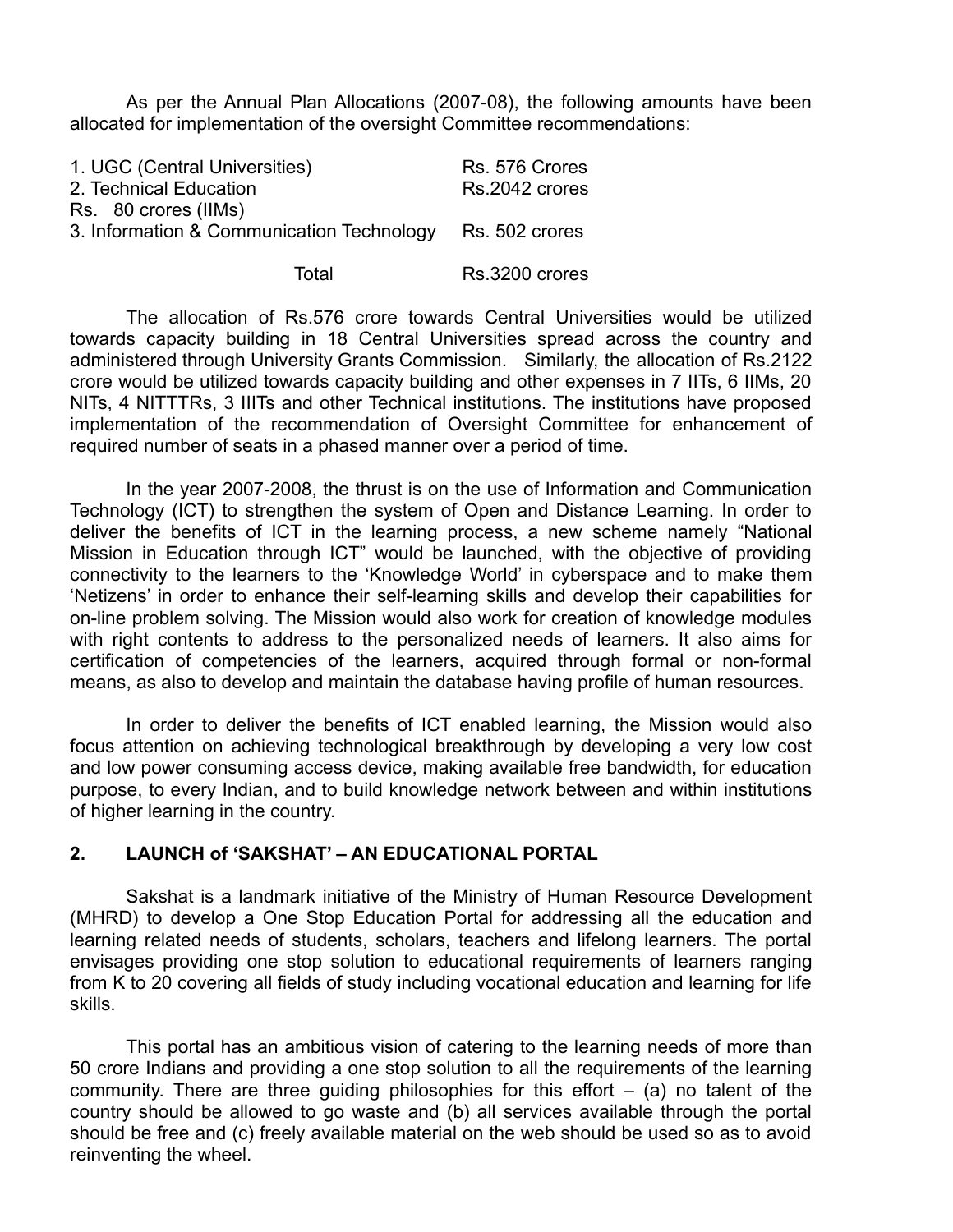In Indian scenario where there is vast disparity of educational facilities available in various regions across the country, the Portal will help in bridging the gap by providing just in time quality educational resources and teachers 24×7 to learners irrespective of their social, economic and educational status. It is an endeavor through which MHRD is going to synergize the efforts taken by the educational organizations/ agencies viz. UGC, AICTE, IGNOU, NCERT, KVS, NVS, CBSE, IITS, IISc etc. to develop world class content. Senior faculty members from different universities, research institutes and institutions of higher learning are contributing to the development of the Portal.

#### **3. Special Grants to 3 Universities who have completed 150 years**

The Ministry has allocated a special grant of Rs. 150 Crores to Three premier Universities of the country viz; the University of Bombay, Calcutta University and Madras University to commemorate their 150<sup>th</sup> Year celebration. The fund provided by the Government would be used for Setting up of Research Centers in the field of Nano Science and Nano Technology.

### **4. TECHNICAL EDUCATION**

In order to make Indian Institute of Science, Bangalore a would class university, the Ministry has released a special grant of Rs. 100 Crores to the institute. Further to give an impetus to the Engineering and Management Education in the North Eastern Region, Ministry has taken over the Government Engineering College, Agartala (Tripura) as new National Institute of Technology taking the total number of NITs to 20 and a new IIM would be setup in Shillong Meghalaya during 2006-07.

## **5. OPEN & DISTANCE LEARNING:**

In the year 2007-2008, the thrust is on the use of Information and Communication Technology to strengthen the system of Open and Distance Learning. IGNOU, which is the nodal agency, at present, for Government of India in respect of ODL system, has plan to utilize the facility of EDUSAT to extend the benefit of two way interactivity to learners in the ODL system. The system presents the possibility of both synchronous and asynchronous connectivity between teaching and learning ends across the country.

The approach towards mobilizing the use of Edusat is through establishing a total of 30 teaching ends, 500 Satellite Interactive Terminals (SITs) and 5000 Receive Only Terminals (ROTs). In the year 2007-08 a total 6 teaching ends, 125 SITs and 1250 ROTs will be established.

### **6. REFORMING RECOGNISING / ACCREDITING AGENCIES FOR EDUCATION AND TRAINING INSTITUTIONS**

(a) The following action points were identified for bringing out reforms in recognising / accrediting agencies for education / training institutions:

(i)Online receipt of applications

(ii)Online processing of applications received

(iii)Appropriate Appellate Authority to look into grievances

(iv)Decisions should be made available online

(v)Preparation of timeframe from receipt of applications to disposal of receipts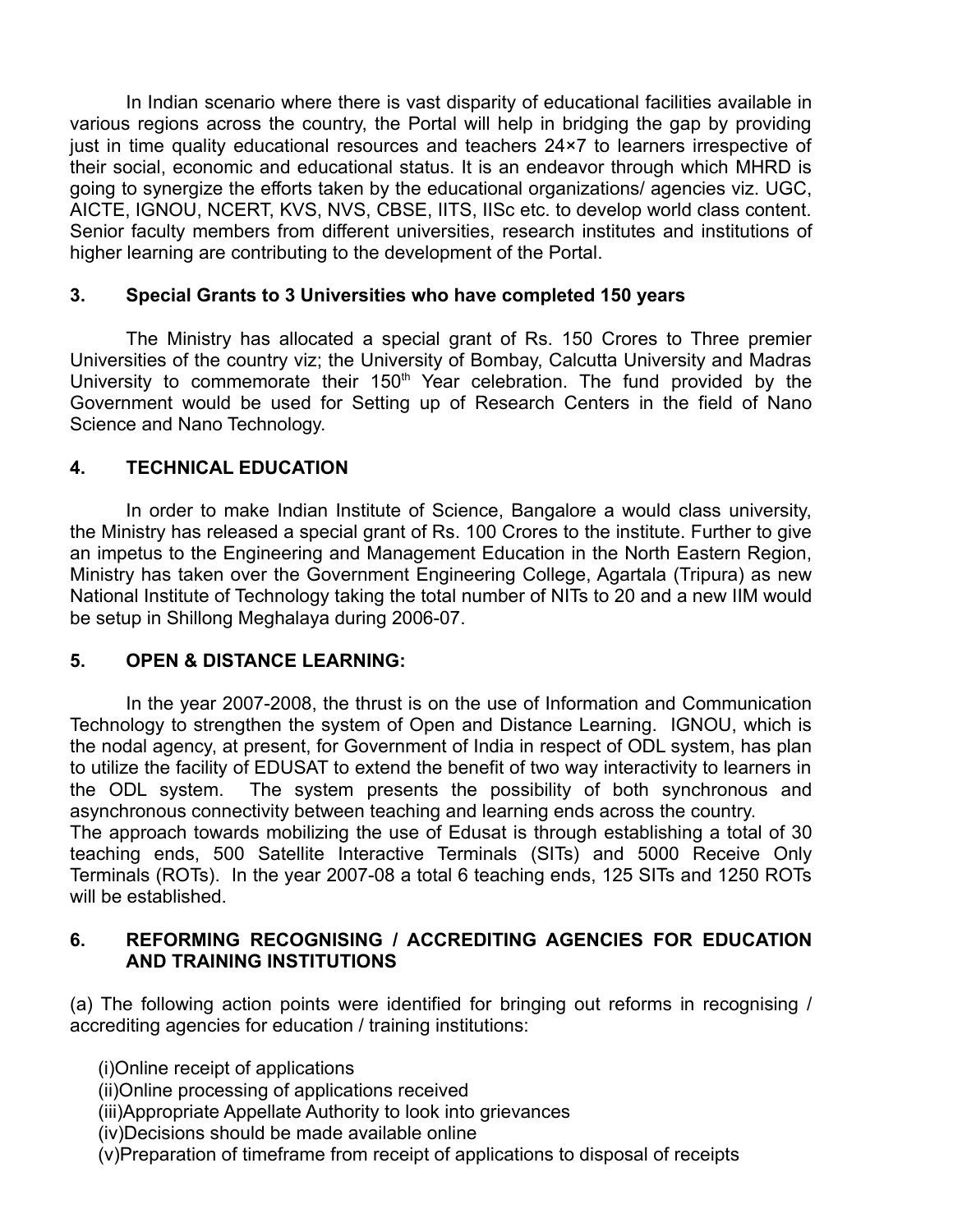(vi)Preparation of panel of suitable experts for Inspection Committees/ Selection Committees and developing system for random generation of names of experts on the teams

(vii)Development of system for online issue of Mark sheets/Certificates by CBSE (viii)Online processing of requests from the universities for Grants

(ix)Grants to Universities/Colleges be linked to meeting of conditions like appointment of fulltime and qualified faculty

(b) For online receipt of applications, Forms for online applications have been developed and put on the website by AICTE, NBA, NAAC and UGC, an Appellate Authority to look into grievances is in position, national calendar for processing of applications has been notified and decisions are notified on the website by concerned agencies.

(c) The institutions such as AICTE, NBA, NAAC and NBT have also to a great extent decentralized their operations and simplified the process of approval and in a transparent way. The process for granting approval for Diploma level course(s) / institutions has been decentralized with greater responsibilities on State Governments / UTs and also the process of approval by AICTE and NBA have been decentralized and simplified. Transparency has been enabled by introduction of "Mandatory Disclosure for institutions, which helps students and other stakeholders in making informed decision. A time bound approval process has been notified to ensure accountability

### **7. INSTITUTIONAL REFORM IN TERMS OF (I) DECENTRALIZATION, (II) SIMPLIFICATION, (III) TRANSPARENCY, (IV) ACCOUNTABILITY AND (V) E-GOVERNANCE**

(a) The Right to Information Act, 2005 has come into force with effect from  $12<sup>th</sup>$ October, 2005; which provides for setting out the practical regime of right to information for citizens to secure access to information under the control of public authorities, in order to promote transparency and accountability in the working of every public authority. It also provides for information to the public through various means of communications, including Internet and also in electronic format.

(b) The National Scholarship Division of the Ministry has been making efforts to bring in reforms in the work of authentication of educational certificates and in the implementation of National Merit Scholarship Scheme. As a strategy for decentralization, the work of authentication has already been delegated to 15 States. The Ministries is in consultation with MEA for similar delegation to the remaining States/UTs. Similarly, the guidelines for authentication have been reviewed and simplified.

To bring in transparency, the relevant information/guidelines in respect of both the work of Authentication of Educational Certificates having large public interaction are posted in the Ministry's website. Besides close circuit TV has also been installed in places of public dealing. The details of applications received and certificate authenticated are posted in the Ministry's website. The guidelines of both the authentication work are posted on the website. A new scholarship scheme for college and University students is proposed to be launched during 2007-08, whereby the scholarship amount would be disbursed directly to the beneficiaries through e-payment mode.

## **8. ONLINE MONITORING OF UTILISATION CERTIFICATES**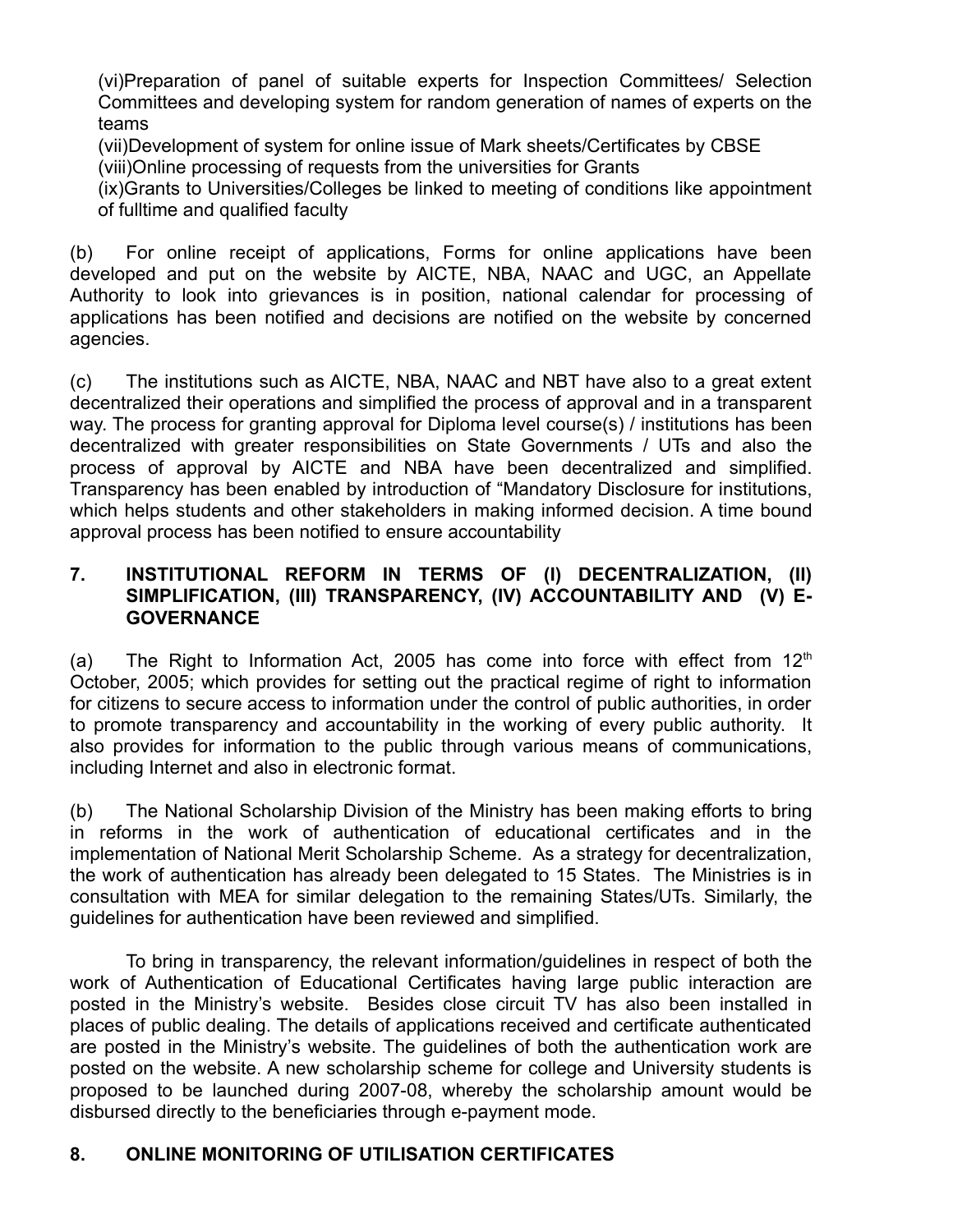Pendency of Utilization Certificates have been put on the intranet, to facilitate online monitoring of pendency of utilization certificates. This to a great extent facilitates the administrative Department, Integrated Finance Division and also the Chief Controller of Accounts in watching the pendency of UC's and grants to grantee institutions are accordingly regulated.

#### **9. MONITORING EXPENDITURE STATUS ONLINE**

The status of expenditure at the end of each month are maintained online and the website updated on a monthly basis at present. Efforts are being made to streamline the system of certification of funds and develop a system of online monitoring of both certification of funds and their payment to grantee. It is expected that this would be completed during 2007-08.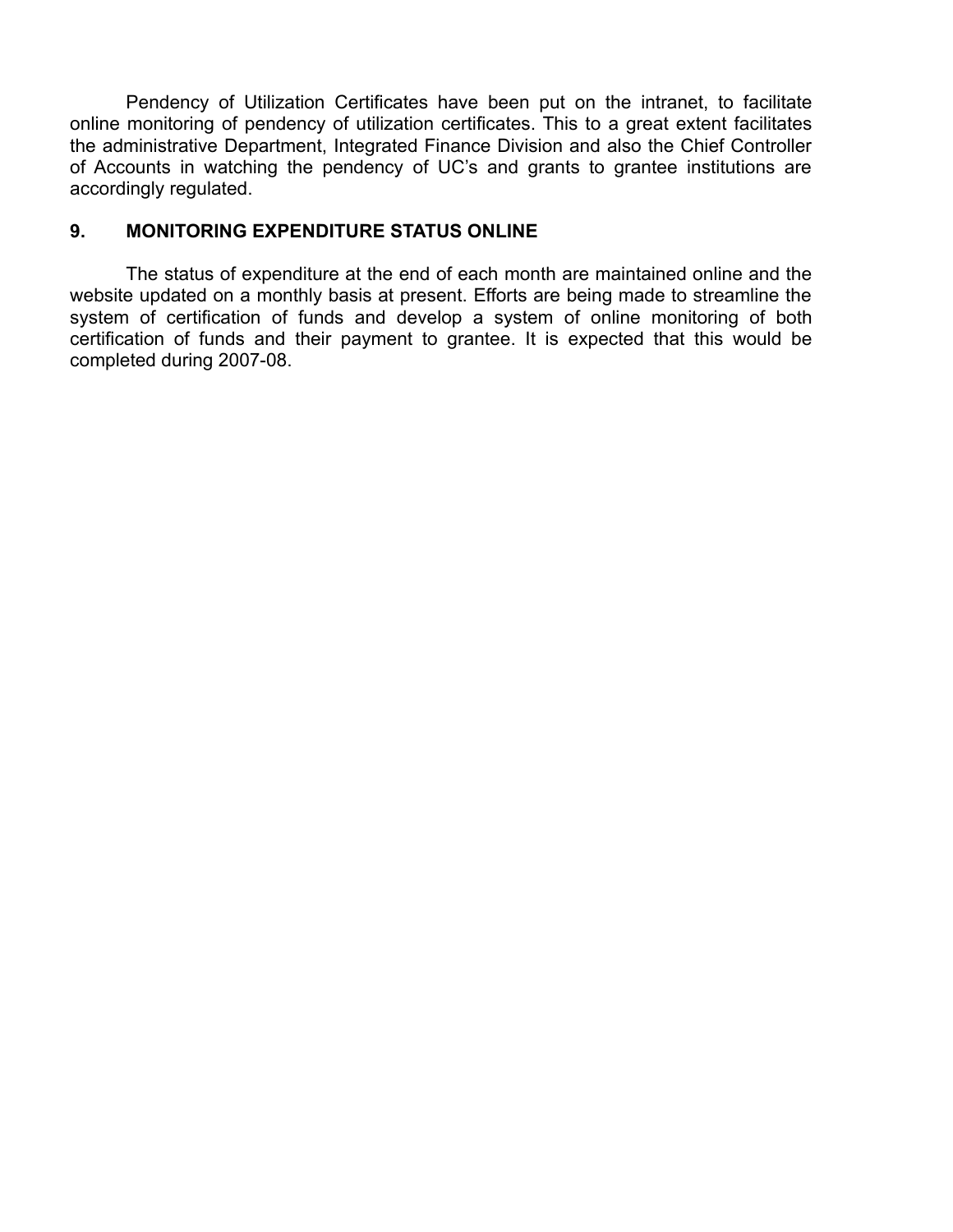# **CHAPTER -IV**

# **REVIEW OF PAST PERFORMANCES**

| S.No         | <b>Name of the Scheme</b> | <b>Intended Outcomes</b>                       | <b>Achievement</b>                                                 |
|--------------|---------------------------|------------------------------------------------|--------------------------------------------------------------------|
|              |                           | (quantifiable                                  |                                                                    |
|              |                           | deliverables)                                  |                                                                    |
| $\mathbf{1}$ | $\mathbf{2}$              | 3                                              | 4                                                                  |
| 1.           | <b>University Grants</b>  | Increase<br>(i)<br>in                          | of 12.5<br>million<br>The<br>target                                |
|              | Commission                | enrolment<br>in                                | enrolment fixed for in<br>higher                                   |
|              | (UGC)                     | universities<br>and                            | education sector at the end of X th                                |
|              |                           | colleges since 2002.                           | Plan period has been exceeded by                                   |
|              |                           |                                                | 1.3 million in the terminal year of                                |
|              |                           | enrolment<br>The<br>in.                        | the Plan period.                                                   |
|              |                           | higher education at the                        |                                                                    |
|              |                           | beginning of X Plan<br>was 8.8 million. It was | (II) In October this year,<br>the<br>National<br>Assessment<br>and |
|              |                           | proposed to raise this                         | Accreditation<br>Council<br>(NAAC)                                 |
|              |                           | to 12.5 million by the                         | released a list of over 3,000                                      |
|              |                           | end of X Plan. We                              | accredited<br>higher<br>education                                  |
|              |                           | have already reached                           | institutions (HEIs) in India. The                                  |
|              |                           | this figure by 2005, by                        | NAAC is an autonomous body                                         |
|              |                           | carefully<br>blending                          | by the University<br>established                                   |
|              |                           | conventional and open                          | Grants Commission (UGC) of India                                   |
|              |                           | education. It<br>is                            | to assess and accredit HEIs in                                     |
|              |                           | proposed to further                            | India.                                                             |
|              |                           | enhance this figure to                         | The NAAC has identified the                                        |
|              |                           | 13.2 million by the end                        | following seven criteria to serve as                               |
|              |                           | of 2005 and to 14                              | basis of its assessment<br>the                                     |
|              |                           | million by the end of X                        | procedures:                                                        |
|              |                           | Plan against the target<br>of 12.5 million     | • Curricular<br>aspects<br>learning<br>• Teaching,                 |
|              |                           |                                                | and<br>evaluation                                                  |
|              |                           | (ii) No. of universities                       | • Research,<br>consultancy<br>and                                  |
|              |                           | being accredited by                            | extension                                                          |
|              |                           | NAAC.                                          | • Infrastructure<br>learning<br>and                                |
|              |                           | (The NAAC has so far                           | resources                                                          |
|              |                           | accredited<br>122                              | · Student support and progress                                     |
|              |                           | universities and 2500                          | • Organisation and management                                      |
|              |                           | colleges. It is proposed                       | • Healthy practices                                                |
|              |                           | accredit<br>20<br>more                         | The NAAC has distinguished two                                     |
|              |                           | universities and 1000                          | main types of institutions that can                                |
|              |                           | colleges in the year                           | be assessed: universities and                                      |
|              |                           | 2005-06)                                       | colleges. A university is defined by                               |
|              |                           | No. of<br>above<br>(iii)                       | the NAAC as having a University<br>Central Governance<br>Structure |
|              |                           | institutes which have                          | along with all the Undergraduate                                   |
|              |                           | improved their grading.                        | and Postgraduate Departments.                                      |
|              |                           | (T <sub>O</sub> )<br>improve<br>the            | Accredited colleges include any                                    |
|              |                           | of<br>grading<br>existing                      | College - affiliated, constituent or                               |
|              |                           | institutions the NAAC                          | autonomous<br>with<br>all<br>its<br>$\frac{1}{2}$                  |
|              |                           | conducts                                       | of<br>studies.<br>departments<br>More                              |
|              |                           | workshops/seminars                             | details<br>the<br>about<br>assessment                              |
|              |                           | and<br>encourages                              | criteria and procedures can be                                     |
|              |                           | institutions to establish                      | read<br>the<br><b>NAAC</b><br>website<br>on                        |
|              |                           | Internal<br>Quality                            | www.naac-india.com. The list                                       |
|              |                           | Assurance Cells. It is                         | of accredited institutions drafted by                              |
|              |                           | proposed to hold 100                           | <b>NAAC</b><br>the<br>includes<br>129                              |
|              |                           | workshops<br>and                               | universities and 2954 colleges in                                  |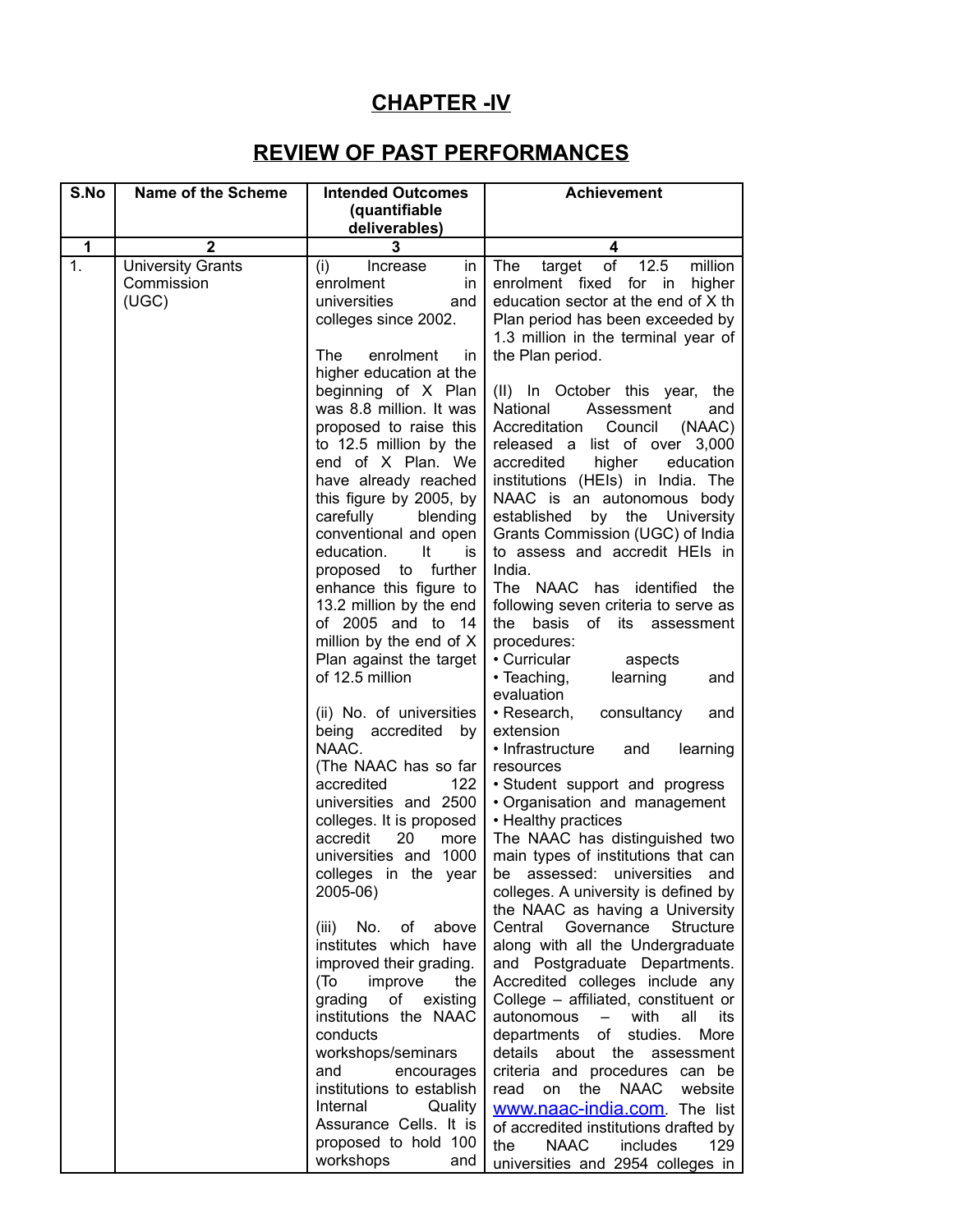| 600-700<br>establish<br>Internal<br>Quality<br>Assurance Cells in the<br>Year 2005-06)        | India which can be viewed by<br>state. |
|-----------------------------------------------------------------------------------------------|----------------------------------------|
| Assistance to Central<br>University (18)                                                      | <b>18 Universities</b>                 |
| Assistance to<br>State<br>University (119)                                                    | <b>122 Universities</b>                |
| Support to universities<br>celebrating 150 <sup>th</sup> year<br>of higher education (3)      | 3 Universities                         |
| Assistance to deemed<br>to be university (25)                                                 | 25 Universities                        |
| Assistance to college<br>(4811)                                                               | 3835 colleges                          |
| Assistance to<br>Delhi<br>College (58)                                                        | 59 colleges                            |
| Assistance<br>to<br>Autonomous college<br>(234)                                               | 178 colleges                           |
| Vocationalisation<br>of l<br>higher education (300<br>institutions)                           | 278 Universities                       |
| Assistance<br>to<br>Academic staff college<br>(51)                                            | <b>45 Universities</b>                 |
| Assistance<br>to<br>University<br>with<br>potential for excellence<br>(21)                    | 1 University                           |
| Assistance to colleges<br>with<br>potential<br>for<br>excellence (97)                         | 47 colleges                            |
| Major/ Minor research<br>project in science and<br>technology (3004)                          | 1046 Projects                          |
| Major/ Minor research<br>project<br>science<br>in<br>humanities and social<br>science (11000) | 8556 Projects                          |
| Special Assistance<br>program<br><b>CAS-74</b><br><b>DSA-145</b><br><b>DRS-258</b>            | 500 Departments                        |
| Area Studies program                                                                          |                                        |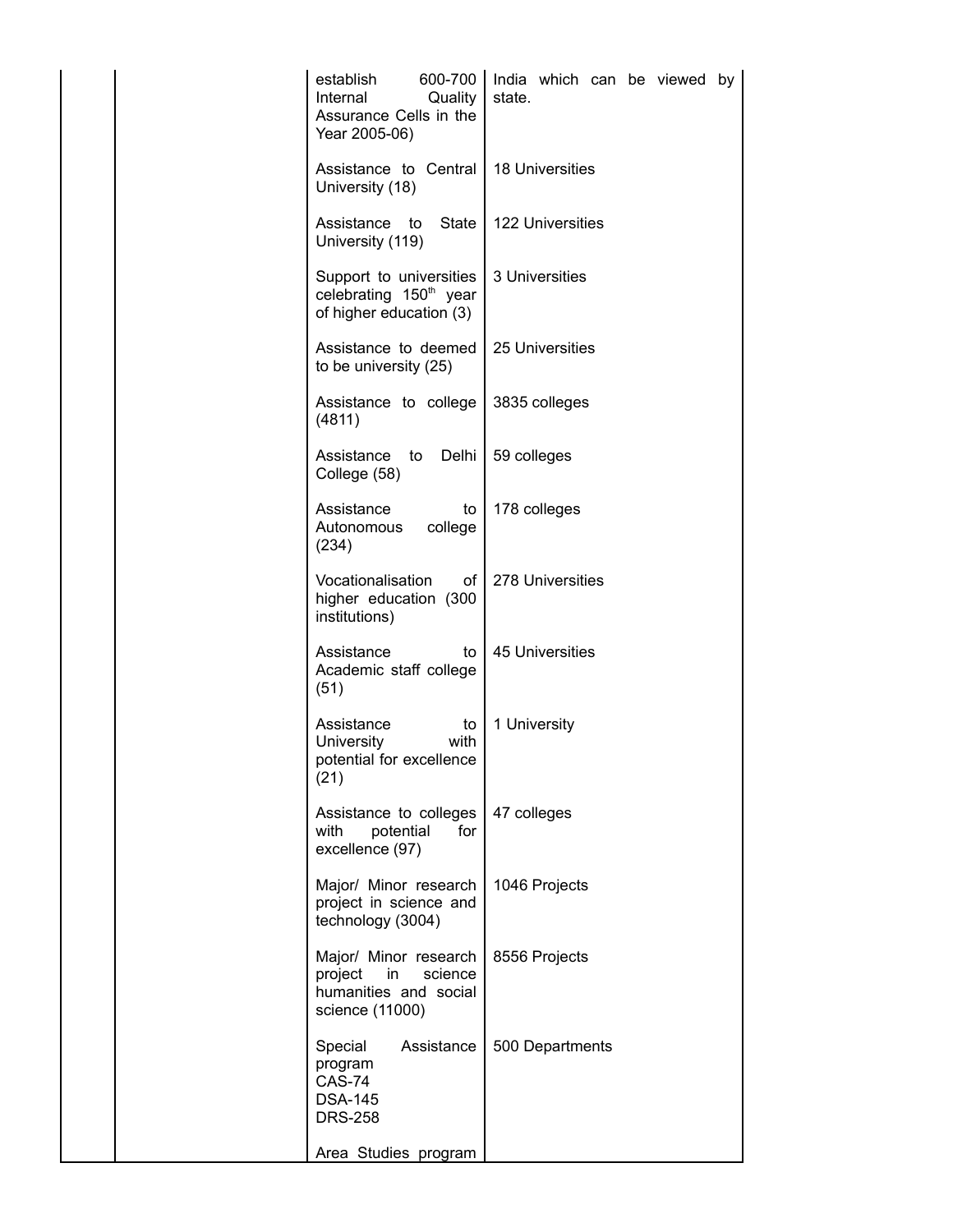|    |                                                      | (40 Centre)                                                                                                                                                                  |                                                                                                                                                                                                                                                                                                                                                                                                                                                                                                             |
|----|------------------------------------------------------|------------------------------------------------------------------------------------------------------------------------------------------------------------------------------|-------------------------------------------------------------------------------------------------------------------------------------------------------------------------------------------------------------------------------------------------------------------------------------------------------------------------------------------------------------------------------------------------------------------------------------------------------------------------------------------------------------|
|    |                                                      | <b>Hostels</b><br>for<br>women<br>(232 institutions)                                                                                                                         |                                                                                                                                                                                                                                                                                                                                                                                                                                                                                                             |
|    |                                                      | Women study centre<br>(34)                                                                                                                                                   | 658 Universities & Colleges                                                                                                                                                                                                                                                                                                                                                                                                                                                                                 |
|    |                                                      | of<br>Networking<br>Universities (150)                                                                                                                                       |                                                                                                                                                                                                                                                                                                                                                                                                                                                                                                             |
|    |                                                      | Remedial coaching for  <br>SC/ST (110 centres)                                                                                                                               | 150 Universities                                                                                                                                                                                                                                                                                                                                                                                                                                                                                            |
|    |                                                      | Special<br>Cells<br>for I<br><b>SC/ST (25)</b>                                                                                                                               | 50 Centres                                                                                                                                                                                                                                                                                                                                                                                                                                                                                                  |
|    |                                                      | Remedial Coaching for<br>disadvantage minority<br>groups (78)                                                                                                                | 25 Universities                                                                                                                                                                                                                                                                                                                                                                                                                                                                                             |
|    |                                                      | Higher Education for<br>person with special<br>needs (19 universities<br>and colleges)                                                                                       | <b>19 Universities</b>                                                                                                                                                                                                                                                                                                                                                                                                                                                                                      |
|    |                                                      | Assistance<br>to<br>Universities/ Colleges<br>backward<br>locked<br>in.<br>district<br>(31)<br>areas<br>Universities,<br>404<br>Colleges)                                    | 114 colleges + 31 Universities                                                                                                                                                                                                                                                                                                                                                                                                                                                                              |
|    |                                                      | Special<br>Development<br>for<br>grant<br>young<br>universities (20)                                                                                                         | 23 Colleges + 200 Universities                                                                                                                                                                                                                                                                                                                                                                                                                                                                              |
|    |                                                      | Strengthening<br>research infrastructure<br>(40 institution)                                                                                                                 | 40 Universities                                                                                                                                                                                                                                                                                                                                                                                                                                                                                             |
|    |                                                      | Inter University Centre<br>(7)                                                                                                                                               | 7 Universities                                                                                                                                                                                                                                                                                                                                                                                                                                                                                              |
|    |                                                      | <b>Establishment for Rajiv</b><br>Gandhi Chair (10)                                                                                                                          | <b>128 Universities</b>                                                                                                                                                                                                                                                                                                                                                                                                                                                                                     |
| 2. | Indira Gandhi National<br>Open Universtiy<br>(IGNOU) | Providing admission to<br>all those who apply for<br>various<br>courses<br>of<br>IGNOU.<br><b>The</b><br>cumulative target for<br>enrolment upto 2005-<br>06 is 15.60 lakhs. | The total enrolment in the distance<br>mode in the country, is about 24 %<br>of the total enrolment of the higher<br>education in the country and<br>IGNOU caters to about 10% of this<br>segment of students in higher<br>education in the country. IGNOU<br>the<br>educational<br>serves<br>million<br>requirements<br>of<br>1.43<br>students in the country and 32<br>abroad.<br>countries<br>In<br>January,<br>2006, 429542<br>and cumulative<br>1433490 students were registered<br>by the University. |
| 3. | National Institutes of                               | (i)<br>To impart quality                                                                                                                                                     | (i) Total Number of NITs have gone                                                                                                                                                                                                                                                                                                                                                                                                                                                                          |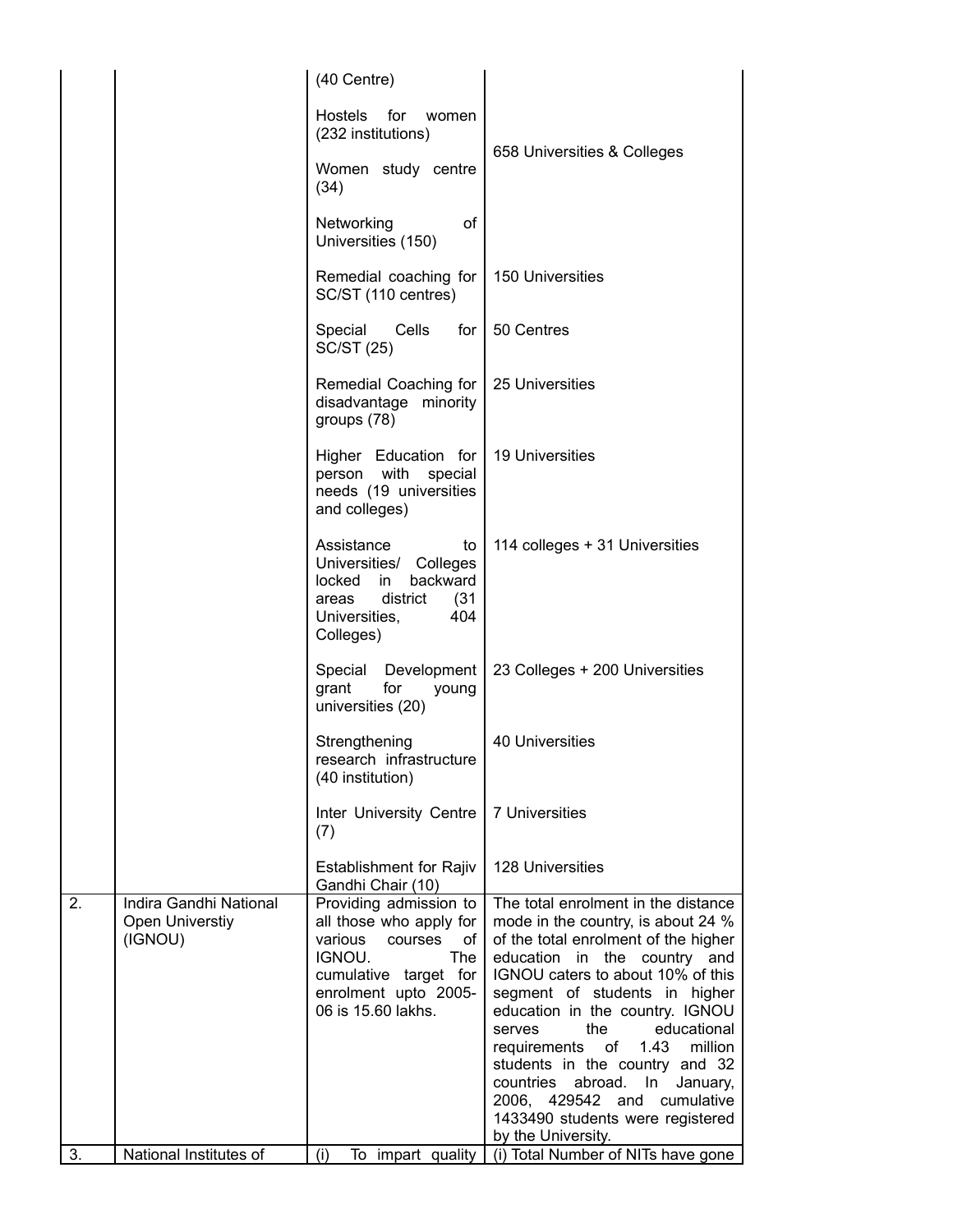|                  | Technology<br>(NITs)                                          | technical education for<br>to 45,000 students.                                                                                                                                                                                                                                                                                                                                                                                                                                                                                                | up from 19 to 20 with addition one<br>National Institute of Technology, in<br>the North Eastern Region <i>i.e</i><br>Agartala. The<br>entire<br>National<br>Institute of Technology, system has<br>a combined enrolment of 39000<br>students<br>which<br>includes<br>undergraduates, post graduates<br>and Ph.D scholars in the various<br>branches of technical education.<br>Besides, the campus placement of<br>NIT graduates have also increased<br>from 70% to 95% over a period of                                                                                                                                                                                                                                                                                                                                                                                                                                                                     |
|------------------|---------------------------------------------------------------|-----------------------------------------------------------------------------------------------------------------------------------------------------------------------------------------------------------------------------------------------------------------------------------------------------------------------------------------------------------------------------------------------------------------------------------------------------------------------------------------------------------------------------------------------|--------------------------------------------------------------------------------------------------------------------------------------------------------------------------------------------------------------------------------------------------------------------------------------------------------------------------------------------------------------------------------------------------------------------------------------------------------------------------------------------------------------------------------------------------------------------------------------------------------------------------------------------------------------------------------------------------------------------------------------------------------------------------------------------------------------------------------------------------------------------------------------------------------------------------------------------------------------|
|                  |                                                               | (iii) A National Institute<br>of Technology will on<br>the pattern of IIT Act<br>1961 will be introduced<br>in the Parliament.                                                                                                                                                                                                                                                                                                                                                                                                                | two years.<br>National<br>(iv)<br>Institute<br>οf<br>Technology, Bill has already been<br>sent to the Parliament and it is<br>expected to be passed during the<br>Budget Session-2007<br>of<br>the<br>Parliament. With the passage of<br>NITs would<br>this<br>all<br>Bill,<br>be<br>conferred<br>the<br>the<br>status<br>οf<br>Institutes of National Importance<br>and they would enjoy statutory<br>autonomy.                                                                                                                                                                                                                                                                                                                                                                                                                                                                                                                                             |
| $\overline{4}$ . | Indian Institutes of<br>Technology<br>(IIIS)                  | Imparting World-class<br>high quality technical<br>education<br>at<br>undergraduate,<br>postgraduate and Ph.<br>D. level to students,<br>selected<br>through<br>a<br>national<br>level<br>competitive exam in 7<br>IITs (at Delhi, Bombay,<br>Madras,<br>Kanpur,<br>Kharagpur,<br>Guwahati<br>and Roorkee) including<br>οf<br>Upgradation<br>infrastructure,<br>Modernization of labs<br>and digital resources,<br>expansion<br>of<br>inter<br>disciplinary<br>programme/<br>introduction<br>of<br>new<br>courses in emerging<br>technologies | IITs have been effective in<br>enhancing the country's techno-<br>economic<br>strength<br>and<br>The<br>technological self-reliance.<br>IITs have distinguished themselves<br>through<br>excellence<br>οf<br>their<br>academic activities and research<br>programmes. Sponsored research<br>for different funding agencies in<br>the public and private sectors,<br>industrial<br>consultancy<br>and<br>continuing education programmes<br>are also areas in which the IITs<br>have<br>made<br>significant<br>contributions.<br>Indian<br>Institutes of Technology<br>have become role<br>models<br>for<br>education<br>and<br>research<br>in.<br>engineering<br>technology.<br>and<br>These Institutions are now globally<br>competitive<br>contribute<br>and<br>significantly to development of<br>technical<br>manpower<br>and<br>technology development in the<br>country. The total student strength<br>in IITs has gone up to 32000<br>during 2006-07. |
| 5.               | India Institute of Science,<br>Bangalore<br>(IISc, Bangalore) | To<br>provide<br>for<br>advanced<br>instruction<br>and to conduct original<br>investigation<br>in<br>all<br>branches of knowledge<br>are<br>likely<br>to<br>as<br>promote the material<br>and industrial welfare<br>of India and to carry                                                                                                                                                                                                                                                                                                     | Bangalore<br>IISc.<br>is<br>engaged in higher learning and<br>advanced research at the cutting<br>edge of science and technology.<br>Apart from conducting traditional<br>programmes like ME, M.Tech., M.<br>Des., MBA, M.Sc.(Eng.) and Ph.<br>D. Degrees the institute conducts<br>integrated Ph.D programmes in                                                                                                                                                                                                                                                                                                                                                                                                                                                                                                                                                                                                                                            |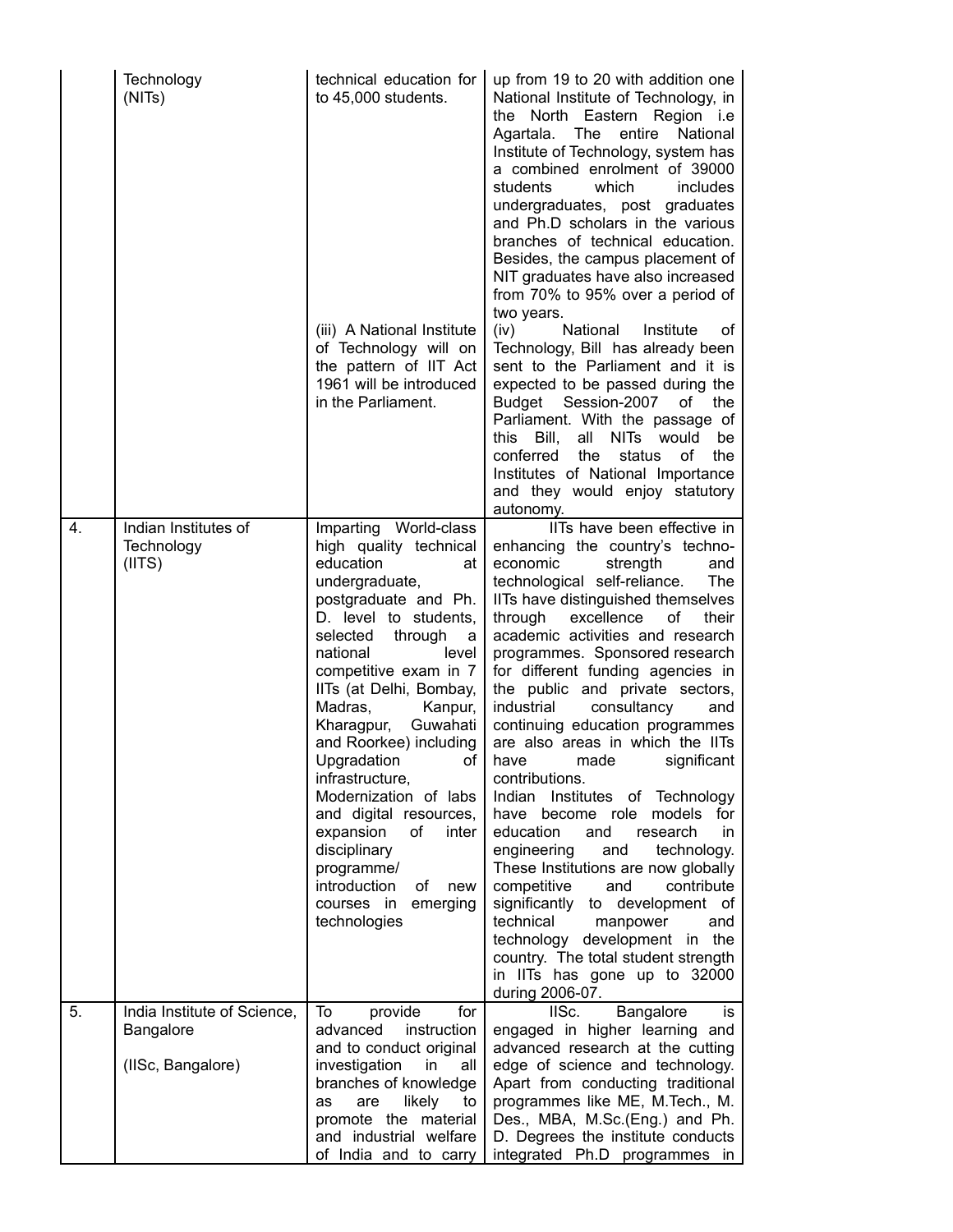|    |                                                                                                                                                  | out research in pure<br>and applied sciences,<br>especilly in frontline<br>areas.                                                                                         | Faculty<br>of<br>Science<br>(in<br>the<br>Biological, Physical, Chemical and<br>Mathematical Sciences). Other<br>innovative programmes are; Young<br>Fellowship Program in Science<br>Young<br>Engineering<br>and<br>the<br>Fellowship<br>Program,<br>the<br>Education<br>continuing<br>and<br>Proficiency<br>The<br>Programs.<br>Faculty and Research Student of<br>IISc have<br>number of<br>record<br>Research Publications in referred<br>International Journals which is<br>more than any other institute. An<br>additional special grant of Rs. 100<br>crore was released during 2005-06<br>and 2006-07 to the Institute to<br>position it as one of the leading<br>centers of research in Science and<br>Engineering in the world.                                                                                                                                                                                                                                                                                                                                                                                                                                                                                                                                                                                |
|----|--------------------------------------------------------------------------------------------------------------------------------------------------|---------------------------------------------------------------------------------------------------------------------------------------------------------------------------|--------------------------------------------------------------------------------------------------------------------------------------------------------------------------------------------------------------------------------------------------------------------------------------------------------------------------------------------------------------------------------------------------------------------------------------------------------------------------------------------------------------------------------------------------------------------------------------------------------------------------------------------------------------------------------------------------------------------------------------------------------------------------------------------------------------------------------------------------------------------------------------------------------------------------------------------------------------------------------------------------------------------------------------------------------------------------------------------------------------------------------------------------------------------------------------------------------------------------------------------------------------------------------------------------------------------------|
| 6. | Indian Institute of<br>Information Technology<br>(IIIT) & Indian Institute of<br>Information Technology,<br>Design and<br>Manufacturing (IIITDM) | To run two existing<br>IIITs and establish one<br><b>IIITDM</b><br>for<br>new<br>imparting<br>quality<br>education<br>in<br>IT<br>(including Design and<br>Manufacturing) | (i) Two III Ts at Allahabad<br>and<br>Gwalior- are already being run,<br>imparting high quality education in<br>IT to 1361 students. In IIIT-<br>Allahabad, the courses conducted<br>are:- B.Tech., M. Tech., MBA (IT)<br>and MPCLIS.<br>(ii)An extension campus of IIIT,<br>Allahabad, has been opened at<br>Amethi. Academic courses have<br>started from July, 2005 where the<br>student intake has gone up from<br>68 to 100 during 2006-07.<br>(iii)In IIITM Gwalior: -<br>(a)New MBA (MBA, Non Formal<br>Sector, Public Sector Management<br>e-Governance, Infrastructure<br>&<br>Management, IT enabled Service<br>Management);<br>Tech<br>(Information<br>$(b)$ M.<br>Technology, Advanced Networking,<br>Bio Informatics, VLSI, Software<br>Engineering);<br>(c)5 year Integrated Post Graduate<br>Programme;<br>(d)Ph. D. Programme.<br>(iv) IIITDM Jabalpur:<br>Newly set up in 2005, academic<br>have<br>started<br>courses<br>on<br>08.08.2005 with 75 students in<br>Computer Science & Electrical<br>Engineering<br>Mech.<br>and<br>Engineering<br>will<br>be<br>imparted<br>education.<br>(v) Another IIITDM proposed at<br>Kanchipuram could not be started<br>in view of non-availability of land.<br>All IIITs have recorded an increase<br>in student enrollment by more than<br>10% during 2006-07. |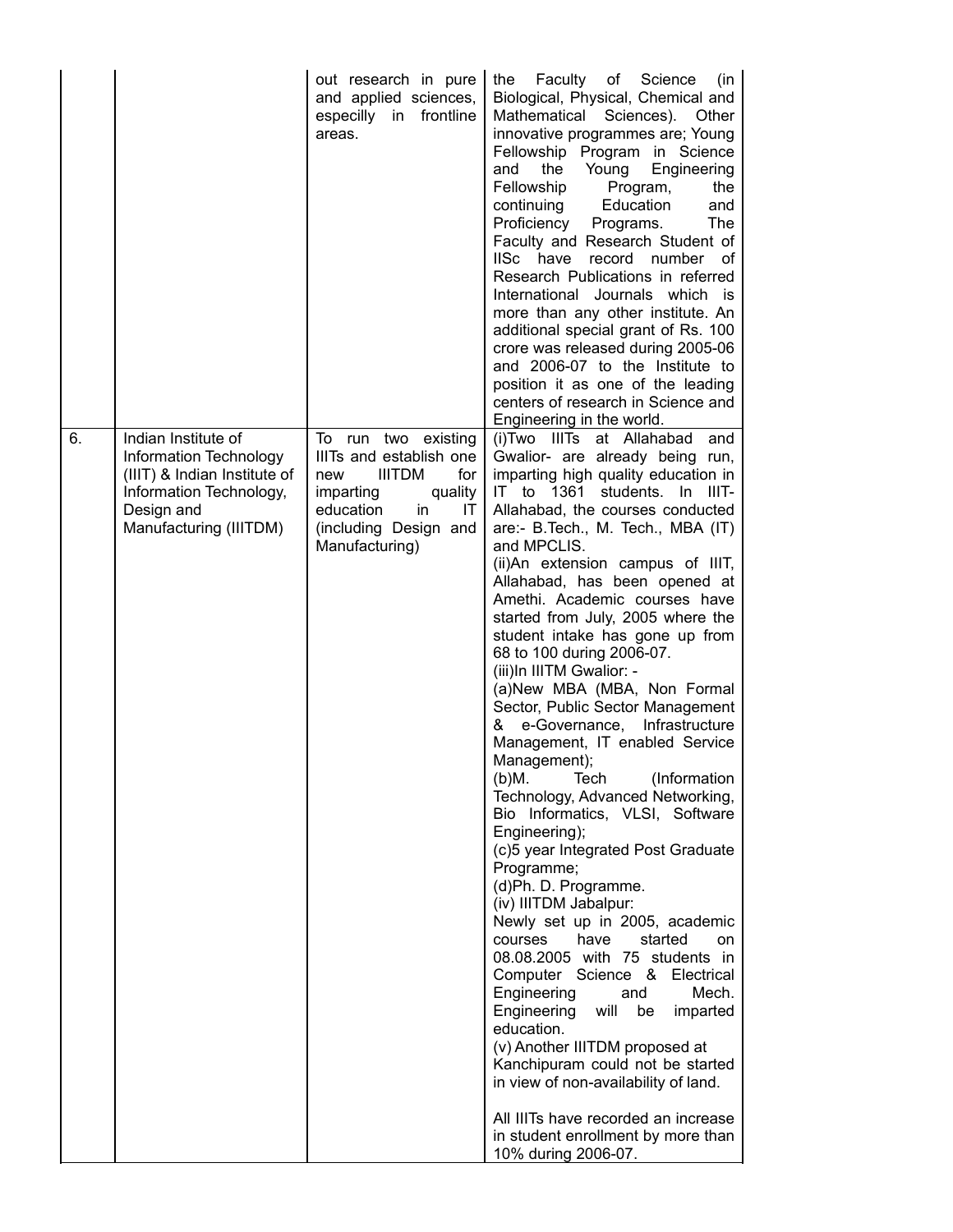| 7.  | Indian Institutes of<br>Managment<br>(IIMs)                                                | <b>IIMs</b><br>will<br>The<br>six<br>continue<br>to<br>provide<br>management<br>education<br>of<br>high<br>quality Infrastructure of<br>the three new IIMs at<br>Indore, Kozhikode and<br>Lucknow<br>will<br>be<br>strengthened.                                                                                                                                                                                                                                         | <b>IIMs</b><br>The<br>have<br>continued<br>to<br>provide management education of<br>high quality. Intake capacity in<br>Post Graduate Programmes in<br>IIMs has also increased from 1498<br>to about 1600 in during the current<br>It has been decided to set<br>year.<br>up a new IIM in North Eastern<br>Region i.e. in Shillong during 2007<br>for expansion of management<br>education facilities in North East.                                                                                                                                                                                                                                                                                                                                                                                                                                                                                                                                                                                                                                                                                                                                                                                                                                                                                                          |
|-----|--------------------------------------------------------------------------------------------|--------------------------------------------------------------------------------------------------------------------------------------------------------------------------------------------------------------------------------------------------------------------------------------------------------------------------------------------------------------------------------------------------------------------------------------------------------------------------|-------------------------------------------------------------------------------------------------------------------------------------------------------------------------------------------------------------------------------------------------------------------------------------------------------------------------------------------------------------------------------------------------------------------------------------------------------------------------------------------------------------------------------------------------------------------------------------------------------------------------------------------------------------------------------------------------------------------------------------------------------------------------------------------------------------------------------------------------------------------------------------------------------------------------------------------------------------------------------------------------------------------------------------------------------------------------------------------------------------------------------------------------------------------------------------------------------------------------------------------------------------------------------------------------------------------------------|
| 8.  | All India Council For<br><b>Technical Education</b><br>(AICTE) and its Schemes             | The AICTE will<br>(i)<br>continue<br>to regulate<br>functioning<br>the<br>of<br>5000<br>around<br>Institutions<br>imparting<br>technical education in<br>disciplines<br>different<br>with an intake capacity<br>of about 6.23 lakh<br>students<br>(ii) In addition to 312<br>Institutions comprising<br>1260<br>programmes<br>already<br>accredited,<br>accreditation of<br>260<br>with<br>Institutes<br>more<br>1000 programmes will<br>be completed during<br>2005-06. | As compared to 562-degree level<br>institutions in 1997-98, the total<br>number of approved engineering<br>colleges is now 1511. Intake<br>capacity increased from 1,34,298<br>in 1997-98 to 5,50,986 at present.<br>The<br>of<br>number<br>institutions<br>MCA<br>providing<br>courses<br>has<br>increased from 224 to 1003 with<br>an intake of 56,805.<br>Accreditation process of Technical<br>Education Programmes has been<br>speeded up. As against<br>- 409<br>accredited<br>programmes<br>during<br>2003-04 and 570 programmes in<br>2004-05, 584 programmes have<br>been accredited in 2005-06. For<br>280<br>the<br>2006-2007,<br>year<br>have<br>been<br>programmes<br>considered for accreditation till<br>date.<br>The AICTE has set up 106 virtual<br>classrooms in identified technical<br>institutions<br>under<br><b>EDUSAT</b><br>scheme to share the knowledge of<br>premier<br>and<br>well-established<br>institutions to the other institutions.<br>The scheme will be extended to<br>institutions<br>under<br>add<br>more<br>AICTE-EDUSAT network.<br>provide information<br>its<br>to<br>lo.<br>stakeholders, and for transparency<br>activities,<br>wherein<br>the<br>it's<br>in.<br>relevant and current information is<br>regularly updated on its website<br>http://www.aicte.ernet.in and in the |
| 9.  | <b>Technical Education</b><br><b>Quality Improvement</b><br>Programme of Govt. of<br>India | Institutions<br>91<br>οf<br><b>Technical</b><br>Education<br>which were networked<br>will be strengthened<br>during 2005-06.                                                                                                                                                                                                                                                                                                                                             | Information Kiosk.<br>All the 91 networked Institutions of<br>Technical Education<br>are<br>being<br>strengthened by way of enhancing<br>academic excellence, sharing of<br>resources through networking and<br>providing services to community<br>and economy.                                                                                                                                                                                                                                                                                                                                                                                                                                                                                                                                                                                                                                                                                                                                                                                                                                                                                                                                                                                                                                                               |
| 10. | <b>Community Polytechnics</b>                                                              | lakh beneficiaries<br>3.5<br>will<br>be<br>imparted<br>vocational<br>training                                                                                                                                                                                                                                                                                                                                                                                            | target<br>for<br>covering<br>The<br>the<br>prescribed number of beneficiaries<br>under<br>the<br>scheme<br>has<br>been                                                                                                                                                                                                                                                                                                                                                                                                                                                                                                                                                                                                                                                                                                                                                                                                                                                                                                                                                                                                                                                                                                                                                                                                        |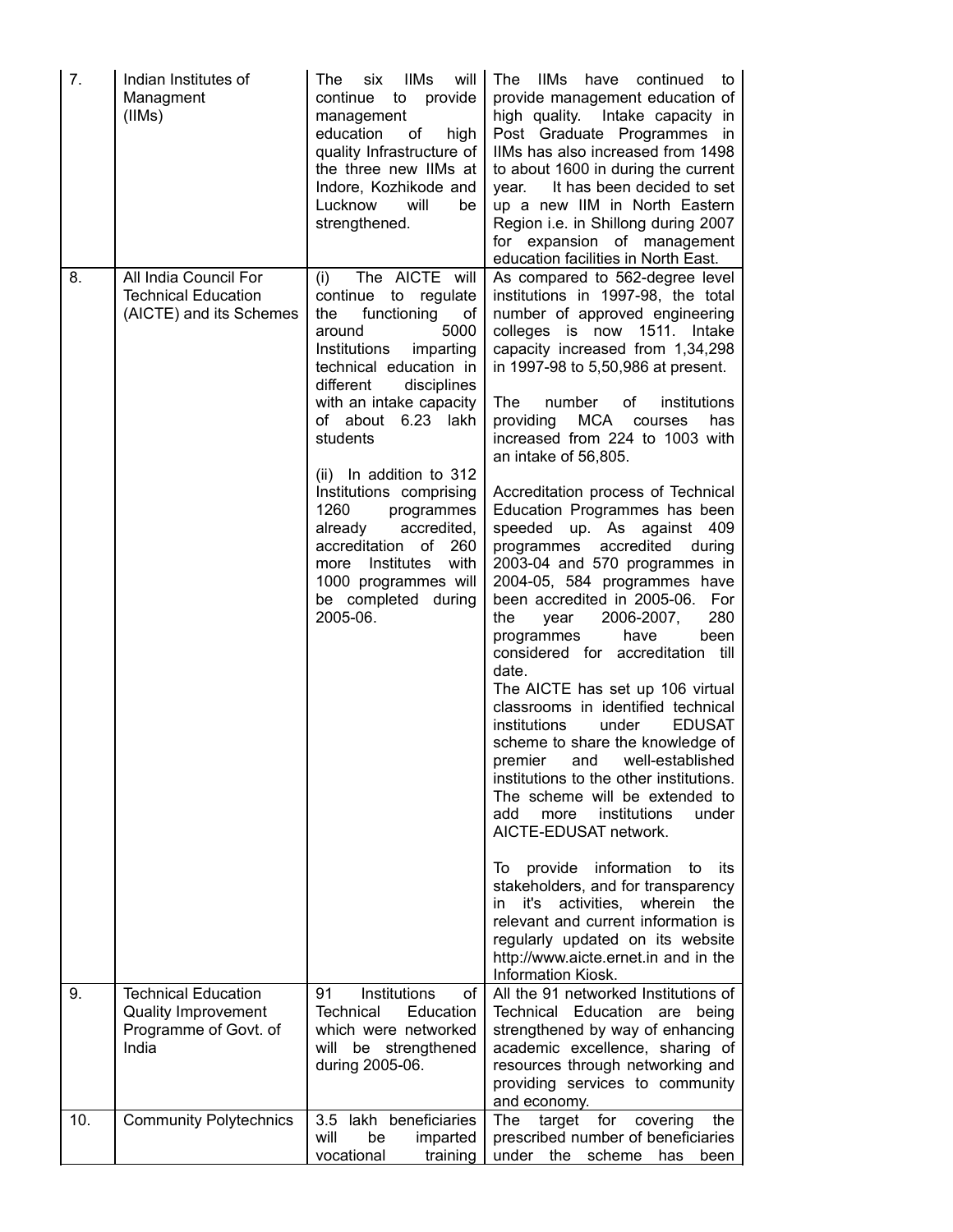|     |                          | 3.5<br>during<br>2005-06.<br>lakh beneficiaries will<br>be imparted vocational<br>training during 2005-<br>06. | almost achieved during the 10th<br>Plan period. |
|-----|--------------------------|----------------------------------------------------------------------------------------------------------------|-------------------------------------------------|
| 11. | Indian Council of Social | Research Project- 50                                                                                           | $\overline{31}$                                 |
|     | Science & Research       | Fellowship (Jr., Post<br>Doctoral, Senior and<br>National, Contingency<br>$-280$                               | 127                                             |
|     |                          | Study Grant - 120                                                                                              | 45                                              |
|     |                          | Training Courses - 20                                                                                          | 14                                              |
|     |                          | Documentation<br>Services - 3000                                                                               | 2100                                            |
|     |                          | Data Bank - 1                                                                                                  | $\mathbf{1}$                                    |
|     |                          | Guidance<br>and<br>Consultancy Services-<br>50                                                                 | 40                                              |
|     |                          | Maintenance<br>of<br>Research Institutes -<br>27                                                               | 27                                              |
|     |                          |                                                                                                                | 6                                               |
|     |                          | Regional Centres - 6                                                                                           | 49                                              |
|     |                          | Publication<br>Subsidy<br>$-60$                                                                                | 60                                              |
|     |                          | Other Programmes -<br>130                                                                                      | 90                                              |
|     |                          | International<br>Collaboration (visits of<br>Indian and Foreigners)<br>$-150$<br>North<br>East                 | 23                                              |
| 12. | Auroville Management     | Programme-60<br>Aurobindo<br>i)Sri<br>International Institute<br>of<br>Educational<br>Research (SAILER)        |                                                 |
|     |                          | Construction<br>a)<br>activities - 9<br>Research<br>b)                                                         | 5                                               |
|     |                          | Programme<br>and<br><b>Related Activities - 21</b>                                                             | 21                                              |
|     |                          | (ii) Bharat Niwas                                                                                              |                                                 |
|     |                          | (a)<br>Construction<br>activities - 8                                                                          | 4                                               |
|     |                          | Development<br>(b)<br>activities - 26                                                                          | 26                                              |
| 13. | Construction of UNESCO   | <b>UNESCO</b><br>To<br>build                                                                                   | Nil                                             |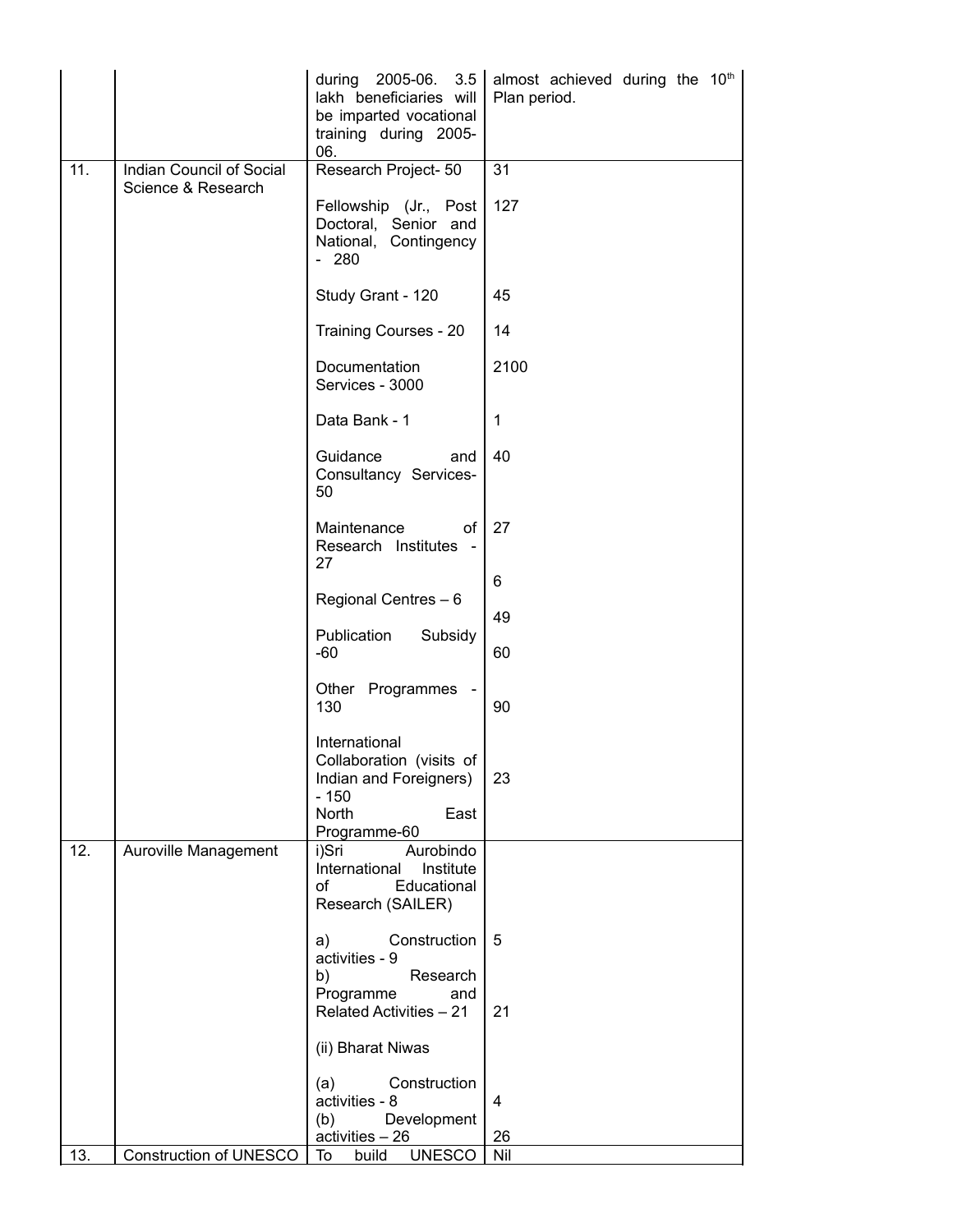| 14.<br>of<br>Holding of Meetings of<br>Meetings<br>the<br>Meetings of the commission was<br>Committees/Conferences<br>commission was held<br>held to apprise the members of the<br>commission<br>and organizations in the<br>the<br>about<br>to<br>apprise<br>the<br>furtherance of<br>of<br>members<br>the<br>development taking place in the<br>field of UNESCO related activities.<br>UNESCO;s aims and<br>commission about the<br>Objectivities<br>development<br>taking<br>place in the field of<br><b>UNESCO</b><br>related<br>activities.<br>No Physical target can<br>15.<br>Strengthening of<br>Three organizations were given<br>be fixed for this Head.<br><b>Voluntary Organization</b><br>grant to conduct programmes/<br>engaged in promotion of<br>activities.<br>The number of events<br>UNESCO's aims and<br>funded depends on the<br>objectives<br>number of<br>suitable<br>applications received.<br>16.<br>Strengthening of External<br>Expenditure<br>Expenditure on the scheme is<br>the<br>on<br><b>Academic Relations</b><br>mainly limited to exchanges of<br>scheme<br>is<br>mainly<br>ministerial level delegations with<br>limited to exchanges of<br>foreign countries for furthering<br>ministerial<br>level<br>with<br>bilateral relations in education.<br>delegations<br>foreign countries for<br>These visits are finalized after<br>furthering<br>bilateral<br>protracted<br>correspondence.<br>relations in education.<br>Hence, the targets under the<br><b>These</b><br>visits<br>scheme cannot be quantified in<br>are<br>after<br>finalized<br>physical<br>terms.<br>Six<br>Indian<br>delegations visited other countries<br>protracted<br>correspondence.<br>and four foreign delegations visited<br>India.<br>Hence,<br>the<br>targets<br>scheme<br>under<br>the<br>cannot be quantified in<br>physical terms.<br>Six<br>Indian<br>delegations<br>visited other countries<br>four<br>foreign<br>and<br>delegations visited<br>India.<br>17.<br>The provision under<br>Visit to Foreign<br>The provision under this head is<br>Delegations to India<br>this head is meant for<br>meant for incurring expenditure in<br>connection with foreign ministerial<br>expenditure<br>incurring<br>connection<br>with<br>level delegations visiting India.<br>in<br>These visits are finalized after<br>foreign ministerial level<br>delegations<br>protracted<br>visiting<br>correspondence.<br>India. These visits are<br>Hence, the targets under the<br>scheme cannot be quantified in<br>finalized<br>after<br>protracted<br>physical terms.<br>Ten<br>foreign<br>correspondence.<br>delegations visited India.<br>Hence,<br>the<br>targets<br>under<br>the<br>scheme<br>cannot be quantified in<br>physical terms.<br>Ten<br>foreign<br>delegations<br>visited India.<br>Scheme of Study, Seminar for development of Educational policy<br>18.<br>Nov '06-24<br>Assistance to<br>38 proposals<br>Organizations<br>12 proposals in pipeline<br>National University of Education Planning and Administration (NUEPA)<br>19. | House at Chanakyapuri,<br>New Delhi | to<br>House<br>accommodate<br>UNESCO, New Delhi<br>Office. |  |
|-----------------------------------------------------------------------------------------------------------------------------------------------------------------------------------------------------------------------------------------------------------------------------------------------------------------------------------------------------------------------------------------------------------------------------------------------------------------------------------------------------------------------------------------------------------------------------------------------------------------------------------------------------------------------------------------------------------------------------------------------------------------------------------------------------------------------------------------------------------------------------------------------------------------------------------------------------------------------------------------------------------------------------------------------------------------------------------------------------------------------------------------------------------------------------------------------------------------------------------------------------------------------------------------------------------------------------------------------------------------------------------------------------------------------------------------------------------------------------------------------------------------------------------------------------------------------------------------------------------------------------------------------------------------------------------------------------------------------------------------------------------------------------------------------------------------------------------------------------------------------------------------------------------------------------------------------------------------------------------------------------------------------------------------------------------------------------------------------------------------------------------------------------------------------------------------------------------------------------------------------------------------------------------------------------------------------------------------------------------------------------------------------------------------------------------------------------------------------------------------------------------------------------------------------------------------------------------------------------------------------------------------------------------------------------------------------------------------------------------------------------------------------------------------------------------------------------------------------------------------------------------------------------------------------------------------------------------------------------------------------------------------------------------------------------------------|-------------------------------------|------------------------------------------------------------|--|
|                                                                                                                                                                                                                                                                                                                                                                                                                                                                                                                                                                                                                                                                                                                                                                                                                                                                                                                                                                                                                                                                                                                                                                                                                                                                                                                                                                                                                                                                                                                                                                                                                                                                                                                                                                                                                                                                                                                                                                                                                                                                                                                                                                                                                                                                                                                                                                                                                                                                                                                                                                                                                                                                                                                                                                                                                                                                                                                                                                                                                                                                 |                                     |                                                            |  |
|                                                                                                                                                                                                                                                                                                                                                                                                                                                                                                                                                                                                                                                                                                                                                                                                                                                                                                                                                                                                                                                                                                                                                                                                                                                                                                                                                                                                                                                                                                                                                                                                                                                                                                                                                                                                                                                                                                                                                                                                                                                                                                                                                                                                                                                                                                                                                                                                                                                                                                                                                                                                                                                                                                                                                                                                                                                                                                                                                                                                                                                                 |                                     |                                                            |  |
|                                                                                                                                                                                                                                                                                                                                                                                                                                                                                                                                                                                                                                                                                                                                                                                                                                                                                                                                                                                                                                                                                                                                                                                                                                                                                                                                                                                                                                                                                                                                                                                                                                                                                                                                                                                                                                                                                                                                                                                                                                                                                                                                                                                                                                                                                                                                                                                                                                                                                                                                                                                                                                                                                                                                                                                                                                                                                                                                                                                                                                                                 |                                     |                                                            |  |
|                                                                                                                                                                                                                                                                                                                                                                                                                                                                                                                                                                                                                                                                                                                                                                                                                                                                                                                                                                                                                                                                                                                                                                                                                                                                                                                                                                                                                                                                                                                                                                                                                                                                                                                                                                                                                                                                                                                                                                                                                                                                                                                                                                                                                                                                                                                                                                                                                                                                                                                                                                                                                                                                                                                                                                                                                                                                                                                                                                                                                                                                 |                                     |                                                            |  |
|                                                                                                                                                                                                                                                                                                                                                                                                                                                                                                                                                                                                                                                                                                                                                                                                                                                                                                                                                                                                                                                                                                                                                                                                                                                                                                                                                                                                                                                                                                                                                                                                                                                                                                                                                                                                                                                                                                                                                                                                                                                                                                                                                                                                                                                                                                                                                                                                                                                                                                                                                                                                                                                                                                                                                                                                                                                                                                                                                                                                                                                                 |                                     |                                                            |  |
|                                                                                                                                                                                                                                                                                                                                                                                                                                                                                                                                                                                                                                                                                                                                                                                                                                                                                                                                                                                                                                                                                                                                                                                                                                                                                                                                                                                                                                                                                                                                                                                                                                                                                                                                                                                                                                                                                                                                                                                                                                                                                                                                                                                                                                                                                                                                                                                                                                                                                                                                                                                                                                                                                                                                                                                                                                                                                                                                                                                                                                                                 |                                     |                                                            |  |
|                                                                                                                                                                                                                                                                                                                                                                                                                                                                                                                                                                                                                                                                                                                                                                                                                                                                                                                                                                                                                                                                                                                                                                                                                                                                                                                                                                                                                                                                                                                                                                                                                                                                                                                                                                                                                                                                                                                                                                                                                                                                                                                                                                                                                                                                                                                                                                                                                                                                                                                                                                                                                                                                                                                                                                                                                                                                                                                                                                                                                                                                 |                                     |                                                            |  |
| <b>Training Programmes</b><br>29 programmes (Nov. 06)<br>53 programmes<br>a.                                                                                                                                                                                                                                                                                                                                                                                                                                                                                                                                                                                                                                                                                                                                                                                                                                                                                                                                                                                                                                                                                                                                                                                                                                                                                                                                                                                                                                                                                                                                                                                                                                                                                                                                                                                                                                                                                                                                                                                                                                                                                                                                                                                                                                                                                                                                                                                                                                                                                                                                                                                                                                                                                                                                                                                                                                                                                                                                                                                    |                                     |                                                            |  |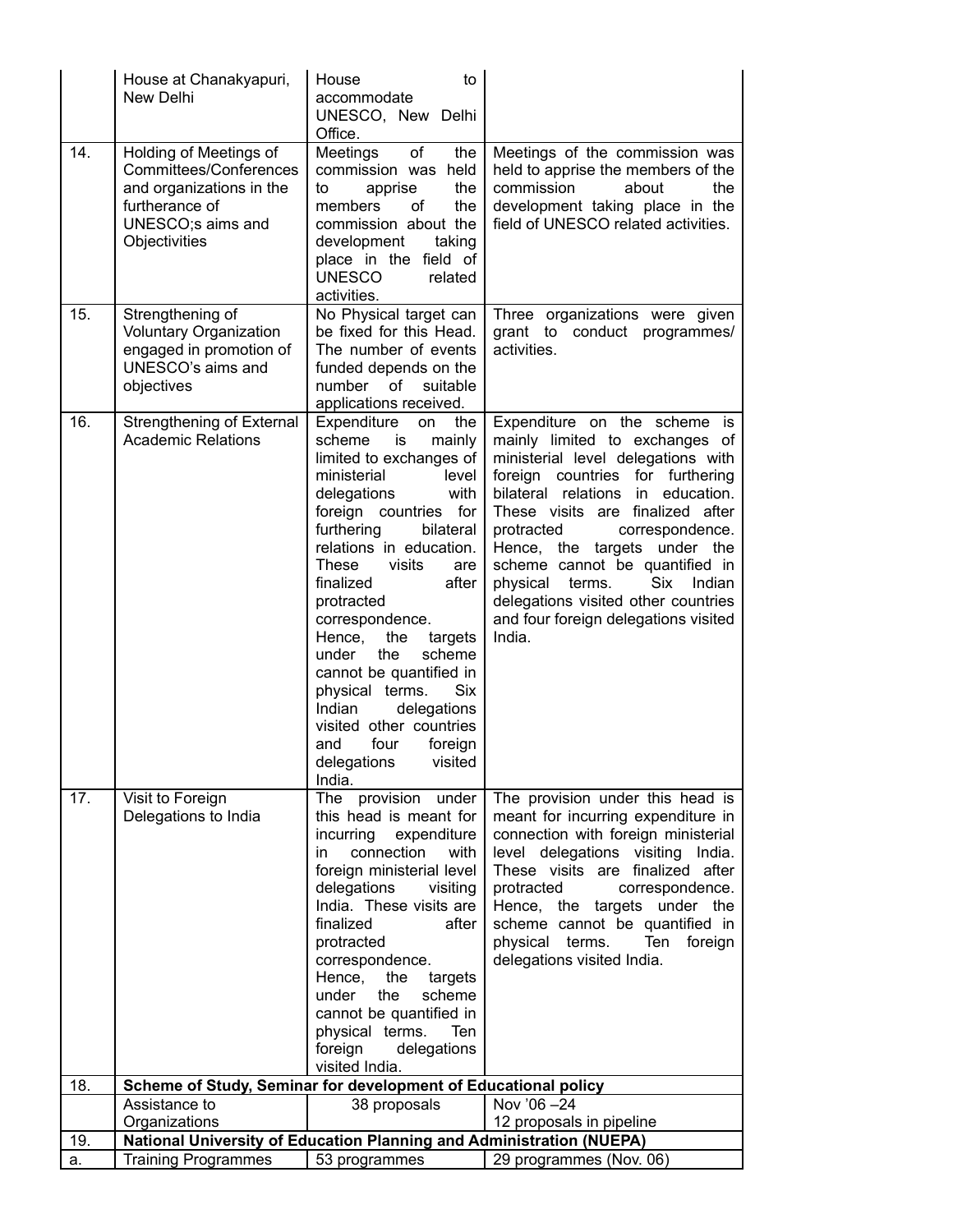|           |                                                                                     |                                                   | till<br>24 more programmes                                                        |  |  |  |  |
|-----------|-------------------------------------------------------------------------------------|---------------------------------------------------|-----------------------------------------------------------------------------------|--|--|--|--|
|           |                                                                                     |                                                   | March 2007.                                                                       |  |  |  |  |
| b.<br>20. | Training of Official<br>Scholarship Schemes & Authentification of Edu. Certificates | 1600 numbers                                      | 1034 (Nov. '06)                                                                   |  |  |  |  |
| a.        | <b>National Merit</b>                                                               | Scheme<br><b>The</b><br>is                        | 13,117 Students (Jan '07) - which                                                 |  |  |  |  |
|           | Scholarship Scheme                                                                  | driven<br>demand<br>and                           | included 7101 fresh scholarships                                                  |  |  |  |  |
|           |                                                                                     | hence no targets could                            | and 6016 renewal scholarships                                                     |  |  |  |  |
|           |                                                                                     | be set                                            |                                                                                   |  |  |  |  |
| b.        | Scholarship to students                                                             | Scheme<br><b>The</b><br>is                        | 774 Students (Jan '07) - which                                                    |  |  |  |  |
|           | from Non-Hindi speaking                                                             | demand driven<br>and                              | included 495 fresh scholarships                                                   |  |  |  |  |
|           | States for post-metric                                                              | hence no targets could                            | and 279 renewal scholarships                                                      |  |  |  |  |
|           | studies                                                                             | be set                                            |                                                                                   |  |  |  |  |
| c.        | Authentication of<br><b>Educational Certificates</b>                                | Depends on number of<br>requisitions<br>received. | No. of authentications - 39159                                                    |  |  |  |  |
|           |                                                                                     | And hence no targets                              |                                                                                   |  |  |  |  |
|           |                                                                                     | could be set                                      |                                                                                   |  |  |  |  |
| 21.       | <b>BOAT - No. of apprentices covered</b>                                            |                                                   |                                                                                   |  |  |  |  |
|           | 1. Mumbai                                                                           | 28000 Apprentices                                 | 12242 Apprentices                                                                 |  |  |  |  |
|           | 2. Chennai                                                                          | 45000 Apprentices                                 | 28000 Apprentices                                                                 |  |  |  |  |
|           | 3. Kanpur                                                                           | 18000 Apprentices                                 | 9056 Apprentices                                                                  |  |  |  |  |
|           | 4. Kolkota                                                                          | 12000 Apprentices                                 | 6502 Apprentices                                                                  |  |  |  |  |
|           |                                                                                     |                                                   | Reasons for low outturn during the year were due to low stipends offered, lack of |  |  |  |  |
|           | response from industry, etc.<br>Kendriya Hindi Sasthan, Agra                        |                                                   |                                                                                   |  |  |  |  |
| 22.<br>a. | Number of Orientation                                                               | 60                                                | 30                                                                                |  |  |  |  |
|           | Courses/Refresher                                                                   |                                                   |                                                                                   |  |  |  |  |
|           | Courses held                                                                        |                                                   |                                                                                   |  |  |  |  |
| b.        | Number of students                                                                  | Non-Plan<br>1150                                  | 800                                                                               |  |  |  |  |
|           | enrolled for orientation/                                                           |                                                   |                                                                                   |  |  |  |  |
|           | refresher courses                                                                   | Plan<br>1800                                      | 1000                                                                              |  |  |  |  |
|           | including in the regional                                                           |                                                   |                                                                                   |  |  |  |  |
| C.        | centres<br>Number of students                                                       | 20                                                | 8                                                                                 |  |  |  |  |
|           | enrolled for M.Ed. level                                                            |                                                   |                                                                                   |  |  |  |  |
|           | course                                                                              |                                                   |                                                                                   |  |  |  |  |
| d.        | Number of foreign                                                                   | 120                                               | 85                                                                                |  |  |  |  |
|           | students enrolled                                                                   |                                                   |                                                                                   |  |  |  |  |
| 23.       | <b>CENTRAL HINDI DIRECTORATE</b>                                                    |                                                   |                                                                                   |  |  |  |  |
| а.        | Number of Students for                                                              | 10,000                                            | 4000                                                                              |  |  |  |  |
|           | learning Hindi through<br>correspondence                                            |                                                   |                                                                                   |  |  |  |  |
|           | Number of Personal                                                                  | 20                                                | 4                                                                                 |  |  |  |  |
| b.        | <b>Contact Programmes</b>                                                           |                                                   |                                                                                   |  |  |  |  |
|           | Publication of                                                                      | 10                                                | 4                                                                                 |  |  |  |  |
| C.        | <b>Conversation Guides</b>                                                          |                                                   |                                                                                   |  |  |  |  |
|           | Preparation of CDs on                                                               | 6                                                 | 4                                                                                 |  |  |  |  |
| d.        | various Grammatical and<br>Linguistic topics                                        |                                                   |                                                                                   |  |  |  |  |
| e.        | Number of exhibitions of                                                            | 12                                                | $6\phantom{1}$                                                                    |  |  |  |  |
|           | Hindi books                                                                         |                                                   |                                                                                   |  |  |  |  |
| f.        | Number of free                                                                      | 60,000                                            | 21,350                                                                            |  |  |  |  |
|           | distribution of books in                                                            |                                                   |                                                                                   |  |  |  |  |
|           | non-Hindi speaking                                                                  |                                                   |                                                                                   |  |  |  |  |
|           | areas<br>Number of                                                                  |                                                   |                                                                                   |  |  |  |  |
| g.        | workshops/seminars,                                                                 | 40                                                | 21                                                                                |  |  |  |  |
|           | study tours, symposium                                                              |                                                   |                                                                                   |  |  |  |  |
|           | etc. conducted                                                                      |                                                   |                                                                                   |  |  |  |  |
| h.        | Number of institutions -                                                            | 220                                               | 113                                                                               |  |  |  |  |
|           | financial assistance for                                                            |                                                   |                                                                                   |  |  |  |  |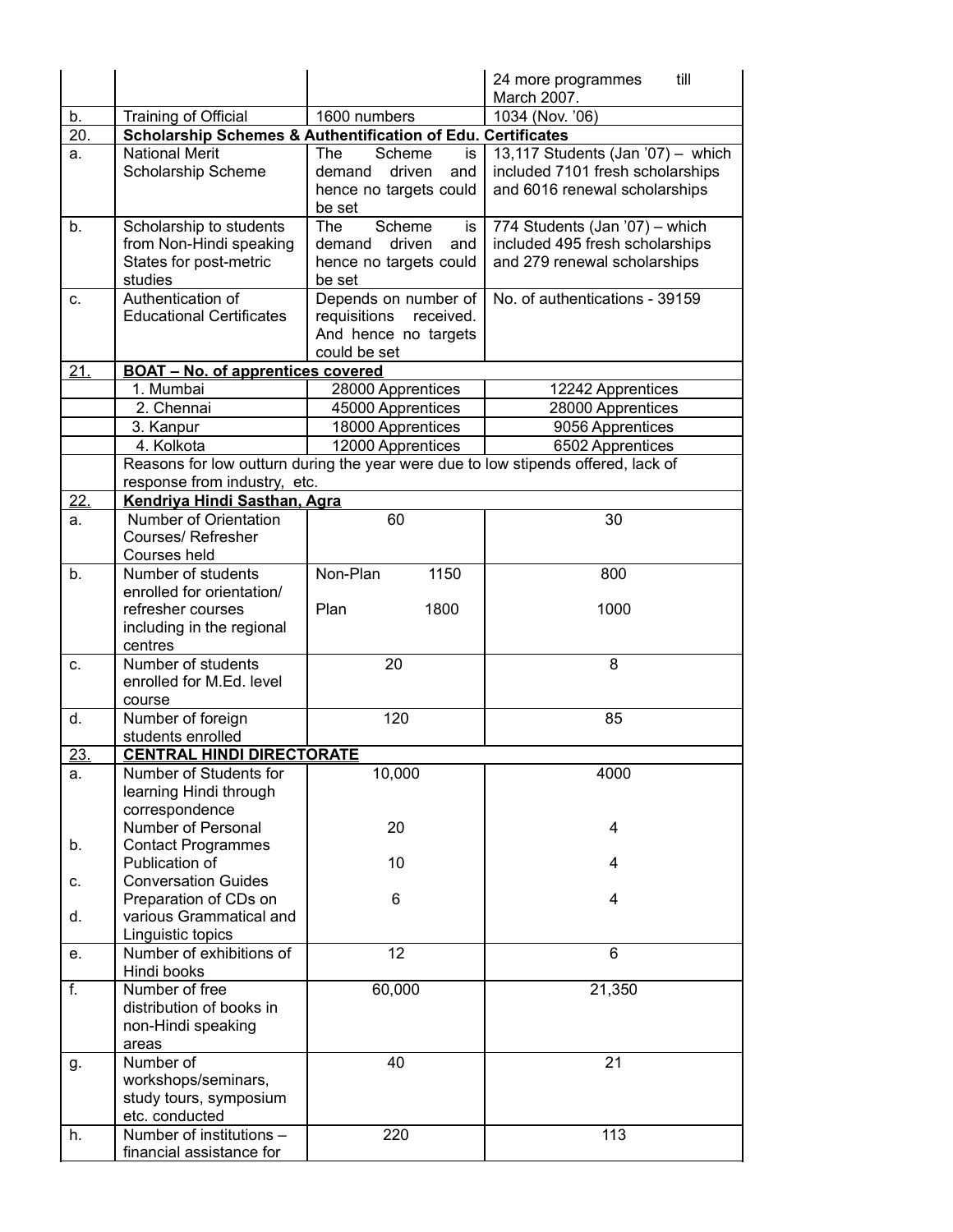|            | promotion of Hindi                                         |                                |                           |  |  |  |  |  |
|------------|------------------------------------------------------------|--------------------------------|---------------------------|--|--|--|--|--|
| i.         | language<br>Publications:-                                 |                                |                           |  |  |  |  |  |
|            | i) Publication of                                          |                                |                           |  |  |  |  |  |
|            | 'BHASHA' (Bi-Monthly,                                      | $06+03=09$                     | $04+01=05$                |  |  |  |  |  |
|            | Varshiki, Sahityamala)                                     |                                |                           |  |  |  |  |  |
|            | ii) Publication of<br>Dictionaries/                        |                                |                           |  |  |  |  |  |
|            | <b>Conversation Guides</b>                                 |                                |                           |  |  |  |  |  |
| <u>24.</u> | <b>COMMISSION FOR SCIENTIFIC AND TECHNICAL TERMINOLOGY</b> |                                |                           |  |  |  |  |  |
| <u>a.</u>  | Workshops                                                  | 80 programmes                  | 87 programmes             |  |  |  |  |  |
| <u>b.</u>  | <b>Exhibitions</b>                                         | 6 exhibitions                  | 7 exhibitions             |  |  |  |  |  |
| <u>c.</u>  | <b>Computerization</b>                                     | <b>LAN work</b>                | In progress               |  |  |  |  |  |
| d.         | Grants-in-Aid to                                           | 40                             | Nil (No demand from State |  |  |  |  |  |
|            | <b>University Level Books</b>                              |                                | Governments               |  |  |  |  |  |
| 25.        | NATIONAL COUNCIL FOR PROMOTION OF SINDHI LANGUAGE          |                                |                           |  |  |  |  |  |
| a.         | Bulk purchase of Sindhi                                    | 5500 magazines                 | 3500                      |  |  |  |  |  |
|            | Books/ Magazines/                                          |                                |                           |  |  |  |  |  |
|            | audio-video cassettes/<br>CDs/ VCDs for free               |                                |                           |  |  |  |  |  |
|            | distribution to                                            |                                |                           |  |  |  |  |  |
|            | Educational Institutions/                                  |                                |                           |  |  |  |  |  |
|            | Schools/ Colleges &                                        |                                |                           |  |  |  |  |  |
|            | Public Libraries.                                          |                                |                           |  |  |  |  |  |
| b.         | <b>Awards to Sindhi Writers</b>                            | (1) Two awards of              |                           |  |  |  |  |  |
|            | for Literary Books Two                                     | Rs.50,000/- life time          |                           |  |  |  |  |  |
|            | schemes for awards are                                     | achievement                    |                           |  |  |  |  |  |
|            | to be materialized                                         | (2) five awards of Rs.         |                           |  |  |  |  |  |
|            | (i) Sahityakar Samman to                                   | 20,000/- for Literary          |                           |  |  |  |  |  |
|            | a writer for his/her                                       | Sindhi<br>work<br>in           |                           |  |  |  |  |  |
|            | outstanding lifetime<br>contribution to the Sindhi         | language<br>(3) five awards of |                           |  |  |  |  |  |
|            | literature (ii) Sahitya                                    | Rs.5,000/- for New             |                           |  |  |  |  |  |
|            | Rachna Samman to a                                         | author.                        |                           |  |  |  |  |  |
|            | writer for his/her literary                                |                                |                           |  |  |  |  |  |
|            | work in the Sindhi                                         |                                |                           |  |  |  |  |  |
|            | language on subject (s)<br>like Art, Culture,              |                                |                           |  |  |  |  |  |
|            | Education, Social                                          |                                |                           |  |  |  |  |  |
|            | Sciences etc.                                              |                                |                           |  |  |  |  |  |
|            |                                                            |                                |                           |  |  |  |  |  |
| C.         | Financial Assistance to                                    | 20 organisations               | 18 organisations          |  |  |  |  |  |
|            | <b>Voluntary Organisations</b><br>for Selected Promotional |                                |                           |  |  |  |  |  |
|            | Activities relating to                                     |                                |                           |  |  |  |  |  |
|            | Sindhi Language.                                           |                                |                           |  |  |  |  |  |
| d.         | <b>Financial Assistance for</b>                            | 5 books                        | 4 books                   |  |  |  |  |  |
|            | Publication of Sindhi                                      |                                |                           |  |  |  |  |  |
|            | Books/ Manuscripts etc.                                    |                                |                           |  |  |  |  |  |
|            |                                                            |                                |                           |  |  |  |  |  |
| е.         | Sindhi Language                                            | 50 Institutes                  | 27 Institutes             |  |  |  |  |  |
|            | learning classes on all<br>over India basis.               |                                |                           |  |  |  |  |  |
|            |                                                            |                                |                           |  |  |  |  |  |
| 26.        | RASHTRIYA SANSKRIT SANSTHAN                                |                                |                           |  |  |  |  |  |
| a.         | Number of students                                         | 3200                           | 3308                      |  |  |  |  |  |
|            | enrolled for various<br>Sanskrit courses.                  |                                |                           |  |  |  |  |  |
|            |                                                            |                                |                           |  |  |  |  |  |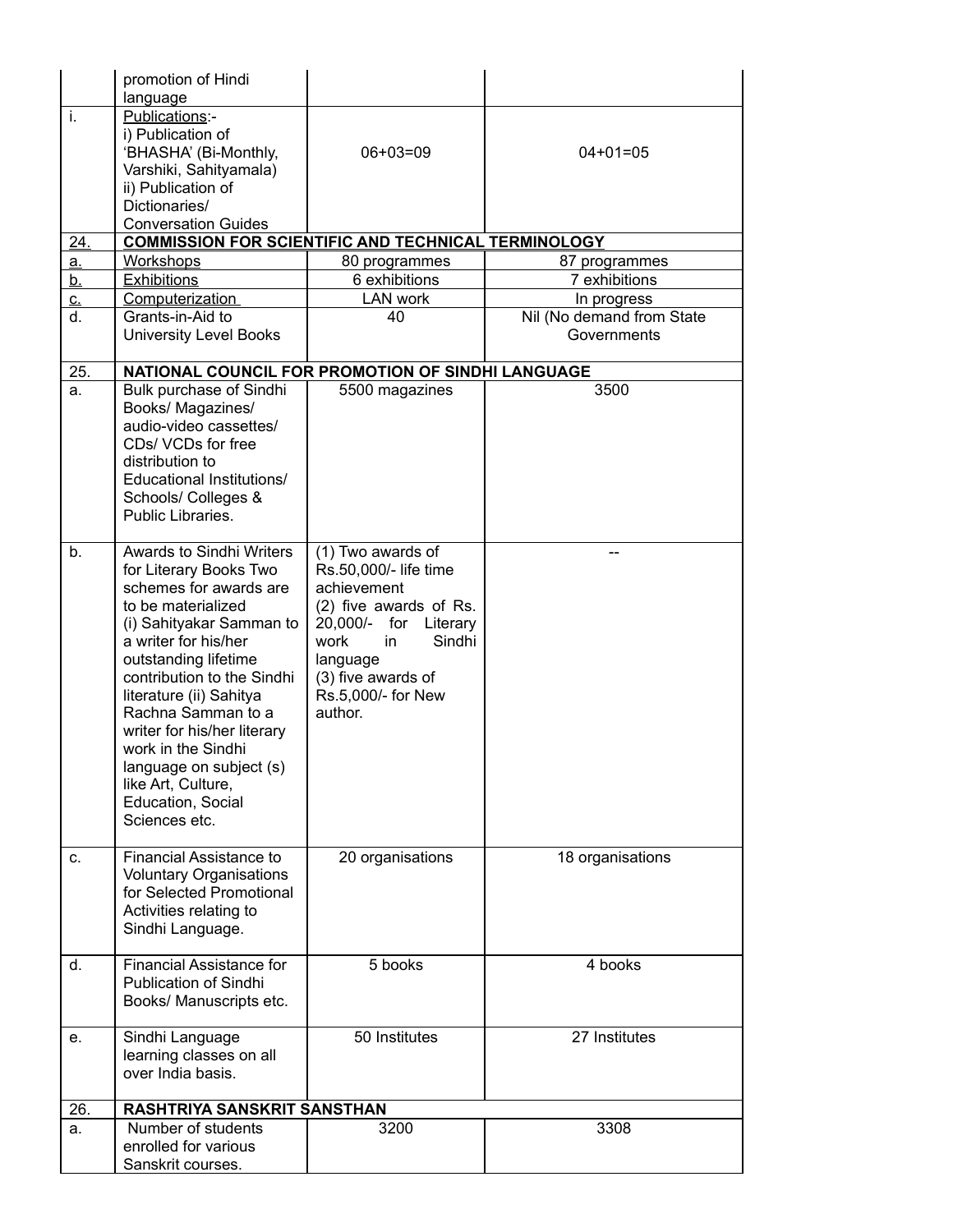| b.  | Number of Sanskrit<br>Institutions given grants-<br>in-aid for development of<br>Sanskrit Education. | 727  | 250  |  |  |  |  |  |  |  |
|-----|------------------------------------------------------------------------------------------------------|------|------|--|--|--|--|--|--|--|
| 27. | <b>MAHARISHI SANDIPANI RASHTRIYA VED VIDYA PRATISHTHAN</b>                                           |      |      |  |  |  |  |  |  |  |
| а.  | Number of students<br>enrolled in all schemes                                                        | 3400 | 2820 |  |  |  |  |  |  |  |
| b.  | Number of Institutions<br>given grant                                                                | 165  | 150  |  |  |  |  |  |  |  |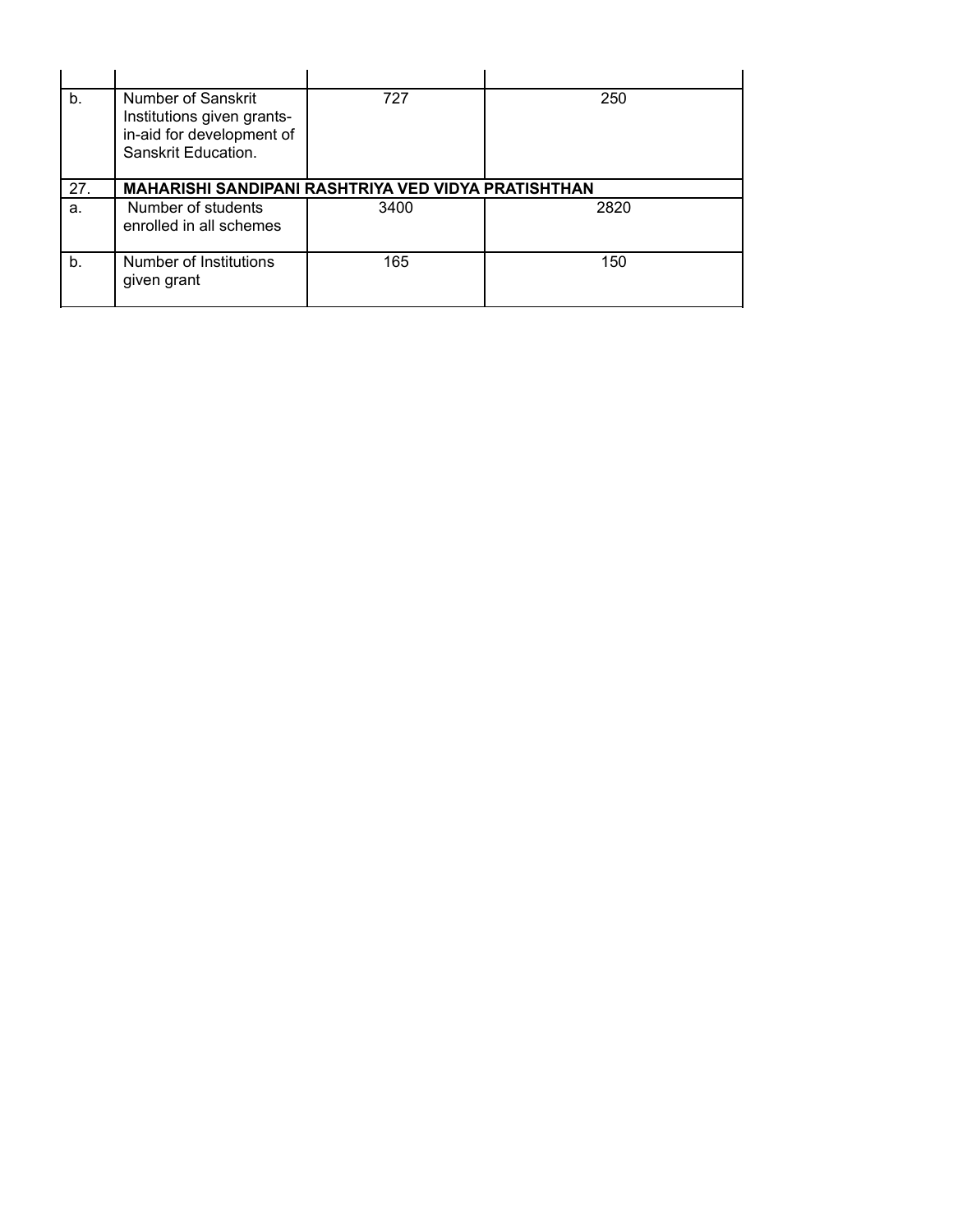# **CHAPTER V**

## **FINANCIAL REVIEW**

Keeping in view, the priority of Government of India, for social sector programmes, The Department of Secondary & Higher Education was provided an allocation of Rs.3616 crores (Plan) and Rs. 3366.28 crores (Non Plan) during the year 2006-07. This covered allocation for Secondary Education, Higher Education, Technical Education, Language Development, Book Promotion & copyright, UNESCO related activities and Planning & Administration. However, consequent upon amendment to Allocation of Business Rules, the work relating to the Secondary Education stands transferred to the Department of School Education and Literacy w.e.f. 12<sup>th</sup> July 2006. The Department of Higher Education is accordingly left with a budget allocation of Rs.2529.00 crore and Rs.2489.00 crore for Plan and Non-Plan respectively.

5.2. Plan & Non-Plan allocation for the Department and the Expenditure incurred during the 10<sup>th</sup> Plan period by the Department is at **Appendix- I**. Detailed scheme-wise plan and non-plan allocation under the grant No.57 of Department of Secondary & Higher Education (Now Department of Higher Education) for the last 5 years is provided at **Appendix -II** (Plan) & **Appendix -III** (Non-Plan). The Chart below summaries the increase in outlays during the current Plan Period:



#### **10th Plan allocations & Expenditure**

*Note: The graph for the year 2006-07 is showing the expenditure incurred upto 31.12.2006.*

5.2.1. As may be seen there has been a jump in Plan allocations during 2005-06 & 2006- 07 due to implementation of various schemes/programmes during this period.

5.2.2. The schematic allocation of funds within the Department for Secondary Education (since transferred), Higher Education, Technical Education, Language Development, and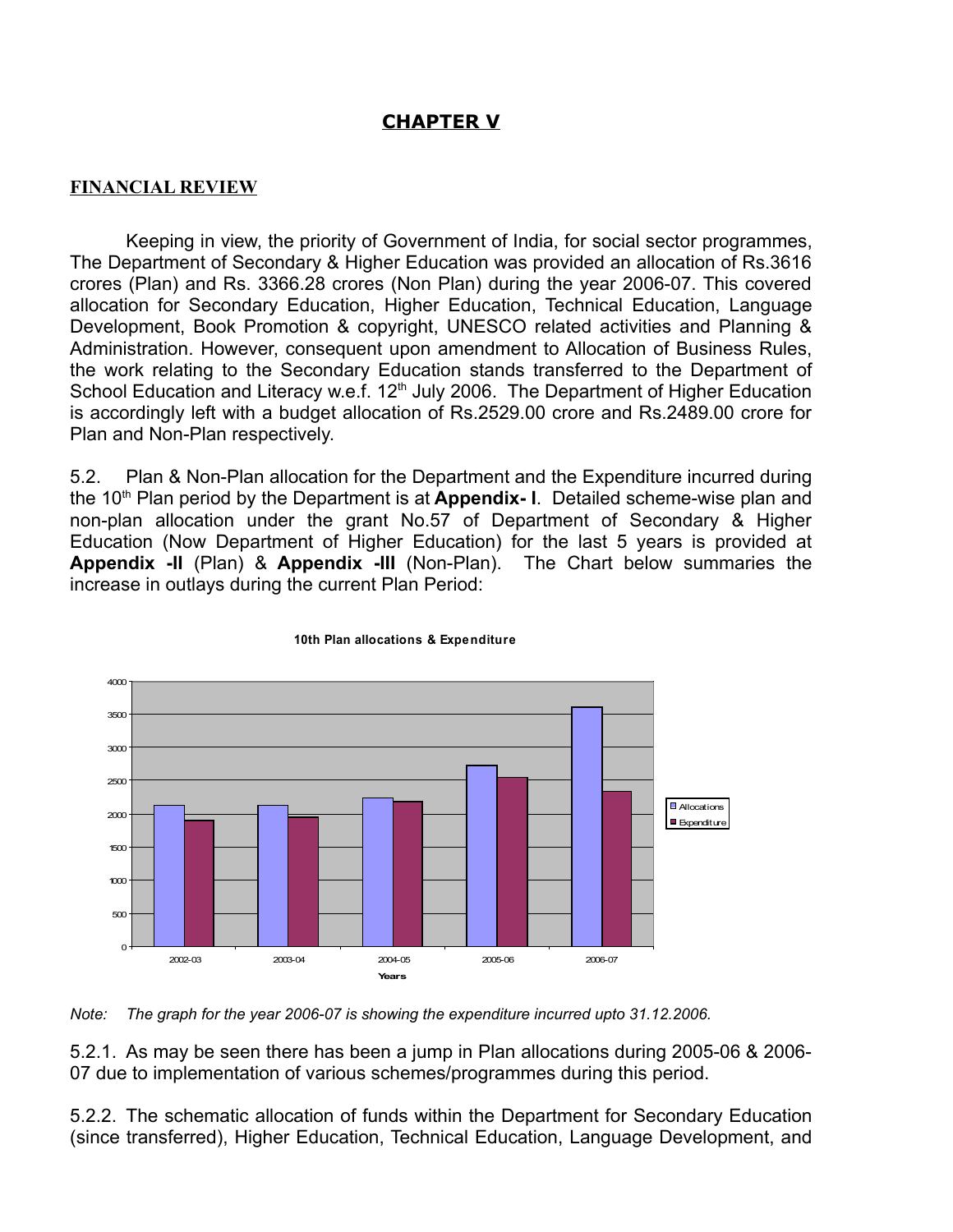Others which include Book Promotion & copyright, UNESCO related activities and Planning & Administration, etc is indicated below:



5.3. In regard to the trends of expenditure, the scheme-wise break up is placed at Annexure- II & III. During the year 2006-07 out of the total allocation of Rs. 5018.20 crore for subjects dealt with in Higher Education, Rs2529 Crore (50.40%) related to Plan and Rs. 2489.20 Crore (49.60%) was provided under the Non Plan. Out of the total allocation of Rs. 5018.20 Crores the Department has utilized Rs. 3447.59 crore upto December 2006 which work out to 68.70%. The total expenditure of the department has also been analyzed object head wise and the percentage expenditure budget head-wise is placed at **Appendix- IV**. As can be seen from the Statement about 98% of the expenditure is incurred in the form of Grants-in-aid. It may be noted that since many of the programmes of the department are implemented through the autonomous bodies and other agencies under the department through grants-in-aid all the expenditure incurred by these autonomous bodies and organizations including the capital expenditure by them is shown as Grants in aid in the revenue section of the Demand for Grants.

5.4. Department has been making efforts for incurring expenditure as evenly as possible keeping in view the unspent balances lying with the institutions, their pace of expenditure and their requirement of funds. With effect from 1st October, 2005 the Department has been covered under the Monthly Expenditure Plan (MEP) and Quarterly Expenditure Allocation (QEA). The Department had projected a cash requirement of 17%, 25%, 25%, & 33% for Plan funds during the four quarters respectively, besides indicating a requirement of 25% for each of the quarter for non-plan funds during the year 2006-07. The Department has been broadly spending according to this target and up to December, 2006 the Department had spent up to 65.07% of the Plan Budget. Similarly, under Non-Plan up to December, 2006 the Department had spent up to 72.39 % of the total allocation as against the cash projection of 75 % up to the same period. However all the Department has spent allocated amounts to the extent of 68.70%.

5.5. The department is also regularly monitoring the receipt of Utilization Certificate from the Grantee institutions. A data base has been created and necessary steps have been taken to ensure that no fresh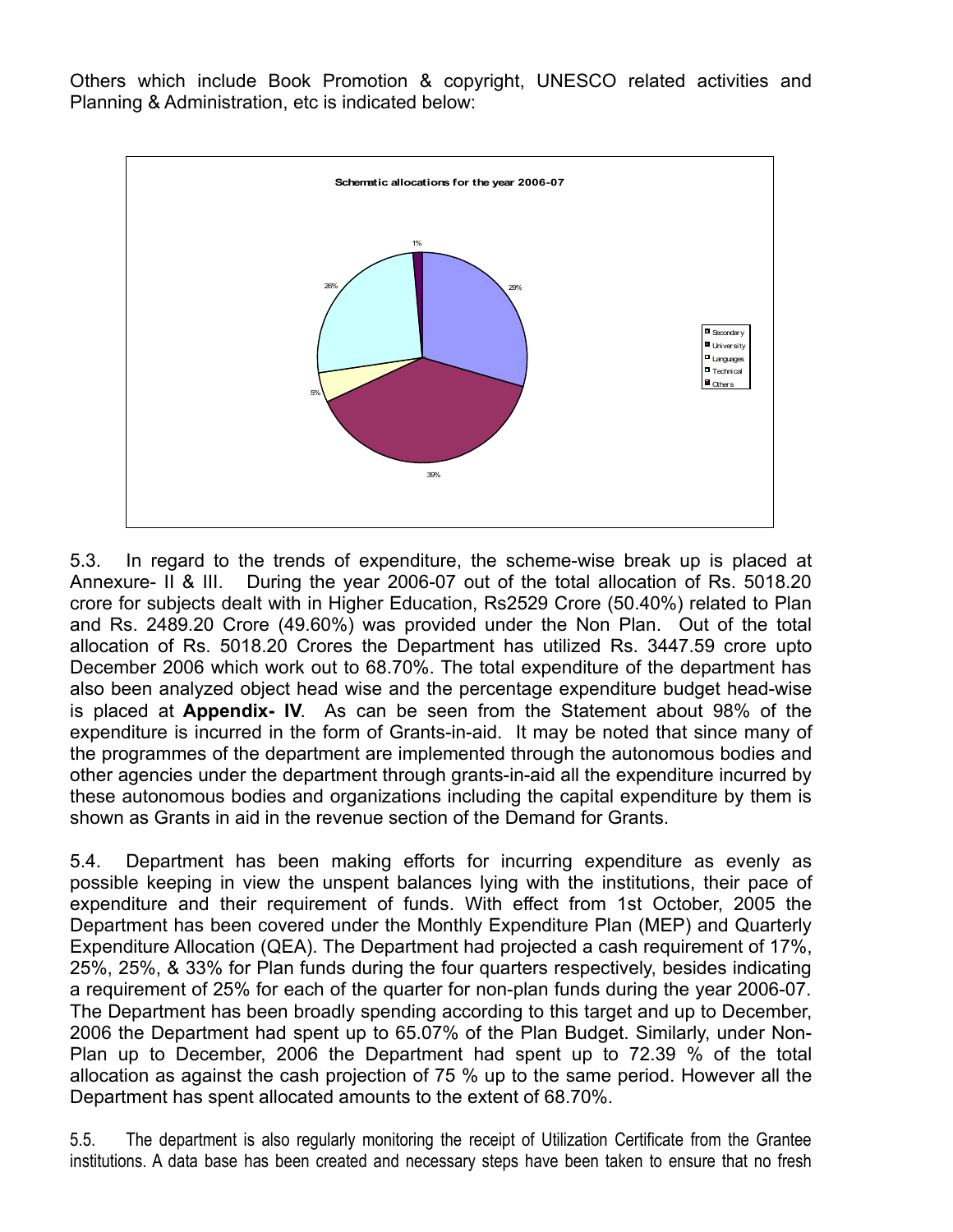grants are released to the institutions against whom the Utilization Certificates for the past grants are still pending. As on 1.4.2005 there were 6906 Utilization Certificates for an amount of Rs.10460.53 crores were pending. Due to persistent efforts at the Departmental level and through CCA's office, 4422 Utilization Certificates worth Rs.10165.94 Crores were obtained and as on 31.12.2006, only 2484 Utilization Certificates for an amount of Rs.294.59 crore are still pending as on 31.12.2006. The status of outstanding Utilization Certificates is at **Appendix-V.**

5.6. Unspent Balances with various Grantee institutions under the Department are being reviewed from time to time. Review of unspent balances with State Governments and autonomous bodies is monitored in the department every quarter. Release of further grants is subject to utilization of earlier grants released earlier and also on the basis of progress of expenditure. The unspent balances are invariably taken into consideration while releasing the further Grants to these institutions. The position of unspent balance as on  $1<sup>st</sup>$  April and  $30<sup>th</sup>$  September in respect of 2005 and 2006 is given in **Appendix-VI**. As may be seen, the unspent balance position as on 30<sup>th</sup> September stood at Rs.928.86 crores and Rs.870.21 crores for 2005 & 2006 respectively as compared to position of the balance of Rs.505.53 crores and Rs.697.82 crores at the beginning of respective years.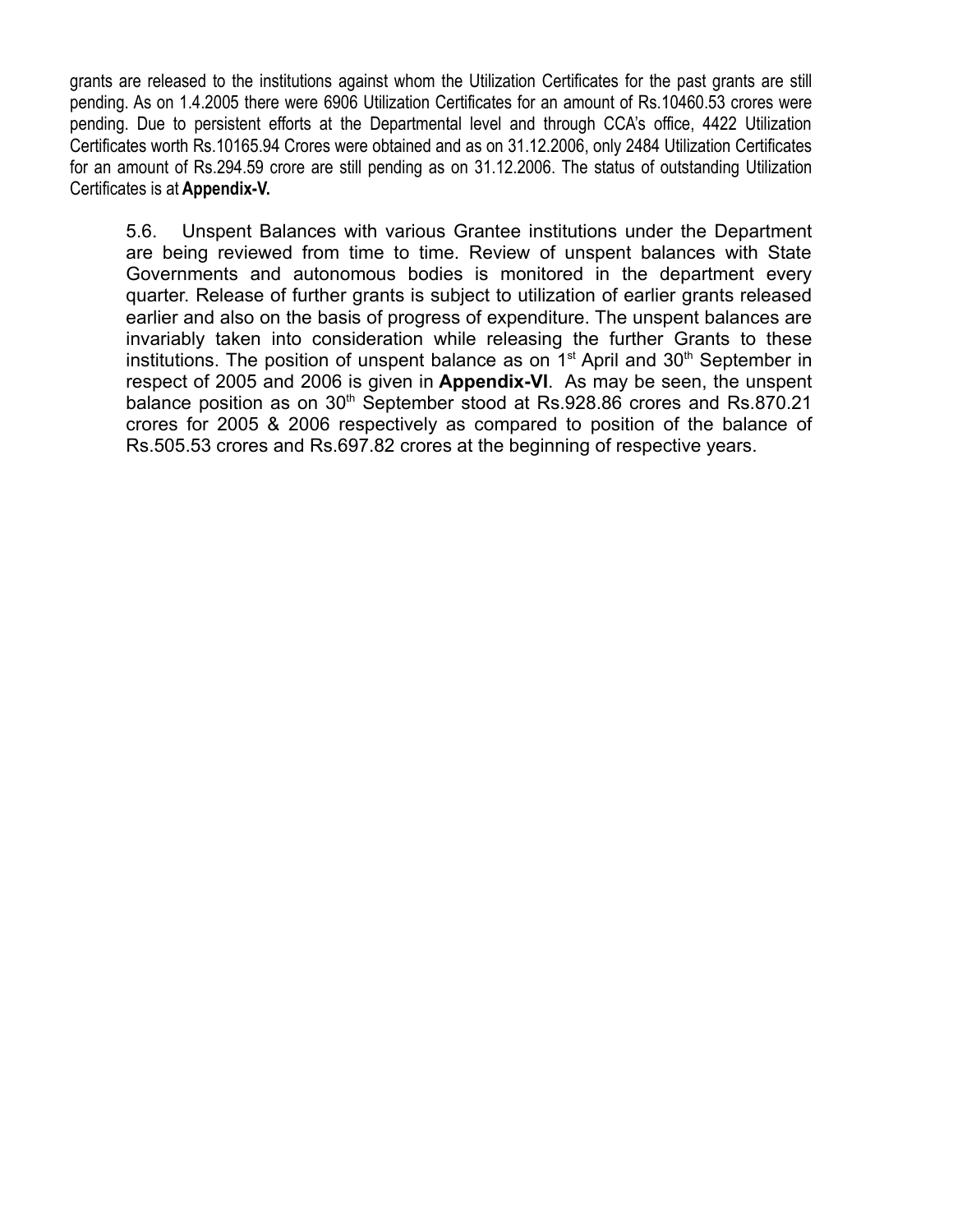## **CHAPTER VI**

#### **REVIEW OF STATUTORY/ AUTONOMOUS BODIES**

#### **1. UNIVERSITY GRANTS COMMISSION**

The University Grants Commission is a statutory organization established by an act of parliament in 1956 for the coordination, determination and maintenance of standards of university education. It serves as a coordinating body between the union and state governments and the Institutions of higher learning. Besides the role of providing grants to universities and colleges, it also advises Central and State Governments on the measures, which are necessary for the development of Higher Education. It functions from New Delhi as well as its six Regional Offices located in Bangalore, Bhopal, Guwahati, Hyderabad, Kolkata and Pune.

Various schemes initiated by UGC during the year 2004-05 have continued during the year 2005- 06 and during 2006-07 have the composite impact on the performance of the Universities Grants Commission. Some of the major schemes operated by UGC are:

#### **(a) General Development of Universities and Colleges**

#### **(i) Grant for Universities**

The University Grants Commission has been assisting university and colleges financially for their development by making budgetary plan provision for various programmes during different plans including Tenth plan. The assistance to Central and a few deemed universities, and colleges affiliated to Delhi and Banaras Hindu University is being provided both under Plan and Non-plan while assistance to state universities and their affiliated colleges is being provided only under plan.

#### **(i) Central Universities**

At present, there are 20 central universities of which, 18 are being given maintenance and development grant by UGC. The IGNOU, New Delhi and the Central Agricultural University, Imphal are being funded by the Union Ministry of Human Resource Development and the Ministry of Agriculture respectively.

During 2006-07, the UGC made available an amount of Rs.707.46 crores for maintenance and Rs. 260.65 crores as General development assistance to Central Universities.

#### **(ii) State Universities**

As per the section 12(B) of the UGC Act, the State Universities established after 17<sup>th</sup> June, 1972 shall not be eligible to receive any grant from the Central Government, UGC or any other Organisation receiving funds from the Govt. of India, unless the Commission satisfies itself as per the prescribed norms and procedures, that such a university is fit to receive grants.

At present, there are 222 State Universities. Out of which, the UGC has been making budgetary plan allocation for only 119 state universities excluding medical and agricultural universities. However, the other state universities including technical, agricultural universities having engineering and technology departments, are also benefiting in the form of special grants. Development grants including grants under special schemes are being provided to all eligible state universities in order to facilitate the procurement, augmentation and upgradation of infrastructural facilities that are not normally available to universities from the State government or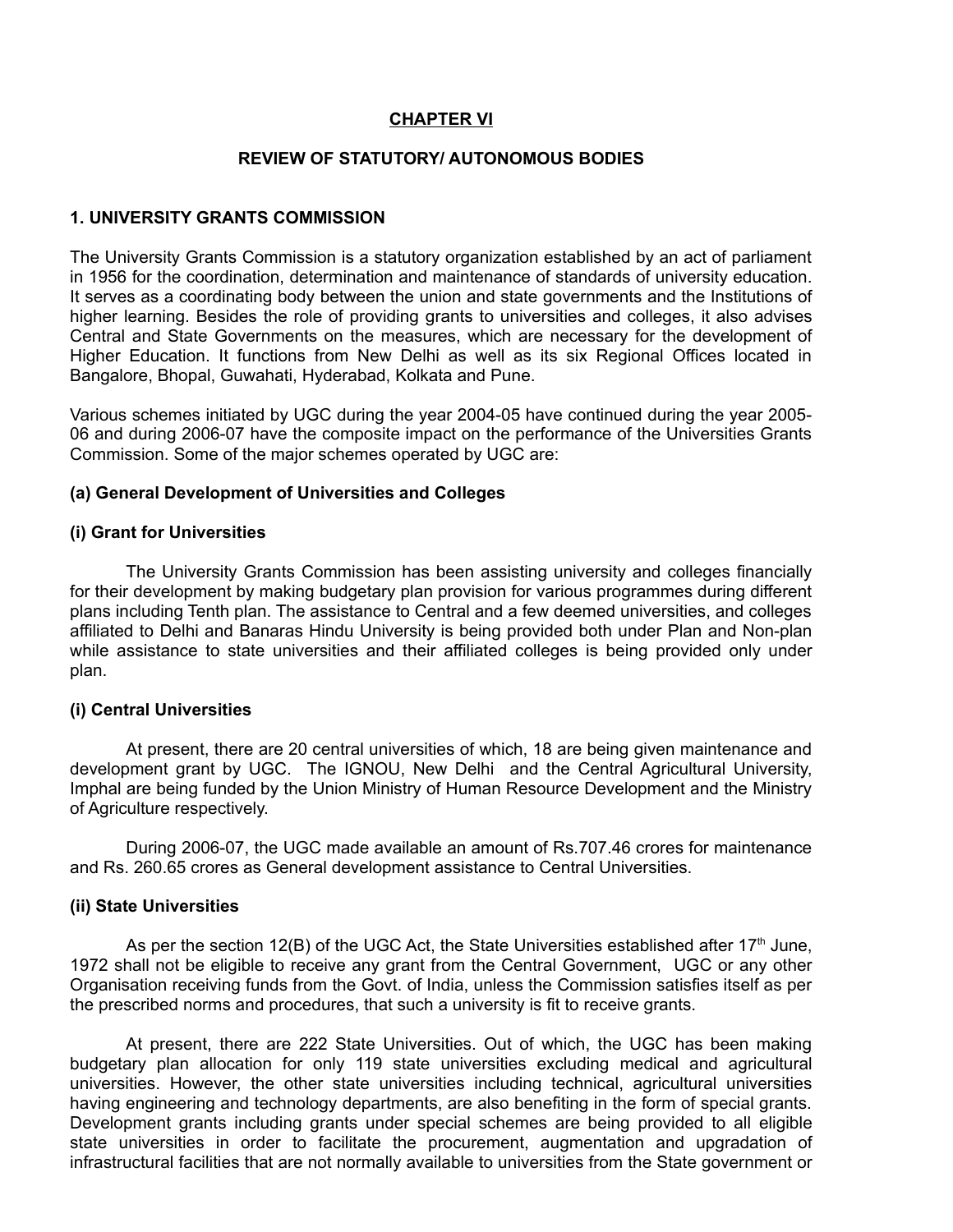other bodies supporting them, so as to achieve the threshold level besides, bringing the qualitative development. During the final year of the Tenth plan, plan grants amounting to Rs.44.41 crores are provided so far to state universities for the purpose of general development.

### **(iii) Deemed to be Universities**

Section 3 of the UGC Act provides that an institution of higher education, other than universities, which is doing the work of very high standard in a specific area, can be declared as an institution deemed to be university. Such institutions would enjoy the academic status and privileges of a university. At present, there are 105 deemed to be universities. Out of which, 12 deemed to be universities are being allocated maintenance and development grants and 25 deemed to be universities are being allocated only development grant. However, all the deemed to be universities are eligible to receive central assistance. During the financial year 2006-07, Non-Plan grant amounting to Rs.63.00 crores and an amount of Rs.6.83 crores as plan grant has been made available to Deemed universities.

## **(iv) Colleges**

At present, there are around 18,064 colleges of which, 6109 are recognized under Section 2(f) and 5525 colleges under Section 2(f) and 12(B) of the UGC Act, 1956. All the eligible colleges have been financially supported for the development of under graduate and post graduate education with the following objectives.

 $\circ$ To strengthen basic infrastructure and meeting their basic needs like books and journals, scientific equipment, staff, campus development, teaching aids etc. which are needed for proper instruction.

 $\circ$ To provide special assistance to Colleges catering to the needs of SC & ST students.

 $\circ$ To develop Colleges situated in the backward / rural / hilly areas with a view to removing or reducing disparities and regional imbalances.

To achieve these objectives, the UGC supported to the extent of Rs.28.84 crores to state colleges and also an amount of Rs.4.62 crores to Delhi Colleges. Maintenance grant to the tune of Rs.232.31 crores to Delhi University colleges, Rs.2.56 crores to constituent colleges of Banaras Hindu University and Rs.14.67 crores to University College of Medical Sciences has been released during financial year 2006-07.

## **(b) UGC Unassigned Grants**

Financial assistance is being given to teachers/research students, under this scheme for participating in conferences, holding seminars and symposia, publication of research work and for appointment of Visiting Professors / Fellows by universities. To improve the quality and standard of education, to promote research potential amongst the teaching fraternity and to give them wider exposure in academic and research fields. The quantum of financial assistance is decided based on the faculty strength of the university. During the year 2006-07, an amount of Rs.74.56 lakhs, Rs.2.11 crores and Rs.24.07 lakhs has made available so far to the Central, State and Deemed Universities respectively.

## **(c) Special scheme for Construction of Women's Hostels**

Financial support to universities and colleges for the construction of women's hostels is being given with a view to provide hostels and other infrastructural facilities to achieve the goal of enhancing the status of women and also to bring out gender equity and also to increase mobility of women by creating safe environment. The assistance is on cent percent basis subject to the position of enrolment of women. The maximum limits are Rs.1.00 crore and Rs.2.00 crores for universities located in non-metro and metro areas respectively. During the financial year 2006-07,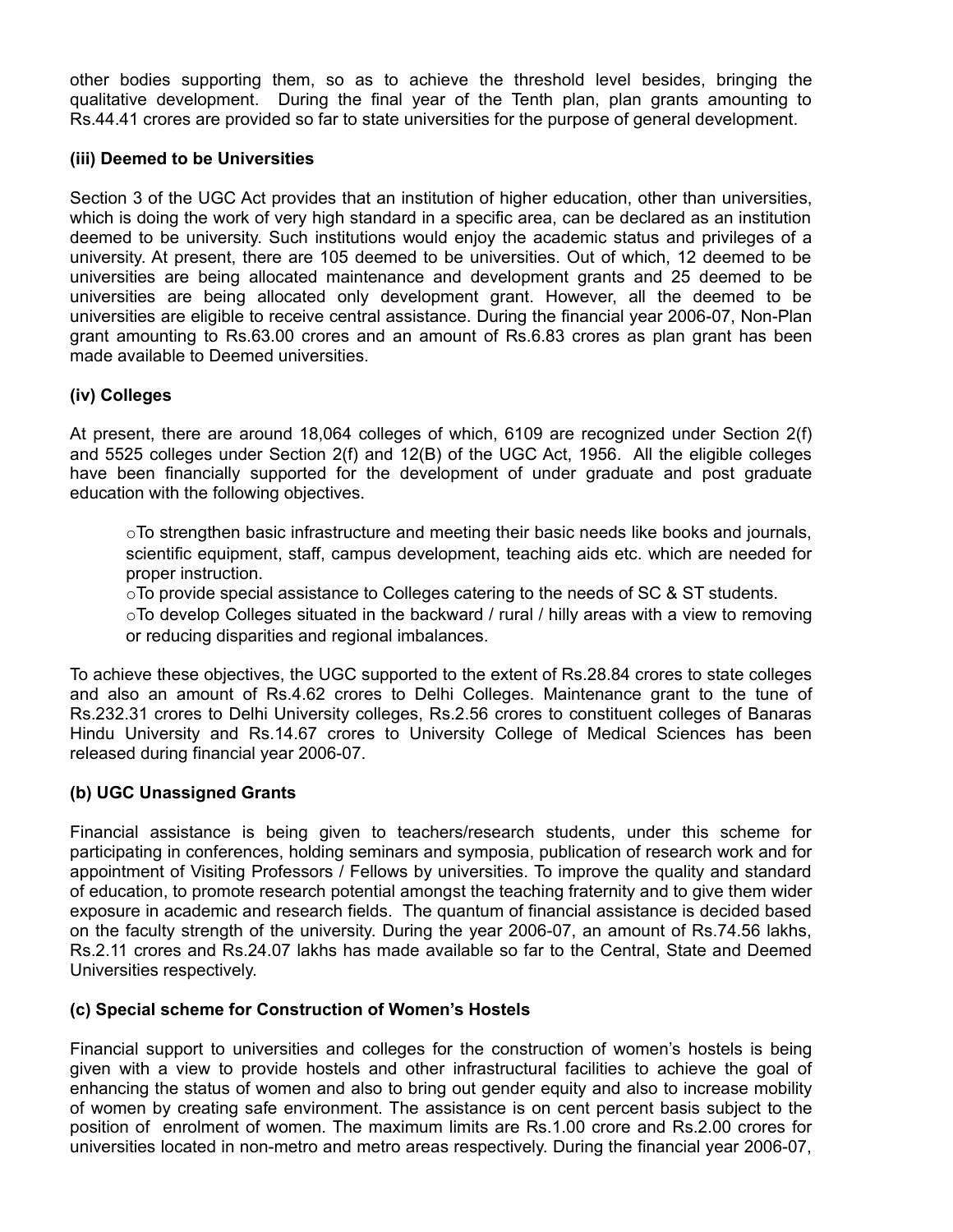an amount of Rs.1.86 crores to universities and Rs.24.85 crores to colleges has been released so far.

### **(d) Development Grants for Management Departments in Universities**

The Commission provides financial assistance to Universities, which are having management departments for their development. During the final year of the Tenth plan, the UGC released grants amounting to Rs.1.23 crore to Management Departments of 12 universities.

### **(e) Autonomous Colleges**

With a view to improve quality of under-graduate education, Colleges are being identified and granted autonomy by providing academic freedom and operative freedom. The target is to make 10% of eligible colleges autonomous by the end of the Tenth plan. At present, there are 249 autonomous colleges spread over in 49 universities of 14 states and one Union Territory. During 2006-07, the UGC and its Regional Offices have provided grants to the tune of Rs.14.46 crore to these autonomous colleges so far.

### **(f) Day Care Centres in Universities**

The UGC has introduced this scheme to provide Day Care facilities on payment basis at Universities for children of around three months to six years, of age, when their parents (University employees / students) are away from home during day. During 2006-07, an amount of Rs.8.50 lakhs has been given to universities.

### **(g) Infrastructure for Women Students, Teachers and Non-teaching Staff in Universities**

The objective of the scheme is to provide assistance to the universities for creating and strengthening infrastructure for women students, teachers and non-teaching staff members in Universities. The target group is women students, teachers and non-teaching staff of Universities. During 2006-07, a grant of Rs.31.30 lakhs has been paid to universities so far.

## **(h) Adventure Sports**

The basic objective of the scheme "Organisation of Adventure Sports/Activities in Universities/Colleges" is to create and foster amongst the students of universities/colleges a spirit of risk-taking, comparative team work, the capacity to face and effectively deal with challenging situations with courage and determination. The target of the scheme is that all young students should get an opportunity to avail themselves of sports facilities and also to serve the fist generation learners both in urban and rural areas. During 2006-07, an amount of Rs.76.21 lakhs has been paid to universities and colleges so far.

#### **(i) Special Development Grants to Universities and Colleges in Backward Areas**

The scheme's objective is to focus attention on Universities and Colleges located in Backward Areas and to improve infrastructure, to achieve optimum teaching equity and access at least to the threshold level. This will enable the universities/colleges to evolve a level where they are able to introduce innovations in academics and meet challenges of globalization of Higher Education. The UGC has released grants to the extent of Rs.2.59 crores and Rs.14.96 crores respectively to Universities and Colleges during 2006-07.

## **(j) Special Development Grants to Young Universities and Colleges**

UGC provides assistance to create basic and bare minimum infrastructure and to improve or expand the existing infrastructure of Young Universities and Colleges so as to enable them to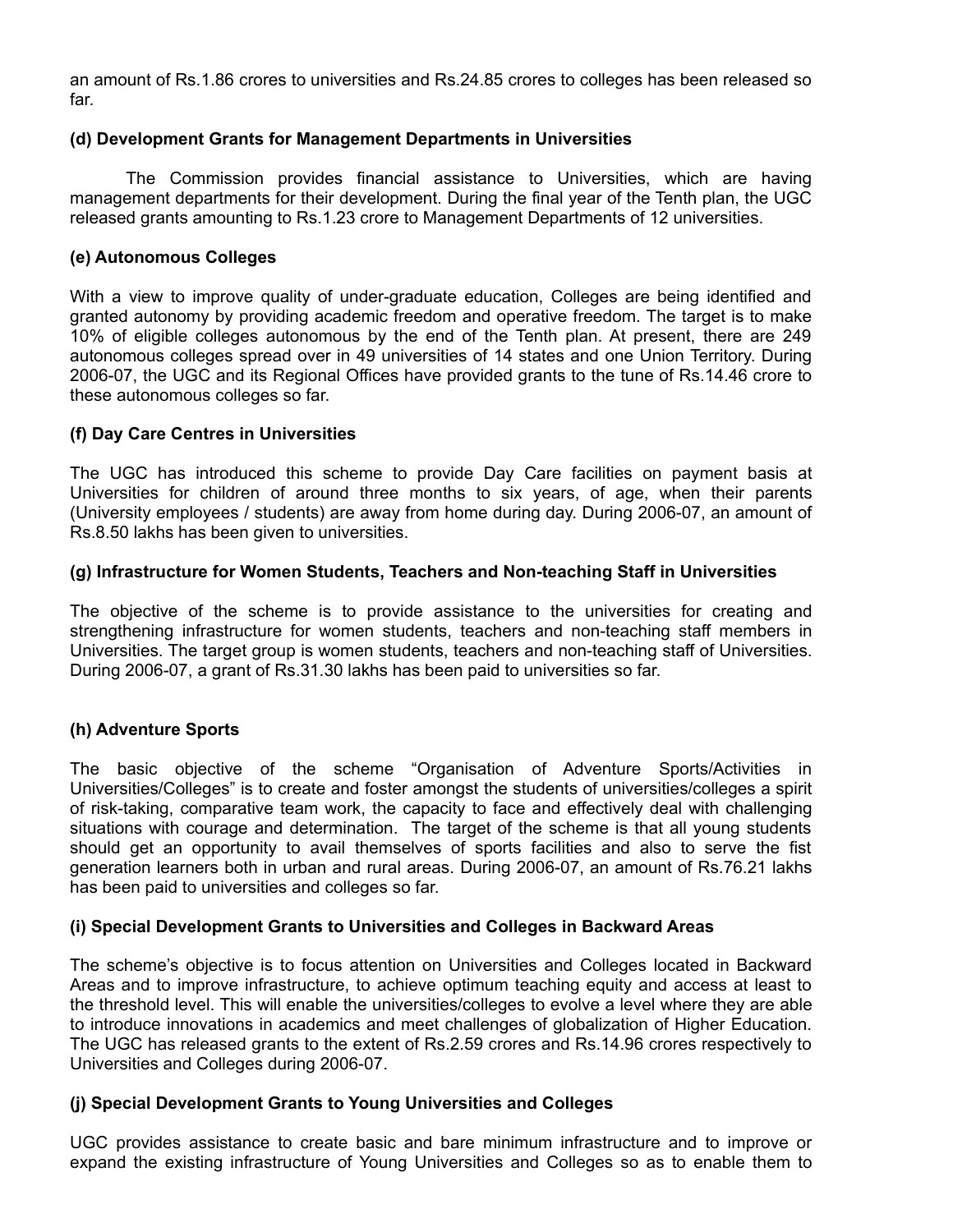attract more students and teachers and to help introduce new courses. During 2006-07, the UGC has released grants to the extent of Rs.4.36 crores and Rs.11.96 crores respectively to Universities and Colleges.

## **(k) Adult & Continuing Education**

To discharge the responsibility of the nation-wide programme of eradication of illiteracy, the UGC has been implementing a programme of Adult and Continuing Education. Under the programme, the Commission provided financial support to 87 universities so far. During 2006-07, an amount of Rs.92.44 lakhs has been released to the departments of adult education so far.

## **(l) Promotion of Yoga Education and Practice and Positive Health in Universities**

To impart special education in various areas like Yoga, Positive Health, Personality Development etc. for the overall development of students, teachers and non-teaching staff of universities, the Commission has so far approved 64 universities for establishment of yoga centres. Assistance is also being provided to the universities for organizing awareness programmes on AIDS, Drug abuse, sex education & reproductive health, Art of Healthy Living, Stress Management etc. by inviting guest speakers/experts. During 2006-07, a total grant of Rs.18.22 lakhs to 10 Universities have been provided to the universities where the scheme is implemented.

## **(m) Human Rights and Duties Education**

For programme on Human Right & Duties Educational and Promotion of Ethics & Human Values with main objective to develop interaction with society and Educational institutions besides encouraging research studies and to sensitize the citizens about Rights and values in education and to create awareness, conviction and commitment to values for improving the quality of life an amount of Rs.12.76 lakhs has been released to the universities and colleges.

## **(n) Special Studies on Social Thinkers and Leaders**

To acquaint teachers and students in universities with the thoughts and actions of great thinkers and social leaders and to involve them in research studies, the UGC has been providing cent percent financial assistance to universities on selective basis for setting up and running the centres on special studies on social thinkers and leaders. So far, the UGC has set up centres in 25 universities/colleges during X Plan (23Gandhian Studies Centres/16 Nehru Studies Centres, 16 Ambedkar Studies Centres, 8 Buddhist Studies Centres, 3 Gurunanak Studies Centres, 2 Swami Vivekanand Studies Centres, 2 Zakir Hussain Studies Centres, one K.R. Narayana Studies Centres). The tenure of these centres is co-terminus with the plan period. During 2006- 07, a grant of Rs.1.92 crores has been released so far to these studies centers.

## **(o) Establishment of Women Studies Centres**

The scheme envisages assistance to Universities for setting up Women Studies Centres in Universities to undertake research, develop curricula and organize training, extension work in the area of gender equity, academic self-reliance, girls education, population issues, human rights and exploitation etc. During 2006-07, an amount of Rs.1.98 crores has been provided so far to these Centres.

## **(p) Establishment of Scheduled Caste and Scheduled Tribe Cells in Universities**

To ensure effective implementation and the monitoring of the reservation policy for Scheduled Castes and Scheduled Tribes and also programmes of the Govt. of India and UGC in Universities and Colleges. To attain this objective, the UGC has been financially supporting the Universities to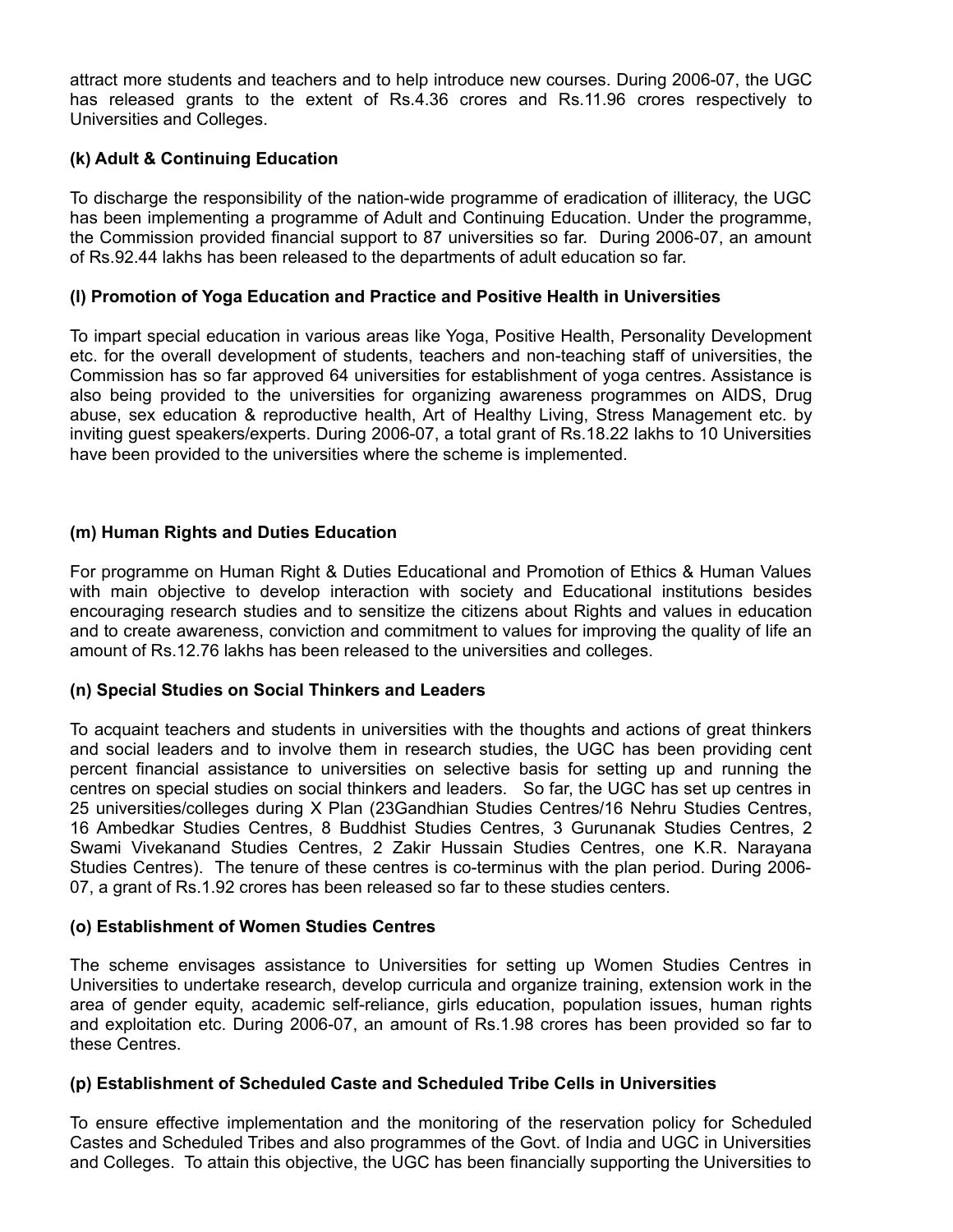establish Scheduled Caste and Scheduled Tribe Cells. So far, 123 cells have been established in various universities. During 2006-07, a total grant of Rs.24.65 lakhs has been released so far to the cell functioning in the universities.

## **(q) Remedial Coaching at UG/PG Level for SC/ST students in Universities and Colleges**

To contribute towards social equity and socio-economic mobility of the under-privileged sections of the society, the Commission introduced Remedial Coaching Scheme at UG/PG level for SC/ST. The scheme is being implemented in 552 universities and colleges. During the year 2006-07, a total grant of Rs.15.82 crores has been released to the universities and colleges so far.

### **(r) Remedial Coaching classes at UG/PG level in universities and colleges for the students belonging to Minority Communities**

To improve the academic skills and linguistic proficiency of students in various subjects and to improve over all performance of the students in examinations UGC has been supporting 245 universities and colleges. During 2006-07, a total grant of Rs.5.59 crores has been released to the universities and colleges which are implementing the scheme.

## **(s) Classes for SC/ST for preparation for NET**

The objective of the scheme is to make available adequate number of qualified SC/ST candidates for recruitment as lecturers in universities and colleges by preparing them for National Eligibility Test (NET), which is an essential eligibility condition for becoming a lecturer in university or college. Coaching classes are organized in selected universities for which cent percent grant is being made available under the scheme. Efforts are being made to approve at least one lecture in each state. The classes are to be arranged by hiring teachers on honorarium basis. At present, 50 universities have been implementing the scheme. During 2006-07, an amount of Rs.1.22 crores has been paid to the selected universities.

### **(t) Coaching classes for the students belonging to Minority Communities for preparation for UGC Net Examinations**

Under the scheme, cent percent grant is being made available for the selected universities for organizing Coaching Classes for students for preparation for UGC Net Examination. Efforts are being made to allocate at least one centre in each state which can accept the responsibility for NET coaching and has sufficient number of faculty members who are willing to provide coaching. So far, 18 selected universities have been implementing the scheme. During 2006-07, an amount of Rs.36.55 lakhs has been released to the universities.

## **(u) Coaching classes for SC/ST for entry in services**

In order to gain useful employment in Group A, B & C including India and State Provincial Services, the scheme has been introduced in 2004-05. Under the scheme, there is no provision for appointment of staff on permanent basis in the coaching centre and the classes in the centre are to be arranged by inviting teachers on honorarium basis. At present, the scheme is being implemented in 239 universities and colleges. During 2006-07, Rs.11.09 crores has been paid so far to these institutions.

As a special drive of UGC, 5 universities and 80 colleges located in North-Eastern States have been assisted financially by approving the various Remedical Coaching Programs meant for SC/ST.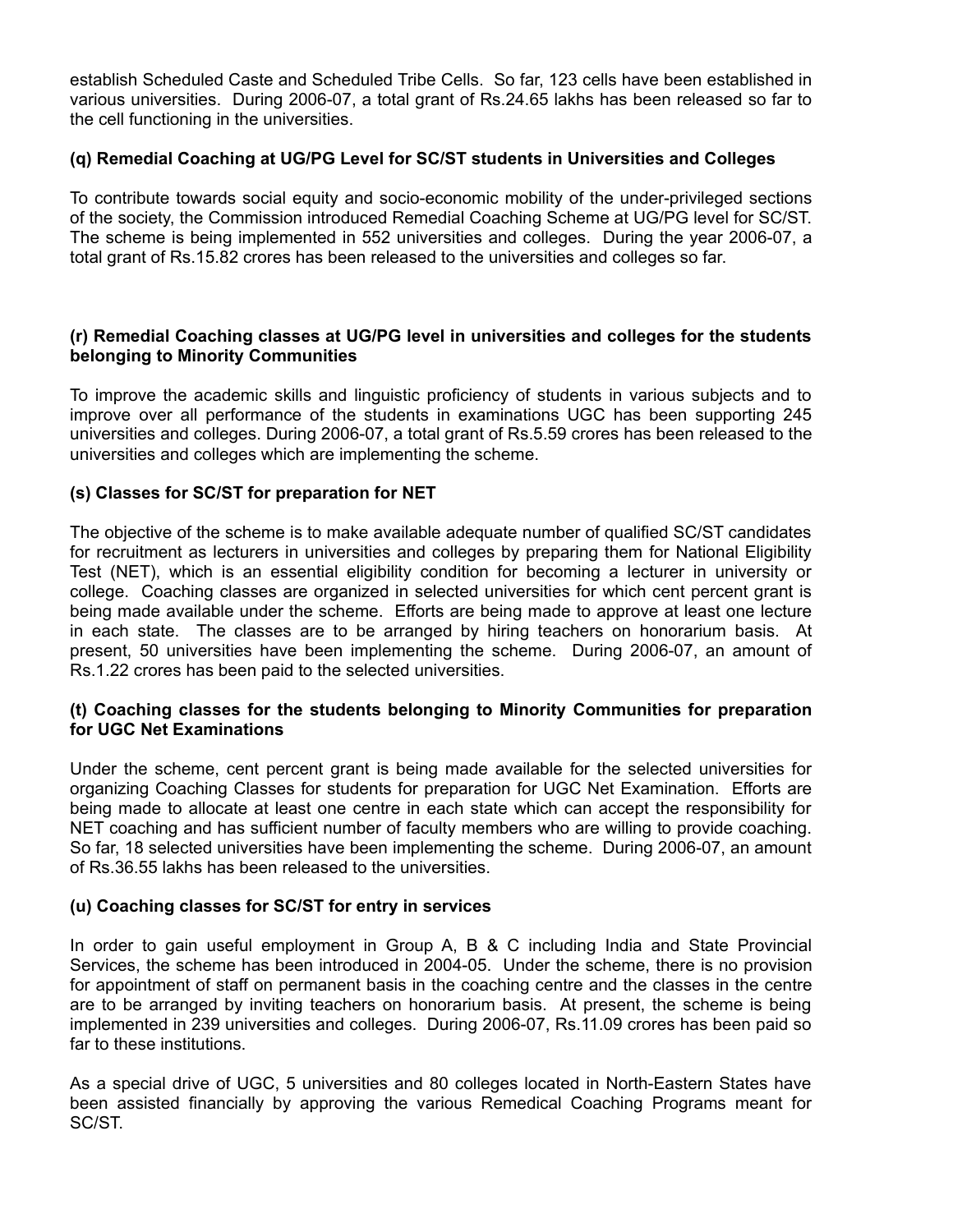## **(v) Coaching classes for the students belonging to Minority Communities for entry in services**

The basic objective of this coaching scheme is to prepare students belonging to Minority Communities for Competitive Examinations which in turn help them in getting gainful employment for Group C,B,A and All India/State/Provincial Services. At present, the scheme is being implemented in 145 universities and colleges.

During 2006-07, a total grant of Rs.3.50 crores has been released to the universities and colleges which are implementing the scheme.

### **(w) Facilities for Differently Abled Persons**

### **(x) Higher Education For Persons With Special Needs (HEPSN) and Teachers Preparation in Special Education (TEPSE)**

With the aim of catering to the needs of persons with their disabilities in the Higher Education system, the UGC has been operating two schemes namely Teachers Preparation in Special Education (TEPSE) and Higher Education for Persons with Special Needs (HEPSN) for the differently abled persons. The main objective of the scheme is to develop courses for special teachers and counsellors and also to provide facilities in various forms for differently abled persons. The UGC has, so far, identified and approved 54 universities and colleges under HEPSN and TEPSE. During the financial year 2006-07, Rs.14.05 lakhs has been paid so far to the universities and colleges.

### **(y) Career Oriented Programme**

To ensure that the graduates who pass out have knowledge, skills and aptitudes for gainful employment in wage sector in general and self-employment in particular so as to reduce the pressure on Master Courses. The UGC has selected 304 colleges one state university and one Deemed University for Career Oriented courses to be started from the academic year 2006-07. An amount of Rs.3.28 crores has so far been paid to the selected institutions against the budget allocation for 2006-07.

## **(z) Travel Grant**

The Commission has been providing financial support to college teachers, Vice-Chancellors and the Commission Members for presenting their research papers in International Conferences abroad for enriching their knowledge for further research and for providing an opportunity to learn working mechanism and techniques / good practices followed in higher education sector of the host country. During 2006-07, 35 college teachers, 16 Vice-Chancellors and one Commission member have been selected for assistance under the scheme. An amount of Rs.71.83 lakhs has so far been released in the reporting year.

Also, the UGC is providing travel grant, on cent percent basis, to enable the university/college teachers to collect source material and availing of fellowship. During 2006-07, eight candidates have been recommended for visits abroad.

## **(aa) Area Studies Programme**

The Commission is providing financial assistance to 39 centres identified as Area Study Centres in 25 Universities for undertaking studies relating to Social, Economic, Political and Cultural Affairs of a given area and for developing inter-disciplinary research and teaching within a comparative frame work. The focus is on such countries and the regions with which India has had close and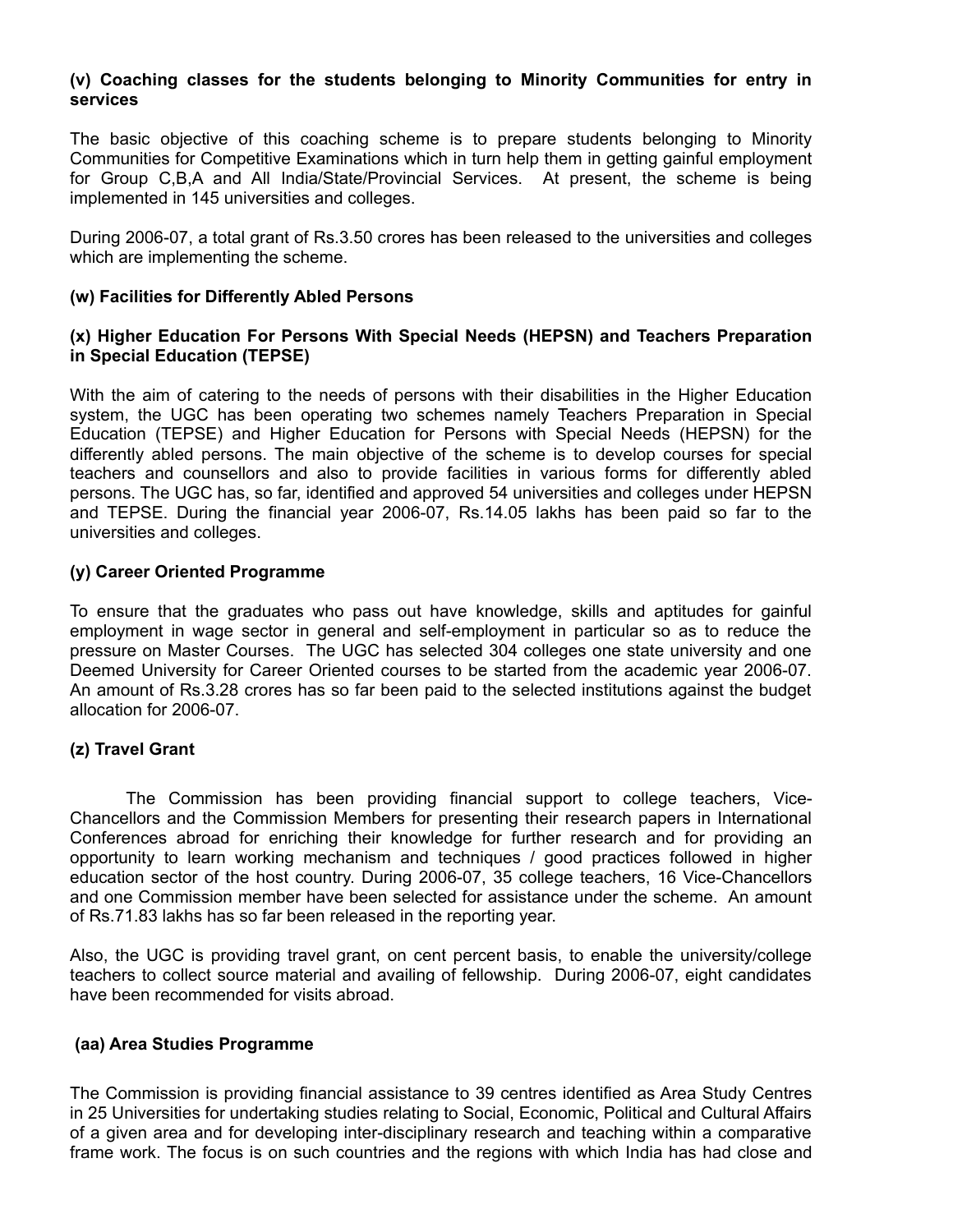direct contact. During the final year of Tenth plan, an amount of Rs.20.43 lakhs has been made available so far to these Studies Centres.

### **(ab) Teaching and Research in Inter-disciplinary and Emerging Areas**

The programme is to support the specialized courses at under-graduate and post-graduate level including PG Diploma in Interdisciplinary and Emerging Areas and to accommodate brilliant ideas and innovative proposals to influence teaching, research, academic excellence, societal growth and relevant activities in various disciplines which meet educational, national and global priorities. During 2006-07, an amount of Rs.1.33 crores has been paid so far to University Departments for conducting these courses in Inter- disciplinary and Emerging areas.

### **(ac) Promotion of Quality and Excellence**

Besides the five universities namely, Pune, Hyderabad, Madras, Jadavpur and J.N.U. identified and granted the status of universities with potential for excellence, four more universities viz. University of Calcutta, University of Mumbai, NEHU and Madurai Kamraj have been identified and granted the status of Potential for Excellence in 2006-07. Also, 12 more universities have been identified as centres of excellence in a particular field. During the first phase of identification, 47 colleges and 50 colleges in Phase II have been selection for the status of Potential for Excellence. During Phase III, the proposals invited from the universities located in those states for which the quota fixed for CPE status has not been exhausted in Phase-I and II are under process of identification and granting of CPE status. During 2006-07, an amount of Rs.18.37 crores has been disbursed to the identified universities and colleges so far.

## **(ad) UGC INFONET Programme**

In order to provide relevant and quality education with enhanced access and quality, the UGC has launched a mega programme namely, UGC-INFONET, a network of Indian Universities and Colleges by integrating Information and Communication Technology and the process of teaching, learning and education management. The network will be run and managed by ERNET India. Information for Library Network (INFLIBNET), an autonomous Inter-University Centre of UGC is the nodal agency for coordination and facilitation of the linkage between ERNET and Universities and Colleges. So far, 149 universities across the country have been connected electronically. During the financial year 2006-07, a budget of Rs.8.15 crores has been allocated and the disbursement of grant is in process.

#### **(ae) Digital Repository of Research and Teaching Material**

The University Grants Commission has initiated a programme to provide electronic access over the Internet to scholarly literature in all areas of learning to the University Sector in India. The programme is coordinated and executed by Information and Library Net work (INFLIBNET) Centre, Ahmedabad. During 2006-07, an amount of Rs.11.00 crores has been made available so far under the programme to the INFLIBNET Centre.

## **(af) National Education Testing (NET) for Teaching and Research**

The University Grants Commission conducts a National Level Tests for Lecturership Eligibility and Junior Research Fellowships (JRFs) to ensure minimum standards for the entrants in the teaching profession and research in Universities and Colleges. Presently, these tests are being conducted in 82 subjects at 66 Centres spread across the country and six centres abroad.

The UGC also grants accreditation to various states to conduct State Level Eligibility Test for lecturership eliligibility. In the UGC-NET exam held in December, 2005 1.10 lakhs candidates appeared. Out of which, 8363 (7.61%) candidates have been declared eligible for lecturership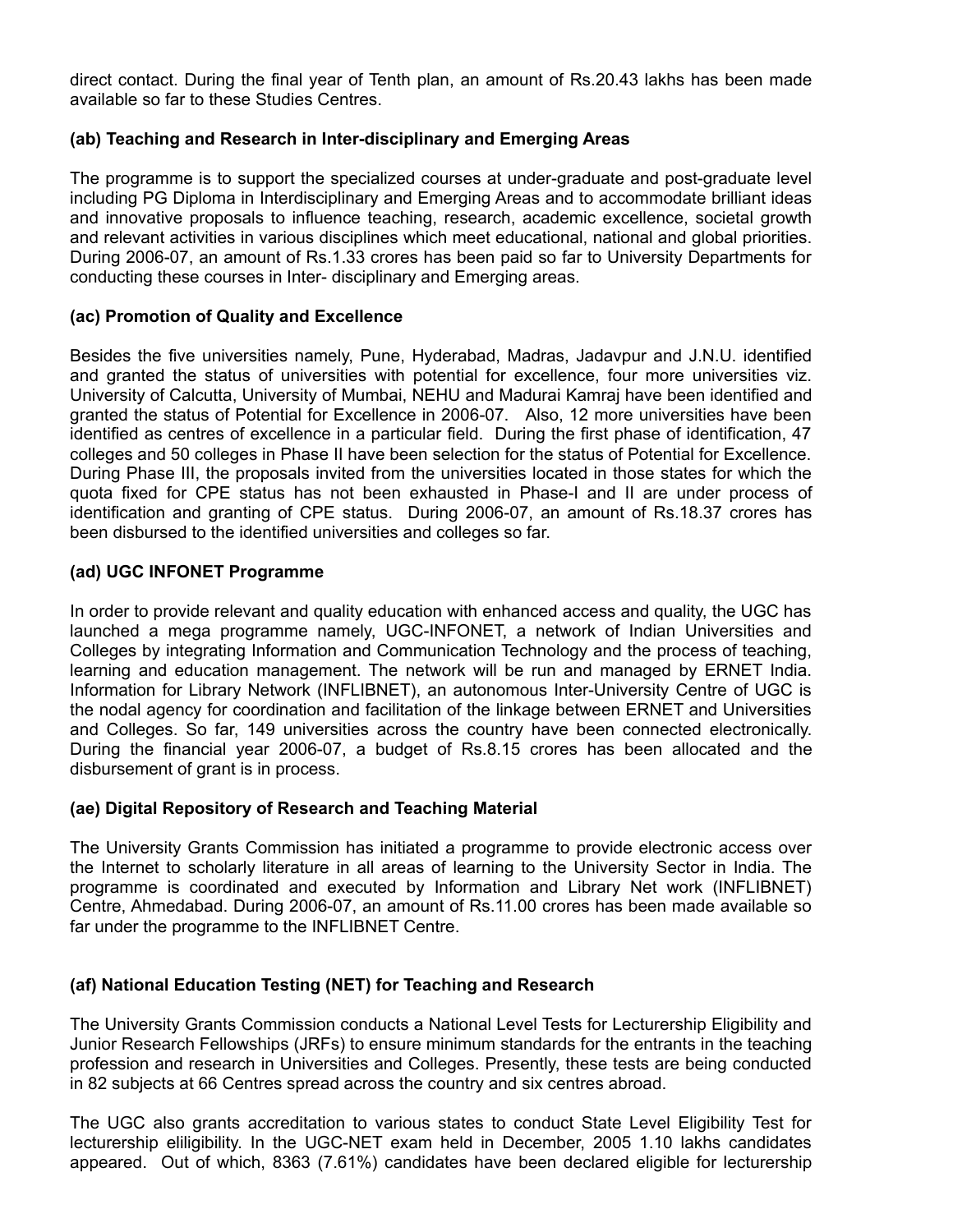and also declared 1081candidates (UGC-JRF:300, CSIRJRF-781) eligible for Junior Research Fellowship.

### **(ag) Incentives for Resource Mobilisation**

In order to revive our tradition to support Higher Education and to encourage the participation of society in the development of Universities, the Commission evolved a scheme entitled "Incentives for Resource Mobilisation". UGC makes a contribution of upto 25% of the contribution received by the University, subject to a maximum of Rs. 25.00 lakhs per annum. During the financial year 2006-07, the UGC has so far supported central universities to the extent of Rs.75.00 lakhs, state universities Rs.169.50 lakhs and Deemed Universities Rs.44.48 lakhs as its matching share.

### **(ah) Establishment of UGC Network Resource Centres in Colleges**

The objective of the scheme is to create awareness amongst staff and students about the use of computer in various activities like Administration, Finance, Examination and Research and also to have access to multi media material in teaching and learning at places of eminence in India and Abroad. The assistance is provided for the establishment of UGC Network Resource Centres by way of providing computers and Internet connectivity. During 2006-07, a grant of Rs.3.63 crores has been released so far to all eligible colleges.

### **(ai) Special Assistance Programme (SAP)**

The number of departments approved for support under this programme, as on 31<sup>st</sup> March, 2006, has been 477 (CAS-74, DSA-145, DRS-258). During 2006-07, the UGC has provided grants to the tune of Rs.10.62 crores so far to departments of Humanities, Social Sciences, Physical Sciences, Bio-Sciences, Engineering and Technology.

## **(aj) Instruments Maintenance Facility (IMF) in universities and colleges**

Universities and colleges offering post-graduate science courses under section 2(f) and 12(B) of the UGC Act are eligible to receive financial support to establish IMF Centres. During the financial year 2006-07, an amount of Rs.30.26 lakhs has been released to the IMF centres.

#### **(ak) Inter-University Centres**

In pursuance to the amendments of the UGC Act in 1984, the UGC establishes autonomous centres, which are called Inter-University Centres within the university system under Clause 12(ccc) of the UGC Act. The objectives for setting up these centres are:

> $\circ$ To provide common advanced centralized facilities/services for universities which are not able to invest heavy investment in infrastructure and other inputs.

> $\circ$ To play a vital role in offering the best expertise in each field to teachers and researchers across the country.

> oTo provide access for research and teaching community to the state-of-the-art equipment and excellent library facilities which are comparable to international standards.

Nuclear Science Centre was the first research centre established in 1994. The UGC is also interested in establishing Inter-University Centres of international standards. It has taken steps to establish the first such centre namely, Inter-University Centre for International Studies in the field of Humanities and Social Sciences. The main objective of the centre would be to address contemporary development issues with multi-disciplinary approach. As of today, six Inter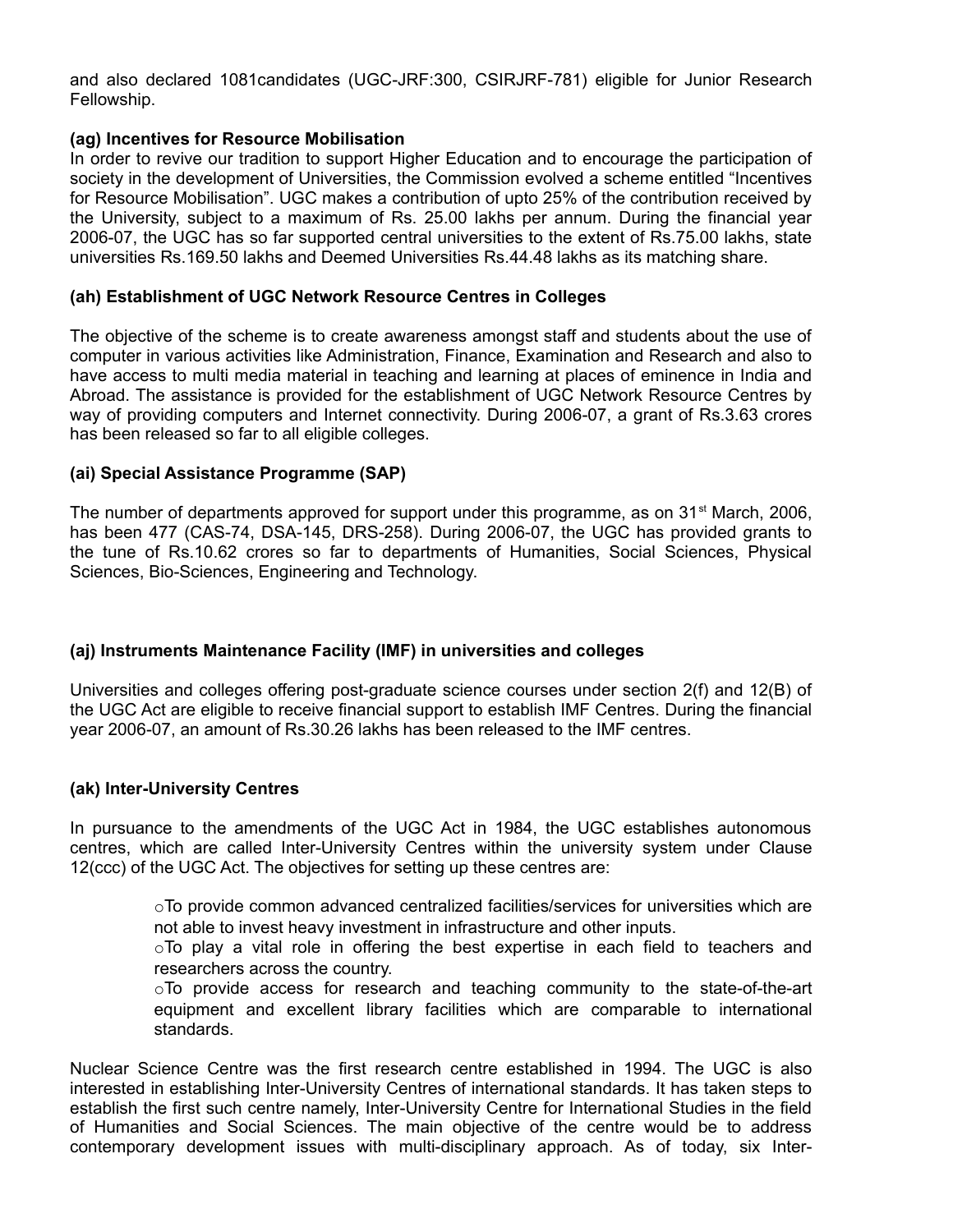University Centres are functioning within the university system. During 2006-07, a total grant both under Plan and Non-Plan of Rs.35.34 crores has been released so far to these Inter-University Centres.

### **(al) Research Awards**

Under this scheme, the UGC provides full salary of the Awardees to the respective institutions, and research grant upto Rs.2.50 lakhs in Humanities and Social Sciences and Rs.4.00 lakhs in Science and Engineering & Technology to meet expenditure on books, journals, chemicals and equipment. During 2006-07, an amount of Rs.81.88 crores has been released so far to the Research Awardees, who are working in various Indian universities.

#### **(am) Emeritus Fellowships**

The University Grants Commission floated the Scheme of Emeritus Fellowships in order to provide an opportunity to the highly qualified, experienced and superannuated teachers of Universities, Colleges and Institutions who have been actively engaged in research and teaching programmes of the Universities/Institutions. During 2006-07, an amount of Rs.52.70 lakhs has been released to the Emeritus Fellows working in various Indian universities.

### **(an) Junior Research Fellowships (JRFs) for Indian Nationals**

Under this scheme, students / research scholars who qualified national level tests conducted by the UGC-CSIR, SLET are being awarded fellowships to pursue research leading to M.Phil./Ph.D. degrees in various faculties. During 2006-07, an expenditure of Rs.15.91 crores has been incurred so far towards the payment of these Junior Research Fellowships.

### **(ao) Indira Gandhi PG Scholarship for Single Girl Child**

The objective is to support through scholarship to such girls who happened to be the only child in their families and also to provide incentives for the parents to observe small family norm. The UGC has selected 1613 girl students against the number of 1200 slots through an Expert Committee for support. The UGC signed a MOU with ICICI Bank for disbursement of scholarship amount to the selected awardees. So far, 1325 candidates have been cleared and sent to the bank for disbursement. Out of this, scholarship amount credited to 900 selected awardees' accounts for withdraw through smart/credit/debit card. During 2006-07, Rs.1.00 crore budgets have been allocated for the purpose.

### **2. National University of Education Planning and Administration (NUEPA)**

The National Institute of Educational Planning and Administration (NIEPA) now National University of Educational Planning and Administration (NUEPA), New Delhi, a Deemed University, is an autonomous organisation set up and fully financed by the Department of Higher Education, Ministry of Human Resource Development. The objectives of the University are to undertake, promote and coordinate research in educational planning and administration, provide training and consultancy services in this field, to train and orient key level functionaries as well as senior level administrators from the Centre and States, to collaborate with other agencies, institutions and organisations, to provide facilities for training and research to other countries, particularly, of the Asian region in the field of educational planning and administration and to prepare, print and publish papers, periodicals and books, to share experience and expertise in the area of educational planning and administration with other countries and to conduct comparative studies for the furtherance of these objectives.

The University maintains a well-stocked Library/Documentation Centre in Educational Planning and Administration and Inter Disciplinary subjects. It is perhaps one of the richest libraries in the field of Educational Planning and Management in the Asian Region. It serves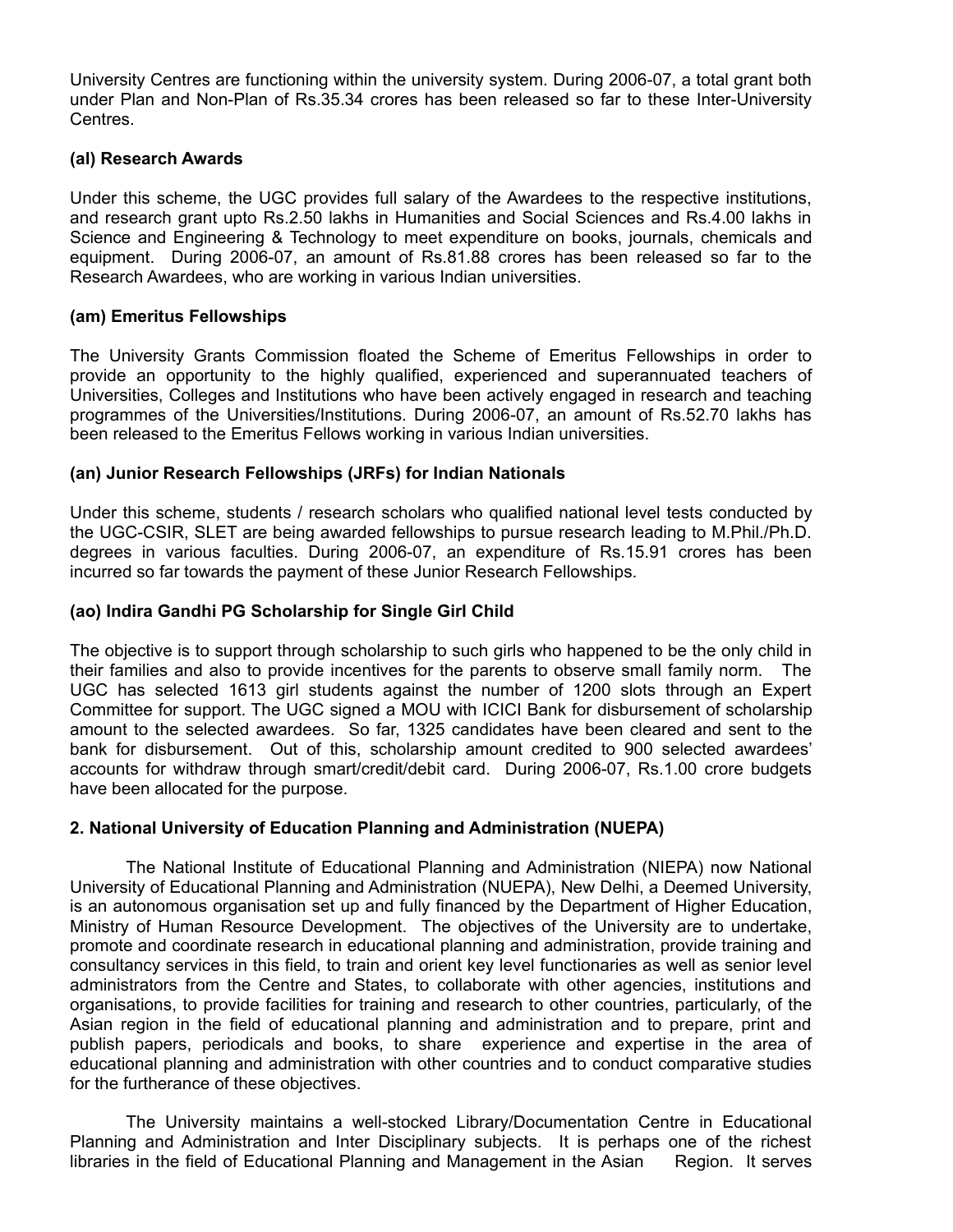the faculty, research scholars and participants of the various programmes, as also other organisations through Inter Library Netwok. The Library reading room facilities are open to all. The Library has a collection of over 57,798 volumes, subscribes to as many as 347 periodicals and has a Computerized catalogue of books and articles.

As against a target of 53 training programmes during a year, the institutions has conducted 56 programmes during 2005-06 and 29 programmes during 2006-07 (November 2006). 24 more programmes are expected to be completed by the end of 2006-07. An estimated 1034 officials have benefited so far during the year.

## **3. LANGUAGE DEVELOPMENT**

There are 5 autonomous organizations are working under the administrative control of Language Bureau namely:-

1.Kendriya Hindi Sansthan, Agra,

2.National Council for Promotion of Urdu Language, New Delhi,

3.National Council for Promotion of Sindhi Language, Vadodara,

4.Rashtriya Sanskrit Sansthan, New Delhi (Deemed University), and

5.Maharishi Sandipani Rashtriya Veda Vidya Pratishthan, Ujjain.

All these organizations are engaged in propagation and development of various languages i.e. Sanskrit and Vedic Studies, Urdu, Hindi, Sindhi etc.

During the current financial year, the institutions have performed as per the mandate given to them by the Ministry and as per terms and conditions, which are entered into by them under the Memorandum of Understanding.

### **4. NATIONAL BOOK TRUST**

Established by the Government of India in 1957, the main objectives of the National Book Trust, India (NBT) are:

a)To publish and to encourage the publication of good literature, and to make such literature available at moderate prices to the public;

b)In furtherance of the above objects to publish more particularly books of the following types in English, Hindi and other languages recognised in the Constitution of India

c)To bring out book lists, arrange exhibitions and seminars and take all necessary steps to make the people book-minded.

In furtherance of the above objectives, NBT organizes activities, which can be classified under the following five broad heads:

- 1. Publishing books for general readers of different age groups on a variety of subjects in various Indian languages including English;
- 2. Providing assistance to authors and publishers to bring out text and reference books for the higher education section;
- 3. Organizing seminars, workshops, book exhibitions and fairs and National Book Week to promote the habit of reading;
- 4. Participating in international book fairs, organizing book exhibitions abroad and undertaking other activities to promote the export of Indian books; and
- 5. Encouraging the preparation and production of quality books for children in all the languages of India through the National Centre for Children's Literature.

NBT's Regional Offices at Calcutta, Mumbai and Bangalore are essential for the sale and marketing of NBT's publications, the main responsibility assigned to the Regional Offices is to maintain a close contact with the Book Trade and the Government Book Buying Agencies.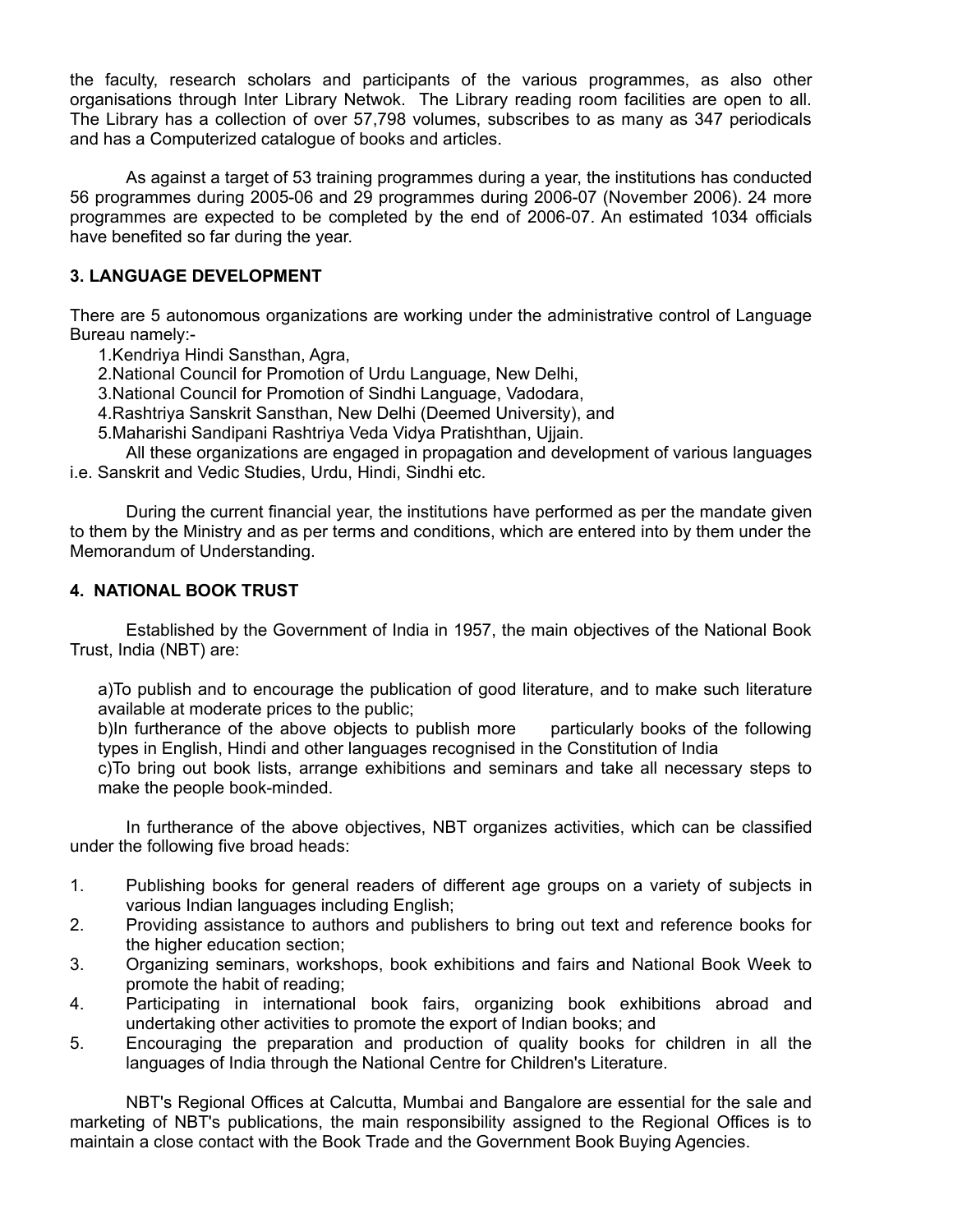NBT brings out general reading material for different age-groups, under different series such as National Biography, India-the Land and the People, Young India Library, Popular Science, Nehru Bal Pustakalaya, Aadan Pradan, World literature, Popular social science, Braille books, etc. During the financial year 2005-06, the Trust has published of 1344 titles include the originals reprint against the target of 650 titles.

The following book promotion activities are organised by the NBT under this scheme. a)National Book Week is observed all over the country every year from 14 to 20 November. b)New Delhi World Book Fair organised every alternate year till now, is the largest Book Fair in Asia and Africa. It attracts participation not only from all over India but also from other countries with strong publishing industries. The 17<sup>th</sup> New Delhi World Book was held in New Delhi from 27 January to 4 February 2006. Total expenditure was Rs.242.28lakh (net of revenue) against the budget estimate of Rs.250.00lakh.

Besides above the other activities of National Book Trust include, promotion of children literature through National Centre for Children Literature, participation in International and National Book Fairs, Organising short term training courses on subjects such as editing, marketing, production, designing, electronic publishing, copyright, etc.,Mobile exhibitions, organizing seminars/workshops, etc.

One of the notable features during the year 2006 was that the Frankfurt Book Fair Authority declared India as the Guest Country for the FFBF 2006. The Trust was designated as Nodal Agency for Guest of Honour presentation by the MHRD, Govt. of India.

#### **5. Indira Gandhi National Open University (IGNOU)**

The Indira Gandhi National Open University (IGNOU) was established in 1985 by an Act of Parliament (50 of 1985). Since then, the IGNOU has undergone rapid expansion and emerged as an international institution in the field of Open-Distance learning. The objectives of IGNOU are to:

- a) Strengthen and diversify offerings of degree, diploma and certificate programmes related to the needs of employment as necessary for building the economy of the country;
- b) Provide opportunities for higher education to a large cross-section of our people, in particular the disadvantaged segments of society;
- c) Promote acquisition and up-gradation of knowledge and offer opportunities for training and retraining in the contexts of innovation and research;
- d) Encourage an innovative system of university level education, flexible and open with regard to methods and pace of learning, combination of courses, eligibility for enrolment, age of entry, conduct of examination and delivery of the programmes to encourage excellence;
- e) Coordinate, promote, assess and accredit open and distance learning system to determine the standards; and
- e) Promote national integration and the integrated development of the human personality through convergence of all systems of education.

About 1.7 million students are currently on rolls for different levels of programmes offered by 11 Schools of Studies, ranging from Doctoral to Certificate in niche market-oriented areas such as Intellectual Property Rights, Hospitality Management and Information Technology to Awareness' programmes like Rural Artisans and HIV/AIDS. The University had an effective network of 59 Regional Centres (includes 8 North East Region, 5 Army, 8 Air Force, 4 Navy, one Assam Rifles and 7 CRPF), six Sub-regional Centres and 1438 Study Centres (includes 57 recognised Study Centres covering Army, Navy and Assam Rifles) all over the country. In addition,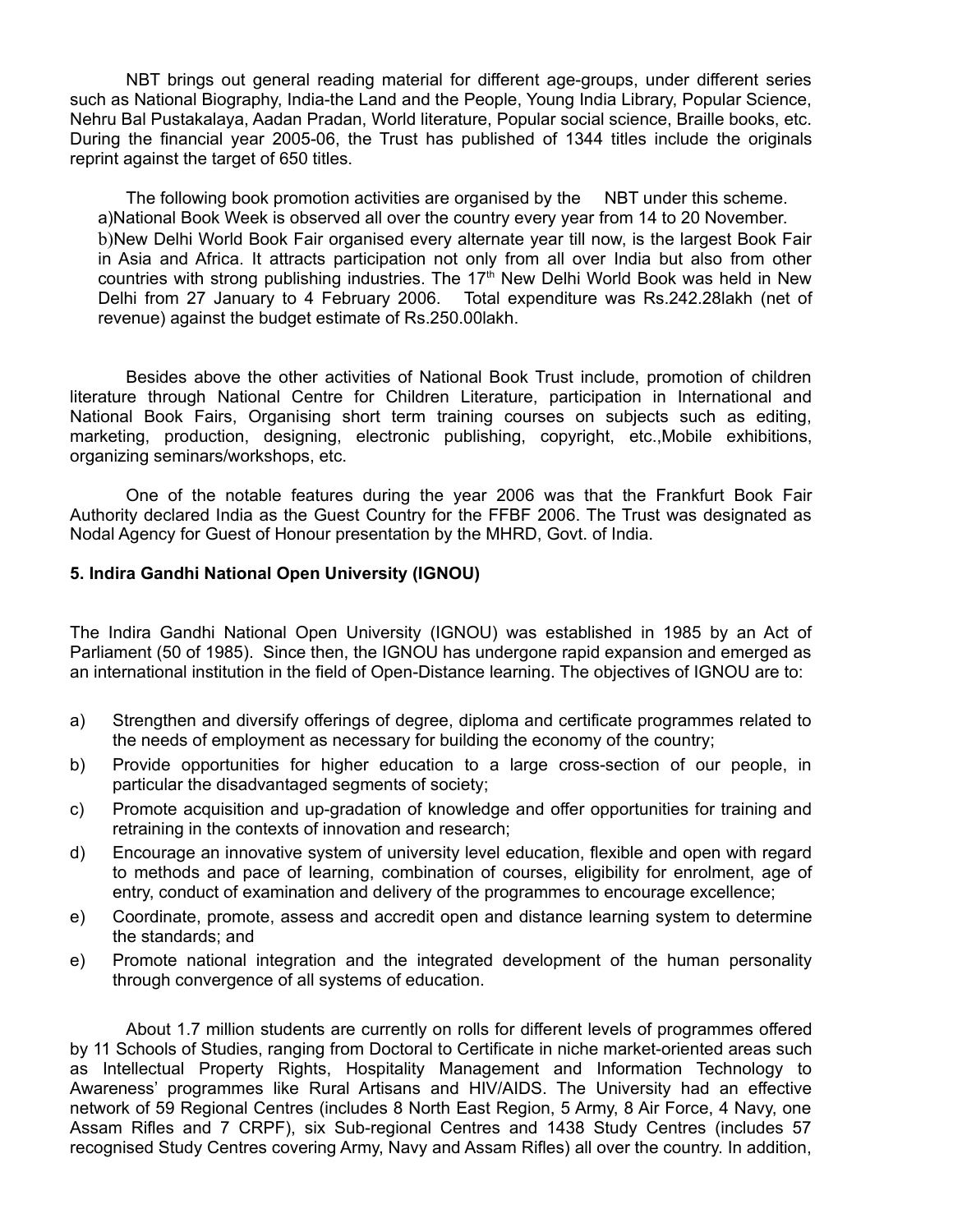the university has 5 Partner Institutions, 6 under institution collaboration at Chennai and 151 CWDL Down-linking Centres. Besides these, the University had 37 Partner Institutions in 32 countries. The University is providing a cost-effective education to its students. As per the 2005- 06 year recurrent expenditure pattern the average unit cost per student worked out as Rs 4435 per student.

Educational development of North East Region (NER) is another focus area. 10% of the annual Plan outlays were exclusively earmarked to the development of the NER. 8 Regional Centres were established exclusively in the North East Region.

IGNOU makes use of Information and Communication Technologies (ICTs) extensively. In addition to self-instructional printed materials, University delivers its programme through Audio/Video tapes, teleconferencing, Gyan Vani (FM Radio), Gyan Darshan (educational TV Channels), and computer networks. With the launching of one stop education portal (Computer network technology), in October 2006, by His Excellency, the President of India, Dr. A.P.J. Abdul Kalam, IGNOU will use this platform extensively to provide knowledge resources and impart education to its students.

IGNOU is the nodal agency for coordinating a bouquet of four educational TV channels under the banner of Gyan Darshan (GD). The Gyan Darshan channel uses C Band transponder of INSAT 3C and is fully digitised. Of these, GD-1 is a 24-hour exclusive national educational channel, which is a collaborative venture of institutions such as National Institute of Open Schooling (NIOS), Ministry of Human Resource Development, Ministry of Information and Broadcasting, IGNOU and NCERT/CIET. GD-2 channel is being used as an interactive channel by the University for tele-counselling, tele-training and tele-convocation. Teachers/resource persons address the students assembled at various centres equipped with Direct Receiver Sets (DRS) across the country. It is also used to interact with Regional Centre functionaries periodically. GD-3, also called *Ekalavya* channel, is exclusively devoted to technology education for the benefit of students of IITs and other engineering colleges in India. GD-4, called *Vyas* channel, telecasts higher education programmes.

IGNOU also offers a number of academic programmes targeting women students. During the year, 270897 (4,29,542) students were enrolled in about 125 programmes in IGNOU. Of this enrolment roughly 35% are women and 24% belong to SC/ST communities. About 8000 audio and 2000 video programmes were produced and 289 new Study Centres were activated in different parts of the country. During the year, 23 new programmes were made on offer to the students. As on December 2006, 16 FM Radio Stations were operational in different parts of the country and 11 more are expected to be commissioned by July 2007. The University operates 4 Gyan Darshan channels, out of which 3 channels have round the clock telecast and whereas one channel is dedicated to live teleconferencing. During the current year, IGNOU has added 4 new programmes. The Regional Centre and Study Centre networks have increased from 58 to 59 and 1331 to 1438 respectively. The Study Centre network comprises 211 special Centres established for disadvantaged groups.

IGNOU has established 26 FM Radio channels till December 31, 2006 and 11 more are expected to be commissioned by July 2007. The University operates 4 Gyan Darshan channels, out of which 3 channels have round the clock telecast and whereas one channel is dedicated to live teleconferencing. During the current year, IGNOU has added 4 new programmes. The Regional Centre and Study Centre networks have increased from 58 to 59 and 1331 to 1438 respectively. The Study Centre network comprises 211 special Centres established for disadvantaged groups.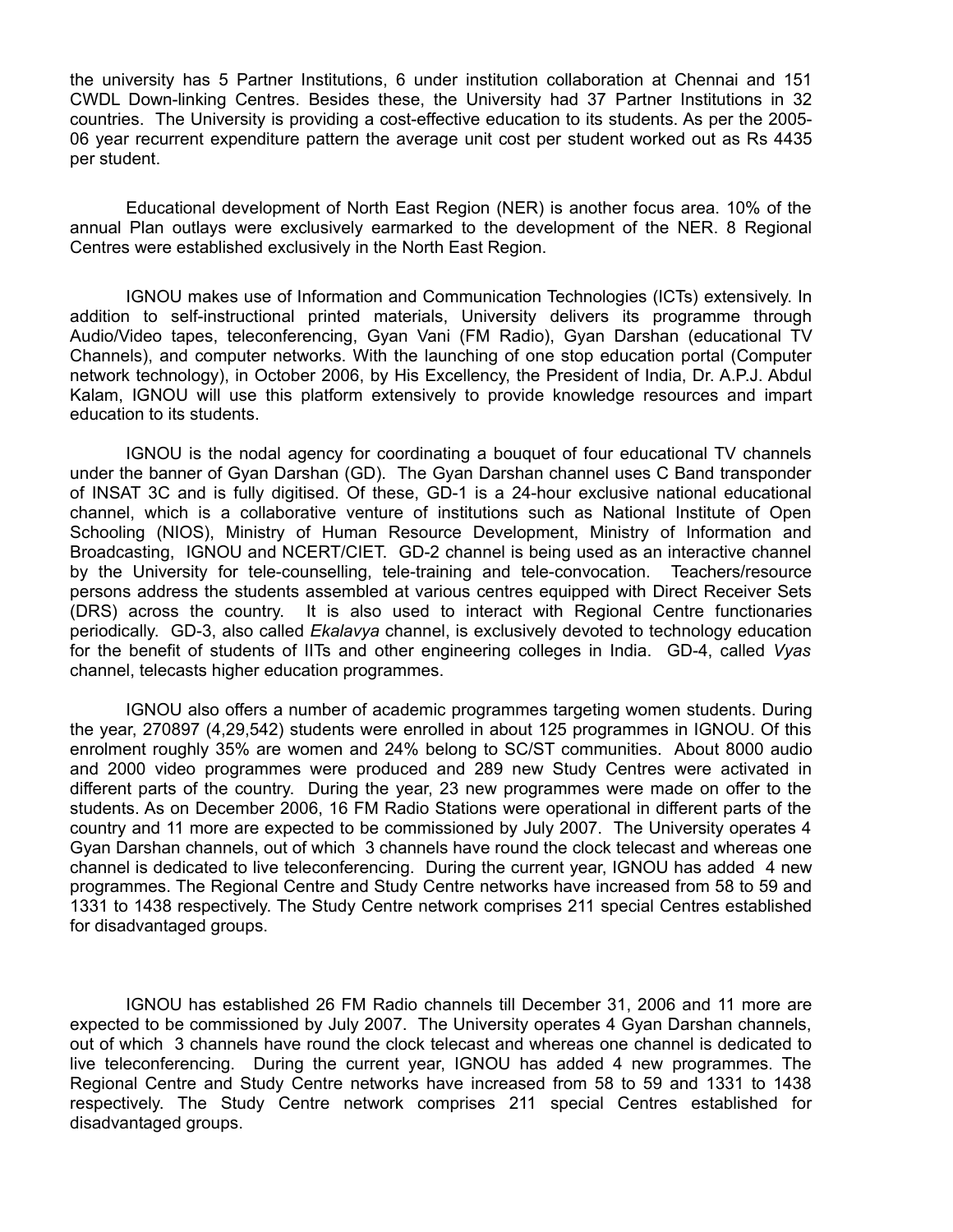### **Distance Education Council and State Open Universities**

Distance Education Council (DEC), an authority of IGNOU under Statute 28 of IGNOU Act, 1985 is the apex body responsible for promotion, coordination and maintenance of standards in the Open and Distance Learning (ODL) system in the country. ODL system in the country consists of 13 State Open Universities and 119 other Distance Education Institutes, which are distance education arm of conventional universities. In pursuance of its objectives, DEC has taken a number of initiatives for providing support to State Open Universities (SOUs) and Distance Education Institutes (DEIs) of conventional universities, and for the determination of standards in the system. DEC provides financial, academic and technical support to SOUs and DEIs. In the year 2006-2007, DEC has supported 12 SOUs and 52 DEIs by providing financial assistance of Rs.22.40 crores by 31<sup>st</sup> December, 2006.

### **Commonwealth of Learning (COL)**

Commonwealth of Learning (COL) was established through a Memorandum of Understanding between Governments of Commonwealth countries in the year 1988. India made an initial pledge of 1 million pounds (Rs. 250 lakhs) towards establishment of COL. The entire pledge of Rs. 250 lakhs was remitted to COL. From the year 1995-96 India has been making its contribution to COL every year. COL is voluntarily funded by the Commonwealth countries and India is third major donor after U.K. and Canada. During the last year and current year (2006- 2007), India made a contribution of Rs.2.46 crores each year to COL. During the current year 50% of the Indian contribution i.e.Rs.1.23 crores has been deposited in the ICICI Bank Account of COL in New Delhi and the remaining amount (Rs.1.23 crores) has been sent to COL in Canadian Dollar. India is represented by Secretary (Higher Education) on the Board of Governors of COL.

COL has focused its attention on activities in the instructional materials, telecommunication and technology, training people in information service. With regard to India, major objectives identified by COL are to assist IGNOU, State Open Universities, and the National Institute of Open Schooling (NIOS) by providing consultancy in course design, equipment, study visits, training and research fellowships for staff etc.

## **6. INDIAN COUNCIL OF SOCIAL SCIENCE RESEARCH (ICSSR), NEW DELHI**

The Indian Council of Social Science Research (ICSSR) was established in 1969 to promote social science research, strengthening of the different disciplines, improving the quality and quantum of research and its utilization in national policy formulation. ICSSR to realise these objectives envisaged development of institutional infrastructure, identify research talents, formulate research programmes, supporting professional organizations and establishing linkages with social scientists in other countries. ICSSR provides maintenance and development grants to 27 Research Institutes and six Regional Centres across the country. Regional Centres have been set-up as extended arms of ICSSR to support research and development of local talents and its programmes and activities in a decentralized manner. Important activities carried by the Council during the period are:

- (i)25 research projects were approved,
- (ii)168 fellowships in different categories were awarded
- (iii)16 Training programmes were sponsored and
- (iv)120 seminars/conferences during the year.

Since 1976, the ICSSR has been carrying out surveys of research in different disciplines of social sciences. The first series of surveys in all the disciplines have been published. The ICSSR is updating these surveys every five years. The research surveys in six major disciplines viz. Economics, Political Science (including Public Administration), Psychology, Sociology (including Social Anthropology), Geography and Education have been taken up and are in final stages of completion. The Council publishes half yearly journal of Abstracts and Reviews in the disciplines of Economics, Geography, Political Science, Psychology, Social Anthropology,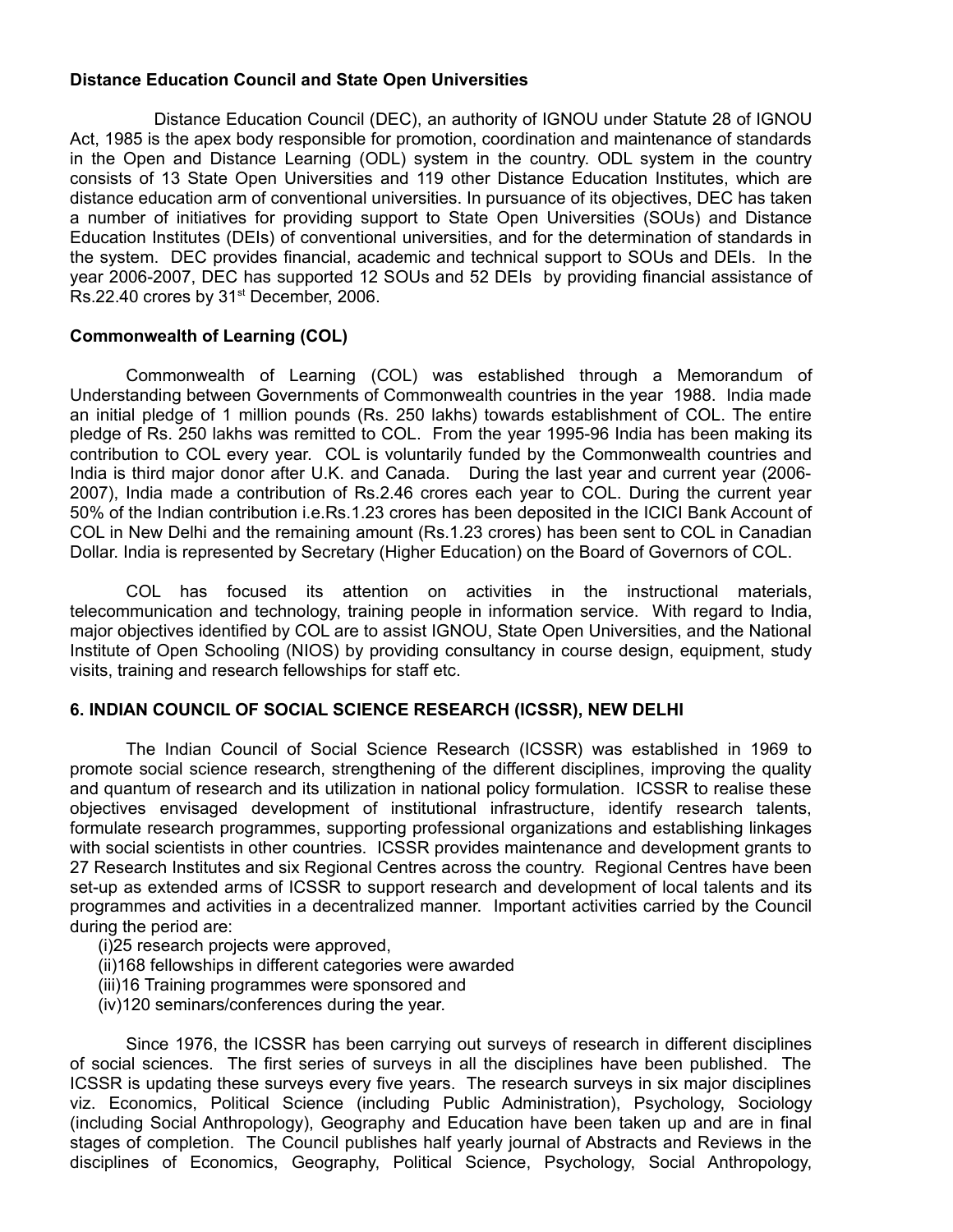Quarterly Journal of Documentations of Public Administration and Indian Social Science Review. Eighteen reports have been published during the period.

National Social Science Documentation Centre (NASSDOC) is engaged in developing machine-readable databases like Social Science Research and Training Institutes in India, lists of CD-ROM Databases in India, and Social Science Libraries and Information Centres in India. NASSDOC acquires research materials and core journals in social sciences, supplies photocopies of research documents to scholars, compiles short bibliographies for scholars on request and does literature searches from various CD-ROM Databases. To familiarize professionals in information science with latest information and communication technologies, NASSDOC provided study grants to 120 scholars, acquired 40 social science databases and gave grants to 18 persons for preparing bibliographic studies.

### **7. SHASTRI INDO-CANADIAN INSTITUTE**

Shastri Indo-Canadian Institute (SICI) was founded in 1968 with the objective to promote academic relations and mutual understanding between India and Canada mainly through funding research and linking academic institutions in the two countries. SICI broadly meets its objective by promoting Canadian Studies in India and Indian Studies in Canada. In addition to this, academic relations have been strengthened through a project viz. Shastri Applied Research Project (SHARP) funded by CIDA and implemented by SICI.

The Government of India signed an MOU with SICI in 1968 to provide financial support to the Institute initially for a period of three years. The agreement was renewed from time to time by signing a Supplementary Addenda. The Addenda XI to the MOU was signed on 3.08.06, according to which Government of India has to provide funds to the tune of Rs.13.45 crore to the Institute during a period of Five years beginning 01.04.2006.

The Canadian Studies Programme in India was funded by the Department of Foreign Affairs of Government of Canada and fellowships to Indian scholars institutions engaged in teaching and research in Canadian Studies were offered. The Institute, during 2006-07, selected 22 scholars for award of the fellowship to do research on different subjects in Canada. In addition to this, a grant of over Rs.17.20 lakhs was given to 13 centers promoting Canadian Studies in India at various Indian Universities to organise seminars and other activities related to Canadian Studies.

#### **8. NATIONAL COUNCIL OF RURAL INSTITUTES (NCRI), Hyderabad**

The National Council of Rural Institutes (NCRI) is established in pursuance of New Education Policy, 1986 and Programme of Action (POA), 1992 with a major objective of promoting Rural Higher Education based on the lines of Mahatma Gandhiji's revolutionary concept of `Nai Talim' where practice is imbibed and made a part of the teaching process. Education, Research, Training, Extension and Information Technology are within the basic objectives of rural education, which have been identified by NCRI in its MOA and Rules. NCRI is striving to promote rural higher education by focusing on five prime areas of rural development, namely, (i) Health (ii) Rural Water Supply (iii) Communication & IT (iv) Non-Conventional Energy (v) Post-Harvest & Seed Technology. These are in service sector which have the highest employment opportunity and potential which will further advance Rural Livelihoods and their economic well-being. The objectives are to be achieved by NCRI through networking and coordinating with policy making bodies like UGC, AICTE on one side and the R & D laboratories of CSIR, ICAR, etc., on the other side.

In order to achieve its objectives, NCRI has been identifying various programmes for providing support and financial assistance, to be taken up by suitable institutions including voluntary organizations. Grants to the extent of Rs. 81.06 Lakhs and Rs.202.92 lakhs have been released during 2005-06 and 2006-07(Dec 06) respectively to support 18 institutions in all. One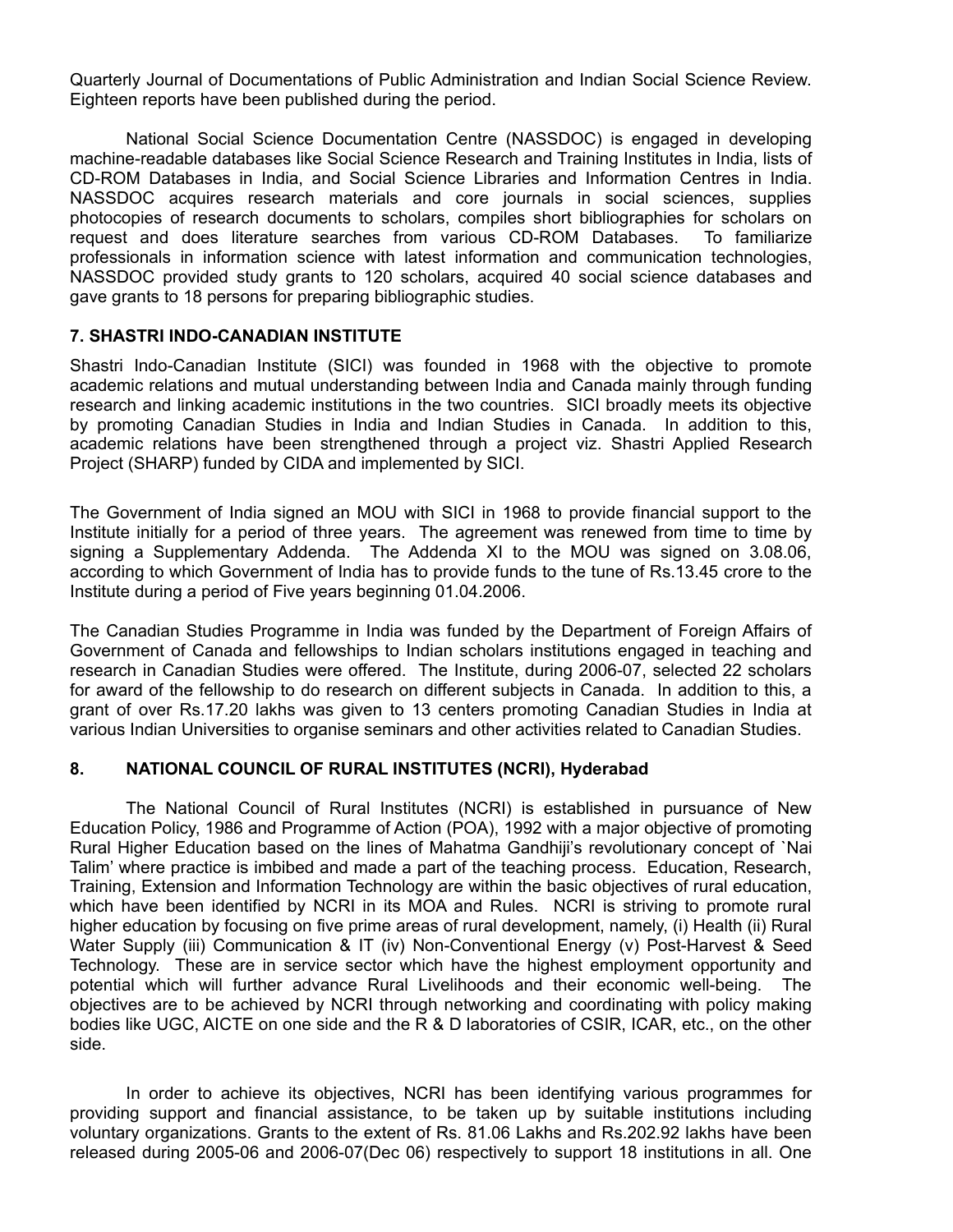project was also sanctioned to the North Eastern State of Tripura. So far an amount of Rs. 80.71 Lakhs (Dec. 2006) has been released to different organizations/institutions.

### **9. ALL INDIA COUNCIL FOR TECHNICAL EDUCATION (AICTE)**

All India Council for Technical Education (AICTE) was set up in 1945 and later on in 1987 given statutory status by an Act of Parliament to coordinate development of technical education, promotion of qualitative improvement in relation to quantitative growth, and maintenance of norms and standards.

As compared to 562-degree level institutions in 1997-98, the total number of approved engineering colleges is now 1511. Intake capacity increased from 1,34,298 in 1997-98 to 5,50,986 at present. The number of institutions providing MCA courses has increased from 224 to 1003 with an intake of 56,805. Accreditation process of Technical Education Programmes has been speeded up. As against 409 programmes accredited during 2003-04 and 570 programmes in 2004-05, 584 programmes have been accredited in 2005-06. For the year 2006-2007, 280 programmes have been considered for accreditation till date**.**

A major policy adopted by the NBA is to accord accreditation, not to the institution as a whole, but at the programme level, like the three-year Diploma programme after 10, four-year under-graduate engineering programme after 10+2, and the four semesters M.E./M.Tech. programme after the Bachelor's Degree. Furthermore, the programmes are awarded accreditation status as *Accredited for five years, Accredited for three years and Not Accredited* (NA), depending on the marks they achieve on a 1000-point scale.

Research & Institutional Development (RID) Bureau is a critical wing of the Council, which financially supports technical institutions for growth in the original research, industry interaction and imparts the zeal in the young teachers. To meet this huge mission, the Council has several schemes to attract all kinds of stakeholders. During this year the Council received many proposals under the following schemes that were evaluated and considered for funding:

| <b>Scheme</b>                                                                                    | Number of<br><b>Proposals</b><br>received | <b>Number of</b><br>proposals<br>approved |
|--------------------------------------------------------------------------------------------------|-------------------------------------------|-------------------------------------------|
| <b>Research Promotion Scheme (RPS)</b>                                                           | 628                                       | 211                                       |
| Modernization<br>Obsolescence<br>Removal<br>of<br>and<br>(MODROBS)                               | 1314                                      | 195                                       |
| National Facilities in Engineering &<br>Technology<br>with<br>Industrial Collaboration (NAFETIC) | 09                                        | 02                                        |
| Entrepreneurship Management & Development (EMD)                                                  | 85                                        | 17                                        |
| <b>Nationally Coordinated Project (NCP)</b>                                                      | 17                                        | 5                                         |
| Industry-Institute Partnership Cell (IIPC)                                                       | 67                                        | 15                                        |

For upgradation of skills and for providing opportunity for exchange of knowledge, the AICTE operates a number of programmes for Career Development of teachers in technical education viz. the Quality Improvement Programme (QIP), preparation of course material modules, short-term training programmes, career awards for young teachers, schemes for awarding travel grants and seminar grants etc. The AICTE has now extended the QIP scheme to teachers working in other disciplines of technical education like Pharmacy, Architecture & Town Planning, Management and Applied Arts and Crafts for pursuing Masters/Ph.D Degrees. Further, the scheme of QIP has been extended to polytechnic teachers also. Under the scheme of Emeritus Fellowship, through award of a fellowship and a contingency grant, AICTE provides superannuated faculty members an opportunity to continue research work for a period of two years. AICTE is also operating a scheme Early Faculty Induction Programme [EFIP] to attract young students towards the teaching career.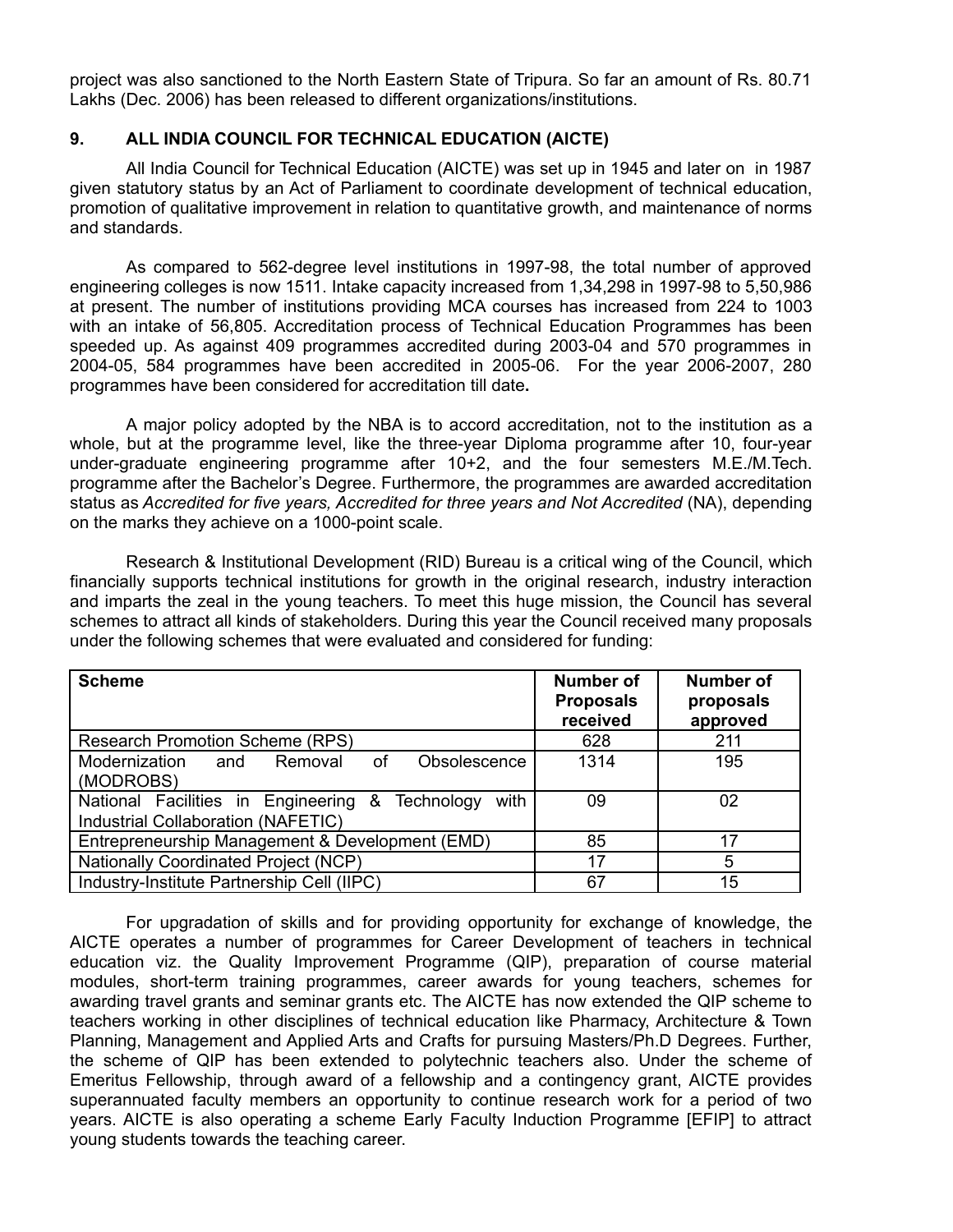The AICTE funds a scheme of National Technical Manpower Information System (NTMIS) for estimation of short term and long term requirement of technical manpower in different fields, for assessment of anticipated gaps in demand and supply and scientific analysis for forward modeling of activities. This NTMIS Scheme presently works from 20 nodal centers all over the country.

The AICTE has set up 106 virtual classrooms in identified technical institutions under EDUSAT scheme to share the knowledge of premier and well-established institutions to the other institutions. The scheme will be extended to add more institutions under AICTE-EDUSAT network.

### **11. INDIAN INSTITUTES OF TECHNOLOGY**

Indian Institutes of Technology (IIT) at Bombay, Delhi, Kanpur, Kharagpur, Madras, Guwahati and Roorkee were established as 'Institutions of National Importance' under the Institutes of Technology Act, 1961. Their main objective is to impart world-class training in engineering and technology; to conduct research in the relevant field; and for advancement of learning and dissemination of knowledge. These Institutes are also contributing significantly to education and research in basic sciences and humanities.

## **11.1. INDIAN INSTITUTE OF TECHNOLOGY, BOMBAY (IITB)**

The Indian Institute of Technology Bombay (IITB), established in 1958 with the cooperation and participation of the then Government of USSR under UNESCO's technical assistance programme, is one of the seven Institutes of Technology in the country, set up to provide leadership in Technological Education, train high quality manpower for industry and promote state- of-the-art technology application.

In July 2006, the Institute admitted 598 undergraduates, 119 for 2-year M.Sc., 539 for M.Tech., 168 for Ph.D, 47 for M.Des., 14 for M.Phil. and 54 for M.Mgt. programmes.

Currently the student strength at IIT-Bombay is about 5270 under various UG, PG and Ph.D. programmes. With its ambition to become a global leader in the domain of research and of scientific & technological manpower, the Institute has given special focus to its Ph.D. Programmes. The number of student intake for Ph.D. programmes has been increasing significantly. The fact that a majority of them (60%) have their degrees in engineering assumes significance in the context of the increased technical manpower needs of the country. During 2006-07 a total of 1296 degrees were awarded: Ph.D. (105), M.Tech. (551), M.Mgt. (47), M.Des (30), M.Phil. (10), M.Sc. (128), M.S. (1), PGDIIT (2), and B.Tech. (422).

During the period , the Continuing Education Programme (CEP) recorded an increase in its activities to cater to the technical manpower needs of the industry. The Center for Distance Engineering Education Programme is now fully functional and develops courses taught at IIT Bombay in VCD and DVD formats for dissemination to engineering colleges and technical institutions. Video courses are also offered through simultaneous satellite transmission to 13 remote centres spread over six states in India.

Seven Indian patents and one PCT application were filed, and two patents were granted during this period. For the first time, a Trade mark has been registered - the logo of TECHFEST of IIT Bombay.

WebNC, an Internet based software for Product Design and Process Planning of prismatic parts commonly manufactured through CNC machining was licensed to industry for marketing and use.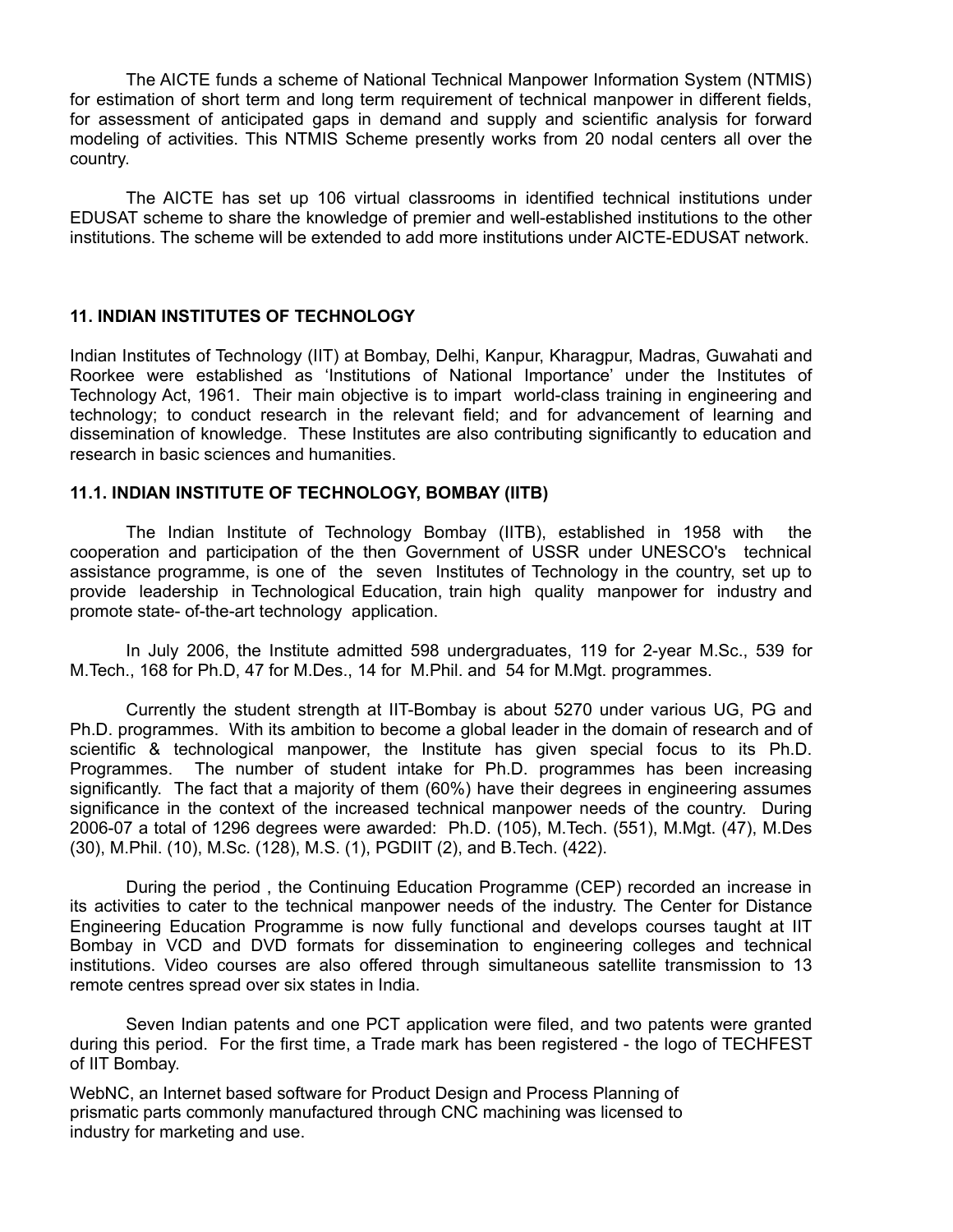Technology for fuel additives in fuel combustion and allied areas in the petroleum and other combustion related domains developed earlier were transferred to user industry.

Further, novel design for packaging of cement and other materials was developed by the faculty of Industrial Design Centre and transferred to user industry

## **11.2. INDIAN INSTITUTE OF TECHNOLOGY, GUWAHATI (IITG)**

It is located on a picturesque lush green area of 285 hectares on the northern bank of the mighty Brahmaputra. Since its inception the Institute has grown rapidly. IIT Guwahati completed 11 years of its academic programmes at the beginning of 2006-2007.

In July 2006 the Institute admitted 346 students in B.Tech, B.Des, and Integrated M.Sc; 206 students in M.Tech, 77 students in M.Sc and 63 students in Ph.D for a total of 692. The Institute started 4-year B.Tech programmes in Engineering Physics, and Mathematics and Computing. In September 2006 the total student strength was 1834. The total number of faculty was 171, while the total number of non-teaching staff was 280.

The placement scenario at IIT Guwahati is getting better with every coming year and the year 2005-2006 witnessed very good campus placement. 97.4% B.Tech/B.Des students; 87.97% M.Tech students; and 44.68% M.Sc students were placed through campus recruitment. The highest pay package offered was Rs. 24.41 lakh per annum.

The Institute has signed MoUs with leading national and international institutes for joint academic and research programmes. This year MoUs have been signed with National Institute of Information and Communications Technology of Japan; Philips Research Laboratories, Bangalore; C-DAC and ERNET, among others.

#### **11.3. INDIAN INSTITUTE OF TECHNOLOGY MADRAS (IITM)**

The Government of India, as an Institute of national importance, established the Indian Institute of Technology Madras (IITM) in 1959. Its primary objective is to promote higher technical education, research and consultancy. A graphic art studio, a desktop virtual reality lab, mechatronics lab, vehicle dynamics lab have been created for the dual degree programme in Engineering Design. A new five-year Integrated Masters programme in Humanities and Social Sciences leading to MA degrees in 3 disciplines viz. Development studies, Economics and English studies with an intake of 30 has been introduced from July 2006. Another User Oriented M.Tech Programme in Automotive Technology has also been introduced in collaboration with TVS Motors, Hosur, from July 2006.

In July 2006, a total of 1275 degrees were awarded 101 Ph.D., 118 M.S., 459 M.Tech, 44 MBA , 78 M.Sc, 98 Dual Degree and 377 B.Tech. Among the graduates are: 50 QIP candidates (teachers from other colleges), 28 sponsored candidates and 66 UoP candidates, 161 ladies, comprising 18 Ph.D., 19 M.S., 65 M.Tech, 14 M.Sc, 12 MBA, 5 Dual Degree and 28 B.Tech students.

IIT Madras continues to be very active in research during the year. About 691 research papers were published in refereed international and national journals and 742 papers presented in national and international conferences by the faculty members.

The Institute has initiated Inter Disciplinary Research projects in order to bring faculty from different areas together in addressing meaningful problems. The work undertaken by the 13 groups consist of approximately 15 to 20 faculties drawn from different departments:Nine faculty members and fifteen students got best paper / thesis award from different organisations.15 patents were filed in the year 2005-06 and 8 patents were granted.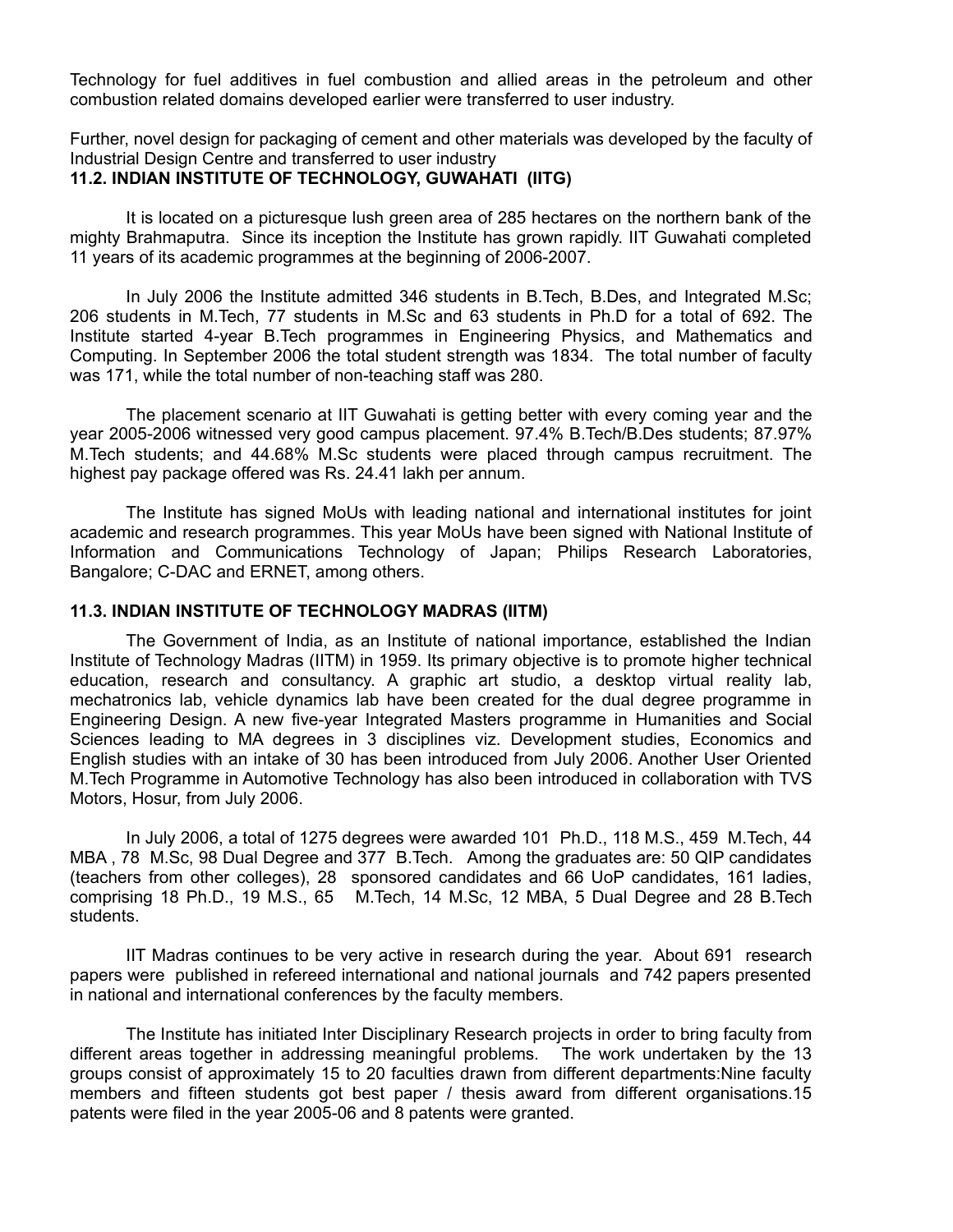The number of active sponsored projects during the year 2005-06 is 113 for a total of Rs 283.80 million. The number of active consultancy projects during this period is 533, for a total value of Rs 132.4 million. In the current year 2006-07 upto September 2006, 36 sponsored projects for a value of Rs 251.9 million and 216 consultancy projects for a value of Rs 113.1 million have been obtained. A National Centre for Catalysis Research is being established at IITM for which DST has granted Rs. 160.5 million. The Industrial Associateship Scheme fostering close interaction with industry has 258 members this year. Six Technology Appreciation programmes were conducted during the year for the benefit of the Industrial Associate Members.

The Centre for Continuing Education (CCE) has been very active in promoting activities for the benefit of working professionals in industries and faculty members of other technical institutions. In the current year upto September 2006, 26 courses were conducted under Continuing Education Programme and 694 faulty members from other institutions participated. Under the Book Writing Scheme, 5 books have been published during the year. 46 Books have so far been published by our faculty, under this scheme.

IITM plays a lead role in providing guidance and assistance to the other engineering institutions in the country. Currently there are a total of 90 QIP Scholars - 73 Ph.D. & 17 M.Tech which includes 12 women in Ph.D. and 5 in M.Tech in the Institute. Specially designed training programme in the area of pedagogy and teaching skill was conducted for 12 EFIP and 34 QIP candidates.

The first phase of National Programme on Technology Enhanced Learning (NPTEL) project involving all the IITs and IISc coordinated by IITM has been completed. The Union Minister for Human Resources Development released over 300 courses through video and the web on 3<sup>rd</sup> September 2006. These courses will be made available at highly subsidized rates to all engineering and management institutions in India, thus enhancing the reach and quality of technical education in the country.

#### **11.4. INDIAN INSTITUTE OF TECHNOLOGY, DELHI (IITD)**

Established as a College of Engineering in 1961, this Institute was declared an Institute of National Importance under the " Institute of Technology (Amendment) Act 1961" and renamed as "Indian Institute of Technology Delhi" in 1963.

The Institute offers a wide range of academic programmes in science and engineering disciplines both at the undergraduate and postgraduate levels. This includes a four years B.Tech. programmes in nine disciplines of engineering and technology, five year dual degree programmes in five areas, five year integrated M.Tech Programme, two year M.Sc. Programme in three disciplines, M.Tech. programmes in Engineering Technology, Management, Humanities and Social Sciences, , a 2-year M.Des. programme in Industrial Design, two MBA programmes, M.S. (Research) programmes in six areas. The Institute also offers opportunities for doctoral research in its 13 departments and 9 research centers.

The Institute is playing a significant role in upgrading the quality and fostering awareness among the teachers from other engineering Colleges and technical personnel from Industries and Government agencies, through Quality Improvement Programme (QIP) and Continuing Education Programme (CEP). Several short-term (QIP/CEP) courses have been organized by the institute faculty and students were admitted to Master's and Doctoral programmes in various departments.

Along with teaching and academic research, IIT Delhi lays great emphasis on research and development activities. The institute is actively involved in national/international collaborative programmes. At present various collaborative programmes are operational.

## **11.5. INDIAN INSTITUTE OF TECHNOLOGY, KANPUR (IITK)**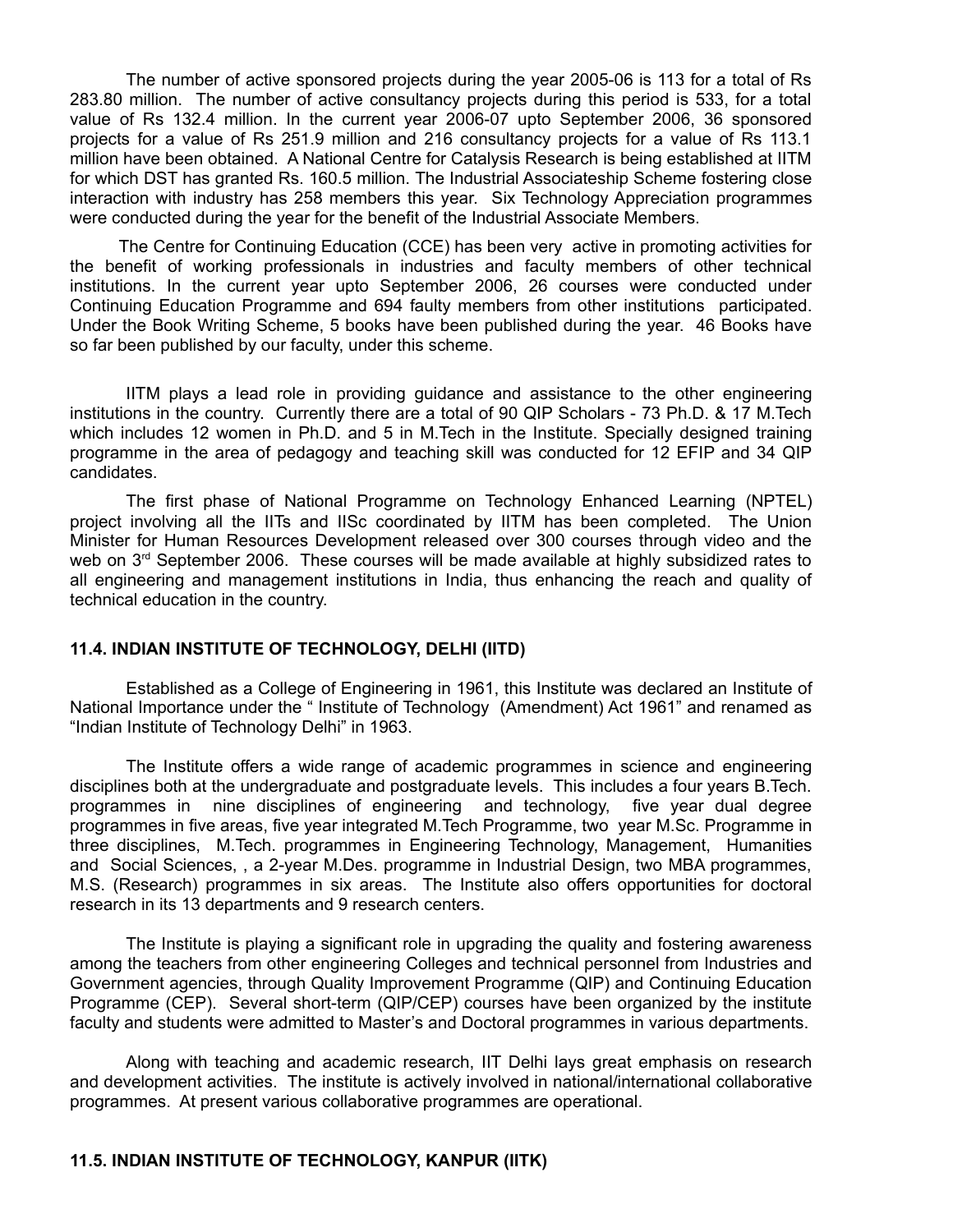The Institute has launched several new academic programmes at B.Tech,M.Tech. as well as Ph.D levels. Programmes in the field of Biological Sciences and Bioengineering have added new dimension of academic activities at Kanpur. The Institute has increased considerably the admission intake of doctoral as well as Master's level students in both sciences as well as engineering. In order to increase the science contents in the academic activity the science elective scheme was introduced in the curriculum.

An international distance education project –Indo-French Cyber University-has been undertaken jointly with University of Paris. The project envisages courses to be delivered in three areas – Optimization, Computational Fluid Dynamics and Composite Materials. The Institute has also done well in terms of development of video as well as web-based course material under NPTEL scheme.

The Institute has established the SIDBI Centre for Innovation and Incubation. The centre is now fully functional and has seven incubating units. This centre handles all IPR issues. The centre is promoting the concept of converting IPRs in a revenue system.

### **11.6. INDIAN INSTITUTE OF TECHNOLOGY, ROORKEE (IITR)**

IIT Roorkee was converted from the famed University of Roorkee in September 2001. The Institute has rapidly grown since then. The Institute has its main campus at Roorkee (365 acres) and a smaller campus at Saharanpur (25 acres), 50 kms away from Roorkee. An extension centre at Greater Noida (10 Acres) is under development

The Institute offers 11 B.Tech/B.Arch. programmes, 50 M.Tech/M.Sc Programmes and 3 dual Degree (B.Tech.+ M.Tech.) Programmes. Ph.d programmes is offered by all the 18 Academic Departments and 01 Academic Centres.

The Institute took a number of new initiatives during 2006-07 such as leading to starting new academic programmes, new centres of excellence, new MoUs fro international collaboration, student and faculty exchange under MoUs, strengthening of Internet and Library resources, creation of new state-of-art building infrastructure, modernization of telephone and power supply network in the campus and commencement of construction activities at the Greater Noida Extension Centre of the Institute.

Besides, the Institute continued to play its role in development of nation through R&D projects in the fields of Small Hydro Power, Pro-poor IT initiatives and e-governance, Highways Development and Traffic Management, Ecological Assessment, Earthquake Mitigation and Management, Railway engineering etc.

Keeping in view the strength/expertise of the faculty/departments, the Institute has created three multidisciplinary Centres of Excellence viz Centre for Transportation Systems, Centre for Disaster Mitigation and Management and Centre for Nanotechnology to promote intensive research and development in these areas.

#### **11.7. INDIAN INSTITUTE OF TECHNOLOGY, KHARAGPUR (IIT Kgp)**

The Indian Institute of Technology, Kharagpur (IITKgpr) was set up, after independence for the purpose of nation-building through human resource development in Science and Technology. IIT Kharagpur being the oldest of the iITs, has provided the necessary leadership to usher in a revolutionary change in the outlook of technical education in the country.

The Institute offers B.Tech (Hons) courses in sixteen different branches of engineering, a B. Arch.(Hons.) course in Architecture and Regional Planning and M.Sc. programmes in five sciences stream. The contents of the course are constantly revised to meet the needs of the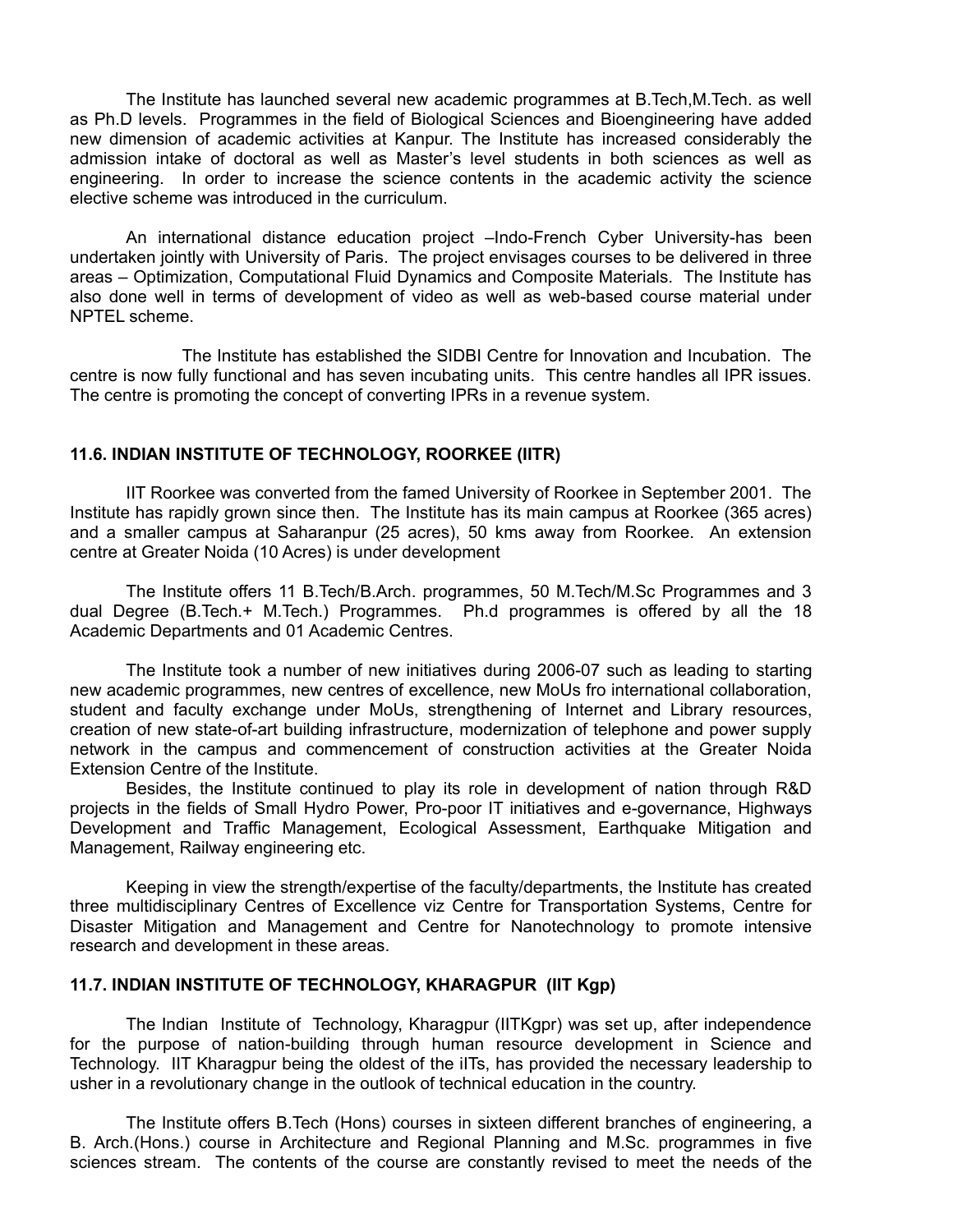changing worls with the focus on quality. The growth of postgraduate programmes has been quite impressive. At present, the Institute offers about fifty postgraduate degree courses leading to M.Tech./MCP.MBM/MMst degrees.

#### **12. INDIAN INSTITUTE OF SCIENCE (IISc.), BANGALORE**

The Indian Institute of Science, Bangalore came into existence in 1909. The Institute started functioning in 1911 with two Departments and over a period of nine decades, has grown steadily to occupy its present leading position among the institutions of Higher learning in the country. The Institute is a post graduate Institution providing quality education and excelling in research and development at the cutting edge of several disciplines in Science, Engineering and Technology. There are now over 40 Departments and Centers of Sciences, Physical and Mathematical Sciences, Electrical Sciences, Mechanical Sciences and Information Science and Services. The Institute has on its roll close to 500 faculty, 2000 students and 1000 supporting staff. The ratio of students to teaching faculty is an enviable one.

The Institute offers advanced level courses leading to ME, M.Tech., M.D.s, MBA, M.Sc. (Engg.) and Ph.D. degrees. An Integrated Ph.D. program in the Science Faculty attracts the cream of B.Sc. graduates of the country. The Young Fellowship program in Sciences and Young Engineering Fellowship program are new initiatives of the Institute to motivate young students to take up a research career. The Institute is also the National focal point of conducting the KVPY program of the DST towards the same goal. Innovative teaching programs introduced in recent years include Satellite Technology, Internet Science and Engineering and Computational Science.

### **13. ATAL BIHARI VAJPAYEE INDIAN INSTITUTE OF INFORMATION TECHNOLOGY & MANAGEMENT (ABV-IIITM), GWALIOR**

ABV-IIITM, Gwalior was set up by the Government of India in January 1996. Academic programmes started in the year 1998-99. The educational experiment carried by the Institute integrates IT with basic managerial functioning. This is highly appreciated by the industry. The objectives of the Institute were framed so as to create facilities for education, research, consultancy and professional development in the cusp area of IT and management development through seamless integration. The Institute has been declared as a Deemed University on 26<sup>th</sup> March 2001.

The Institute started with a two year MBA programme in IT and management during the year 1998-99. Presently, the institute is having a five-year dual degree programme with an intake of 92, 5 MBA programmes and 5 M.Tech programmes. The Institute also has a Ph.D. programme. Present strength is 584. All these programmes have interdisciplinary character. Twenty two students are pursuing PhD programmes. The Institute has Departments of IT, Management and MDP and Continuing education. The academic programmes are delivered through many pedagogic innovations, including pear learning, mentoring, case tools, group learning and cooperative learning.

#### **14. INDIAN INSTITUTE OF INFORMATION TECHNOLOGY (IIIT), ALLAHABAD**

The Institute is started with B.Tech Programme with Information Technology with an intake of 60 during the year 1999-2000. Presently, there is a student population of 970. At present, the Institute is conducting B.Tech (IT), B.Tech. (Electronics & Communication), M.Tech. in Intelligent Systems, Software Engg., Bioinformatics, Wireless Communication & Computing, Digital Design and Signal Processing. This includes 377 (including 6 in preparatory courses) and 48 in postgraduate programmes.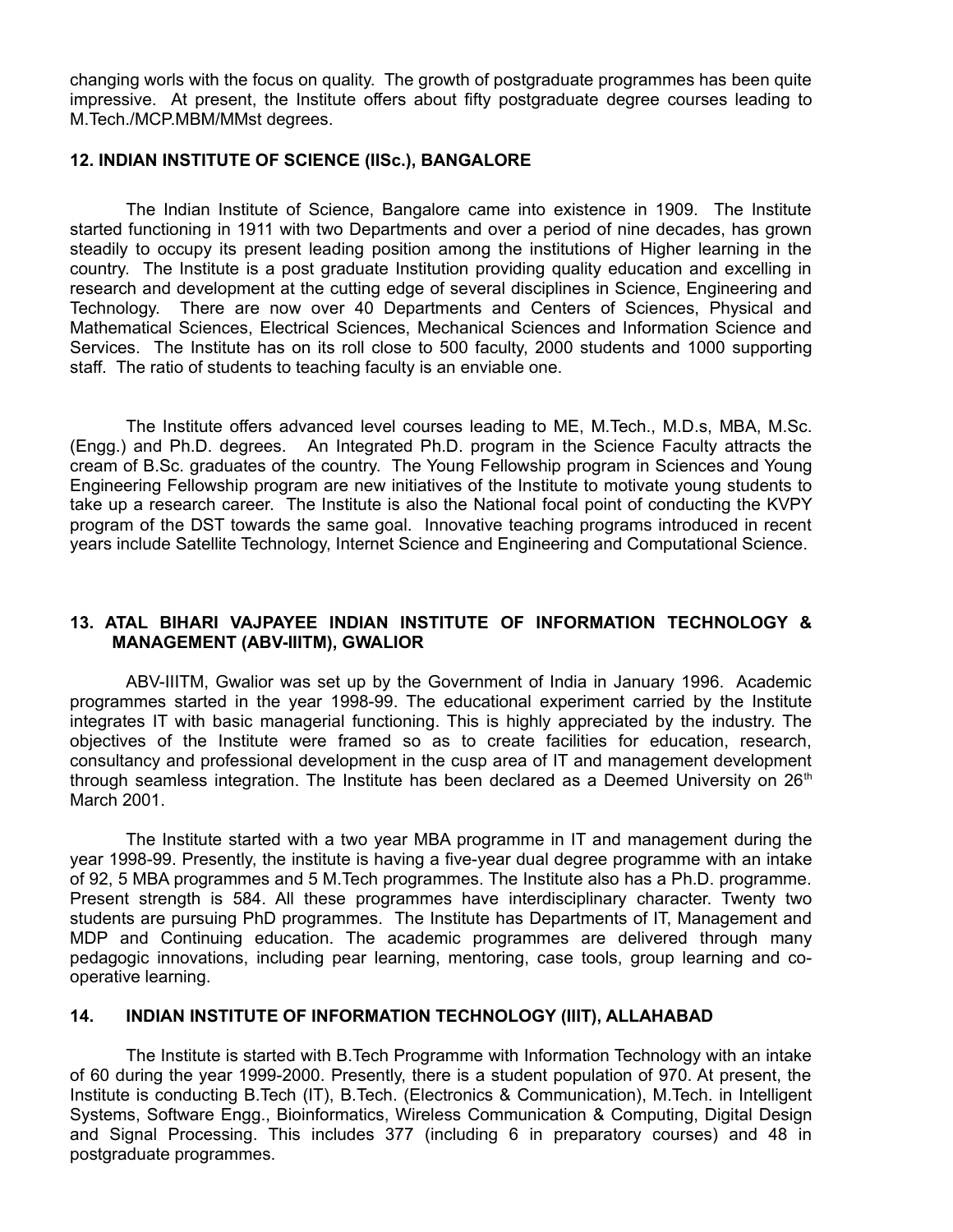The Institute has established an Extension Center at Amethi from the Session 2005-06, with an intake of 60 in B.Tech. (IT). From 2006-07 the Centre has started MBA (IT) and shortterm courses in addition to the regular ones. The Extension Centre would thus cater to the needs of the aspiring candidates in the fields of Information Technology and will have a rural development orientation.

#### **16. INDIAN INSTITUTE OF INFORMATION TECHNOLOGY, DESIGN AND MANUFACTURING (IIITDM) AT JABALPUR**

In order to meet the requirement of highly skilled and trained manpower particularly in design and manufacturing, the Government of India has decided to set up an Indian Institute of Information Technology, Design and Manufacturing at Jabalpur. The Institute is envisioned as academic institution of excellence that facilitates and promotes the competitive advantage of Indian products and manufacturing in global markets. The Institute would serve as interdisciplinary institution for education and research in the area of product life cycle management encompassing design and manufacturing using state of the art concepts, tools, processes and practices of the industry world over. It would meet situation in different sectors like automobile, aerospace and defense, industrial machinery, engineering services, high-tech electronics, consumer durables etc.

The total student numbers would approximately be 1200. The Number of faculty would be around 120. Phase I of construction which will include (i) Lecture Hall and Tutorial Classes Complex, (ii) 2 Boys Hostels of 330 capacity each and (iii) Core Labs is in progress. The first batch of students completed their second semester successfully in April-May, 2006. The Institute has admitted the second batch of its undergraduate students in 2006.

### **17. INDIAN INSTITUTES OF SCIENCE EDUCATION AND RESEARCH (IISERS) AT KOLKATA AND PUNE**

The Scientific Advisory Council to the Prime Minster (SAC-PM) in its first meeting held on 4th March, 2005 at New Delhi, under the Chairmanship of Prof. C. N. R. Rao, recommended creation of two new institutions devoted to science education and research to be named "Indian Institute of Science for Education and Research" to be located at Pune and Kolkata.

The vision of these institutes encompasses creation of research universities of the highest caliber in which teaching and education in basic sciences will be totally integrated with state-ofthe-art research. These institutes will be devoted to undergraduate and postgraduate teaching in sciences in an intellectually vibrant atmosphere of research. These universities will make education and career in basic sciences more attractive by providing opportunities in integrative teaching and learning of sciences and break the barriers of traditional disciplines. The goals of these institutes, inter-alia, envisage as follows: -

- 1. To create quality education and research in basic sciences. 2.To attract and nurture high-quality academic faculty.
- 

# **18. NATIONAL INSTITUTES OF TECHNOLOGY (NITs)**

Regional Engineering Colleges (RECs) were rechristened as National Institutes of Technology (NITs) on 14<sup>th</sup> May 2003. All these 17 Institutions were taken over as fully funded institutes of the Central Government. The Central Government has subsequently taken over 3 new Institutes namely Bihar Engineering College, Patna, Government Engineering College, Raipur and Tripura Engineering College, Agartala and converted them into National Institutes of Technology (NITs). Thus the total number of NITs has gone up to 20 by the year 2006.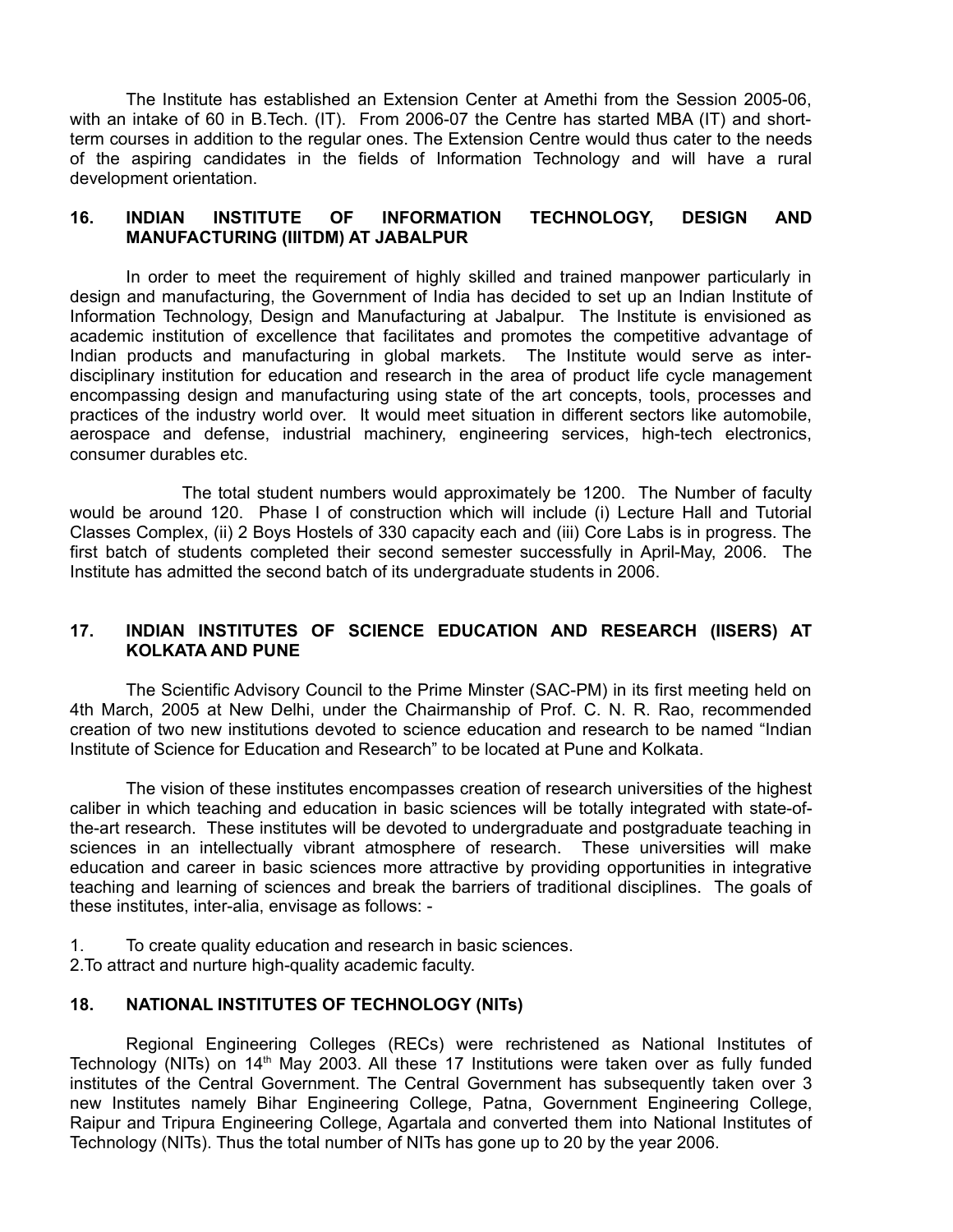#### **18.1. MOTILAL NEHRU NATIONAL INSTITUTE OF TECHNOLOGY, ALLAHABAD**

. The Institute has eight departments. The Institute offers four-year undergraduate courses in the disciplines of Civil Engineering, Electrical Engineering, Mechanical Engineering, Computer Science Engineering, Electronics Engineering, Production and Industrial Engineering, Chemical Engineering, Bio-Technology and information technology. The Institute also offers 13 M.E. programmes and Master of Computer Application (MCA) and Master of Management Studies (MMS). The total intake in the undergraduate stream is around 530, 350 in postgraduate Courses, 60 in MCA and MBA each and 30 in MMS. There also exists a facility for Ph.D. programme. The website address of the Institute is www.mnnit.ac.in.

### **18.2. MAULANA AZAD NATIONAL INSTITUTE OF TECHNOLOGY, BHOPAL**

The Institute has eight Departments. The Institute offers four years BE Courses in the disciplines of Civil Engineering, Mechanical Engineering, Electrical Engineering, Electronics and Communication engineering, Computer Science and Engineering, Information Technology and a five-year B.Arch. course. The total intake in undergraduate courses is 450. Five new courses have been added during the current year. The Institute also offers M.Tech. courses in 24 different specializations under regular and part-time mode with an intake of 530. The Institute admitted 120 students in MCA and MBA courses during the year. The Institute has established two problemoriented research laboratories, first of their kind in India, one in fluid mechanics and hydraulic mechanics, and the other in heavy electrical mechanics to work on live problems in the industry and in the field, and to transmit the useful experience granted to the students. The Institute is maintaining a good library with about one lakh books. Ninety research papers were published by the staff members in various national and international journals of repute. 17 research projects are presently being carried out by the Institute. The website address of the Institute is www.manit.nic.in.

## **18.3. NATIONAL INSTITUTE OF TECHNOLOGY, CALICUT**

The Institute has eight Departments. The Institute offers four-years undergraduate courses in the disciplines of Civil Engineering, Chemical Engineering, Architecture (arch) Engineering, Electrical and Electronics Engineering, Electronics and Communication Engineering, Mechanical Engineering, Production Engineering and Management, Computer Science and Engineering, Information Technology (New) and a five-year B.Arch. course. The Institute also offers M.Tech. Degree in 11 different specializations of one and half year duration. In addition, three-year (sixsemester) MCA programme is also offered. Four new PG courses have also been approved in the areas of Civil, Information Security, VLSI Design and computer controlled Industrial power. The Institute offers Ph.D. programme in all the disciplines. The Institute has a well-equipped library; it has 79,160 books and 7,802 BIS specifications. It has subscribed to 261 foreign journals, 95 Indian journals and dailies. CREC Digital Library has been started as a part of the modernization of the library. With the commissioning of NALANDA, i.e. Network of Automated Library an Archives- the library started to provide latest information to users. More than 100 full-text electronics books, on engineering subjects are accessible to CREC community through NALANDA website. The website address of the Institute is www.nitc.ac.in.

## **18.4. NATIONAL INSTITUTE OF TECHNOLOGY, DURGAPUR**

The Institute offers four-year undergraduate courses in the discipline of Civil Engineering, Electrical Engineering, mechanical Engineering, Chemical Engineering, Metallurgical Engineering, Electronics and Communication Engineering, Computer Science and Engineering, Bio Technology and Information Technology. The Institute also offers M.Tech. courses in nine disciplines with MBA and MCA. During the current year, a 120 seater boys hostel for foreign students, three number of 120 seater lecturer galleries, computer centre extension, electrical machine lab, head power lab were constructed. Further, two separate courses were conducted by the Department of Chemistry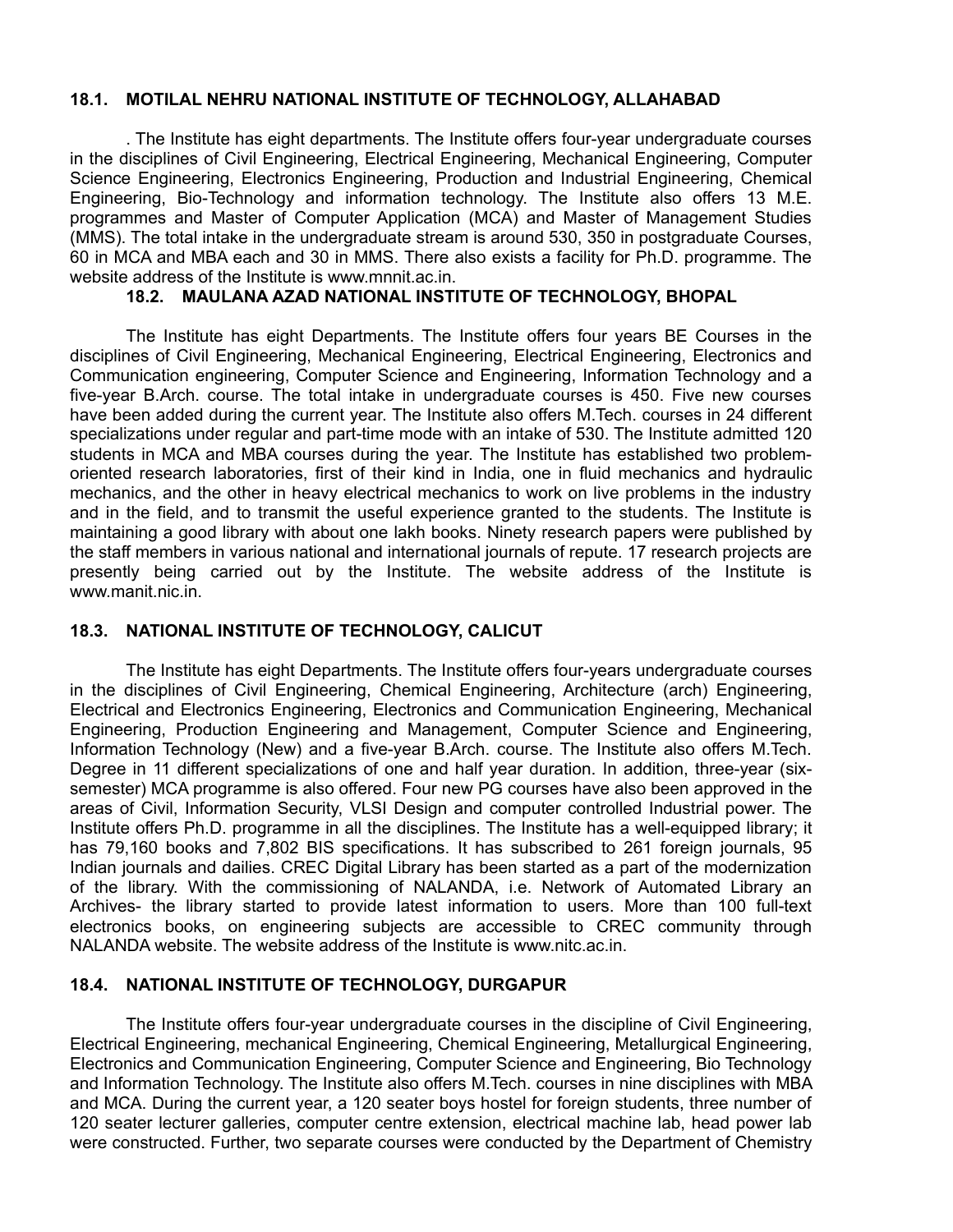and Metallurgical Engineering under the aegis of C-NANCE. The website address of the Institute is www.nitdgp.ac.in.

## **18.5 NATIONAL INSTITUTE OF TECHNOLOGY, HAMIRPUR**

. The Institute has five departments. It offers four-years undergraduate courses in the disciplines of Civil Engineering, Electrical Engineering, Electronics and Communication Engineering, Computer Science and Mechanical Engineering. The Institute has started a B.Arch. course during 2000-2001. The Institute has started postgraduate courses in four disciplines. The Institute has a well-equipped library. The total intake in UG and PG courses is about 400 students.

## **18.6 MALAVIYA NATIONAL INSTITUTE OF TECHNOLOGY, JAIPUR**

The Institute offers nine undergraduate courses and 10 full time and five part time postgraduate courses. The Institute offers four-y gear undergraduate courses in Civil Engineering, Chemical Engineering, Electrical Engineering, Electronics and Communication Engineering, Information Technology, Mechanical Engineering and Metallurgical Engineering and a five-year B.Arch. course. The Institute offers three-semester full time and five-semester part-time (selffinancing) postgraduate degree programmes in ten disciplines. The institute is implementing the Project IMPACT for manpower development in Electronics and Computer Engineering funded by the World Bank, Swiss Development Corporation and Government of India. The Central Library is equipped with 1,12,000 books, 12,700 journals, more than 1000 videocassettes with videoviewing facilities, BIS standards and CD-ROM database for its eight Departments. The website address of the Institute is www.mnit.ac.in.

## **18.7 DR. B.R. AMBEDKAR NATIONAL INSTITUTE OF TECHNOLOGY, JALANDHAR**

The Institute has 13 Departments and offers four-year undergraduate courses, in the disciplines of Chemical and Bio-Engineering, Civil Engineering (Structural Engineering and Construction Management), Computer Science and Engineering, Electronics and Communication Engineering, Industrial Engineering, Instrumentation and Control Engineering, Leather Technology, Mechanical engineering (Mechanical Machine Design and Automation), Sugar and Textile Technology. The total enrolment in the undergraduate stream is around 2000.

## **18.8 NATIONAL INSTITUTE OF TECHNOLOGY, JAMSHEDPUR**

Regional Institute of Technology, Jamshedpur was established in 1960 and converted as NIT with deemed university status on 27 December 2002. The Institute has 13 Departments it offers four-year undergraduate courses, in the disciplines of civil, mechanical, electrical, metallurgical and computer science and engineering with an intake of 285 students. The Institute also offers postgraduate courses with an intake of 61 and MCA with 80 seats. There are nine boys and one girls hostel. The Institute has a well-equipped library.

## **18.9 NATIONAL INSTITUTE OF TECHNOLOGY, KURUKSHETRA**

The Institution is running seven undergraduate courses in discipline of Civil Engineering, electrical Engineering, Mechanical Engineering, Electronics and Communication Engineering, Industrial Engineering, Information Technology and Computer Engineering with an annual intake of 540 students. Institute also runs a postgraduate course in these subjects with an annual intake of 369 students. The total students strength of the Institute at present is around 3500. The Institute has well developed campus with fibre optic computer networking. The website address of the Institute is www.reck.nic.in.

## **18.10 VISVESVARAYA NATIONAL INSTITUTE OF TECHNOLOGY, NAGPUR**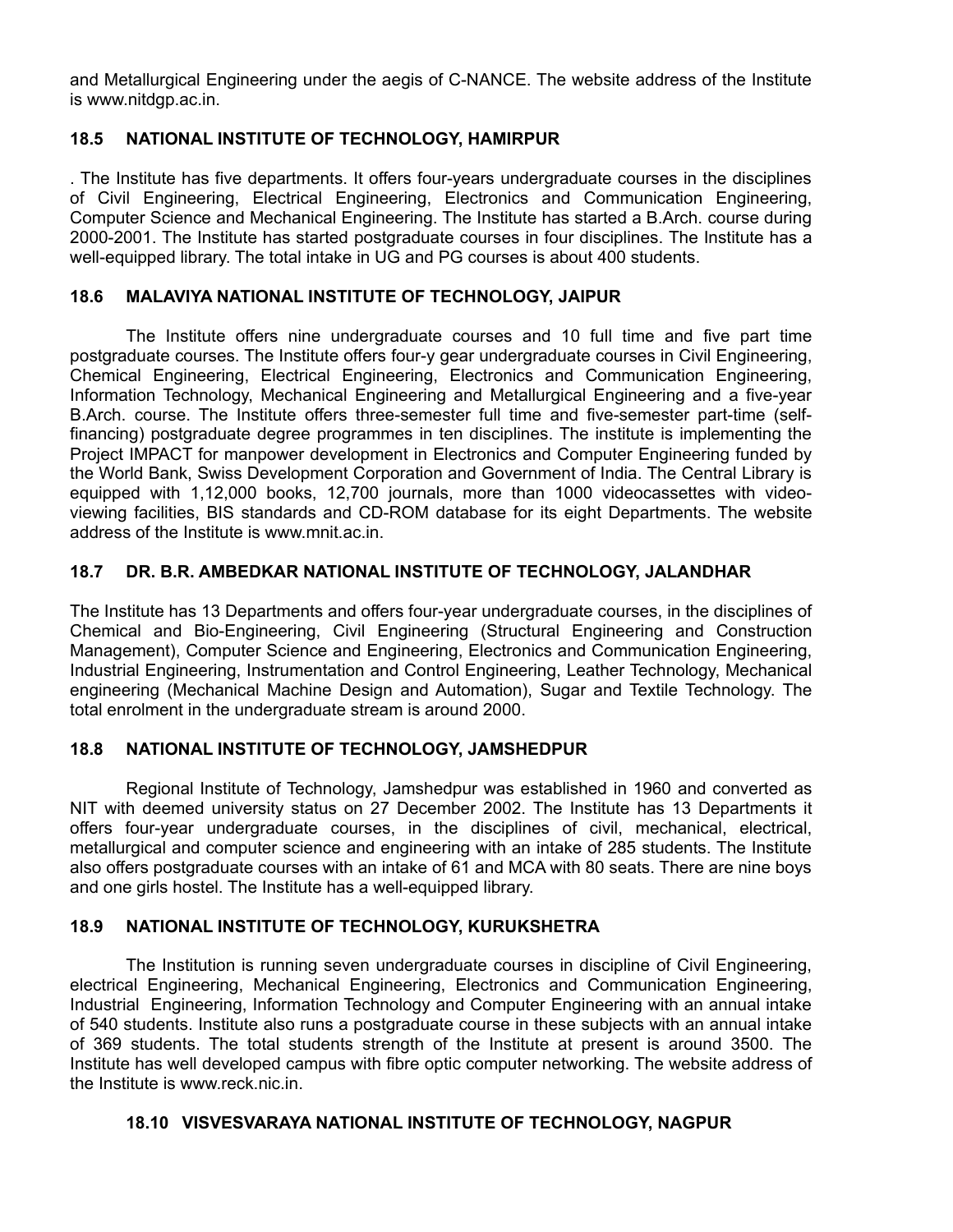The Institute has 13 departments. The Institute offers four-years B.E. courses in the disciplines of Civil Engineering, Chemical Engineering, Mechanical Engineering, Electrical Engineering, Metallurgical Engineering, Mining Engineering, Electronics Engineering, Computer science Engineering, Structural Engineering and five-years B.Arch. courses. The Institute offers 17 M.Tech. courses under part-time and regular mode. The Institute also offers one-year diploma in industrial management. The total intake in the undergraduate courses is 540 and that in postgraduate is 280. There are seven boys and one girls' hostel. The Industry-Institute interaction Cell of The Institute strives to promote and nurture closer interaction with the industrial sector and to play a significant role in its growth. The website address of the Institute is www.vnitnagpur.ac.in.

#### **18.11 NATIONAL INSTITUTE OF TECHNOLOGY, PATNA**

Bihar Engineering College Patna has been taken over as a fully funded Institute of the Central Government and made National Institute of Technology, Patna with effect from 28 January 2004. During the year 2006-07, the number of intake at UG has grown to about 400 students from 183, at the time of take over and at PG level it increased to 126 from 67 students.

#### **18.12 NATIONAL INSTITUTE OF TECHNOLOGY, ROURKELA**

Regional Engineering College, Rourkela started in 1961 was converted into National Institute of Technology, Rourkela on 26 June 2002. The Institute has 15 Departments and offers four-year undergraduate course in the disciplines of Chemical Engineering, Civil Engineering, Electrical Engineering, Mechanical Engineering, Metallurgical Engineering, Mining Engineering, Applied Electronics and Instrumentations Engineering, Computer Science and Engineering and Ceramic Engineering. The total intake in the undergraduate stream is around 348 at the four-year B.E. level. The Institute also offers six postgraduate courses and a three-year MCA. There are six boys and one girls hostel. During 2006-07, 1500 students were admitted in Undergraduate course and 300 in post-graduate course.

#### **18.13 NATIONAL INSTITUTE OF TECHNOLOGY, SILCHAR**

The Institute is offering undergraduate courses leading to B.E./B.Tech. degree in various engineering disciplines like Civil Engineering, Electrical Engineering, Mechanical Engineering, Electronics and Telecommunication Engineering and Computer Science and Engineering etc. During this year, the institute admitted 300 fresh students. With new admission, total student strength of the institute goes upto 1200. The Institute has a well equiped Library, Classroom and Laboratories.

### **18.14 NATIONAL INSTITUTE OF TECHNOLOGY, SRINAGAR**

The Institute offers four-year undergraduate courses in the disciplines of Civil Engineering, Electrical Engineering, Electronic and Communication Engineering, mechanical Engineering, Chemical and Metallurgical Engineering and M.E. course in Communication and Information Technology and Mechanical Systems Design. The Institute offers M.Phil. and Ph.D. programmes in all science departments and some engineering departments. The total intake for undergraduate courses is 400. Various departments, including library and administration have been networked together after individual LANs were set up in each block under NOVELL NETWARE.

#### **18.15 SARDAR VALLABHBHAI NATIONAL INSTITUTE OF TECHNOLOGY, SURAT**

The Institute offers four year B.E. course in the disciplines of Civil Engineering, Electrical Engineering, Mechanical Engineering, Electronics Engineering, Production Engineering, Computer Engineering Information Technology and chemical engineering. The total intake in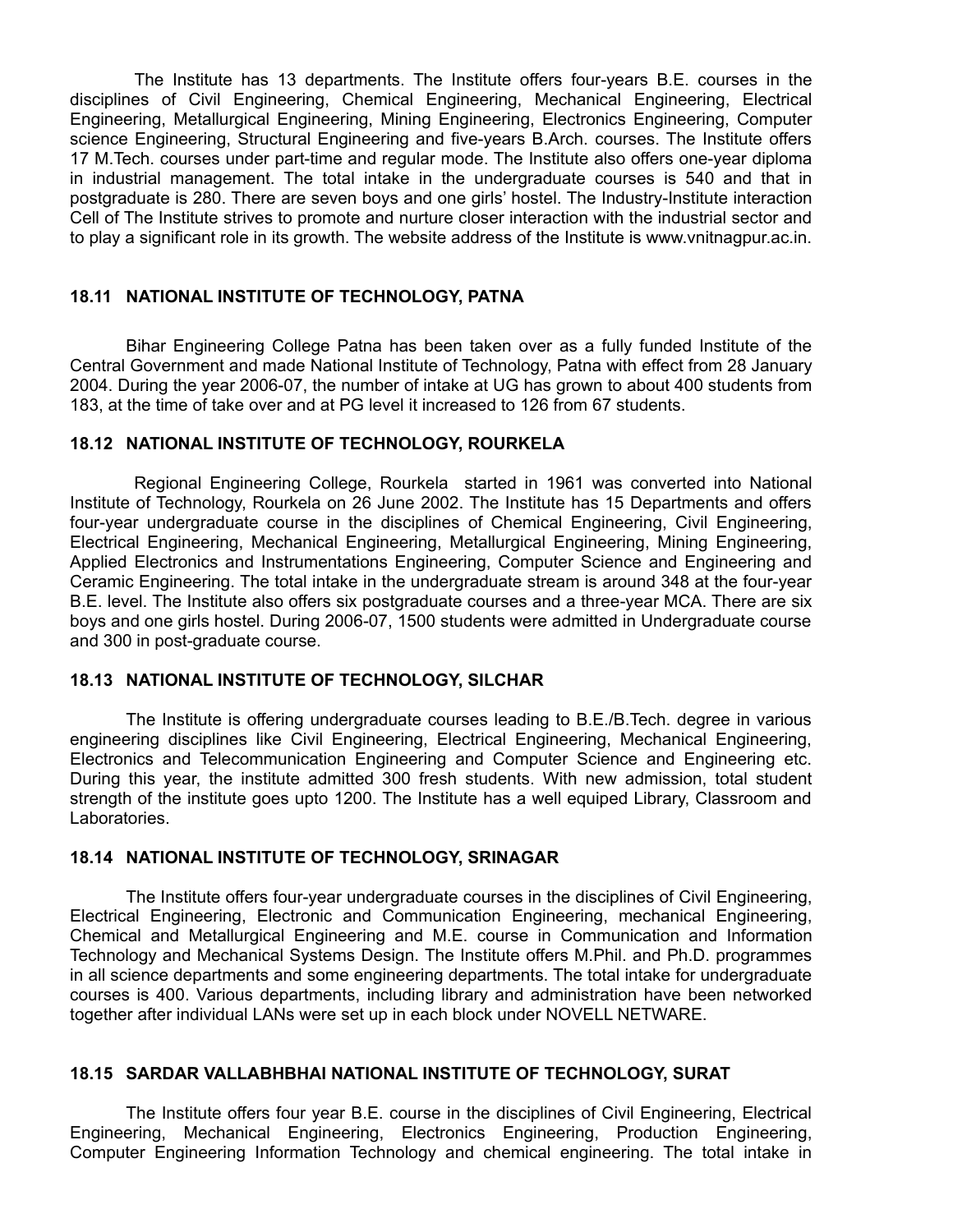undergraduate courses is 510. The Institute also offers M.E. courses in seven different specializations with an intake of 20 each. Departments have facilities for Ph.D. programmes. The Institute has six boys hostels and one girls hostel. The website address of the Institute is www.svnit.ac.in.

#### **18.16 NATIONAL INSTITUTE OF TECHNOLOGY KARNATAKA, SURATHKAL**

. The Institute offers four-year undergraduate courses in the disciplines of Civil Engineering, Chemical Engineering, Mechanical Engineering, Electrical Engineering, Electronics and Communication Engineering, Metallurgical Engineering, Mining Engineering, Computer Engineering and Information Technology. A total number of 457 students were admitted during the year under report. The Institute also offers 21 PG programmes in which about 350 students were admitted. A total number of 60 candidates were admitted to the MCA programme and 18 students were admitted in Ph.D Programme. The Institute has about 1,00,000 books in a library.

The website address of the Institute is www.nitk.ac.in.

## **18.17 NATIONAL INSTITUTE OF TECHNOLOGY, TIRUCHIRAPPALLI**

The Institute offers four-year undergraduate courses in the disciplines of Civil Engineering, Computer Science Engineering, Electrical and Electronics Engineering and Mechanical Engineering, Electronics and Communication Engineering, Metallurgical production Engineering, Chemical Engineering, Instrumentation and Control Engineering and a five year B.Arch. course. The total intake in the undergraduate stream is around 530 and 417in postgraduate courses. This institution has also been recognized for taking teachers from other educational institutions for the various postgraduate courses and doctoral programmes under the Quality Improvement Programme (QIP) Scheme of AICTE.

## **18.18 NATIONAL INSTITUTE OF TECHNOLOGY, WARANGAL**

The Institute was the first among the chain of RECs. The Institute offers seven undergraduate programmes in engineering, 24 postgraduate programmes and Ph.D. programmes in engineering, science and humanities. The Institute has so far produced about 10,000 undergraduates 4,200 postgraduates and 240 Ph.Ds. During the year under report 60 companies participated in the placement programme for the students.

## **18.19 NATIONAL INSTITUTE OF TECHNOLOGY, RAIPUR**

Government Engineering College, Raipur has been taken over as a fully funded Institute of the Central Government and made National Institute of Technology, Raipur with effect from 1<sup>st</sup> December 2005. Presently the Institute offers 12 courses with an intake of 620 students at its undergraduate level and 6 post-graduate courses with an intake of 132 students. The total number of UG and PG students comes to 2744. The Institutes has 82 laboratories, which are very spacious. The Institute's library has 49,144 books. The college has 6 hostels including a girls' hostel and has the facility of imparting distance education. The teaching faculties of the college are well qualified and highly motivated, most of their laboratories and equipments are up to date. The Institute also undertakes research and developments activities. The website address of the Institute is www.gcetraipur.ac.in.

## **18.20 NATIONAL INSTITUTE OF TECHNOLOGY, AGARTALA**

Tripura Engineering College, Agartala has been taken over as a fully funded Institute of the Central Government and made National Institute of Technology, Agartala with effect from 1<sup>st</sup> April 2006. The Institute offers seven courses with an intake of 266 students per annum at its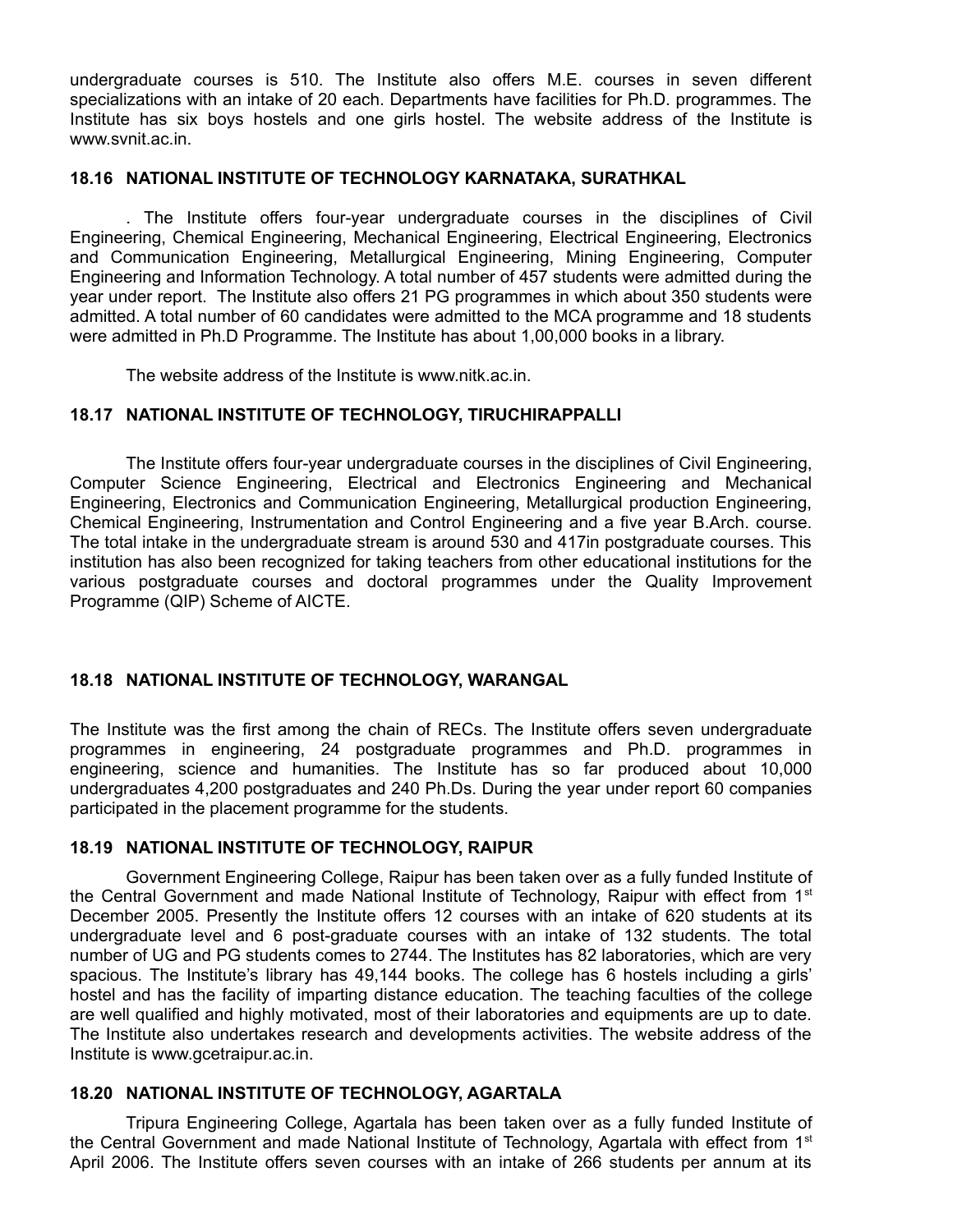undergraduate level. The total number of students is 1064. The Institute is having a library with 43820 books and has 32 laboratories. The have three hostels including a girls' hostel. The website address of the Institute is www.tec.nic.in.

## **19. SANT LONGOWAL INSTITUTE OF ENGINEERING AND TECHNOLOGY (SLIET), LONGOWAL, PUNJAB**

The institute was established by the Govt. of India in 1989 in the memory of Late Sant Harchand Singh ji Longowal with an objective to provide technical education in emerging areas of Engineering and Technology. SLIET offers 12 certificate, 10 diploma, 8 degree and 3 PG Courses. The affiliation of this institute is with Punjab Technical University, Jalandhar**.** The Annual Intake of students is 1025**.**

## **20. NORTH EASTERN REGIONAL INSTITUTE OF SCIENCE & TECHNOLOGY (NERIST), ITANAGAR**

NERIST, The North Eastern Regional Institute of Science and Technology was setup by the Government of India, initially as a project of the North Eastern Council, for providing a system of Education to create technical manpower at various levels for the development of the North Eastern Region of the country. NERIST came into existence as a unique institute of its kind in the country having unconventional and innovative academic programmes. The approach is to encourage a policy of vocationalisation at the 10+2 level and to allow only motivated students to go for the degree level while others go out of the Institute to enrich their profession with some years of industrial experience. At any further date if they decide to return to improve their qualification, they would be able to do so. From April 1, 1994, the Institute is totally funded and direftly controlled by the Ministry of Human Resource Development (MHRD), New Delhi. The Institute is managed by a Board of Management comprising of the MHRD, Govt. of India, the seven beneficiary states of the North Eastern region, AICTE and eminent educationist. The Institute became a deemed university in 2005. The annual intake in various branches is about 1000 students.

## **21. INDIAN SCHOL OF MINES UNIVERSITY, DHANBAD**

During this academic session 8 new 5-years dual degree courses and 1 B.Tech Electrical Engineering programme have started. The total strength of students is 1699. As part of academic curricula, a number of field visits and excursions are organized to various Industries/organizations, research institution, manufacturing and process industries. The School has currently 22 major on-going R&D projects with total external funding of about Rs. 6.99 crores. The ISMU also offers Executive Development courses catering to the needs of mining and oil industries.

#### **22. NATIONAL INSTITUTE OF INDUSTRIAL ENGINEERING (NITIE), MUMBAI**

National Institute of Industrial Engineering (NITIE), Mumbai was set up by the Government of India in 1963 with the assistance of United Nations Development Programme (UNDP) through International Labour Organisation (ILO). NITIE, Mumbai conducts Post-Graduate Diploma in Industrial Engineering(PGDIE), Post-Graduate Diploma in Industrial Safety & Environmental Management(PGDISEM), Post-Graduate Diploma in Industrial Management(PGDIM), Post Graduate Diploma in Information Technology Management(PGDITM) and also a large number of Management Development Programmmes (MDPs) in Productivity Science and Management for the benefits of senior and middle level executives drawn from the Government, public and private sector oranisations

#### **23. NATIONAL INSTITUTE OF FOUNDRY & FORGE TECHNOLOGY (NIFFT), RANCHI.**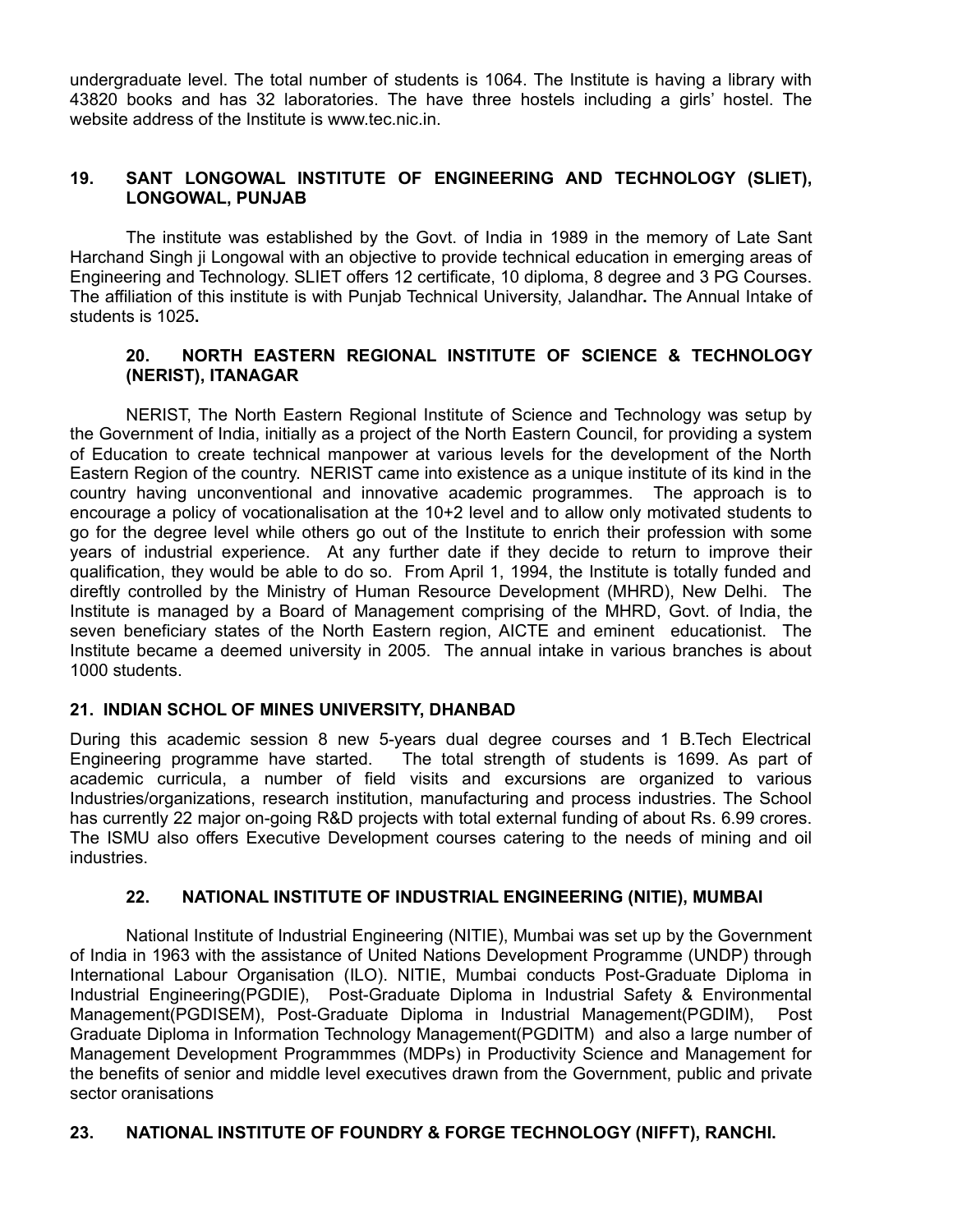The Institute's mission is to provide highly specialized training to personnel for operation and management of the industries. The Institute offers courses at different levels to achieve this goal. These are M. Tech. Course in Foundry and Forge Technology and Manufacturing Engineering; B. Tech. Course in Manufacturing Engineering and Metallurgy and Material Engineering; Advanced Diploma Courses in Foundry and Forge Technology; short term refresher courses in specified areas for participants sponsored by the industries and unit based programme of short duration on request from the industries, R&D organisations and institutions.

It also offers consultancy services to the Industry in the form of preparation of feasibility report; evaluation of equipment and machinery; Testing of Raw materials and quality control products.

### **24. SCHOOL OF PLANNING & ARCHITECTURE (SPA), NEW DELHI.**

SPA provides under-graduate and post-graduate education and training in the fields of architecture, planning, design and management of different aspects of human habitat and environment. SPA offers two under-graduate courses namely : Bachelor of Architecture; and Bachelor of Planning and ten post-graduate courses namely (i) Master of Architecture in Architectural Conservation; (ii) Master of Architecture in Urban Design; (iii) Master of Architecture in Industrial Design; (iv) Master of Landscape Architecture; (v) Master of Planning in Environmental Planning; (vi) Master of Planning in Housing; (vii) Master of Planning in Regional Planning; (viii) Master of Planning in Transport Planning; (ix) Master of Planning in Urban Planning and (x) Master of Building Engineering and Management. Doctoral Programmes are also offered leading to Ph.D. Degree in disciplines available at the School.

The faculty of the School also undertook professional/institutional consultancy projects entrusted by the various government departments. In order to promote research, various centres of research and advanced studies have been set up in the School. The school organized short-term courses, seminars, workshops, specialized programmes and exhibitions on areas of current interest and the academic thrust areas of the School.

### **25. NATIONAL INSTITUTES Of TECHNICAL TEACHERS TRAINING AND RESEARCH (NITTTRS)**

There are four NITTTRs located at Bhopal, Calcutta, Chennai and Chandigarh. The mandate of NITTTRs is to act as Centres for offering quality training programmes for teachers as per need of the client system covering the entire gamut of technical education including polytechnics, engineering colleges, vocational management education at Regional and National levels. NITTTRs arrange for practical training for technical teachers in industries on a cooperative education plan. They also undertake systemic research to provide research inputs for development of technical education training systems and its management. Besides this, NITTTRS design new instructional system and strategies for production of muliti media learning materials, develop and disseminate learning resources like text books , laboratory manuals, video programmes, computer assisted instructional multi media packages to technical and vocational institutions and other organizations, offer programmes for technical and vocational teachers in distance learning mode using state of the art technologies

#### **26. INDIAN INSTITUTES OF MANAGEMENT (IIMs)**

Indian Institutes of Management (IIMs) located at Ahmedabad, Kolkata, Bangalore, Lucknow, Indore and Kozhikode are institutions of excellence, established with the objectives of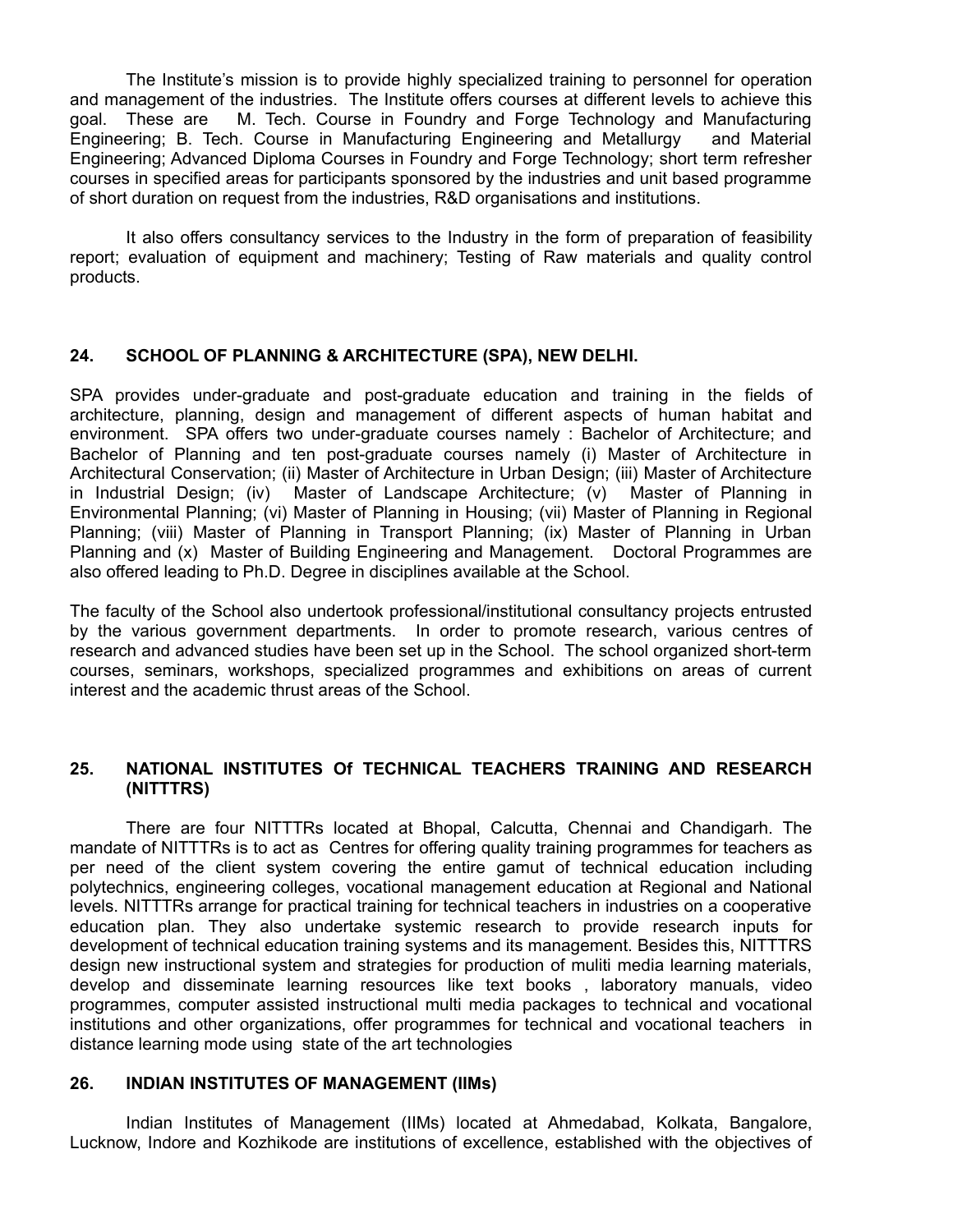imparting high quality management education and training, conducting research and providing consultancy services in the field of management to various sectors of the Indian economy.

IIMs conduct Post-graduate Diploma Programmes in Management (equivalent of MBA), fellowship Programmes in Management (equivalent to PhD), Short-term Management Development and Organization based programmes as well as carry out Research and Consultancy for the industry.

These Institutes conduct research to cater to the needs of non-corporate and undermanaged sectors, viz. Agriculture, Rural Development, Public Systems Management, Energy, Health Education, Habitat, etc.

IIMs play a leadership role in managerial manpower development and carry out research in emerging areas. These Institutes are recognized as premier management institutions, comparable to the best in the World for teaching, research and interaction with industries. IIMs being Role Models have shared knowledge and skills with other institutions to improve their quality and standards in management education. IIMs have earned an international reputation for the quality of their alumni.

The Government has identified Shillong (Meghalaya) to set up another IIM in the country**.**

Details of students admitted including SC&ST students in Posts Graduate Programme (PGP) and equivalent courses in IIMs during the Academic Session 2006-07.

| Name of the          | Name of the course/        | General | <b>SC</b> | <b>ST</b> | Ph.H. | Total |
|----------------------|----------------------------|---------|-----------|-----------|-------|-------|
| Institute            | programmes                 |         |           |           |       |       |
| <b>IIM Ahmedabad</b> | <b>PGP</b>                 | 194     | 34        | 15        | 05    | 248   |
|                      | PGP-ABM                    | 23      | 03        |           |       | 26    |
|                      | <b>Total</b>               | 217     | 37        | 15        | 05    | 274   |
| <b>IIM Bangalore</b> | <b>PGP</b>                 | 194     | 40        | 11        | 08    | 253   |
|                      | Total                      | 194     | 40        | 11        | 08    | 253   |
| <b>IIM Calcutta</b>  | <b>PGDM</b>                | 196     | 48        | 20        | 11    | 275   |
|                      | <b>PGDCM</b>               | 47      |           |           |       | 47    |
|                      | Total                      | 243     | 48        | 20        | 11    | 322   |
| <b>IIM Lucknow</b>   | <b>PGP</b>                 | 201     | 43        | 11        | 02    | 257   |
|                      | PGP-ABM                    | 30      |           |           |       | 30    |
|                      | <b>Total</b>               | 231     | 43        | 11        | 02    | 287   |
| <b>IIM Indore</b>    | <b>PGP</b>                 | 172     | 03        |           | 02    | 177   |
|                      | PGP repeaters from 2005-06 |         | 02        |           |       | 02    |
|                      | <b>Academic Session</b>    |         |           |           |       |       |
|                      | Total                      | 172     | 05        |           | 02    | 179   |
| <b>IIM Kozhikode</b> | <b>PGP</b>                 | 141     | 29        | 12        | 04    | 186   |
|                      | Total                      | 141     | 29        | 12        | 04    | 186   |

## **27. CENTRAL INSTITUTE OF TECHNOLOGY, (CIT), KOKRAJHAR, ASSAM**

As per the Memorandum of Settlement (MoS) signed among the Govt. of India, Govt. of Assam and Bodo Liberation Tigers (BLT) on 10-2-2003, a Central Institute of Technology (CIT), Kokrajhar was established in the year 2005 in Kokrajhar District of Assam with the approval of EFC/CCEA. The first academic session of CIT has already been commenced with the help of NERIST-Itanagar and DTE Assam.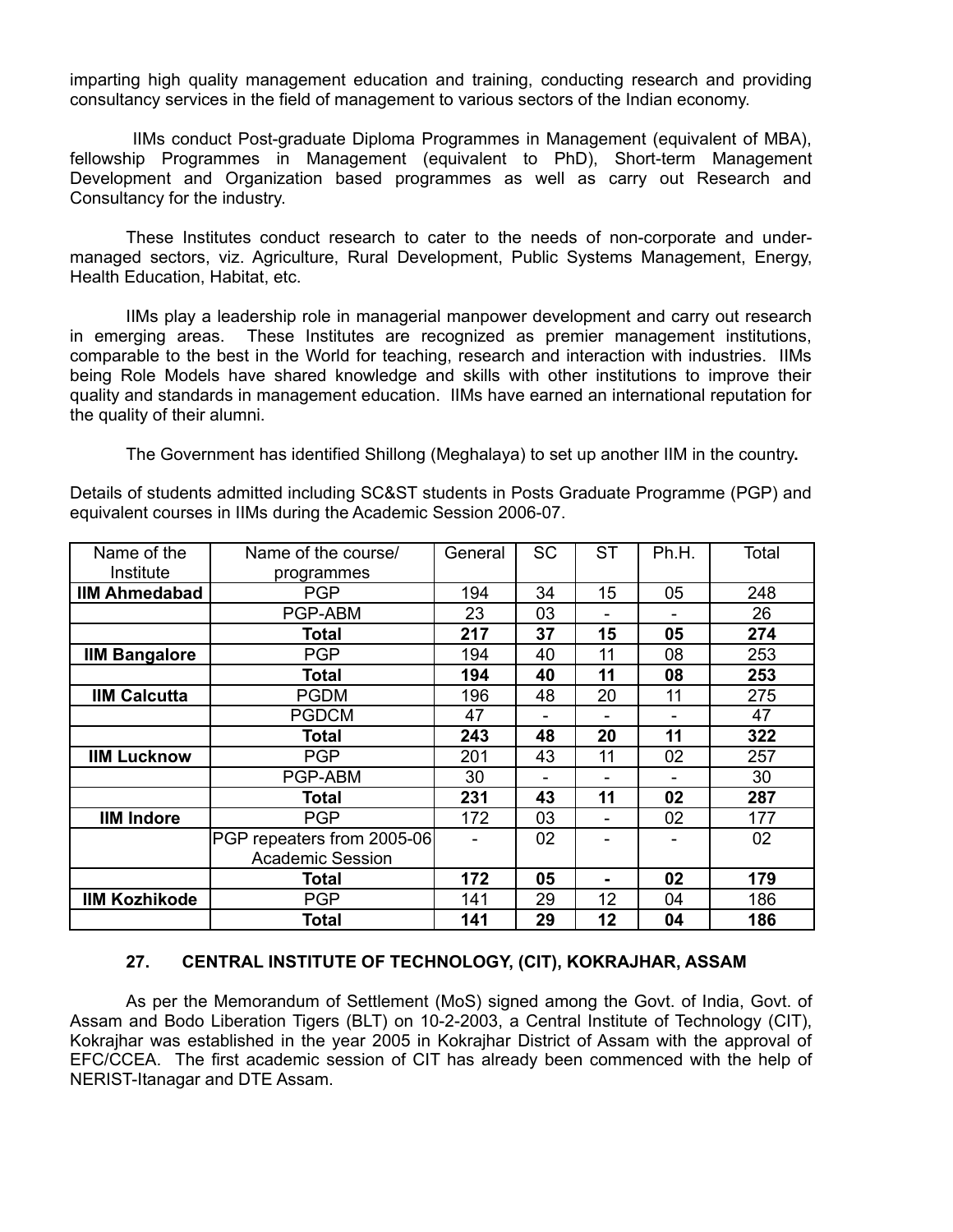**Appendix - I**

### **TRENDS OF EXPENDITURE**

## **Demand No. 57**

*(Figures in crores of Rupees)*

| Year             |         | <b>Budget Estimates</b> |         |         | <b>Revised Estimates</b> | <b>Actual Expenditure</b> | % with Revised<br><b>Estimate</b> |                    |       |                 |          |        |       |                     |       |
|------------------|---------|-------------------------|---------|---------|--------------------------|---------------------------|-----------------------------------|--------------------|-------|-----------------|----------|--------|-------|---------------------|-------|
|                  | lPlan   |                         |         |         | Non-Plan                 | Total                     | Plan                              | lNon-Plan          | Total | Plan            | Non-Plan | Tota   | lPlan | Non-<br><b>Plan</b> | Total |
|                  |         |                         |         |         |                          |                           |                                   |                    |       |                 |          |        |       |                     |       |
| 2002-2003        | 2124.25 | 2762.61                 | 4886.86 | 1942.33 | 2789.61                  | 4731.94                   | 1909                              | 2704.96 3.96 98.28 | 461   |                 | 96.97    | 97.51  |       |                     |       |
|                  |         |                         |         |         |                          |                           |                                   |                    |       |                 |          |        |       |                     |       |
| 2003-2004        | 2124.15 | 2832.40                 | 4956.55 | 2000.00 | 2832.40                  | 4832.40                   | 1938.19                           | 2802.11 0.30 96.91 | 474   |                 | 98.93    | 98.09  |       |                     |       |
|                  |         |                         |         |         |                          |                           |                                   |                    |       |                 |          |        |       |                     |       |
| 2004-2005        | 2224.15 | 2833.24                 | 5057.39 | 2224.15 | 3000.00                  | 5224.15                   | 2187.03                           | 2973.59 0.62 98.33 | 516   |                 | 99.12    | 98.78  |       |                     |       |
|                  |         |                         |         |         |                          |                           |                                   |                    |       |                 |          |        |       |                     |       |
| 2005-2006        | 2710.50 | 3090.00                 | 5800.50 | 2510.00 | 3290.00                  | 5800.00                   | 2561.38                           | 3267.10 8.48       |       | 582 102.0<br>51 | 99.30    | 100.49 |       |                     |       |
|                  |         |                         |         |         |                          |                           |                                   |                    |       |                 |          |        |       |                     |       |
| 2006-2007        | 3616.00 | 3366.28                 | 6982.28 | 3616.00 | 3500.00                  | 7116.00                   | 2336.37                           | 2500.30 6.67 64.61 | 483   |                 | 71.44    | 67.97  |       |                     |       |
| (upto<br>Dec'06) |         |                         |         |         |                          |                           |                                   |                    |       |                 |          |        |       |                     |       |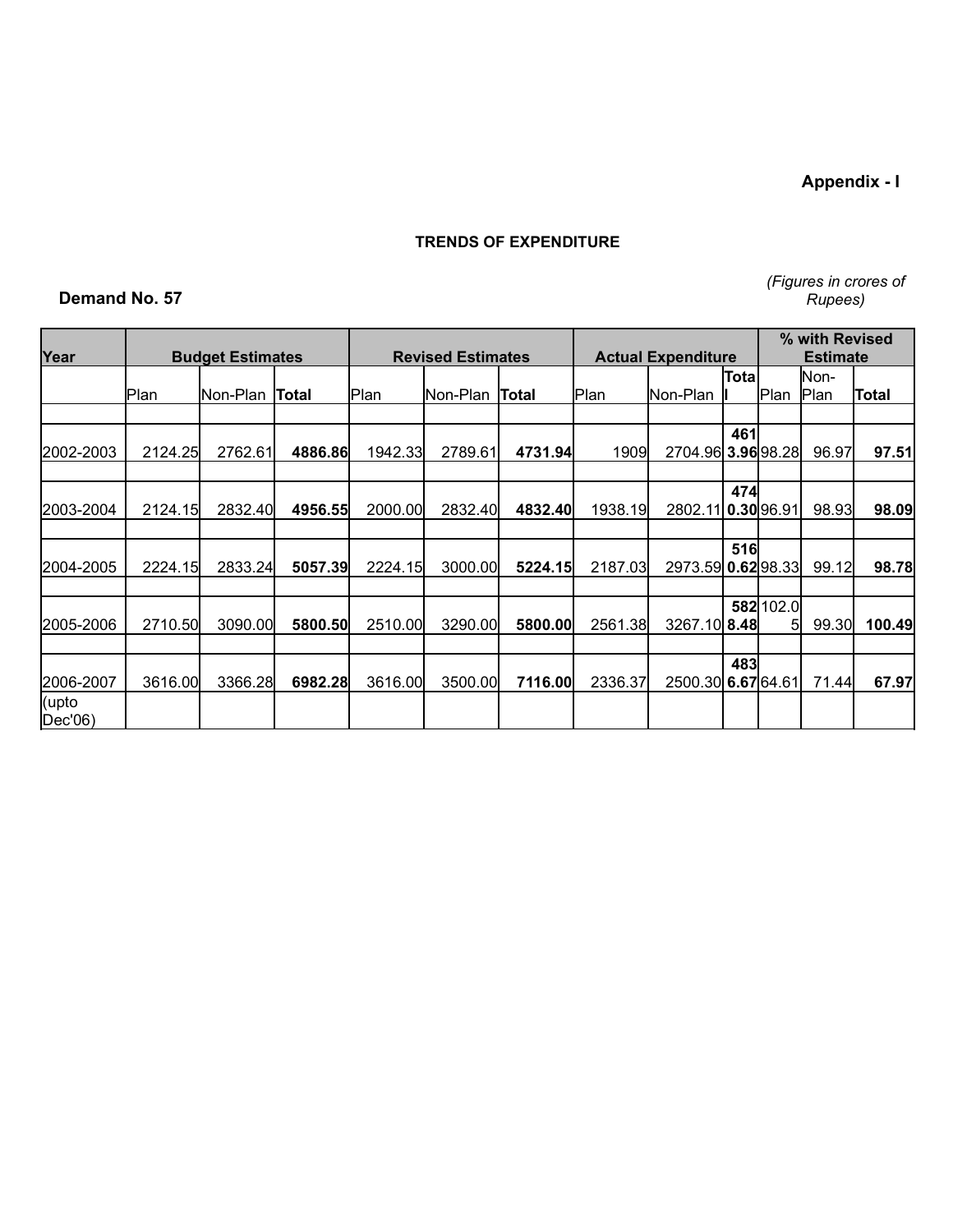*PLAN*

# **OVERALL TRENDS IN EXPENDITURE VIS A VIS BUDGET ESTIMATES / REVISED ESTIMATES IN RECENT YEARS**

|                                                                                  |                      |                             |                      |                      |                                    |                      |                                                                                |                                                                                                                                                            |                                                                                                                                               |                      |                          |                                  |                                                            |                | Rs. In Lakhs                               |  |
|----------------------------------------------------------------------------------|----------------------|-----------------------------|----------------------|----------------------|------------------------------------|----------------------|--------------------------------------------------------------------------------|------------------------------------------------------------------------------------------------------------------------------------------------------------|-----------------------------------------------------------------------------------------------------------------------------------------------|----------------------|--------------------------|----------------------------------|------------------------------------------------------------|----------------|--------------------------------------------|--|
|                                                                                  |                      | 2002-2003                   |                      |                      | 2003-2004                          |                      |                                                                                | 2004-2005                                                                                                                                                  |                                                                                                                                               | 2005-2006            |                          |                                  | 2006-2007                                                  |                |                                            |  |
| <b>NAME OF THE</b><br><b>SCHEME/</b><br><b>PROGRAMME/</b><br><b>PROJECT</b>      | B.E                  | R.E                         | <b>ACTUALS</b>       | B.E                  | R.E                                | <b>ACTUALS</b>       | B.E.                                                                           | R.E.                                                                                                                                                       | <b>ACTUALS</b>                                                                                                                                | B.E.                 | R.E.                     | <b>ACTUALS</b>                   | B.E.                                                       | R.E.           | Actual<br><b>UPTO</b><br>December,<br>2006 |  |
|                                                                                  | 1                    | $\overline{2}$              | 3                    | 4                    | 5                                  | 6                    | $\overline{7}$                                                                 | 8                                                                                                                                                          | 9                                                                                                                                             | 10                   | 11                       | 12                               | 13                                                         | 14             | 15                                         |  |
| 1.<br>SECRETARIAT                                                                | 0.00                 | 0.00                        | 0.00                 | 0.00                 | 0.00                               | 0.00                 | 0.00                                                                           | 0.00                                                                                                                                                       | 0.00                                                                                                                                          | 0.00                 | 0.00                     | 0.00                             | 0.00                                                       | 0.00           | 0.00                                       |  |
| <b>2. SECONDARY</b><br><b>EDUCATION</b><br><b>3. UNIVERSITY</b>                  | 64711.00<br>55350.00 | 52503.00<br>56941.00        | 57451.18<br>61911.72 | 66900.00<br>61500.00 | 65943.00<br>56622.00               | 63799.40<br>56043.52 | 69300.00 58824.0<br>64000.00 71095.0                                           |                                                                                                                                                            | 65229.00 78751.0 75940.0<br>81065.00 78946.0 78880.0                                                                                          |                      |                          |                                  | 87487.60   106700.00   106700<br>84357.79 140350.00 139855 | 00             | 69333.11<br>97222.98                       |  |
| <b>EDUCATION</b><br><b>4. LANGUAGES</b>                                          | 10260.00             | 10123.00                    | 10335.88             | 11400.00             | 10540.00                           | 10366.76             | 12129.00 10330.0                                                               |                                                                                                                                                            | 9898.00   11255.0   10274.0                                                                                                                   |                      |                          | 10745.54                         | 16500.00                                                   | 00<br>16835.0  | 10089.27                                   |  |
| 5.<br>SCHOLARSHIP                                                                | 720.00               | 90.00                       | 25.66                | 800.00               | 100.00                             | 14.64                | 700.00                                                                         | 0<br>90.00                                                                                                                                                 | 72.19                                                                                                                                         |                      | 990.00 790.00            | 835.69                           | 1300.00 1300.00                                            | 0              | 202.06                                     |  |
| s                                                                                |                      |                             |                      |                      |                                    |                      |                                                                                |                                                                                                                                                            |                                                                                                                                               |                      |                          |                                  |                                                            |                |                                            |  |
| 6. BOOK<br>PROMOTION<br><b>7. INC/UNESCO</b>                                     | 1080.00<br>189.00    | 680.00<br>287.00            | 613.31<br>244.83     | 1200.00<br>200.00    | 1091.00<br>433.00                  | 628.99<br>184.98     | 671.00<br>259.00                                                               | 468.00<br>236.00                                                                                                                                           | 366.00<br>185.00                                                                                                                              | 388.00               | 954.00 1404.00<br>248.00 | 1123.93<br>144.99                | 2700.00 2250.00<br>430.00                                  | 344.00         | 1649.88<br>98.97                           |  |
| UNIT<br>8. PLANNING                                                              | 374.00               | 310.00                      | 281.83               | 415.00               | 271.00                             | 274.54               | 356.00                                                                         | 338.00                                                                                                                                                     | 314.00                                                                                                                                        | 321.00               | 321.00                   | 324.59                           |                                                            | 620.00 1095.00 | 285.47                                     |  |
| NORMS<br>9. TECHNICAL<br>EDUCATION                                               | 58230.00             | 53788.00                    | 60035.69             | 70000.00             | 65000.00                           | 62506.08             | 75000.00 59792.0                                                               |                                                                                                                                                            | 61574.00 73340.0 58093.0                                                                                                                      |                      |                          | 71118.24                         | 93000.00 93221.0                                           | 0              | 54755.47                                   |  |
| <b>10. LUMPSUM</b><br>PROVISION<br>FOR<br>NER & SIKKIM <sup>:</sup>              | 21511.00             | 19511.00                    | 0.00                 | 0.00                 | 0.00                               | 0.00                 |                                                                                | 0.00 21242.0                                                                                                                                               |                                                                                                                                               | 0.00 26105.0 25050.0 |                          |                                  | **35393.0                                                  | **35393<br>.00 |                                            |  |
| TOTAL: D/O<br>HIGHER<br><b>EDUCATION.</b>                                        |                      |                             |                      |                      |                                    |                      |                                                                                | 00                                                                                                                                                         | 212425.00  194233.00  190900.10  212415.00  200000.00  193818.91  222415.00 222415.  218703.19 271050. 251000.  256138.37  361600.00  361600. | 00                   | 00                       |                                  |                                                            | 00             | 233637.21                                  |  |
| <b>BE-Budget</b><br><b>Estimates</b>                                             |                      | RE-<br>Revised<br>Estimates |                      |                      | NER-<br>North<br>Eastern<br>Region |                      | Expendtiru<br>re incurred<br>in the<br>concerned<br>Schemes/<br>Programm<br>es |                                                                                                                                                            |                                                                                                                                               |                      |                          |                                  |                                                            |                |                                            |  |
|                                                                                  |                      |                             |                      |                      |                                    |                      |                                                                                | This amount does not include the provision of for NER but the amount for NER as<br>shown against the general is<br>already included in the General amount. |                                                                                                                                               |                      |                          |                                  |                                                            |                |                                            |  |
|                                                                                  |                      |                             |                      |                      |                                    |                      |                                                                                |                                                                                                                                                            |                                                                                                                                               |                      |                          |                                  |                                                            |                |                                            |  |
| <b>SECONDARY</b><br><b>EDUCATION</b>                                             |                      |                             |                      |                      |                                    |                      |                                                                                |                                                                                                                                                            |                                                                                                                                               |                      |                          |                                  |                                                            |                |                                            |  |
| NCERT                                                                            | 12<br>60.00          | 15<br>05.00                 | 1540.00              | 1400.00              | 1800.00                            | 1790.29              | 1900.00                                                                        | 1710.00                                                                                                                                                    |                                                                                                                                               |                      |                          | 1776.00 1710.00 1710.00 1900.00  | 3500.00 3500.00                                            |                | 690.00                                     |  |
| Navodaya<br>Vidyalayas                                                           | 32<br>400.0<br>0     | 32<br>400.0<br>0            |                      | 360000006000.00      | 43956.00                           | 43956.00             | 39200.00                                                                       | 38520.00                                                                                                                                                   |                                                                                                                                               |                      |                          | 44900.0049500.047400.057100.0    | 65000.00 65350.0                                           |                | 48750.00                                   |  |
| Kendriya<br>Vidyalayas<br>Sangathan                                              | 76<br>50.00          | 76<br>50.00                 | 8500.00              | 8500.00              | 10357.00                           | 10357.00             | 8500.00                                                                        | 10080.00                                                                                                                                                   |                                                                                                                                               |                      |                          | 11200.00 16470.0 16470.0 18300.0 | 23500.00 23500.0                                           |                | 17625.00                                   |  |
| Vocationalis<br>ation of<br>Education*                                           | 45<br>00.00          | 10<br>00.00                 | 1156.26              | 0.00                 | 0.00                               | 0.00                 | 0.00                                                                           |                                                                                                                                                            | 0.00                                                                                                                                          |                      | 0.00                     |                                  |                                                            |                |                                            |  |
| Information<br>Communicatio<br>n Technology<br>in Schools<br>(ICT in<br>Schools) | 99<br>90.00          | 24<br>90.00                 | 2450.77              | 11100.00             | 2500.00                            | 900.00               | 9700.00                                                                        | 2430.00                                                                                                                                                    |                                                                                                                                               |                      |                          | 1939.00 4500.00 4500.00 4510.43  | 6700.00 6700.00                                            |                | 282.47                                     |  |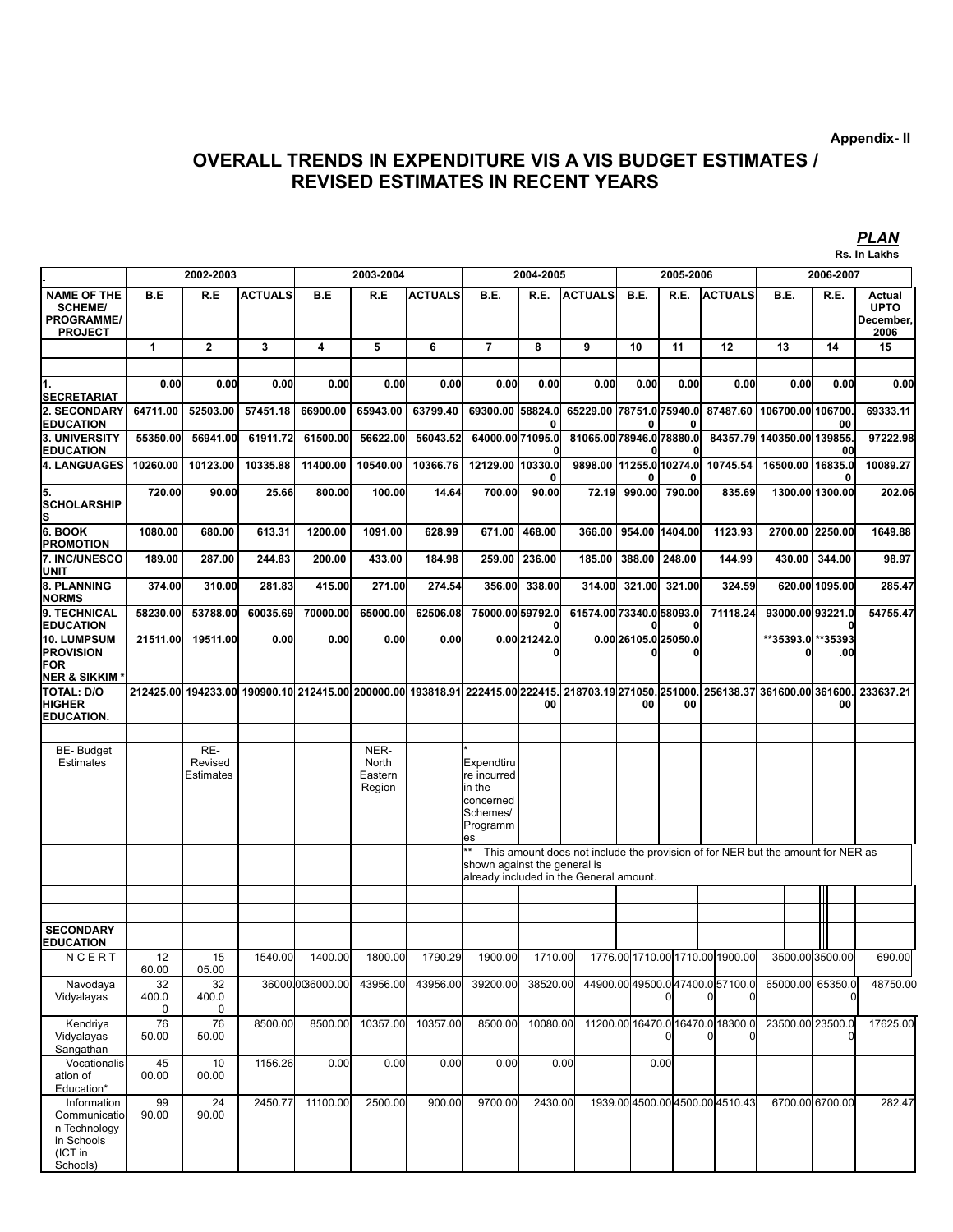| Integrated<br><b>Education</b> for<br>Disabled<br>Children                       | 31<br>50.00      | 31<br>50.00      | 3377.71      | 3500.00  | 3850.00  | 3846.01  | 3900.00  | 3420.00  |                                  |        |        | 3649.00 4050.00 4050.00 4144.56 |                   | 6000.00 6000.00 | 1346.55  |
|----------------------------------------------------------------------------------|------------------|------------------|--------------|----------|----------|----------|----------|----------|----------------------------------|--------|--------|---------------------------------|-------------------|-----------------|----------|
| Quality<br>Improvement<br>in Schools                                             | 20<br>70.00      | 20<br>70.00      | 1843.15      | 2600.00  | 780.00   | 1113.09  | 2000.00  | 1260.00  | 513.00                           | 900.00 | 400.00 | 368.71                          |                   |                 |          |
| Educational<br>Facilities to<br>Tibetan<br>Refugee<br>Children<br>(CTSA)         | 27<br>0.00       | 27<br>0.00       | 245.00       | 300.00   | 297.00   | 293.12   | 300.00   | 270.00   | 300.00                           | 360.00 | 360.00 | 360.00                          | 450.00            | 450.00          | 324.75   |
| Population<br>Education<br>Project<br>$(EAP)$ **                                 | 20<br>3.00       | 10<br>0.00       | 0.00         | 0.00     | 0.00     | 0.00     | 0.00     | 0.00     |                                  | 0.00   |        | 0.00                            |                   |                 |          |
| National<br>Institute of<br>Open<br>Schooling                                    | 13<br>50.00      | 80<br>0.00       | 533.00       | 1500.00  | 700.00   | 900.00   | 700.00   | 540.00   | 540.00                           | 360.00 | 360.00 | 360.00                          | 450.00            | 450.00          | 120.00   |
| Access &<br>Equity                                                               | 18<br>00.00      | 10<br>00.00      | 1782.77      | 2000.00  | 1651.00  | 591.89   | 3000.00  | 540.00   | 372.00                           | 900.00 | 640.00 | 393.90                          | 1000.00           | 650.00          | 194.34   |
| Joint Indo<br>Mongolian<br>School                                                | 0.00             | 0.00             | 0.00         | 0.00     | 52.00    | 52.00    | 100.00   | 54.00    | 40.00                            | 1.00   | 50.00  | 50.00                           | 100.00            | 100.00          |          |
| Promotion<br>of Yoga                                                             | 68.<br>00        | 68.<br>00        | 22.52        | 0.00     | 0.00     | 0.00     | 0.00     | 0.00     | 0.00                             |        |        |                                 |                   |                 |          |
| Total -<br>Secondary<br><b>Education</b>                                         | 64711.0<br>0     | 52503.0<br>0     | 57451.18     | 66900.00 | 65943.00 | 63799.40 | 69300.00 | 58824.00 | 65229.00                         | 0      | ŋ      | 78751.075940.087487.6<br>0      | 106700.00 106700  | 00              | 69333.11 |
| <b>UNIVERSITY</b><br><b>AND HIGHER</b><br><b>EDUCATION</b>                       |                  |                  |              |          |          |          |          |          |                                  |        |        |                                 |                   |                 |          |
| UGC                                                                              | 46<br>508.0<br>0 | 50<br>809.0<br>0 | 55976.0<br>0 | 51675.00 | 51675.00 | 51675.00 | 54175.00 | 62527.00 | 71975.00 70882.0 70972.0 78630.0 |        |        |                                 | 126980.00 126980  | 00              | 88832.00 |
| IGNOU                                                                            | 60<br>30.00      | 35<br>30.00      | 3199.00      | 6700.00  | 2000.00  | 1656.00  | 6700.00  | 6030.00  |                                  |        |        | 6665.005400.005400.003024.00    | 10000.00 9505.00  |                 | 6800.00  |
| Indian<br>Council of<br>Social<br>Science<br>Research                            | 15<br>75.00      | 15<br>75.00      | 1739.66      | 1750.00  | 1750.00  | 1729.96  | 1750.00  | 1575.00  |                                  |        |        | 1575.00 1575.00 1575.00 1780.00 | 2050.00 2050.00   |                 | 1073.75  |
| Indian<br>Council of<br>Historical<br>Research                                   | 25<br>2.00       | 25<br>2.00       | 251.83       | 280.00   | 280.00   | 250.39   | 280.00   | 252.00   | 260.00                           | 252.00 | 252.00 | 250.43                          | 380.00            | 380.00          | 189.00   |
| Association<br>of Indian<br><b>Universities</b>                                  | 45.<br>00        | 36.<br>00        | 24.53        | 40.00    | 40.00    | 40.00    | 50.00    | 45.00    | 45.00                            | 45.00  | 45.00  | 49.50                           | 50.00             | 50.00           | 25.00    |
| Establishm<br>ent of Rural<br><b>Universities</b>                                | 81.<br>00        | 0.0<br>0         | 0.00         | 80.00    | 1.00     | 0.00     | 100.00   | 1.00     | 0.00                             | 90.00  | 24.00  | 24.00                           | 90.00             | 90.00           | 0.00     |
| Dr. Zakir<br>Hussain<br>Memorial<br>College, Delhi                               | 45.<br>00        | 10.<br>00        | 0.00         | 40.00    | 40.00    | 0.00     | 40.00    | 36.00    | 0.00                             | 36.00  | 36.00  | 39.60                           | 150.00            | 150.00          | 36.23    |
| IIAS,<br>Shimla                                                                  | 24<br>7.00       | 27<br>2.00       | 254.80       | 275.00   | 275.00   | 251.29   | 275.00   | 247.00   | 184.00                           | 180.00 | 180.00 | 164.00                          | 200.00            | 200.00          | 100.00   |
| Grants to<br>Institutions of<br>Higher<br>Learning of All<br>India<br>Importance | 90.<br>00        | 60.<br>00        | 83.00        | 130.00   | 130.00   | 73.23    | 100.00   | 30.00    | 60.00                            | 90.00  | 90.00  | 99.00                           | 90.00             | 90.00           | 0.00     |
| ICPR                                                                             | 21<br>6.00       | 21<br>6.00       | 212.40       | 240.00   | 240.00   | 198.56   | 240.00   | 180.00   | 131.00                           | 180.00 | 180.00 | 144.66                          | 200.00            | 200.00          | 47.00    |
| Project of<br>History of<br>Indian<br>Science,<br>Philosophy &<br>Culture        | 17<br>1.00       | 17<br>1.00       | 170.50       | 190.00   | 190.00   | 169.09   | 190.00   | 171.00   | 170.00                           | 126.00 | 126.00 | 152.60                          | 160.00            | 160.00          | 120.00   |
| National<br>Programme<br>for women in<br>Secondary &<br>Higher Edu.              | 90.<br>00        | 10.<br>00        | 0.00         | 100.00   | 1.00     | 0.00     | 100.00   | 1.00     | 0.00                             | 90.00  | 0.00   | 0.00                            |                   |                 |          |
| Other<br>Programmes                                                              | 0.0<br>0         | 0.0<br>0         | 0.00         |          |          |          |          |          |                                  |        |        |                                 |                   |                 | 0.00     |
| Total -<br>University &<br>Hr. Edn.                                              | 55350.0<br>0     | 56941.0          | 61911.72     | 61500.00 | 56622.00 | 56043.52 | 64000.00 | 71095.00 | 81065.00 78946.0 78880.0 84357.7 |        |        | 9                               | 140350.00 139855. | 00              | 97222.98 |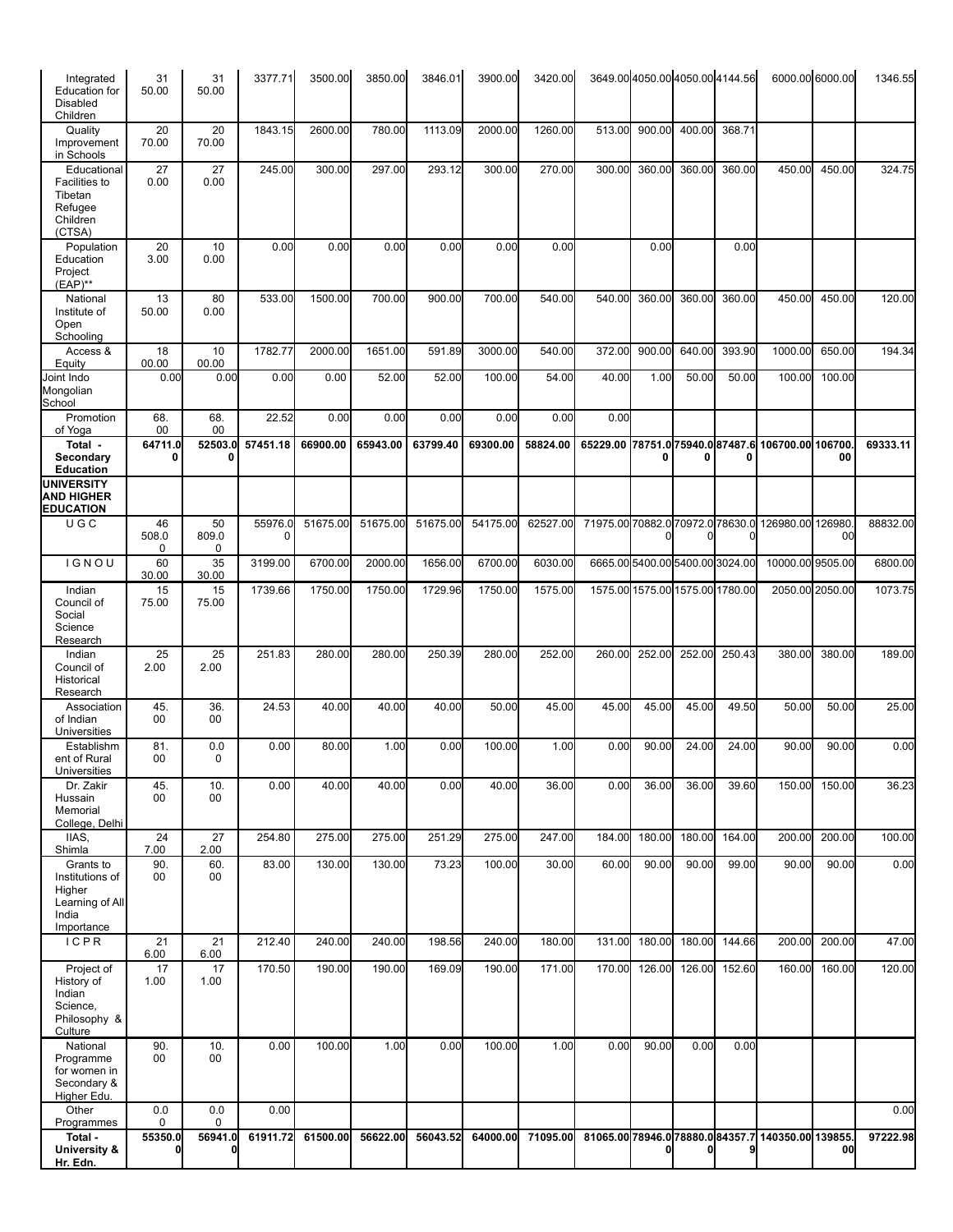| <b>DEVELOPMEN</b><br>T OF                                                                                                         |                    |                    |         |         |         |         |         |         |         |                                 |        |                |        |                 |         |
|-----------------------------------------------------------------------------------------------------------------------------------|--------------------|--------------------|---------|---------|---------|---------|---------|---------|---------|---------------------------------|--------|----------------|--------|-----------------|---------|
| <b>LANGUAGES</b><br>Directorate                                                                                                   | 49                 | 55                 | 538.32  | 550.00  | 650.00  | 634.10  | 734.00  | 661.00  | 699.00  | 661.00                          | 661.00 | 687.20         | 800.00 | 800.00          | 479.25  |
| of Hindi<br>Commissio<br>n for Scientific<br>and<br>Technology<br>Terminology                                                     | 5.00<br>18<br>9.00 | 0.00<br>18<br>9.00 | 187.93  | 210.00  | 170.00  | 146.86  | 210.00  | 188.00  | 192.00  | 189.00                          | 207.00 | 189.35         | 350.00 | 350.00          | 152.76  |
| Grants to<br>Hindi Shiksha<br>Mandal, Agra                                                                                        | 51<br>7.00         | 56<br>7.00         | 567.00  | 575.00  | 250.00  | 250.00  | 300.00  | 270.00  | 288.00  | 270.00                          | 270.00 | 300.00         | 450.00 | 450.00          | 305.00  |
| Appointmen<br>t of Language<br>Teachers                                                                                           | 10<br>35.00        | 10<br>35.00        | 1140.00 | 1150.00 | 1150.00 | 1110.28 | 1300.00 | 1440.00 |         | 1487.00 1440.00 1440.00 1538.00 |        |                |        | 2000.00 2000.00 | 1955.41 |
| Assistance<br>to Agencies<br>for Education<br>in Human<br>Values                                                                  | 81<br>0.00         | 20<br>0.00         | 201.78  | 900.00  | 250.00  | 300.00  | 300.00  | 270.00  | 274.00  | 270.00                          | 270.00 | 287.23         | 300.00 | 375.00          | 214.43  |
| Area<br>Intensive and<br>Madarsa<br>Modernisation<br>Programmes                                                                   | 28<br>35.00        | 28<br>35.00        | 2844.58 | 3150.00 | 2900.00 | 2900.00 | 2900.00 | 2160.00 |         | 2205.00 2610.00 2610.00 2646.13 |        |                |        | 5000.00 5000.00 | 2779.45 |
| Regional<br>Language<br>Centres <sup>**</sup>                                                                                     | 14<br>2.00         | 14<br>2.00         | 126.26  | 0.00    | 0.00    | 0.00    | 0.00    | 0.00    | 0.00    | 0.00                            |        |                |        |                 |         |
| National<br>Council for<br>Promotion of<br>Urdu<br>Language                                                                       | 87<br>7.00         | 95<br>0.00         | 950.00  | 975.00  | 1025.00 | 975.00  | 1100.00 | 990.00  | 1100.00 | 990.00                          |        | 990.00 1153.01 |        | 1400.00 1660.00 | 974.50  |
| Central<br>Institute of<br>Indian<br>Languages,<br>Mysore &<br><b>RLC</b><br>(Bharatiya<br>Bhasha                                 | 39<br>6.00         | 39<br>4.00         | 418.60  | 598.00  | 650.00  | 607.12  | 795.00  | 806.00  | 790.00  | 806.00                          | 806.00 | 837.31         |        | 1100.00 1183.00 | 662.18  |
| Sansthan)<br>National<br>Council for<br>Promotion of<br>Sindhi<br>Language                                                        | 36.<br>00          | 36.<br>00          | 31.00   | 40.00   | 40.00   | 40.00   | 85.00   | 76.00   | 76.00   | 77.00                           | 77.00  | 60.00          | 100.00 | 100.00          | 65.00   |
| Scheme of<br>Financial<br>Assistance to<br>English<br>Teaching<br>Institutes and<br><b>District</b><br>Centres for<br>English *** | 90.<br>00          | 90.<br>00          | 90.00   | 100.00  | 200.00  | 200.00  | 0.00    | 0.00    | 0.00    | 0.00                            |        |                |        |                 |         |
| Financial<br>Assistance to<br>Regional<br>Institutes of<br>English ***                                                            | 0.0<br>0           | $0.0\,$<br>0       | 0.00    | 0.00    | 60.00   | 60.00   | 0.00    | 0.00    | 0.00    | 0.00                            |        |                |        |                 |         |
| English<br>Language<br>Teaching<br>Institutes and<br>other<br>Organisations                                                       | 36.<br>00          | 36.<br>00          | 15.00   | 40.00   | 40.00   | 20.00   | 0.00    | 0.00    | 0.00    | 0.00                            |        |                |        |                 |         |
| <b>CIEFL</b><br>Schemes                                                                                                           | 0.0<br>0           | 0.0<br>0           | 0.00    | 0.00    | 0.00    | 0.00    | 400.00  | 360.00  | 400.00  | 360.00                          | 360.00 | 377.50         | 400.00 | 400.00          | 163.86  |
| Developme<br>nt of Tamil<br>Language                                                                                              | 0.0<br>0           | 0.0<br>0           | 0.00    | 0.00    | 0.00    | 0.00    | 0.00    | 0.00    | 0.00    | 90.00                           | 50.00  | 47.72          | 100.00 | 282.00          | 100.29  |
| National<br>Commission<br>for Indian<br>Language.                                                                                 | 5.0<br>0           | 5.0<br>$\mathbf 0$ | 0.00    | 5.00    | 5.00    | 0.00    | 5.00    | 4.00    | 0.00    | 0.00                            |        |                |        |                 |         |
| Rashtriya<br>Sanskrit<br>Sansthan                                                                                                 | 13<br>56.00        | 18<br>23.00        | 2004.00 | 1507.00 | 1550.00 | 1550.00 | 1950.00 | 1530.00 |         | 1530.00 1557.00 1557.00 1557.00 |        |                |        | 2730.00 2629.00 | 2111.04 |
| Grants to<br>Rashtriya<br>Veda Vidya<br>Pratishthan                                                                               | 27<br>0.00         | 10<br>0.00         | 100.00  | 300.00  | 100.00  | 100.00  | 250.00  | 135.00  | 135.00  | 225.00                          | 25.00  | 25.00          | 170.00 | 170.00          | 85.00   |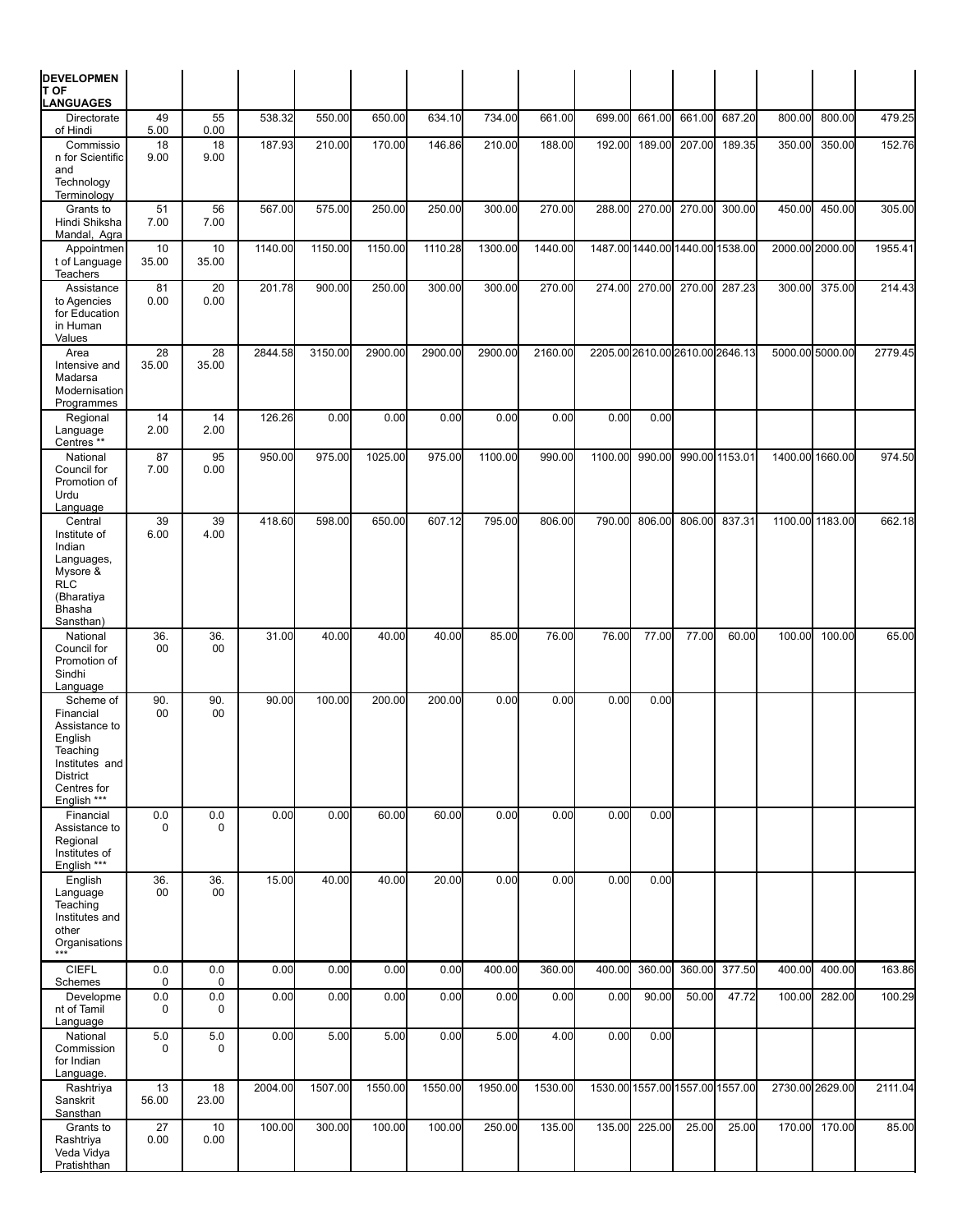| Developme<br>nt of Sanskrit<br>Education in<br>States/UTs                                   | 11<br>71.00       | 11<br>71.00       | 1121.41  | 1300.00  | 1500.00  | 1473.40  | 1800.00  | 1440.00  |                                 |        |        | 722.00 1710.00 951.00 1040.09 |                  | 1600.00 1436.00 | 41.10    |
|---------------------------------------------------------------------------------------------|-------------------|-------------------|----------|----------|----------|----------|----------|----------|---------------------------------|--------|--------|-------------------------------|------------------|-----------------|----------|
| Total -<br><b>DEVELOPME</b><br><b>NT OF</b><br><b>LANGUAGES</b>                             | 10260.0           | 10123.0           | 10335.88 | 11400.00 | 10540.00 | 10366.76 | 12129.00 | 10330.00 | 9898.00 11255.0 10274.0 10745.5 |        |        | 4                             | 16500.00 16835.0 |                 | 10089.27 |
| <b>GENERAL</b><br><b>SCHOLARSHIP</b><br>s                                                   |                   |                   |          |          |          |          |          |          |                                 |        |        |                               |                  |                 |          |
| National                                                                                    | 45                | 54.               | 24.89    | 500.00   | 60.00    | 12.42    | 400.00   | 54.00    | 30.19                           | 0.00   |        |                               |                  |                 |          |
| Scholarships<br>Schemes **                                                                  | 0.00              | 00                |          |          |          |          |          |          |                                 |        |        |                               |                  |                 |          |
| Scholarship<br>s for Talented<br>Children <sup>**</sup>                                     | 27<br>0.00        | 36.<br>00         | 0.77     | 300.00   | 40.00    | 2.22     | 300.00   | 36.00    | 42.00                           | 0.00   |        |                               |                  |                 |          |
| National<br>Merit<br>Scholarship<br>Scheme                                                  | 0.0<br>0          | 0.0<br>0          | 0.00     | 0.00     | 0.00     | 0.00     | 0.00     | 0.00     | 0.00                            | 990.00 | 790.00 | 835.69                        | 1300.00 1300.00  |                 | 202.06   |
| Total -<br><b>SCHOLARSH</b><br><b>IPS</b>                                                   | 720.00            | 90.00             | 25.66    | 800.00   | 100.00   | 14.64    | 700.00   | 90.00    | 72.19                           | 990.00 | 790.00 | 835.69                        | 1300.00 1300.00  |                 | 202.06   |
| <b>BOOK</b><br><b>PROMOTION</b>                                                             |                   |                   |          |          |          |          |          |          |                                 |        |        |                               |                  |                 |          |
| Grants to<br><b>National Book</b><br>Trust/<br>Institutions for<br><b>Book</b><br>Promotion | 60<br>3.00        | 38<br>0.00        | 350.00   | 670.00   | 670.00   | 300.00   | 300.00   | 180.00   | 180.00                          | 324.00 | 974.00 | 950.00                        | 2000.00 1797.00  |                 | 1450.00  |
| Grants for<br><b>Book</b><br>Promotion<br>Activities and<br>Vol. Agencies                   | 90.<br>00         | 70.<br>00         | 75.37    | 100.00   | 120.00   | 109.67   | 120.00   | 108.00   | 107.00                          | 180.00 | 130.00 | 132.76                        | 200.00           | 53.00           | 28.52    |
| Grants for<br><b>Book</b><br>Promotion<br>Activities and<br>Vol. Agencies<br>(Contribution) | 0.0<br>0          | 0.0<br>0          | 0.00     |          |          |          |          |          |                                 |        |        |                               |                  |                 | 2.87     |
| Scheme for<br>Intellectual<br>Property<br>Education,<br>Research and<br>Public<br>Outreach  | 25<br>2.00        | 16<br>0.00        | 187.94   | 280.00   | 300.00   | 219.32   | 250.00   | 180.00   | 79.00                           | 450.00 | 300.00 | 41.17                         | 500.00           | 400.00          | 168.49   |
| Educational<br>Libraries                                                                    | 45.<br>00         | 30.<br>00         | 0.00     | 50.00    | 1.00     | 0.00     | 1.00     | 0.00     | 0.00                            | 0.00   |        |                               |                  |                 |          |
| Scheme of<br>Financial<br>Assistance on<br><b>WTO Studies</b>                               | 90.<br>00         | 40.<br>00         | 0.00     | 100.00   | 0.00     | 0.00     | 0.00     | 0.00     | 0.00                            | 0.00   |        |                               |                  |                 |          |
| $\overline{\text{Total}}$ -<br><b>BOOK</b><br><b>PROMOTION</b>                              | 1080.00           | 680.00            | 613.31   | 1200.00  | 1091.00  | 628.99   | 671.00   | 468.00   | 366.00                          |        |        | 954.00 1404.00 1123.93        | 2700.00 2250.00  |                 | 1649.88  |
| <b>INC/UNES</b>                                                                             |                   |                   |          |          |          |          |          |          |                                 |        |        |                               |                  |                 |          |
| CO<br>Auroville                                                                             | 12                | 12                | 121.00   | 135.00   | 370.00   | 155.00   | 194.00   | 174.00   | 170.00                          | 331.00 | 229.00 | 129.25                        | 367.00           | 281.00          | 81.75    |
| Management<br>Strengthnei<br>ng of External<br>Academic<br>Relation                         | 1.00<br>45.<br>00 | 1.00<br>55.<br>00 | 21.39    | 50.00    | 50.00    | 28.97    | 50.00    | 50.00    | 15.00                           | 45.00  | 15.00  | 14.28                         | 50.00            | 50.00           | 13.01    |
| Re-<br>organisation<br>of the INC<br>Library                                                | 9.0<br>0          | $2.0\,$<br>0      | 0.03     | 10.00    | 10.00    | 0.03     | 10.00    | 9.00     | 0.00                            | 9.00   | 1.00   | 0.21                          | 10.00            | 10.00           | 3.21     |
| Holding of<br>Meetings of<br>Committees/<br>Conference<br>etc.                              | 9.0<br>0          | 14.<br>00         | 0.51     | 0.00     | 0.00     | 0.00     | 0.00     | 0.00     | 0.00                            | 0.00   |        |                               |                  |                 |          |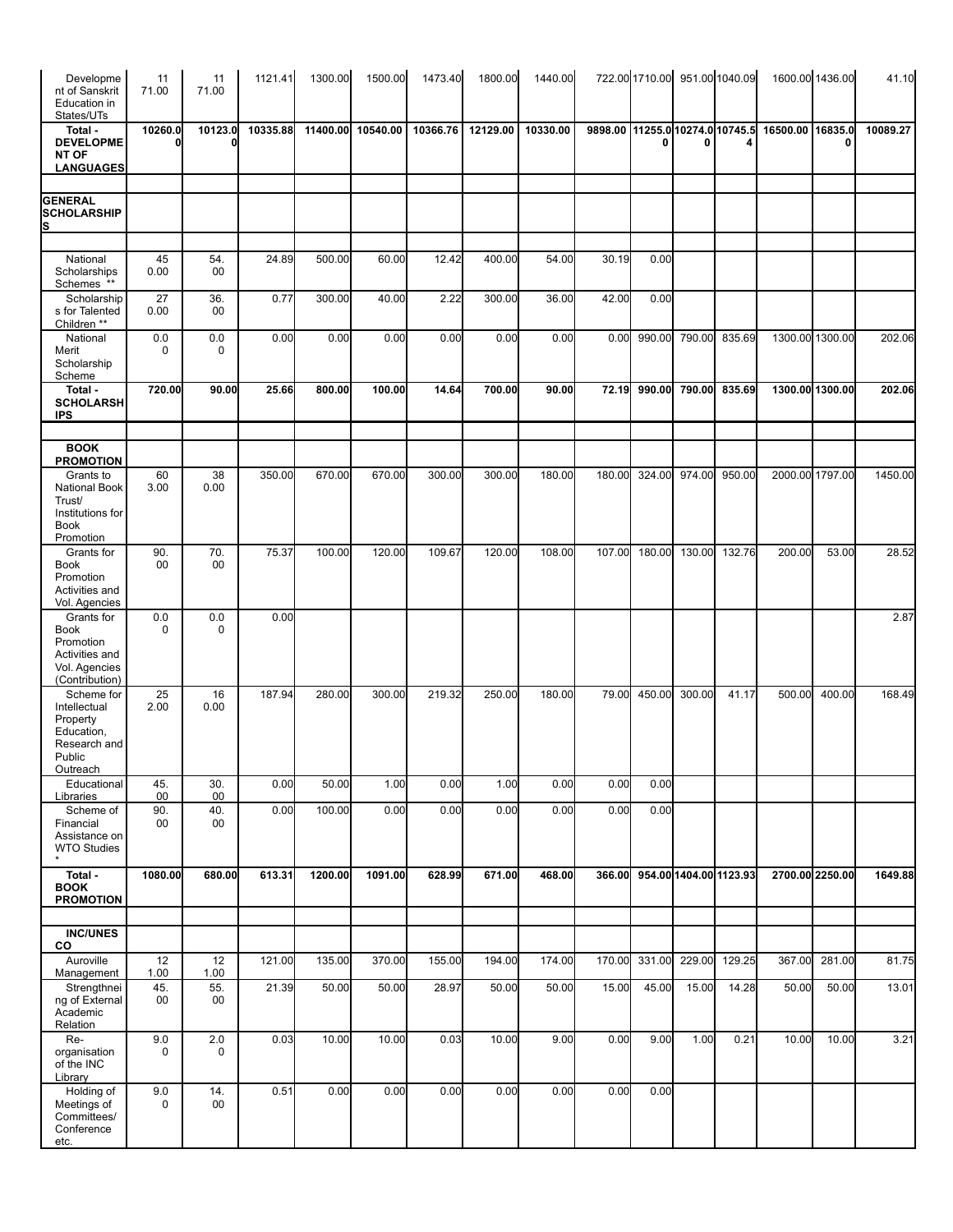| Strengtheni<br>ng of Vol.<br>Orgns.<br>engaged in<br><b>UNESCO's</b><br>Programme<br>and Activities | 5.0<br>0         | 5.0<br>$\Omega$        | 1.90    | 5.00     | 3.00     | 0.98     | 5.00     | 3.00     | 0.00                             | 3.00                            | 3.00   | 1.25                         | 3.00             | 3.00            | 1.00     |
|-----------------------------------------------------------------------------------------------------|------------------|------------------------|---------|----------|----------|----------|----------|----------|----------------------------------|---------------------------------|--------|------------------------------|------------------|-----------------|----------|
| <b>Bharat</b><br>Shiksha Kosh                                                                       | 0.0<br>0         | 90.<br>00              | 100.00  | 0.00     | 0.00     | 0.00     | 0.00     | 0.00     | 0.00                             | 0.00                            |        |                              |                  |                 |          |
| Total -<br><b>INC/UNESCO</b>                                                                        | 189.00           | 287.00                 | 244.83  | 200.00   | 433.00   | 184.98   | 259.00   | 236.00   | 185.00                           | 388.00                          | 248.00 | 144.99                       | 430.00           | 344.00          | 98.97    |
| <b>PLANNING</b><br><b>NORMS</b>                                                                     |                  |                        |         |          |          |          |          |          |                                  |                                 |        |                              |                  |                 |          |
| National<br>Institute of<br>Educational<br>Planning and<br>Administration<br>(NIEPA)                | 20<br>3.00       | 24<br>0.00             | 230.03  | 225.00   | 235.00   | 234.91   | 265.00   | 284.00   | 261.00                           | 239.00                          | 239.00 | 243.71                       | 500.00           | 500.00          | 250.00   |
| Scheme of<br><b>Studies</b><br>Seminars/Eva<br>luation etc.                                         | 81.<br>00        | 70.<br>00              | 51.80   | 90.00    | 35.00    | 39.63    | 90.00    | 54.00    | 53.00                            | 81.00                           | 81.00  | 80.88                        | 120.00           | 100.00          | 35.47    |
| Strengtheni<br>ng of<br>Statistical<br>Machinery in<br><b>States</b>                                | 90.<br>00        | $0.0\,$<br>$\mathbf 0$ | 0.00    | 100.00   | 1.00     | 0.00     | 1.00     | 0.00     | 0.00                             | 1.00                            |        |                              |                  |                 |          |
| <b>Statistics</b>                                                                                   | 0.0<br>0         | 0.0<br>0               | 0.00    |          |          |          |          |          |                                  |                                 | 1.00   |                              |                  |                 |          |
| Grants to<br>Development<br>of Education<br>Portal                                                  | 0.0<br>0         | 0.0<br>0               | 0.00    |          |          |          |          |          |                                  |                                 |        |                              |                  | 495.00          |          |
| Total -<br>Planning<br>Norms +<br><b>Statistics</b>                                                 | 374.00           | 310.00                 | 281.83  | 415.00   | 271.00   | 274.54   | 356.00   | 338.00   | 314.00                           | 321.00                          | 321.00 | 324.59                       |                  | 620.00 1095.00  | 285.47   |
| <b>TECHNICA</b><br>L                                                                                |                  |                        |         |          |          |          |          |          |                                  |                                 |        |                              |                  |                 |          |
| <b>EDUCATION</b><br>Community                                                                       | 63               | 35                     | 2933.19 | 7000.00  | 2000.00  | 1975.54  | 2923.00  | 3171.00  |                                  | 2078.00 2610.00 1510.00 1308.77 |        |                              |                  | 2900.00 1000.00 |          |
| Polytechnics                                                                                        | 00.00            | 00.00                  |         |          |          |          |          |          |                                  |                                 |        |                              |                  |                 |          |
| Grants to<br>Indian<br>Institutes of<br>Technology                                                  | 12<br>600.0<br>0 | 15<br>000.0<br>0       | 22402.0 | 14000.00 | 21440.00 | 21440.00 | 20000.00 | 18000.00 | 20000.00 19800.0 23600.0 29200.0 |                                 | ŋ      | 0                            | 30000.00 30000.0 |                 | 23800.00 |
| Grants to<br>National<br>Institutes of<br>Technology                                                | 72<br>00.00      | 72<br>00.00            | 7200.00 | 8000.00  | 9000.00  | 8000.00  | 8000.00  | 7200.00  |                                  |                                 |        | 7800.008100.008100.008787.95 |                  |                 |          |
| BOAT <sub>s</sub> -<br>Programme<br>тоr                                                             | 13<br>50.00      | 13<br>50.00            | 1275.00 | 1500.00  | 1100.00  | 1100.00  | 1500.00  | 1350.00  |                                  | 1350.00 1825.00 1825.00 1825.00 |        |                              | 2025.00 3795.00  |                 | 1555.00  |
| Apprenticeshi<br>p Training-<br>Scholarships<br>& Stipends                                          |                  |                        |         |          |          |          |          |          |                                  |                                 |        |                              |                  |                 |          |
| Grants to<br>Indian<br>Institute of<br>Management                                                   | 22<br>50.00      | 22<br>50.00            | 2120.00 | 2500.00  | 1000.00  | 1000.00  | 1500.00  | 2250.00  | 2500.003151.003151.003151.00     |                                 |        |                              | 4001.00 4001.00  |                 | 1865.00  |
| National<br>Institutes of<br>Tech. Teacher<br>s Trg. &<br>Research.                                 | 10<br>80.00      | 80<br>0.00             | 422.50  | 1200.00  | 800.00   | 767.50   | 1200.00  | 1080.00  |                                  | 970.00 1080.00 1170.00 1170.00  |        |                              |                  | 1200.00 1570.00 | 815.00   |
| National<br>Instt.of<br>Industrial<br>Engineering,<br>Mumbai                                        | 45<br>0.00       | 20<br>0.00             | 0.00    | 500.00   | 500.00   | 500.00   | 300.00   | 270.00   | 100.00                           | 360.00                          | 360.00 | 360.00                       | 600.00           | 600.00          | 300.00   |
| National<br>Instt. of<br>Foundry &<br>Technology,<br>Ranchi                                         | 31<br>5.00       | 93.<br>00              | 0.00    | 350.00   | 300.00   | 300.00   | 300.00   | 270.00   | 200.00                           | 360.00                          | 360.00 | 360.00                       | 400.00           | 400.00          | 197.50   |
| School of<br>Planning &<br>Architecture                                                             | 36<br>0.00       | 36<br>0.00             | 180.00  | 400.00   | 400.00   | 400.00   | 400.00   | 360.00   | 255.00                           | 360.00                          | 360.00 | 360.00                       | 400.00           | 400.00          | 200.00   |
| Sant<br>Longowal<br>Institute of<br>Engineering<br>and                                              | 27<br>0.00       | 27<br>0.00             | 270.00  | 300.00   | 300.00   | 300.00   | 300.00   | 270.00   | 200.00                           | 270.00                          | 270.00 | 270.00                       | 300.00           | 300.00          | 75.00    |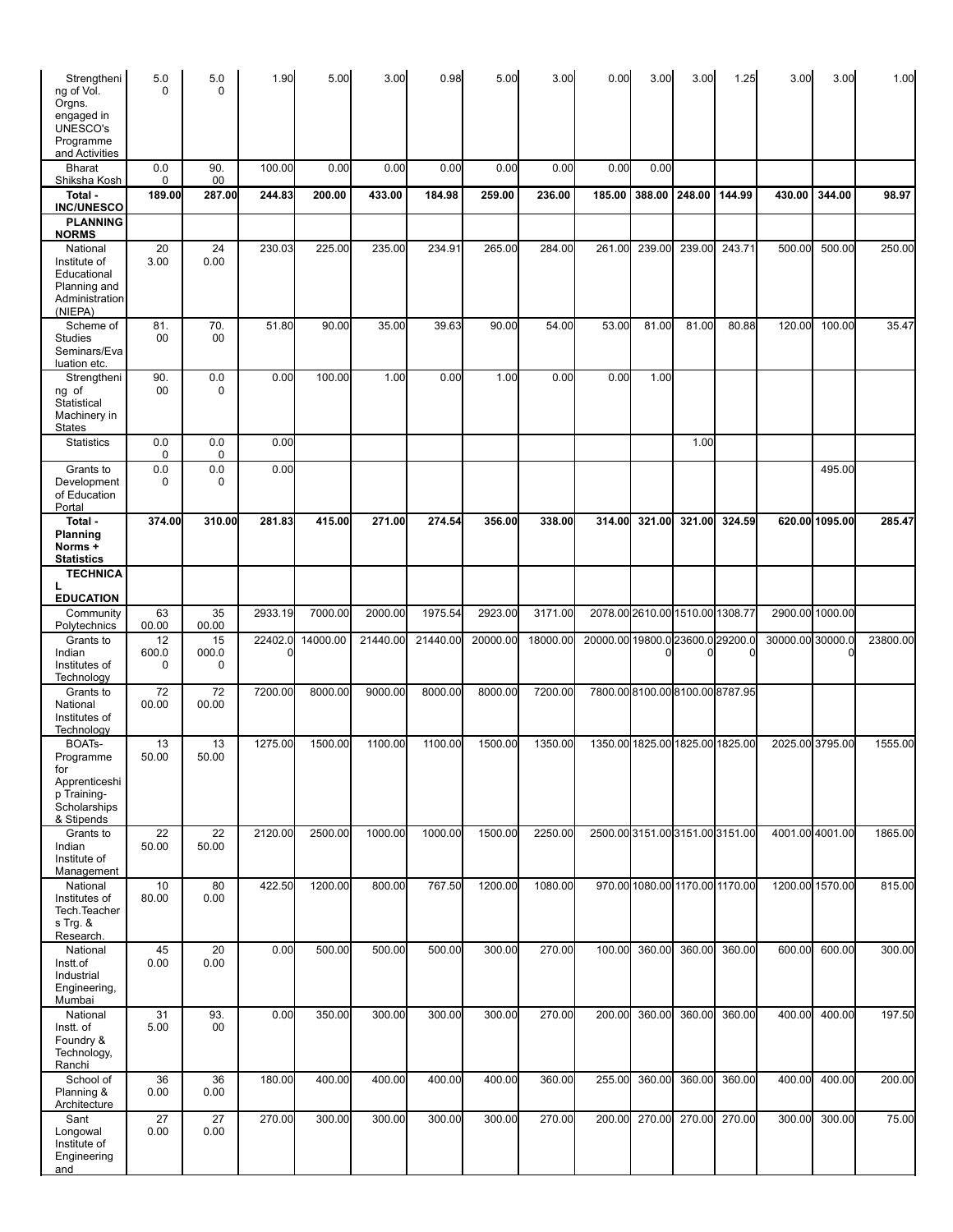| Technology                                                                                              |                 |                    |         |          |          |          |          |          |         |                                 |                        |        |                  |                 |          |
|---------------------------------------------------------------------------------------------------------|-----------------|--------------------|---------|----------|----------|----------|----------|----------|---------|---------------------------------|------------------------|--------|------------------|-----------------|----------|
| Grants to<br>Indian<br>Institute of<br>Science,<br>Bangalore                                            | 15<br>30.00     | 30<br>00.00        | 3000.00 | 1700.00  | 3000.00  | 3000.00  | 3000.00  | 2700.00  |         | 2700.00 2800.00 3300.00 8900.00 |                        |        |                  | 7300.00 8500.00 | 5475.00  |
| Investment<br>in Educational<br>Consultant<br>India Ltd.<br>(EdCIL)                                     | 1.0<br>0        | 1.0<br>$\mathbf 0$ | 0.00    | 1.00     | 1.00     | 0.00     | 1.00     | 1.00     | 0.00    | 1.00                            |                        |        | 1.00             | 1.00            |          |
| All India<br>Council for<br>Technical<br>Education<br>(AICTE)                                           | 90<br>00.00     | 90<br>00.00        | 9000.00 | 10000.00 | 5000.00  | 5000.00  | 6000.00  | 5400.00  |         | 5400.009148.007648.009148.00    |                        |        | 21000.00 22905.0 | $\mathbf 0$     | 15150.00 |
| Technology<br>Development<br>Mission                                                                    | 72<br>0.00      | 0.0<br>$\mathbf 0$ | 0.00    | 800.00   | 400.00   | 20.00    | 400.00   | 360.00   | 360.00  | 360.00                          | 170.00                 | 21.83  | 500.00           | 1.00            |          |
| North-<br>Eastern<br>Regional<br>Institute of<br>Science and<br>Technology,<br>Itanagar                 | 0.0<br>0        | 40<br>0.00         | 300.00  | 300.00   | 900.00   | 900.00   | 300.00   | 225.00   | 150.00  | 1.00                            | 1.00                   | 400.00 | 500.00           | 910.00          | 499.19   |
| Board of<br>Apprenticeshi<br>p Training,<br>Bombay,<br>Calcutta,<br>Madras and<br>Kanpur                | 13<br>5.00      | 13<br>5.00         | 125.00  | 150.00   | 100.00   | 100.00   | 150.00   | 135.00   | 135.00  | 200.00                          | 200.00                 | 200.00 | 225.00           | 364.00          | 136.25   |
| Payment for<br>Professional<br>and Special<br>Services                                                  | 22<br>5.00      | 22<br>5.00         | 225.00  | 250.00   | 250.00   | 250.00   | 250.00   | 112.00   | 0.00    | 217.00                          | 217.00                 | 60.00  | 242.00           | 47.00           |          |
| Govt.<br>College of<br>Science &<br>Technology,<br>Jammu                                                | 0.0<br>$\Omega$ | 0.0<br>$\mathbf 0$ | 0.00    | 0.00     | 0.00     | 0.00     | 0.00     | 500.00   | 500.00  | 1.00                            | 1.00                   |        | 1.00             | 1.00            |          |
| IIIT,<br>Allahabad                                                                                      | 22<br>5.00      | 22<br>5.00         | 225.00  | 250.00   | 800.00   | 800.00   | 500.00   | 450.00   | 450.00  |                                 | 900.00 1100.00 1100.00 |        |                  | 1200.00 1500.00 | 300.00   |
| Polytechnic<br>s for Disabled<br>Persons                                                                | 54<br>0.00      | 40<br>0.00         | 400.00  | 600.00   | 500.00   | 500.00   | 400.00   | 180.00   | 188.00  | 360.00                          | 360.00                 | 345.00 | 400.00           | 400.00          |          |
| Indian<br>Institute of<br>Information<br>Technology &<br>Management<br>Gwalior                          | 22<br>5.00      | 22<br>5.00         | 225.00  | 250.00   | 250.00   | 250.00   | 500.00   | 135.00   | 485.00  | 540.00                          | 340.00                 | 340.00 | 600.00           | 600.00          | 300.00   |
| Direct<br>Central<br>Assistance to<br>Central<br>Institutions<br>and RECs/<br><b>NITs</b>               | 45<br>00.00     | 45<br>00.00        | 3793.00 | 5000.00  | 3510.00  | 3510.00  | 3500.00  | 990.00   | 3315.00 | 3.00                            |                        |        |                  |                 |          |
| Indian<br>School of<br>Mines,<br>Dhanbad                                                                | 54<br>0.00      | 54<br>0.00         | 540.00  | 600.00   | 600.00   | 600.00   | 300.00   | 270.00   | 299.00  | 450.00                          | 650.00                 | 650.00 |                  | 1000.00 1700.00 | 1000.00  |
| Technical<br>Education-<br>Quality<br>Improvement<br>Programme of<br>Govt. of India                     | 45<br>00.00     | 25<br>00.00        | 4500.00 | 5000.00  | 10047.00 | 10047.00 | 10000.00 | 10000.00 |         | 8250.00 10000.0                 | 500.00                 | 499.00 |                  | 8000.00 8000.00 | 400.00   |
| National<br>Programme<br>for HRD in IT                                                                  | 27<br>00.00     | 10<br>03.00        | 0.00    | 3000.00  | 100.00   | 0.00     | 5000.00  | 0.00     | 0.00    | 1.00                            | 1.00                   |        | 1.00             | 1.00            |          |
| Research &<br>Information<br>Services                                                                   | 90.<br>00       | 0.0<br>$\mathbf 0$ | 0.00    | 100.00   | 0.00     | 0.00     | 0.00     | 0.00     | 0.00    | 0.00                            |                        |        | 1.00             | 1.00            |          |
| Modernisati<br>on and<br>Removal of<br>Obsolescence<br>of<br>Engineering<br>Laborateries<br>& Workshops | 0.0<br>0        | 0.0<br>$\mathbf 0$ | 0.00    |          |          |          |          |          |         |                                 |                        |        | 1.00             | 1.00            |          |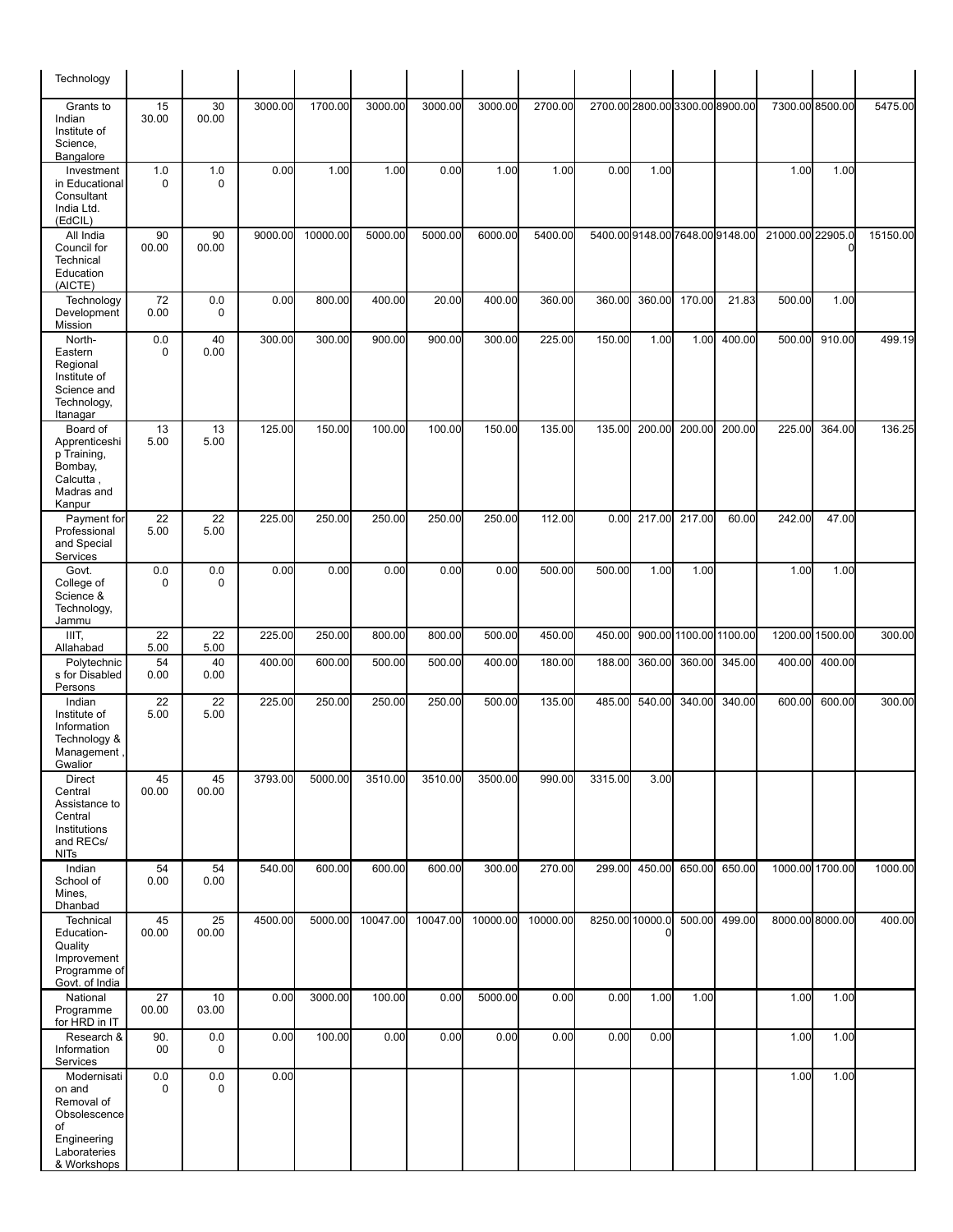| Thrust<br>Areas of<br>Technical                                                                   | 0.0<br>$\mathbf 0$     | 0.0<br>$\mathbf 0$     | 0.00   |         |         |        |         |         |        |                                 |        |        | 1.00   | 1.00            |         |
|---------------------------------------------------------------------------------------------------|------------------------|------------------------|--------|---------|---------|--------|---------|---------|--------|---------------------------------|--------|--------|--------|-----------------|---------|
| Education                                                                                         |                        |                        |        |         |         |        |         |         |        |                                 |        |        |        |                 |         |
| Support to<br>New and<br>Emerging<br>Technology<br>Areas                                          | 450.00                 | 200.00                 | 450.00 | 500.00  | 500.00  | 492.00 | 376.00  | 100.00  | 112.00 | 0.40                            |        | 300.40 | 1.00   | 1.00            |         |
| Informal sector<br>Development                                                                    | 13.00                  | 0.00                   | 0.00   | 15.00   | 0.00    | 0.00   | 0.00    | 0.00    | 0.00   | 0.00                            |        |        |        |                 |         |
| Support for<br>Distance<br>Education and<br>Web-based<br>earning                                  | 450.00                 | 200.00                 | 450.00 | 500.00  | 500.00  | 500.00 | 500.00  | 440.00  | 500.00 | 0.30                            |        |        |        | 597.00          | 597.00  |
| Support for<br>Networking of<br>Institutions for<br>optimization of<br>Resources                  | 13.00                  | 13.00                  | 0.00   | 14.00   | 1.00    | 0.00   | 300.00  | 0.00    | 0.00   | 0.30                            |        |        |        |                 |         |
| Support for<br>National Level<br>Entrance<br>Examination and<br>Competency<br>Based<br>Assessment | 90.00                  | 90.00                  | 0.00   | 100.00  | 0.00    | 0.00   | 0.00    | 0.00    | 0.00   | 0.00                            |        |        |        |                 |         |
| Services<br>Support for                                                                           | 9.00                   | 9.00                   | 0.00   | 10.00   | 0.00    | 0.00   | 0.00    | 0.00    | 0.00   | 0.00                            |        |        |        |                 |         |
| Development of<br>Education<br>Administration                                                     |                        |                        |        |         |         |        |         |         |        |                                 |        |        |        |                 |         |
| National<br>Mission for<br>Technology<br>Education                                                | 9.00                   | 9.00                   | 0.00   | 10.00   | 1.00    | 0.00   | 0.00    | 0.00    | 0.00   | 0.00                            |        |        |        |                 |         |
| International<br><b>Technical Co-</b><br>operation                                                | 90.00                  | 90.00                  | 0.00   | 100.00  | 100.00  | 44.18  | 100.00  | 63.00   | 63.00  | 90.00                           |        | 74.60  | 100.00 | 80.00           |         |
| Vocationalis<br>ation of<br>Education                                                             | 0.0<br>$\Omega$        | 0.0<br>$\mathbf 0$     | 0.00   | 5000.00 | 1500.00 | 709.86 | 5000.00 | 1080.00 |        | 2814.00 1800.00 1300.00 1086.69 |        |        |        | 2000.00 2000.00 | 265.53  |
| New Indian<br>Institute of<br>Information<br>Technology                                           | 0.0<br>$\mathbf 0$     | 0.0<br>0               | 0.00   |         |         |        |         |         |        |                                 |        |        | 500.00 | 1.00            |         |
| New School<br>of Planning &<br>Architecture                                                       | 0.0<br>0               | 0.0<br>0               | 0.00   |         |         |        |         |         |        |                                 |        |        | 500.00 | 1.00            |         |
| Assistance<br>to States for<br>upgradation of<br>Exiting/<br>Setting up of<br>New<br>Polytechnics | $0.0\,$<br>$\mathbf 0$ | 0.0<br>0               | 0.00   |         |         |        |         |         |        |                                 |        |        | 500.00 | 41.00           |         |
| Indian Instt.<br>Of Information<br>Tech., Design<br>&<br>Manufacturing                            | $0.0\,$<br>$\mathbf 0$ | $0.0\,$<br>0           | 0.00   | 0.00    | 50.00   | 0.00   | 1000.00 | 90.00   | 0.00   | 900.00                          |        |        | 100.00 | 1.00            |         |
| Kanchipuram<br>Indian<br>Instt. Of<br>Information,<br>Technology,<br>Jabalpur                     | $0.0\,$<br>$\mathbf 0$ | $0.0\,$<br>$\mathbf 0$ | 0.00   | 0.00    | 50.00   | 0.00   | 1000.00 | 90.00   | 400.00 | 900.00                          | 600.00 | 600.00 |        | 1000.00 1000.00 | 500.00  |
| Setting up<br>of New<br>Polytechnics                                                              | $0.0\,$<br>$\mathbf 0$ | 0.0<br>0               | 0.00   | 0.00    | 0.00    | 0.00   | 0.00    | 1440.00 |        | 0.00 5400.00                    | 1.00   |        |        |                 |         |
| Infrastructu<br>re<br>Development<br>Programme in<br>Polytechnics                                 | $0.0\,$<br>$\mathbf 0$ | $0.0\,$<br>$\mathbf 0$ | 0.00   | 0.00    | 0.00    | 0.00   | 0.00    | 810.00  |        | 0.00 1350.00                    | 1.00   |        |        |                 |         |
| Central<br>Institute of<br>Technology,<br>Kokrajhar                                               | $0.0\,$<br>0           | 0.0<br>0               | 0.00   | 0.00    | 0.00    | 0.00   | 0.00    | 0.00    | 0.00   | 1.00                            | 1.00   |        | 500.00 | 500.00          | 300.00  |
| Indian<br>Institute of<br>Science for<br>Education                                                | $0.0\,$<br>0           | 0.0<br>0               | 0.00   |         |         |        |         |         |        |                                 | 600.00 | 600.00 |        | 5000.00 2000.00 | 1025.00 |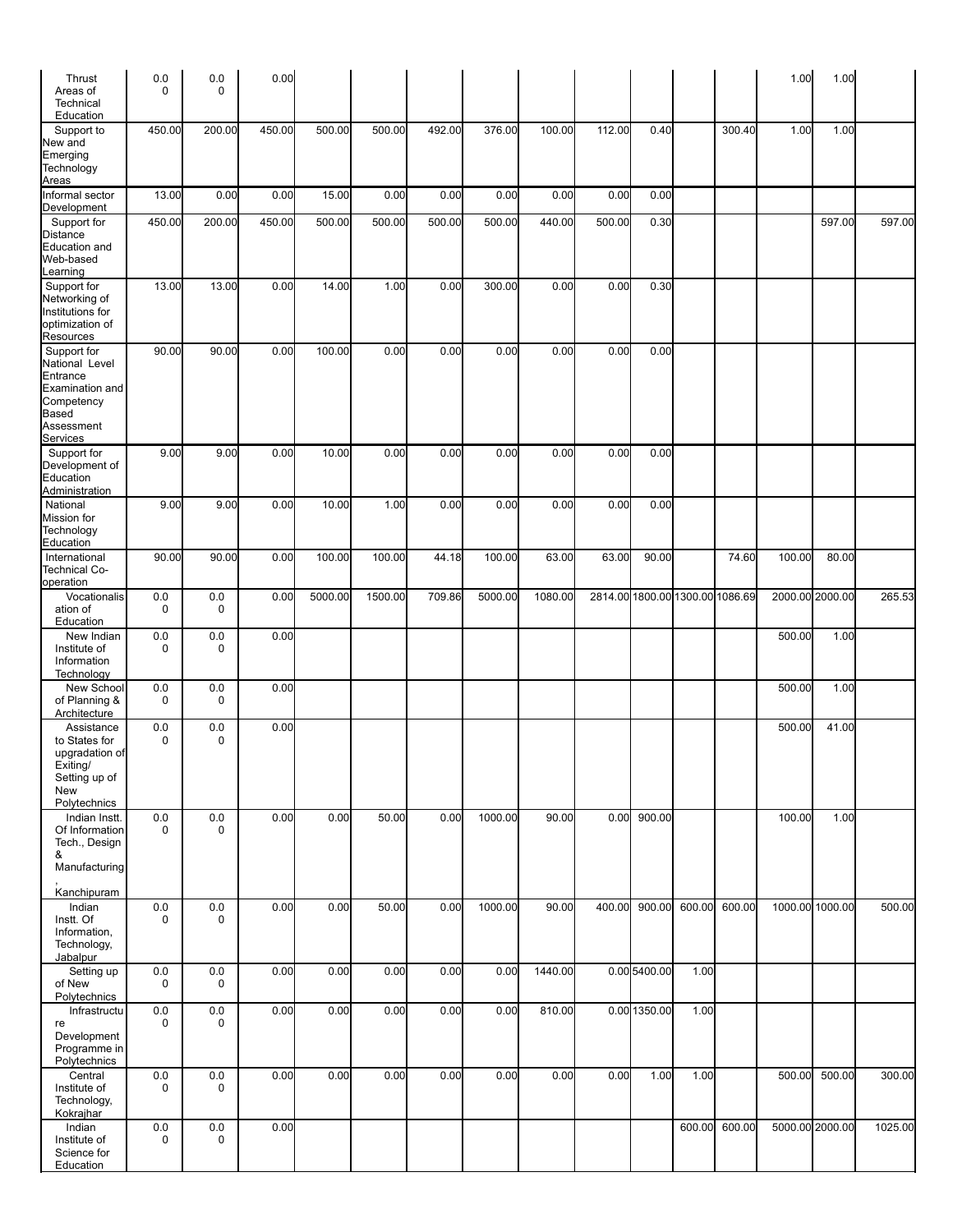| Research<br>$($ IISER $)$ at<br>Pune &<br>Kolkata |         |         |          |          |          |          |          |          |                                  |        |                  |          |
|---------------------------------------------------|---------|---------|----------|----------|----------|----------|----------|----------|----------------------------------|--------|------------------|----------|
| Other                                             | 0.0     | 0.0     | 0.00     |          |          |          |          |          |                                  | 396.00 |                  |          |
| Programmes                                        |         |         |          |          |          |          |          |          |                                  |        |                  |          |
| Total -                                           | 58230.0 | 53788.0 | 60035.69 | 70000.00 | 65000.00 | 62506.08 | 75000.00 | 59792.00 | 61574.00 73340.0 58093.0 71118.2 |        | 93000.00 93221.0 | 54755.47 |
| Technical                                         |         |         |          |          |          |          |          |          |                                  |        |                  |          |
| <b>Education</b>                                  |         |         |          |          |          |          |          |          |                                  |        |                  |          |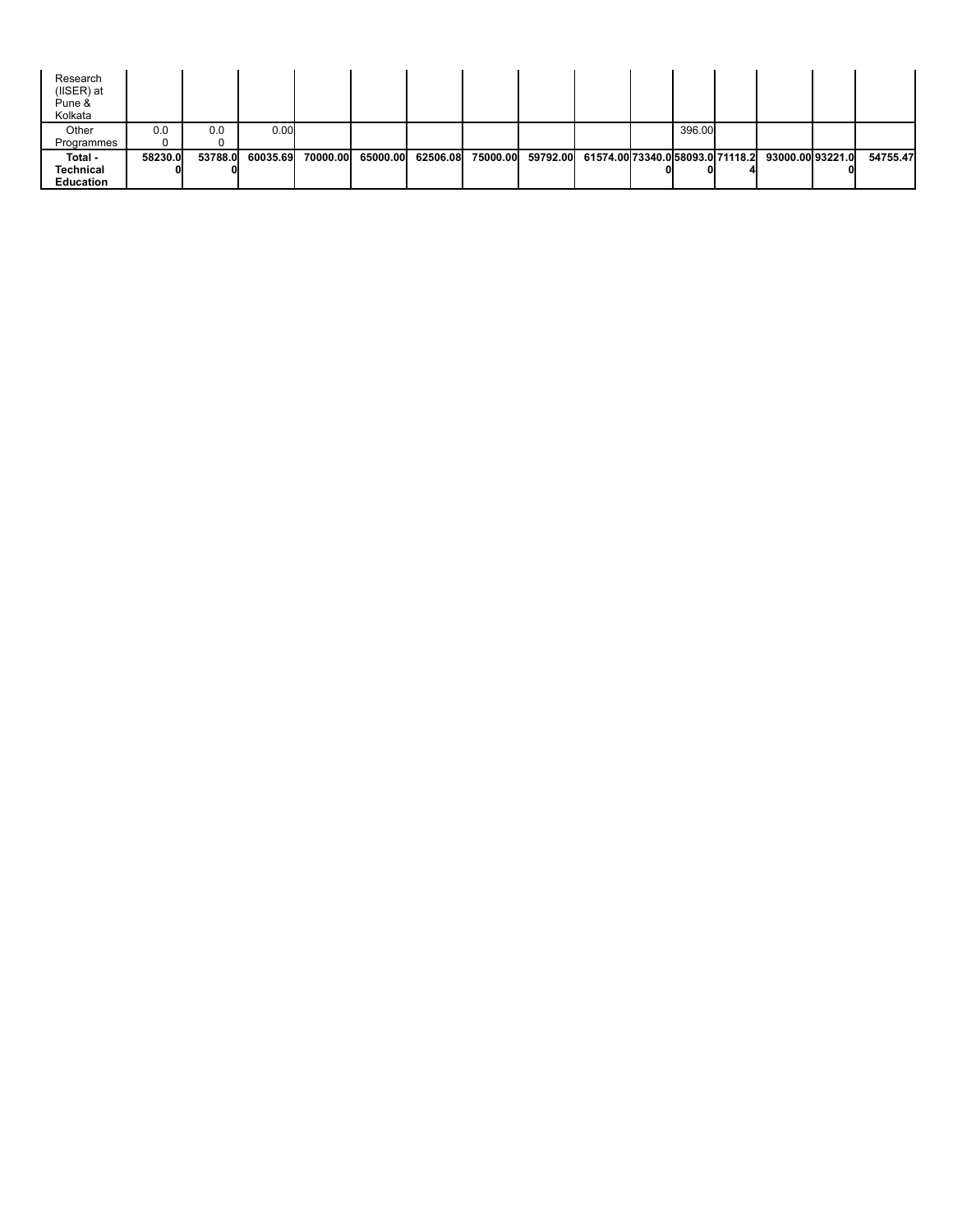### **Appendix- III**

### **OVERALL TRENDS IN EXPENDITURE VIS A VIS BUDGET ESTIMATES /REVISED ESTIMATES IN RECENT YEARS**

**NON-PLAN**

|                                                                                        |                                       |                                     |                                                                                                                                        |                  |                                          |                    |                             |           |                    |          |           |                    | Rs. In Lakhs                            |           |                                                                  |
|----------------------------------------------------------------------------------------|---------------------------------------|-------------------------------------|----------------------------------------------------------------------------------------------------------------------------------------|------------------|------------------------------------------|--------------------|-----------------------------|-----------|--------------------|----------|-----------|--------------------|-----------------------------------------|-----------|------------------------------------------------------------------|
|                                                                                        |                                       | 2002-2003                           |                                                                                                                                        |                  | 2003-2004                                |                    |                             | 2004-2005 |                    |          | 2005-2006 |                    |                                         | 2006-2007 |                                                                  |
| <b>NAME OF</b><br><b>THE</b><br><b>SCHEME/</b><br><b>PROGRAMM</b><br><b>E/ PROJECT</b> | B.E                                   | R.E                                 | <b>ACTUAL</b><br>s                                                                                                                     | B.E              | R.E                                      | <b>ACTUAL</b><br>s | B.E.                        | R.E.      | <b>ACTUAL</b><br>s | B.E.     | R.E.      | <b>ACTUAL</b><br>s | <b>B.E.</b>                             | R. E.     | <b>ACTUAL</b><br><b>SUPTO</b><br><b>DECEMB</b><br><b>ER 2006</b> |
| 10                                                                                     | 1                                     | $\mathbf{2}$                        | 3                                                                                                                                      | 4                | 5                                        | 6                  | $\overline{7}$              | 8         | 9                  | 10       | 11        | 12                 | 13                                      | 14        | 15                                                               |
| <b>SECRETARIAT</b>                                                                     | 2429<br>.00                           | .00                                 | 2405 2156.77                                                                                                                           | 2625.00          | 3242.00                                  | 2638.36            | 2758.00                     | 3021.00   | 2760.00            | 2923.00  | 3013.00   | 2892.17            | 2985.00                                 | 3135.00   | 2366.68                                                          |
| 2.<br><b>SECONDARY</b><br>EDUCATION                                                    | 7184<br>1.00                          | 0.00                                | 7162 71341.90                                                                                                                          | 73938.00         | 73838.00                                 | 73901.53           | 74127.00                    | 77218.00  | 77152.00           | 80410.00 | 86389.00  | 86386.79           | 87708.00                                | 90104.00  | 70104.50                                                         |
| 3. PHYSICAL<br>EDUCATION                                                               | 65.0<br>$\Omega$                      | 0                                   | 65.0 59.30                                                                                                                             | 65.00            | 65.00                                    | 65.00              | 65.00                       | 65.00     | 65.00              | 65.00    | 65.00     | 65.00              | 0.00                                    | 0.00      | 0.00                                                             |
| 4. UNIVERSITY<br>EDUCATION                                                             | 1144<br>58.0<br>0                     | 96.0<br>0                           | 1178 113272.12 115664.00 118318.00 120110.63 115664.00 129022.00 128835.00 131880.00 148959.00                                         |                  |                                          |                    |                             |           |                    |          |           |                    | 148784.30 151356.00 160256.00 112381.06 |           |                                                                  |
| 5.<br>ANGUAGES.                                                                        |                                       |                                     |                                                                                                                                        |                  |                                          |                    |                             |           |                    |          |           |                    |                                         |           |                                                                  |
| A) HINDI                                                                               | 1275<br>.00                           | .00                                 | 1235 1174.54                                                                                                                           | 1340.00          | 1269.00                                  | 1248.80            | 1314.00                     | 1365.00   | 1317.00            | 1409.00  | 1425.00   | 1340.84            | 1438.00                                 | 1438.00   | 1116.88                                                          |
| B) M I L                                                                               | 972.<br>00                            | 855.<br>00                          | 813.29                                                                                                                                 | 842.00           | 813.00                                   | 795.29             | 860.00                      | 860.00    | 822.00             | 900.00   | 900.00    | 862.38             | 862.00                                  | 862.00    | 565.32                                                           |
| C) SANSKRIT                                                                            | 1453<br>.00                           | .00                                 | 1526 1526.00                                                                                                                           | 1600.00          | 1600.00                                  | 1600.00            | 1600.00                     | 1600.00   | 1600.00            | 1650.00  | 1750.00   | 1650.00            | 1785.00                                 | 1785.00   | 910.76                                                           |
| 6.<br>SCHOLARSHIP                                                                      | 235.<br>00                            | 105.<br>00                          | 70.20                                                                                                                                  | 218.00           | 123.00                                   | 61.58              | 222.00                      | 216.00    | 120.00             | 224.00   | 241.00    | 157.91             | 230.00                                  | 251.00    | 39.50                                                            |
| 7. BOOK<br><b>PROMOTION</b>                                                            | 740.<br>00                            | 708.<br>00                          | 702.86                                                                                                                                 | 940.00           | 892.00                                   | 891.35             | 740.00                      | 740.00    | 733.00             | 1000.00  | 1000.00   | 752.22             | 850.00                                  | 850.00    | 420.00                                                           |
| 8. INC/UNESCO<br>TINL                                                                  | 721.<br>00                            | 807.<br>00                          | 756.70                                                                                                                                 | 790.00           | 802.00                                   | 766.11             | 748.00                      | 737.00    | 670.00             | 843.00   | 913.00    | 721.45             | 811.00                                  | 848.00    | 33.61                                                            |
| 9. PLANNING<br>NORMS                                                                   | 238.<br>00                            | 248.<br>00                          | 248.00                                                                                                                                 | 255.00           | 255.00                                   | 253.25             | 265.00                      | 339.00    | 339.00             | 492.00   | 482.00    | 430.34             | 480.00                                  | 480.00    | 242.50                                                           |
| 10.<br>ADMINISTRATI<br>ON                                                              | 373.<br>00                            | 373.<br>00                          | 355.50                                                                                                                                 | 471.00           | 471.00                                   | 366.52             | 471.00                      | 471.00    | 350.00             | 471.00   | 471.00    | 324.01             | 471.00                                  | 471.00    | 17.94                                                            |
| 11. TECHNICAL<br>EDUCATION                                                             | 8146<br>1.00                          | 8.00                                | 8111 78018.91                                                                                                                          | 84492.00         | 81552.00                                 | 77512.71           | 84490.00                    | 84346.00  | 82596.00           | 86733.00 | 83392.00  | 82342.56           | 87652.00                                | 89520.00  | 61831.35                                                         |
|                                                                                        |                                       |                                     |                                                                                                                                        |                  |                                          |                    |                             |           |                    |          |           |                    |                                         |           |                                                                  |
| TOTAL: D/O<br><b>SECONDARY</b>                                                         | 2762<br>61.0<br>0                     | 61.0<br>0                           | 2789 270496.09 283240.00 283240.00 280211.13 283324.00 300000.00 297359.00 309000.00 329000.00 326709.97 336628.00 350000.00 250030.10 |                  |                                          |                    |                             |           |                    |          |           |                    |                                         |           |                                                                  |
| & HIGHER<br>EDU.                                                                       |                                       |                                     |                                                                                                                                        |                  |                                          |                    |                             |           |                    |          |           |                    |                                         |           |                                                                  |
|                                                                                        |                                       |                                     |                                                                                                                                        |                  | BE-<br><b>Budget</b><br><b>Estimates</b> |                    | RE-<br>Revised<br>Estimates |           |                    |          |           |                    |                                         |           |                                                                  |
| 3. SECONDARY<br><b>EDUCATION</b>                                                       |                                       |                                     |                                                                                                                                        |                  |                                          |                    |                             |           |                    |          |           |                    |                                         |           |                                                                  |
| NCERT                                                                                  | 3<br>50<br>0.<br>00                   | 3<br>50<br>0.<br>00                 | 3500.00 3600.00                                                                                                                        |                  | 3600.00                                  | 3600.00            | 3600.00                     | 3625.00   | 3600.00            | 4613.00  | 5613.00   | 5613.00            | 5903.00                                 | 5903.00   | 3000.00                                                          |
| Kendriya<br>Vidyalaya<br>Sangathan                                                     | 5<br>44<br>77<br>.0<br>0              | 5<br>44<br>77<br>.0<br>0            | O.                                                                                                                                     | 54477.0 55900.00 | 55800.00                                 | 55800.00           | 55949.00                    | 58149.00  | 58149.00           | 59894.00 | 63994.00  | 63994.00           | 64600.00                                | 65936.00  | 54423.40                                                         |
| Navodaya<br>Vidyalayas                                                                 | $\overline{1}$<br>22<br>60<br>.0<br>0 | $\mathbf{1}$<br>22<br>60<br>.0<br>0 | 10                                                                                                                                     | 12260.0 13000.00 | 13000.00                                 | 13000.00           | 13100.00                    | 13966.00  | 13966.00           | 14385.00 | 15085.00  | 15085.00           | 15515.00                                | 16515.00  | 11411.00                                                         |
| Educational<br>Facilities to<br>Tibetan Refugee<br>Children<br>(CTSA)                  | $\mathbf{1}$<br>47<br>1.<br>00        | $\mathbf 1$<br>25<br>0.<br>00       | 1010.00 1300.00                                                                                                                        |                  | 1300.00                                  | 1399.00            | 1340.00                     | 1340.00   | 1340.00            | 1380.00  | 1530.00   | 1530.00            | 1530.00                                 | 1560.00   | 1123.13                                                          |
| Other<br>Programmes                                                                    | $\mathbf{1}$<br>33                    | $\mathbf{1}$<br>33                  | 94.90                                                                                                                                  | 138.00           | 138.00                                   | 102.53             | 138.00                      | 138.00    | 97.00              | 138.00   | 167.00    | 164.79             | 160.00                                  | 190.00    | 146.97                                                           |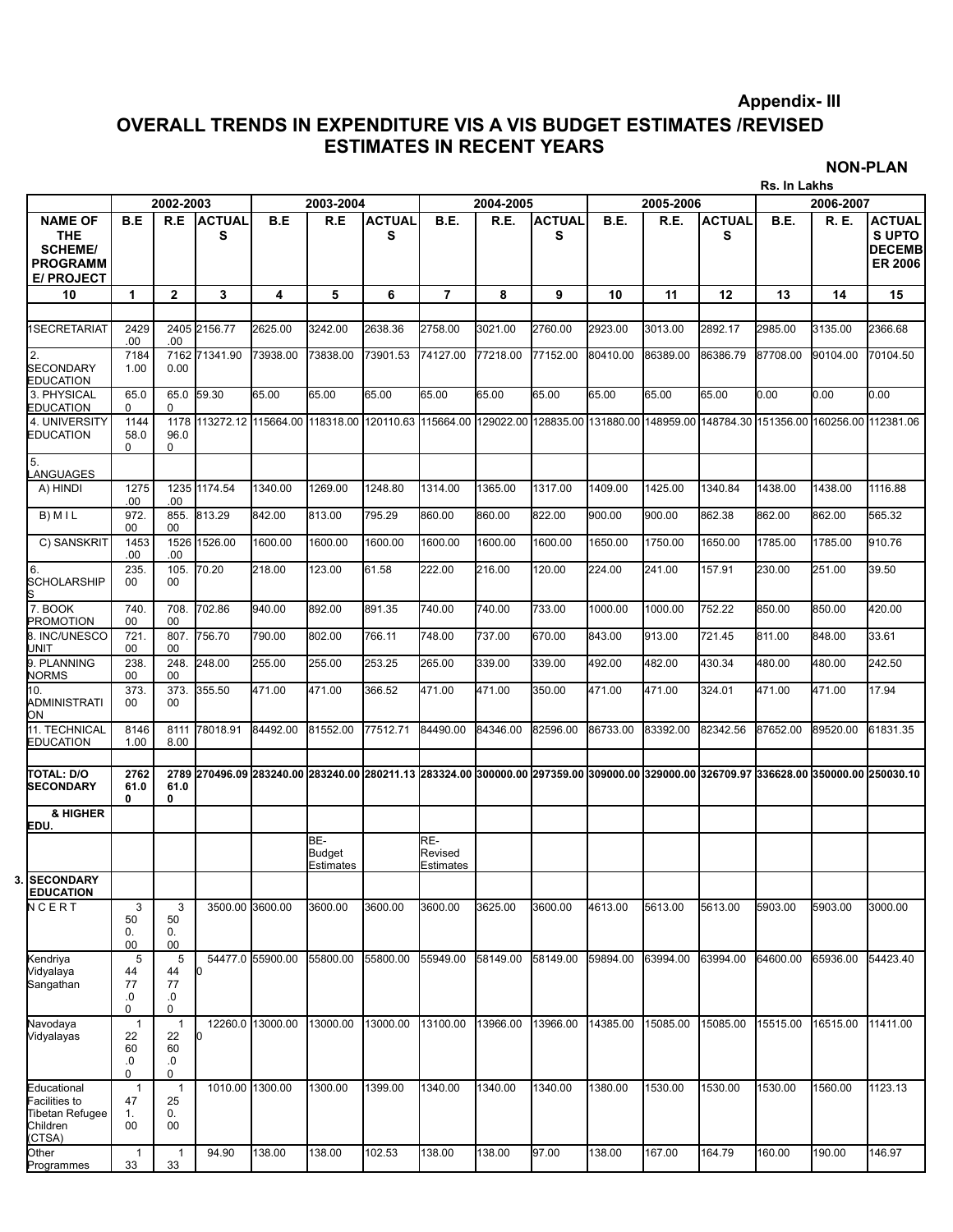|                                                                  | 0.<br>$\mathbf 0$                      | 0.<br>0                         |                                                                                                                                        |          |          |          |          |          |          |          |          |          |          |          |                                                                                                                         |
|------------------------------------------------------------------|----------------------------------------|---------------------------------|----------------------------------------------------------------------------------------------------------------------------------------|----------|----------|----------|----------|----------|----------|----------|----------|----------|----------|----------|-------------------------------------------------------------------------------------------------------------------------|
| Total -<br>Secondary                                             | 7184<br>1.00                           | 7162<br>0.00                    | 71341.90                                                                                                                               | 73938.00 | 73838.00 | 73901.53 | 74127.00 | 77218.00 | 77152.00 | 80410.00 | 86389.00 | 86386.79 | 87708.00 | 90104.00 | 70104.50                                                                                                                |
| <b>Education</b><br>PHYSICAL                                     | 6                                      | 6                               | 59.30                                                                                                                                  | 65.00    | 65.00    | 65.00    | 65.00    | 65.00    | 65.00    | 65.00    | 65.00    | 65.00    | 0.00     | 0.00     | 0.00                                                                                                                    |
| EDU(Promotion<br>of Yoga)<br>Total-                              | 5.<br>00<br>7190                       | 5.<br>00<br>7168                | 71401.20                                                                                                                               | 74003.00 | 73903.00 | 73966.53 | 74192.00 | 77283.00 | 77217.00 | 80475.00 | 86454.00 | 86451.79 | 87708.00 | 90104.00 | 70104.50                                                                                                                |
| Secondary &<br>Physical Edu.                                     | 6.00                                   | 5.00                            |                                                                                                                                        |          |          |          |          |          |          |          |          |          |          |          |                                                                                                                         |
| UNIVERSITY AND<br>HIGHER<br>EDUCATION                            |                                        |                                 |                                                                                                                                        |          |          |          |          |          |          |          |          |          |          |          |                                                                                                                         |
| UGC                                                              | $\overline{1}$<br>10                   | $\overline{1}$<br>10            | 110000.<br>00                                                                                                                          |          |          |          |          |          |          |          |          |          |          |          | 111380.00 111230.00 113230.00 111380.00 118285.00 118285.00 121835.00 138961.00 138961.00 146070.00 156070.00 109552.50 |
|                                                                  | 00<br>0.<br>00                         | 13<br>9.<br>00                  |                                                                                                                                        |          |          |          |          |          |          |          |          |          |          |          |                                                                                                                         |
| GNOU                                                             | $\overline{2}$<br>00<br>.0             | 0<br>.0<br>0                    | 0.00                                                                                                                                   | 100.00   | 0.00     | 0.00     | 100.00   | 0.00     | 0.00     | 100.00   | 0.00     | 0.00     | 100.00   | 0.00     | 0.00                                                                                                                    |
| Improvement in                                                   | 0<br>$\overline{1}$                    | 3                               | 0.00                                                                                                                                   | 100.00   | 3039.00  | 3039.00  | 100.00   | 5900.00  | 5900.00  | 5800.00  | 5800.00  | 5800.00  | 1000.00  | 0.00     | 0.00                                                                                                                    |
| Salary Scales of<br>University &<br>College<br>Teachers          | .0<br>0                                | 79<br>9.<br>00                  |                                                                                                                                        |          |          |          |          |          |          |          |          |          |          |          |                                                                                                                         |
| Indian Council of<br>Social Science<br>Research                  | $\overline{2}$<br>40<br>0.             | $\overline{2}$<br>40<br>0.      | 1775.71 2400.00                                                                                                                        |          | 2400.00  | 2400.00  | 2400.00  | 2400.00  | 2370.00  | 2400.00  | 2400.00  | 2400.00  | 2400.00  | 2400.00  | 1800.00                                                                                                                 |
| Indian Council of                                                | 00<br>5                                | 00<br>$\overline{4}$            | 432.93                                                                                                                                 | 500.00   | 500.00   | 396.91   | 500.00   | 480.00   | 396.00   | 500.00   | 500.00   | 460.93   | 500.00   | 500.00   | 358.59                                                                                                                  |
| Historical<br>Research                                           | 75<br>.0<br>0                          | 50<br>.0<br>0                   |                                                                                                                                        |          |          |          |          |          |          |          |          |          |          |          |                                                                                                                         |
| Association of<br>Indian Univ.                                   | $\boldsymbol{2}$<br>5.<br>00           | $\overline{2}$<br>5.<br>$00\,$  | 25.00                                                                                                                                  | 25.00    | 25.00    | 25.00    | 25.00    | 25.00    | 25.00    | 25.00    | 25.00    | 25.00    | 25.00    | 25.00    | 12.50                                                                                                                   |
| Dr. Zakir<br>Hussain<br>Memorial Trust,<br>Delhi                 | $\overline{\mathbf{4}}$<br>0.<br>00    | $\overline{4}$<br>0.<br>00      | 38.00                                                                                                                                  | 40.00    | 40.00    | 40.00    | 40.00    | 40.00    | 40.00    | 45.00    | 45.00    | 45.00    | 45.00    | 45.00    | 22.50                                                                                                                   |
| Grants to Shastri<br>Indo-Canadian<br>Institutes                 | $\overline{2}$<br>$00\,$<br>.0<br>0    | $\overline{2}$<br>00<br>.0<br>0 | 200.00                                                                                                                                 | 193.00   | 193.00   | 193.00   | 193.00   | 213.00   | 213.00   | 234.00   | 234.00   | 234.00   | 234.00   | 234.00   | 59.94                                                                                                                   |
| IIAS, Simla                                                      | 4<br>50<br>.0                          | 3<br>75<br>0.                   | 366.03                                                                                                                                 | 400.00   | 400.00   | 329.72   | 400.00   | 380.00   | 374.00   | 400.00   | 400.00   | 330.00   | 400.00   | 400.00   | 200.00                                                                                                                  |
| Grants to                                                        | 0<br>$\mathbf{1}$                      | 0<br>$\mathbf{1}$               | 10.00                                                                                                                                  | 10.00    | 10.00    | 10.00    | 10.00    | 10.00    | 10.00    | 10.00    | 10.00    | 10.00    | 10.00    | 10.00    |                                                                                                                         |
| Institutions of<br>Higner Learning<br>of All India<br>Importance | 0.<br>00                               | 0.<br>00                        |                                                                                                                                        |          |          |          |          |          |          |          |          |          |          |          |                                                                                                                         |
| Refund of<br>Income-Tax                                          | 3<br>0.<br>$00\,$                      | 3<br>0.<br>$00\,$               | 21.14                                                                                                                                  | 30.00    | 30.00    | 30.40    | 30.00    | 33.00    | 33.00    | 35.00    | 42.00    | 42.00    | 35.00    | 35.00    |                                                                                                                         |
| National<br>Research                                             | 4<br>5.                                | 1<br>0.                         | 0.90                                                                                                                                   | 45.00    | 10.00    | 2.16     | 45.00    | 45.00    | 15.00    | 45.00    | 45.00    | 7.15     | 40.00    | 40.00    | 21.03                                                                                                                   |
| Professors<br>Other Items                                        | $00\,$<br>$\mathbf{2}$<br>0.           | $00\,$<br>1<br>.0               | 0.00                                                                                                                                   | 1.00     | 1.00     | 0.00     | 1.00     | 1.00     | 0.00     | 1.00     | 1.00     | 0.26     | 1.00     | 1.00     |                                                                                                                         |
| Short Term                                                       | $\mathbf 0$                            | 0                               |                                                                                                                                        |          |          |          |          |          |          | 0.00     |          |          |          |          |                                                                                                                         |
| Americal Edn.<br>Programme                                       |                                        |                                 |                                                                                                                                        |          |          |          |          |          |          |          |          |          |          |          |                                                                                                                         |
| CPR                                                              | $\overline{2}$<br>80<br>.0<br>$\Omega$ | $\overline{2}$<br>17<br>.0<br>0 | 202.41                                                                                                                                 | 240.00   | 240.00   | 214.44   | 240.00   | 235.00   | 200.00   | 250.00   | 250.00   | 222.96   | 250.00   | 250.00   | 108.00                                                                                                                  |
| Irrecoverable<br>Loan written off                                | $\mathbf 0$<br>0.<br>0                 | 0<br>.0<br>0                    | 0.00                                                                                                                                   | 0.00     | 0.00     | 0.00     | 0.00     | 775.00   | 774.00   | 0.00     |          |          |          |          |                                                                                                                         |
| Setting up of<br>Commonwealth                                    | 2<br>$00\,$                            | $\overline{2}$<br>00            | 200.00                                                                                                                                 | 200.00   | 200.00   | 200.00   | 200.00   | 200.00   | 200.00   | 200.00   | 246.00   | 246.00   | 246.00   | 246.00   | 246.00                                                                                                                  |
| University (COL)                                                 | .0<br>0                                | .0<br>0                         |                                                                                                                                        |          |          |          |          |          |          |          |          |          |          |          |                                                                                                                         |
| Total -<br>University & Hr.<br>Edu.                              | 1144<br>58.0<br>0                      | 96.0<br>0                       | 1178 148272.12 115664.00 118318.00 120110.63 115664.00 129022.00 128835.00 131880.00 148959.00 148784.30 151356.00 160256.00 112381.06 |          |          |          |          |          |          |          |          |          |          |          |                                                                                                                         |
| <b>DEVELOPMENT</b><br>þF                                         |                                        |                                 |                                                                                                                                        |          |          |          |          |          |          |          |          |          |          |          |                                                                                                                         |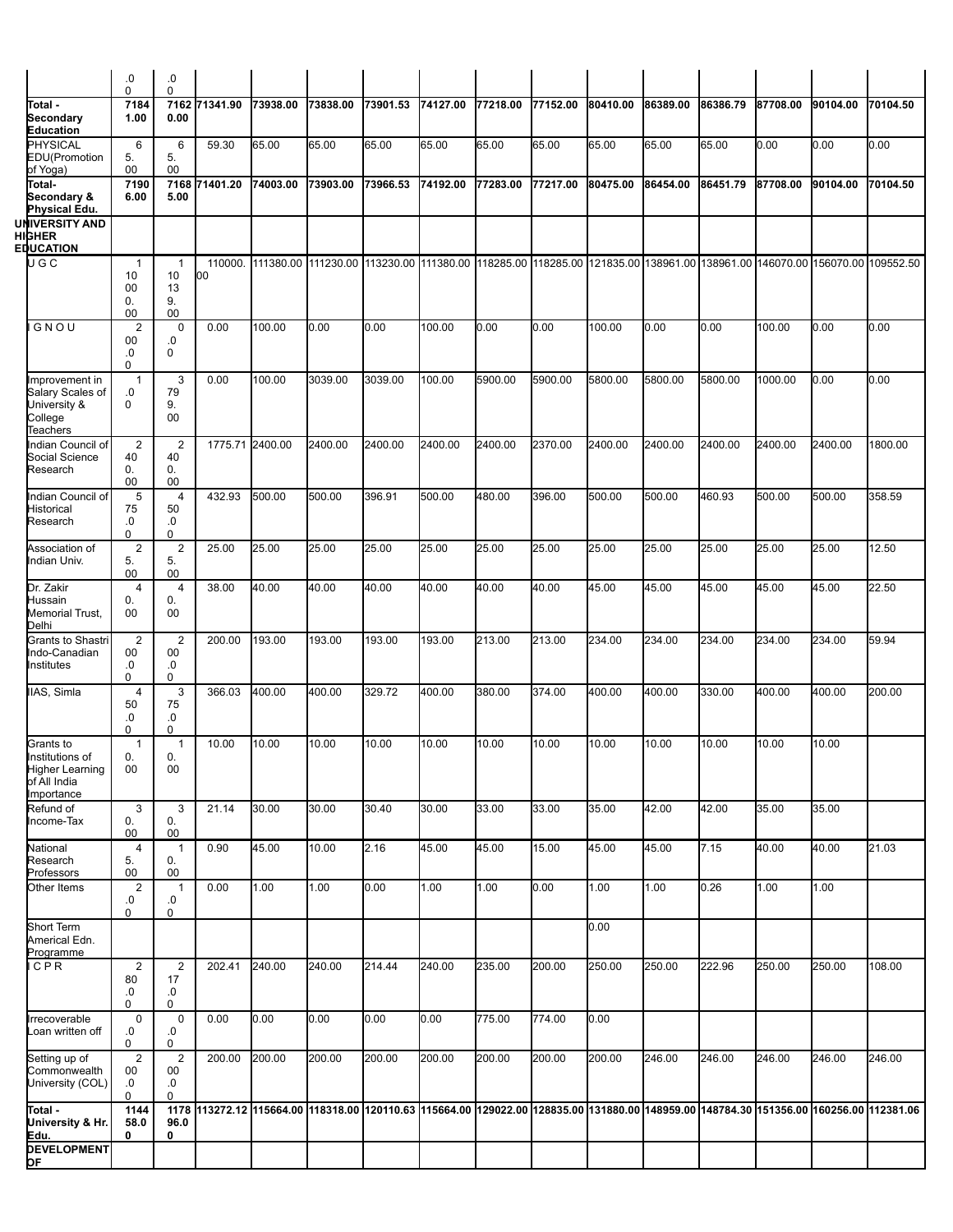| LALANGUAGES                                                                                      |                                     |                                        |                 |         |         |         |         |         |         |         |         |         |         |         |         |
|--------------------------------------------------------------------------------------------------|-------------------------------------|----------------------------------------|-----------------|---------|---------|---------|---------|---------|---------|---------|---------|---------|---------|---------|---------|
| A)<br><b>HINDI</b>                                                                               |                                     |                                        |                 |         |         |         |         |         |         |         |         |         |         |         |         |
| Directorate of<br>Hindi                                                                          | 5<br>37<br>.0                       | 5<br>10<br>.0                          | 451.22          | 550.00  | 491.00  | 474.69  | 524.00  | 553.00  | 516.00  | 572.00  | 572.00  | 538.76  | 576.00  | 576.00  | 486.25  |
| Commission for<br>Scientific and<br>Technology                                                   | 0<br>$\mathbf{1}$<br>38<br>.0       | 0<br>$\mathbf{1}$<br>25<br>.0          | 123.32          | 140.00  | 128.00  | 124.11  | 140.00  | 142.00  | 131.00  | 147.00  | 163.00  | 146.23  | 157.00  | 157.00  | 111.63  |
| Terminology<br>Grants to Hindi<br>Shikshan                                                       | 0<br>6<br>00                        | 0<br>6<br>00                           | 600.00          | 650.00  | 650.00  | 650.00  | 650.00  | 670.00  | 670.00  | 690.00  | 690.00  | 655.85  | 705.00  | 705.00  | 519.00  |
| Mandal, Agra                                                                                     | .0<br>$\Omega$                      | .0<br>$\Omega$                         |                 |         |         |         |         |         |         |         |         |         |         |         |         |
| Total - Hindi<br>Division<br>B) MIL                                                              | 1275<br>.00                         | 1235<br>.00                            | 1174.54         | 1340.00 | 1269.00 | 1248.80 | 1314.00 | 1365.00 | 1317.00 | 1409.00 | 1425.00 | 1340.84 | 1438.00 | 1438.00 | 1116.88 |
| <b>DIVISION</b>                                                                                  |                                     |                                        |                 |         |         |         |         |         |         |         |         |         |         |         |         |
| Regional<br>anguage<br>Centres *                                                                 | 5<br>95<br>.0<br>0                  | 5<br>13<br>.0<br>0                     | 487.36          | 0.00    | 0.00    | 0.00    | 0.00    | 0.00    | 0.00    | 0.00    |         |         |         |         |         |
| Central Institute<br>of Indian<br>Languages,<br>Mysore & RLC                                     | $\overline{2}$<br>97<br>.0<br>0     | $\overline{2}$<br>62<br>.0<br>$\Omega$ | 245.93          | 762.00  | 733.00  | 715.29  | 780.00  | 780.00  | 742.00  | 820.00  | 820.00  | 782.38  | 787.00  | 787.00  | 500.32  |
| Production of<br>Books in<br>Regional<br>Languages                                               | 8<br>0.<br>00                       | 8<br>0.<br>00                          | 80.00           | 80.00   | 80.00   | 80.00   | 80.00   | 80.00   | 80.00   | 80.00   | 80.00   | 80.00   | 75.00   | 75.00   | 65.00   |
| Total - M I L<br><b>DIVISION</b>                                                                 | 972.<br>00                          | 855.<br>00                             | 813.29          | 842.00  | 813.00  | 795.29  | 860.00  | 860.00  | 822.00  | 900.00  | 900.00  | 862.38  | 862.00  | 862.00  | 565.32  |
| C) SANSKRIT<br><b>DIVISION</b>                                                                   |                                     |                                        |                 |         |         |         |         |         |         |         |         |         |         |         |         |
| Rashtriya                                                                                        | $\mathbf{1}$                        | $\mathbf{1}$                           | 1526.00 1600.00 |         | 1600.00 | 1600.00 | 1600.00 | 1600.00 | 1600.00 | 1650.00 | 1750.00 | 1650.00 | 1785.00 | 1785.00 | 910.76  |
| Sanskrit                                                                                         | 45                                  | 52                                     |                 |         |         |         |         |         |         |         |         |         |         |         |         |
| Sansthan                                                                                         | 3.<br>00                            | 6.<br>00                               |                 |         |         |         |         |         |         |         |         |         |         |         |         |
| Total -<br>SANSKRIT<br><b>DIVISION</b>                                                           | 1453<br>.00                         | 1526<br>.00                            | 1526.00         | 1600.00 | 1600.00 | 1600.00 | 1600.00 | 1600.00 | 1600.00 | 1650.00 | 1750.00 | 1650.00 | 1785.00 | 1785.00 | 910.76  |
|                                                                                                  |                                     |                                        |                 |         |         |         |         |         |         |         |         |         |         |         |         |
| Total -<br><b>DEVELOPMEN</b><br>Т ОҒ                                                             | 3700<br>.00                         | 3616<br>.00                            | 3513.83         | 3782.00 | 3682.00 | 3644.09 | 3774.00 | 3825.00 | 3739.00 | 3959.00 | 4075.00 | 3853.22 | 4085.00 | 4085.00 | 2592.96 |
| <b>ANGUAGES</b>                                                                                  |                                     |                                        |                 |         |         |         |         |         |         |         |         |         |         |         |         |
|                                                                                                  |                                     |                                        |                 |         |         |         |         |         |         |         |         |         |         |         |         |
| <b>GENERAL</b>                                                                                   |                                     |                                        |                 |         |         |         |         |         |         |         |         |         |         |         |         |
| <b>SCHOLARSHIPS</b><br>Scholarships to<br>Students from<br>Non-Hindi<br>Speaking                 | $\mathbf{1}$<br>50<br>.0<br>0       | 5<br>0.<br>00                          | 15.35           | 150.00  | 49.31   | 10.37   | 148.31  | 150.00  | 82.00   | 150.00  | 150.00  | 101.13  | 150.00  | 150.00  | 15.63   |
| States/UTs<br>Loan<br><b>Scholarships</b><br>Schemes Written                                     | $\overline{2}$<br>0.<br>$\mathbf 0$ | 4<br>0.<br>0                           | 8.70            | 2.00    | 2.00    | 1.00    | 2.00    | 2.00    | 1.00    | 2.00    | 2.00    |         | 2.00    | 2.00    |         |
| Off<br>National<br>Scholarship for<br>Studies Abroad                                             | $\mathbf{1}$<br>.0<br>$\mathbf 0$   | 3<br>.0<br>0                           | 0.00            | 0.00    | 0.00    | 0.00    | 0.00    | 0.00    | 0.00    | 0.00    |         |         |         |         |         |
| <b>Indian Scholars</b><br>Going Abroad -<br>Scholarships<br>offered by<br>Foreign<br>Governments | 8<br>0.<br>00                       | 4<br>8.<br>00                          | 46.15           | 65.99   | 69.99   | 50.21   | 69.99   | 60.30   | 37.00   | 70.00   | 80.00   | 49.78   | 70.00   | 82.00   | 23.87   |
| Other Items                                                                                      | $\overline{2}$<br>.0<br>0           | $\mathbf 0$<br>.0<br>0                 | 0.00            | 0.01    | 1.70    | 0.00    | 0.01    | 0.01    | 0.00    | 0.01    | 0.01    | 7.00    |         |         |         |
| Other Charges-<br>YMCA                                                                           | $\mathsf 0$<br>.0<br>0              | $\mathbf 0$<br>.0<br>0                 | 0.00            | 0.00    | 0.00    | 0.00    | 1.69    | 3.69    | 0.00    | 1.99    | 8.99    |         | 8.00    | 17.00   |         |
| Total -<br>SCHOLARSHIP                                                                           | 235.<br>00                          | 105.<br>00                             | 70.20           | 218.00  | 123.00  | 61.58   | 222.00  | 216.00  | 120.00  | 224.00  | 241.00  | 157.91  | 230.00  | 251.00  | 39.50   |
| вфок                                                                                             |                                     |                                        |                 |         |         |         |         |         |         |         |         |         |         |         |         |
| <b>PROMOTION</b><br>Grants to                                                                    | $\overline{7}$                      | 6                                      | 673.91          | 900.00  | 860.00  | 860.00  | 700.00  | 700.00  | 700.00  | 960.00  | 960.00  | 752.22  | 850.00  | 850.00  | 420.00  |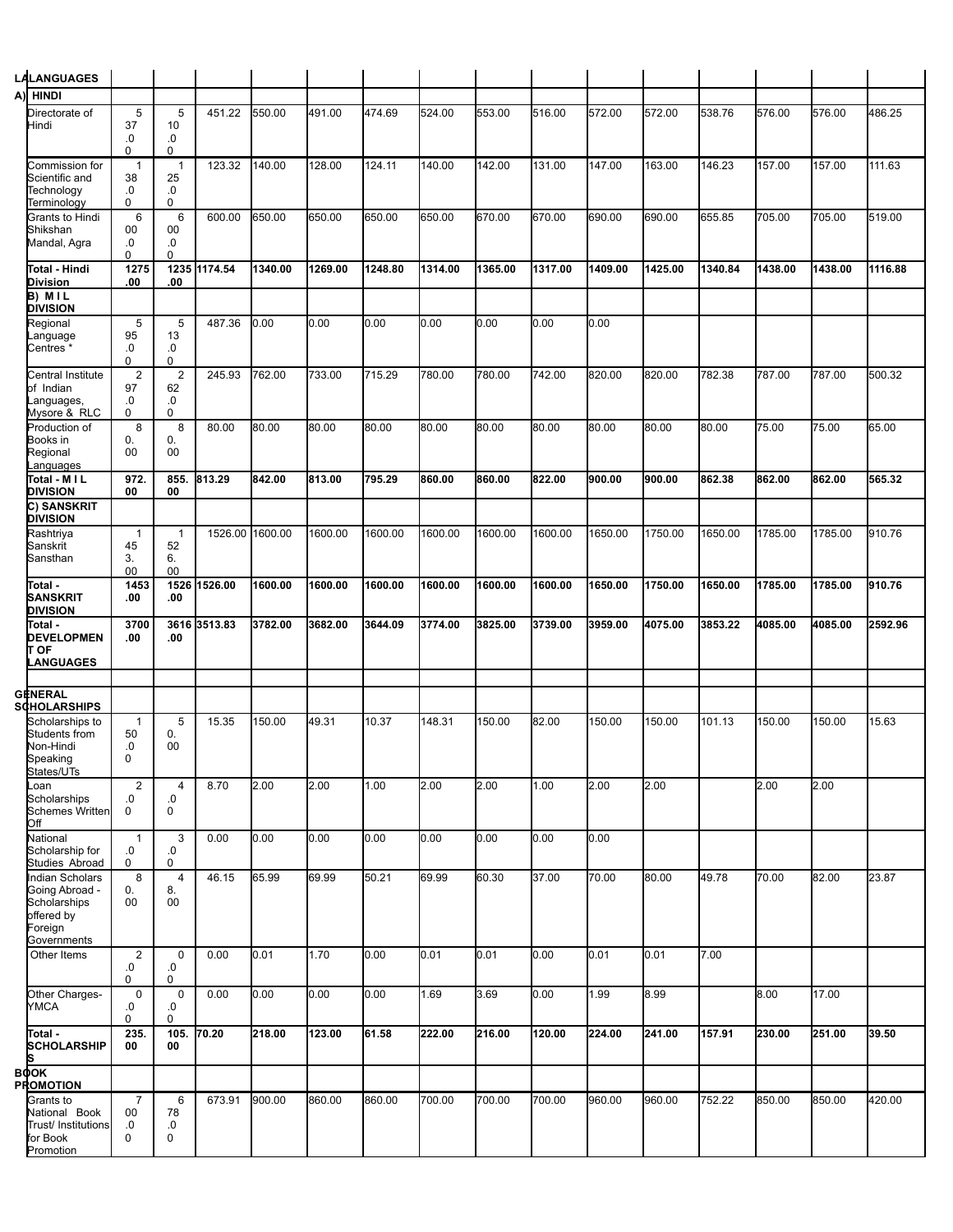| International                        | $\overline{4}$       | 3                    | 28.95           | 40.00            | 32.00    | 31.35    | 40.00    | 40.00    | 33.00    | 40.00    | 40.00    |          |          |          |          |
|--------------------------------------|----------------------|----------------------|-----------------|------------------|----------|----------|----------|----------|----------|----------|----------|----------|----------|----------|----------|
| Copyright                            | 0.                   | 0.                   |                 |                  |          |          |          |          |          |          |          |          |          |          |          |
| Union - India's<br>Contribution to   | 00                   | 00                   |                 |                  |          |          |          |          |          |          |          |          |          |          |          |
| <b>WIPO</b>                          |                      |                      |                 |                  |          |          |          |          |          |          |          |          |          |          |          |
| Total - BOOK                         | 740.                 | 708.                 | 702.86          | 940.00           | 892.00   | 891.35   | 740.00   | 740.00   | 733.00   | 1000.00  | 1000.00  | 752.22   | 850.00   | 850.00   | 420.00   |
| <b>PROMOTION</b>                     | 00                   | 00                   |                 |                  |          |          |          |          |          |          |          |          |          |          |          |
| <b>INC/ UNESCO</b>                   | 721.<br>00           | 807.<br>00           | 756.70          | 790.00           | 802.00   | 766.11   | 748.00   | 737.00   | 670.00   | 843.00   | 913.00   | 721.45   | 811.00   | 848.00   | 33.61    |
| PLAANNING                            |                      |                      |                 |                  |          |          |          |          |          |          |          |          |          |          |          |
| <b>NORMS</b>                         |                      |                      |                 |                  |          |          |          |          |          |          |          |          |          |          |          |
| National Institute<br>of Educational | $\overline{2}$<br>38 | $\overline{2}$<br>48 | 248.00          | 255.00           | 255.00   | 253.25   | 265.00   | 275.00   | 275.00   | 265.00   | 277.00   | 271.94   | 270.00   | 270.00   | 135.00   |
| Planning and                         | .0                   | .0                   |                 |                  |          |          |          |          |          |          |          |          |          |          |          |
| Administration                       | $\Omega$             | 0                    |                 |                  |          |          |          |          |          |          |          |          |          |          |          |
| National                             | $\mathbf 0$          | $\mathbf 0$<br>.0    | 0.00            | 0.00             | 0.00     | 0.00     | 0.00     | 64.00    | 64.00    | 227.00   | 205.00   | 158.40   | 210.00   | 210.00   | 107.50   |
| Commission for<br>Minority           | .0<br>$\Omega$       | $\mathbf 0$          |                 |                  |          |          |          |          |          |          |          |          |          |          |          |
| Educational                          |                      |                      |                 |                  |          |          |          |          |          |          |          |          |          |          |          |
| Institutions                         |                      |                      |                 |                  |          |          |          |          |          |          |          |          |          |          |          |
| <b>TOTAL-</b><br><b>PLANNING</b>     | 238<br>00            | 248.<br>00           | 248.00          | 255.00           | 255.00   | 253.25   | 265.00   | 339.00   | 339.00   | 492.00   | 482.00   | 430.34   | 480.00   | 480.00   | 242.50   |
| <b>NORMS</b>                         |                      |                      |                 |                  |          |          |          |          |          |          |          |          |          |          |          |
| Administration                       |                      |                      |                 |                  |          |          |          |          |          |          |          |          |          |          |          |
| EXP. UPTO on                         | 3                    | 3                    | 22.79           | 35.00            | 35.00    | 28.53    | 35.00    | 35.00    | 35.00    | 35.00    | 35.00    | 14.58    | 35.00    | 35.00    | 17.94    |
| Seminars,<br>Committees,             | 5.<br>$00\,$         | 5.<br>00             |                 |                  |          |          |          |          |          |          |          |          |          |          |          |
| Meetings etc.                        |                      |                      |                 |                  |          |          |          |          |          |          |          |          |          |          |          |
| TA/DA to Non-                        |                      |                      |                 |                  |          |          |          |          |          |          |          |          |          |          |          |
| official Members<br>Educational      | 3                    | 3                    | 332.71          | 436.00           | 436.00   | 337.99   | 436.00   | 436.00   | 315      | 436.00   | 436.00   | 309.43   | 436.00   | 436.00   |          |
| Institutions                         | 38                   | 38                   |                 |                  |          |          |          |          |          |          |          |          |          |          |          |
| Abroad                               | .0                   | .0                   |                 |                  |          |          |          |          |          |          |          |          |          |          |          |
| Total -                              | 0<br>373             | $\Omega$<br>373      | 355.50          | 471.00           | 471.00   | 366.52   | 471.00   | 471.00   | 350.00   | 471.00   | 471.00   | 324.01   | 471.00   | 471.00   | 17.94    |
| ADMINISTRATI                         | 00                   | 00                   |                 |                  |          |          |          |          |          |          |          |          |          |          |          |
| ЮN                                   |                      |                      |                 |                  |          |          |          |          |          |          |          |          |          |          |          |
| TECHNICAL<br><b>EDUCATION</b>        |                      |                      |                 |                  |          |          |          |          |          |          |          |          |          |          |          |
| Community                            | $\overline{2}$       | 2                    | 160.67          | 200.00           | 200.00   | 87.10    | 200.00   | 80.00    | 0.00     | 100.00   |          |          | 0.00     | 0.00     |          |
| Polytechnics                         | 00                   | 00                   |                 |                  |          |          |          |          |          |          |          |          |          |          |          |
|                                      | .0<br>$\Omega$       | .0<br>$\Omega$       |                 |                  |          |          |          |          |          |          |          |          |          |          |          |
| Grants to Indian                     | $\overline{4}$       | 4                    |                 | 43365.0 44902.00 | 44902.00 | 43515.00 | 44902.00 | 43702.00 | 43862.00 | 42800.00 | 41800.00 | 41759.00 | 43000.00 | 42100.00 | 29735.75 |
| Institutes of                        | 38                   | 38                   | ю               |                  |          |          |          |          |          |          |          |          |          |          |          |
| Technology                           | 00<br>.0             | 00<br>.0             |                 |                  |          |          |          |          |          |          |          |          |          |          |          |
|                                      | 0                    | 0                    |                 |                  |          |          |          |          |          |          |          |          |          |          |          |
| Grants to                            | $\mathbf{1}$         | $\mathbf{1}$         | 11802.0         | 13669.00         | 13669.00 | 13669.00 | 15642.00 | 19560.00 | 19560.00 | 19566.00 | 19546.00 | 19258.50 | 0.00     | 0.00     |          |
| Regional<br>Engineering              | 18<br>13             | 18<br>13             | 10              |                  |          |          |          |          |          |          |          |          |          |          |          |
| Colleges/                            | 0.                   | .0                   |                 |                  |          |          |          |          |          |          |          |          |          |          |          |
| National                             | 0                    | 0                    |                 |                  |          |          |          |          |          |          |          |          |          |          |          |
| Institutes of<br>Technology          |                      |                      |                 |                  |          |          |          |          |          |          |          |          |          |          |          |
| BOAT <sub>S</sub> -                  | $\mathbf{1}$         | $\mathbf{1}$         |                 | 1000.00 1000.00  | 1000.00  | 997.96   | 1000.00  | 1049.00  | 1000.00  | 1080.00  | 1080.00  | 1080.00  | 1080.00  | 1220.00  | 810.00   |
| Programme for                        | $00\,$               | 00                   |                 |                  |          |          |          |          |          |          |          |          |          |          |          |
| Apprenticeship<br>Training-          | 0.<br>00             | 0.<br>00             |                 |                  |          |          |          |          |          |          |          |          |          |          |          |
| Scholarships &                       |                      |                      |                 |                  |          |          |          |          |          |          |          |          |          |          |          |
| Stipends                             |                      |                      |                 |                  |          |          |          |          |          |          |          |          |          |          |          |
| Grants to Indian<br>Institutes of    | $\overline{4}$<br>97 | 4<br>97              | 2837.00 4973.00 |                  | 4973.00  | 2505.00  | 3000.00  | 2200.00  | 1302.00  | 3000.00  | 1791.00  | 1790.17  | 3000.00  | 3900.00  | 1534.25  |
| Management                           | 3.                   | 3.                   |                 |                  |          |          |          |          |          |          |          |          |          |          |          |
|                                      | 00                   | 00                   |                 |                  |          |          |          |          |          |          |          |          |          |          |          |
| Revision of Pay<br>Scales of         | 5<br>0.              | 6<br>2.              | 0.00            | 2.00             | 62.00    | 61.65    | 0.00     | 0.00     | 0.00     | 0.00     |          |          |          |          |          |
| Teachers of                          | 00                   | 00                   |                 |                  |          |          |          |          |          |          |          |          |          |          |          |
| Technical                            |                      |                      |                 |                  |          |          |          |          |          |          |          |          |          |          |          |
| Institutions -<br>Assistance to      |                      |                      |                 |                  |          |          |          |          |          |          |          |          |          |          |          |
| Institutes /Cells                    |                      |                      |                 |                  |          |          |          |          |          |          |          |          |          |          |          |
| in States                            |                      |                      |                 |                  |          |          |          |          |          |          |          |          |          |          |          |
| Grants to Indian<br>Institute of     | 8<br>00              | 8<br>00              |                 | 8000.00 8200.00  | 8200.00  | 8200.00  | 8200.00  | 8200.00  | 8200.00  | 8300.00  | 8200.00  | 8200.00  | 8300.00  | 8300.00  | 6225.00  |
| Science,                             | 0.                   | 0.                   |                 |                  |          |          |          |          |          |          |          |          |          |          |          |
| Bangalore                            | 00                   | 00                   |                 |                  |          |          |          |          |          |          |          |          |          |          |          |
| AICTE                                | 3<br>00              | 3<br>00              |                 | 3000.00 3000.00  | 0.00     | 0.00     | 3000.00  | 1000.00  | 1000.00  | 1000.00  | 448.00   | 0.00     | 21000.00 | 22183.00 | 16000.00 |
|                                      | 0.                   | 0.                   |                 |                  |          |          |          |          |          |          |          |          |          |          |          |
|                                      | 00                   | $00\,$               |                 |                  |          |          |          |          |          |          |          |          |          |          |          |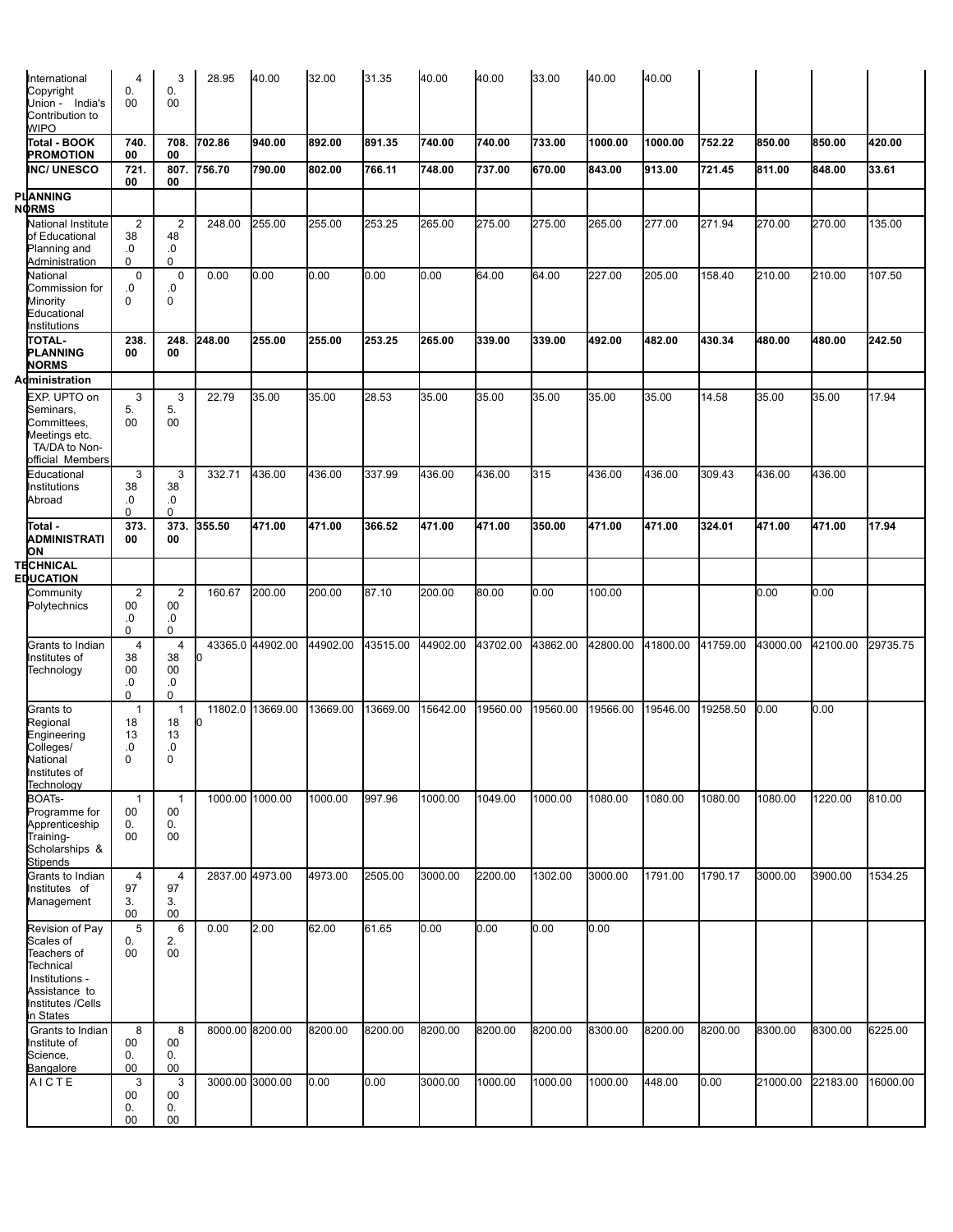| Board of<br>Apprenticeship<br>Training,<br>Bombay,<br>Calcutta Kanpur<br>and Madras            | $\overline{2}$<br>00<br>.0<br>$\mathbf 0$ | $\overline{2}$<br>00<br>.0<br>0       | 200.00          | 200.00   | 200.00   | 186.02   | 200.00   | 218.00   | 218.00   | 218.00   | 258.00   | 257.44   | 258.00   | 318.00   | 193.68   |
|------------------------------------------------------------------------------------------------|-------------------------------------------|---------------------------------------|-----------------|----------|----------|----------|----------|----------|----------|----------|----------|----------|----------|----------|----------|
| Asian Institutes<br>of Technology,<br>Bangkok                                                  | $\overline{2}$<br>5.<br>00                | $\overline{2}$<br>5.<br>$00\,$        | 10.24           | 25.00    | 25.00    | 19.98    | 25.00    | 25.00    | 13.00    | 26.00    | 35.00    | 6.80     | 26.00    | 36.00    |          |
| International<br>Technical<br>Cooperation                                                      | 5<br>0.<br>00                             | 5<br>0.<br>00                         | 0.00            | 50.00    | 50.00    | 0.00     | 50.00    | 1.00     | 0.00     | 1.00     | 1.00     |          | 1.00     | 1.00     |          |
| N.I.I.E., Mumbai                                                                               | 8<br>00<br>.0<br>$\Omega$                 | 6<br>50<br>.0<br>0                    | 650.00          | 800.00   | 800.00   | 800.00   | 800.00   | 800.00   | 567.00   | 800.00   | 800.00   | 705.41   | 1100.00  | 1700.00  | 514.32   |
| N.I.F.F.T., Ranchi                                                                             | 6<br>00<br>0.<br>0                        | 3<br>95<br>.0<br>0                    | 364.00          | 471.00   | 471.00   | 471.00   | 471.00   | 471.00   | 471.00   | 471.00   | 471.00   | 471.00   | 471.00   | 471.00   | 317.75   |
| S.P.A., New<br>Delhi                                                                           | 6<br>00<br>.0<br>0                        | 6<br>$00\,$<br>.0<br>0                | 410.00          | 600.00   | 600.00   | 600.00   | 600.00   | 600.00   | 600.00   | 600.00   | 600.00   | 600.00   | 620.00   | 600.00   | 300.00   |
| National<br>Institutes of<br>Technical<br>Teachers<br>Training &<br>Research                   | $\mathbf{1}$<br>60<br>0.<br>00            | 1<br>60<br>0.<br>00                   | 1470.00         | 1600.00  | 1600.00  | 1600.00  | 1600.00  | 1640.00  | 1640.00  | 1700.00  | 1675.00  | 1672.24  | 1770.00  | 1770.00  | 1252.85  |
| Indian School of<br>Mines, Dhanbad                                                             | $\mathbf{1}$<br>45<br>0.<br>00            | $\mathbf{1}$<br>45<br>0.<br>00        | 1450.00 1500.00 |          | 1500.00  | 1500.00  | 1500.00  | 1500.00  | 1500.00  | 1545.00  | 1561.00  | 1561.00  | 1600.00  | 1665.00  | 1170.00  |
| I.I.I.T, Alahabad                                                                              | $\overline{4}$<br>50<br>0.<br>$\mathbf 0$ | $\overline{4}$<br>50<br>$\Omega$<br>0 | 450.00          | 450.00   | 450.00   | 450.00   | 450.00   | 450.00   | 450.00   | 463.00   | 463.00   | 463.00   | 463.00   | 463.00   |          |
| S.L.I.E.T.,<br>Sangrur                                                                         | $\mathbf{1}$<br>20<br>0.<br>00            | $\mathbf{1}$<br>20<br>0.<br>00        | 1200.00 1200.00 |          | 1200.00  | 1200.00  | 1200.00  | 1200.00  | 900.00   | 1200.00  | 900.00   | 830.00   | 1200.00  | 1000.00  | 437.00   |
| I.I.I.TM.,<br>Gwalior                                                                          | $\overline{4}$<br>50<br>.0<br>$\Omega$    | $\overline{4}$<br>50<br>.0<br>0       | 450.00          | 450.00   | 450.00   | 450.00   | 450.00   | 450.00   | 113.00   | 463.00   | 463.00   | 463.00   | 463.00   | 493.00   | 315.75   |
| Indian National<br>Digital Library in<br>Engineering<br>Sdience &<br>Tewchnology<br>Cdnsortium | 0.00                                      | 0.00                                  | 0.00            | 0.00     | 0.00     | 0.00     | 0.00     | 0.00     | 0.00     | 2200.00  | 2200.00  | 2200.00  | 2200.00  | 2200.00  | 2200.00  |
| N.E.R.I.S.T.,<br>Itanagar                                                                      | $\mathbf{1}$<br>20<br>0.<br>00            | $\mathbf{1}$<br>20<br>0.<br>00        | 1200.00 1200.00 |          | 1200.00  | 1200.00  | 1200.00  | 1200.00  | 1200.00  | 1200.00  | 1100.00  | 1025.00  | 1100.00  | 1100.00  | 825.00   |
| Total -<br>Technical<br><b>Education</b>                                                       | 8146<br>1.00                              | 8111<br>8.00                          | 78018.91        | 84492.00 | 81552.00 | 77512.71 | 84490.00 | 84346.00 | 82596.00 | 86733.00 | 83392.00 | 82342.56 | 87652.00 | 89520.00 | 61831.35 |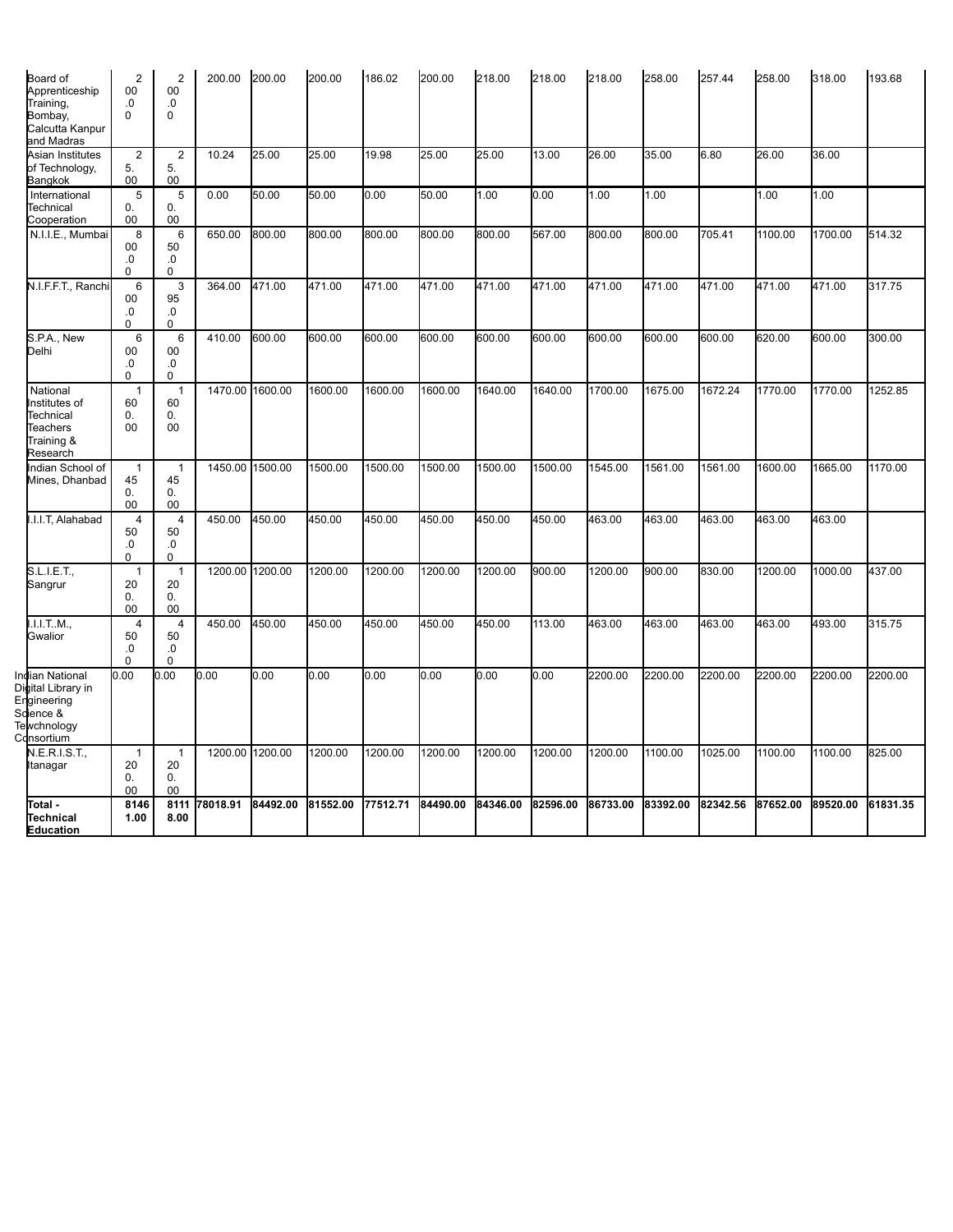# **Appendix- IV**

#### **OBJECT HEAD-WISE EXPENDITURE 2005-06**

*(Amount in Cores of Rupees)*

| <b>Object Head</b>           | Plan    | Non-Plan | Total   | % to Total<br>Expenditure |  |
|------------------------------|---------|----------|---------|---------------------------|--|
|                              |         |          |         |                           |  |
| Salaries                     | 0.43    | 27.58    | 28.01   | 0.48                      |  |
| <b>OTA</b>                   | 0.01    | 0.18     | 0.19    | 0.00                      |  |
| Medical Treatment            | 0.07    | 0.58     | 0.65    | 0.01                      |  |
| Domestic Travel Expenses     | 0.45    | 1.39     | 1.84    | 0.03                      |  |
| Foreign Travel Expenses      | 0.00    | 0.92     | 0.92    | 0.02                      |  |
| <b>Office Expenses</b>       | 2.80    | 10.19    | 12.99   | 0.22                      |  |
| Publication                  | 1.97    | 0.22     | 2.19    | 0.04                      |  |
| Banking Cash Transaction Tax | 0.00    | 0.01     | 0.01    | 0.00                      |  |
| Other Administrative Exp.    | 0.50    | 0.39     | 0.89    | 0.02                      |  |
| Advertising & Publicity      | 0.04    | 0.43     | 0.47    | 0.01                      |  |
| <b>Professional Services</b> | 0.60    | 0.00     | 0.60    | 0.01                      |  |
| Grants in Aid                | 2526.45 | 3197.81  | 5724.26 | 98.21                     |  |
| Contribution                 | 0.00    | 8.66     | 8.66    | 0.15                      |  |
| Scholarship/ Stipends        | 18.25   | 10.80    | 29.05   | 0.50                      |  |
| Lump-Sum Provision           | 0.90    | 0.79     | 1.69    | 0.03                      |  |
| Other Charges                | 8.91    | 7.14     | 16.05   | 0.28                      |  |
| Write Off                    |         |          | 0.00    | 0.00                      |  |
| <b>Total</b>                 | 2561.38 | 3267.09  | 5828.47 | 100.00                    |  |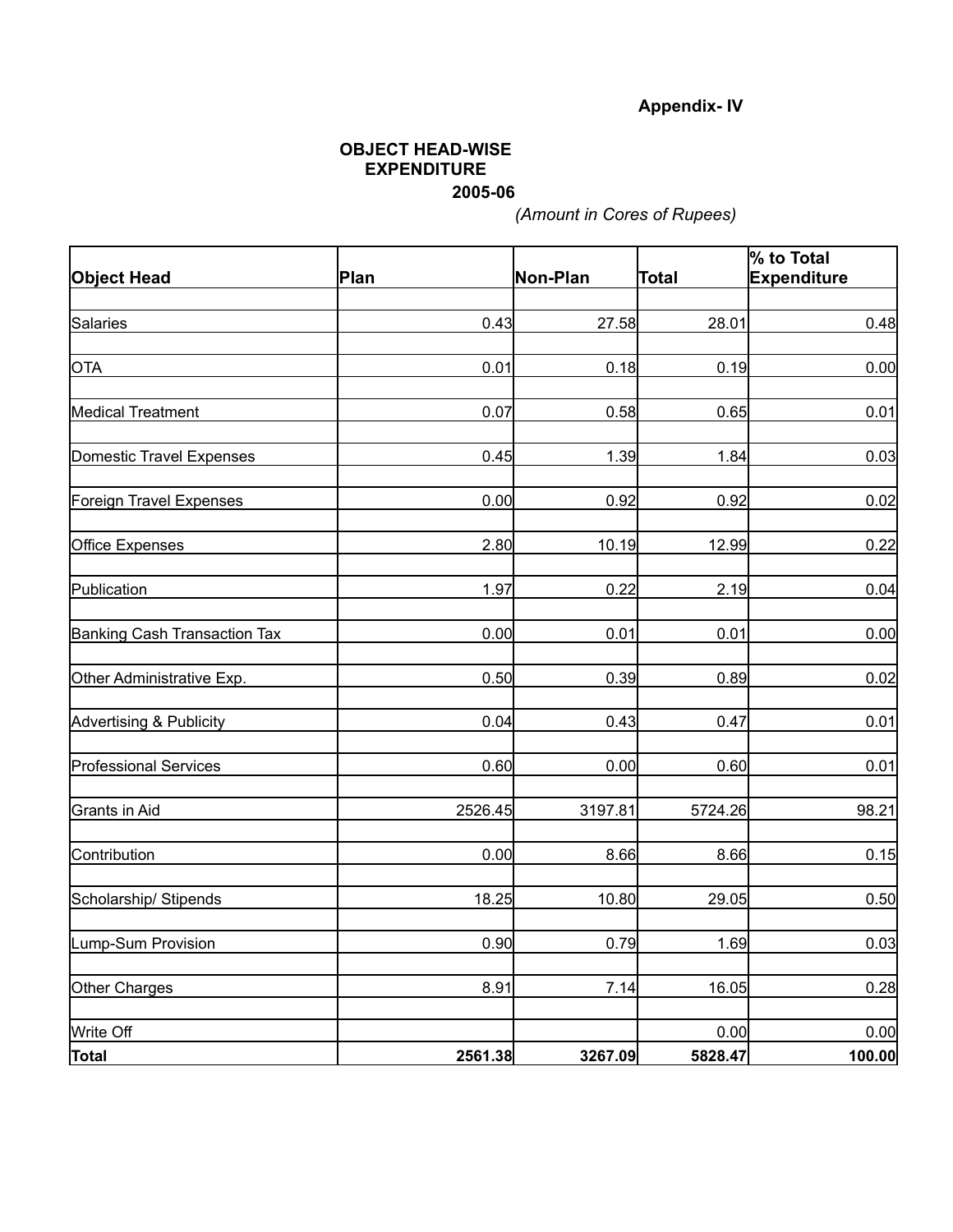**Appendix- V**

# **Utilization Certificates Outstanding in respect of Grants/ Loans released Up to 31 st March, 2004.**

| No. of<br><b>UCs</b><br>Outstand<br>ing in<br>respect<br>Ωt<br>Grants<br>released<br>up to<br>March,<br>2004 | Amount<br>Involved<br>(In crores of<br>Rupees) | No. of UCs<br>received. | Amount<br>Involved in<br>respect of<br><b>UCs</b><br>received (In<br>crores of<br>Rupees) | No. of UCs<br>outstandings<br>as on<br>31.12.05 | Amount<br>Involved in<br>Outstandings<br>UCs (In<br>crores of<br>Rupees) |
|--------------------------------------------------------------------------------------------------------------|------------------------------------------------|-------------------------|-------------------------------------------------------------------------------------------|-------------------------------------------------|--------------------------------------------------------------------------|
|                                                                                                              | 2.                                             | 3.                      | 4.                                                                                        | 5.                                              | 6.                                                                       |
| 4652                                                                                                         | 5510.85                                        | 1749                    | 4975.23                                                                                   | 2903                                            | 535.62                                                                   |

# **Utilization Certificates Outstanding in respect of Grants/ Loans released Up to 31 st March, 2005**

| No. of UCs    | Amount        | No. of UCs | Amount       | No. of UCs   | Amount       |
|---------------|---------------|------------|--------------|--------------|--------------|
| Outstanding   | Involved      | received.  | Involved in  | outstandings | Involved in  |
| in respect of | (In crores of |            | respect of   | as on        | Outstandings |
| Grants        | Rupees)       |            | <b>UCs</b>   | 31.12.06     | UCs (In      |
| released up   |               |            | received (In |              | crores of    |
| to March,     |               |            | crores of    |              | Rupees)      |
| 2005          |               |            | Rupees)      |              |              |
|               | 8.            | 9.         | 10.          | 11.          | 12.          |
| 6906          | 10460.53      | 4422       | 10165.94     | 2484         | 294.59       |